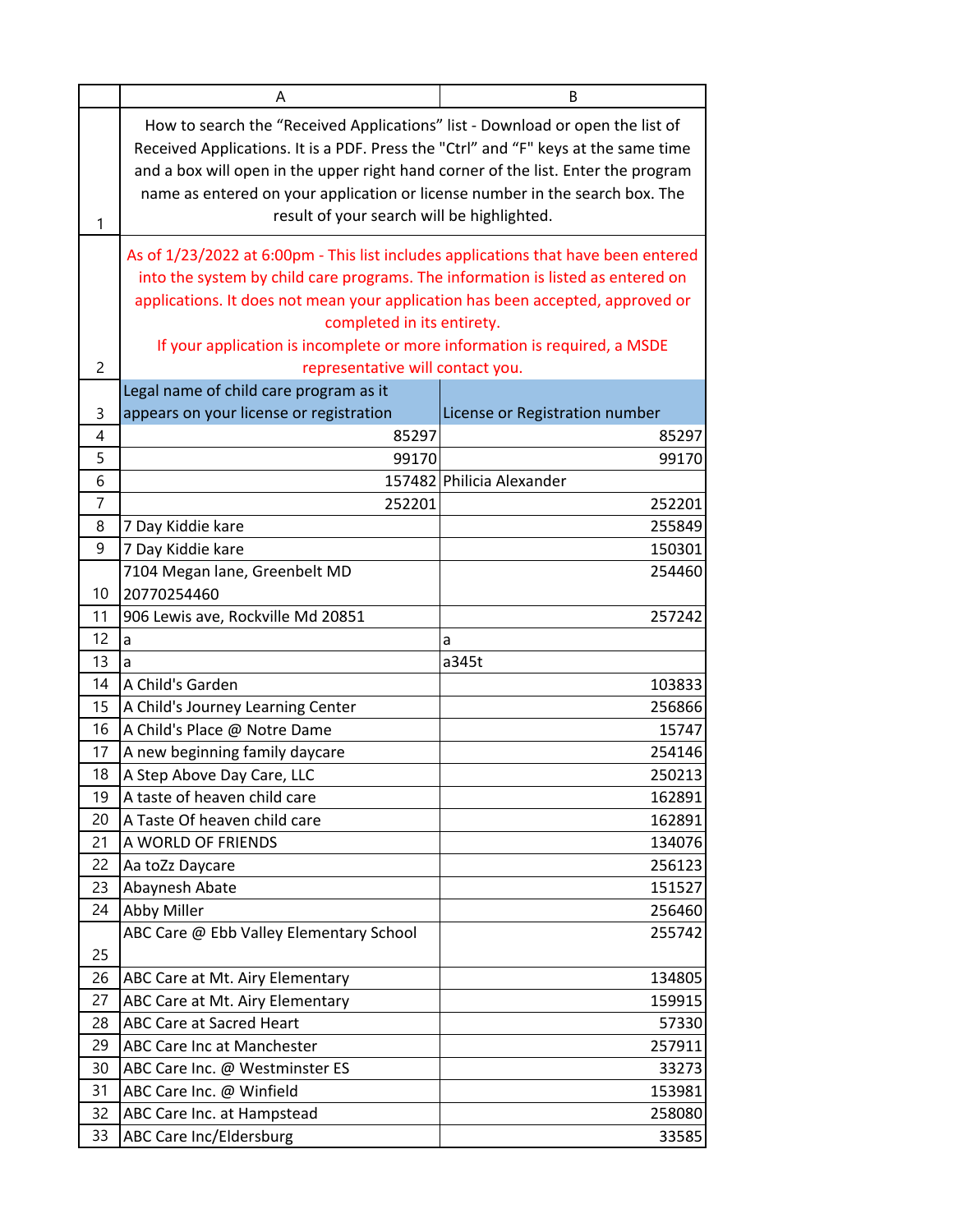|    | A                                         | B      |
|----|-------------------------------------------|--------|
| 34 | ABC Care Inc/Friendship Valley            | 33580  |
| 35 | <b>ABC Care Inc/Mechanicsville</b>        | 33281  |
| 36 | <b>ABC Care Inc/Piney Ridge</b>           | 33582  |
| 37 | ABC Care Inc/St John's                    | 33272  |
| 38 | ABC Care, Inc. at DeerPark                | 155711 |
| 39 | ABC Child Development Center II           | 250624 |
| 40 | ABC Child Development Center, LLC         | 16     |
| 41 | <b>ABC Childtime</b>                      | 250887 |
| 42 | <b>ABC Childtime Program</b>              | 250887 |
| 43 | ABC Daycare Inc. DBA Little Lighthouse    | 161071 |
| 44 | <b>ABC FAMILY DAYCARE</b>                 | 150685 |
| 45 | ABC FAMILY DAYCARE                        | 150685 |
| 46 | ABC Kidstime Learning Center              | 156869 |
| 47 | <b>ABC LEARNING CENTER</b>                | 150574 |
| 48 | <b>ABC LEARNING CENTER</b>                | 115808 |
| 49 | <b>ABC LEARNING CENTER</b>                | 115808 |
| 50 | <b>ABC Tumbling D / Deshaun Brooks</b>    | 158357 |
| 51 | Abi Seaside Family Childcare              | 254401 |
| 52 | Abida Ahmed                               | 156285 |
| 53 | Abigail Toledo                            | 152753 |
| 54 | Abiola Adeyemi                            | 56761  |
| 55 | Abundance of Love Childcare               | 258165 |
| 56 | Academy Child Development Center          | 33836  |
|    | Academy Child Development Center @        | 31012  |
| 57 | <b>Charles Drew ES</b>                    |        |
|    | Academy Child Development Center @ Cold   | 34561  |
| 58 | Spring                                    |        |
|    | Academy Child Development Center @        | 154113 |
| 59 | Galway                                    |        |
|    | Academy Child Development Center @        | 33839  |
| 60 | <b>Stone Mill ES</b>                      |        |
| 61 | Achievements @ Kennedy Krieger            | 113451 |
|    | Achieving Children Early Learning Center  | 257164 |
| 62 |                                           |        |
|    | Acorn Hill Waldorf Kindergarten & Nursery | 63740  |
| 63 |                                           |        |
| 64 | Active Minds Learning at St. Matthew      | 256758 |
| 65 | Active Minds Learning Camp, LLC           | 253673 |
|    | Active Minds Learning Camp, LLC at        | 255781 |
| 66 | Lutherville                               |        |
| 67 | <b>Adais Marvez</b>                       | 150665 |
| 68 | <b>ADANCH DEGEFU</b>                      | 255826 |
|    | ADANECH DEGEFU FAMILY CHILD CARE          | 255826 |
| 69 | <b>HOME</b>                               |        |
| 70 | Adele Gammon                              | 2052   |
| 71 | Adele Gammon                              | 2052   |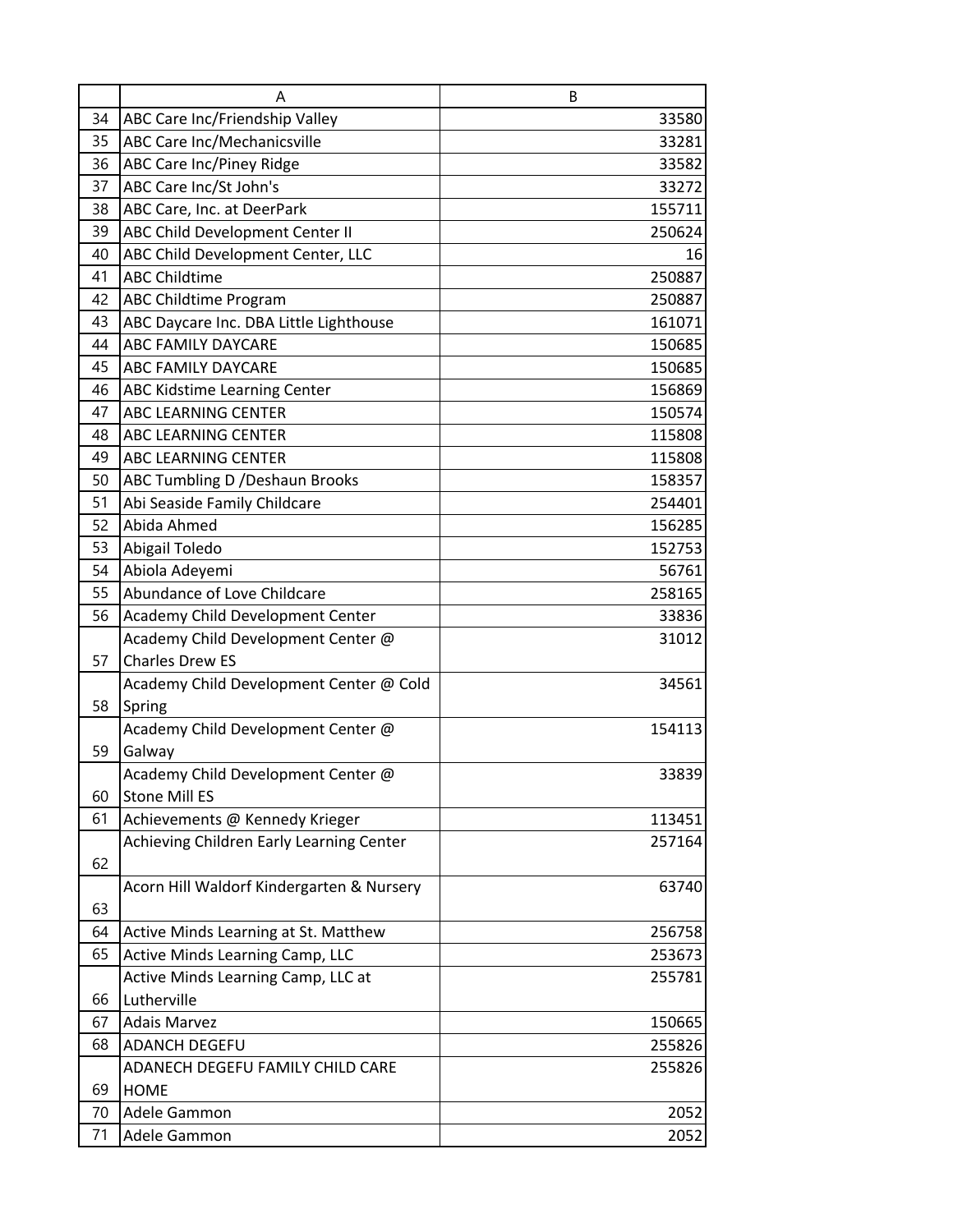|     | A                                              | B       |
|-----|------------------------------------------------|---------|
| 72  | Adija Acha                                     | 253884  |
| 73  | <b>Adon Preschool Center</b>                   | 255190  |
| 74  | <b>Adoracion Bautista</b>                      | 256085  |
| 75  | <b>Adoring Discoveries</b>                     | 255167  |
| 76  | <b>Adrain Daniel</b>                           | 154703  |
| 77  | <b>Adrian Demby</b>                            | 158720  |
| 78  | <b>Adriane Napper</b>                          | 257481  |
| 79  | <b>Adriane Napper</b>                          | 257481  |
| 80  | Adrianne Little tots Family Daycare            | 140419  |
|     | Adrienne Francis - Caterpillars To Butterflies | 161100  |
| 81  | Childcare                                      |         |
| 82  | Adrienne Searight                              | 254522  |
| 83  | <b>Advantage Childcare Solutions 4</b>         | 255926  |
| 84  | <b>Advantage Childcare Solutions III</b>       | 250621  |
| 85  | Adventure Park USA Child care Center           | 256895  |
| 86  | Adventure Point Youth Activity Center          | 124506  |
| 87  | Afroza Akter Family Child Care Home            | 254757  |
| 88  | Afshan masood                                  | 254960  |
| 89  | Agape Amour Child Care Center                  | 118892  |
|     | <b>Agape Early Childhood Learning</b>          | 110010  |
| 90  | <b>Development Center</b>                      |         |
| 91  | Age And Stages Learning Center LLC.            | 251743  |
| 92  | Ages And Stages Child Care                     | 255633  |
| 93  | Agnes Raofu                                    | 115142  |
|     | Agpae Early Childhood Learning                 | 110010  |
| 94  | <b>Development Center</b>                      |         |
| 95  | Aidin Hassanloo                                | 255308  |
| 96  | Aimee Buchanan                                 | 257087  |
| 97  | Aisha Tariq                                    | 160791  |
| 98  | Aishia Utsey-Foreman                           | 254103  |
| 99  | Aja's developmental center                     | 153998  |
| 100 | Ajaz Sajanlal                                  | 34485   |
| 101 | Akvarelki                                      | 257007  |
| 102 | Akvarelki                                      | 257007  |
| 103 | al;sfdj                                        | 8986678 |
|     | 104 Alef Bet Montessori School Inc.            | 255033  |
|     | 105 Alejandra Dellepere                        | 255320  |
|     | 106 Alejandra Havens                           | 250243  |
| 107 | Alejandra Munoz                                | 47597   |
| 108 | Alembanchi Melesse                             | 255023  |
|     | 109 Alemtsehay Tsega                           | 257446  |
| 110 | <b>Alemtshay Gebreyesus</b>                    | 258180  |
| 111 | Alesha Brown                                   | 257103  |
| 112 | Aleshia Hall                                   | 255146  |
| 113 | Alesia McCrea                                  | 88754   |
| 114 | Aletheia McCaskill                             | 75258   |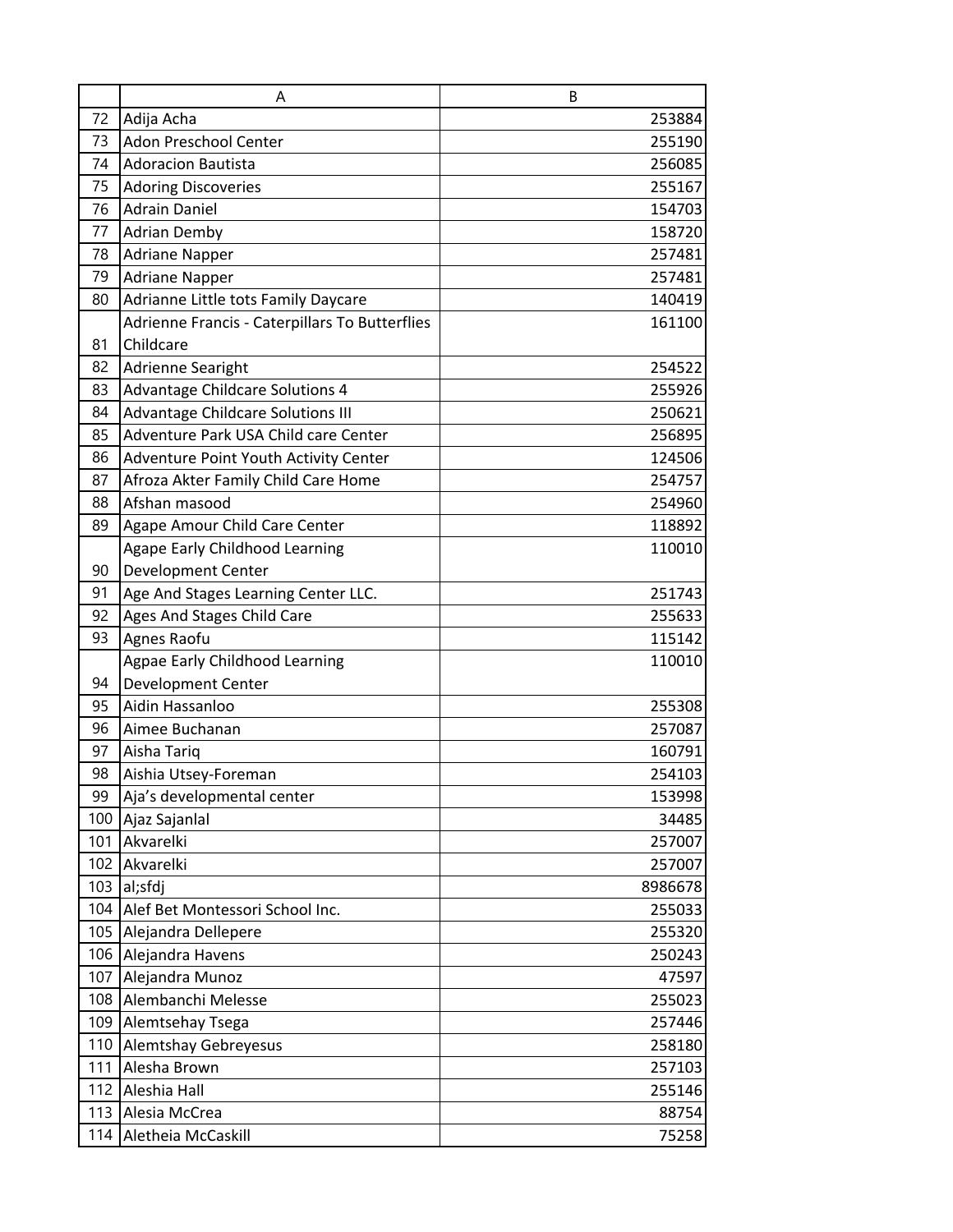|     | A                                         | B         |
|-----|-------------------------------------------|-----------|
|     | 115 Alexa M Gonzalez                      | 110673    |
|     | 116 Alexandra Hahn                        | 159538    |
|     | 117 Alexandra Spencer Howard Daycare      | 162309    |
|     | 118 Alexia Clark                          | 161738    |
|     | 119 Alexis Isaac                          | 132292    |
|     | 120 Alexis Wagenfer                       | 257741    |
| 121 | Alia malik                                | 255981    |
|     | 122 Alia malik                            | 255981    |
|     | 123 Alice Hawkins                         | 91113     |
|     | 124 Alice Ricewick                        | 107705    |
| 125 | Alicia Craven                             | 257064    |
|     | 126 Alicia Dreessen                       | 256831    |
|     | 127 Alicia Dreessen                       | 256831    |
|     | 128 Alicia Fotos                          | 162179    |
|     | 129 Alicia Graves                         | 251103    |
|     | 130 ALICIA HALL                           | 123573    |
|     | 131 Alicia Hall's Daycare                 | 02-123573 |
|     | 132 Alicia Pugh                           | 134097    |
|     | 133 Alina Benavides                       | 108205    |
|     | 134 Alisia Chamberlain                    | 255887    |
|     | 135 Alisia Chamberlain                    | 255887    |
|     | 136 Alison Nazareno                       | 157996    |
|     | 137 All 4 Kids Child Care                 | 158973    |
|     | 138   All Aboard Early Learning Center    | 252082    |
| 139 | All About Children Learning Center        | 155461    |
| 140 | All About Kids Learning Center            | 150252    |
| 141 | All My Children Childcare Center          | 250541    |
|     | All My Children Childcare Center @        | 256500    |
|     | 142 Baltimore Street                      |           |
|     | 143 All Sheila's Children                 | 161045    |
|     | 144   All Stars learning Center           | 158350    |
|     | 145 Allison Mouton-Carpenter              | 59738     |
|     | 146 Allyson Dostal                        | 255664    |
| 147 | Allyson Mathis-Vaughan                    | 255501    |
| 148 | Al-Misbah Child Care                      | 160052    |
| 149 | <b>Almond Joy Daycare</b>                 | 162720    |
|     | 150 Almost Family Child Care Center       | 160884    |
| 151 | Almost Home 2 Child Care Center, Inc.     | 162437    |
|     | 152 Almost Home 3 Child Care Center, Inc. | 256482    |
| 153 | <b>Almost Home Childcare</b>              | 250886    |
| 154 | AlphaBEST @ Accokeek Academy              | 254789    |
| 155 | AlphaBEST @ Allenwood Elementary          | 254808    |
| 156 | AlphaBEST @ Apple Grove Elementary        | 252629    |
| 157 | AlphaBEST @ Arrowhead                     | 159668    |
| 158 | AlphaBEST @ Avalon Elementary             | 252628    |
| 159 | AlphaBEST @ Brandywine Elementary         | 252430    |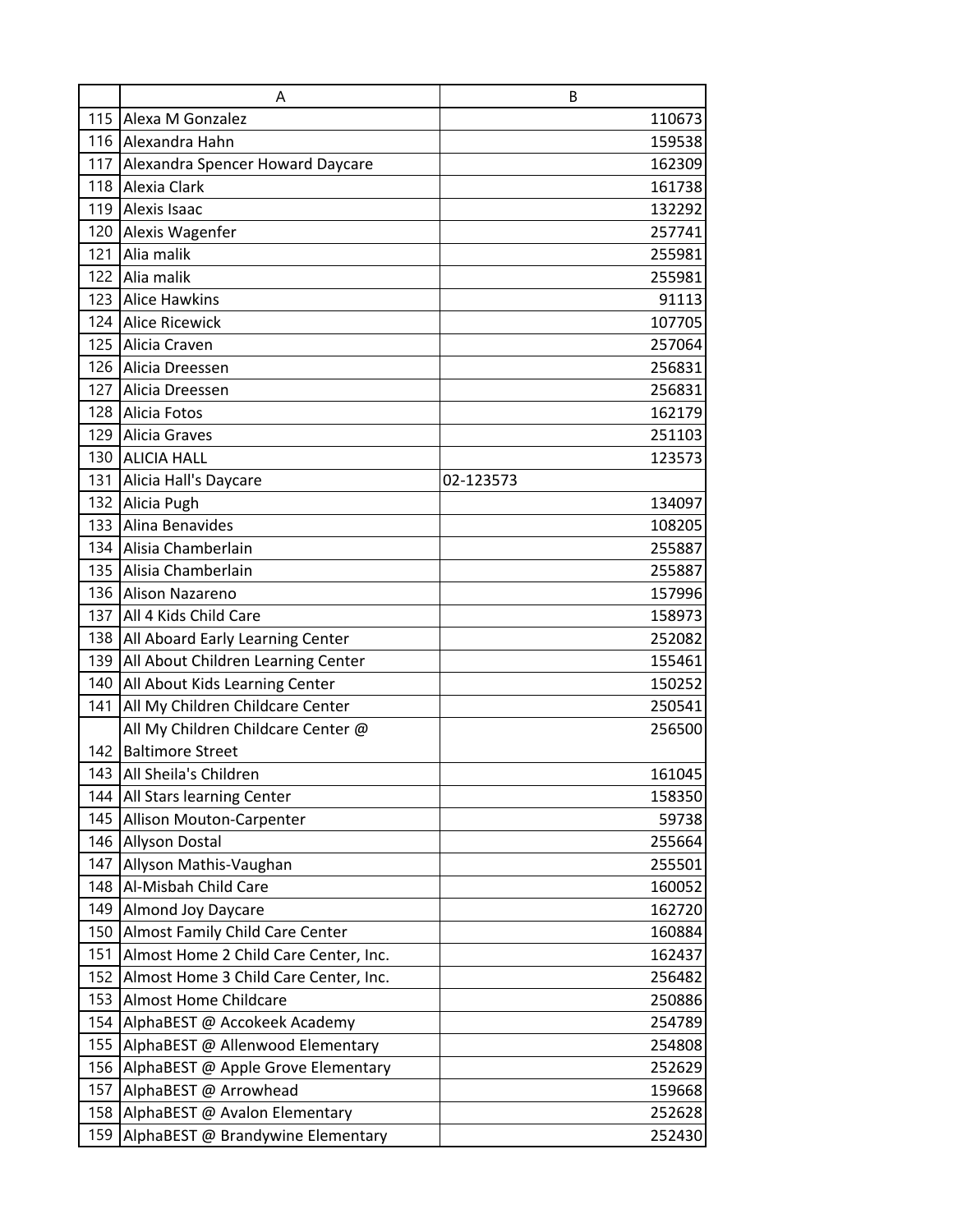|     | Α                                        | B                |
|-----|------------------------------------------|------------------|
|     | 160 AlphaBEST @ Capitol Heights          | 160376           |
| 161 | AlphaBEST @ Centreville Elementary       | 159932           |
|     | AlphaBEST @ Clinton Grove Elementary     | 254688           |
| 162 |                                          |                  |
| 163 | AlphaBEST @ Gladys Noon Spellman         | 161260           |
|     | AlphaBEST @ Hillcrest Heights Elementary | 252160           |
| 164 |                                          |                  |
| 165 | AlphaBEST @ John Hanson Montessori       | 254822           |
|     | 166 AlphaBEST @ Kent Island Elementary   | 159936           |
|     | 167 AlphaBEST @ Matapeake Elementary     | 159935           |
|     | AlphaBEST @ Maya Angelou French          | 161264           |
| 168 | Immersion School                         |                  |
| 169 | AlphaBEST @ Overlook Elementary          | 252236           |
|     | 170 AlphaBEST @ Panorama Elementary      | 252194           |
| 171 | AlphaBEST @ Patuxent Elementary          | 253782           |
| 172 | AlphaBEST @ Robert Gray Elementary       | 252702           |
|     | 173 AlphaBEST @ Sargent Shriver          | 253412           |
| 174 | AlphaBEST @ Suitland Elementary          | 252482           |
|     | 175   Al-Rahmah Nursery & CCC            | 101289           |
|     | 176 Alyssa Campbell                      | 250929           |
| 177 | Alyssa Davis                             | 256868           |
|     | 178 Alyssa Mills                         | 157233           |
| 179 | Alyssia Wagstaff                         | 252257           |
| 180 | Amanda Brown                             | 256643           |
| 181 | Amanda Federowicz                        | 255688           |
| 182 | Amanda Gutridge                          | 255126           |
| 183 | Amanda Hall                              | 257049           |
|     | 184 Amanda Huff<br>185 AMANDA NOLAN      | 257265           |
|     | 186 Amanda Roeder                        | 153398<br>250660 |
| 187 | Amanda Smith                             | 131977           |
| 188 | Amanda Terry                             | 159783           |
| 189 | Amanda unkart                            | 251308           |
|     | 190 Amanda Unkart                        | 251308           |
| 191 | Amanda Unkart                            | 251308           |
|     | 192 Amanda Usilton                       | 253402           |
| 193 | Amanda Young                             | 151658           |
| 194 | Amany ELSigai                            | 151250           |
| 195 | Amany ELSigai                            | 151250           |
| 196 | Amatus Mahmood                           | 251921           |
| 197 | Amatus Mahmood                           | 251921           |
|     | Amazing Child Family Child Care Center   | 254521           |
| 198 |                                          |                  |
| 199 | AMAZING GRACE CHILD CARE CENTER          | 162484           |
| 200 | Amazing Stars Family Child Care          | 252843           |
| 201 | <b>Amber Bowers</b>                      | 157984           |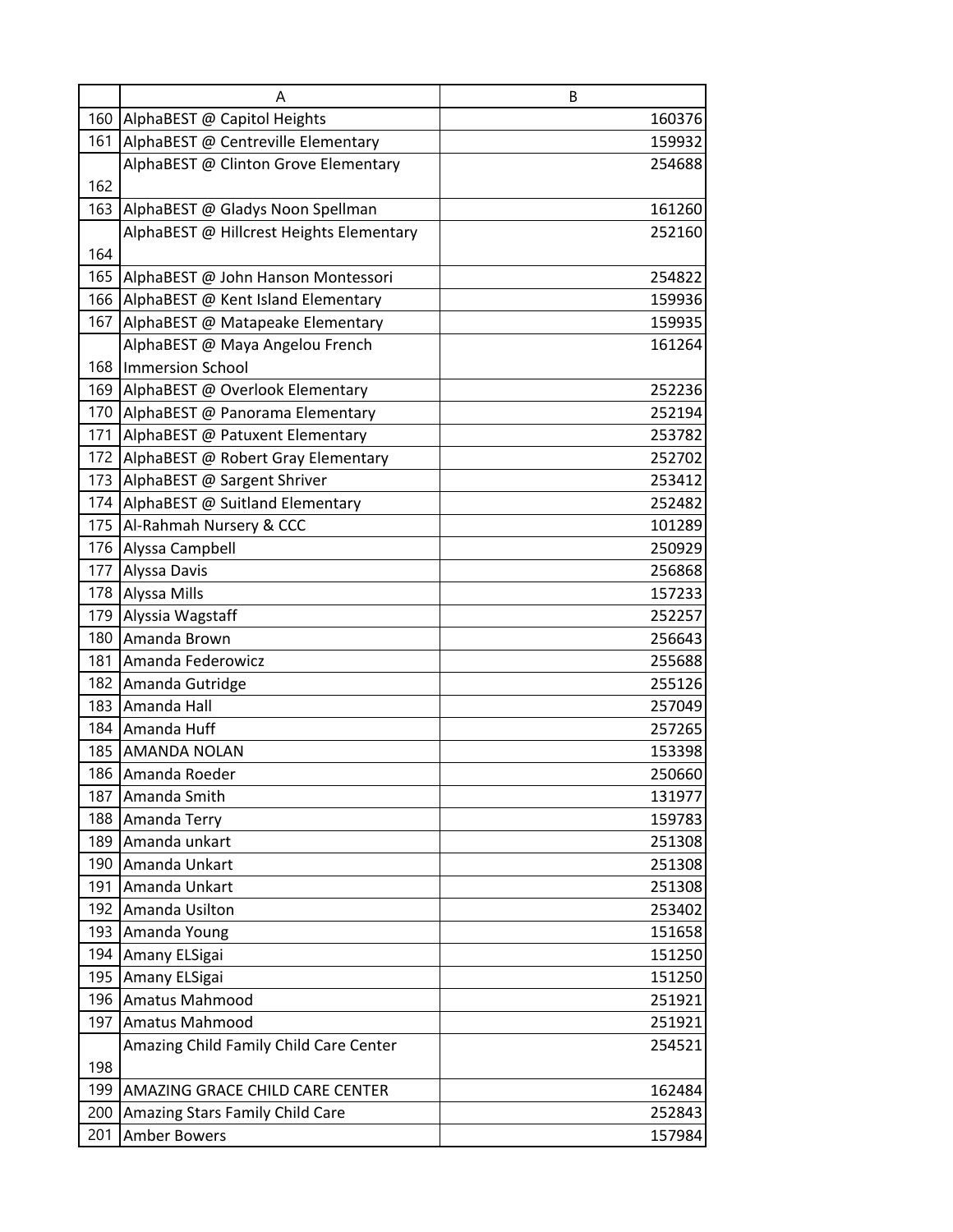|     | A                                | B       |
|-----|----------------------------------|---------|
|     | 202 Amber Gardiner               | 156995  |
| 203 | Amber McMichael                  | 257160  |
| 204 | Amber souders                    | 161681  |
| 205 | Amber Topovich                   | 136713  |
| 206 | Amber Whipp, The Wright Spot LLC | 256865  |
| 207 | Amela Nau                        | 155908  |
| 208 | Amelia Ward                      | 258029  |
| 209 | Amelia Ward                      | 258029  |
| 210 | Amelia Ward                      | 258029  |
| 211 | Amelia Ward                      | 258029  |
| 212 | American Kenpo Karate, LLC       | 152805  |
| 213 | Amped Up Family Amphitheatre     | 160908  |
| 214 | Amy Bocklage Family Child Care   | 152327  |
| 215 | Amy burns                        | 254744  |
| 216 | Amy Cyr                          | 253285  |
| 217 | Amy Cyr                          | 253285  |
| 218 | <b>Amy Daniel</b>                | 254220  |
| 219 | Amy Dobrzycki                    | 2734    |
| 220 | Amy Freeman                      | 256686  |
| 221 | <b>Amy Gervis</b>                | 254384  |
| 222 | Amy Justice                      | 257483  |
| 223 | Amy McChesney                    | 253169  |
| 224 | Amy McChesney                    | 253169  |
| 225 | Amy Polchito                     | 254621  |
|     | 226 Amy Rice                     | 88728   |
| 227 | Amy Steckman                     | 101613  |
| 228 | Amy Steckman                     | 101613  |
| 229 | Amy Watkins                      | 88160   |
| 230 | Amya's Angels learning           | 257901  |
| 231 | Ana Blandon                      | 251412  |
| 232 | Ana Blandon                      | 251412  |
| 233 | <b>ANA DE MORAIS</b>             | 254228  |
| 234 | Ana Echeverria-Diaz              | 257900  |
| 235 | Ana Family Child Care LLC        | 255490  |
| 236 | Ana Galvez                       | 127553  |
| 237 | Ana Jimenez                      | 254889  |
|     | 238 Ana Lewis                    | 156405  |
| 239 | Ana Lewis Family Child Care      | 156405  |
| 240 | Ana Valladares                   | 141142  |
| 241 | Ana Valladares                   | 1141142 |
| 242 | <b>Anas Shaikh</b>               | 254542  |
| 243 | <b>Anas Shaikh</b>               | 254542  |
| 244 | Anastasia Abraham                | 256480  |
| 245 | Anastasia Vorontsova             | 151125  |
| 246 | Anchors-A-Wee Preschool          | 40405   |
| 247 | Andrea Allen                     | 257961  |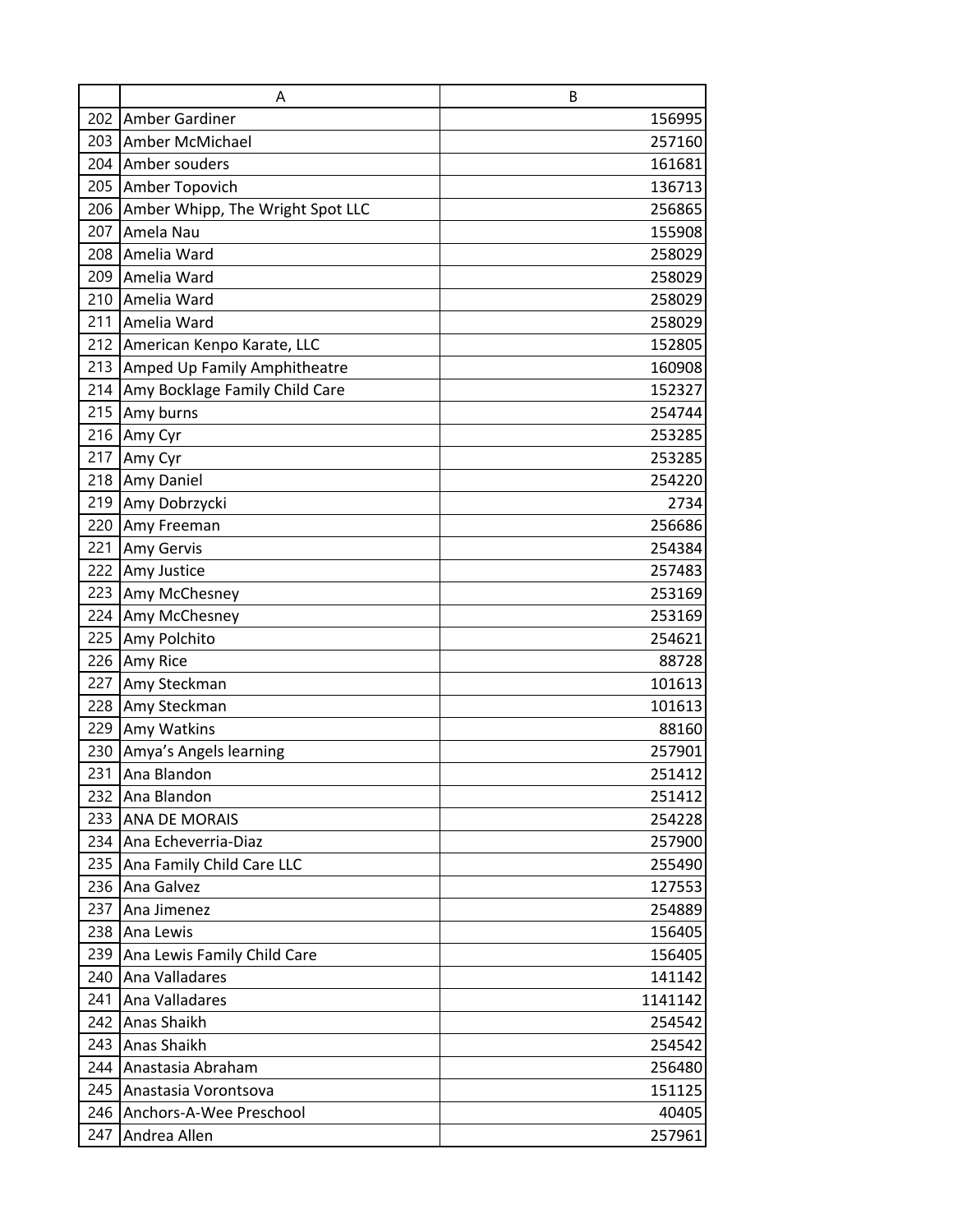|     | A                                    |           | B      |
|-----|--------------------------------------|-----------|--------|
|     | 248 Andrea Arevalo                   |           | 160886 |
|     | 249 Andrea Campbell                  |           | 253892 |
|     | 250 Andrea Cavenee                   |           | 252323 |
| 251 | Andrea Croyle                        |           | 254040 |
|     | 252 Andrea Gardner-Gibson            |           | 257913 |
| 253 | Andrea Gill                          |           | 161354 |
| 254 | Andrea Martin                        |           | 257627 |
|     | 255 Andrea Peebles                   |           | 150182 |
| 256 | Andrea Smith                         |           | 150621 |
|     | 257 Andrea Taylor                    |           | 256012 |
|     | 258 Andrea Taylor                    |           | 256012 |
| 259 | <b>ANDREA'S AWESOME CARE</b>         |           | 138455 |
|     | 260 Aneela Tanveer                   |           | 69151  |
| 261 | Anelia A. Bertrand                   |           | 126933 |
|     | 262 Angel Keepers Child Care Center  |           | 156023 |
| 263 | Angel Keepers Child Care Center      |           | 156023 |
| 264 | <b>Angel Mackley</b>                 |           | 161031 |
| 265 | Angel of Hope Christian Academy, LLC | C20LE0214 |        |
| 266 | Angel of Hope Christian Academy, LLC | C20LE0214 |        |
| 267 | Angel Pitcher                        |           | 254677 |
| 268 | Angel Wings Daycare, Inc.            |           | 152646 |
| 269 | Angela Bowldes                       |           | 250264 |
| 270 | Angela Buckmaster                    |           | 136145 |
|     | 271 ANGELA BURKETT                   |           | 253423 |
|     | 272 Angela Chance                    |           | 159309 |
| 273 | Angela Cintron                       |           | 253766 |
|     | 274 Angela Conrad                    |           | 252141 |
|     | 275 Angela Covington                 | 21-110336 |        |
|     | 276 Angela Gooden-Mallory            |           | 151067 |
|     | 277 Angela Jefferies-Brown           |           | 258144 |
| 278 | Angela Jefferies-Brown               |           | 258144 |
|     | 279 Angela Johnson                   |           | 160890 |
|     | 280 Angela Jones-Coleman             |           | 142279 |
| 281 | Angela Lamberti                      |           | 135387 |
| 282 | Angela Ledder                        |           | 256660 |
| 283 | Angela Lotman                        |           | 159733 |
| 284 | Angela Mabrey                        |           | 253829 |
| 285 | Angela Mason                         |           | 252661 |
| 286 | Angela Moore                         |           | 255525 |
| 287 | Angela Moran                         |           | 253470 |
| 288 | <b>ANGELA MORAN</b>                  |           | 253470 |
| 289 | Angela Morris                        |           | 150944 |
| 290 | Angela Moser - Bookhultz             |           | 106799 |
| 291 | Angela Owens                         |           | 255993 |
| 292 | Angela Payne                         |           | 69185  |
| 293 | Angela Philpott                      |           | 58325  |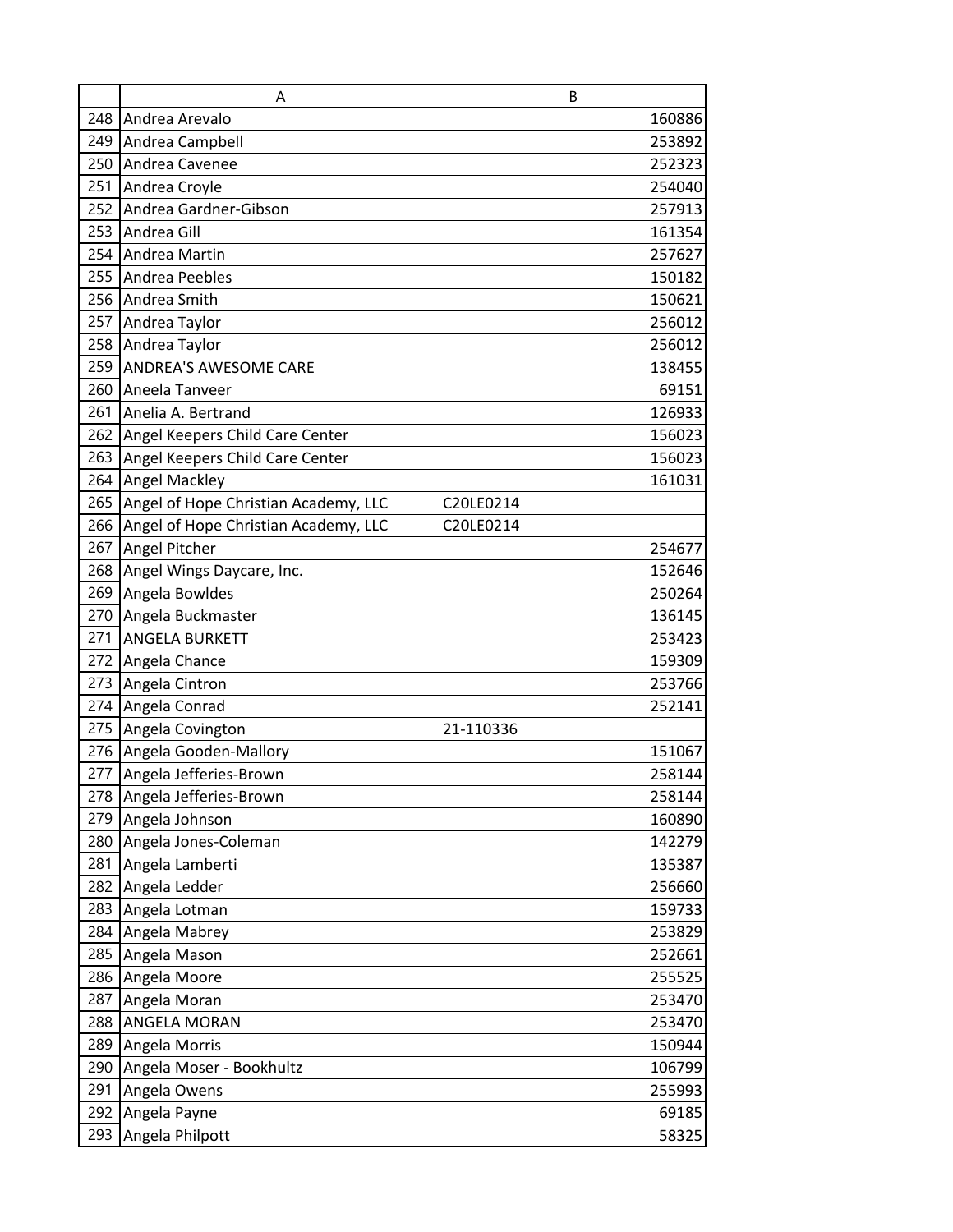|     | A                                  | B      |
|-----|------------------------------------|--------|
| 294 | Angela Pomerleau                   | 254102 |
| 295 | Angela Pryor                       | 254291 |
| 296 | Angela Ransome                     | 150063 |
| 297 | Angela Roderick                    | 162596 |
| 298 | <b>ANGELA SHINN</b>                | 51239  |
| 299 | Angela Smith                       | 117074 |
| 300 | Angela Stickell                    | 132209 |
| 301 | Angela Taylor                      | 153428 |
| 302 | Angela Tinsley                     | 257125 |
| 303 | Angela Tinsley                     | 257125 |
| 304 | Angela Zepp Million                | 161170 |
| 305 | Angela's Daycare                   | 138911 |
| 306 | Angela's Daycare                   | 138911 |
| 307 | Angela's Daycare                   | 138911 |
| 308 | <b>ANGELETTA BERRY</b>             | 255367 |
| 309 | Angelia McClam                     | 39580  |
| 310 | Angelita Carongoy                  | 250528 |
| 311 | <b>Angels Family Daycare</b>       | 250528 |
| 312 | Angel's family daycare             | 154107 |
| 313 | Angels from heaven Home Daycare    | 251383 |
| 314 | Angels from heaven Home Daycare    | 251383 |
| 315 | Angels of Lenny Development Center | 257600 |
| 316 | Angels of Lenny Development Center | 257600 |
| 317 | ANGIES FAMILY CHILD CARE LLC       | 255504 |
| 318 | Anila mairaj                       | 255472 |
| 319 | Anissa VanGaasbeck                 | 46456  |
| 320 | Anita L Hessler                    | 151875 |
| 321 | Anita Marino                       | 25205  |
|     | 322 Anitha Chandrasekaran          | 253887 |
|     | 323 Ann Bright                     | 156666 |
| 324 | Ann Chaillou                       | 151444 |
| 325 | Ann M Correa                       | 256982 |
| 326 | Ann Smith                          | 155553 |
| 327 | Ann Smith                          | 155553 |
| 328 | Ann Stewart                        | 96302  |
| 329 | Anna Espinoza                      | 252371 |
| 330 | Anna Espinoza                      | 252371 |
| 331 | Anna Smith                         | 125987 |
| 332 | Anna Solska                        | 251433 |
| 333 | Anna Spires                        | 250055 |
| 334 | Anna Walker                        | 257388 |
| 335 | Anna Yasinova family child care    | 136997 |
| 336 | Annapolis Child Development        | 125537 |
| 337 | Annapolis Maritime Museum          | 256938 |
| 338 | Anna's Day Care Center             | 156491 |
| 339 | Anne Bosley                        | 253241 |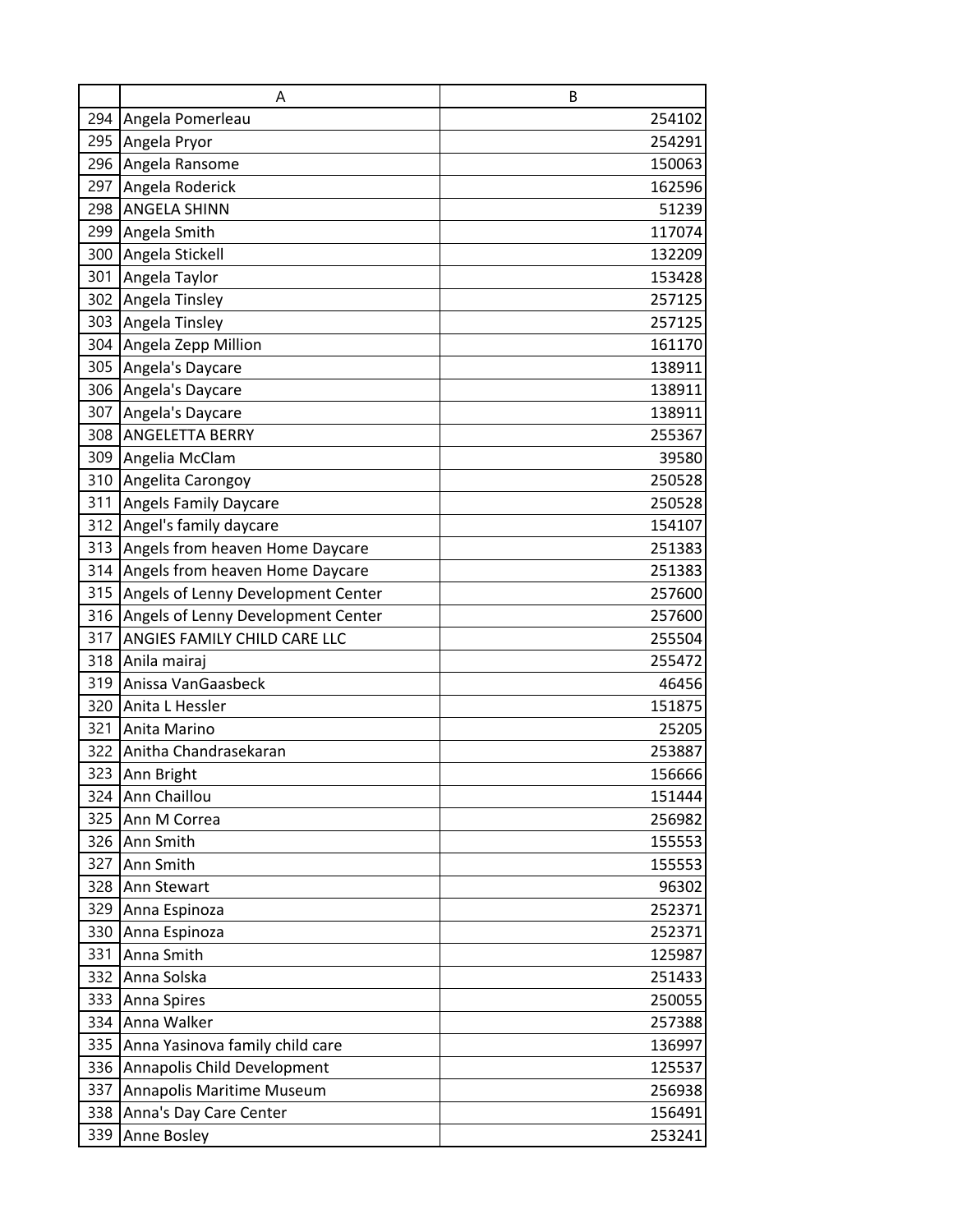|     | A                                     | B                   |
|-----|---------------------------------------|---------------------|
| 340 | Anneke Speight                        | 255725              |
| 341 | <b>Annette Scurry</b>                 | 101439              |
|     | 342 Annette Shepard                   | 162380              |
| 343 | <b>Annette Welling-Cary</b>           | 03-57334            |
|     | 344 Annette Wilson                    | 125389              |
| 345 | Annie Burroughs                       | 108398              |
| 346 | Annie Chelliah                        | 56411               |
| 347 | Annie's Ark Inc.                      | 98305               |
| 348 | Annie's Ark Inc.                      | 98305               |
|     | 349 Annie's Ark Inc.                  | 98305               |
| 350 | Annie's Daycare                       | 117829              |
| 351 | Annie's Early Learning Center, LLC    | 150608              |
|     | 352 Annmarie Rye                      | 22838               |
| 353 | <b>ANN-MARIE STEWART</b>              | 132362              |
|     | 354 Anny Gonzalez                     | 256825              |
| 355 | Anoopwattie Harriparshad              | 256520              |
|     | 356 Anthona cooper day care           | 107636              |
| 357 | Antioch's Daycare Center              | 125497              |
| 358 | <b>Antionette Hodges</b>              | 255462              |
| 359 | Antoinette Douglas                    | 95492               |
| 360 | Antoinette Gatto                      | Registration#138962 |
|     | 361 Antoinette Murray                 | 161305              |
| 362 | Antoinette Rogic                      | 76904               |
|     | 363 Antoinette White                  | 131815              |
| 364 | Antoinette white                      | 131815              |
| 365 | <b>Antoinette Woods</b>               | 252882              |
|     | 366 Anything Is Possible              | 254280              |
| 367 | Apple Early Learning Center           | 151270              |
|     | 368 Apple Early Learning Center       | 151270              |
|     | 369 Apple Ridge Montessori School     | 251011              |
| 370 | Apple Tree Childcare Center           | 252894              |
| 371 | Apple Tree Children's Center          | 109432              |
| 372 | April Duruttya                        | 161134              |
|     | 373 April Gattis                      | 126083              |
| 374 | <b>APRIL GRIERSON</b>                 | 136558              |
| 375 | <b>April Poole</b>                    | 252984              |
|     | 376 Aqsa Naz                          | 159875              |
| 377 | Archbishop Borders School             | 253104              |
|     | 378 Arcine Poole                      | 74169               |
| 379 | Arco Iris Bilingual Children's Center | 257825              |
| 380 | <b>Arco Iris Somos</b>                | 251021              |
| 381 | Argabi Quintana                       | 434416461           |
|     | 382 Argelia Caldera                   | 257140              |
| 383 | Argelis Mannebach                     | 159885              |
| 384 | Argene Jones                          | 152410              |
| 385 | Arika Lockwood                        | 161969              |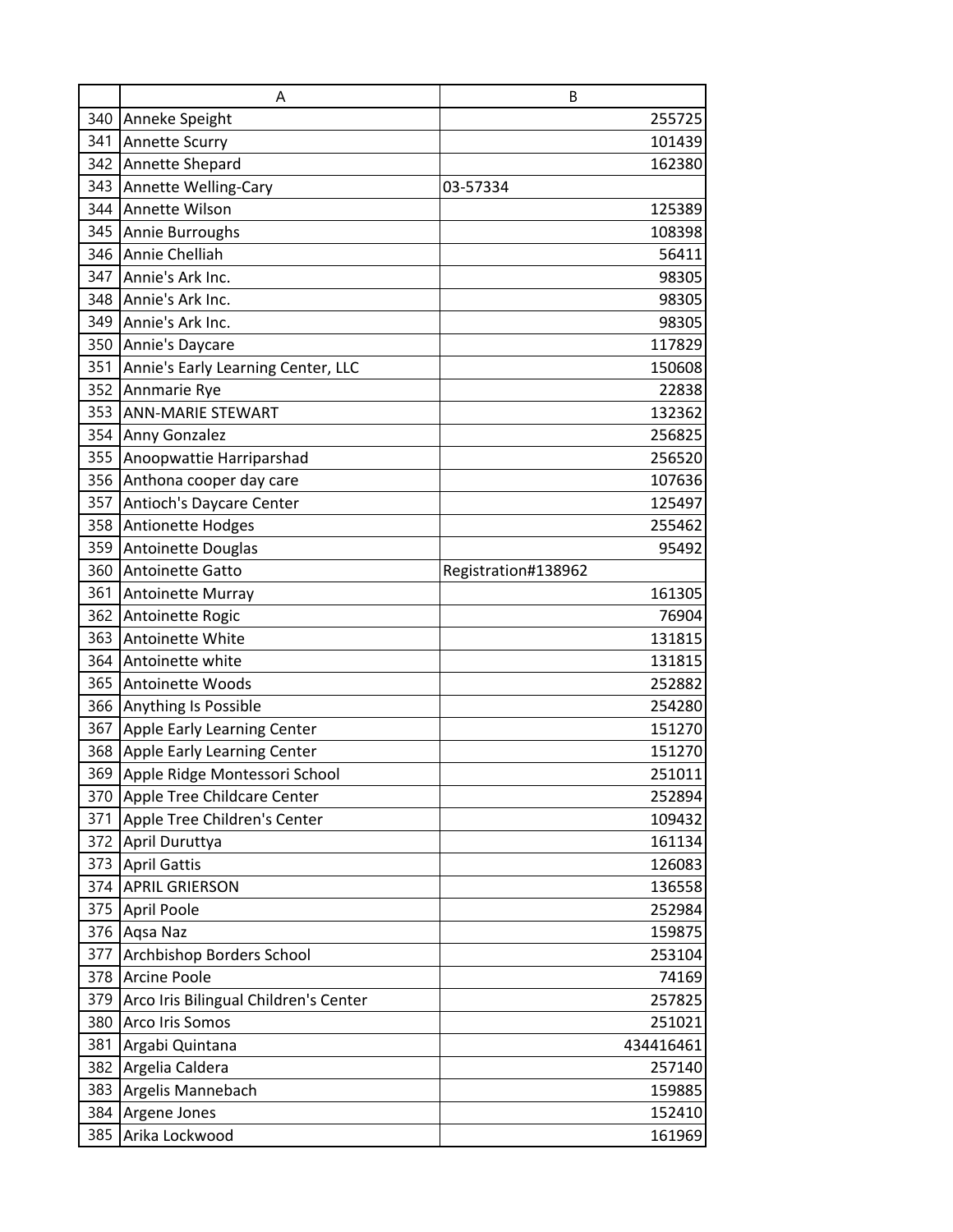|            | A                                                                    | B                |
|------------|----------------------------------------------------------------------|------------------|
|            | 386 Arjumand Zubairi                                                 | 111552           |
| 387        | Arlene Ennis                                                         | 62364            |
|            | 388 Arlene Ennis                                                     | 62364            |
| 389        | Arnetia Jenkins                                                      | 161737           |
|            | 390 Arzana Dewan                                                     | 257127           |
|            | Asbury Community Christian Preschool and                             | 40353            |
| 391        | Clubhouse                                                            |                  |
|            | Asbury Community Christian Preschool and                             | 40353            |
| 392        | Clubhouse                                                            |                  |
|            | 393 Ascension Childcare Learning Center                              | 256043           |
|            | 394 Ashland Preschool Center                                         | 03-15232         |
| 395        | <b>Ashland Preschool Center</b>                                      | 03-15232         |
|            | 396 Ashleigh Wehrheim                                                | 252292           |
|            | 397 Ashley Alton                                                     | 254183           |
|            | 398 Ashley clegg                                                     | 257522           |
| 399        | <b>Ashley Corcoran</b>                                               | 254182           |
|            | 400 Ashley Earls                                                     | 155710           |
| 401        | <b>Ashley Ennis</b>                                                  | 253700           |
|            | 402 Ashley Hall-Bouthner                                             | 159009           |
|            | 403 Ashley Harper                                                    | 255082           |
|            | 404 Ashley Herron                                                    | 257506           |
|            | 405 Ashley Hinds                                                     | 255963           |
|            | 406 Ashley Keefer                                                    | 256628           |
|            | 407 Ashley Milstead                                                  | 252254           |
|            | 408 Ashley Moorehead                                                 | 250840           |
| 409        | <b>Ashley Neal</b>                                                   | 257084           |
| 410        | ashley selby                                                         | 254111           |
| 411        | <b>Ashley Storm</b>                                                  | 255989           |
|            | 412 Ashley Storm<br>413 Ashley Walter                                | 255989<br>250966 |
|            |                                                                      |                  |
| 414<br>415 | Ashley will                                                          | 254448           |
| 416        | Ashley's Angels Family Childcare<br>Ashley's Angels Family Childcare | 160569<br>160569 |
|            | Ashton United Methodist Christian                                    | 101578           |
| 417        | Preschool                                                            |                  |
| 418        | Asia Harding                                                         | 257940           |
| 419        | Asia Ishaq                                                           | 253582           |
| 420        | Asia Ishaq                                                           | 253582           |
| 421        | Asia Ishaq                                                           | 253582           |
| 422        | Asma Akhtar                                                          | 138821           |
| 423        | Asma Nosheen                                                         | 254515           |
| 424        | Atefeh Roosta                                                        | 53995            |
| 425        | Atholton Adventist Academy                                           | 160962           |
| 426        | <b>Atholton Elementary SAS</b>                                       | 32805            |
| 427        | <b>Atholton Elementary SAS</b>                                       | 32805            |
| 428        | <b>Audrey Cieslak</b>                                                | 128506           |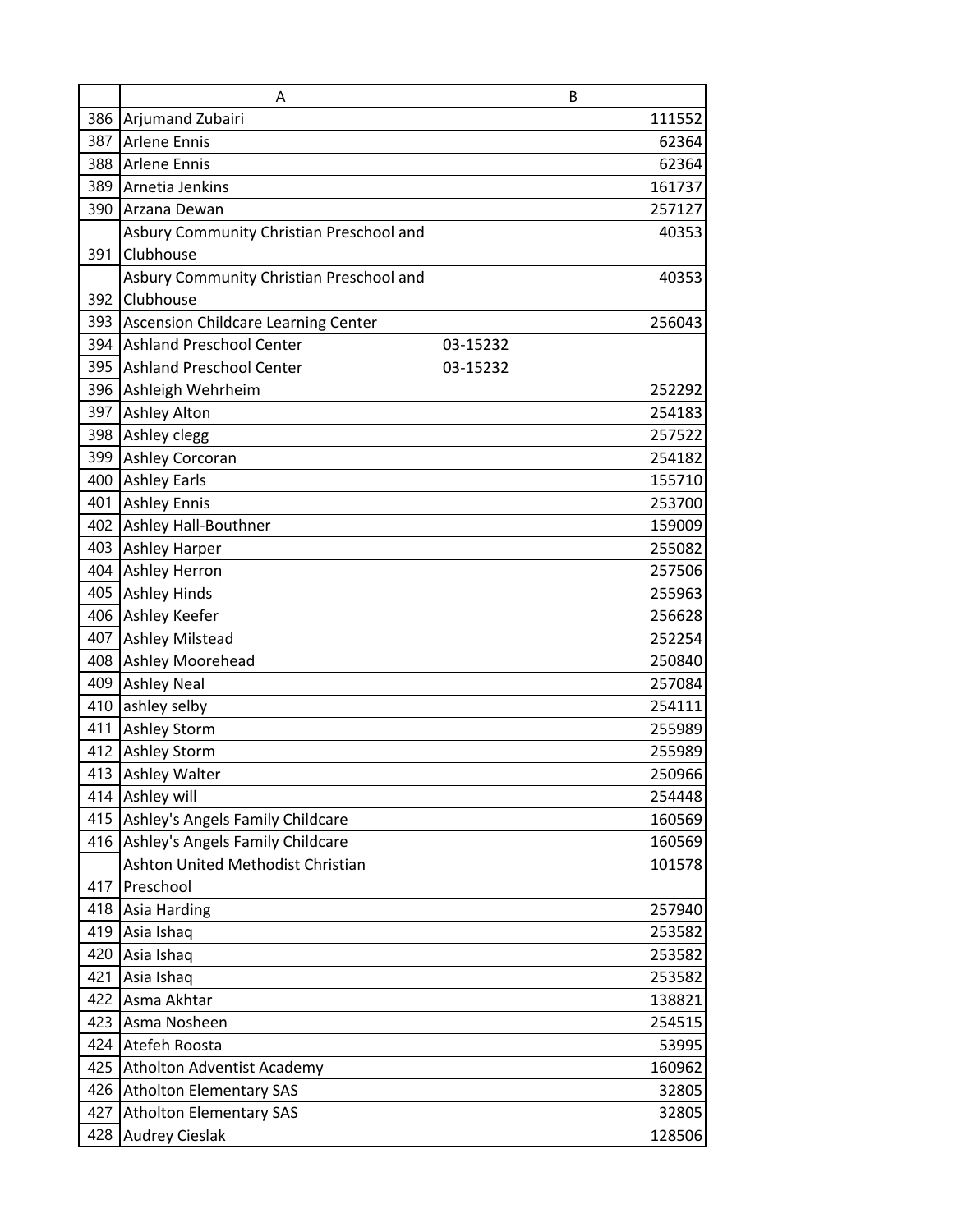|     | A                                          | B         |
|-----|--------------------------------------------|-----------|
|     | 429 Audrey Grisez                          | 23410     |
| 430 | <b>Audrey McDermott</b>                    | 03 111747 |
| 431 | <b>Audrey Roberson</b>                     | 109499    |
| 432 | Audubon Nature Preschool                   | 141630    |
| 433 | <b>Audubon Nature Preschool</b>            | 123       |
| 434 | Aunie's learning center                    | 251630    |
| 435 | Aunt Lynn's Childcare                      | 256009    |
| 436 | Aunt Niecy's Family Daycare                | 257731    |
| 437 | Aunt Niecy's Family Daycare                | 257731    |
|     | 438 Aunt Niecy's Family Daycare            | 257731    |
| 439 | Auntie Ams Childcare                       | 254462    |
| 440 | <b>Aunties Day Care</b>                    | 130668    |
| 441 | Aurelia Moore                              | 118115    |
| 442 | Autumn Booth                               | 251540    |
|     | 443 Autumn Fairbanks                       | 255668    |
| 444 | Ava Lindsay-Sherif                         | 157449    |
| 445 | <b>Avis Martin</b>                         | 254887    |
| 446 | Avonda Ellison                             | 255340    |
| 447 | <b>AWANDA HOLMAN</b>                       | 253886    |
|     | 448 Aya Center                             | 257812    |
|     | 449 Ayana Holt                             | 256087    |
| 450 | Ayanna McClary                             | 252884    |
| 451 | Ayesha Ahmad                               | 71461     |
|     | 452 Ayesha Nasir                           | 254881    |
| 453 | <b>AZAM KAMALI</b>                         | 252625    |
|     | 454 AZAM'S FAMILY DAYCARE                  | 252625    |
|     | 455 Azeb Teklay                            | 256284    |
|     | Azeb Yilma Family Child Care Home at 5007  | 257705    |
|     | 456 Randolph Rd. Rockville MD. 20852       |           |
|     | 457 Azin Tajdar                            | 162046    |
| 458 | Azita's Daycare                            | 126545    |
| 459 | Azmat's daycare                            | 250805    |
| 460 | Azra Fatima                                | 254923    |
| 461 | Azza Elmaghawry                            | 159837    |
| 462 | Azza Elmaghawry                            | 159837    |
| 463 | <b>B &amp; N Daycare Center</b>            | 140200    |
|     | B. Angels' Christian Early Learning Center | 154870    |
| 464 |                                            |           |
| 465 | Babes in Tot Land Child Care Ilc           | 161496    |
| 466 | <b>Baby Baker's Daycare</b>                | 12672     |
| 467 | <b>Baby Moises Famil Daycare</b>           | 136621    |
| 468 | BabyFe, LLC                                | 258041    |
| 469 | Baetta Family Day Care                     | 158944    |
| 470 | <b>Baetta Family Day Care</b>              | 158944    |
|     | Bais Yaakov Early Learning Center @ Park   | 254565    |
| 471 | <b>Heights Avenue</b>                      |           |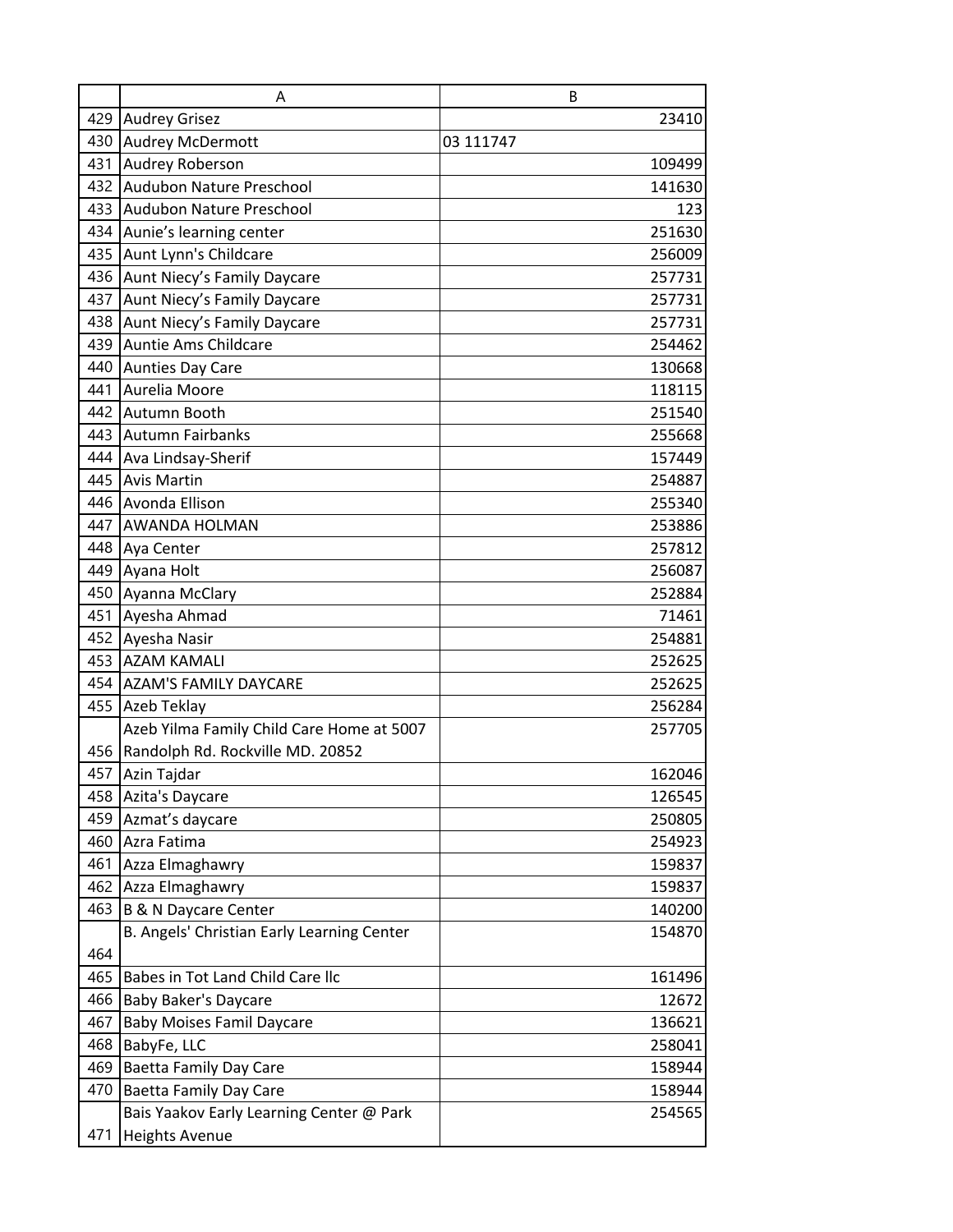|     | Α                                            | B      |
|-----|----------------------------------------------|--------|
|     | Bais Yaakov Early Learning Center @ Smith    | 155813 |
|     | 472 Avenue                                   |        |
|     | 473 Baldwin Early Learning Center            | 39951  |
|     | 474 Baljeet Saran                            | 256008 |
|     | Ballenger Creek Elementary Before and After  | 31585  |
| 475 | School Enrichment Program                    |        |
|     | 476 Baltimore Childcare Inc                  | 257560 |
|     | 477 Baltimore Childcare Inc                  | 257560 |
|     | <b>Baltimore White Marsh Adventist Child</b> | 135252 |
| 478 | Development Center                           |        |
| 479 | Bambi Child Care                             | 157503 |
| 480 | Bambi Daycare                                | 256005 |
| 481 | Bambi Inc.                                   | 155788 |
|     | 482 Bambini Child Care Center                | 257650 |
| 483 | Bannockburn Nursery School                   | 34663  |
|     | 484 Barbara A Mason                          | 12186  |
|     | 485 Barbara Bierly                           | 250620 |
|     | 486 Barbara Chase                            | 107926 |
| 487 | Barbara Farmer                               | 60640  |
| 488 | Barbara Lindsay Schroyer                     | 100997 |
| 489 | Barbara Rowland                              | 139370 |
|     | 490 Barbara Smith                            | 109709 |
|     | 491 Barbara Utz Daycare                      | 254505 |
|     | 492 Barbara Venturella                       | 40765  |
| 493 | Barbara Washington                           | 257784 |
|     | Barstow Elementary Before & After School     | 153984 |
| 494 | Program                                      |        |
|     | Barstow Elementary Before & After School     | 153984 |
| 495 | Program                                      |        |
|     | Barstow Elementary Before & After School     | 153984 |
| 496 | Program                                      |        |
|     | Bar-T at Bannockburn Elementary School       | 155338 |
| 497 |                                              |        |
|     | 498   Bar-T at Bells Mill                    | 158484 |
| 499 | Bar-T at Belmont Elementary School           | 31010  |
|     | Bar-T at Burning Tree Elementary School      | 43101  |
| 500 |                                              |        |
|     | Bar-T at Christa McAuliffe Elementary School | 158488 |
| 501 |                                              |        |
| 502 | Bar-T at Clopper Mill                        | 252247 |
| 503 | Bar-T at College Gardens Elementary          | 151996 |
|     | 504   Bar-T at Darnestown Elementary         | 252242 |
| 505 | Bar-T at Diamond Elementary                  | 91586  |
| 506 | Bar-T at Fields Road Elementary School       | 52867  |
|     | Bar-T at Germantown Elementary School        | 44892  |
| 507 |                                              |        |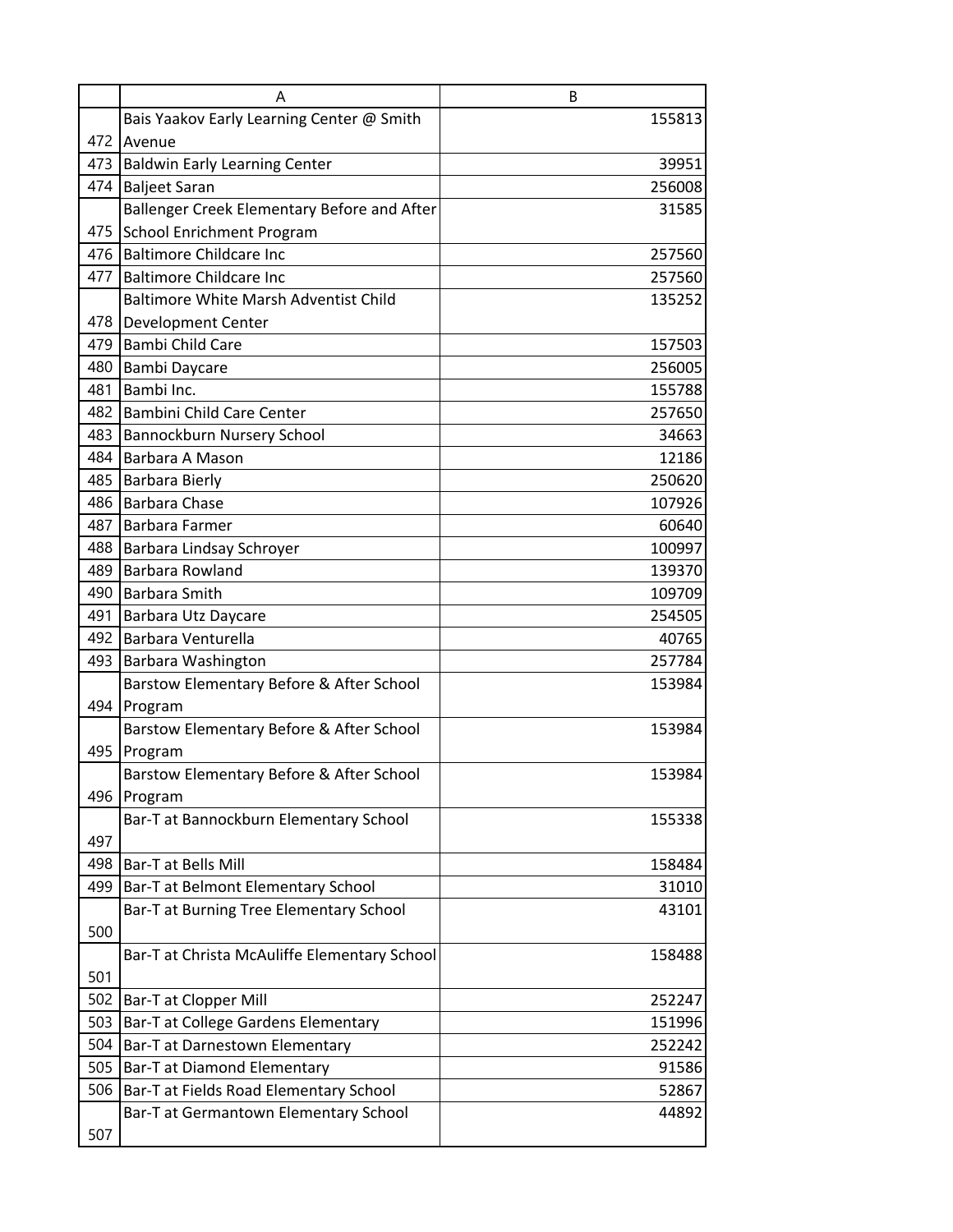|     | Α                                           | B      |
|-----|---------------------------------------------|--------|
| 508 | Bar-T at Goshen Elementary School           | 33625  |
|     | Bar-T at Great Seneca Creek Elementary      | 141569 |
|     | 509 School                                  |        |
|     | 510 Bar-T at Kensington Parkwood            | 139927 |
|     | 511 Bar-T at Lakewood                       | 131667 |
|     | 512 Bar-T at Laytonsville Elementary School | 31013  |
| 513 | Bar-T at Mill Creek ES                      | 107459 |
|     | Bar-T at Rachel Carson Elementary School    | 33841  |
| 514 |                                             |        |
|     | 515 Bar-T at Ritchie Park Elementary School | 151619 |
| 516 | <b>Bar-T at Rock Creek Forest</b>           | 252243 |
|     | Bar-T at Ronald McNair Elementary School    | 33434  |
| 517 |                                             |        |
| 518 | Bar-T at Sally K Ride                       | 253407 |
| 519 | <b>Bar-T at Somerset</b>                    | 254512 |
|     | Bar-T at Spark Matsunaga Elementary School  | 109224 |
| 520 |                                             |        |
| 521 | Bar-T at Stedwick Elementary School         | 70507  |
| 522 | Bar-T at Travilah Elementary School         | 33842  |
|     | Bar-T at Watkins Mill Elementary School     | 91604  |
| 523 |                                             |        |
|     | 524 Bar-T at Whetstone Elementary School    | 63842  |
| 525 | <b>Bar-T at Wood Acres</b>                  | 252249 |
|     | 526   Bar-T at Woodfield Elementary School  | 133602 |
| 527 | Bar-T Kids Club at Poolesville              | 159901 |
|     | Bar-T Kids Club at Rock Creek Valley        | 158496 |
|     | 528 Elementary School                       |        |
|     | 529 Bar-T Kids Club at Thurgood Marshall ES | 158517 |
|     | 530 Batania Price                           | 251403 |
|     | 531 Bay Country Learning Center, LLC        | 255220 |
| 532 | <b>BAYARMAA BATCHULUUN</b>                  | 254760 |
| 533 | BEACON House, Inc. STEAM Works              | 257005 |
| 534 | <b>Beatrice Agyemang</b>                    | 160014 |
| 535 | <b>Beatrice Agyemang</b>                    | 160014 |
| 536 | <b>Beatrice Agyemang</b>                    | 160014 |
| 537 | <b>Beatriz Giraldo</b>                      | 257286 |
| 538 | Beatriz Sanchez/Precious Day Care           | 157571 |
| 539 | <b>Beatriz Uriona</b>                       | 150291 |
| 540 | <b>Beaver Creek Childcare</b>               | 39952  |
| 541 | <b>Bebe Child Care</b>                      | 250429 |
| 542 | <b>Becks Daycare</b>                        | 22571  |
| 543 | <b>Becky Novak</b>                          | 253580 |
| 544 | Bee Happy Child Care                        | 256023 |
| 545 | Beena Kumarie                               | 252123 |
| 546 | <b>Beginnings Montessori</b>                | 253461 |
| 547 | Belinda Fitzhugh                            | 81544  |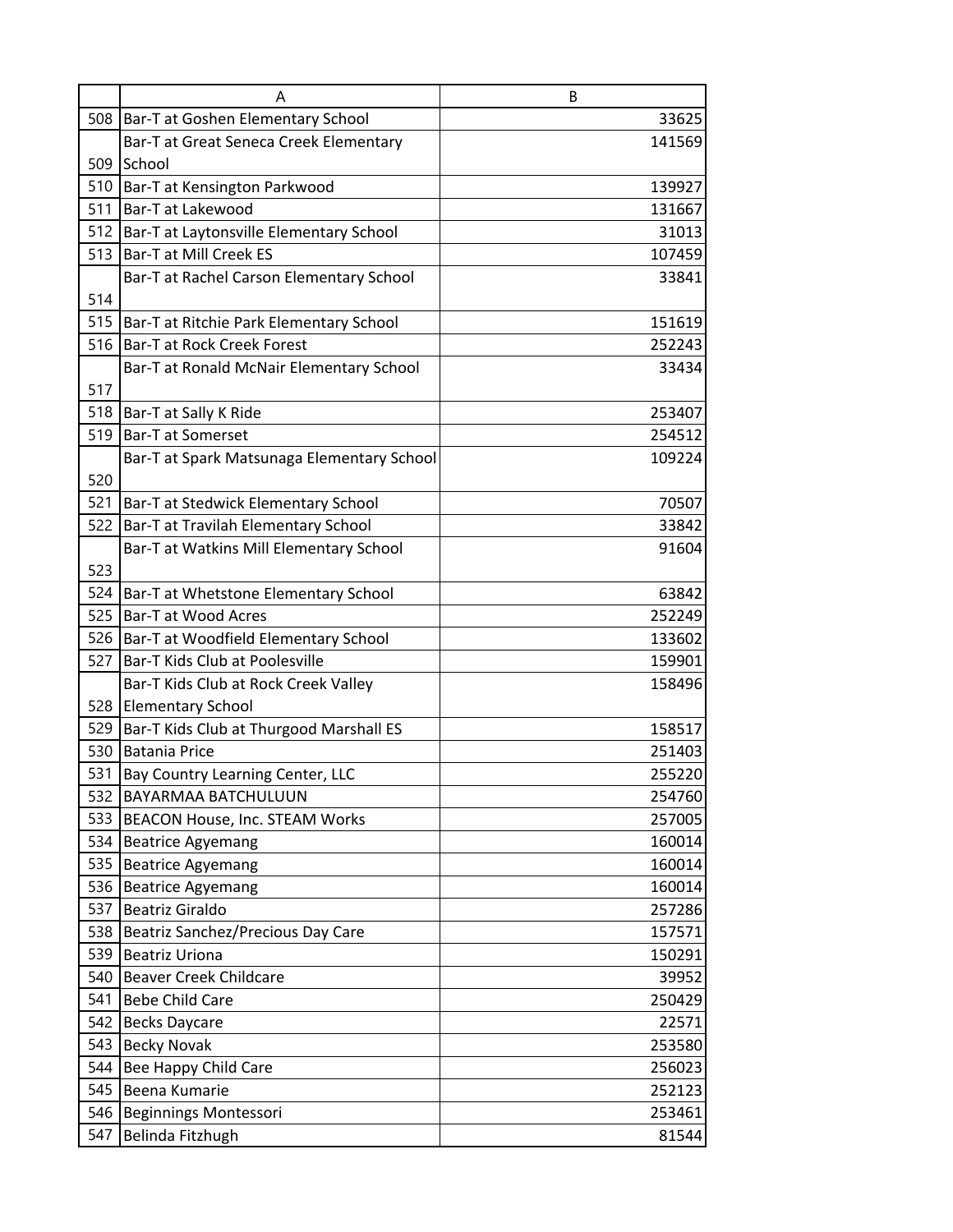|     | A                                              | B         |
|-----|------------------------------------------------|-----------|
|     | 548 Belinda Mercer                             | 109627    |
| 549 | <b>Beltsville Learning Center</b>              | 161983    |
| 550 | <b>Belve Jones</b>                             | 134478    |
| 551 | <b>Benita Conner</b>                           | 250876    |
|     | 552 Bernadette Nisbeth                         | 252126    |
| 553 | <b>Bernice Lapps Bowers</b>                    | 52900     |
| 554 | <b>Bernice Watkins</b>                         | 27763     |
|     | 555 Berry Patch Early Learning Center          | 154426    |
| 556 | Berry Patch ELC @ St. George's                 | 256785    |
| 557 | <b>Bessy Montesinos</b>                        | 161637    |
| 558 | <b>Best Buddies Learning Center II</b>         | 252225    |
| 559 | <b>Best Day Care</b>                           | 57558     |
|     | Best Friends Child Care Learning Center        | 254883    |
| 560 |                                                |           |
|     | Bet Yeladim Preschool, Operated by Bet         | 155282    |
| 561 | Yeladim, Inc.                                  |           |
|     | 562 Betcelka Cox                               | 138647    |
| 563 | <b>Beth Bechtel</b>                            | 21-150732 |
|     | Beth El Early Childhood Center at Federal Hill | 250901    |
| 564 |                                                |           |
| 565 | <b>Beth Owen</b>                               | 153504    |
|     | 566 Beth roberts                               | 161222    |
| 567 | <b>Beth Shalom Nursery School</b>              | 97794     |
| 568 | Beth Sholom Early Childhood Center             | 48478     |
| 569 | <b>Beth Tull</b>                               | 119030    |
| 570 | <b>Beth Umberger</b>                           | 255822    |
| 571 | <b>Beth Umberger</b>                           | 255822    |
|     | 572 Beth's daycare                             | 40458     |
|     | 573 Bethany Dinger                             | 152352    |
|     | 574 Bethany Grunden                            | 255387    |
| 575 | <b>Bethany Grunden</b>                         | 255387    |
| 576 | <b>Bethany Kitts</b>                           | 256265    |
| 577 | Bethesda Reggio Children's Center              | 160411    |
| 578 | Bethesda Reggio Lynnbrook                      | 254027    |
| 579 | Bethesda Village Daycare                       | 160373    |
| 580 | Bethy's Daycare                                | 42517     |
| 581 | <b>Better Quality Childcare</b>                | 6624      |
| 582 | Bettie J. Alexander                            | 07-92741  |
| 583 | <b>Betty Edwards</b>                           | 253375    |
| 584 | <b>Betty Holloway</b>                          | 258102    |
| 585 | <b>Betty Hoots</b>                             | 56932     |
| 586 | Betty Jo Haywood                               | 86161     |
| 587 | <b>Betty Sanders</b>                           | 87104     |
|     | Betty Sterner Y Preschool in Catonsville       | 35019     |
| 588 |                                                |           |
| 589 | Betty Tayman Family childcare home             | 157567    |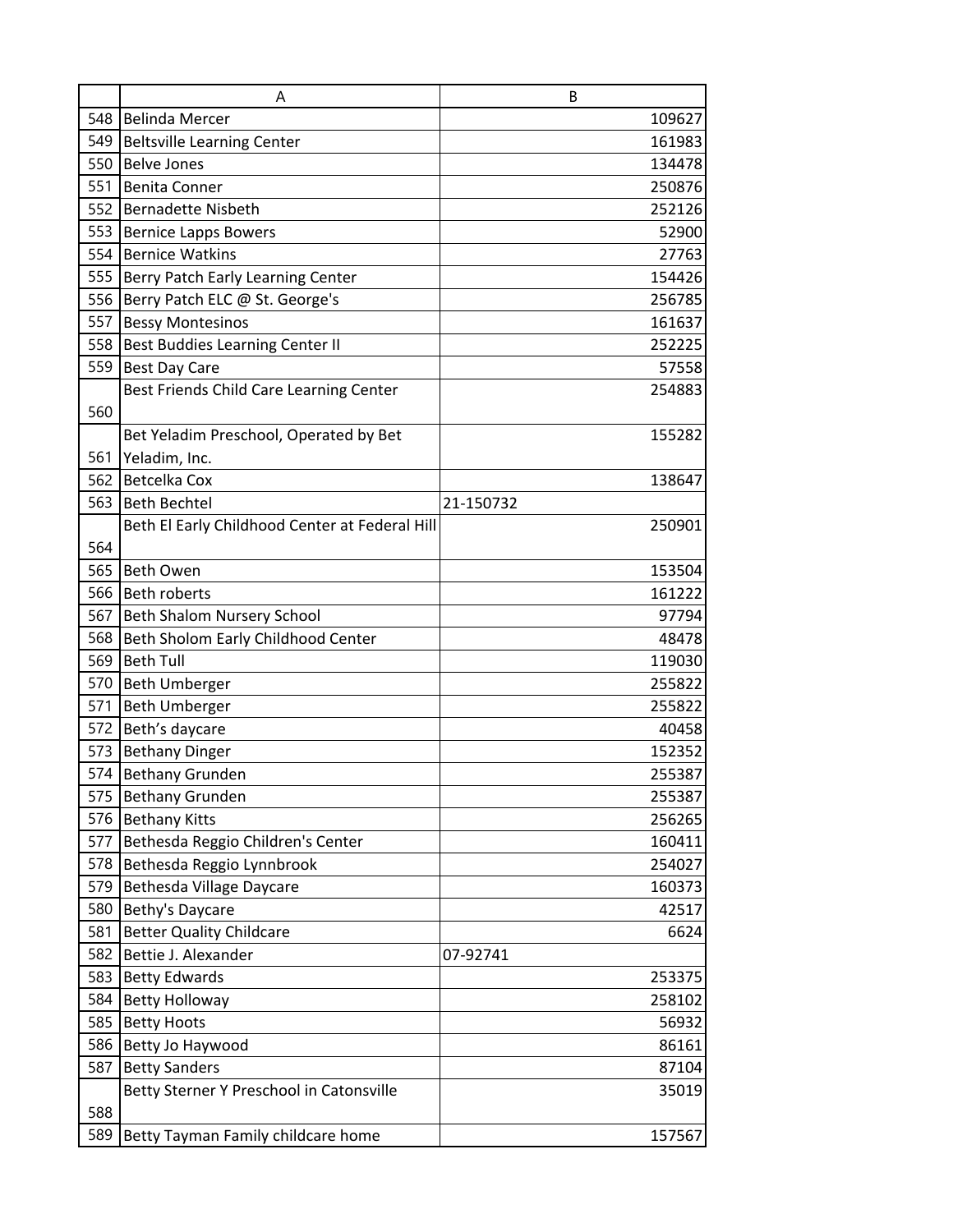|     | A                                             | B                          |
|-----|-----------------------------------------------|----------------------------|
|     | 590 BettyJo Reese                             | 160501                     |
| 591 | <b>Beverly Coles</b>                          | 133967                     |
| 592 | <b>Beverly Cook</b>                           | 155028                     |
| 593 | <b>Beverly Griffin</b>                        | 158682                     |
|     | 594 Beverly Guthrie                           | 57275                      |
| 595 | <b>Beverly Higgs</b>                          | 38552                      |
|     | 596 Beverly Home Care LLC                     | <b>GOOD</b>                |
| 597 | <b>Beverly Sherman</b>                        | 13-95661                   |
| 598 | <b>Beverly Vines</b>                          | 3043704                    |
|     | Beyond the Bell @ Immaculate Heart of         | 150012                     |
| 599 | Mary                                          |                            |
| 600 | <b>Bianca Washington</b>                      | 160561                     |
| 601 | <b>Bibi Bacchus</b>                           | 120042                     |
|     | 602 Bibi Stepp                                | 156776                     |
| 603 | Binky & Friends DayCare IIC                   | 251069                     |
| 604 | Binky & Friends Daycare#2                     | 253908                     |
| 605 | <b>Binsy Joseph</b>                           | 154786                     |
|     | 606 Binsy Joseph                              | 154786                     |
| 607 | <b>Bird Lane Daycare</b>                      | 29092                      |
|     | 608 Bishop Walsh School                       | 157181                     |
| 609 | <b>Black Rock Learning Center</b>             | 130908                     |
| 610 | Blanca Coy/ Vivi's Family Day Care            | 200021                     |
| 611 | <b>Blanca Montano</b>                         | 162465                     |
|     | 612 BLANCA OCASIO                             | 255201                     |
| 613 | <b>Blarney Child Care Centet</b>              | 110959                     |
| 614 | <b>Blastoff Learning Center</b>               | 256980                     |
| 615 | <b>Blessed Heart Daycare</b>                  | 159224-Registration number |
| 616 | <b>Blessed Lambs Preschool</b>                | 124839                     |
|     | 617 Blessed Trinity Learning Center           | 253202                     |
|     | 618 Blessing Home Daycare                     | 258230                     |
| 619 | <b>Blessing Quality Family Day Care</b>       | 56761                      |
| 620 | Blessingful Beginnings Childcare              | 251032                     |
|     | <b>Bloom Social Emotional Learning Center</b> | 257566                     |
| 621 |                                               |                            |
|     | BLOOMING BRANCHES DAYCARE CENTER AT           | 161813                     |
|     | 622 MAPLE RIDGE                               |                            |
|     | <b>Blooming Buds Family Childcare (Family</b> | 255264                     |
| 623 | Child Care Home)                              |                            |
|     | Blue Heron Elementary Before & After          | 257751                     |
| 624 | <b>School Enrichment</b>                      |                            |
| 625 | Bnai Israel Schilit Nursery School            | 158869                     |
| 626 | Bnai Israel Schilit Nursery School            | 158869                     |
|     | B'nai Shalom of Olney Early Childhood         | 251925                     |
| 627 | School                                        |                            |
| 628 | <b>Bobbie's learning DCC</b>                  | 140316                     |
| 629 | BodyMoves Before & After Care                 | 151975                     |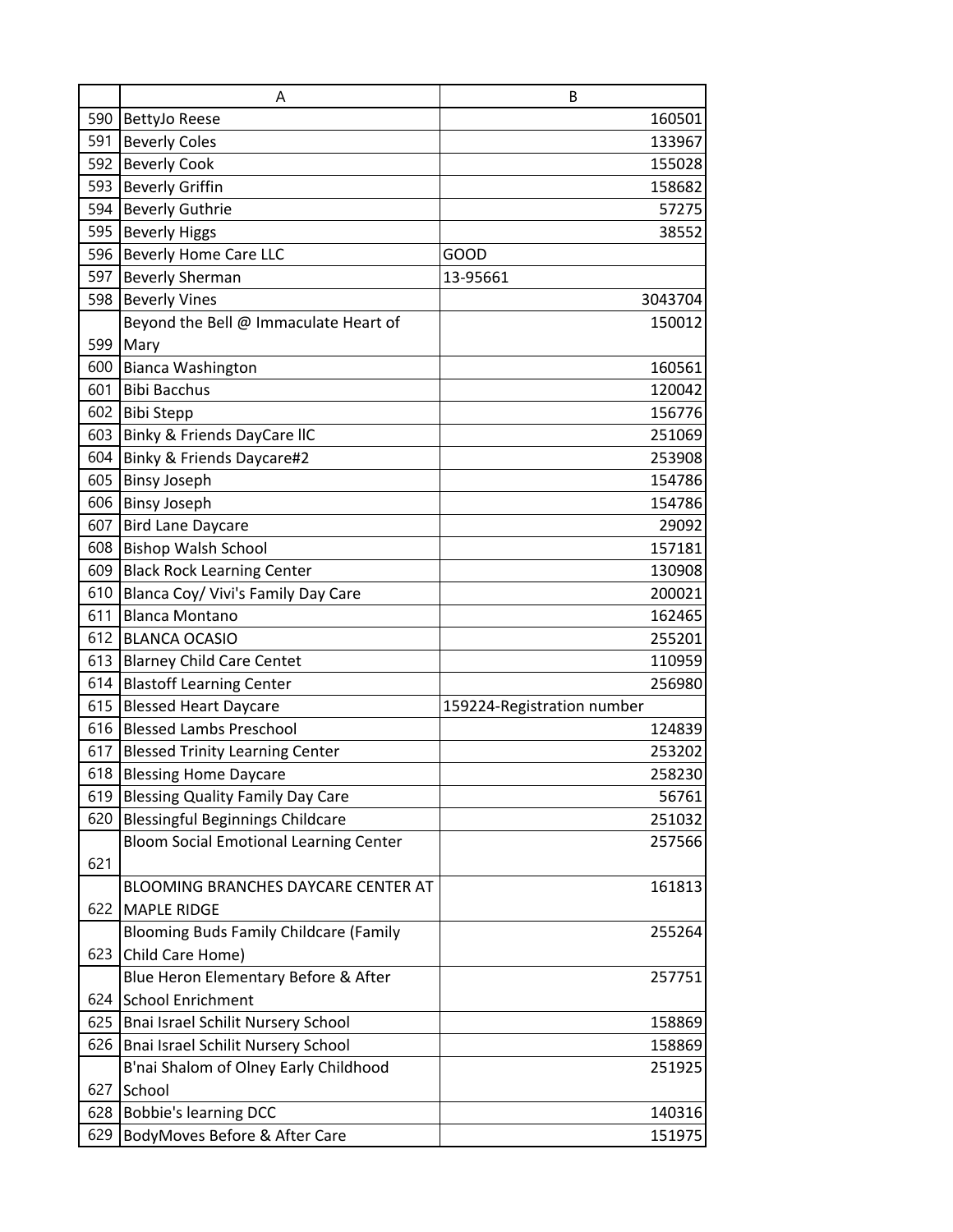|     | A                                        | B               |
|-----|------------------------------------------|-----------------|
| 630 | Bolton Hill Nursery, Inc.                | License: 161980 |
| 631 | <b>Bonita's Daycare</b>                  | 136535          |
| 632 | <b>Bonnie Blizzard</b>                   | 30924           |
| 633 | <b>Bonnie Haskins</b>                    | 159207          |
| 634 | <b>Bonnie Henderson</b>                  | 117330          |
| 635 | <b>Bonnie Kile</b>                       | 111485          |
| 636 | <b>Bonnie Paddy</b>                      | 130290          |
| 637 | <b>Boone Family Daycare</b>              | 35135           |
| 638 | <b>Boulter Family Day Care Center</b>    | 33661           |
| 639 | <b>Bradley Hills Presbyterian Church</b> | 71228           |
| 640 | <b>Bradley Hills Presbyterian Church</b> | 71228           |
| 641 | <b>Brandi Starkey</b>                    | 157172          |
|     | <b>Brandy Esquibel</b>                   |                 |
| 642 |                                          |                 |
| 643 | <b>Brandy Webster</b>                    | 257969          |
| 644 | Breanna Land                             | 257781          |
|     | Breinn DeFrancesco/ My Angels Childcare  | 252041          |
| 645 |                                          |                 |
| 646 | <b>Brenda Bassett</b>                    | 161560          |
| 647 | Brenda Brown                             | 90627           |
| 648 | <b>Brenda Chaney</b>                     | 34230           |
| 649 | <b>Brenda Edwards</b>                    | 113704          |
| 650 | <b>Brenda Edwards</b>                    | 113704          |
| 651 | <b>Brenda Gear</b>                       | 123979          |
| 652 | <b>Brenda Hawkins</b>                    | 80077           |
| 653 | <b>Brenda Hetterich</b>                  | 155135          |
|     | 654 Brenda Jones                         | 158107          |
| 655 | Brenda Joy Velez-Jimenez                 | 251117          |
|     | 656 Brenda Lacey                         | 108580          |
|     | 657 Brenda Lynch                         | 54029           |
| 658 | <b>Brenda Mackereth</b>                  | 92249           |
| 659 | <b>Brenda Muir</b>                       | 134505          |
| 660 | <b>Brenda Muir</b>                       | 134505          |
| 661 | <b>Brenda Muir</b>                       | 134505          |
| 662 | <b>Brenda Munday</b>                     | 151928          |
| 663 | <b>Brenda Pepper</b>                     | 151643          |
| 664 | <b>Brenda Potash</b>                     | 58646           |
| 665 | Brenda Redmond                           | 128721          |
| 666 | Brenda Robinson                          | 93048           |
| 667 | Brenda Tucciarella                       | 24138           |
| 668 | Brenda Webb                              | 155930          |
| 669 | <b>Brenda West</b>                       | 154528          |
| 670 | <b>Brenda West</b>                       | 154528          |
| 671 | Briana Johnson Daycare                   | 257361          |
| 672 | Briana Woodridge                         | 256320          |
| 673 | <b>Bridget Lucas</b>                     | 159966          |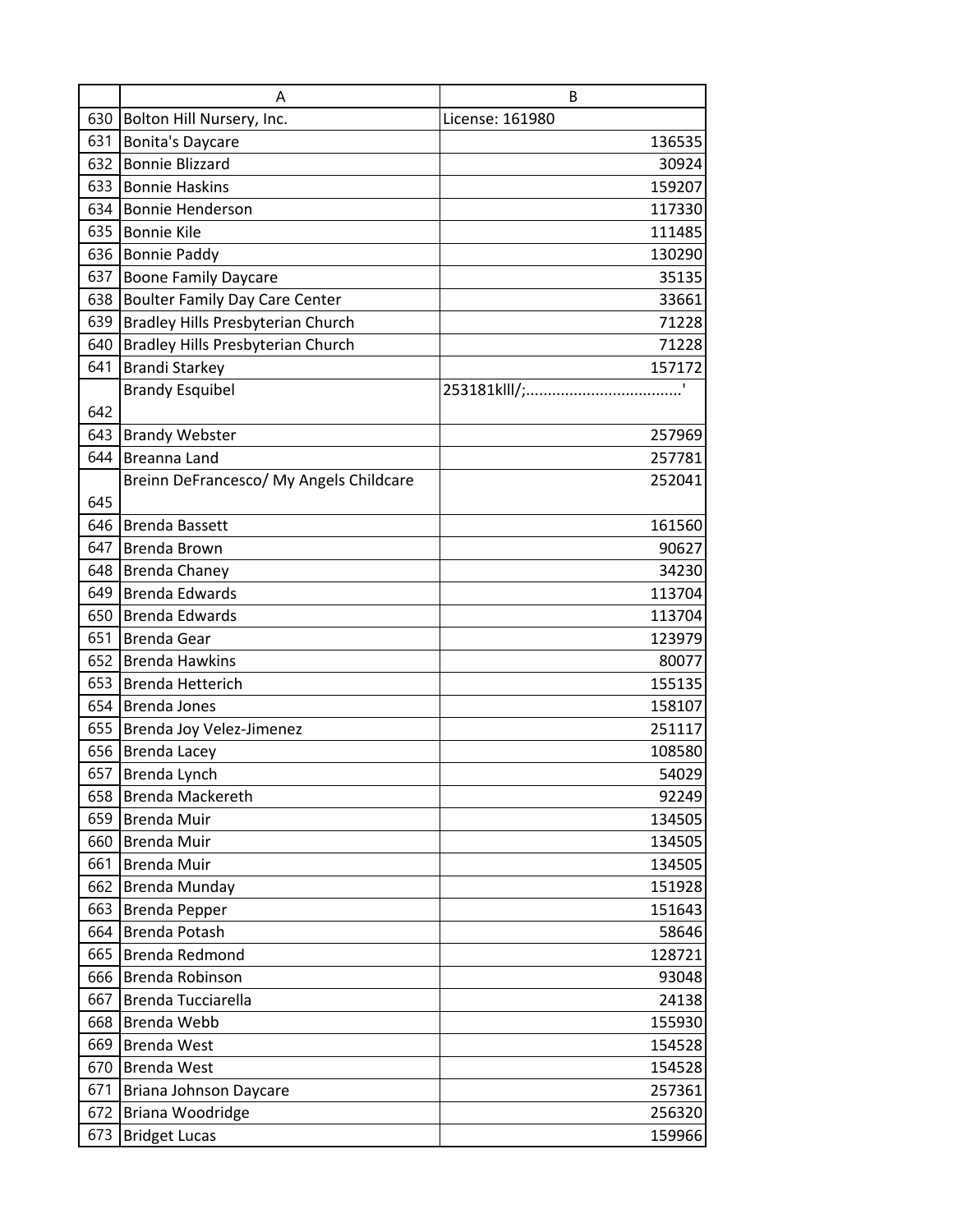|     | A                                                | В                |
|-----|--------------------------------------------------|------------------|
|     | 674 Bridgette Bolton                             | 200015           |
|     | 675 Bridgette Lawrence                           | 53473            |
|     | 676 Bridging The Gap, Inc                        | 252424           |
|     | Bright Beginning Children's Learning Center      | 130684           |
| 677 |                                                  |                  |
|     | Bright Beginning Children's Learning Center      | 160256           |
| 678 | of Glen Burnie                                   |                  |
|     | 679 Bright Beginnings Childcare                  | 252049           |
|     | 680 Bright Beginnings Children's Center I        | 123782           |
| 681 | Bright Beginnings Children's Center II           | 152001           |
|     | 682 Bright Eyes                                  | 158557           |
| 683 | <b>Bright Eyes Child Care</b>                    | 128946           |
|     | 684 Bright Eyes Child Care                       | 155824           |
|     | 685 Bright Eyes Child Care                       | 154961           |
|     | 686 Bright Eyes Child Care                       | 128840           |
|     | 687 Bright Eyes Child Care                       | 33497            |
|     | 688 Bright Eyes Child Care Center                | 140630           |
|     | 689 Bright Eyes Child Care Center                | 60517            |
|     | 690 Bright Eyes Early Learning Center            | 250875           |
|     | 691 Bright Hearts Child Care                     | 161809           |
|     | 692   Bright Horizons at 2 Bethesda Metro        | 257826           |
|     | 693 Bright Horizons at Democracy Center          | 254667           |
| 694 | Bright Horizons at Harbor Point                  | 257447           |
|     | 695 Bright Horizons at Rockville                 | 251111           |
|     | 696 Bright Light Family Child Care               | 257706           |
|     | 697 Bright Light Family Child care               | 257706           |
|     | 698 Bright Light family Child Care               | 257706<br>253949 |
|     | 699 Bright Minds Daycare<br>700 Bright Minds LLC | 257063           |
|     | 701 Bright Moon Childcare LLC                    | 253820           |
|     | 702 Bright Star Early Learning, LLC.             | 255942           |
|     | 703 Bright Stars Daycare                         | 256983           |
|     | 704 Bright Start Early Learning Center           | 257561           |
|     | 705 Bright Start Early Learning Center           | 257561           |
| 706 | Brighter Beginnings 4-Kids                       | 124285           |
| 707 | Brighter Beginnings Childcare                    | 157260           |
| 708 | <b>Brilliant Braxtons Daycare Center</b>         | 251423           |
| 709 | <b>Britt's Creative Crafts</b>                   | 256801           |
|     | 710 Brittany Bishop Gross                        | 253621           |
| 711 | <b>Brittany Davis</b>                            | 157418           |
|     | 712 Brittany Holley                              | 256808           |
| 713 | <b>Brittany Mitchell</b>                         | 250685           |
| 714 | Brittany Roger 'A Place Like Home'               | 162284           |
| 715 | <b>Brittany Thompson</b>                         | 250265           |
|     | 716 Brittany's Family Daycare                    | 256211           |
| 717 | <b>Brittney Remley</b>                           | 256603           |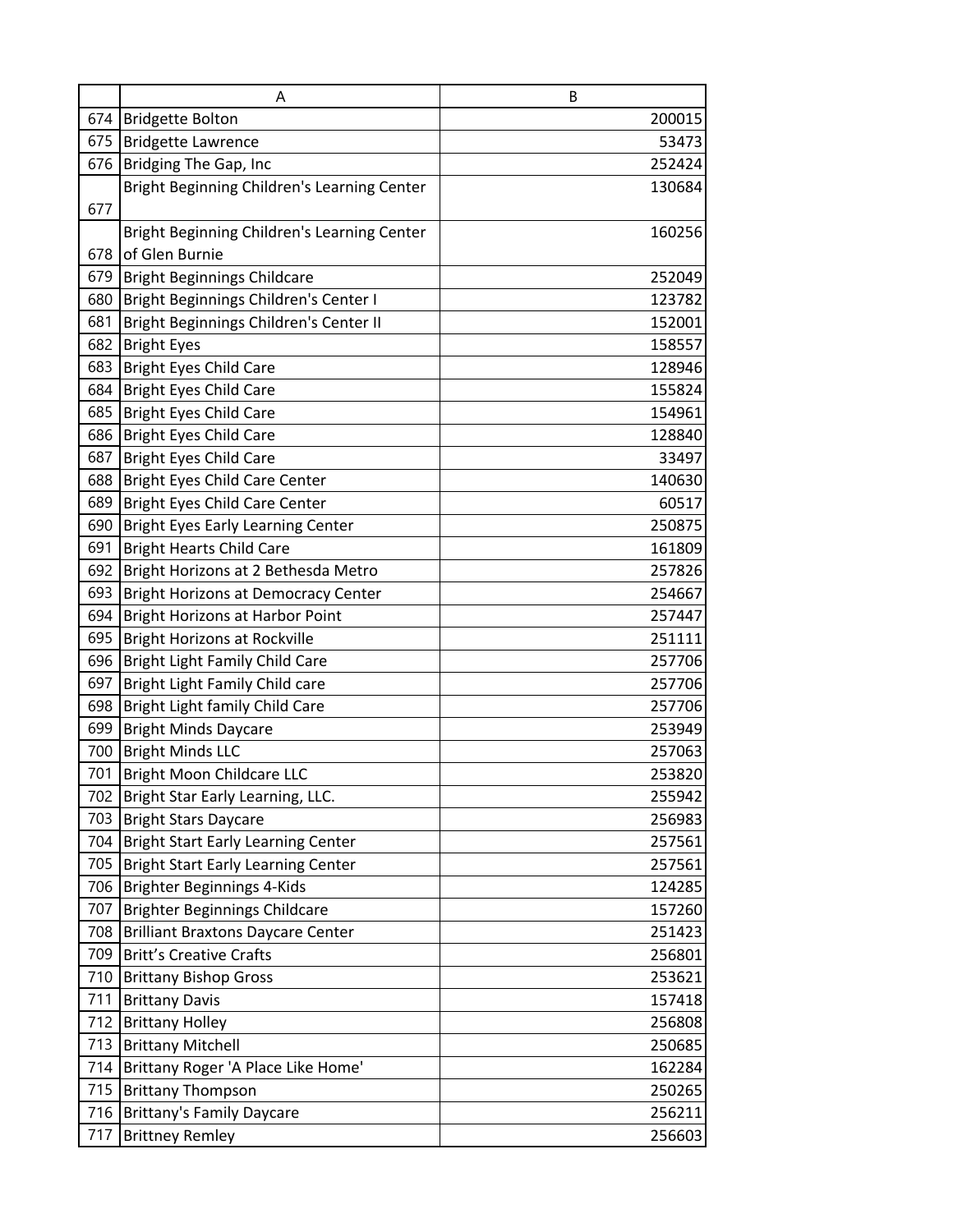|     | A                                                 | B      |
|-----|---------------------------------------------------|--------|
|     | 718 Brittney Ridgell                              | 256751 |
| 719 | <b>Brittnie Mcbride</b>                           | 255711 |
|     | 720 Broadwater Creek Academy                      | 40368  |
| 721 | Brook Hill Weekday Preschool                      | 31350  |
|     | 722 Brooke Larrimore                              | 154492 |
| 723 | <b>Brookfield Christian School</b>                | 257128 |
|     | 724 Brookfield Christian School                   | 158461 |
|     | 725 Brookfield Christian School, LLC              | 124697 |
| 726 | <b>Brooks Fruitful Family Daycare</b>             | 255911 |
| 727 | <b>Brown Bear Family Daycare</b>                  | 133194 |
| 728 | Brownsville Church of the Brethren                | 81168  |
| 729 | <b>Bruce Learning Center</b>                      | 253426 |
|     | 730 Bruce Learning Center                         | 253426 |
| 731 | <b>Bryant Woods Elementary SAS</b>                | 32812  |
|     | Bryant Woods Montessori Children's House          | 44615  |
| 732 |                                                   |        |
| 733 | <b>Building A Solid Foundation</b>                | 157912 |
| 734 | <b>Building Blocks Early Care &amp; Education</b> | 119207 |
| 735 | <b>Building Blocks Early Learning Center</b>      | 254441 |
|     | 736 Building Blocks ELC                           | 256260 |
| 737 | <b>Building Blocks of Faith</b>                   | 162417 |
| 738 | <b>Building Blocks of Faith</b>                   | 162417 |
| 739 | <b>Building Blocks of Faith Ilc</b>               | 162417 |
| 740 | <b>Building Blocks of Faith Ilc</b>               | 162417 |
| 741 | <b>Building Blocks of Faith Ilc</b>               | 612417 |
| 742 | <b>Building Blocks of Faith Ilc</b>               | 162417 |
| 743 | <b>Building Blocks of Faith Ilc</b>               | 162417 |
|     | Bundles of Joy University Inc-Salisbury           | 66762  |
| 744 | Campus                                            |        |
|     | <b>Bundles of Joy University-Berlin Campus</b>    | 250542 |
| 745 |                                                   |        |
| 746 | <b>Busy Bee Learning Center</b>                   | 255840 |
| 747 | <b>Busy Bee Learning Center</b>                   | 255840 |
| 748 | <b>Busy Bee Nursery</b>                           | 33352  |
| 749 | Busy Bee's Child Care Center                      | 156440 |
| 750 | Busy Bee's Child Care Center                      | 156440 |
|     | 751 Busy Bees FD LLC                              | 256227 |
| 752 | <b>Busy Body Daycare</b>                          | 36299  |
| 753 | <b>Busy Minds Day Care</b>                        | 254679 |
| 754 | <b>Busy Minds Daycare</b>                         | 254679 |
| 755 | <b>C3Kids Family Daycare</b>                      | 252690 |
| 756 | Caitlin Bellamy                                   | 257887 |
| 757 | Calaura's Daycare                                 | 114093 |
| 758 | <b>Calvary Center</b>                             | 98524  |
| 759 | Calvary Christian Academy                         | 140864 |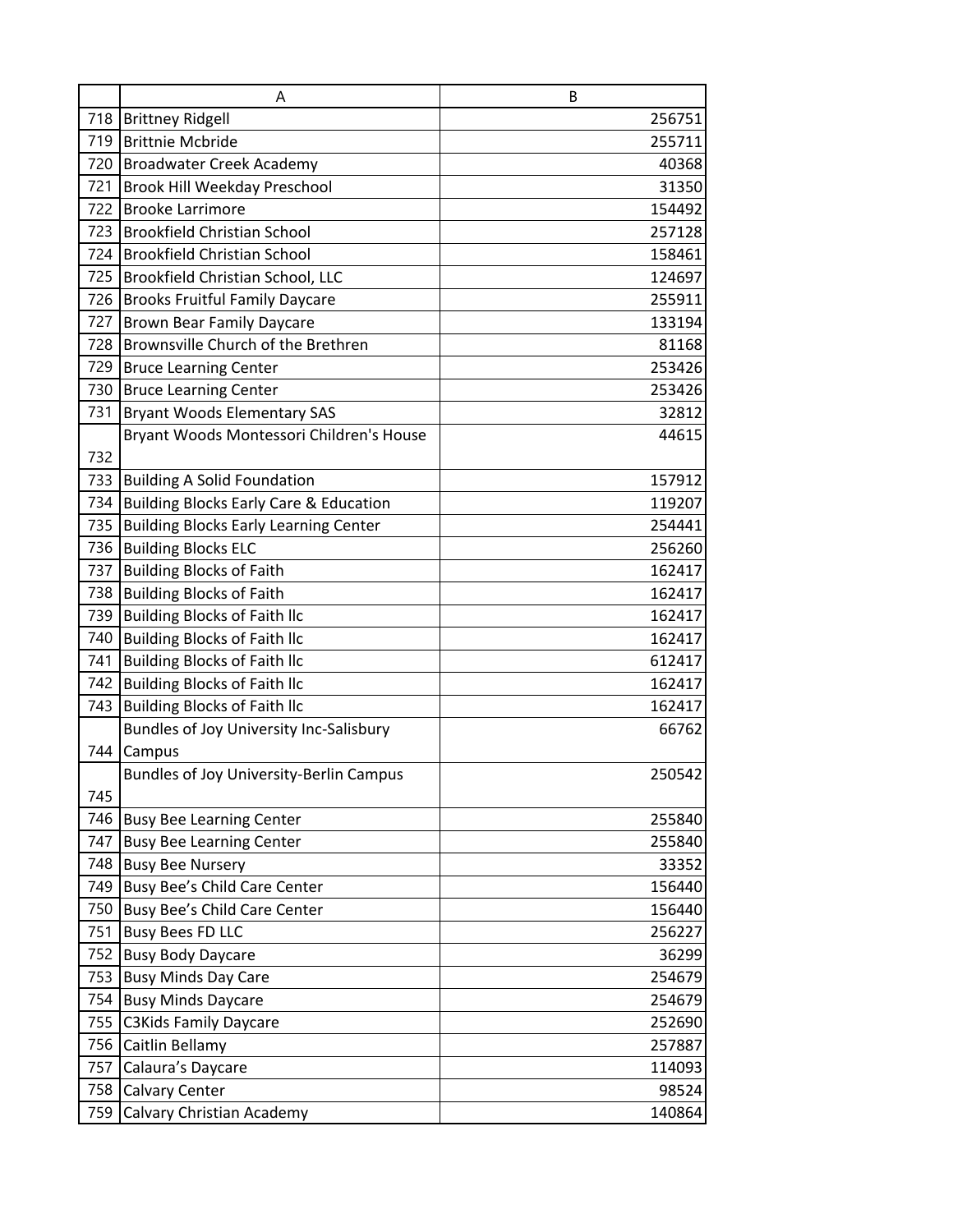|     | A                                           | B          |
|-----|---------------------------------------------|------------|
|     | Calvary United Methodist Church Weekday     | 152843     |
| 760 | School                                      |            |
| 761 | Calvary's Kids Learning Center              | 121810     |
| 762 | <b>Calvert Nursery Center Inc</b>           | 52326      |
| 763 | Camela Hughes                               | 47990      |
| 764 | Camia Stackhouse                            | 254128     |
|     | 765 Candace Frazier                         | 160910     |
|     | Candace Gray doing business as Little Cutie | 255640     |
|     | 766 Pies LLC                                |            |
| 767 | <b>Candace Harris</b>                       | 257866     |
| 768 | Candice Goodwin                             | 256153     |
| 769 | Candy Jackson                               | 116226     |
| 770 | <b>Cantrese Carter</b>                      | 252985     |
| 771 | Capital Child Care Center                   | 106684     |
|     | 772 Capri Taylor                            | 160715     |
| 773 | <b>Caprice Nathaniel</b>                    | 253262     |
| 774 | Capturing Little Minds Daycare              | 150740     |
| 775 | Cara Potterknight                           | 152202     |
| 776 | Cardinal Hickey Academy                     | 75876      |
| 777 | <b>Carealot Child Care Center</b>           | 72199      |
| 778 | <b>Carey Larrimore</b>                      | 159700     |
| 779 | Carisa Village Family Childcare             | 256893     |
| 780 | Carla Adams                                 | 60552      |
| 781 | Carla Babcock Daycare                       | 64793      |
| 782 | Carla Callahan                              | 158325     |
| 783 | Carla Godman                                | 252223     |
| 784 | Carla Godman                                | 252223     |
| 785 | Carla Norris                                | 79610      |
|     | 786 Carla Norris                            | 79610      |
|     | 787 Carla Tevis                             | 151329     |
| 788 | Carla Thomas                                | 257407     |
| 789 | Carla Thomas                                | 257407     |
| 790 | Carlene Gaylor                              | 123600     |
| 791 | Carlestina Peterson                         | 119313     |
| 792 | Carlita Miller                              | 257360     |
| 793 | Carmel Hopkins family daycare               | 253401     |
| 794 | Carmen Collins                              | 254044     |
| 795 | Carmen Jones                                | 253007     |
| 796 | Carmen Kitchen                              | 65100      |
| 797 | carmen lyons                                | 90-0137411 |
| 798 | carmen lyons little nest                    | 90-0137411 |
| 799 | <b>Carmen Perlacios</b>                     | 82878      |
| 800 | <b>Carmen Perlacios</b>                     | 82878      |
| 801 | Carmen Rodriguez                            | 253541     |
| 802 | Carmencita Jones                            | 28029      |
| 803 | Carol Condon                                | 41320      |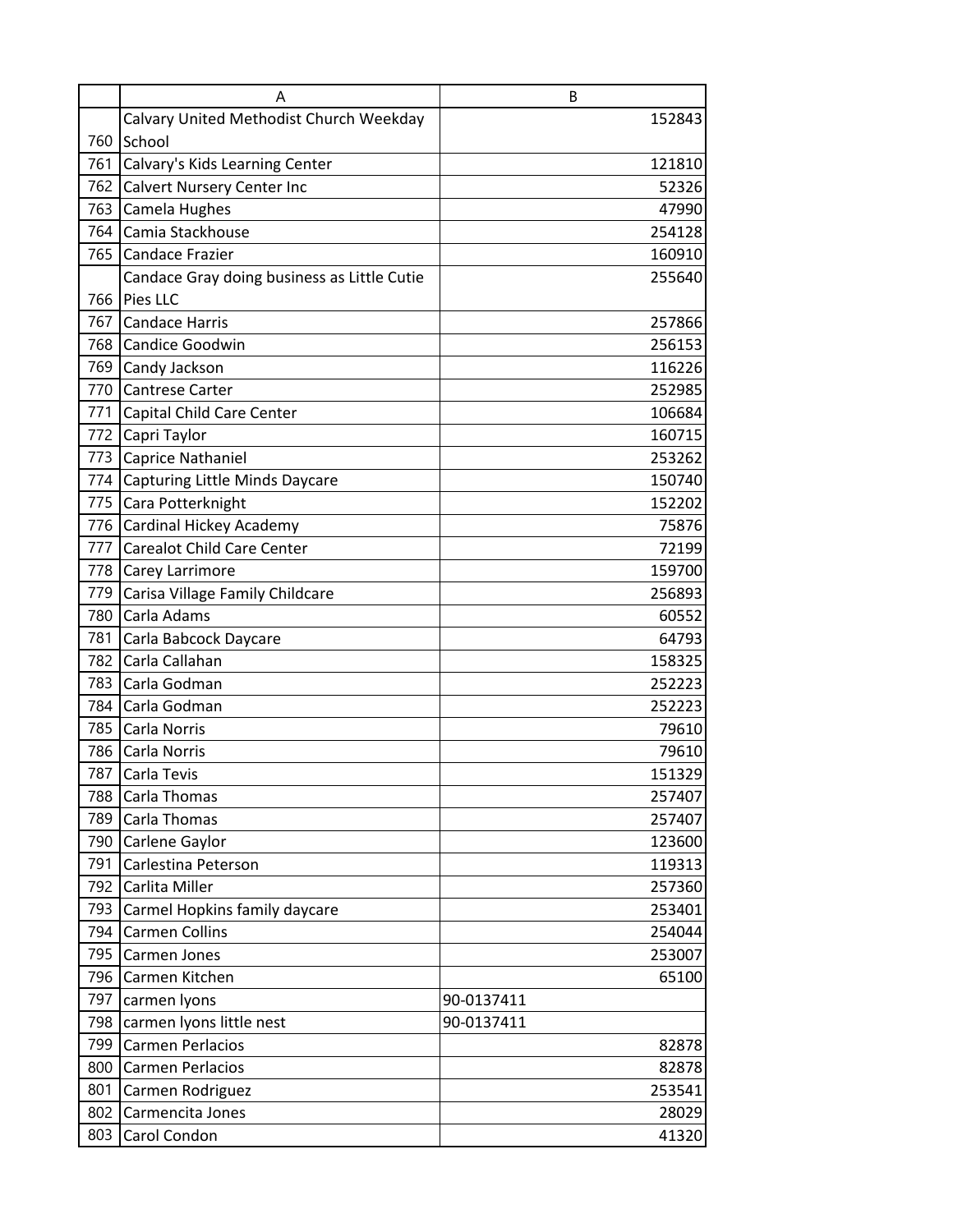|     | Α                                       | B                               |
|-----|-----------------------------------------|---------------------------------|
| 804 | Carol Graham                            | 158765                          |
| 805 | Carol Hallam                            | 62687                           |
| 806 | Carol Humberson                         | 75365                           |
| 807 | Carol Johnson                           | 30806                           |
| 808 | Carol Jordan's Child Care               | 156767                          |
| 809 | <b>Carol Powers</b>                     | 162051                          |
| 810 | <b>Carol Ritzel</b>                     | 250504                          |
| 811 | Carol Slembecker                        | 162640                          |
| 812 | Carol Urquhart                          | 158126                          |
| 813 | Carol Widmann                           | 40858                           |
| 814 | Carola Valdes                           | 255771                          |
| 815 | Carolyn Colbert                         | 114557                          |
| 816 | Carolyn Doughty                         | 161905                          |
| 817 | Carolyn Flester                         | 156713                          |
| 818 | Carolyn Flester                         | 233426                          |
| 819 | Carolyn Haas                            | 256939                          |
|     | Carolyn Holly                           | Carolyn Holly 6602 Pepin Drive, |
| 820 |                                         | Upper Marlboro, MD 20772        |
| 821 | Carolyn Hunter                          | 142909                          |
| 822 | <b>CAROLYN MIDDLETON</b>                | 253464                          |
| 823 | <b>CAROLYN MIDDLETON</b>                | 253464                          |
| 824 | Carolyn O'Sullivan                      | 159320                          |
| 825 | Carolyn Richmond                        | 131322                          |
| 826 | Carolyn Terry                           | 159291                          |
| 827 | <b>CAROLYN WHITE</b>                    | 73413                           |
| 828 | Carolyn Wooden                          | 158739                          |
| 829 | Carolyn's Kids                          | 20358                           |
| 830 | Carolyn's Kids                          | 20358                           |
| 831 | Carrie Bradley                          | 105963                          |
| 832 | Carrie Brown                            | 254783                          |
| 833 | Carrie Combs                            | 160403                          |
| 834 | Carrie Kline                            | 89063                           |
| 835 | Carrie Lasner                           | 141062                          |
| 836 | <b>Carrie Shives</b>                    | 251106                          |
| 837 | <b>Carroll Child Care Centers Inc</b>   | 155141                          |
| 838 | Carroll Lutheran School                 | 162735                          |
|     | Carroll Manor Elementary Before & After | 46625                           |
| 839 | <b>School Enrichment</b>                |                                 |
| 840 | Carter's Webb Learning Center           | 126016                          |
| 841 | Carter's Webb Learning Center           | 126016                          |
| 842 | Casey Taylor                            | 153615                          |
| 843 | Cassadra Gaskins                        | 137862                          |
| 844 | Cassandra Aleshire-Schindel             | 255622                          |
| 845 | Cassandra Bellamy                       | 254125                          |
| 846 | Cassandra Burgess                       | 122547                          |
| 847 | Cassandra Burke                         | 130569                          |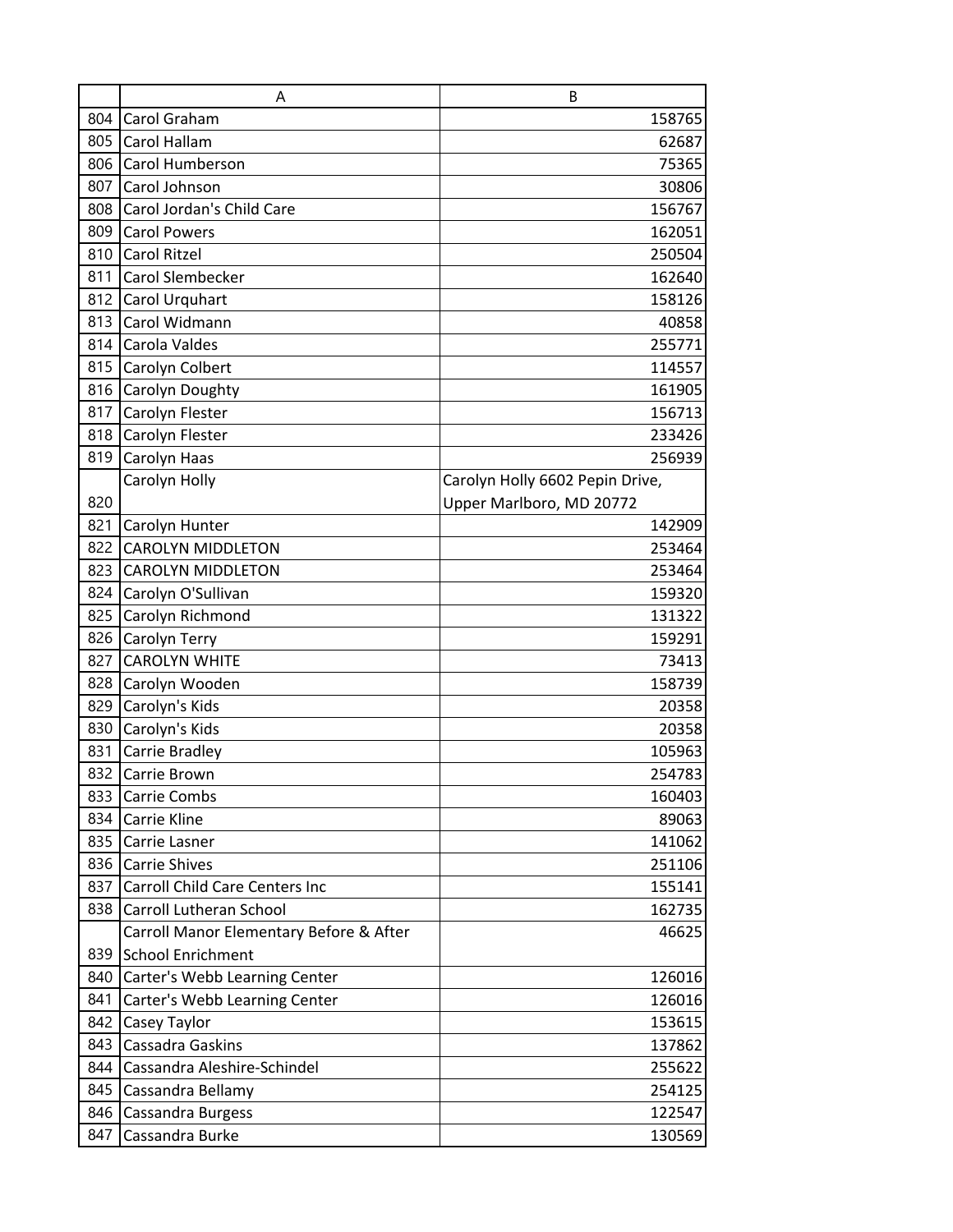|     | A                                                     | B        |
|-----|-------------------------------------------------------|----------|
| 848 | Cassandra Burke                                       | 130569   |
| 849 | Caterpillar Clubhouse                                 | 251666   |
| 850 | <b>Caterpillars Development Center</b>                | 88971    |
| 851 | <b>CATHERINE CARTER</b>                               | 161842   |
| 852 | <b>Catherine Garner</b>                               | 96297    |
| 853 | Catherine Iballa-Ratnarap                             | 251405   |
| 854 | <b>Catherine Kahlert</b>                              | 93294    |
| 855 | Catherine Root                                        | 85247    |
| 856 | <b>Catherine Tinta</b>                                | 256933   |
| 857 | <b>Catherine Tinta</b>                                | 256933   |
| 858 | Catherine Tinta                                       | 256933   |
| 859 | Catherine Tinta                                       | 256933   |
| 860 | Cathy Corun                                           | 43403    |
| 861 | Cathy Gardner                                         | 251665   |
| 862 | Cathy Lawrence                                        | 257046   |
| 863 | Cathy Ross                                            | 256642   |
| 864 | Cathy Stanley                                         | 160368   |
| 865 | Cathy Tambascio                                       | 159866   |
| 866 | Cathy Williams                                        | 154290   |
| 867 | Catoctin Sun Nature Preschool                         | 161318   |
| 868 | Catoctin Sun Nature Preschool                         | 161318   |
| 869 | Catonsville Co-op Preschool                           | 37637    |
|     | Catonsville Presbyterian Child Care Center            | 03-15456 |
| 870 |                                                       |          |
|     | Catonsville Presbyterian Child Care Center            | 03-15456 |
| 871 |                                                       |          |
|     | Catonsville Presbyterian Church Family Child 03-15456 |          |
| 872 | <b>Care Center</b>                                    |          |
| 873 | <b>CCACC Academy</b>                                  | 257800   |
| 874 | CCDCS/AlphaBEST @ Barnhart                            | 135119   |
| 875 | CCDCS/AlphaBEST @ Berry                               | 135130   |
| 876 | CCDCS/AlphaBEST @ Billingsley                         | 255774   |
| 877 | CCDCS/AlphaBEST @ Brown                               | 135133   |
| 878 | CCDCS/AlphaBEST @ Craik                               | 135122   |
| 879 | CCDCS/AlphaBEST @ Diggs                               | 141598   |
| 880 | CCDCS/AlphaBEST @ Eva Turner                          | 135131   |
| 881 | CCDCS/AlphaBEST @ Gale-Bailey                         | 135124   |
| 882 | CCDCS/AlphaBEST @ Higdon                              | 135136   |
| 883 | CCDCS/AlphaBEST @ Indian Head                         | 135125   |
| 884 | CCDCS/AlphaBEST @ JC Parks                            | 135129   |
| 885 | CCDCS/AlphaBEST @ Jenifer                             | 135132   |
| 886 | CCDCS/AlphaBEST @ JP Ryon                             | 135135   |
| 887 | CCDCS/AlphaBEST @ Malcolm                             | 135126   |
| 888 | CCDCS/AlphaBEST @ Matula                              | 135140   |
| 889 | CCDCS/AlphaBEST @ Middleton                           | 135127   |
| 890 | CCDCS/AlphaBEST @ Mitchell                            | 135128   |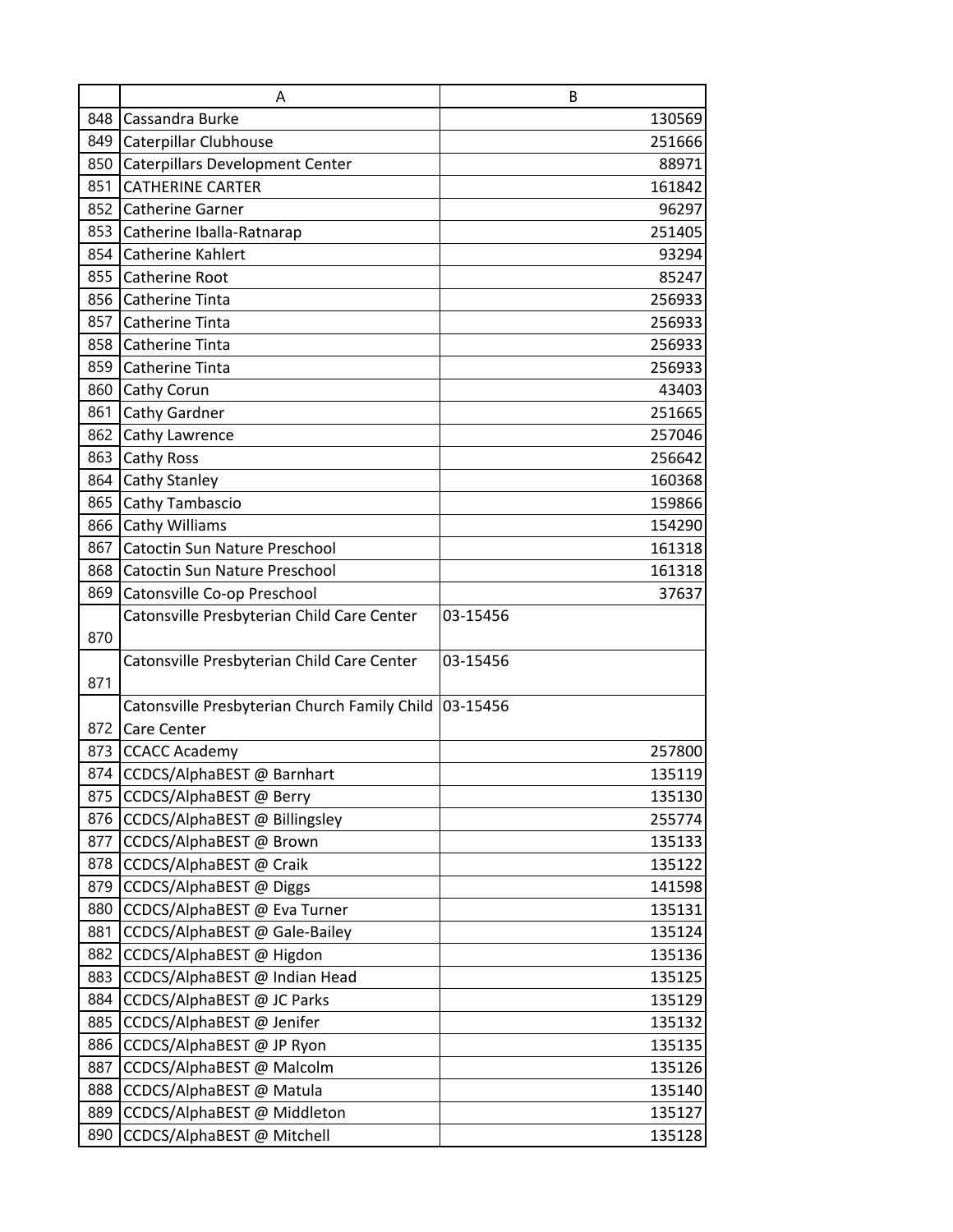|     | A                                        | B      |
|-----|------------------------------------------|--------|
| 891 | CCDCS/AlphaBEST @ Mt. Hope               | 135139 |
| 892 | CCDCS/AlphaBEST @ Mudd                   | 134373 |
| 893 | CCDCS/AlphaBEST @ Neal                   | 153310 |
| 894 | CCDCS/AlphaBEST @ Port Tobacco           | 151048 |
| 895 | CCDCS/AlphaBEST @ TC Martin              | 135138 |
| 896 | CCDCS/AlphaBEST @ Wade                   | 135134 |
| 897 | Ceaira Pettus                            | 254188 |
| 898 | Cece's Learning & Playhouse              | 254188 |
| 899 | cece's christian child care              | 157694 |
| 900 | Cecile Childcare service                 | 75486  |
| 901 | Cecilia Alicea                           | 92205  |
| 902 | Cecilia Cruz                             | 153645 |
| 903 | Cecilia Knight                           | 134645 |
| 904 | Cecilia Knight                           | 134645 |
| 905 | Cecilia Nwachukwu                        | 255386 |
| 906 | Cecilia Soto                             | 151006 |
| 907 | Cecilia Soto                             | 151006 |
| 908 | Cecilia Taliaferro Davis                 | 137639 |
|     | 909 Cedar Lane Nursery School            | 41615  |
| 910 | <b>Cedarcroft School LLC</b>             | 15364  |
| 911 | Celebree Clubhouse in Hampstead          | 160346 |
| 912 | <b>Celebree Learning Center</b>          | 45396  |
| 913 | Celebree Learning Center - Bel Air       | 70088  |
| 914 | Celebree Learning Center - Bowie         | 150735 |
| 915 | Celebree Learning Center - Eldersburg    | 97135  |
| 916 | Celebree Learning Center - Laurel Bush   | 81339  |
| 917 | Celebree Learning Center - Lutherville   | 150016 |
| 918 | Celebree Learning Center - Mt. Airy      | 84939  |
|     | Celebree Learning Center - Waverly Woods | 105332 |
| 919 |                                          |        |
|     | Celebree Learning Center - Westminster   | 84940  |
| 920 |                                          |        |
| 921 | Celebree Learning Center (Frederick)     | 70223  |
| 922 | Celebree Learning Center @ Hampstead     | 151958 |
| 923 | <b>Celebree Learning Center Carney</b>   | 59240  |
| 924 | Celebree Learning Center Cockeysville    | 141653 |
| 925 | Celebree Learning Center Forest Hill     | 129062 |
| 926 | Celebree Learning Center of Annapolis    | 162939 |
| 927 | Celebree Learning Center of Crofton      | 161425 |
| 928 | Celebree Learning Center of Fallston     | 150167 |
|     | Celebree Learning Center of Germantown   | 252612 |
| 929 |                                          |        |
|     | Celebree Learning Center of Glen Burnie  | 257584 |
| 930 |                                          |        |
| 931 | Celebree Learning Center of Pasadena     | 253781 |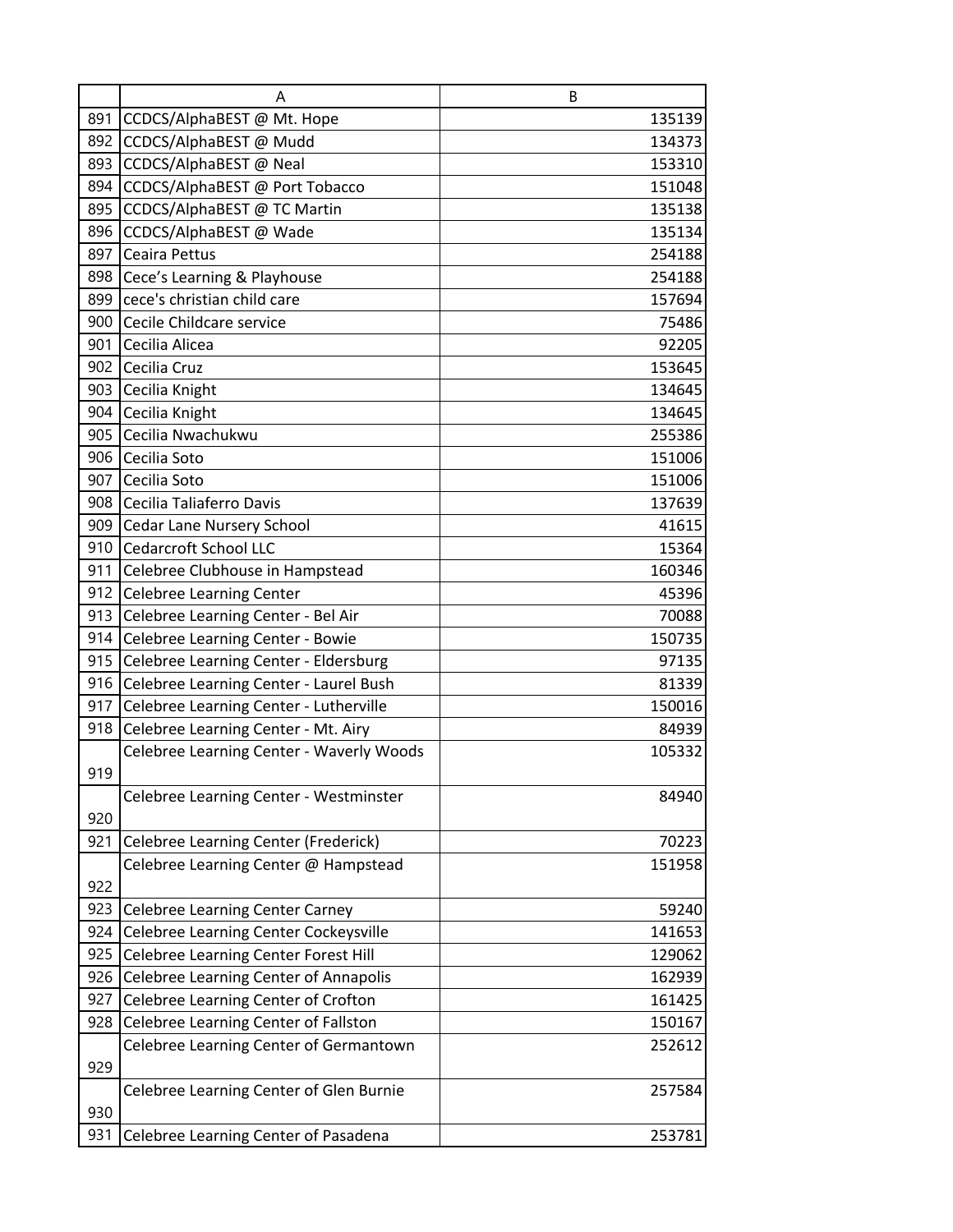|     | A                                           | B         |
|-----|---------------------------------------------|-----------|
|     | Celebree Learning Center of Rock Spring     | 151485    |
| 932 |                                             |           |
|     | Celebree Learning Center of Severna Park    | 158362    |
| 933 |                                             |           |
|     | Celebree Learning Center of Spring Ridge    | 114278    |
| 934 |                                             |           |
| 935 | Celebree Learning Center Perry Hall         | 105528    |
| 936 | Celebree Learning Center Tech Court         | 137604    |
| 937 | Celebree School At Owings Mills             | 257603    |
|     | 938 Celeste Butler                          | 154685    |
| 939 | Celeste Joyner                              | 84277     |
| 940 | Celeste Joyner                              | 84277     |
|     | 941 Celine Cedeno                           | 256024    |
|     | 942 Centennial Lane Elementary SAS          | 32828     |
|     | <b>Centennial Memorial United Methodist</b> | 255327    |
|     | 943 Church                                  |           |
| 944 | Center for Creative Children                | 101241    |
|     | Center for Young Children University of     | 36348     |
|     | 945 Maryland                                |           |
| 946 | Center Place Child Care, Inc.               | 03-132175 |
|     | Centerville Elementary Before & After       | 134941    |
|     | 947 School Enrichment                       |           |
| 948 | Central Child Development Inc.              | 32135     |
| 949 | CentroNia                                   | 150617    |
|     | 950 Certificate of Registration             | 250031    |
| 951 | Ceyonne Coachman                            | 156512    |
| 952 | Chamila Senevirathna                        | 251889    |
| 953 | Champa Gunathilake                          | 160891    |
|     | 954 Champagne lamb                          | 253611    |
| 955 | Chana McComas                               | 251632    |
| 956 | Chana McComas                               | 251632    |
| 957 | Chana McComas                               | 251632    |
| 958 | Chana McComas                               | 251632    |
| 959 | Chana McComas                               | 251632    |
| 960 | Chandanee Cave                              | 124087    |
| 961 | <b>CHANDER SHARMA</b>                       | 155053    |
| 962 | Chandravally Sasidharan                     | 157421    |
| 963 | Chandravally Sasidharan                     | 157421    |
| 964 | <b>Chanel Griffin</b>                       | 255810    |
| 965 | <b>Chanel Herriott</b>                      | 256561    |
| 966 | Chantae Seldon                              | 161590    |
| 967 | <b>Chante Gregg</b>                         | 150390    |
| 968 | <b>Chantell Hudson</b>                      | 96755     |
| 969 | Chantes Heart To Heart family Daycare       | 254474    |
| 970 | Chantini Somerville                         | 157140    |
| 971 | charina norris                              | 255683    |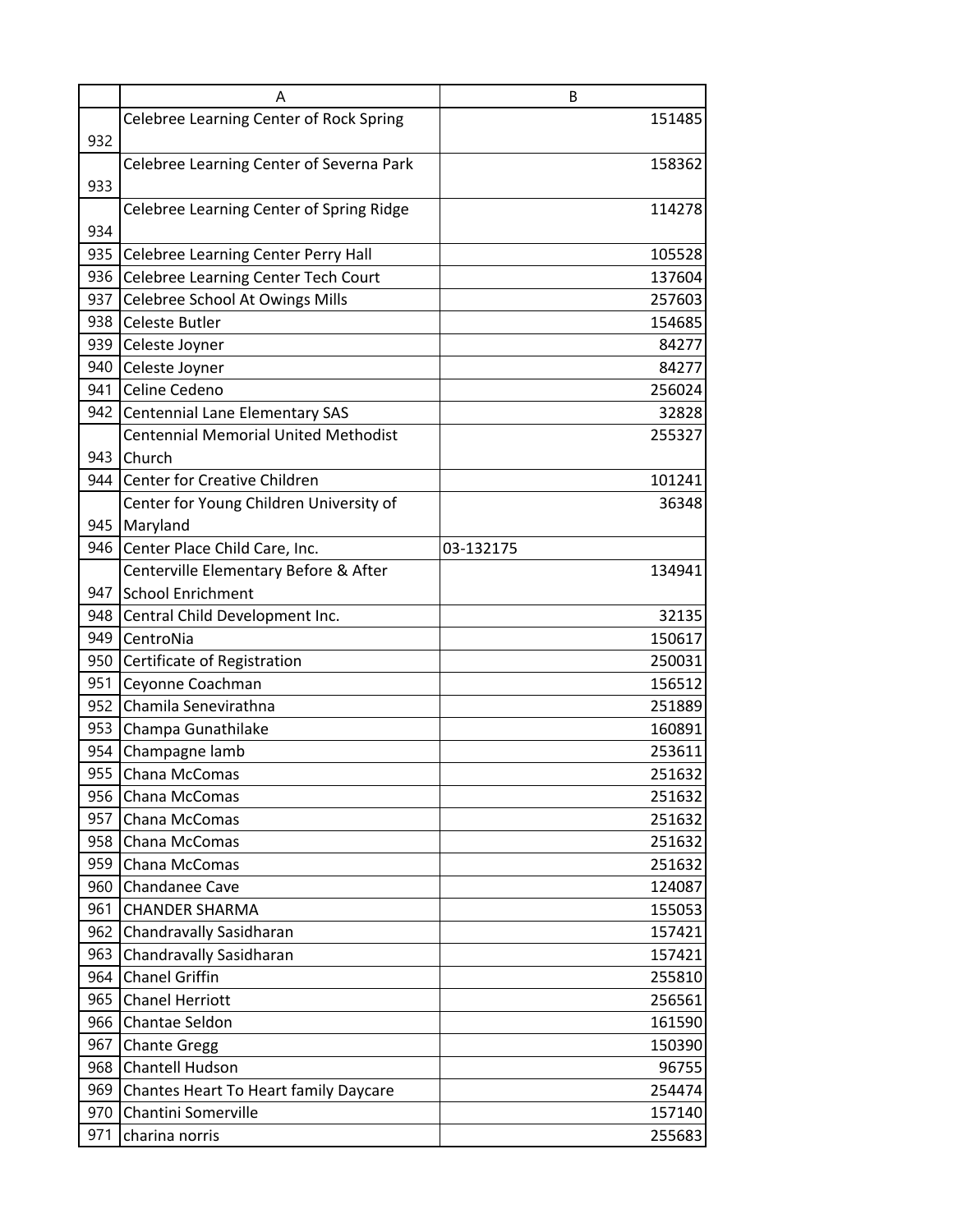|      | A                                         | B        |
|------|-------------------------------------------|----------|
| 972  | <b>Charise Dunlop-Ortiz</b>               | 156118   |
| 973  | <b>Charise Dunlop-Ortiz</b>               | 156118   |
| 974  | Charlana Edmonds                          | 251580   |
| 975  | Charletta Henry                           | 161398   |
| 976  | Charletta Henry                           | 161398   |
| 977  | Charlotte Boyd                            | 141527   |
| 978  | Charlotte Jaques                          | 157505   |
| 979  | <b>Charmin Parks</b>                      | 200057   |
| 980  | Charnetta Bailey                          | 253369   |
| 981  | Charnetta Bailey                          | 253369   |
| 982  | <b>Chastity Stubbs</b>                    | 254451   |
| 983  | Chaya Liebes                              | 59817    |
| 984  | <b>Cheder Chabad</b>                      | 161569   |
| 985  | Cheder D'Kahal Chassidim                  | 527008   |
| 986  | <b>Chelsey Ries</b>                       | 255982   |
| 987  | Chere Conley                              | 253191   |
| 988  | Chereese Johnson                          | 122745   |
|      | Chereese Johnson Family Child Care Home   | 122745   |
| 989  |                                           |          |
|      | Chereese Johnson Family Child Care Home   | 122745   |
| 990  |                                           |          |
| 991  | Cheri Black                               | 255285   |
| 992  | Cheri Seward                              | 60704    |
| 993  | <b>Cherrell Newman</b>                    | 16-94799 |
| 994  | Cherry Conley                             | 135406   |
| 995  | Cheryl A Murray                           | 3060255  |
| 996  | Cheryl Abbott                             | 77001    |
| 997  | <b>Cheryl Banks</b>                       | 161183   |
| 998  | <b>Cheryl Burgess</b>                     | 38464    |
| 999  | Cheryl Furstenberg                        | 152020   |
|      | 1000 cheryl petty                         | 74929    |
|      | 1001 Cheryl Phillips                      | 161243   |
|      | 1002 cheryl squires                       | 155695   |
|      | 1003 Cheryl Tazewell                      | 98399    |
|      | 1004 Cheryl Thomsen                       | 68419    |
|      | 1005 Cheryl Watson                        | 126645   |
|      | 1006 Cheryl Wood                          | 76446    |
|      | 1007 Cheryl-Ann Cunningham                | 68818    |
|      | 1008 Cheryll Tolver                       | 161437   |
|      | 1009 Chesapeake Christian Learning Center | 252481   |
|      | 1010 Chesapeake Montessori Extended Day   | 40314    |
|      | Chesapeake Public Charter School Age Care | 255703   |
| 1011 |                                           |          |
|      | 1012 Chesterbrook Academy                 | 160083   |
| 1013 | Chesterbrook Academy                      | 159863   |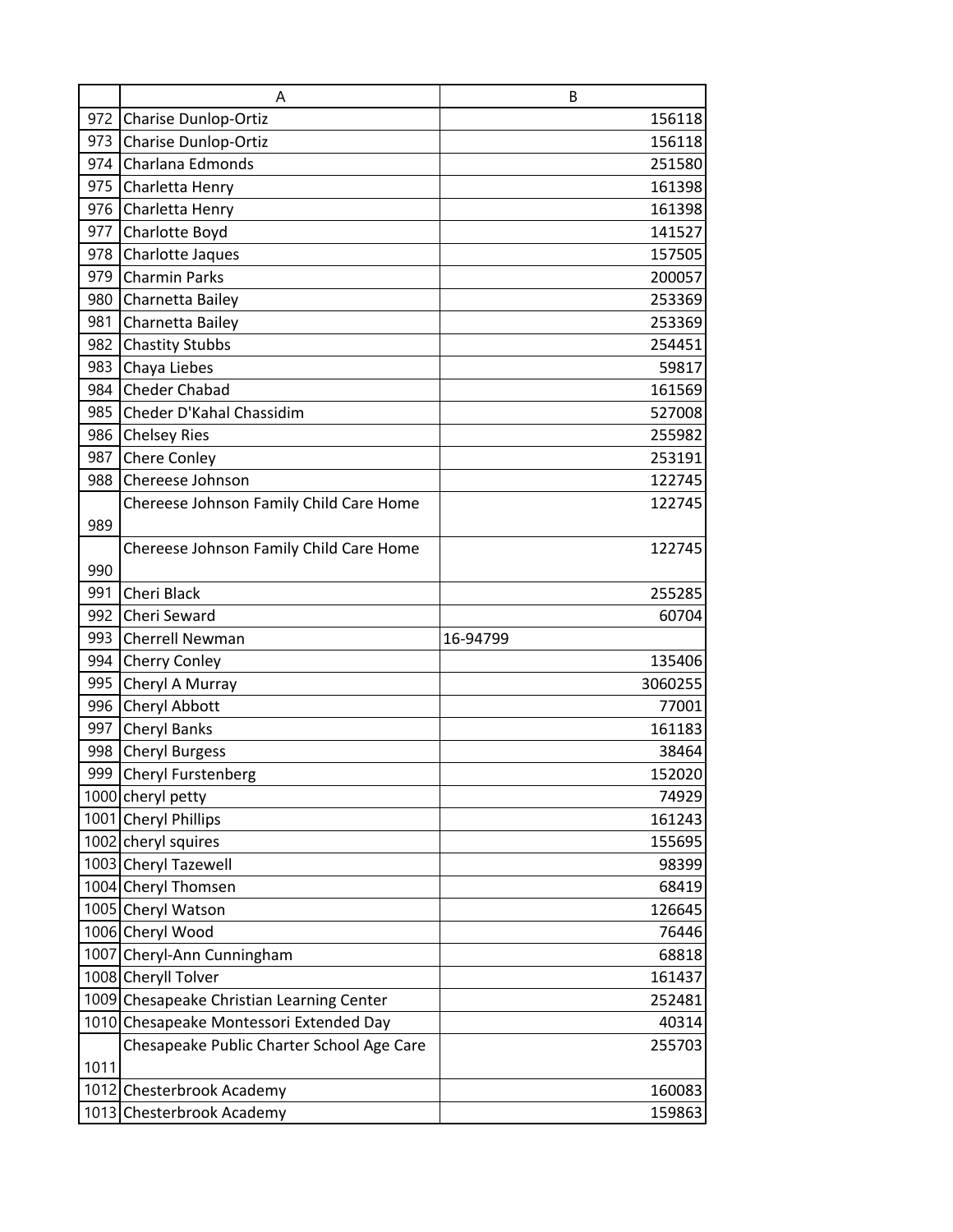|          | A                                            | B              |
|----------|----------------------------------------------|----------------|
|          | Chestnut Grove Child Development Center      | 47985          |
| 1014     |                                              |                |
|          | 1015 Cheyenne Mattu                          | 254171         |
|          | 1016 CHHABI GOMES                            | 125637         |
|          | 1017 Child Care @ Sarah's House              | 40394          |
|          | 1018 Child Development Center @ Wayside      | 253437         |
|          | 1019 Child World                             | 130670         |
|          | 1020 Child World                             | 130670         |
|          | 1021 Childcare Connection                    | 80849          |
|          | 1022 Children First of Baltimore             | 131089         |
|          | 1023 Children First of Baltimore             | 131089         |
|          | 1024 Children of Tomorrow                    | 254132         |
|          | 1025 Children of Victory Learning Center Inc | 257762         |
|          | 1026 Children R Us Learning Center           | 254965         |
|          | Childrens Castle Child Development Center,   | 253207         |
| 1027 LLC |                                              |                |
|          | Childrens Center For Discovery Waldorf       | License #49370 |
| 1028     |                                              |                |
|          | 1029 Children's Center For Discovery, Inc.   | 74042          |
|          | 1030 Children's Center of Damascus           | 251523         |
|          | 1031 Children's Center of Damascus           | 251506         |
|          | 1032 Children's Center of Monrovia           | 250428         |
|          | 1033 Children's Center of North Harford      | 49052          |
|          | 1034 CHILDREN'S CENTER OF WALKERSVILLE       | 162269         |
|          | 1035 Children's Christian Center             | 107165         |
|          | 1036 Children's House Montessori Daycare     | 255503         |
|          | 1037 Children's Learning Tree                | 159312         |
|          | 1038 Children's Learning Tree                | 159312         |
|          | 1039 Children's Learning Tree                | 159312         |
|          | 1040 Children's Magnet Montessori School     | 252400         |
|          | Children's Magnet Montessori School and      | 255144         |
|          | 1041 Day Care                                |                |
|          | Children's Manor Montessori of               | 157808         |
|          | 1042 Germantown                              |                |
|          | 1043 Children's Manor Montessori School      | 121619         |
|          | Children's Manor Montessori School and       | 160548         |
|          | 1044 Day Care                                |                |
|          | Children's Manor Montessori School and       | 114355         |
|          | 1045 Day Care                                |                |
|          | 1046 Children's Manor of Bel Air             | 162546         |
|          | 1047 Children's Manor of Forest Hill         | 162547         |
|          | 1048 Children's Manor of Rockville           | 155751         |
|          | Children's World Early Learning Center of    | 31628          |
|          | 1049 Frederick                               |                |
|          | 1050 Children's World ELC of Walkersville    | 31639          |
|          | 1051 Child's Nurturing Center, Inc.          | 33099          |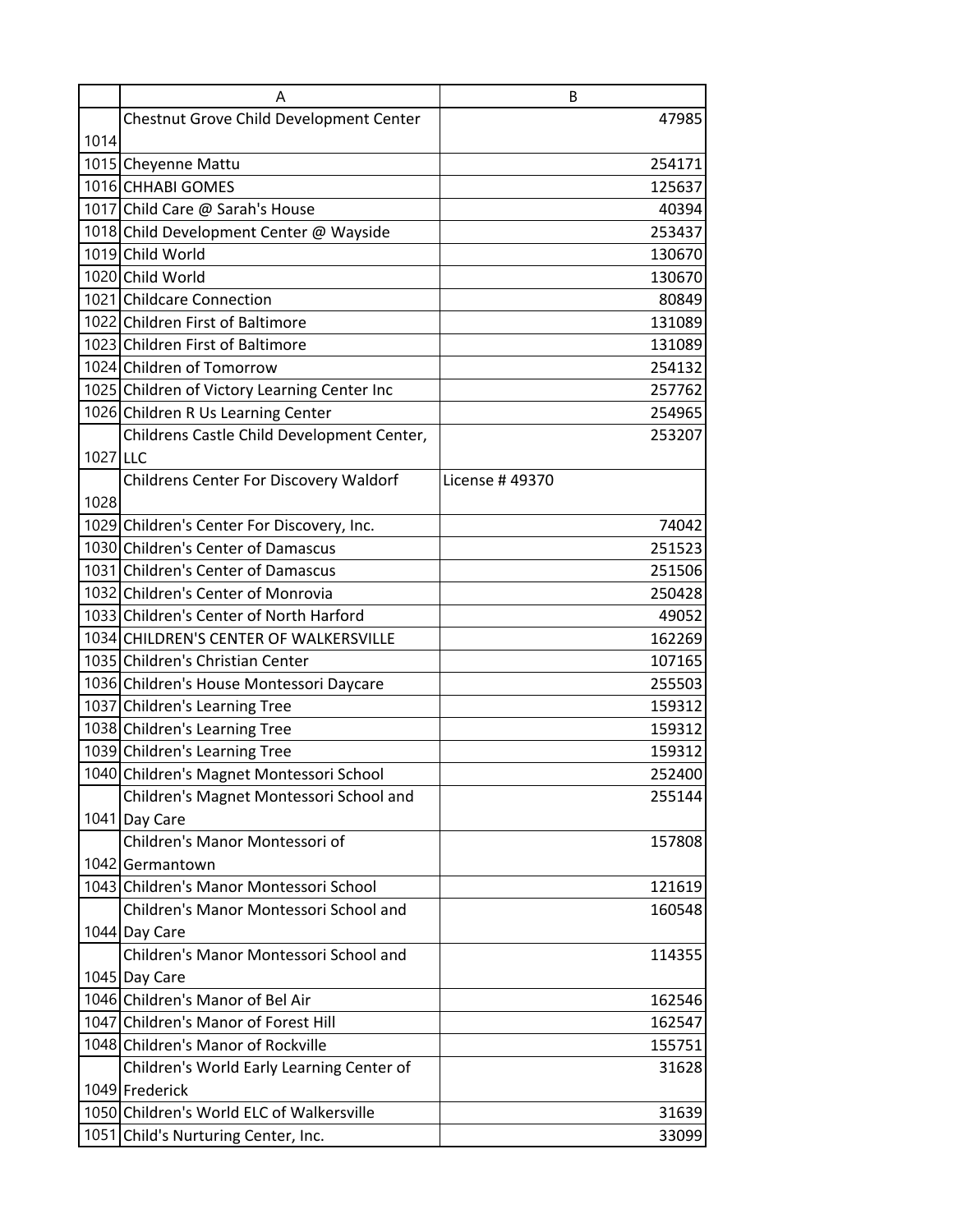| A                                          | B      |
|--------------------------------------------|--------|
| 1052 Childtime                             | 250432 |
| 1053 ChildTime                             | 257767 |
| 1054 Childtime Childcare                   | 40400  |
| 1055 Childtime Children's Center           | 76775  |
| 1056 Childtime Children's Center           | 30984  |
| 1057 Childtime Children's Center           | 32408  |
| 1058 Childtime Children's Center           | 33870  |
| 1059 Childtime Children's Center #823      | 106061 |
| 1060 Childtime Children's Center #824      | 78312  |
| 1061 Childtime Children's Center, INC      | 106061 |
| 1062 Childtime Learning Center             | 255730 |
| 1063 Childway                              | 64300  |
| 1064 Childway I                            | 253747 |
| 1065 Chiquita Bennett                      | 258121 |
| 1066 Chiquita Bentley                      | 200009 |
| 1067 Chiquita Bentley                      | 200009 |
| 1068 Chiquita Bentley                      | 200009 |
| 1069 Cho "Marie" Barnes                    | 112072 |
| 1070 Chong's Family Daycare                | 150062 |
| 1071 Choo Choo Train Childcare Center      | 252252 |
| 1072 Chris Family Daycare                  | 107269 |
| 1073 Chris' Learning Center, Inc.          | 119971 |
| 1074 Chris' Learning Center, Inc.          | 250594 |
| 1075 Chrissys Patch Of Kids                | 139884 |
| 1076 Christ Church Children's Center       | 64677  |
| 1077 Christ Church Nursery School          | 118860 |
| Christ Episcopal School Preschool and      | 33520  |
| 1078 Extended Day                          |        |
| 1079 Christ Memorial Christian Preschool   | 155174 |
| 1080 Christen Logsdon                      | 253322 |
| 1081 Christian Baby Station                | 123719 |
| 1082 Christian Baby Station                | 2036   |
| 1083 Christian Baby Station Hilton         | 119022 |
| Christian Beginnings Preschool of St. John | 257621 |
| 1084 Vianney                               |        |
| 1085 Christie Thomas                       | 257565 |
| 1086 Christie Thomas                       | 257565 |
| 1087 Christina Holland                     | 1617   |
| 1088 Christina Janini                      | 257122 |
| 1089 Christina Jeffries                    | 156411 |
| 1090 Christina Kelly                       | 155310 |
| 1091 Christina King                        | 130607 |
| 1092 Christina Krause                      | 103215 |
| 1093 Christina Lohmeier                    | 255744 |
| 1094 Christina Luipersbeck                 | 57895  |
| 1095 Christina Luipersbeck                 | 57895  |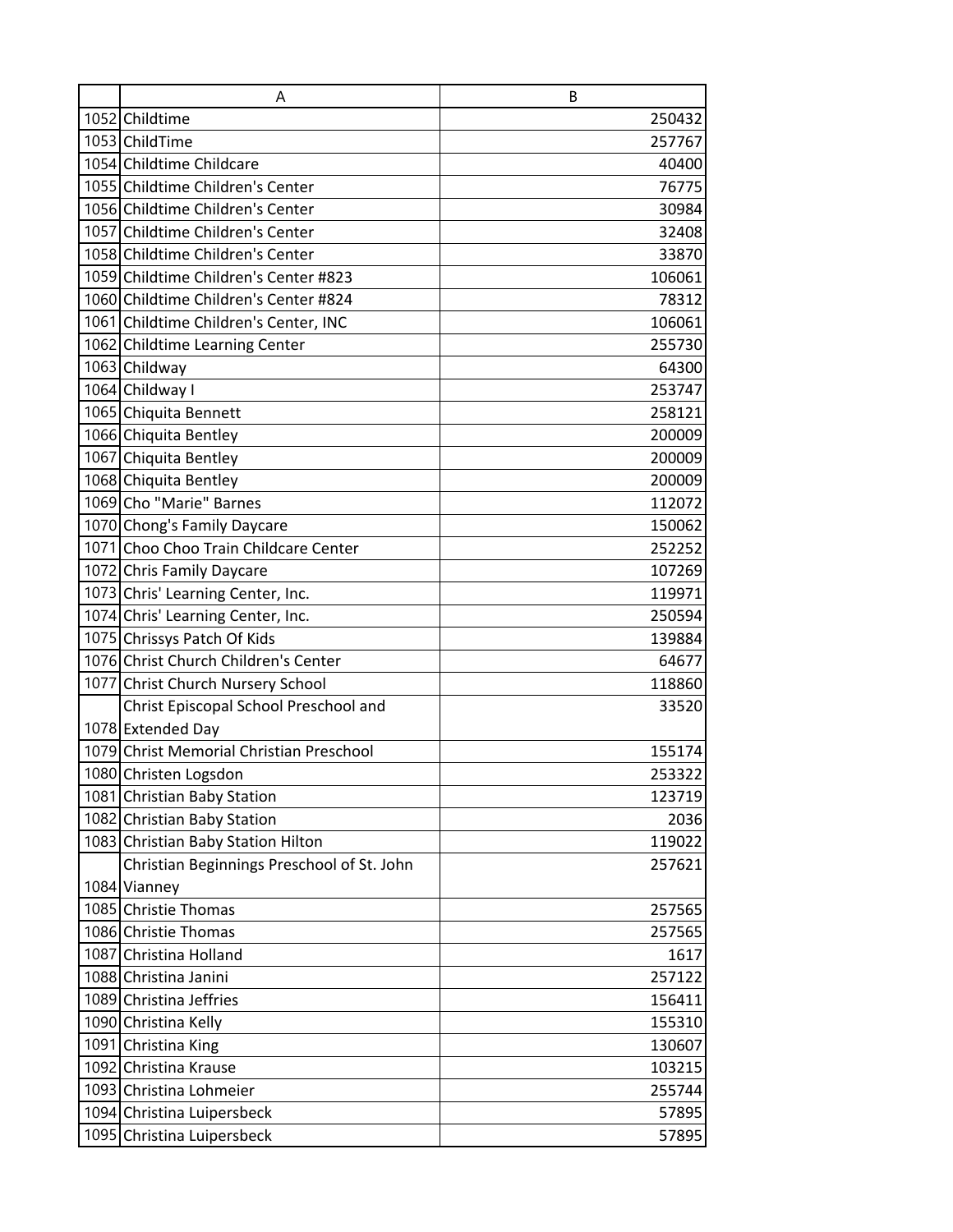| A                                           | B               |
|---------------------------------------------|-----------------|
| 1096 Christina Miller                       | 256147          |
| 1097 Christina Neils                        | 160828          |
| 1098 Christina Pulley                       | 254304          |
| 1099 Christina Reed                         | 257024          |
| 1100 Christina Smith                        | 153529          |
| 1101 Christina Taney                        | 256848          |
| 1102 Christina Walker                       | 254791          |
| 1103 Christina Wilson                       | 252044          |
| 1104 Christine Branch                       | 95954           |
| 1105 Christine Campbell                     | 257303          |
| 1106 Christine Harless                      | 160259          |
| 1107 Christine Henn                         | 32771           |
| 1108 Christine Hernandez                    | 130138          |
| 1109 Christine Hook                         | 254893          |
| 1110 Christine Lee/Doodle Bug Daycare       | 255409          |
| 1111 Christine Park                         | 161910          |
| 1112 Christine Park                         | 161910          |
| 1113 Christmas Child Care Center            | 315424          |
| 1114 Christy Barton                         | 257540          |
| 1115 Christy Kyle                           | 151108          |
| 1116 Christy Romanic                        | 252026          |
| 1117 Chrsitine Gluszcz                      | 132377          |
| 1118 Chrystal Kramer                        | 96902           |
| 1119 chu chu's Daycare                      | 255006          |
| 1120 Chubby's TLC Academy                   | 130135          |
| 1121 Chubby's TLC Academy                   | 130135          |
| 1122 Chubby's TLC Academy                   | 130135          |
| 1123 Chulani De Silva                       | 255503          |
| 1124 Church of the Brethren Learning Center | 70859           |
| Churchville Presbyterian Nursery and Day    | 32210           |
| 1125 Care                                   |                 |
| 1126 Cindy Aguilar Palacios                 | 256888          |
| 1127 Cindy Krauss                           | 137984          |
| 1128 Cindy Prince Family Child Care         | 128590          |
| 1129 Cindy Santmyer                         | 24955           |
| 1130 Cindy Saulsbury                        | 30137           |
| 1131 Cindy Saulsbury                        | Cindy Saulsbury |
| 1132 Cindy's Daycare                        | 70141           |
| 1133 Cindy's Learning Center                | 158581          |
| 1134 Cinthya Valdes                         | 106814          |
| 1135 Cintya Castro                          | 255287          |
| 1136 Circle of Care Early Learners          | 255566          |
| 1137 Circle Time Child Care                 | 38043           |
| 1138 Circle Time Child Care @ Kensington    | 160893          |
| 1139 Cisco Center Foundation, Inc.          | 161882          |
| 1140 City of Greenbelt Pre-School Program   | 251208          |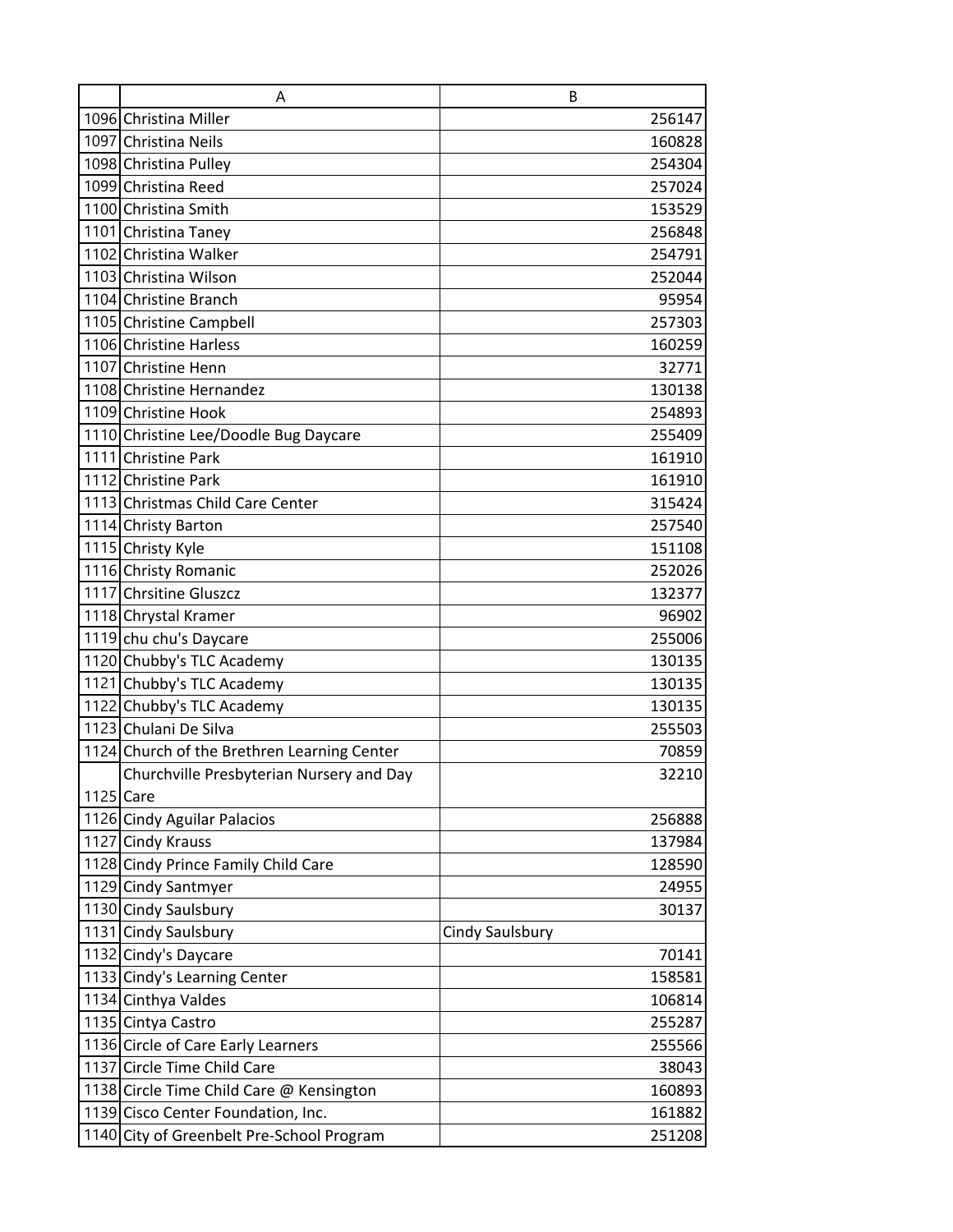|      | A                                             | B      |
|------|-----------------------------------------------|--------|
|      | 1141 Claire Hetsberger                        | 93801  |
|      | 1142 Claire John Baptiste                     | 116500 |
|      | 1143 Claire Warfield                          | 57831  |
|      | 1144 Claire's Day Care 3                      | 150128 |
|      | 1145 Claire's Daycare 2                       | 132763 |
|      | 1146 Clara Barton Center for Children         | 33118  |
|      | 1147 Clare Foss                               | 23147  |
|      | 1148 Claressa Williams                        | 108173 |
|      | 1149 Claretha Hutton                          | 28725  |
|      | 1150 Clarissa Agnew                           | 52761  |
|      | 1151 Clarissa Wilson                          | 254145 |
|      | 1152 Clarita Aquino                           | 54712  |
|      | 1153 Clarksville Elementary SAS               | 32838  |
|      | 1154 Clarlen Nursery Inc                      | 33734  |
|      | 1155 CLAUDETTE HALL                           | 101622 |
|      | 1156 CLAUDETTE HALL                           | 9217   |
|      | 1157 Claudette Hines                          | 95836  |
|      | 1158 Claudette Hines                          | 95836  |
|      | 1159 Claudette Proctor                        | 134993 |
|      | 1160 Claudia Cuestas                          | 128775 |
|      | 1161 Claudia Mikeliunas                       | 79723  |
|      | 1162 CLAUDIA RIVAS                            | 256283 |
|      | 1163 CLAUDIA RIVAS                            | 256283 |
|      | 1164 Claudia Rummler                          | 157726 |
|      | 1165 Clear Sky Learning LLC                   | 162653 |
|      | 1166 Clear Sky Learning LLC                   | 162653 |
|      | 1167 Clear Sky Learning LLC                   | 162653 |
|      | <b>Clemens Crossing Elementary School SAS</b> | 32862  |
| 1168 |                                               |        |
|      | Clubhouse Kids at Carroll Creek Montessori    | 254622 |
|      | 1169 Charter School                           |        |
|      | Clubhouse Kids at Frederick Classical Charter | 161266 |
|      | 1170 School                                   |        |
|      | Clubhouse Kids at Monocacy Valley             | 253409 |
|      | 1171 Montessori Public Charter School         |        |
|      | 1172 Clubhouse Kids, LLC                      | 256939 |
|      | 1173 CMA Kids Care                            | 252298 |
|      | 1174 Coastal Early Learning Center            | 252320 |
|      | 1175 Colesville Child Care                    | 33915  |
|      | 1176 College Park Nursery School              | 104121 |
|      | 1177 Columbia Academy Preschool #3            | 116854 |
|      | 1178 Columbia Academy Preschool #4            | 118935 |
|      | 1179 Columbia Academy Preschool #5            | 153812 |
|      | 1180 Columbia Academy Preschool 1             | 59258  |
|      | 1181 Columbia Academy School                  | 59231  |
|      | 1182 Columbia Montessori School               | 34760  |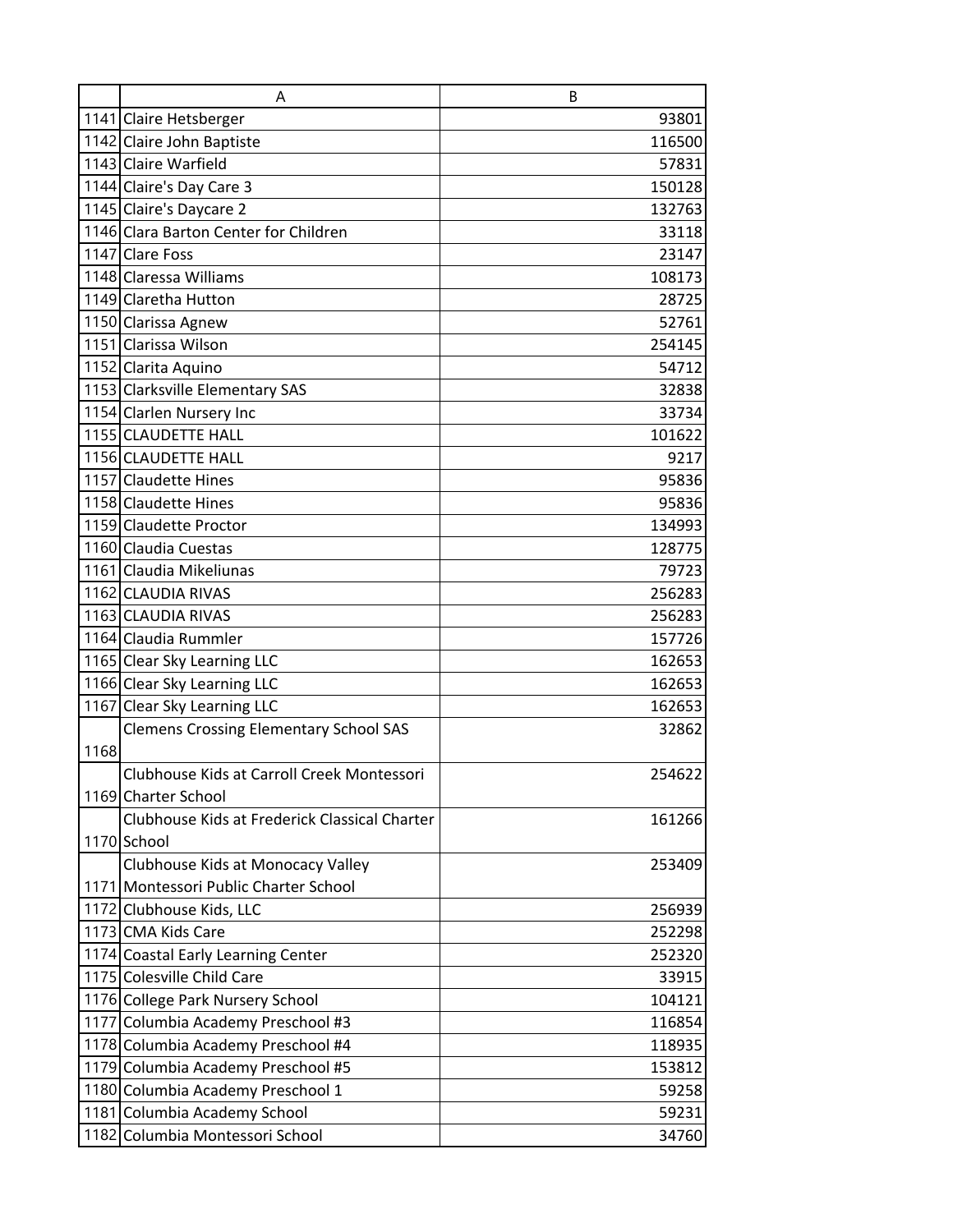|      | A                                               | B        |
|------|-------------------------------------------------|----------|
|      | 1183 Comfort Care                               | 256907   |
|      | 1184 Comfort Kwagyan (ComfortsCare)             | 251720   |
|      | 1185 Comfort Kwagyan (ComfortsCare)             | 251720   |
|      | 1186 Community Play Project                     | 257926   |
|      | <b>Community United Methodist Child</b>         | 40329    |
|      | 1187 Development Center                         |          |
|      | 1188 Concept's Child Daycare LLC                | 121943   |
|      | 1189 Connie Miller                              | 254064   |
|      | 1190 Constance Bearsch                          | 98054    |
|      | 1191 Constance Johnston                         | 40769    |
|      | 1192 Constancia Montrose                        | 131893   |
|      | 1193 Consuelo Ciulla                            | 112063   |
|      | 1194 Cookie's Child Care                        | 87851    |
|      | 1195 cora hill                                  | 57249    |
|      | 1196 Cora's Home Daycare                        | 73502    |
|      | 1197 Coreen Campbell                            | 255240   |
|      | 1198 Corina Jonas                               | 252727   |
|      | 1199 Corner Campus                              | 135695   |
|      | 1200 Corraine Dennis                            | 300061   |
|      | 1201 Courtney Fisher                            | 255751   |
|      | 1202 Courtney St. John                          | 162082   |
|      | 1203 Courtney Wagner                            | 254967   |
|      | 1204 Covenant Child Care                        | 115357   |
|      | Covenant United Methodist Terrific Two's        | 142191   |
|      | 1205 Program                                    |          |
|      | 1206 Cradlerock Children's Center               | 135545   |
|      | 1207 Cradlerock Elementary School SAS           | 89542    |
|      | <b>Creating Memories Children's Learning</b>    | 152412   |
|      | 1208 Center, Inc.                               |          |
|      | 1209 Creation Learning and Aftercare Center     | 200028   |
|      | 1210 Creative Beginnings                        | 16124    |
|      | <b>Creative Children's Center and Preschool</b> | 258040   |
| 1211 |                                                 |          |
|      | <b>Creative Children's Center and Preschool</b> | 56009    |
| 1212 |                                                 |          |
|      | 1213 Creative Corner, Inc                       | 77299    |
|      | Creative Garden Learning Center of              | 51023    |
|      | 1214 Annapolis                                  |          |
|      | Creative Garden Nursery School Crofton          | 43059    |
| 1215 |                                                 |          |
|      | 1216 Creative Journeys Learning Center          | 153093   |
|      | 1217 Creative Kids                              | 253006   |
|      | 1218 Creative Kids Child Care Center            | 03-79551 |
|      | 1219 Creative Learning Center LLC               | 159928   |
|      | 1220 Creative Scholars                          | 257300   |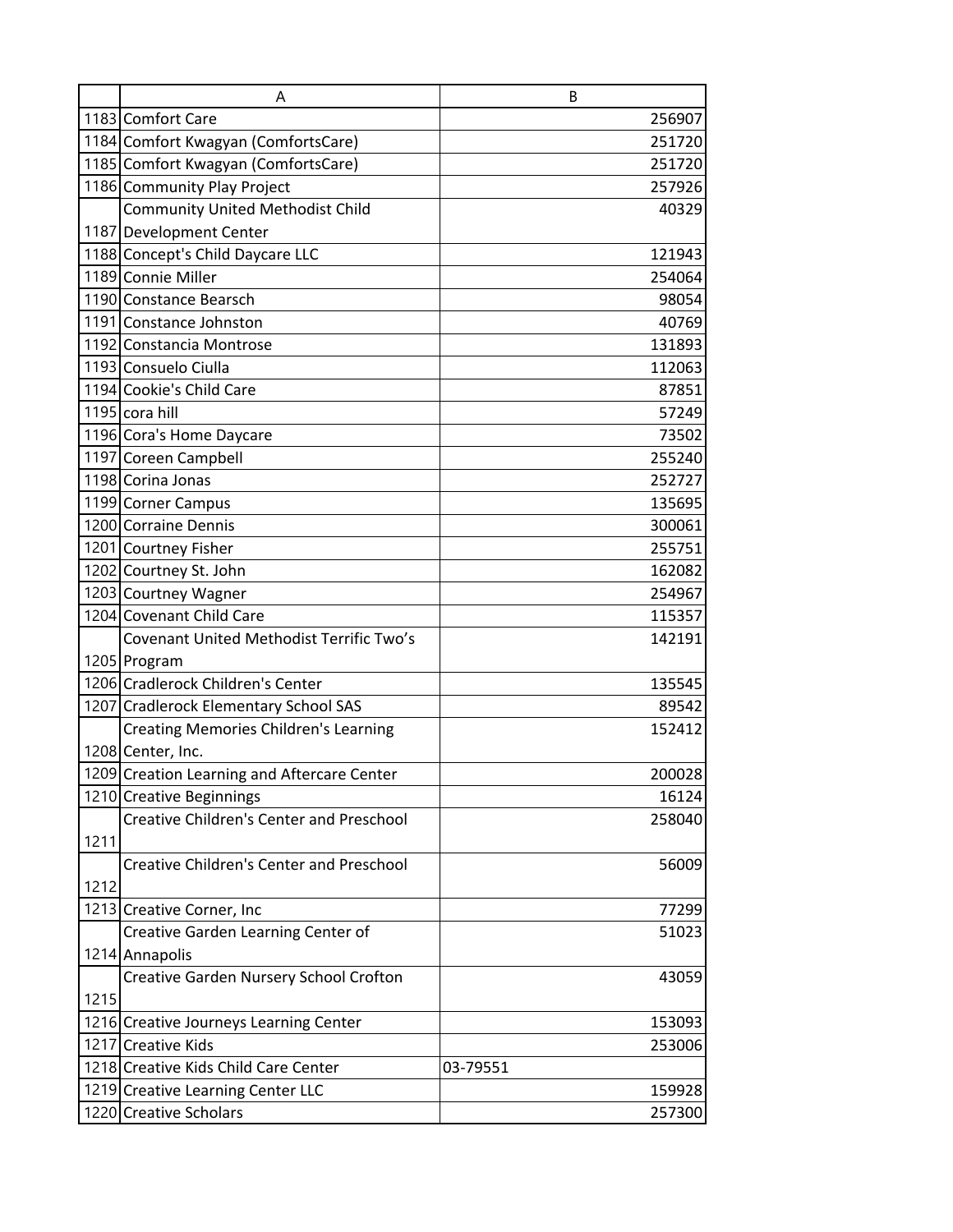|      | A                                                  | B      |
|------|----------------------------------------------------|--------|
|      | Creative Tots Childcare & Learning Center          | 250978 |
| 1221 |                                                    |        |
|      | 1222 Crescent Day Nursery                          | 32833  |
|      | 1223 Crestwood Oakes                               | 31327  |
|      | 1224 Crib Cradle&More daycare                      | 151868 |
|      | 1225 Cristeen Kselman                              | 256401 |
|      | 1226 Cristina Simpson                              | 162132 |
|      | 1227 Cristine Wagner                               | 256830 |
|      | 1228 Cristine Wagner                               | 256830 |
|      | 1229 Cristine Wagner                               | 256830 |
|      | 1230 Cristine Wagner                               | 256830 |
|      | Critchlow Adkins Children's Centers -              | 45445  |
|      | 1231 Cordova Site                                  |        |
|      | Critchlow Adkins Children's Centers -              | 31291  |
|      | 1232 Preschool Site                                |        |
|      | Critchlow Adkins Children's Centers - School       | 31294  |
|      | 1233 Age Site                                      |        |
|      | Critchlow Adkins Children's Centers - St.          | 31292  |
|      | 1234 Michaels Site                                 |        |
|      | <b>Critchlow Adkins Children's Centers - White</b> | 53488  |
|      | 1235 Marsh Site                                    |        |
|      | 1236 Crofotn Children's Centre, Inc.               | 40382  |
|      | 1237 Cross Family Daycare                          | 256964 |
|      | 1238 Crossroads Christian Preschool                | 138112 |
|      | 1239 Crossroads Learning, LLC                      | 252158 |
|      | Crossway Community Montessori School               | 33933  |
| 1240 |                                                    |        |
|      | Crossway Community Montessori School               | 33933  |
| 1241 |                                                    |        |
|      | 1242 Crown Care                                    | 257409 |
|      | 1243 Crown Care                                    | 257409 |
|      | 1244 Crowns and Tiaras Childcare Center            | 250485 |
|      | 1245 Crystal 3                                     | 252665 |
|      | 1246 Crystal Barksdale                             | 158841 |
|      | 1247 Crystal Barksdale                             | 158841 |
|      | 1248 Crystal Barr-Stork                            | 252327 |
|      | 1249 Crystal Bradley                               | 150943 |
|      | 1250 Crystal Cavey                                 | 250659 |
|      | 1251 Crystal Clay                                  | 254174 |
|      | 1252 Crystal Connor                                | 65507  |
|      | 1253 Crystal Hawkins                               | 257982 |
|      | 1254 Crystal James                                 | 257951 |
|      | 1255 Crystal Kaehler                               | 252662 |
|      | 1256 Crystal Kaehler                               | 252662 |
|      | 1257 Crystal lee Bills                             | 255731 |
|      | 1258 Crystal Miller                                | 120642 |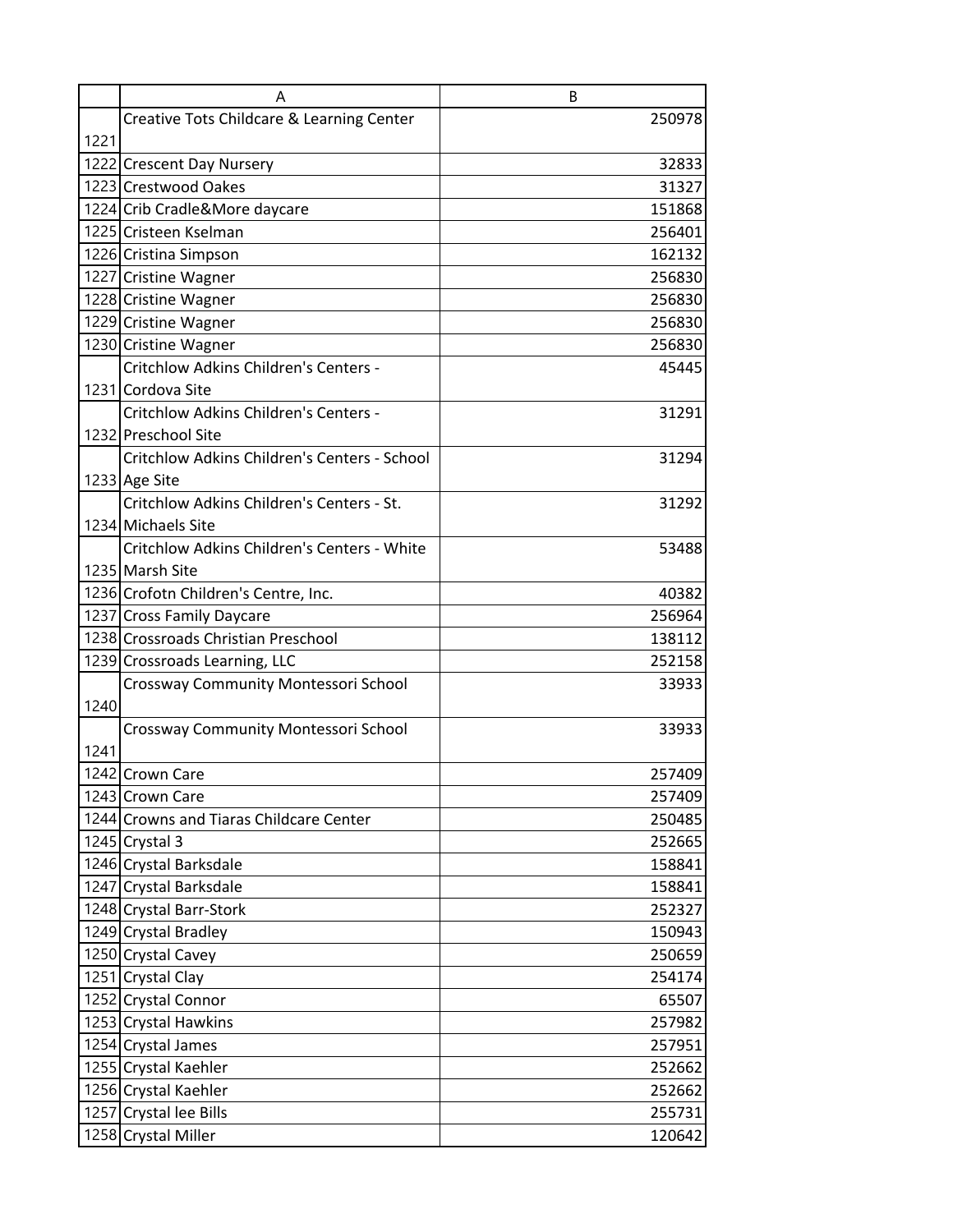|      | A                                         | B         |
|------|-------------------------------------------|-----------|
|      | 1259 Crystal Rice                         | 255282    |
|      | 1260 Crystal's childcare                  | 254643    |
|      | 1261 Crystals daycare                     | 36631     |
|      | 1262 Crystal's Learning Center, LLC       | 252700    |
|      | 1263 Cuddle Baby Daycare                  | 257967    |
|      | 1264 Cuillur Guaman                       | 258030    |
|      | 1265 Curious Critters Early Learning Tree | 251500    |
|      | 1266 Curious Cubs Daycare                 | 158212    |
|      | 1267 Curious George Learning Center       | 161343    |
|      | 1268 Curious Kids Early Learning Center   | 253496    |
|      | Curtain Climbers Daycare/ Toby Pulliam    | 257503    |
| 1269 |                                           |           |
|      | 1270 Curtis Family Daycare                | 88790     |
|      | 1271 Curtisa patterson                    | 126058    |
|      | 1272 Cute kids home care                  | 160506    |
|      | 1273 Cutisa Patterson                     | 126058    |
|      | 1274 Cynthia Donovan                      | 96779     |
|      | 1275 Cynthia Dyson                        | 256267    |
|      | 1276 Cynthia Edwards                      | 81499     |
|      | 1277 Cynthia Figgatt                      | 139470    |
|      | 1278 Cynthia Fritts                       | 255330    |
|      | 1279 Cynthia Hughes                       | 45252     |
|      | 1280 Cynthia Mayo                         | 161901    |
|      | 1281 Cynthia Mayo                         | 161901    |
|      | 1282 Cynthia Mckinney                     | 157413    |
|      | 1283 CYNTHIA PALMER                       | 62631     |
|      | 1284 Cynthia Pridgen                      | 251464    |
|      | 1285 Cynthia Reedy                        | 257789    |
|      | 1286 Cynthia Reedy                        | 257789    |
|      | 1287 Cynthia Romoser                      | 113774    |
|      | 1288 Cynthia Saddler                      | 253331    |
|      | 1289 Cynthia Vaughn                       | 124147    |
|      | 1290 Cypress STEM Learning Center         | 252290    |
|      | 1291 D Barnhart LLC                       | 250425    |
|      | 1292 Dainna Bowlin                        | 156167    |
|      | 1293 Dakiem Lewis                         | 157830    |
|      | 1294 Dale Stewart-Minson                  | 154082    |
|      | 1295 Damaris Tovar-Barrera                | 253303    |
|      | 1296 Dana Brittingham                     | 67886     |
|      | 1297 Dana Brown                           | 03-160323 |
|      | 1298 Dana Byrd                            | 250273    |
|      | 1299 Dana Jefferson                       | 256249    |
|      | 1300 DANA MATHAI                          | 156475    |
|      | 1301 Dana Rascoe                          | 252744    |
|      | 1302 Dana Ruan                            | 257347    |
|      | 1303 Dana Werner Family Child Care Home   | 109614    |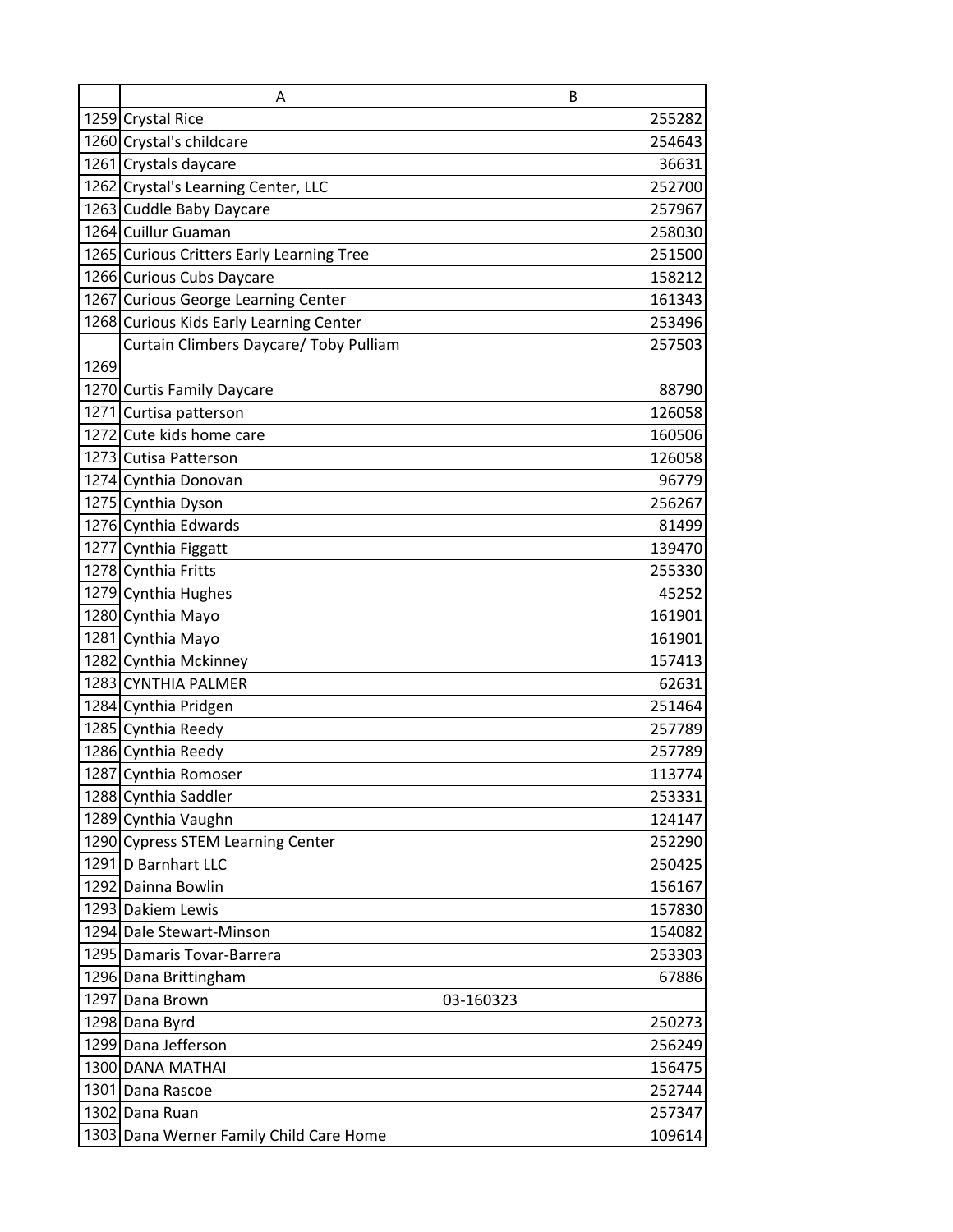| A                                       | B       |
|-----------------------------------------|---------|
| 1304 Dana Yint                          | 251037  |
| 1305 Danbury before an after Center IIc | 136381  |
| 1306 DANCELLA'S FAMILY HOME DAYCARE     | 159830  |
| 1307 Danette Puller                     | 153160  |
| 1308 Daniel LaHood                      | 255907  |
| 1309 Daniel LaHood                      | 255907  |
| 1310 Danielle Collins                   | 250122  |
| 1311 Danielle Mcnair                    | 251348  |
| 1312 Danielle Mears                     | 252146  |
| 1313 Danielle Medley                    | 104122  |
| 1314 Danielle Moye                      | 138642  |
| 1315 Danielle Pritchett                 | 250741  |
| 1316 Danielle Shriner                   | 150051  |
| 1317 Danielle Stefanski                 | 252947  |
| 1318 Danielle Tapp-Hynson               | 107598  |
| 1319 DANIELLE TETTEH                    | 153682  |
| 1320 Danielle Thorpe                    | 151153  |
| 1321 Danielle Zulauf                    | 253904  |
| 1322 Danna Ford                         | 251553  |
| 1323 Danna Ford                         | 251553  |
| 1324 Danyelle Dixon                     | 252724  |
| 1325 Daphne Hart Daycare                | 96339   |
| 1326 Daphnee James                      | 153364  |
| 1327 Daphnee James                      | 153364  |
| 1328 Dara Broadway                      | 253663  |
| 1329 Darchei Noam                       | 257964  |
| 1330 Darlene Abraham                    | 111115  |
| 1331 Darlene Booker                     | 151481  |
| 1332 Darlene Butler-Wiggins             | 157905  |
| 1333 Darlene Butler-Wiggins             | 157905  |
| 1334 Darlene Carroll                    | 96585   |
| 1335 Darlene Colbert-Richardson         | 68940   |
| 1336 Darlene Easterling                 | 257410  |
| 1337 Darlene George                     | 257126  |
| 1338 Darlene Mccoy                      | 112545  |
| 1339 Darlene Wilson                     | 257830  |
| 1340 Darlene Y Ghee                     | #256807 |
| 1341 Darlene Young                      | 1040-88 |
| 1342 DaShanta Washington                | 113799  |
| 1343 Daveta Witcher                     | 157942  |
| 1344 Davonya DuPree                     | 253525  |
| 1345 Dawn Alford                        | 258151  |
| 1346 Dawn Alford                        | 258151  |
| 1347 Dawn Blanch                        | 133384  |
| 1348 Dawn Clymer                        | 253370  |
| 1349 Dawn Coons                         | 254260  |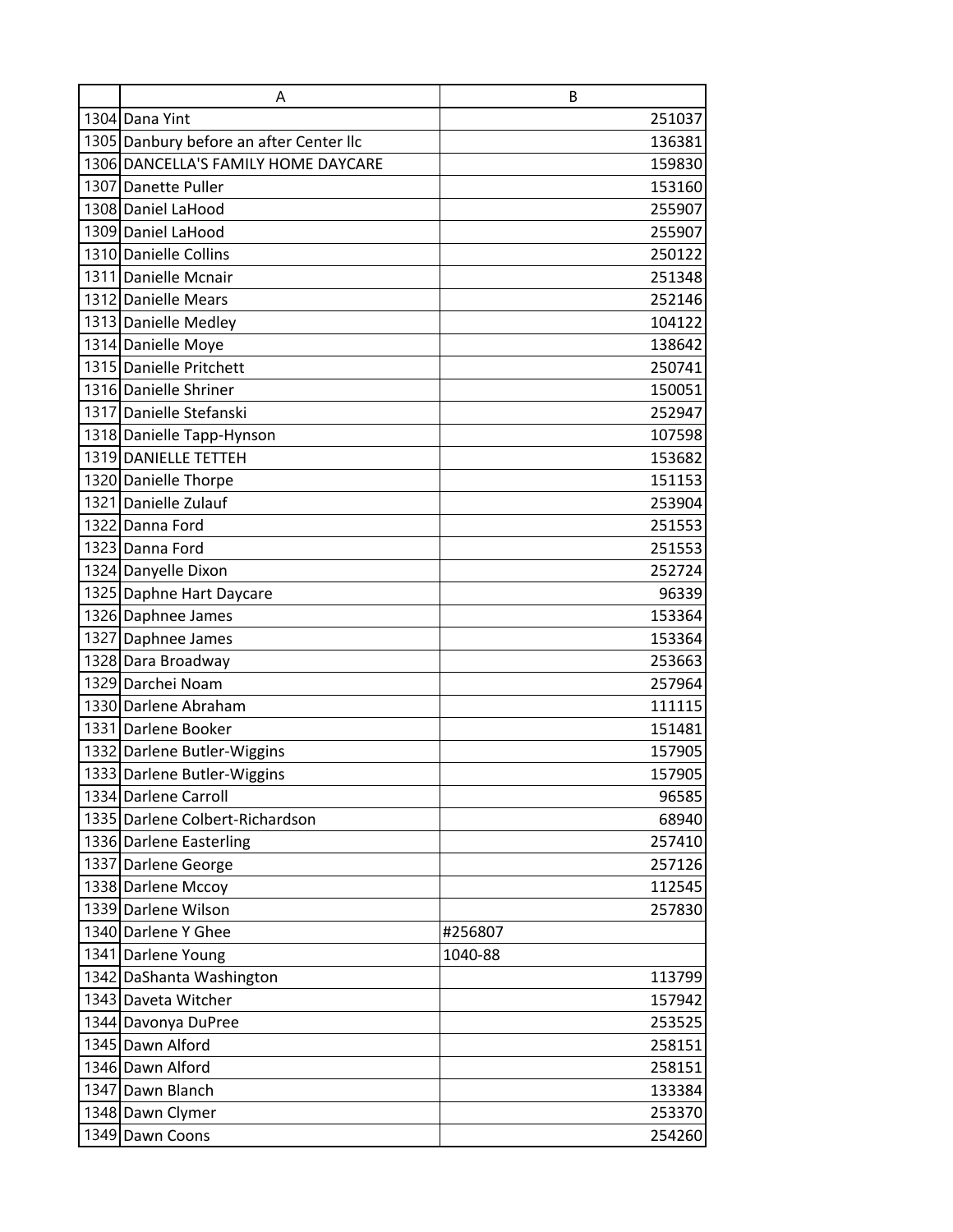|      | A                                     | B         |
|------|---------------------------------------|-----------|
|      | 1350 Dawn Coons                       | 254160    |
|      | 1351 Dawn Coons                       | 254160    |
|      | 1352 Dawn Coons                       | 254160    |
|      | 1353 Dawn Downs                       | 136903    |
|      | 1354 Dawn Family Daycare              | 159587    |
|      | 1355 Dawn Fisher                      | 38678     |
|      | 1356 Dawn grisham                     | 13-36165  |
|      | 1357 Dawn Hollenczer                  | 75261     |
|      | 1358 Dawn King-Nartey                 | 162535    |
|      | 1359 Dawn Kraham                      | 115213    |
|      | 1360 Dawn Maddox                      | 162223    |
|      | 1361 Dawn Matthews                    | 255001    |
|      | 1362 Dawn Miller                      | 250176    |
|      | 1363 Dawn Mynaugh                     | 159606    |
|      | 1364 Dawn Newman                      | 256342    |
|      | 1365 Dawn Newman                      | 256342    |
|      | 1366 Dawn Newman                      | 256342    |
|      | 1367 Dawn Quade                       | 152620    |
|      | 1368 Dawn Shay                        | 162849    |
|      | 1369 Dawn Shay                        | 162849    |
|      | 1370 Dawn Simmons                     | 251031    |
|      | 1371 Dawn Willey                      | 161501    |
|      | 1372 Dawnella Tillman                 | 256780    |
|      | 1373 Dawn's Early Light, Inc.         | 128559    |
|      | 1374 Dawn's Early Light, Inc.         | 98738     |
|      | 1375 Day Care Center Smile            | 156938    |
|      | 1376 Day Care Inc.                    | 33122     |
|      | 1377 Day Timers Early Learning Center | 151011    |
|      | 1378 Dayana vallejo                   | 258161    |
|      | 1379 Daysi Pineda                     | 150532    |
|      | 1380 DBA Parvin Bahadori Toolabi      | 162462    |
|      | 1381 Dea Bond                         | 160049    |
|      | 1382 Deana Mitchell                   | 124764    |
|      | 1383 Deanna D House                   | 124664    |
|      | 1384 Deanna Howell                    | 16-110595 |
|      | 1385 Deanna Lare                      | 40869     |
|      | 1386 Deanna Lare                      | 40869     |
|      | 1387 Deatra Jones                     | 157874    |
|      | Debasree Gupta/Family Child Care Home | 129124    |
| 1388 |                                       |           |
|      | 1389 Debbie Dian Hartman              | 107754    |
|      | 1390 Debby Brown                      | 130693    |
|      | 1391 Debora Winn                      | 23319     |
|      | 1392 Deborah Ba'th                    | 253722    |
|      | 1393 Deborah Ba'th                    | 253722    |
|      | 1394 Deborah Brill                    | 151901    |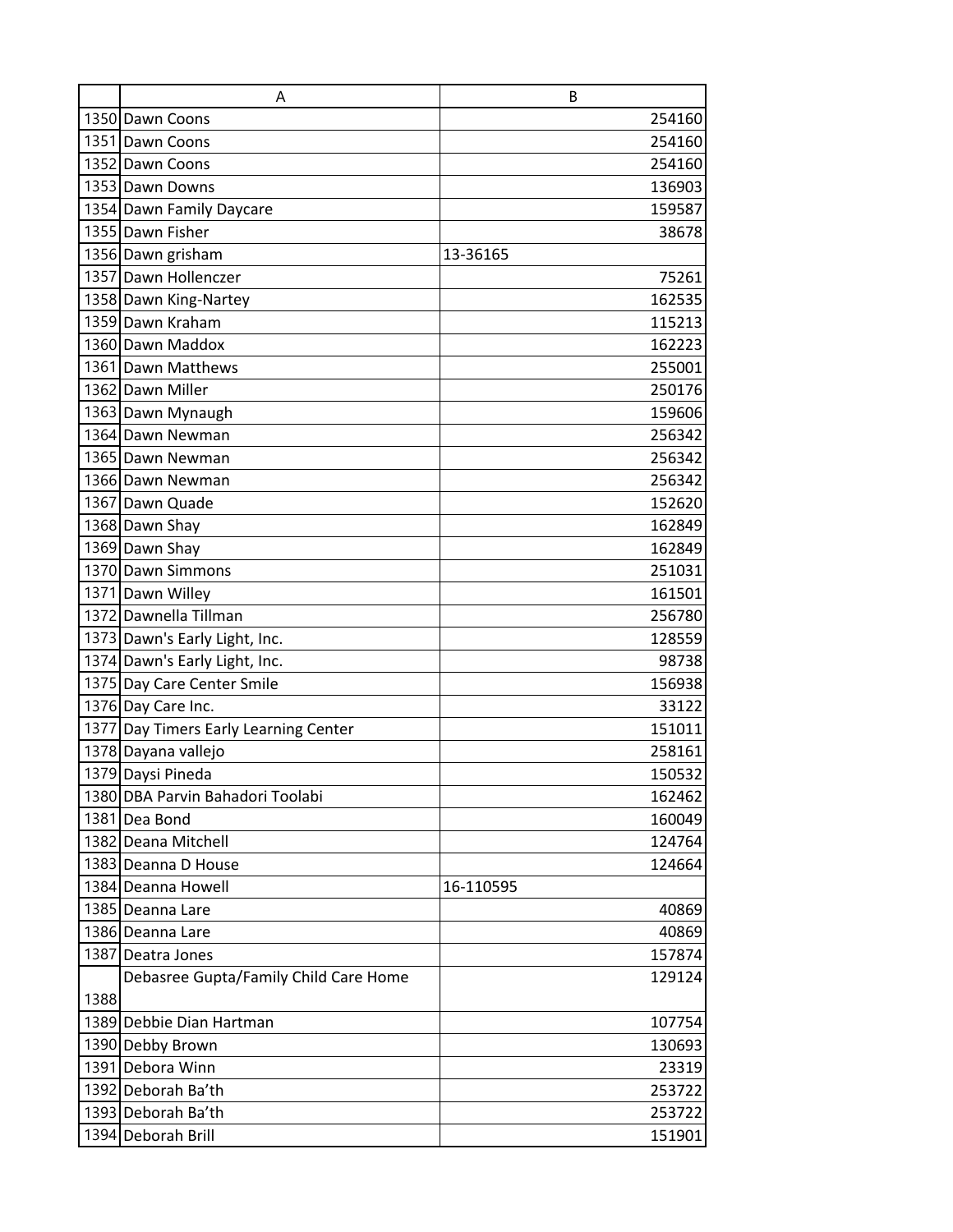| A                                    | B        |
|--------------------------------------|----------|
| 1395 Deborah Brill                   | 151901   |
| 1396 Deborah Brooks                  | 150560   |
| 1397 Deborah Chase                   | 83519    |
| 1398 Deborah Chase                   | 83519    |
| 1399 Deborah Chase                   | 83519    |
| 1400 Deborah Chase                   | 83519    |
| 1401 Deborah Coleman                 | 160434   |
| 1402 Deborah D Brown                 | 30124327 |
| 1403 Deborah D. Brown                | 30124327 |
| 1404 Deborah Elliott                 | 50436    |
| 1405 Deborah Elliott                 | 50436    |
| 1406 Deborah Elliott                 | 50436    |
| 1407 Deborah Gardner                 | 66934    |
| 1408 Deborah Ingram                  | 153184   |
| 1409 Deborah Lam                     | 161148   |
| 1410 Deborah Lam                     | 93345    |
| 1411 Deborah McGarvey                | 99979    |
| 1412 Deborah Middleton               | 252405   |
| 1413 Deborah Moore Family child care | 155610   |
| 1414 Deborah Pinion                  | 140476   |
| 1415 Deborah Remenapp                | 29621    |
| 1416 Deborah Roark                   | 02-45510 |
| 1417 Deborah Robbins Ohan            | 160877   |
| 1418 Deborah Shackelford             | 250735   |
| 1419 Deborah Simon                   | 47958    |
| 1420 Deborah Simon                   | 47958    |
| 1421 Deborah Stansfield              | 45377    |
| 1422 Deborah Walker                  | 24992    |
| 1423 Deborah Warnick                 | 116070   |
| 1424 Deborah White                   | 30678    |
| 1425 Debra Brewer                    | 125437   |
| 1426 Debra Dwyer                     | 127060   |
| 1427 DEBRA FIKEJS                    | 251503   |
| 1428 Debra Geiger                    | 251600   |
| 1429 Debra Halper                    | 25380    |
| 1430 Debra Halper                    | 25380    |
| 1431 Debra Harrison                  | 152072   |
| 1432 Debra Henson                    | 30216    |
| 1433 Debra K. Hill                   | 15-64431 |
| 1434 Debra Miller                    | 158084   |
| 1435 Debra Paquin                    | 44802    |
| 1436 Debra Rupp                      | 161600   |
| 1437 Debra Sargent                   | 22829    |
| 1438 Debra Shipley                   | 22481    |
| 1439 Debra Thomas                    | 40658    |
| 1440 Decarla Byrd                    | 30128402 |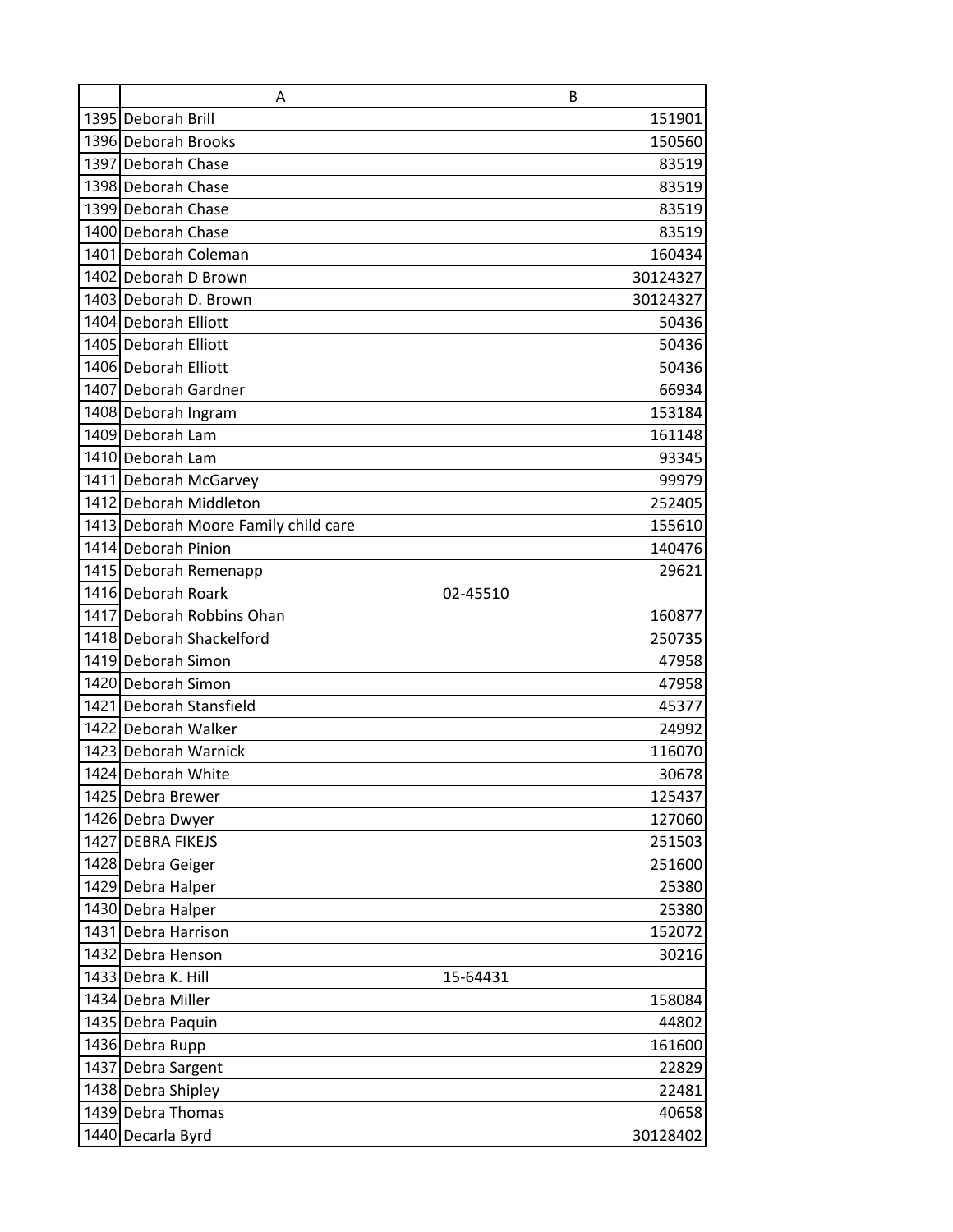| A                                         | B      |
|-------------------------------------------|--------|
| 1441 Dee Dee's Place                      | 33904  |
| 1442 Dee Dee's Place at Fairland          | 33911  |
| 1443 Deeannia Hobbs                       | 158275 |
| 1444 Deena Gutridge                       | 108347 |
| 1445 Deena Long                           | 252770 |
| 1446 Deena's Family Childcare             | 75181  |
| 1447 Deeonna Brown                        | 257702 |
| 1448 Deidra Mersman                       | 255905 |
| 1449 Dekia Glascoe                        | 153136 |
| 1450 Delali Athiogbey                     | 254107 |
| 1451 Delilah Shahmir-Scott                | 258020 |
| 1452 Delmarva Early Learning Center       | 255227 |
| 1453 DeLois Lawrence                      | 114846 |
| 1454 Delores Collick                      | 257870 |
| 1455 Delores Collick                      | 257870 |
| 1456 Delores Little Angels Family Daycare | 250824 |
| 1457 Demetria Brown                       | 256186 |
| 1458 Dena George                          | 156172 |
| 1459 Dena May                             | 257003 |
| 1460 Dena May                             | 257003 |
| 1461 deneque briggs                       | 256068 |
| 1462 Denice Fenwick                       | 154258 |
| 1463 Deniece Cooper                       | 89282  |
| 1464 Denise Ballard                       | 56544  |
| 1465 denise ballard                       | 56544  |
| 1466 Denise Brewer                        | 162455 |
| 1467 Denise Day                           | 162525 |
| 1468 Denise Day                           | 162525 |
| 1469 Denise Garces                        | 255363 |
| 1470 Denise Johns                         | 142458 |
| 1471 Denise Moore                         | 123047 |
| 1472 Denise Moore                         | 123047 |
| 1473 Denise Myers (Neccy Peaces Day Care  | 129627 |
| 1474 Denise Petersen                      | 77094  |
| 1475 Denise Rich                          | 251391 |
| 1476 Denise Schlimgen                     | 151349 |
| 1477 Denise Shelton                       | 159445 |
| 1478 Denise Stephens                      | 257844 |
| 1479 Denise White                         | 7111   |
| 1480 Denise's Day care                    | 151186 |
| 1481 Denisse Mendoza                      | 253151 |
| 1482 Dennisse Martinez                    | 257275 |
| 1483 Denton Child Development Center, Inc | 33565  |
| 1484 Denys F. Moses                       | 125207 |
| 1485 Denys Moses                          | 125207 |
| 1486 Derly Cruz                           | 251381 |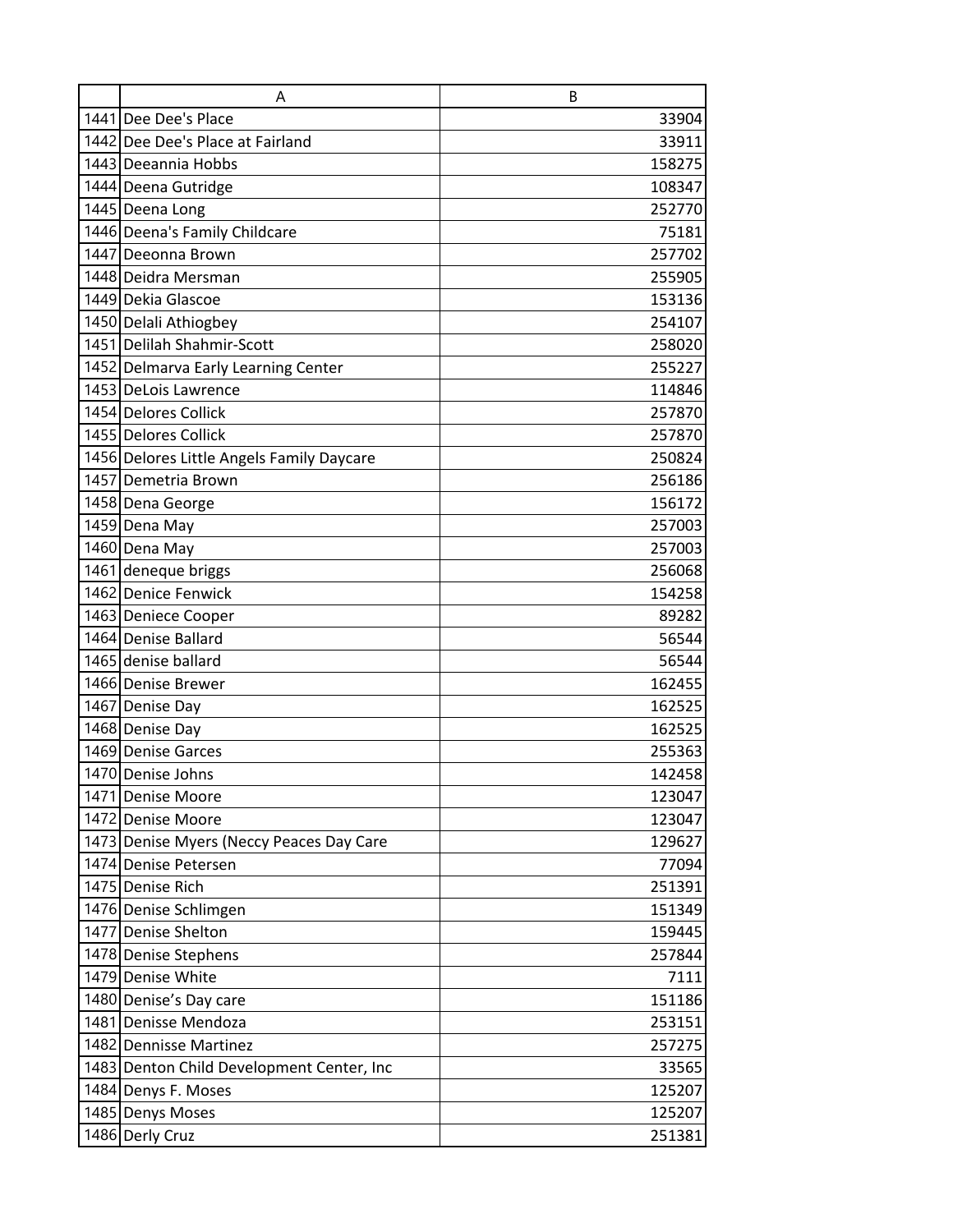| A                                         | B        |
|-------------------------------------------|----------|
| 1487 De'Shannon Williams                  | 252775   |
| 1488 DeShawn Quarles                      | 251283   |
| 1489 Deshawn Woolford                     | 157729   |
| 1490 DeSheila Hunt Family Childcare       | 54202    |
| 1491 Desiree Gibson                       | 255224   |
| 1492 Destined 4 Greatness Learning Center | 250152   |
| 1493 Destiny McDonald Family Child Care   | 256925   |
| Developing Minds Quality Infant & Child   | 157459   |
| 1494 Care Center                          |          |
| Developing Minds Quality Infant & Child   | 157459   |
| 1495 Care Center                          |          |
| 1496 Developmental Dayc1942are Services   | 40383    |
| 1497 Devika Balram                        | 26866    |
| 1498 Diahann's family daycare             | 254794   |
| 1499 Diahann's family daycare             | 254794   |
| 1500 Diahann's family daycare             | 254794   |
| 1501 Diahann's family daycare             | 254794   |
| 1502 Diana Cephas                         | 258163   |
| 1503 Diana M Osorio                       | 254368   |
| 1504 Diana M Osorio                       | 254368   |
| 1505 Diana Nguyen                         | 23539    |
| 1506 Diana Osorio                         | 254368   |
| 1507 Diana Rathell (Diana's Daycare)      | 23288    |
| 1508 Diane Bayton                         | 158359   |
| 1509 Diane Catlin                         | 255843   |
| 1510 Diane Cephas                         | 159929   |
| 1511 Diane Harrold                        | 41992    |
| 1512 Diane Jackson                        | 96632    |
| 1513 Diane Jackson's Daycare              | $-96632$ |
| 1514 Diane Pinkney-Lennon                 | 129525   |
| 1515 Diane Royster                        | 49769    |
| Diane Williams at 502 Pintail Court,      | 157221   |
| 1516 Edgewood, MD 21040                   |          |
| 1517 Diane's Day Care                     | 81282    |
| 1518 DiAnn Mello                          | 252887   |
| 1519 Diann Strohecker                     | 2046     |
| 1520 Dianna Butt                          | 161761   |
| 1521 Dickeyville Learning Center          | 158129   |
| 1522 Dimuthu Mack                         | 155600   |
| 1523 Dina Skipper                         | 256783   |
| 1524 Dionna Gibson                        | 255009   |
| 1525 DIONNE JACOBS                        | 101692   |
| 1526 Dionne Jones Family Childcare        | 256641   |
| 1527 Discovery Lane, LLC                  | 251724   |
| 1528 Discovery Meadows Child Care Center  | 253448   |
| 1529 Divinity Child Development Center    | 155930   |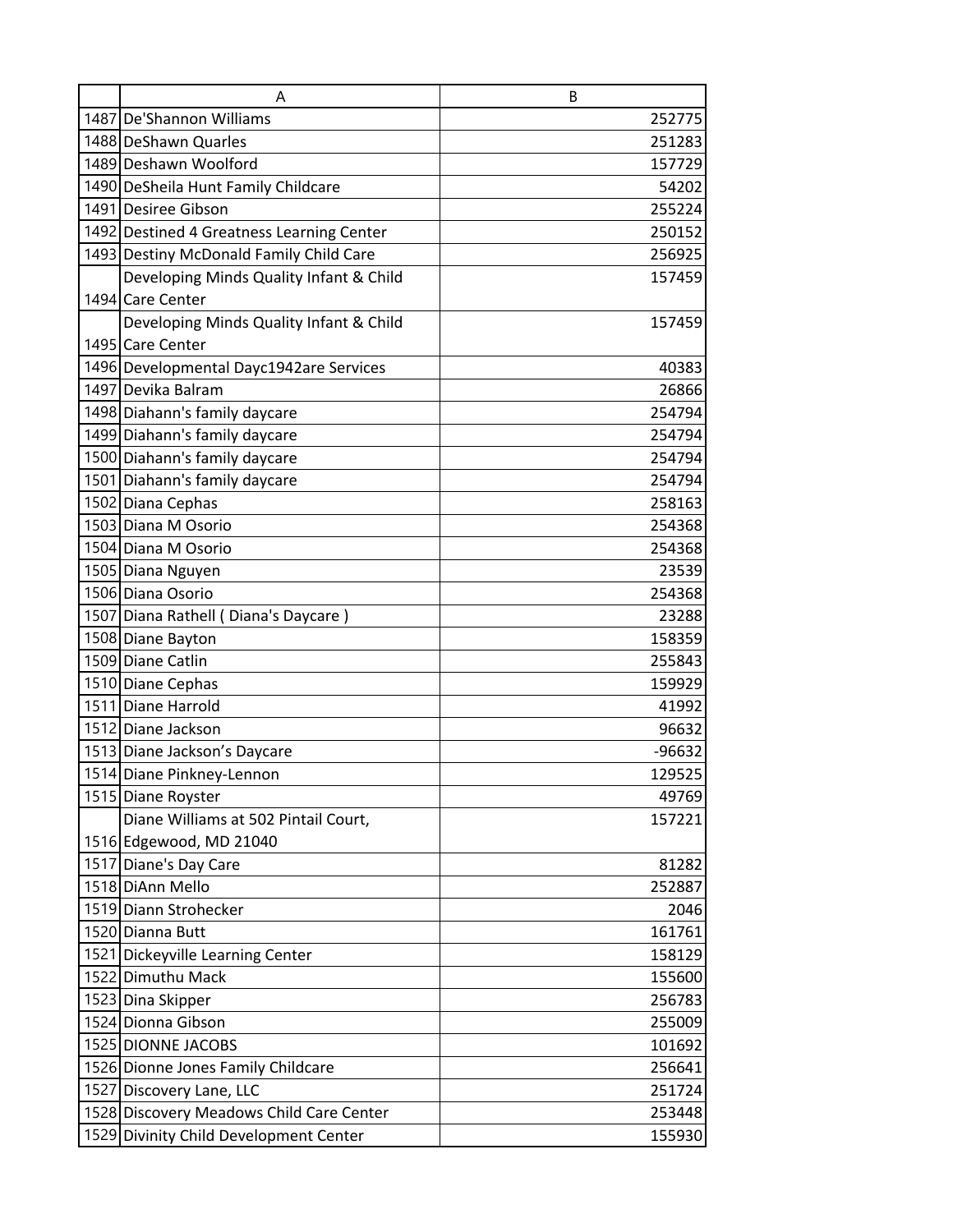|      | A                                          | B                |
|------|--------------------------------------------|------------------|
|      | 1530 Djuana Livingstone                    | 73968            |
|      | 1531 Dnaielle Hale                         | 159203           |
|      | 1532 Dolly's Child Care                    | 153866           |
|      | 1533 Dolores Houchin                       | 158560           |
|      | 1534 Don Nayani Weerakkody                 | 160168           |
|      | 1535 Dongmei Zhang                         | 257761           |
|      | 1536 Donleer Walker                        | 257029           |
|      | 1537 Donleer Walker                        | 257029           |
|      | 1538 Donna Anderson                        | 22059            |
|      | 1539 Donna Austin                          | 250221           |
|      | 1540 Donna Chiarella                       | 95655            |
|      | 1541 Donna Colman                          | 255728           |
|      | 1542 Donna DeBord                          | 108703           |
|      | 1543 Donna Fogle                           | 31712            |
|      | 1544 Donna Fogle                           | 31712            |
|      | 1545 Donna Heinzerling                     | 104563           |
|      | 1546 Donna Hunt                            | 1838             |
|      | 1547 Donna Majors                          | 251145           |
|      | 1548 Donna Millner                         | Mar-96           |
|      | 1549 Donna Nohe                            | 24666            |
|      | 1550 Donna novak                           | 78619            |
|      | 1551 Donna Rene Maygers                    | 47552            |
|      | 1552 Donna Robertson                       | 34772            |
|      | 1553 Donna sutton                          | 254447           |
|      | 1554 Donna Tolland                         | 250234           |
|      | 1555 Donna Webster                         | 250889           |
|      | 1556 Donna Webstet                         | 250899           |
|      | 1557 Donna Yelton                          | 251445           |
|      | 1558 Donnita Adams Wheeler                 | 253684           |
|      | 1559 Doreatha Hayes                        | 90754            |
|      | 1560 Doretha King                          | 162304           |
|      | 1561 Dorian Jones                          | 117083           |
|      | 1562 Doris Lyons                           | 90193            |
|      | 1563 Doris Lyons                           | 90193            |
|      | 1564 Doris Lyons                           | 90193            |
|      | 1565 Dorisha Johnson                       | 64561            |
|      | 1566 Dorothea Frazier                      | 255607           |
|      | 1567 Dorothy Allen                         | 68303            |
|      | 1568 Dorothy Brown Dorsey                  | 160592           |
|      | 1569 Dorothy Brown Dorsey                  | 160592           |
|      | 1570 Dorothy Foster                        | 86362            |
|      | 1571 Dorothy Ijeomah<br>1572 Dotlyn Watson | 255262           |
|      | 1573 Dotlyn Watson                         | 161640<br>161640 |
|      | 1574 Dotlyn Watson                         | 161640           |
| 1575 | Dots Place                                 | 156057           |
|      |                                            |                  |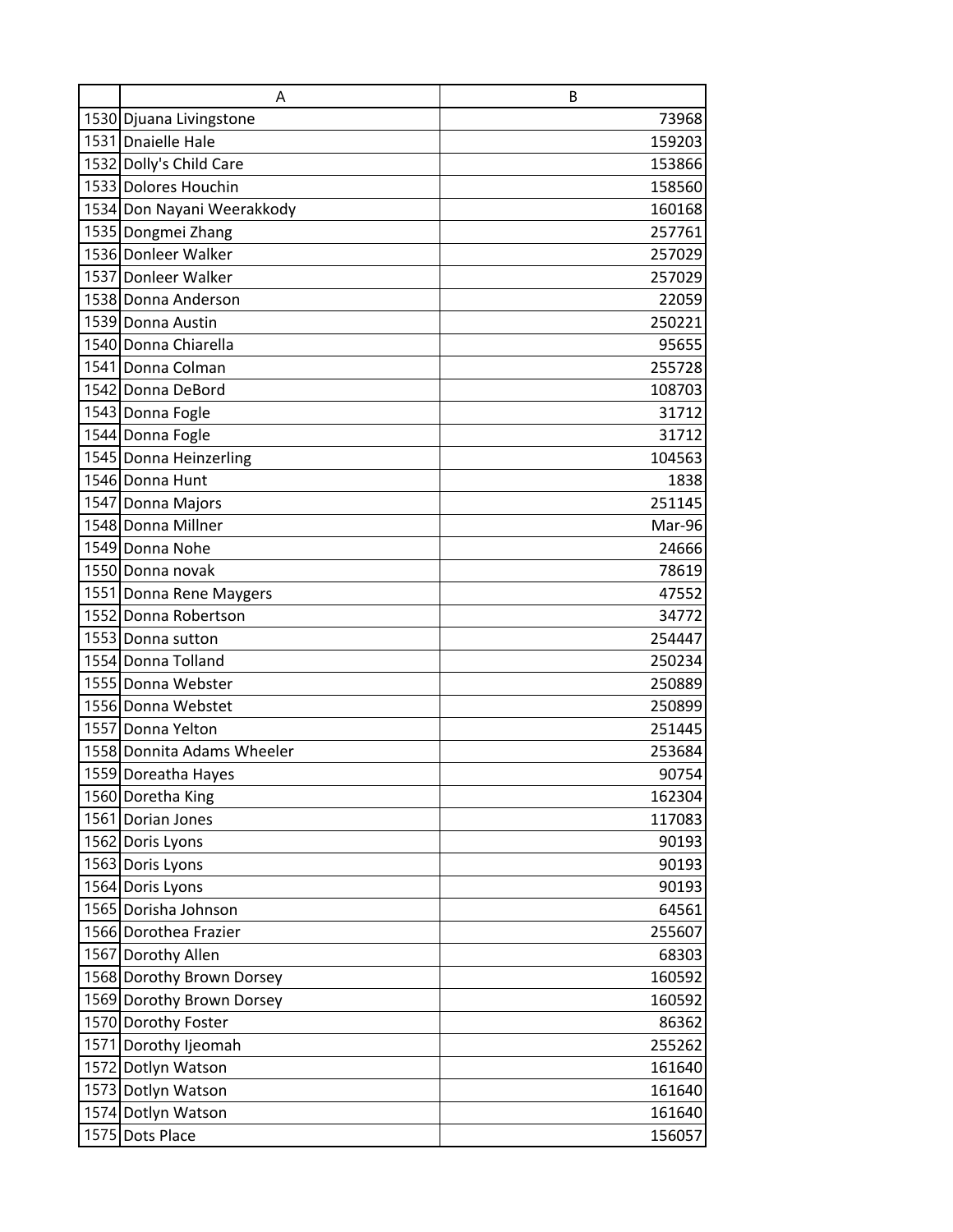|      | A                                         | B         |
|------|-------------------------------------------|-----------|
|      | Dowell Elementary School Before and After | 91698     |
|      | 1576 School Program                       |           |
|      | Downtown Baltimore Child Care Center      | 15292     |
| 1577 |                                           |           |
|      | Dreams of Wings Childcare Enrichment      | 09-117583 |
|      | 1578 Center LLC.                          |           |
|      | 1579 Drool of Rock 3                      | 256162    |
|      | 1580 Drool of Rock, LLC                   | 160762    |
|      | 1581 Duawan Mills                         | 252804    |
|      | 1582 Duke Elementary School Age Center    | 250913    |
|      | 1583 Dulaney Day Preschool                | 253509    |
|      | 1584 Dunloggin Middle SAS                 | 143131    |
|      | 1585 Dynisha Bessick                      | 155530    |
|      | 1586 E.B. Hirsh Early Childhood Center    | 15342     |
|      | Early Learning Language Academies, LLC    | 252667    |
| 1587 |                                           |           |
|      | 1588 Eartha Johnson                       | 155305    |
|      | Eartha Johnson- From The Mouths of Babes  | 155305    |
|      | 1589 Daycare                              |           |
|      | 1590 Earthly Angels CCC                   | 119288    |
|      | 1591 East Columbia Preschool              | 56054     |
|      | 1592 Easter Seals CDC - Silver Spring     | 153358    |
|      | 1593 Eastern Shore Early Learning         | 253922    |
|      | 1594 Ebony Hardy                          | 257581    |
|      | 1595 Ebony James                          | 151293    |
|      | 1596 Ebony Wilson                         | 250668    |
|      | 1597 Ebony Wilson                         | 255185    |
|      | 1598 Eco-Tots 2                           | 257444    |
|      | 1599 Eco-Tots Early Learning Center       | 251764    |
|      | 1600 Eden Medhanie                        | 256014    |
|      | 1601 Edgemoor Children's Center           | 134296    |
|      | 1602 Edgewater Daycare                    | 151346    |
|      | 1603 Edith Harris                         | 117764    |
|      | 1604 Edith Harris                         | 117764    |
|      | 1605 Edith Johnson                        | 257344    |
|      | 1606 Edith Onaolapo                       | 254026    |
|      | 1607 Edna Sias                            | 153648    |
|      | 1608 Eduardo Salazar                      | 255540    |
|      | 1609 Effat Hormozi                        | 87182     |
|      | 1610 Eileen McVey                         | 118172    |
|      | 1611 Ekaterina Kondratenko                | 257984    |
|      | 1612 EKYS FAMILY DAYCARE                  | 252774    |
|      | 1613 Elaine Culler's Daycare              | 82674     |
|      | 1614 Elaine Durst                         | 24061     |
|      | 1615 Elaine Goodman Garrard               | 162785    |
|      | 1616 Elaine Nicole Woody                  | 256700    |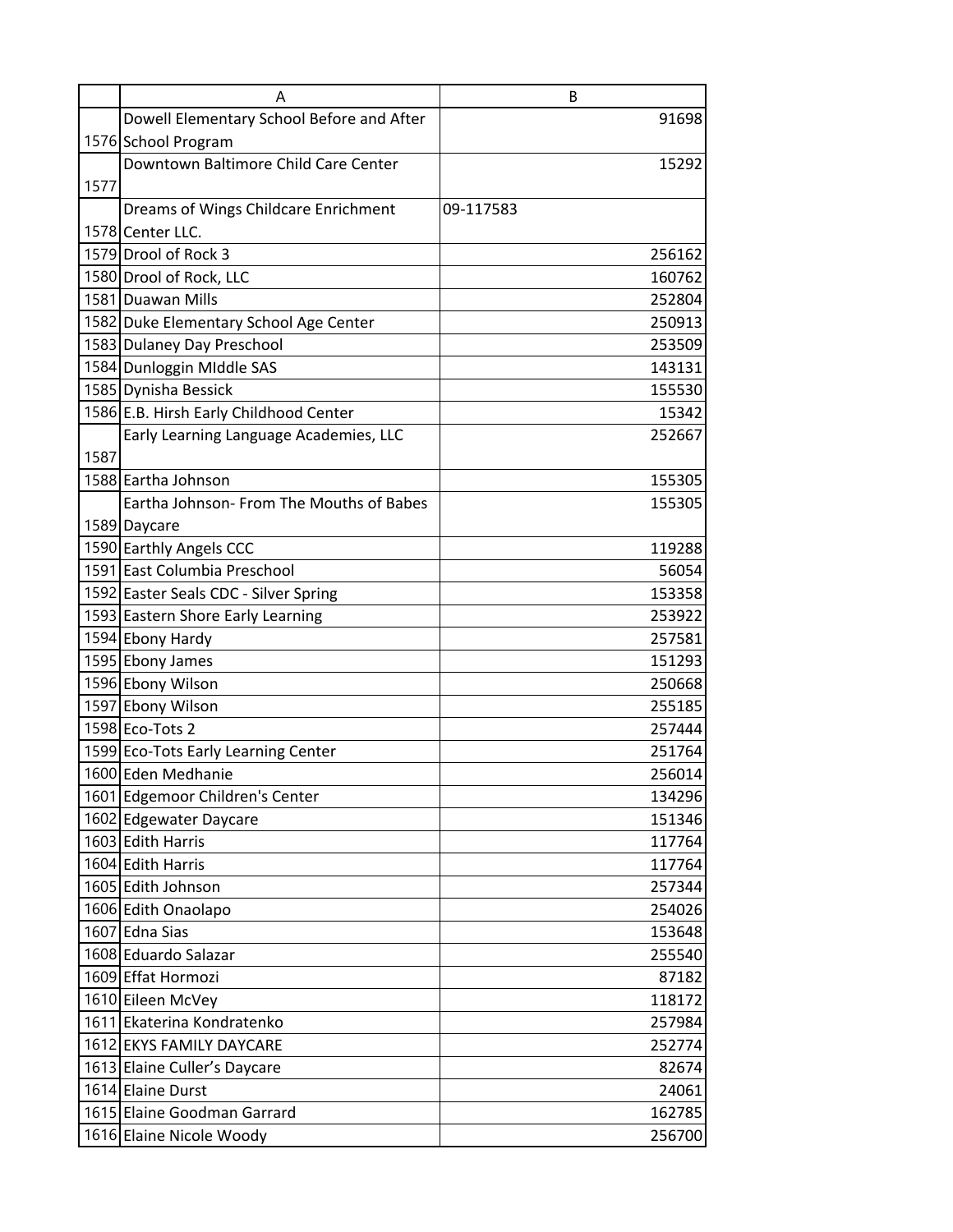| A                                             | B                |
|-----------------------------------------------|------------------|
| 1617 Elaine Nicole Woody                      | 256700           |
| 1618 Elaine Smith                             | 255924           |
| 1619 Elder's Inc                              | 255290           |
| 1620 Eleanor Collins                          | 257071           |
| 1621 Elements of Education                    | 258024           |
| 1622 Elena Vanegas                            | 257482           |
| 1623 Elena Vanegas                            | 257482           |
| 1624 Eleni Beyene                             | 253948           |
| 1625 Eleonora Pustilnikova                    | 253503           |
| 1626 Eleonora Pustilnikova                    | 253503           |
| 1627 Elf School                               | 154297           |
| 1628 Elham Khosravi                           | 252259           |
| 1629 Eliane's Daycare                         | 150041           |
| 1630 Elise Simms                              | 128371           |
| 1631 Eliza Sandoval                           | 257325           |
| 1632 Eliza Williams                           | 250981           |
| 1633 Eliza Williams                           | 250981           |
| 1634 Eliza Williams                           | 250981           |
| 1635 Eliza Williams                           | 250981           |
| 1636 Elizabeth Allen                          | 39890            |
| 1637 Elizabeth Argey                          | 254242           |
| 1638 Elizabeth Coberly                        | 155334           |
| 1639 Elizabeth Cullen Whitehead               | 258026           |
| 1640 Elizabeth Cullen Whitehead               | 2551690          |
| 1641 Elizabeth Deckelman                      | 250687           |
| 1642 Elizabeth Eggleston                      | 97834            |
| 1643 Elizabeth Gouw                           | 153691           |
| 1644 Elizabeth Gouw                           | 153691           |
| 1645 Elizabeth Greene                         | 160850           |
| 1646 Elizabeth Gyasi                          | 255770           |
| 1647 Elizabeth Gyasi                          | 255770           |
| 1648 Elizabeth Homan                          | 255811           |
| 1649 Elizabeth Kienast                        | 254682           |
| 1650 Elizabeth Lawson                         | 85638            |
| 1651 Elizabeth MacDonald                      | 253302           |
| 1652 Elizabeth Merson<br>1653 Elizabeth Poole | 133799<br>153411 |
| 1654 Elizabeth Rhinesmith                     | 252524           |
| 1655 Elizabeth Rosiak                         | 253410           |
| 1656 Elizabeth Salmons                        | 142078           |
| 1657 Elizabeth Sipes                          | 125590           |
| 1658 Elizabeth Sipes                          | 125590           |
| 1659 Elizabeth Strobel                        | 256149           |
| 1660 Elizabeth Taylor                         | 121407           |
| 1661 Elizabeth Wagner                         | 162337           |
| 1662 Elizabeth Welsh                          | 255913           |
|                                               |                  |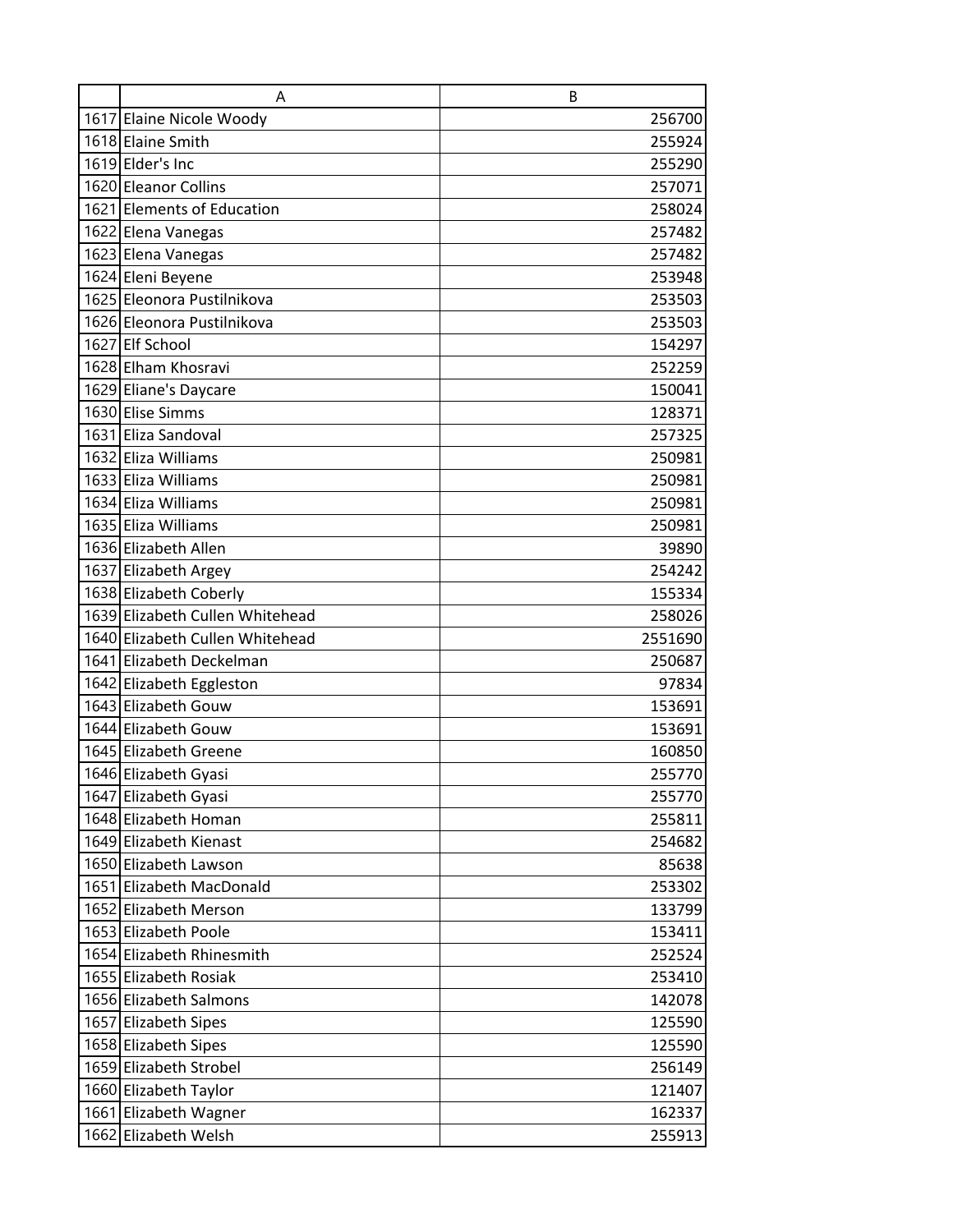|      | A                                               | B      |
|------|-------------------------------------------------|--------|
|      | 1663 Elke Middleman                             | 85547  |
|      | 1664 Ellen DePanise Family Child Care Home      | 253767 |
|      | 1665 Ellen Kone                                 | 254346 |
|      | 1666 Ellen Riggs                                | 1542   |
|      | 1667 Ellen Riggs                                | 1542   |
|      | 1668 Ellen Willis                               | 152547 |
|      | 1669 Eloise Johnson                             | 128809 |
|      | 1670 Elsa Perea                                 | 138812 |
|      | 1671 Elsa's Daycare                             | 84335  |
|      | 1672 Embark Education                           | 257849 |
|      | 1673 Emelita Windsor                            | 140064 |
|      | 1674 Emery Golden                               | 254501 |
|      | 1675 Emily Yates                                | 105666 |
|      | <b>Emmanuel Early Childhood Learning Center</b> | 161729 |
| 1676 |                                                 |        |
|      | 1677 En Haus                                    | 255775 |
|      | Enang Bassey (King's Kids Play & Learn Inc.)    | 250412 |
| 1678 |                                                 |        |
|      | 1679 Endless Giggles                            | 162137 |
|      | 1680 Engidawork Gebretsadik                     | 256282 |
|      | 1681 English Village Early Learning Center      | 250922 |
|      | 1682 Enid's Daycare                             | 123922 |
|      | 1683 Enoka Ratnayake                            | 158802 |
|      | 1684 Enriqueta Maready                          | 253962 |
|      | 1685 Epworth Children's Center                  | 15233  |
|      | Epworth United Methodist Church (Epworth        | 253187 |
|      | 1686 Preschool)                                 |        |
|      | 1687 Erica Barger                               | 258200 |
|      | 1688 Erica Bradley                              | 129395 |
|      | 1689 Erica Bradley                              | 129395 |
|      | 1690 Erica's Family Child Care                  | 160733 |
|      | 1691 Ericka Wilkins                             | 150826 |
|      | 1692 Erin Altieri                               | 252144 |
|      | 1693 Erin Altieri Family Child Care Home        | 252144 |
|      | 1694 Erin Gladwell                              | 255809 |
|      | 1695 Erin Lebrun                                | 139280 |
|      | 1696 Erin Moxley                                | 257682 |
|      | 1697 ERIN MULLINIX                              | 129974 |
|      | 1698 Erin Murillo                               | 157036 |
|      | 1699 Erin Murillo                               | 157036 |
|      | 1700 Erin Willis                                | 159964 |
|      | 1701 Ernestine Bates                            | 29588  |
|      | 1702 Ernestine Long                             | 120584 |
|      | 1703 Ernestine Perry                            | 103937 |
|      | 1704 Ernetta Paradise Of Fun Daycare Center     | 154201 |
|      | 1705 E's to Bee's Day Care                      | 255188 |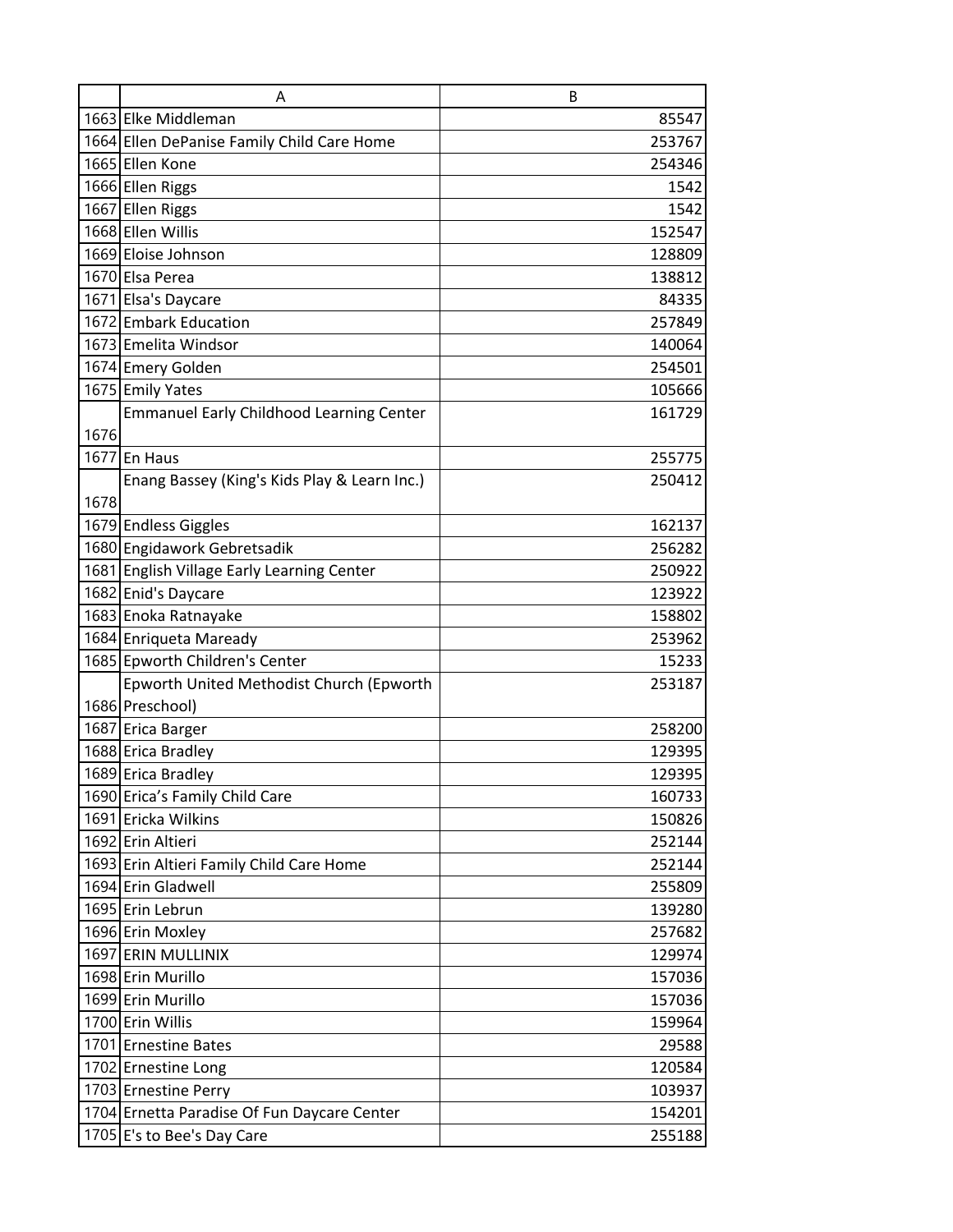|      | A                                                   | B        |
|------|-----------------------------------------------------|----------|
|      | 1706 Esperanza Hurtado                              | 158844   |
|      | 1707 Esperanza Hurtado                              | 158844   |
|      | 1708 Essex Recreation Child Care                    | 70703    |
|      | 1709 Esther Zapana                                  | 257983   |
|      | 1710 Estrellitas Takoma                             | 257846   |
|      | 1711 Etafarhu Melese                                | 255228   |
|      | 1712 etaferahu ayehu teshager                       | 161861   |
|      | 1713 Ethel Holmes                                   | 255543   |
|      | 1714 Ethonia Thompson                               | 250085   |
|      | 1715 ETSEGENET ABERA                                | 255329   |
|      | 1716 ETSEGENET ABERA                                | 255329   |
|      | 1717 ETSEGENET ABERA                                | 225688   |
|      | Eunita Whitt dba All About Kidz Child Care          | 250223   |
| 1718 |                                                     |          |
|      | 1719 Eva Marie Leong                                | 13-86891 |
|      | 1720 Eva's Building Blocks Daycare                  | 106301   |
|      | 1721 Evadne Pellew-Fomundam                         | 155519   |
|      | 1722 Evangel Christian Child Care Center            | 252664   |
|      | 1723 Evangelical Lutheran Wee Folk School           | 154960   |
|      | 1724 Evangelina Ibanez                              | 253607   |
|      | 1725 Evelyn Cartagena                               | 159591   |
|      | 1726 Evelyn Rojas                                   | 162168   |
|      | 1727 Evelyn Sequeira                                | 253328   |
|      | 1728 Evening Star Childcare                         | 254591   |
|      | 1729 Evergreen Daycare                              | 251544   |
|      | 1730 Evergreen Early Learning Center                | 251400   |
|      | Evergreen Elementary School Age Center              | 155318   |
| 1731 |                                                     |          |
|      | 1732 Evergreen School, Inc.                         | 157860   |
|      | 1733 Every Child Excels                             | 254127   |
|      | Everyday Play N Learn Child Development             | 256931   |
|      | 1734 Center                                         |          |
|      | 1735 Evgeniya Nemcheva                              | 135382   |
|      | 1736 Evidelia Johnson                               | 161885   |
|      | 1737 Evidelia Johnson                               | 161885   |
|      | 1738 Ewa Bieganowska- Family Daycare                | 158491   |
|      | <b>Excellent Start Learning Center-Windsor Mill</b> | 255994   |
| 1739 |                                                     |          |
|      | <b>Excellent Start Learning Center-Windsor Mill</b> | 255994   |
| 1740 |                                                     |          |
|      | Executive Child Development Center, Inc.            | 51568    |
| 1741 |                                                     |          |
|      | 1742 Eyerusalem Belete                              | 257624   |
|      | 1743 Fabayo Ogunsemowo                              | 254517   |
|      | 1744 Fabiola Del Carmen Charcousse                  | 255685   |
|      | 1745 Fabiola Silva                                  | 250674   |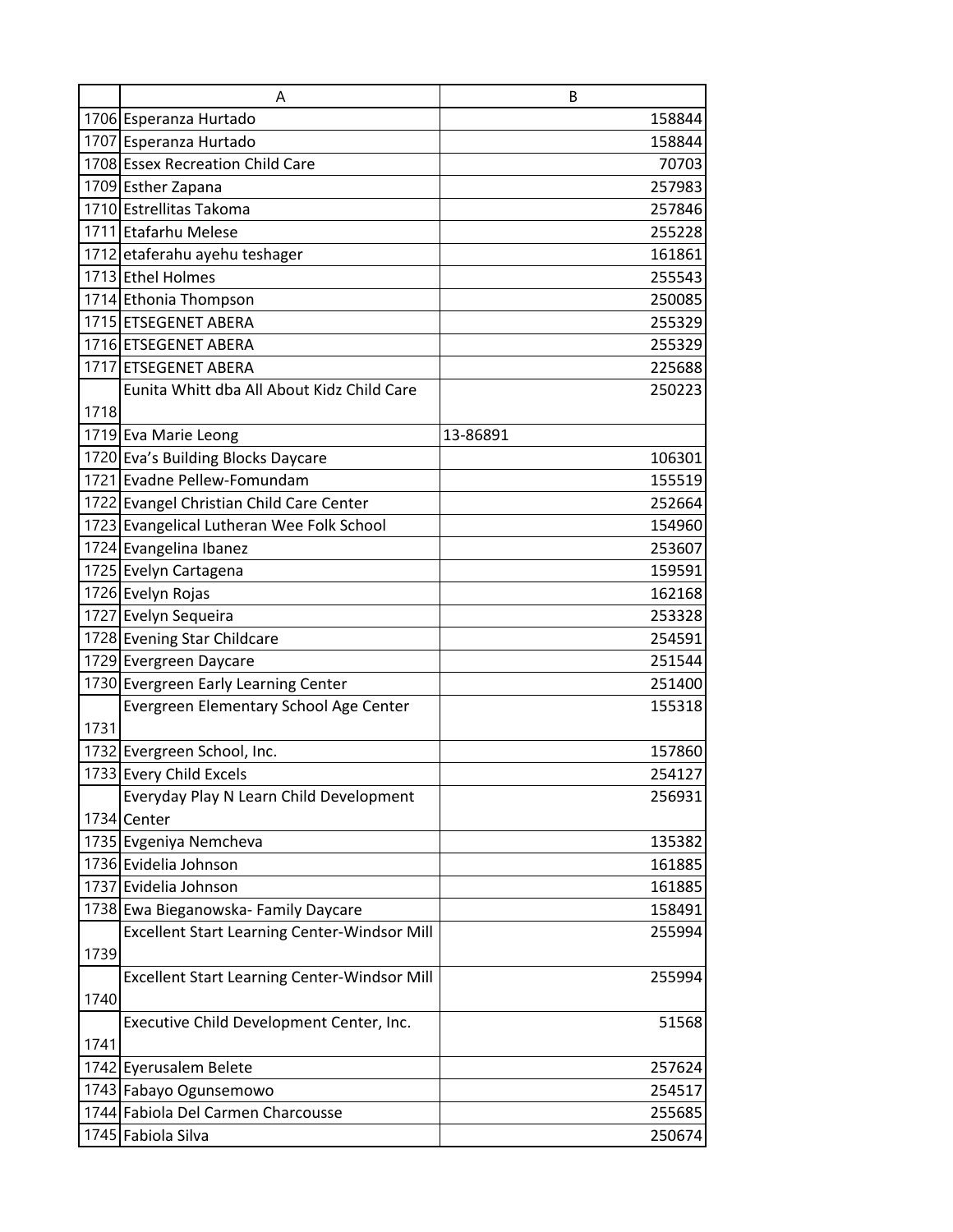|      | A                                           | B                      |
|------|---------------------------------------------|------------------------|
|      | 1746 Faith Alexander                        | 14309                  |
|      | Faith Baptist Child Development Center      | 62567                  |
| 1747 |                                             |                        |
|      | 1748 Faith Child care                       | 119600                 |
|      | 1749 Faith Christian School                 | 255603                 |
|      | 1750 FAITH EARLY LEARNING CENTER            | <b>LICENSE -132025</b> |
|      | 1751 Faith Savoy                            | 107057                 |
|      | 1752 Fakhrolsadat Abediyeh                  | 157135                 |
|      | 1753 Fallston Child Care Center             | 32212                  |
|      | 1754 Fallston Country PreK Incorporated     | 161492                 |
|      | 1755 Family child care                      | 20351                  |
|      | 1756 FAMILY CHILD CARE                      | 254385                 |
|      | 1757 Family Child Care                      | 126789                 |
|      | 1758 Family child care                      | 255836                 |
|      | 1759 Family Child Care                      | 91298                  |
|      | 1760 Family Child Care Home                 | 140635                 |
|      | 1761 Family Child Care Home                 | 161845                 |
|      | 1762 Family Child care home                 | 20351                  |
|      | 1763 Family Child Care Home                 | 255743                 |
|      | 1764 Family Child Care Home                 | 257851                 |
|      | 1765 Family Child Care Home                 | 253763                 |
|      | 1766 Family Child Care Home                 | 156205                 |
|      | 1767 FAMILY CHILD CARE HOME                 | 256288                 |
|      | 1768 Family Child Care home                 | 255808                 |
|      | 1769 Family Child Care Home                 | 135626                 |
|      | 1770 Family child care home                 | 160821                 |
|      | 1771 Family Child Care Home                 | 253152                 |
|      | 1772 Family Child Home                      | 156224                 |
|      | 1773 Family childcare home                  | 255808                 |
|      | 1774 Family childcare home                  | 253885                 |
|      | 1775 Family Daycare                         | 46905                  |
|      | 1776 Family home daycare                    | 255836                 |
|      | 1777 Family home daycare                    | 255836                 |
|      | 1778 Family home daycare                    | 255836                 |
|      | 1779 Fanescia Thompson                      | 255625                 |
|      | 1780 Fany Carreno                           | 250284                 |
|      | 1781 Farhana Aziz                           | 156781                 |
|      | 1782 Farhana Malik                          | 254754                 |
|      | 1783 Farhat Awan                            | 157239                 |
|      | 1784 Farida Ally                            | 60385                  |
|      | 1785 FARIDA REZA                            | 152060                 |
|      | 1786 Farrah Daycare                         | 252136                 |
|      | 1787 Farzana Adnan<br>1788 Farzana Kushwaha | 254129                 |
|      | 1789 Farzaneh Tafazoli Durkin               | 252500                 |
|      | 1790 Fatemeh Esmi                           | 250683                 |
|      |                                             | 257500                 |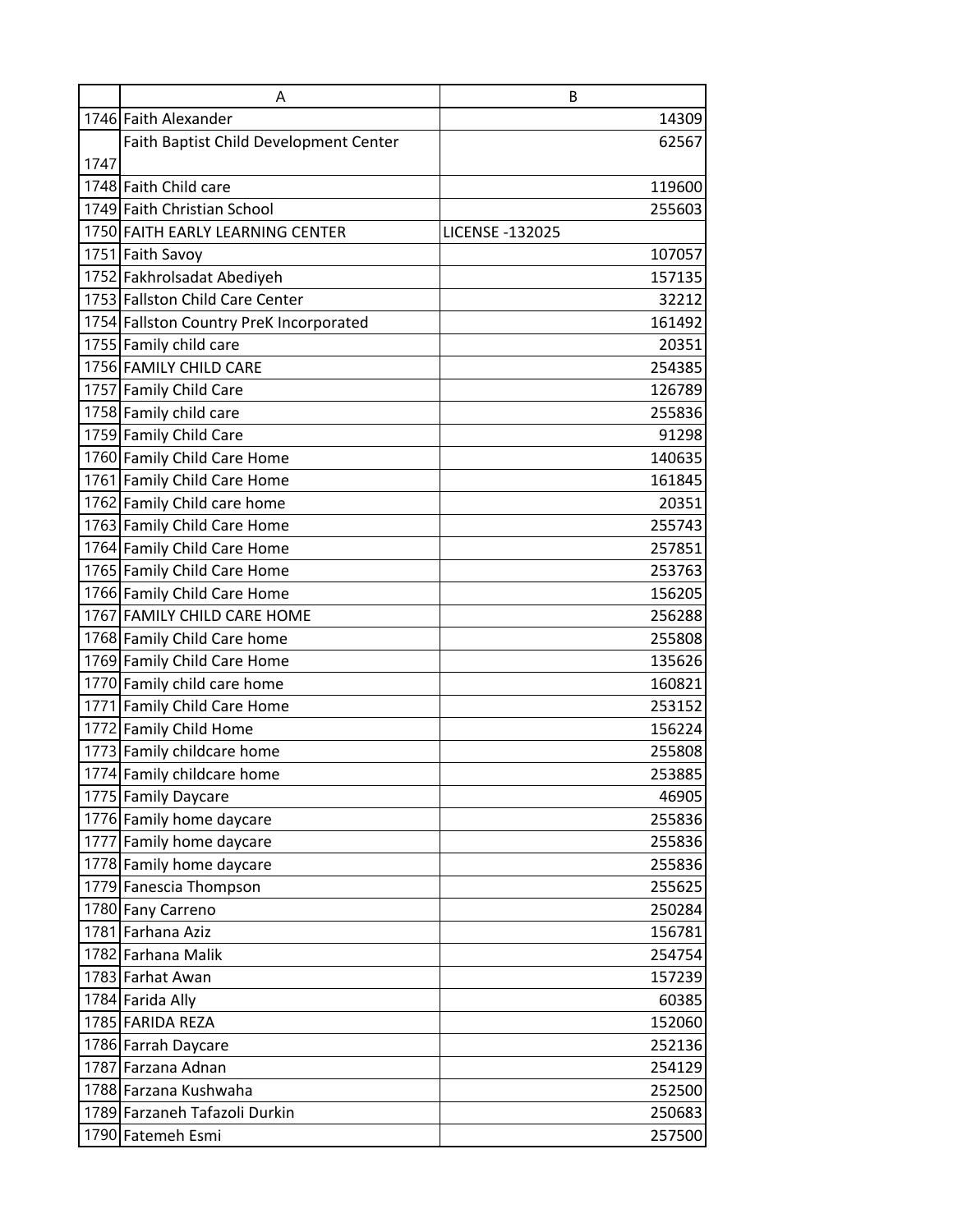|      | Α                                                        | B                  |
|------|----------------------------------------------------------|--------------------|
|      | 1791 Fatemeh Fatemeh (angels daycare)                    | 252085             |
|      | 1792 Fatemeh Forotan (angelsdaycare)                     | 252085             |
|      | 1793 Father Andrew White, S.J. School                    | Facility #253063   |
|      | 1794 Fawn Johnson                                        | 162067             |
|      | 1795 Fay Butler                                          | 98101              |
|      | 1796 Fay Butler                                          | 98101              |
|      | 1797 Faye Alston                                         | 257685             |
|      | 1798 Fazila Hameed                                       | 151400             |
|      | 1799 Fejerech Delnessaw Family Child Care                | 250206             |
|      | 1800 Felicia Dudley                                      | 161113             |
|      | 1801 Felicia Gillis                                      | 257327             |
|      | 1802 Felicia Gross                                       | 255105             |
|      | 1803 Felisha Robertson                                   | 160990             |
|      | 1804 FELLOWSHIP CHRISTIAN SCHOOL                         | 154664             |
|      | 1805 Fereshteh Basir                                     | 160173             |
|      | 1806 Feriba's Daycare                                    | 135037             |
|      | 1807 Fern Smith Family Childcare                         | 258141             |
|      | 1808 Fernwood Montessori School                          | 253395             |
|      | 1809 Fery Ziaolhagh                                      | 253271             |
|      | 1810 Fery Ziaolhagh                                      | 253271             |
|      | 1811 Feynman School                                      | 254593             |
|      | <b>Fields Preparatory Early Learning Center</b>          | 254065             |
| 1812 |                                                          |                    |
|      | Fields Preparatory Early Learning Center II              | 257202             |
| 1813 |                                                          |                    |
|      | 1814 Filza Qureshi                                       | 154605             |
|      | 1815 Fine Point Stay"N"Play<br>1816 Firm Foundation ECEC | 162701             |
|      | 1817 Firm Foundation ECEC                                | 156883             |
|      | First Baptist Church of Saint Charles                    | 91108<br>309851289 |
|      | 1818 Preschool                                           |                    |
|      | 1819 First Baptist Church WEE Center                     | 33634              |
|      | 1820 First Baptist School of Laurel                      | 155647             |
|      | First English Lutheran Preschool and                     | 15400              |
|      | 1821 Kindergarten                                        |                    |
|      | First Foundations Learning Center-303811                 | 65084              |
| 1822 |                                                          |                    |
|      | 1823 First Friends Home Childcare                        | 254666             |
|      | 1824 First Learning Stages Daycare Center                | 255709             |
|      | 1825 First Lutheran Preschool                            | 153370             |
|      | 1826 First Presbyterian Preschool                        | 32169              |
|      | 1827 First Presbyterian Preschool                        | 32169              |
|      | 1828 First start Learning Center                         | 251702             |
|      | 1829 First Step Daycare                                  | 256753             |
|      | 1830 First United Methodist CEC                          | 35966              |
|      | 1831 Fitness Fun & Games - Roland Park                   | 15853              |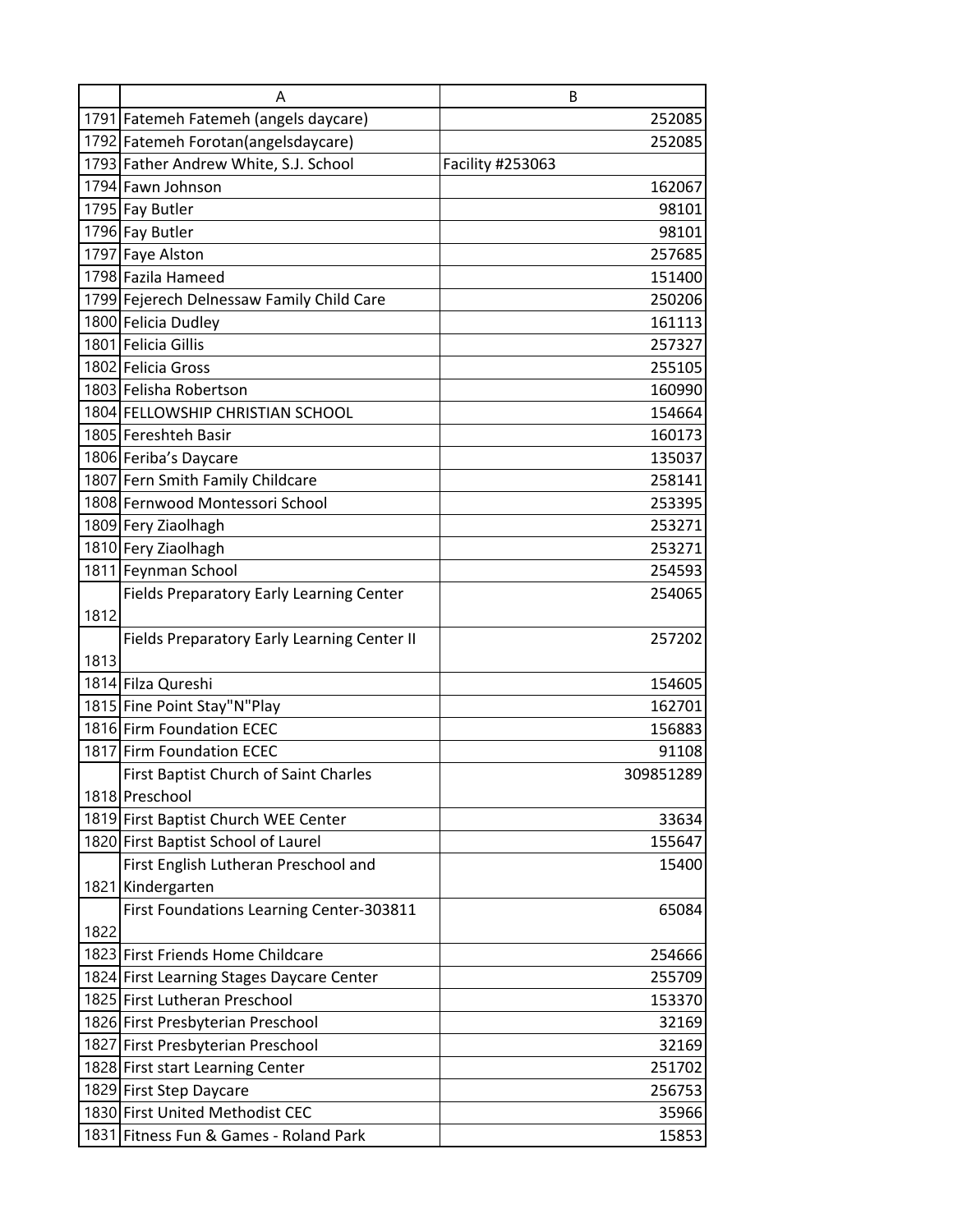| Fitness Fun & Games at Archbishop Borders   | 255987 |
|---------------------------------------------|--------|
| 1832                                        |        |
| Fitness Fun & Games at Church of the        | 256728 |
| 1833 Redemption                             |        |
| 1834 Fitness Fun & Games at Garrett Heights | 61402  |
| 1835 Fitness Fun & Games at Hamilton        | 160204 |
| 1836 Fitness Fun & Games at Hampden         | 255061 |
| 1837 Fitness Fun & Games at Hampstead Hill  | 131272 |
| Fitness Fun & Games at Patterson Park       | 154452 |
| 1838 Public                                 |        |
| Fitness Fun & Games at Thomas Jefferson     | 255909 |
| 1839                                        |        |
| Fitness Fun & Games at Thomas Johnson       | 157530 |
| 1840                                        |        |
| 1841 Fitness Fun / Games Bethesda           | 117386 |
| 1842 Five Star Daycare                      | 134495 |
| 1843 Five Star Daycare                      | 134495 |
| 1844 Flanagan Childcare LLC                 | 257480 |
| 1845 Flight 613                             | 255854 |
| 1846 Flor Figlia                            | 67732  |
| 1847 Flor Figlia                            | 67732  |
| 1848 Flor Figlia                            | 67732  |
| 1849 florence benjamin                      | 134922 |
| 1850 FLORENCE EKISOLA                       | 255332 |
| 1851 Florice Freeman                        | 251545 |
| 1852 Flowers DayCare Center                 | 134447 |
| 1853 Fontella Tolson                        | 253751 |
| 1854 Footprints to Success Learning Center  | 154989 |
| 1855 Forcey Bible Church Day School         | 114863 |
| 1856 Forest Hill Home Child Care            | 250974 |
| Forest Hill Nature Preschool and Child Care | 254623 |
| 1857                                        |        |
| 1858 Forest Hill Nursery School             | 257848 |
| 1859 Fouzia Hussain                         | 258149 |
| 1860 Fouzia Hussain                         | 258149 |
| 1861 Fouzia Hussain                         | 258149 |
| 1862 Fouzia Johri                           | 257262 |
| 1863 Frances Gilbert                        | 24152  |
| 1864 Frances Johnson                        | 80214  |
| 1865 Frances Lynn Griffiths                 | 135411 |
| 1866 Frances McBride                        | 30658  |
| 1867 Frances McBride                        | 30658  |
| 1868 Frances Paul                           | 138248 |
| 1869 Frances Paul                           | 138248 |
| 1870 Frances Whitehead                      | 254742 |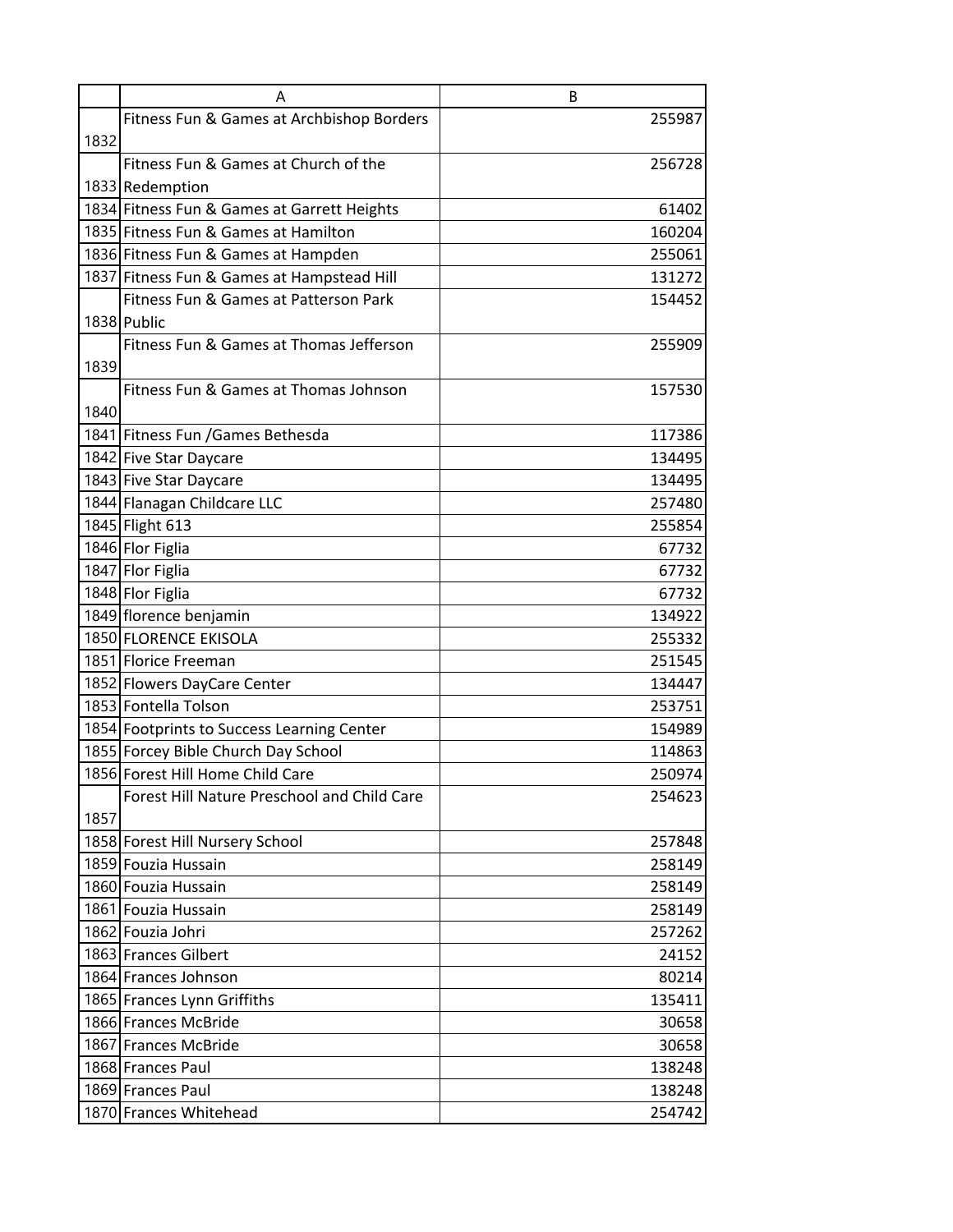|      | A                                               | B      |
|------|-------------------------------------------------|--------|
|      | Franklin Country Day Montessori School          | 33666  |
| 1871 |                                                 |        |
|      | 1872 Franklin Montessori School                 | 33523  |
|      | 1873 Frederick Adventist School                 | 157023 |
|      | Frederick Country Day Montessori School         | 159925 |
| 1874 |                                                 |        |
|      | <b>Frederick County YMCA Early Learning</b>     | 31641  |
|      | 1875 Center                                     |        |
|      | 1876 Frehiwot McGlocklin                        | 254860 |
|      | 1877 French International                       | 126222 |
|      | 1878 Fresh Daycare                              | 251546 |
|      | 1879 Fresh Start Early Learning Center          | 252473 |
|      | 1880 Fresh Start Early Learning Center          | 250391 |
|      | 1881 Fresh Start Early Learning Center          | 252473 |
|      | Friday's Child Early Learning Center, Inc.      | 135733 |
| 1882 |                                                 |        |
|      | 1883 Frostburg Bridge Program                   | 455811 |
|      | Fruits of The Spirit Christian Childcare Center | 162264 |
| 1884 |                                                 |        |
|      | 1885 Fulton Family Childcare                    | 155058 |
|      | 1886 Fulton Family Childcare                    | 155058 |
|      | 1887 Fulton Family Childcare                    | 155058 |
|      | 1888 Fulvari Daycare                            | 162167 |
|      | 1889 Fun Square Early Learning Center           | 256913 |
|      | 1890 funbabies                                  | 135772 |
|      | 1891 funbabies                                  | 135772 |
|      | 1892 Fun-Damentals ELC                          | 130976 |
|      | 1893 Future Leaders Enrichment Center           | 257989 |
|      | 1894 FUTURE LEADERS LEARNING CENTER LLC         | 251667 |
|      | 1895 FUTURE LEADERS LEARNING CENTER LLC         | 251667 |
|      | 1896 Gabina Learning Center                     | 253108 |
|      | 1897 Gabriela Gueorguieva                       | 255464 |
|      | 1898 Gabriela Robaski-Hostyn                    | 255803 |
|      | 1899 Gabriella Smith                            | 255064 |
|      | 1900 Gabrielle Miller                           | 253389 |
|      | 1901 Gail Baugher                               | 23986  |
|      | 1902 Gail Beck                                  | 252541 |
|      | 1903 Gail Brown                                 | 128927 |
|      | 1904 Gail Diehl                                 | 151206 |
|      | 1905 Gail Sotelo                                | 156717 |
|      | 1906 Gale Mitchell                              | 257101 |
|      | 1907 Gale Quispe                                | 160461 |
|      | 1908 Gan Israel Preschool                       | 156507 |
|      | 1909 Gan Rina                                   | 255627 |
|      | 1910 Gan Rutie                                  | 142742 |
|      | 1911 Gandrawati Ramcharran                      | 132725 |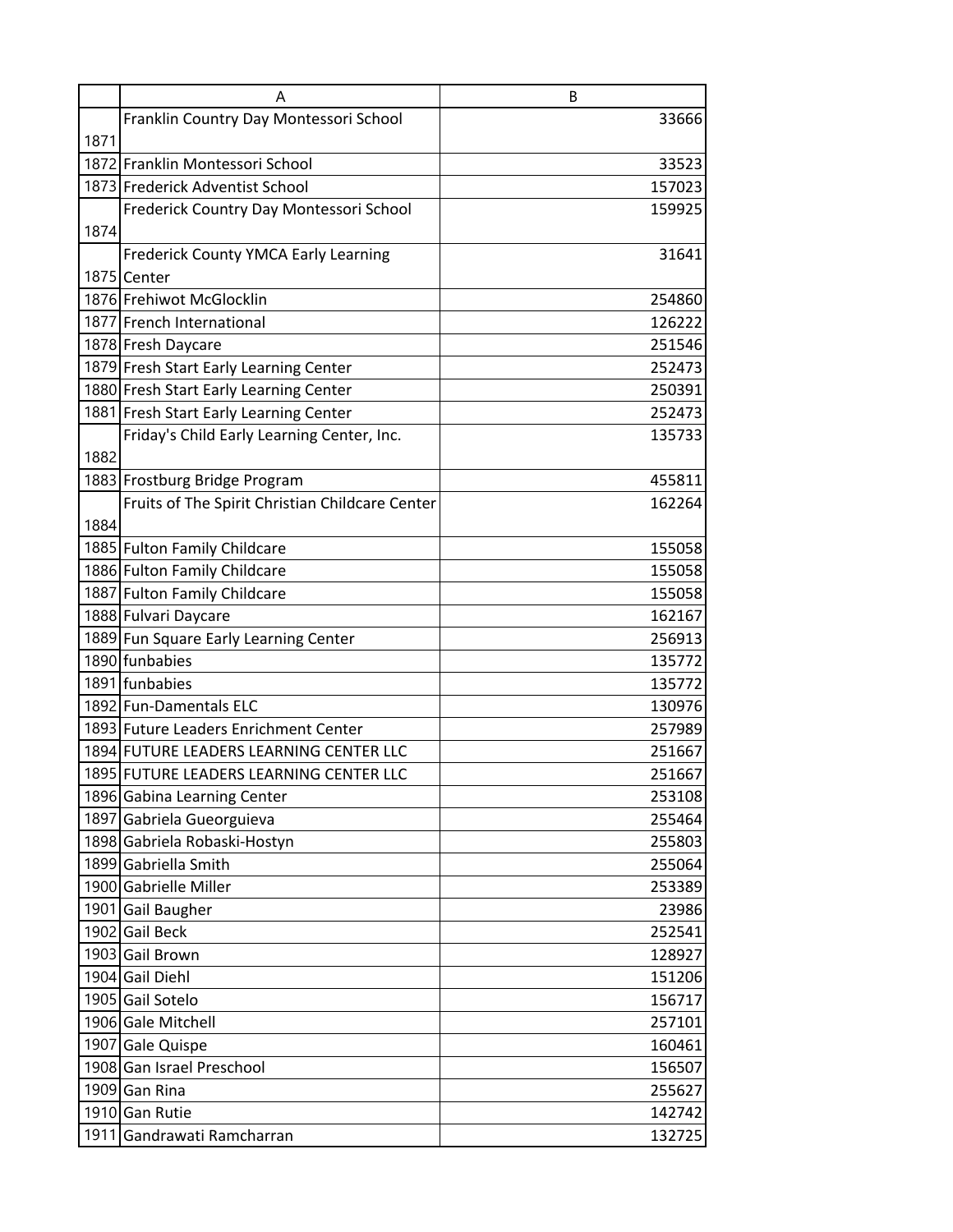|      | A                                                                                                                      | B                                    |
|------|------------------------------------------------------------------------------------------------------------------------|--------------------------------------|
|      | 1912 Garden of Learning                                                                                                | 159010                               |
|      | 1913 Garrett Park Nursery School, Inc                                                                                  | 159130                               |
|      | 1914 Garrett Park Nursery School, Inc                                                                                  | 159130                               |
|      | 1915 Garrison Forest Moncrieffe                                                                                        | 154995                               |
|      | 1916 Garrison Forest School Day Care                                                                                   | 100745                               |
|      | 1917 Gateway Early Learning Center                                                                                     | 256685                               |
|      | 1918 Gateway Learning Center                                                                                           | 78126                                |
|      | <b>Gateway To Success Learning Center</b>                                                                              | 161984                               |
|      | 1919 Incorporated                                                                                                      |                                      |
|      | 1920 Gaye Schaum                                                                                                       | 109161                               |
|      | 1921 Gayle Simon DBA A Place of Growth II                                                                              | 251374                               |
|      | 1922 Geeta Tamrakar                                                                                                    | 124855                               |
|      | 1923 Genea Ammons                                                                                                      | 257100                               |
|      | Generations Child Development Center, LLC                                                                              | 121423                               |
| 1924 |                                                                                                                        |                                      |
|      | 1925 Genesis Learning Center 4                                                                                         | 150939                               |
|      | 1926 Genet Tamiru                                                                                                      | 254928                               |
|      | 1927 Geneva Day School                                                                                                 | 34322                                |
|      | 1928 Geneva Terrell                                                                                                    | 150914                               |
|      | 1929 Genita Hall                                                                                                       | 116749                               |
|      | 1930 Gentlecare family childcare                                                                                       | 257182                               |
|      | 1931 Georgetown Hill @ Potomac Village                                                                                 | 255950                               |
|      | Georgetown Hill at Hood College Lab School                                                                             | 255776                               |
| 1932 |                                                                                                                        |                                      |
|      | 1933 Georgetown Hill at NRC                                                                                            | 129295                               |
|      | 1934 Georgetown Hill Child Care                                                                                        | 257985                               |
|      | 1935 Georgetown Hill Child Care Center                                                                                 | 34323                                |
|      | 1936 Georgetown Hill Child Care Center Inc                                                                             | 162674                               |
|      | 1937 Georgetown Hill Child care Center Inc                                                                             | 162674                               |
|      | 1938 Georgetown Hill Child Care Inc.                                                                                   | 254596                               |
|      | 1939 Georgetown Hill Clarksburg                                                                                        | 252380                               |
|      | 1940 Georgetown Hill Early School                                                                                      | 103105                               |
|      | 1941 Georgetown Hill Early School                                                                                      | 162469                               |
|      | 1942 GEORGIA NORMAN                                                                                                    | 255985                               |
|      | 1943 Georgina Ramroop                                                                                                  | 252958                               |
|      | 1944 Geovanna Ochoa<br>1945 Geraldine Pettus                                                                           | 162169                               |
|      |                                                                                                                        | 122753<br>250589                     |
|      | 1946 German Hill A + Learning Center                                                                                   |                                      |
| 1947 | Germantown Kids at ISG Learning Center                                                                                 | 250255                               |
|      | 1948 Gerri-Lynn Ballard                                                                                                | 108410                               |
|      |                                                                                                                        |                                      |
|      |                                                                                                                        |                                      |
|      |                                                                                                                        |                                      |
|      |                                                                                                                        |                                      |
|      |                                                                                                                        |                                      |
|      | 1949 Gertha's Daycare<br>GETAHUN ALMAZ MIMI'S FAMILY CHILD<br>1950 CARE<br>1951 Gheorghe Ilie<br>1952 Giananda Johnson | 154932<br>157666<br>162052<br>464703 |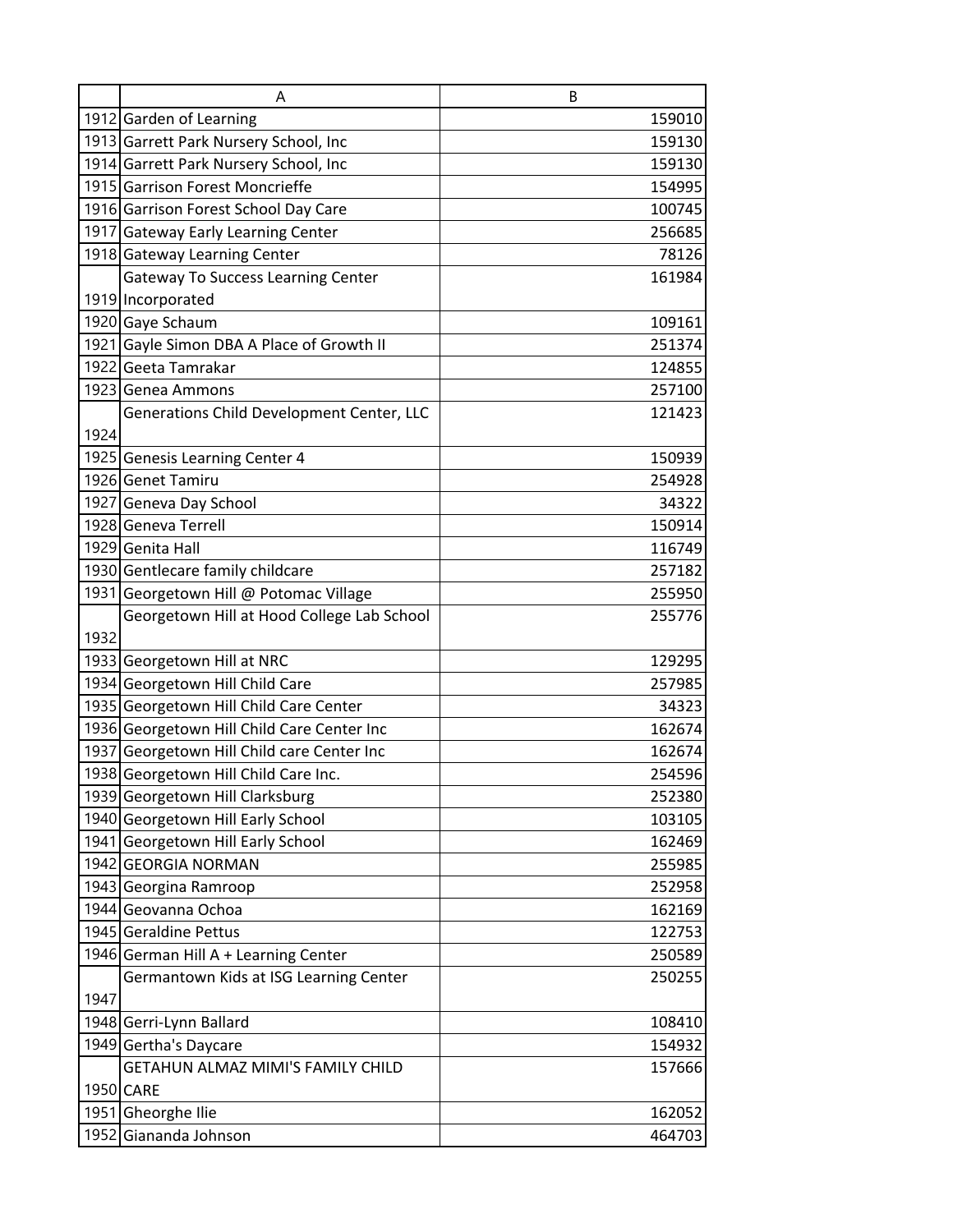|      | A                                          | B        |
|------|--------------------------------------------|----------|
|      | 1953 Gianna Nogues                         | 257525   |
|      | 1954 GIANNA NOGUES                         | 257525   |
|      | Gifted Child Resources, Inc dba Optimal    | 33447    |
|      | Learning Center at Captain Daly Elementary |          |
|      | 1955 School                                |          |
|      | Gifted Child Resources, Inc dba Optimal    | 250950   |
|      | Learning Center at Marc Station            |          |
| 1956 |                                            |          |
|      | Gifted Child Resources, Inc dba Optimal    | 48033    |
|      | Learning Center at Sally Ride Elementary   |          |
|      | 1957 School                                |          |
|      | 1958 Gifted Minds Child Care Center        | 253190   |
|      | 1959 Giggle Box Learn N Play INC           | 254553   |
|      | 1960 Giggle Box Learn N Play LLC           | 157960   |
|      | 1961 Giggle Box Learn N Play LLC           | 157960   |
|      | 1962 Giggles Early Learning Center, LLC    | 251369   |
|      | 1963 GigglesDaycare7@gmail.com             | 256402   |
|      | 1964 Gilma Rivera                          | 48083    |
|      | 1965 Gina Delaney                          | 02-90538 |
|      | 1966 Gina McNeil                           | 122605   |
|      | 1967 Gina Privette                         | 257270   |
|      | 1968 GirlFit                               | 254140   |
|      | 1969 Gisele Welch                          | 3099836  |
|      | 1970 Gladys Bot                            | 257567   |
|      | 1971 GLADYS CAMACHO                        | 152764   |
|      | 1972 Gladys Family Day Care                | 159572   |
|      | 1973 Glen Echo Family Daycare              | 255852   |
|      | Glen Haven Elementary School @ AlphaBEST   | 252365   |
|      | 1974 Education, Inc.                       |          |
|      | 1975 Glen Mar Early Learning Center        | 156718   |
|      | 1976 Glen Mar Early Learning Center        | 156718   |
|      | 1977 Glenbrook Nursery School Inc.         | 159608   |
|      | 1978 Glenbrook Nursery School Inc.         | 159608   |
|      | 1979 Glenda Brown                          | 125670   |
|      | 1980 Glenda Herrera                        | 135386   |
|      | Glenelg Country School Extended Day & Pre- | 34071    |
|      | 1981 K Program                             |          |
|      | Glenelg United Methodist Church Preschool  | 156228   |
| 1982 |                                            |          |
|      | 1983 Glenna Webster                        | 152782   |
|      | 1984 Glenwood Country Day School           | 81409    |
|      | 1985 Global Children Montessori School     | 161575   |
|      | 1986 Global Children's Center              | 155340   |
|      | 1987 Global Children's Center              | 33334333 |
|      | 1988 Global Children's Center              | 33334333 |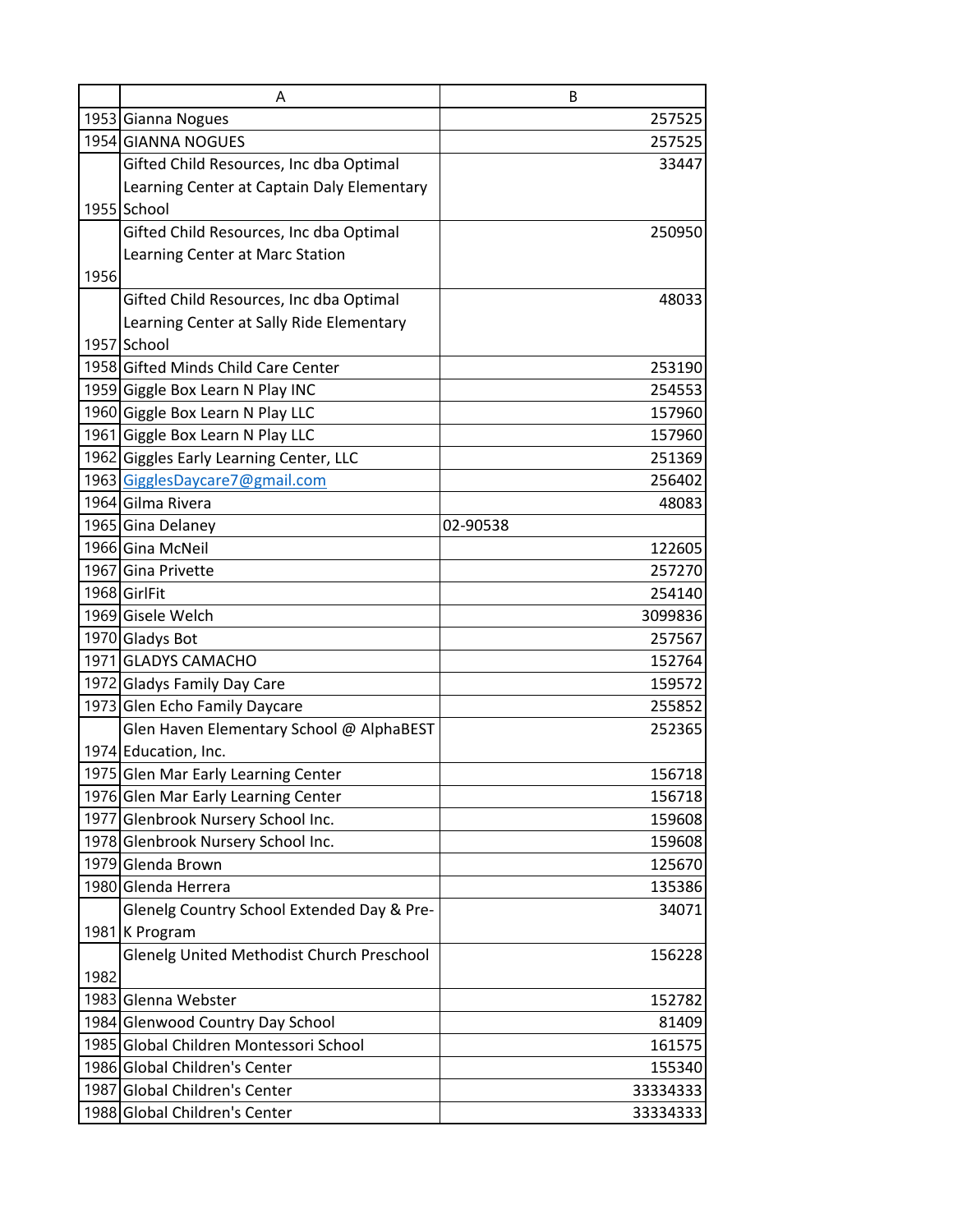|         | Α                                            | B        |
|---------|----------------------------------------------|----------|
|         | Global Children's Center @ Rosemont E.S.     | 158518   |
| 1989    |                                              |          |
|         | Global Children's Center @ Summit Hall       | 159934   |
|         | 1990 Elementary School                       |          |
|         | Global Children's Center @Beall Elementary   | 158509   |
|         | 1991 School                                  |          |
|         | Global Children's Center @Brookhaven ES      | 158515   |
| 1992    |                                              |          |
|         | Global Children's Center @East Silver Spring | 158503   |
| 1993 ES |                                              |          |
|         | Global Children's Center @Poolesville        | 159914   |
|         | 1994 Elementary School                       |          |
|         | Global Children's Center @Stonegate E.S.     | 252265   |
| 1995    |                                              |          |
|         | 1996 Global Children's Center @Viers Mills   | 158485   |
|         | Global Children's Center at Lake Seneca      | 250945   |
|         | 1997 Elementary School                       |          |
|         | Global Children's Center Inc @ Highland ES   | 161292   |
| 1998    |                                              |          |
| 1999 ES | Global Children's Center Inc @Gaithersburg   | 161290   |
|         | Global Children's Center Inc @Wilson Wims    | 162671   |
| 2000 ES |                                              |          |
|         | 2001 Gloria Acosta                           | 22820    |
|         | 2002 Gloria Akridge                          | 255523   |
|         | 2003 Gloria Brown                            | 160050   |
|         | 2004 Gloria Chambers w                       | 35226    |
|         | 2005 GLORIA COARDE                           | 257890   |
|         | 2006 GLORIA COARDE                           | 257890   |
|         | 2007 Gloria Coarde                           | 257890   |
|         | 2008 Gloria Coarde                           | 257890   |
|         | 2009 Gloria Cox                              | 30-38207 |
|         | 2010 Gloria HAre - All for Them Daycare      | 254755   |
|         | 2011 Gloria Henny                            | 129057   |
|         | 2012 Gloria Oliver                           | 76872    |
|         | Gloria Palmer-Palmer's Heavenly Hearts       | 255441   |
|         | 2013 Family Childcare                        |          |
|         | 2014 Gloria Pedemonte                        | 151001   |
|         | 2015 Gloria Pedemonte                        | 151001   |
|         | 2016 Gloria Pollard                          | 142372   |
|         | 2017 Gloria Riddick                          | 160161   |
|         | Gloria Roa Hernandez-Family Child Care       | 258228   |
|         | 2018 Home                                    |          |
|         | 2019 Gloria Smith                            | 82301    |
|         | 2020 Gloria Tellez                           | 254068   |
|         | 2021 Gloria Wilson                           | 96967    |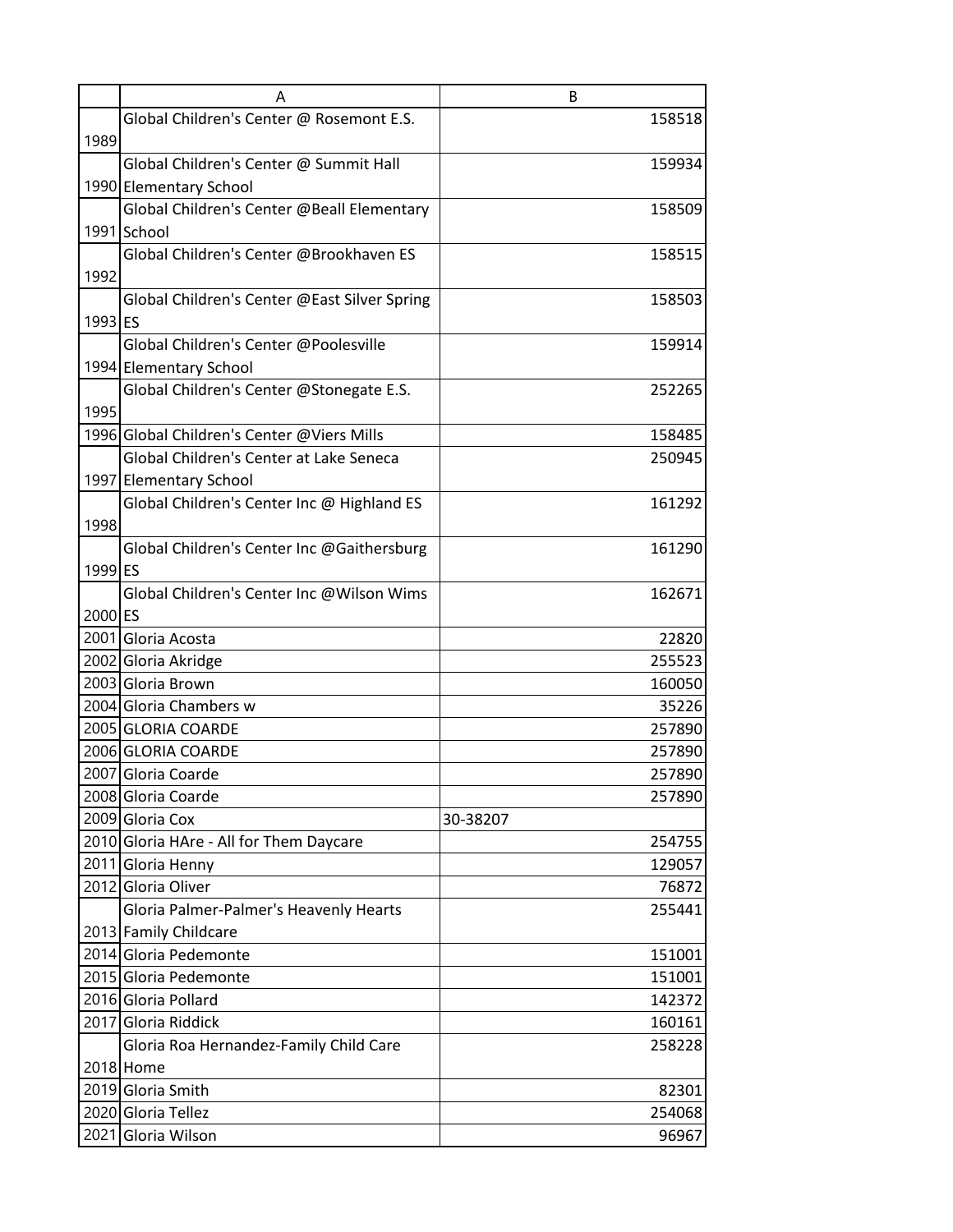|      | A                                                 | B      |
|------|---------------------------------------------------|--------|
|      | 2022 Gloria's Day Care                            | 82301  |
|      | 2023 Glyndon United Methodist Church              | 33569  |
|      | 2024 God's Little Creations Daycare               | 257485 |
|      | 2025 Goddard Child Development Center             | 32975  |
|      | 2026 Goddard Child Development Center             | 32975  |
|      | 2027 Goddard School                               | 254825 |
|      | 2028 Goddard School Urbana                        | 154065 |
|      | 2029 God's Little Angels Learning Center          | 138001 |
|      | 2030 God's Little Angels Learning Center          | 158347 |
|      | God's Little Cherubs Early Learning Center        | 161067 |
| 2031 |                                                   |        |
|      | 2032 God's Little People                          | 133247 |
|      | 2033 God's Little People Infant Center            | 150911 |
|      | 2034 God's Time Family Child Daycare              | 130147 |
|      | 2035 God's Tiny Garden of Love LLC                | 135885 |
|      | 2036 God's Tiny Garden of Love LLC                | 135885 |
|      | 2037 Golapi Begum Family Child Care               | 162940 |
|      | 2038 Golapi Begum Family Child Care               | 162940 |
|      | 2039 Golapi Begum Family Child Care               | 162940 |
|      | 2040 Golapi Begum Family Child Care               | 162940 |
|      | 2041 GOLDEN QUARCOOPOME                           | 154984 |
|      | <b>Goldsmith Early Childhood Education Center</b> | 124254 |
| 2042 |                                                   |        |
|      | Goldsmith Early Childhood Education Center        | 124254 |
| 2043 |                                                   |        |
|      | <b>Goldsmith Early Childhood Education Center</b> | 124254 |
| 2044 |                                                   |        |
|      | 2045 Good Beginnings Child Care Center            | 131846 |
|      | 2046 Good Shepherd Children's Center              | 32168  |
|      | 2047 Good Shepherd Education Center               | 32698  |
|      | 2048 Good Shepherd Lutheran PreSchool             | 135486 |
|      | 2049 Good Shepherd Preschool                      | 88731  |
|      | 2050 Good Shepherd Preschool                      | 88731  |
|      | 2051 Good Shepherd School                         | 44293  |
|      | 2052 Goos News Learning Center                    | 150392 |
|      | 2053 Govans Presbyterian Pre-school               | 15366  |
|      | 2054 Grace Academy Childcare Center               | 117017 |
|      | 2055 Grace Addo                                   | 56437  |
|      | Grace Bible Christian Preschool and               | 156320 |
|      | 2056 Kindergarten                                 |        |
|      | Grace Christian Academy of Maryland -             | 66272  |
|      | 2057 Infant Center                                |        |
|      | Grace Christian Academy of MD Preschool           | 47804  |
|      | and Before and Aftercare Programs                 |        |
| 2058 |                                                   |        |
|      | 2059 Grace Cooperative Nursery                    | 256152 |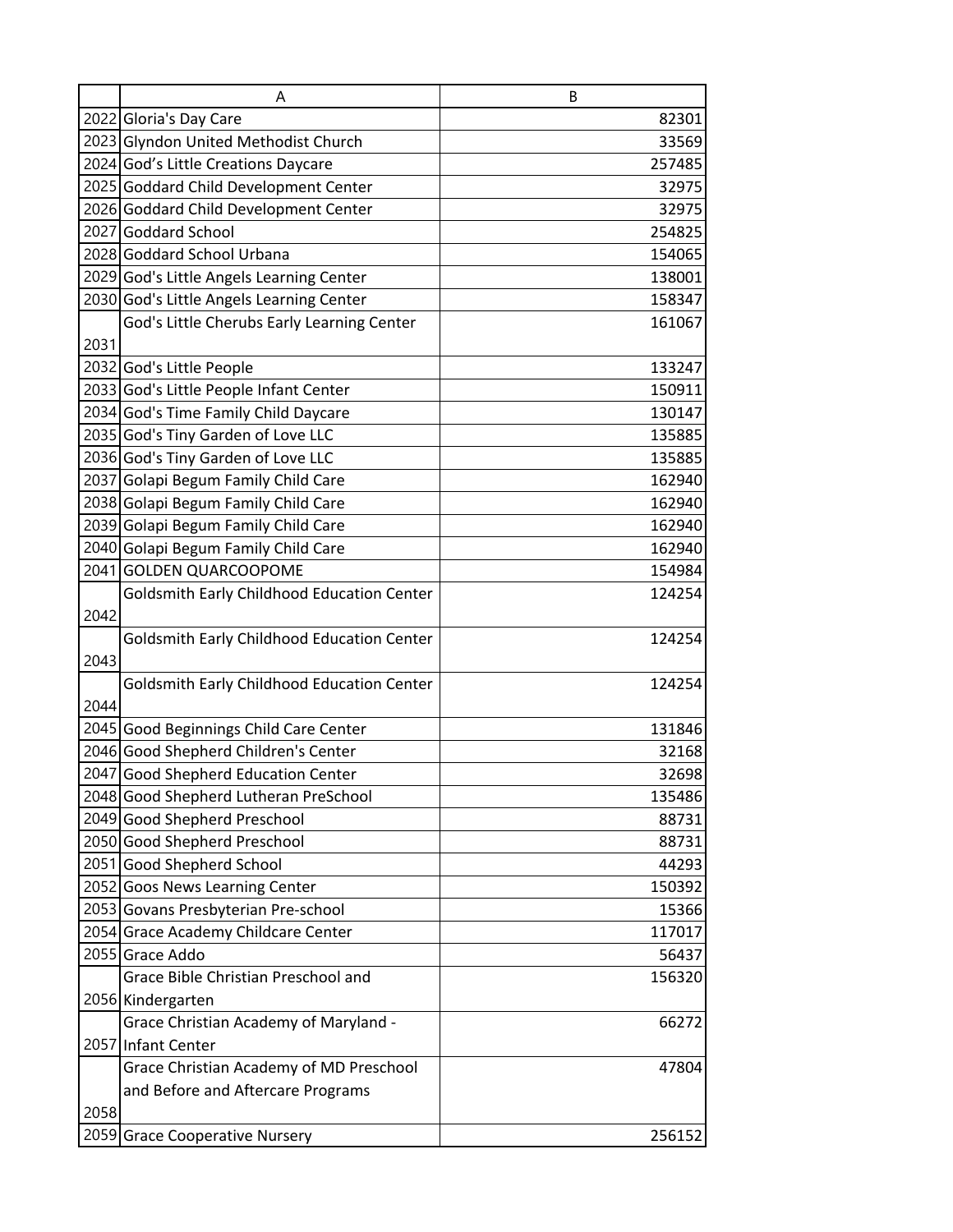|      | А                                             | B      |
|------|-----------------------------------------------|--------|
|      | 2060 Grace Family Day Care, Inc.,             | 157956 |
|      | 2061 Grace Family Day Care, Inc.,             | 157956 |
|      | 2062 Grace Family Day Care, Inc.,             | 157956 |
|      | 2063 Grace Family Day Care, Inc.,             | 157956 |
|      | 2064 Grace Greenwell                          | 158450 |
|      | Grace Lutheran Preschool & Extended Care      | 16137  |
| 2065 |                                               |        |
|      | 2066 Grace Mills                              | 100595 |
|      | Grace Pointe Child Development Center         | 162843 |
| 2067 |                                               |        |
|      | 2068 Grace United Learning Center             | 112905 |
|      | 2069 Grace United Methodist Pre-Sch           | 15356  |
|      | 2070 Grace United Methodist Pre-Sch           | 15356  |
|      | 2071 Graciela Pizarro                         | 250862 |
|      | 2072 Gram's Safe Haven Christian Academy      | 256140 |
|      | Grannie Annie's Child Care & Learning         | 122871 |
|      | 2073 Center, Inc                              |        |
|      | 2074 Great Beginnings                         | 252689 |
|      | 2075 Great Kids Development Center            | 255624 |
|      | 2076 Greater Christian Community Daycare      | 251257 |
|      | 2077 Greater Grace Learning Center            | 155339 |
|      | 2078 Greater Montessori School                | 255088 |
|      | 2079 Greater Montessori School                | 253345 |
|      | Greater Pikesville Discovery Center For Tots- | 156942 |
|      | 2080 Winand Campus                            |        |
|      | <b>GREATER PIKESVILLE DISCOVERY CENTER-</b>   | 156991 |
|      | 2081 BEDFORD CAMPUS                           |        |
|      | Greater Pikesville Discovery Center-Summit    | 157030 |
|      | 2082 Park                                     |        |
|      | Greater Pikesville Discovery Center-Summit    | 157030 |
|      | 2083 Park                                     |        |
|      | Greater Pikesville Discovery Center-Winand    | 156943 |
|      | 2084 Campus                                   |        |
|      | 2085 Green Acres School                       | 41693  |
|      | 2086 Green Hill Child Development Center      | 130874 |
|      | Green Valley Elementary Before & After        | 250899 |
|      | 2087 School Enrichment                        |        |
|      | 2088 Green Valley Montessori                  | 159940 |
|      | Green Valley YMCA Early Learning Center       | 71600  |
| 2089 |                                               |        |
|      | 2090 Greenbelt Children's Center              | 32977  |
|      | 2091 Greenbelt Nursery School, Inc.           | 54345  |
|      | 2092 Greenspring Montessori School            | 88409  |
|      | Greenway Learning Center for Infants and      | 32979  |
|      | 2093 Children                                 |        |
|      | 2094 Greenwood Early Learning Center          | 442242 |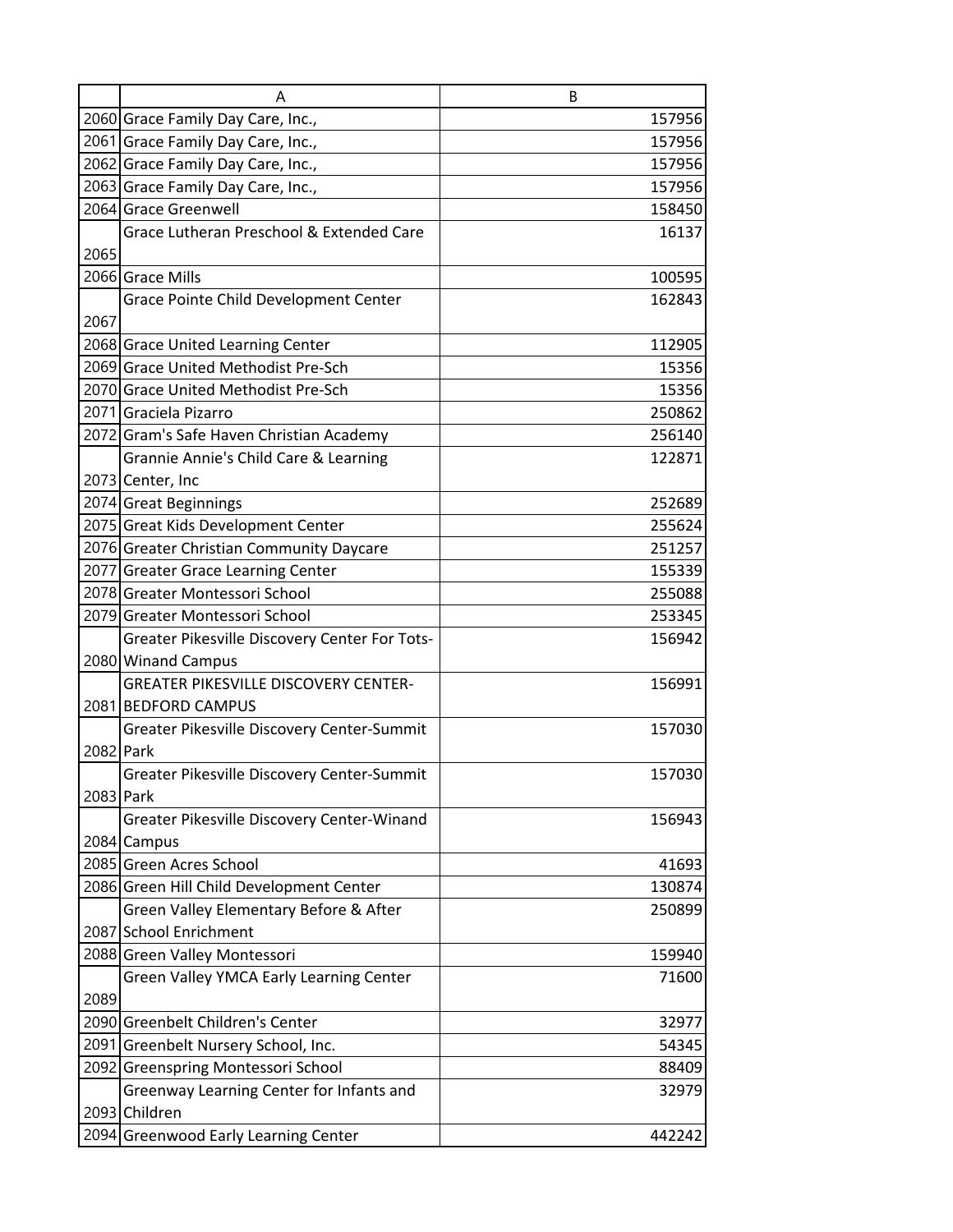|      | A                                         | B         |
|------|-------------------------------------------|-----------|
|      | 2095 Gretchen Altergott                   | 251693    |
|      | 2096 Grover Place Child Care              | 101548    |
|      | 2097 Grow Vineyard Learning Center        | 255767    |
|      | 2098 Growing Angels Daycare LLC           | 251605    |
|      | 2099 Growing Legends Family childcare llc | 257387    |
|      | 2100 Guilford Elementary SAS              | 32868     |
|      | 2101 Gurkripa Kaur                        | 159981    |
|      | 2102 Gustina Houser                       | 86351     |
|      | 2103 Gwen DaHavilland                     | 54016     |
|      | 2104 Gwen Wiggins                         | 16-130572 |
|      | 2105 Gwenae Carter                        | 254380    |
|      | 2106 Gwendolyn Evans-Chapman              | 255834    |
|      | 2107 Gwendolyn Gross                      | 256006    |
|      | 2108 Gwendolyn Jones                      | 250144    |
|      | 2109 Gwendolyn Jones                      | 162860    |
|      | 2110 Gwendolyn McCloud-Neal               | 70742     |
|      | 2111 Gwendolyn Moyd-Pulliam               | 156988    |
|      | 2112 Gwendolyn Thomas                     | 106145    |
|      | 2113 Gwen's Little Treasures              | 255863    |
|      | 2114 Habiba Akbari                        | 255507    |
|      | 2115 Hagerstown Children's School         | 253425    |
|      | 2116 Hagerstown Day Nursery, Inc.         | 32910     |
|      | Halethorpe Elementary School Preschool    | 71692     |
|      | 2117 Pals & BACC                          |           |
|      | Halethorpe Elementary School Preschool    | 71692     |
|      | 2118 Pals & BACC                          |           |
|      | 2119 Halls Little Angels DayCare          | 156578    |
|      | 2120 Halo Learning Center                 | 257881    |
|      | 2121 Hammond Elementary SAS               | 32888     |
|      | 2122 Hampden Christian Daycare            | 251688    |
|      | Hampton Lane Child Development Center     | 15301     |
| 2123 |                                           |           |
|      | 2124 Hana Byun                            | 255531    |
|      | 2125 Hanaa Hamood                         | 254922    |
|      | 2126 Hanna Ashine                         | 150520    |
|      | 2127 Hanna Patyk                          | 131446    |
|      | 2128 Happy Day Care                       | 132779    |
|      | 2129 Happy Family Daycare Center          | 89428     |
|      | Happy Feet Enrichment Childcare Center    | 257420    |
| 2130 |                                           |           |
|      | 2131 Happy friends day care               | 257068    |
|      | 2132 Happy Home daycare                   | 251840    |
|      | 2133 Happy Home Daycare                   | 251840    |
|      | 2134 Happy Home Early Learning Center     | 256582    |
|      | 2135 Happy Kids Daycare Inc.              | 253610    |
|      | 2136 Happy Kidz Daycare                   | 251808    |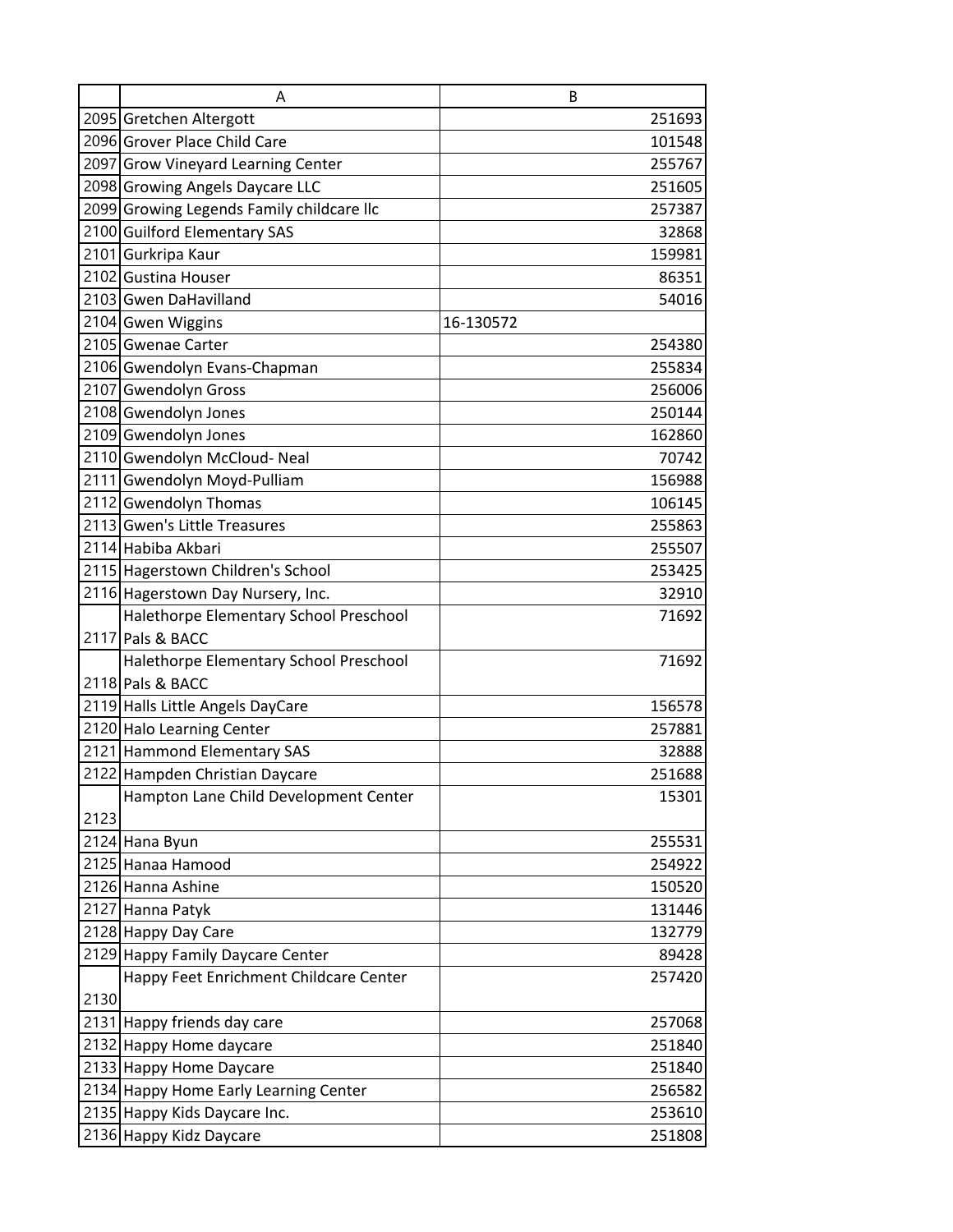| Α                                          | B      |
|--------------------------------------------|--------|
| 2137 Happy Sprouts Learning Center         | 250247 |
| 2138 Happy Time Family Day Care            | 139315 |
| 2139 Happyface Daycare LLC                 | 151605 |
| Har Shalom Early Childhood Education       | 165706 |
| 2140 Center                                |        |
| 2141 Harding Daycare                       | 256664 |
| 2142 Harding Daycare                       | 256664 |
| 2143 Harding Daycare                       | 256664 |
| 2144 Harford Day School                    | 51118  |
| 2145 Harford Heights CCC/Boys Latin        | 15852  |
| Harford Heights Child Care @ Garrison      | 128257 |
| 2146 Forest School                         |        |
| Harford Heights Child Care at Gerstell     | 252272 |
| 2147 Academy                               |        |
| 2148 Harriet Dyson                         | 151302 |
| 2149 Harry/Jeanette Weinberg YMCA          | 130449 |
| 2150 Harsha's Child Care Center (Yogs LLC) | 160864 |
| 2151 Haseena Vohra                         | 119053 |
| 2152 Havenwood Preschool Center            | 15785  |
| 2153 Hawa Lewis                            | 154571 |
| 2154 Hayat Adem Family Daycare             | 133929 |
| 2155 Hayat Kedir                           | 252222 |
| 2156 Hayat Kedir                           | 252222 |
| 2157 HB Child Care                         | 255194 |
| 2158 HCC Early Learning Center             | 68435  |
| 2159 HCC Early Learning Center             | 68435  |
| 2160 HDLC, Inc.                            | 254143 |
| Heart to Heart Child Development Learning  | 255148 |
| 2161 Center                                |        |
| 2162 Hearts of God Family Daycare          | 253162 |
| 2163 Heather Calloway                      | 257200 |
| 2164 Heather Fisher                        | 126504 |
| 2165 Heather Fitzgerald                    | 161240 |
| 2166 Heather Goodger                       | 251708 |
| 2167 Heather Graulich                      | 156766 |
| 2168 Heather Hawkins                       | 254043 |
| 2169 Heather Kinney                        | 158860 |
| 2170 Heather Messner                       | 153478 |
| 2171 Heather Quinn                         | 256906 |
| 2172 Heather Rogers                        | 157227 |
| 2173 Heather Schardt                       | 161743 |
| 2174 Heather Schardt                       | 161743 |
| 2175 Heather Schardt                       | 161743 |
| 2176 Heather Slaysman                      | 256629 |
| 2177 Heather Stolte                        | 113171 |
| 2178 Heather Walklett                      | 138468 |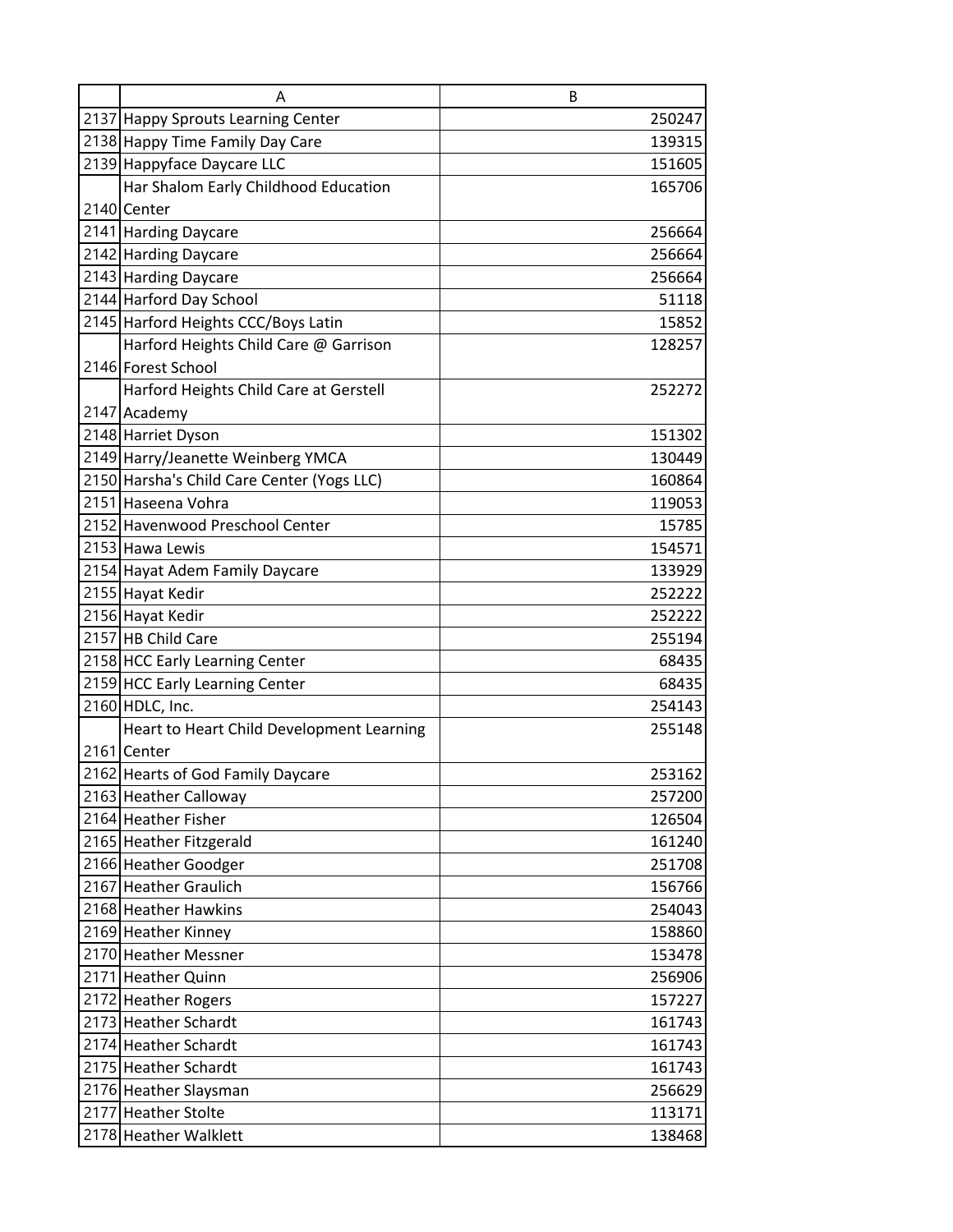|      | A                                                                    | B                |
|------|----------------------------------------------------------------------|------------------|
|      | 2179 Heather Wilhelm                                                 | 253268           |
|      | 2180 Heavenly Angels Childcare                                       | 143029           |
|      | Heavenly Angels Early Learning Center LLC                            | 258044           |
| 2181 |                                                                      |                  |
|      | Heavenly Angels Early Learning Center LLC                            | 253208           |
| 2182 |                                                                      |                  |
|      | 2183 Heavenly Hearts Family Daycare                                  | 138190           |
|      | 2184 Heavenly Skyy Childcare                                         | 162613           |
|      | 2185 Heaven's Tender Touch                                           | 154657           |
|      | 2186 Heela Hamidzai                                                  | 257726           |
|      | 2187 Heela Hamidzai                                                  | 257726           |
|      | 2188 Heidelinde Lina Parke                                           | 26196            |
|      | 2189 Heidelinde Parke                                                | 26196            |
|      | 2190 Heidi Cermeno                                                   | 161846           |
|      | 2191 Helen A Panara                                                  | 90731            |
|      | 2192 Helen Jones                                                     | 126319           |
|      | 2193 Helene Clunk                                                    | 42329            |
|      | 2194 Helen's Day Care                                                | 57898            |
|      | 2195 Helga Durst                                                     | 257461           |
|      | 2196 Helping Hands Daycare                                           | 11809            |
|      | 2197 Henrita Mnatsakanyan                                            | 258125           |
|      | 2198 Heritage Care @ St. Thomas More                                 | 152081           |
|      | 2199 Hetal Pancholi                                                  | 253001           |
|      | 2200 Hickory Child Development Center                                | 103610           |
|      | 2201 Higher Heights Educational Center                               | 255662           |
|      | 2202 Higher Heights Educational Center                               | 255662           |
|      | 2203 Highlandtown Early Learning Center<br>2204 Hilda Barboza-Chavez | 256120           |
|      | 2205 HILDA MURPHY                                                    | 152506           |
|      | 2206 Hilltop Child Care Center                                       | 137459<br>114504 |
|      | 2207 Hilltop Country Daycare                                         | 158113           |
|      | 2208 Himali Perera                                                   | 257885           |
|      | 2209 Himpler Daycare                                                 | 78654            |
|      | 2210 Hipotee-Tots Family Daycare                                     | 134162           |
|      | 2211 HJC Early Learning Center                                       | 254668           |
|      | 2212 Holabird Early Learning Center                                  | 156944           |
|      | 2213 Holding Hands Daycare Center                                    | 253222           |
|      | 2214 Holding Hands Daycare Center                                    | 160955           |
|      | 2215 Holding Hands Daycare Center                                    | 160955           |
|      | Hollywood Recreation School Age Center                               | 61195            |
| 2216 |                                                                      |                  |
|      | 2217 Holy Cross Lutheran Preschool                                   | 68512            |
|      | Holy Cross Pre-School and Extended Day                               | 52998            |
|      | 2218 Care                                                            |                  |
|      | Holy Cross Pre-School and Extended Day                               | 52998            |
|      | 2219 Care                                                            |                  |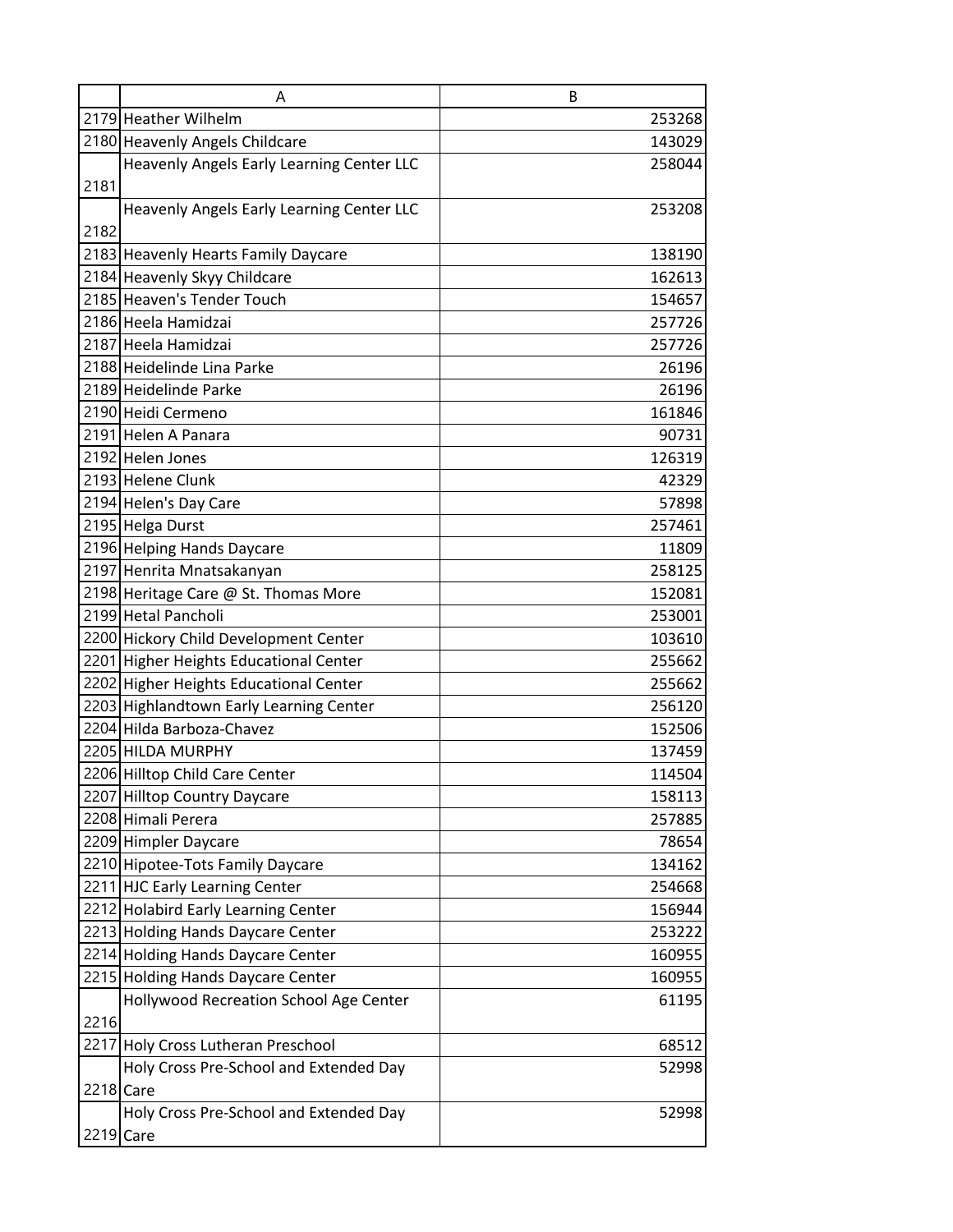|           | Α                                           | B         |
|-----------|---------------------------------------------|-----------|
|           | 2220 Holy Family Child Care                 | 250041    |
|           | 2221 Holy Family Child Care                 | 250041    |
|           | 2222 Holy Ground Christian Center           | 15-130560 |
|           | Holy Redeemer Before and After Care         | 157027    |
|           | 2223 Program                                |           |
|           | 2224 Holy Trinity Christian Day School      | 138966    |
|           | 2225 Home Away From Home                    | 252521    |
|           | 2226 Home Away From Home Daycare            | 255526    |
|           | 2227 Honeygo Child Development Center       | 33386     |
|           | 2228 Hooria Iftikhar                        | 254731    |
|           | 2229 HOPE Community Preschool               | 156983    |
|           | 2230 Hope Family Childcare                  | 252038    |
|           | 2231 Hope Family Childcare                  | 252038    |
|           | 2232 Hope Family Daycare                    | 156410    |
|           | 2233 Hope Family Daycare                    | 156410    |
|           | Hope Grows Child Development Center         | 161543    |
| 2234      |                                             |           |
|           | Hope Grows Child Development Center II      | 253682    |
| 2235      |                                             |           |
|           | 2236 HOPE- New Market                       | 250980    |
|           | 2237 Hope Roberts                           | 112325    |
|           | 2238 Hope4Tomorrow Child Care Center        | 253589    |
|           | 2239 Hope4Tomorrow Child Care Center        | 253589    |
|           | Hopes and Dreams Infant Toddler Center      | 141327    |
| 2240      |                                             |           |
|           | Horizon Child Care, At Burnt Mills Holding  | 258181    |
|           | 2241 School                                 |           |
|           | 2242 Horizon Child Care, Inc.               | 33898     |
|           | Horizon Child Care, Inc. at Rolling Terrace | 34383     |
| 2243 Elm. |                                             |           |
|           | Hot Spots Extended Care @ Mays Chapel ES    | 257807    |
| 2244      |                                             |           |
|           | Hot Spots Extended Care Program at          | 162669    |
|           | 2245 Carrolltowne Elementary School         |           |
|           | Hot Spots Extended Care Program at          | 257816    |
|           | 2246 Oakleigh                               |           |
|           | Hot Spots Extended Care Program at          | 254564    |
|           | 2247 Rodgers Forge                          |           |
|           | Hot Spots Extended Care Program at William  | 153288    |
|           | $2248$ S James                              |           |
|           | Hot Spots Extended Care Program at          | 257805    |
|           | 2249 Woodholme Elementary                   |           |
|           | Hot Spots Extended Care Program Inc. of     | 158553    |
|           | 2250 Linton Springs Elementary School       |           |
|           | Hot Spots Extended Care Program of Chapel   | 255777    |
| 2251 Hill |                                             |           |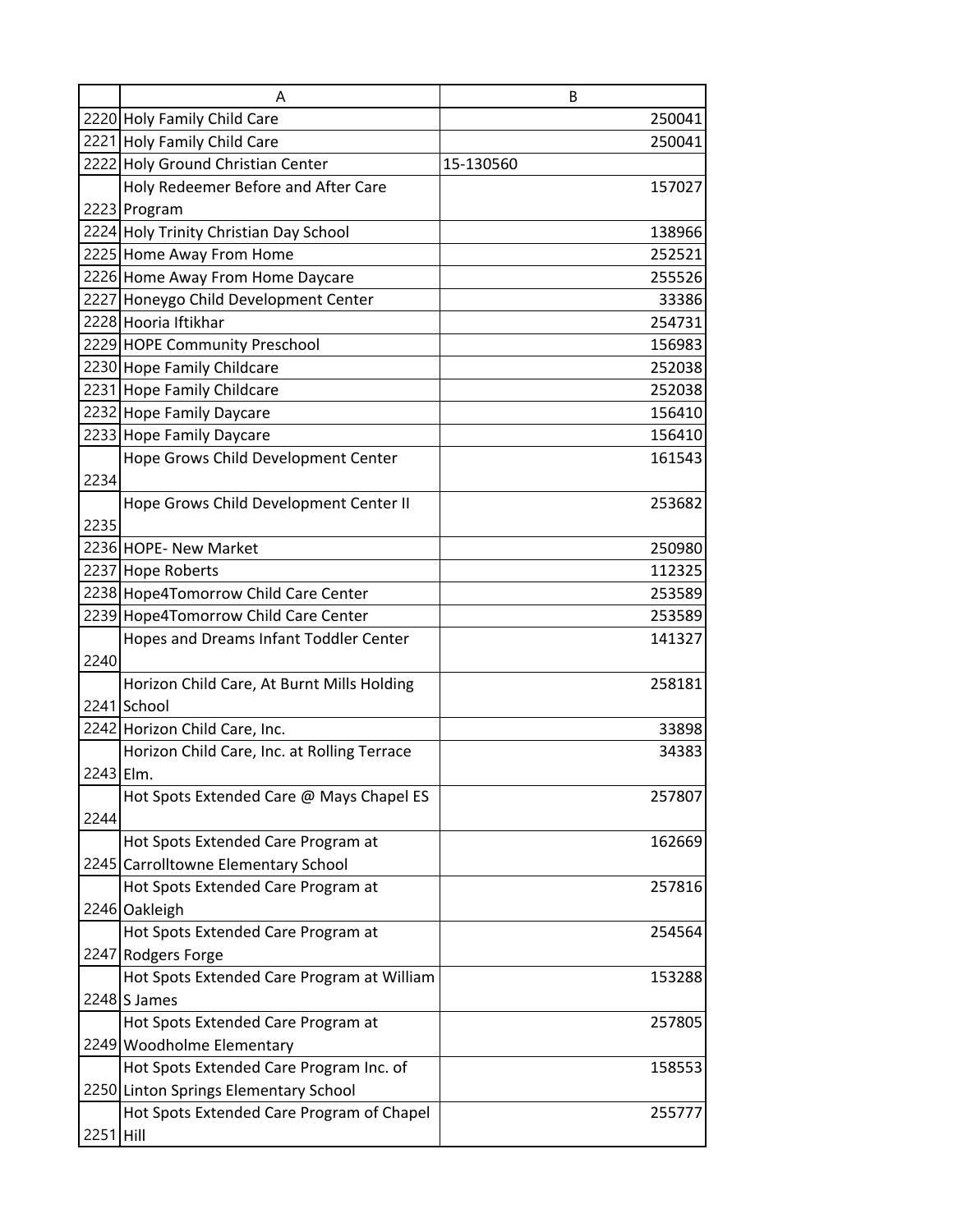|           | А                                          | B      |
|-----------|--------------------------------------------|--------|
|           | Hot Spots Extended Care Program of         | 255800 |
|           | 2252 Edmondson Heights                     |        |
|           | Hot Spots Extended Care Program of         | 257281 |
|           | 2253 Emmorton Elementary                   |        |
|           | Hot Spots Extended Care Program of Forest  | 257280 |
|           | 2254 Hill Elementary                       |        |
|           | Hot Spots Extended Care Program of Forest  | 250936 |
|           | 2255 Lakes Elementary                      |        |
|           | Hot Spots Extended Care Program of Fort    | 250906 |
|           | 2256 Garrison ES                           |        |
|           | Hot Spots Extended Care Program of         | 257806 |
|           | 2257 Franklin Elementary                   |        |
|           | Hot Spots Extended Care Program of         | 257811 |
|           | 2258 Fullerton Elementary School           |        |
|           | Hot Spots Extended Care Program of         | 257817 |
|           | 2259 Gunpowder Elementary                  |        |
|           | Hot Spots Extended Care Program of         | 257819 |
|           | 2260 Hampton Elementary                    |        |
|           | Hot Spots Extended Care Program of Harford | 257845 |
|           | 2261 Hills Elementary                      |        |
|           | Hot Spots Extended Care Program of         | 257818 |
|           | 2262 Hillcrest Elementary                  |        |
|           | Hot Spots Extended Care Program of         | 257793 |
|           | 2263 Honeygo Elementary                    |        |
|           | Hot Spots Extended Care Program of Joppa   | 257808 |
|           | 2264 View Elementary                       |        |
|           | Hot Spots Extended Care Program of         | 250938 |
|           | 2265 Joppatowne Elementary                 |        |
|           | Hot Spots Extended Care Program of         | 257813 |
|           | 2266 Kingsville Elementary                 |        |
|           | Hot Spots Extended Care Program of         | 257413 |
|           | 2267 Lutherville Lab                       |        |
|           | Hot Spots Extended Care Program of Lyons   | 250910 |
| 2268 Mill |                                            |        |
|           | Hot Spots Extended Care Program of North   | 255766 |
|           | 2269 Harford Elementary                    |        |
|           | Hot Spots Extended Care Program of Pine    | 257381 |
|           | 2270 Grove Elementary                      |        |
|           | Hot Spots Extended Care Program of         | 255786 |
|           | 2271 Pleasant Plains                       |        |
|           | Hot Spots Extended Care Program of Pot     | 257382 |
|           | 2272 Spring Elementary                     |        |
|           | Hot Spots Extended Care Program of Relay   | 257792 |
|           | 2273 Elementary                            |        |
|           | Hot Spots Extended Care Program of         | 257791 |
|           | 2274 Riderwood Elementary                  |        |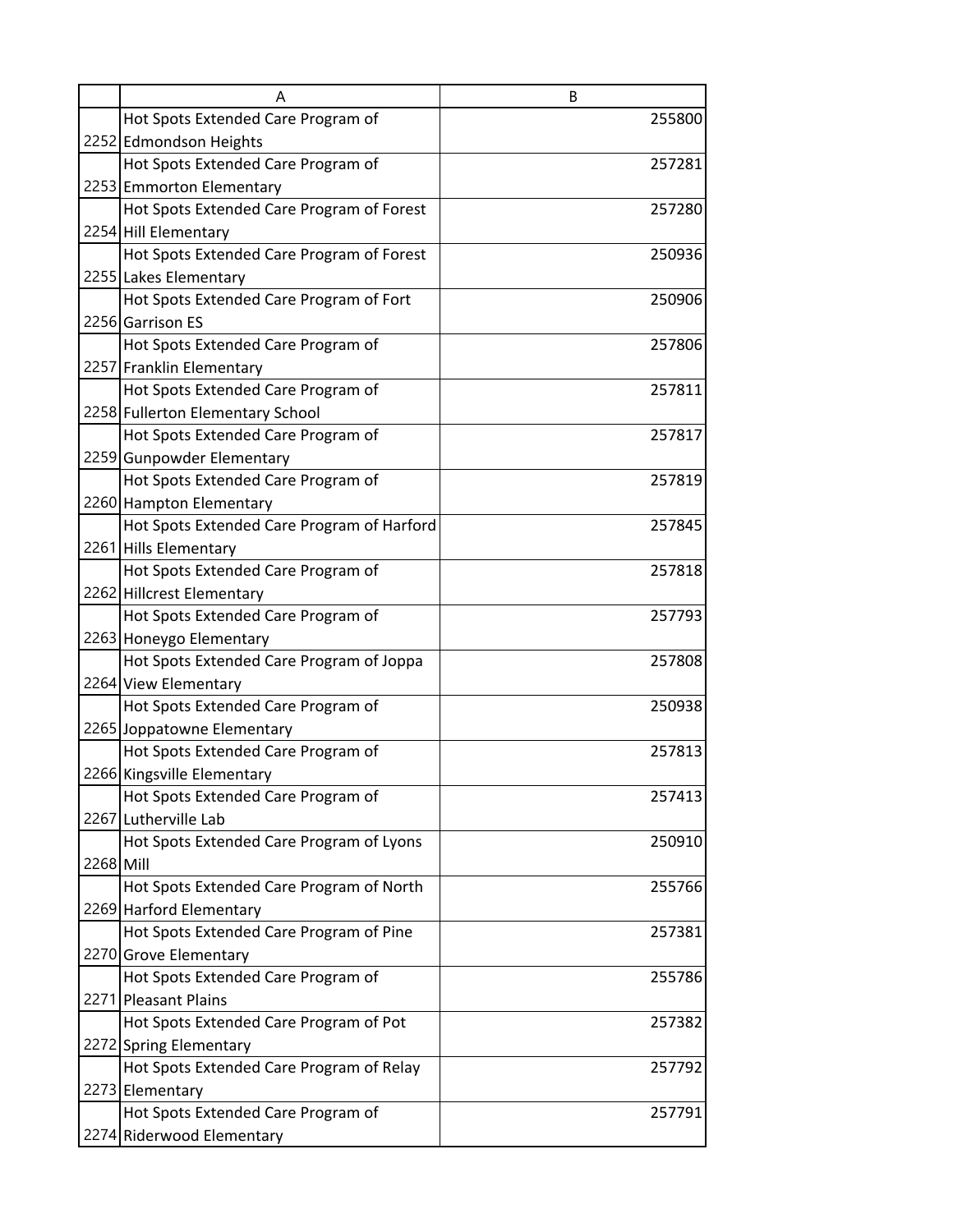|      | А                                                               | B                |
|------|-----------------------------------------------------------------|------------------|
|      | Hot Spots Extended Care Program of                              | 257914           |
|      | 2275 Sandymount                                                 |                  |
|      | Hot Spots Extended Care Program of Seven                        | 257804           |
|      | 2276 Oaks Elementary                                            |                  |
|      | Hot Spots Extended Care Program of                              | 257843           |
|      | 2277 Seventh District Elementary                                |                  |
|      | Hot Spots Extended Care Program of Sparks                       | 257364           |
|      | 2278 Elementary                                                 |                  |
|      | Hot Spots Extended Care Program of Timber                       | 255790           |
|      | 2279 Grove                                                      |                  |
|      | Hot Spots Extended Care Program of                              | 257815           |
|      | 2280 Timonium Elementary                                        |                  |
|      | Hot Spots Extended Care Program of Villa                        | 257809           |
|      | 2281 Cresta                                                     |                  |
|      | Hot Spots Extended Care Program of Vincent                      | 257810           |
|      | 2282 Farm Elementary                                            |                  |
|      | Hot Spots Extended Care Program of                              | 255782           |
|      | 2283 Wellwood International                                     |                  |
|      | Hot Spots Extended Care Programs of                             | 250937           |
|      | 2284 Hickory Elementary                                         |                  |
|      | Hot Spots of Freedom Elementary School                          | 161289           |
| 2285 |                                                                 |                  |
|      | HotSpots Before and After Care at Owings                        | 257803           |
|      | 2286 Mills Elementary                                           |                  |
|      | 2287 Houston Angels Daycare                                     | 257185           |
|      | 2288 Houston Angels Daycare                                     | 257185           |
|      | Howard County Conservancy at Belmont                            | 257271           |
| 2289 |                                                                 |                  |
|      | 2290 Huifei Chen                                                | 251701           |
|      | 2291 Humberto Losada                                            | 162480           |
|      | 2292 Humpty Dumpty Day Care                                     | 40332            |
|      | Hunt's Church Preschool Of Hunt's United                        | 255787           |
|      | 2293 Methodist Church                                           |                  |
|      | 2294 Hyattsville Hills Child & Family Center                    | 33140            |
|      | 2295 Hyo Chin Lee                                               | 150200           |
|      | 2296 Hyo Chin Lee<br>2297 Ibeth Lucina Herrera de Rivas         | 150200           |
|      |                                                                 | 257285<br>257371 |
|      | 2298 ICare Early Learning Center<br>2299 Idea Lab Kids Maryland | 256804           |
|      | 2300 Ideal Child Care Center                                    |                  |
|      | 2301 ljeoma Iheme Daycare                                       | 159246<br>152143 |
|      | 2302 Ilona Druzynska                                            | 254109           |
|      | 2303 Ilse Thompson                                              | 156677           |
|      | 2304 Imagine Nations Early Learning Center                      | 151646           |
|      | 2305 Imani-Angela Rose                                          | 71269            |
|      | 2306 IMELDA LAFORTEZA                                           | 140957           |
|      |                                                                 |                  |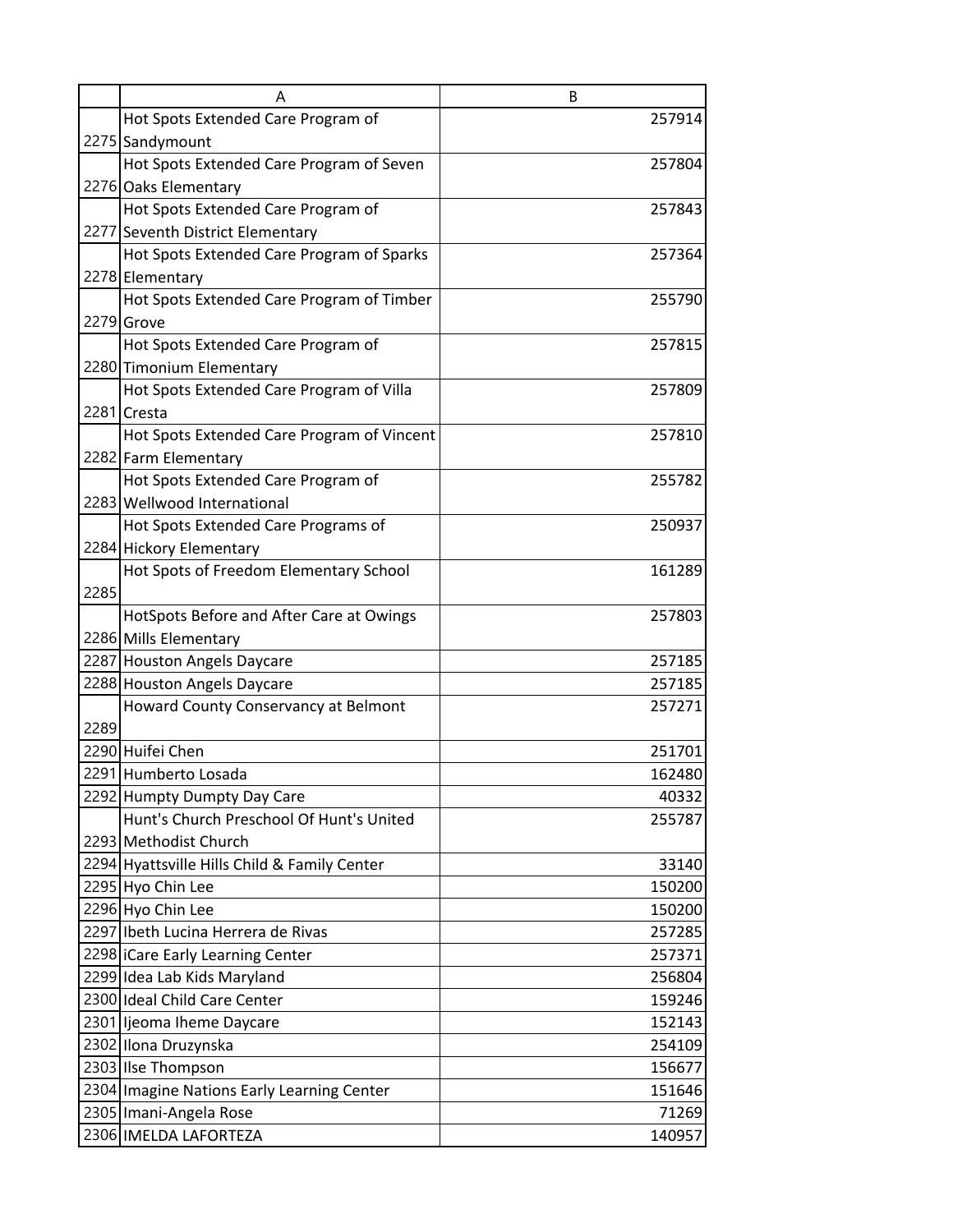|      | Α                                             | B      |
|------|-----------------------------------------------|--------|
|      | Immaculate Conception Preschool and           | 32790  |
|      | 2307 Extended Day                             |        |
|      | 2308 Imma's Home Daycare                      | 254986 |
|      | 2309 Imma's Home Daycare                      | 254986 |
|      | 2310 Impact Child Development Center          | 45362  |
|      | 2311 In Katherine's Care                      | 107440 |
|      | 2312 Incubed Learning Center LLC              | 256721 |
|      | 2313 Incubed Learning Center LLC              | 253964 |
|      | 2314 Incubed Learning Center LLC              | 160795 |
|      | 2315 India Brown                              | 254082 |
|      | 2316 INDIRA BHATTACHARJEE                     | 127810 |
|      | 2317 Indrani Pandigamage                      | 159500 |
|      | 2318 Inez Hege                                | 153686 |
|      | 2319 Ingrid Watson                            | 154422 |
|      | 2320 Ingrid's Family Daycare, LLC             | 152042 |
|      | <b>INHERITANCE ACADEMY &amp; CHILD</b>        | 255873 |
|      | 2321 DEVELOPMENT CENTER                       |        |
|      | 2322 INSPIRING DREAMS LEARNING CENTER         | 253433 |
|      | 2323 Inspiring Dreams Learning Center         | 253433 |
|      | 2324 Inspirng Kidz LLC                        | 367435 |
|      | 2325 Integrity childcare                      | 257644 |
|      | Intelligent Minds Early Childhood FCC, LLC    | 255894 |
| 2326 |                                               |        |
|      | 2327 International Children's Center          | 158210 |
|      | 2328 International Children's House           | 256870 |
|      | 2329 Inyang Ezeogu                            | 257274 |
|      | 2330 IO Workshop - Melong Ling, Inc.          | 255792 |
|      | 2331 Iraida Gutierrez                         | 23032  |
|      | 2332 Irene Doyle                              | 56958  |
|      | 2333 Irina Zhogina 253669                     | 253669 |
|      | 2334 Iris Brittingham                         | 30904  |
|      | 2335 Iris R Greenwood                         | 74786  |
|      | 2336 Irvine Nature Center                     | 158100 |
|      | 2337 Irvine Nature Center                     | 158100 |
|      | 2338 ISAAC LOPEZ                              | 253061 |
|      | 2339 Isabel Diaz                              | 255253 |
|      | 2340 ISA'S FAMILY CHILD CARE                  | 250386 |
|      | 2341 Isatu Bangura                            | 256002 |
|      | 2342 It Takes A Village Early Learning Center | 255831 |
|      | 2343 It takes a village family daycare        | 123527 |
|      | 2344 It's All About Kids                      | 134092 |
|      | 2345 Its at home daycare center               | 101232 |
|      | 2346 Itz A Brighter Learning Center           | 258140 |
|      | 2347 Iveth Patricia Runk                      | 257023 |
|      | 2348 Ivis Rosales                             | 256625 |
|      | 2349 Ivy Davies                               | 253893 |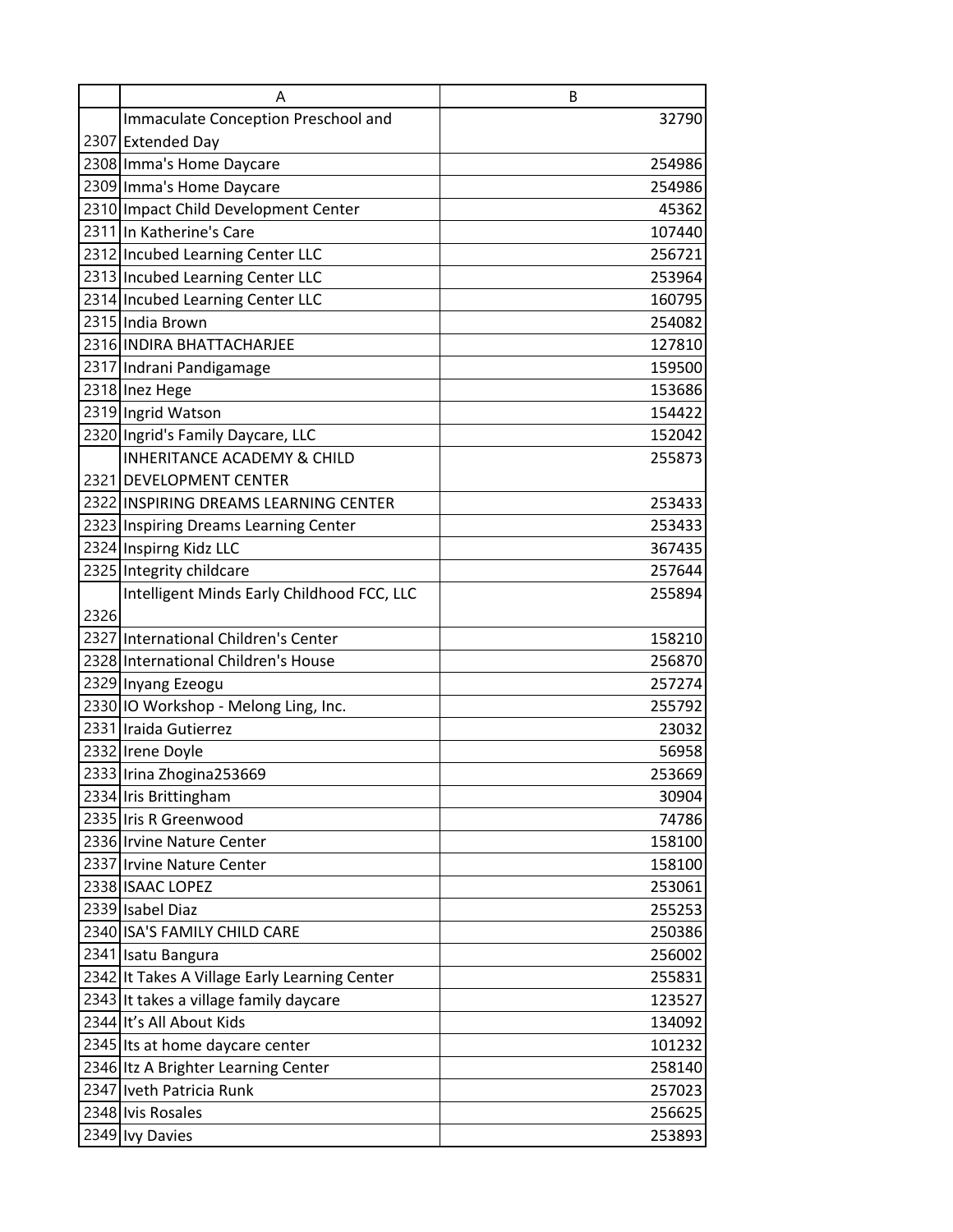|      | A                                         | B         |
|------|-------------------------------------------|-----------|
|      | 2350 Ivy League Day Care LLC              | 257801    |
|      | 2351 Ivy League Early Learning Center     | 257524    |
|      | 2352 J & J Kids at Play Daycare, LLC      | 254964    |
|      | 2353 Jacinda Letts                        | 12-101663 |
|      | 2354 JACKELINE ECHEVERRY                  | 255475    |
|      | 2355 Jackie Henson                        | 256892    |
|      | 2356 Jackie's Care                        | 156569    |
|      | 2357 Jackie's Family Daycare              | 124777    |
|      | 2358 Jaclyn Pritchard                     | 47490     |
|      | 2359 Jacqueline Andrews                   | 101352    |
|      | 2360 Jacqueline Andrews                   | 101352    |
|      | 2361 Jacqueline Ascione                   | 22636     |
|      | 2362 Jacqueline Bryan                     | 153647    |
|      | 2363 Jacqueline Florentino Legend         | 101922    |
|      | 2364 Jacqueline Gavidia                   | 257802    |
|      | 2365 Jacqueline Gavidia                   | 257802    |
|      | 2366 Jacqueline Jones                     | 155672    |
|      | 2367 JACQUELINE ODLE'S DAYCARE            | 157452    |
|      | 2368 Jacqueline Thompson                  | 96299     |
|      | 2369 Jacqueline Washington                | 127100    |
|      | 2370 Jada Barnhardt                       | 256969    |
|      | 2371 Jada Simpson DBA Elements of learing | 257720    |
|      | 2372 Jade Liu Family Childcare            | 160520    |
|      | 2373 Jade Niemiec family child care home  | 98746     |
|      | 2374 Jaime Campbell                       | 116988    |
|      | 2375 Jakeya Sullivan                      | 251203    |
|      | Jamala Ibrahimi - Playroom Home Daycare   | 255949    |
| 2376 |                                           |           |
|      | 2377 Ja'Meisha Latchan                    | 214803    |
|      | 2378 Jamelle Martin                       | 79662     |
|      | 2379 Jami Lachkovic                       | 252507    |
|      | 2380 Jamie alston                         | 162217    |
|      | 2381 Jamie Lynn peters (Memes Childcare)  | 155380    |
|      | 2382 Jamie peters (Memes Childcare)       | 155380    |
|      | 2383 Jamie peters (Memes Childcare)       | 155380    |
|      | 2384 Jamie peters (Memes Childcare)       | 155380    |
|      | 2385 Jamie Selzer                         | 151534    |
|      | 2386 Jamon Montessori Day School          | 60164     |
|      | 2387 JAN HYMES                            | 256145    |
|      | 2388 Jan Kirby                            | 1517      |
|      | 2389 Janae Dotson                         | 258160    |
|      | 2390 Jane William                         | 60755     |
|      | 2391 Janel Jackson Family Child Care Home | 252772    |
|      | 2392 Janell Anderson                      | 254453    |
|      | 2393 Janelle Eddie                        | 255828    |
|      | 2394 Janet Butler                         | 250611    |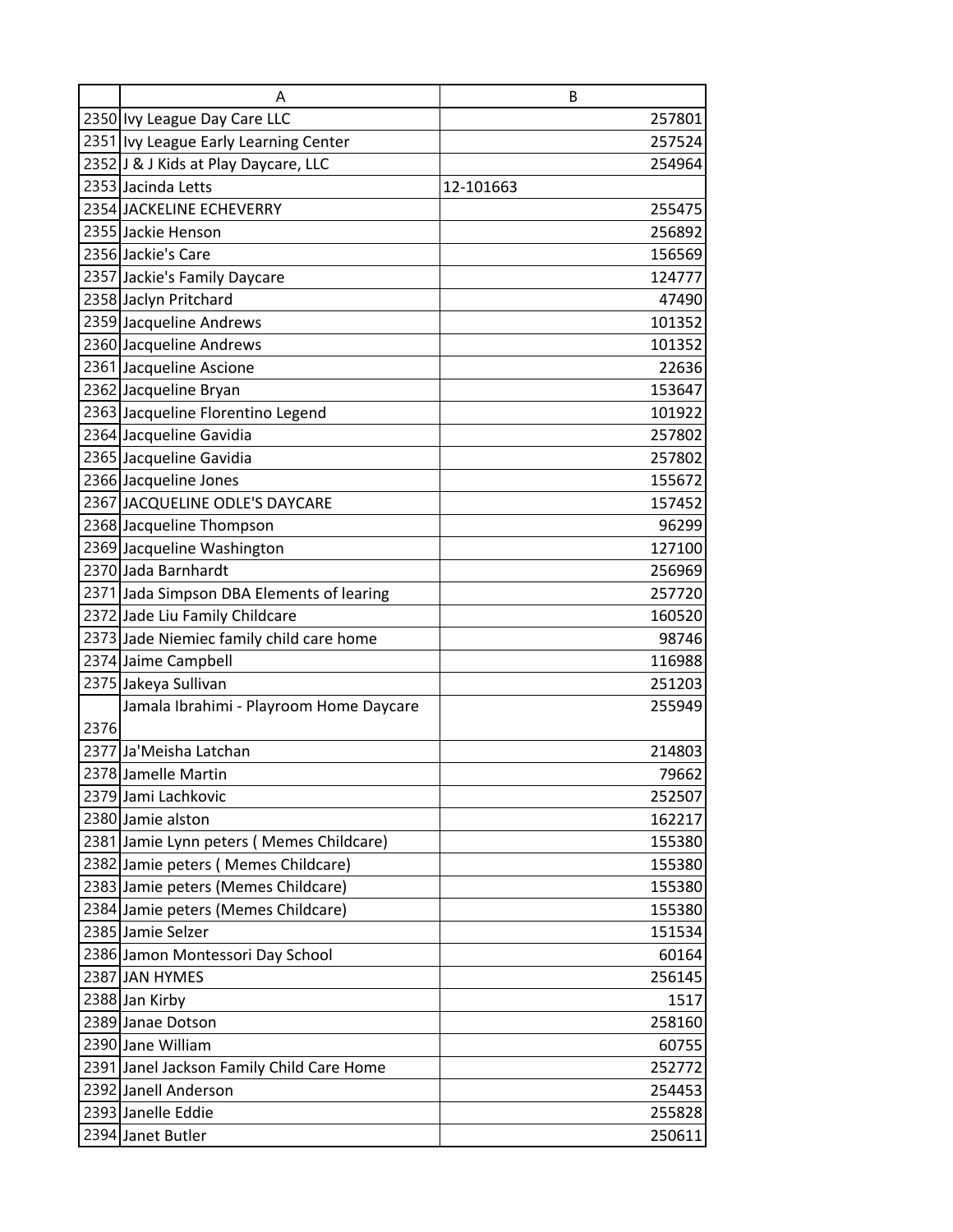|      | A                                        | B      |
|------|------------------------------------------|--------|
|      | 2395 Janet Chapman                       | 134196 |
|      | 2396 Janet Kline                         | 256902 |
|      | 2397 Janet Kline                         | 256902 |
|      | 2398 JANET RHINECKER                     | 96102  |
|      | 2399 Janet Rubio                         | 257853 |
|      | 2400 Janet Williams                      | 102202 |
|      | 2401 Janice Franklin                     | 49530  |
|      | 2402 Janice Lipford                      | 136102 |
|      | 2403 Janice Semanick                     | 153624 |
|      | 2404 Janice Stewart                      | 130882 |
|      | 2405 Janis Ashley                        | 76914  |
|      | 2406 Jasmani Thomas                      | 152067 |
|      | 2407 Jasmin Asso                         | 253760 |
|      | 2408 Jasmin Elliott                      | 25352  |
|      | 2409 Jasmine Moseley                     | 256829 |
|      | 2410 JAT Daycare                         | 253223 |
|      | 2411 Jaycees Child Care Center           | 65794  |
|      | 2412 Jayde Meikle                        | 154724 |
|      | 2413 Jazzie's Daycare                    | 254231 |
|      | 2414 JCCGW Preschool                     | 34605  |
|      | 2415 Jean Bothe                          | 157333 |
|      | 2416 Jean Hunt                           | 30164  |
|      | 2417 Jean Hunt                           | 30164  |
|      | Jean Jungblut (Neighbor Family Day Care) | 158252 |
| 2418 |                                          |        |
|      | 2419 Jean King                           | 141103 |
|      | 2420 Jeana Jones                         | 252722 |
|      | 2421 Jeane Jordan                        | 250381 |
|      | 2422 Jeanett Jones Daycare               | 46808  |
|      | 2423 Jeanette Ciccone                    | 123686 |
|      | 2424 Jeanette Jackson                    | 134070 |
|      | 2425 Jeanette Villalon                   | 162924 |
|      | 2426 Jeanine White-McCombs               | 252821 |
|      | 2427 Jeanne Baker                        | 63810  |
|      | 2428 Jeannette Gaynor                    | 160744 |
|      | 2429 Jeffers Hill SAS                    | 32915  |
|      | 2430 Jefferson Stepping Stone Center     | 74777  |
|      | 2431 Jefferson Stepping Stone SAC        | 126130 |
|      | 2432 Jelly Beans Early Learning Center   | 255305 |
|      | 2433 JellyBeans Hughesville LLC          | 250207 |
|      | 2434 Jenna Remenapp                      | 255920 |
|      | 2435 Jenna Remenapp                      | 255920 |
|      | 2436 Jennie Dickerson                    | 153993 |
|      | 2437 Jennie Dickerson                    | 153993 |
|      | 2438 Jennifer Adams                      | 162642 |
|      | 2439 Jennifer Alexander                  | 253824 |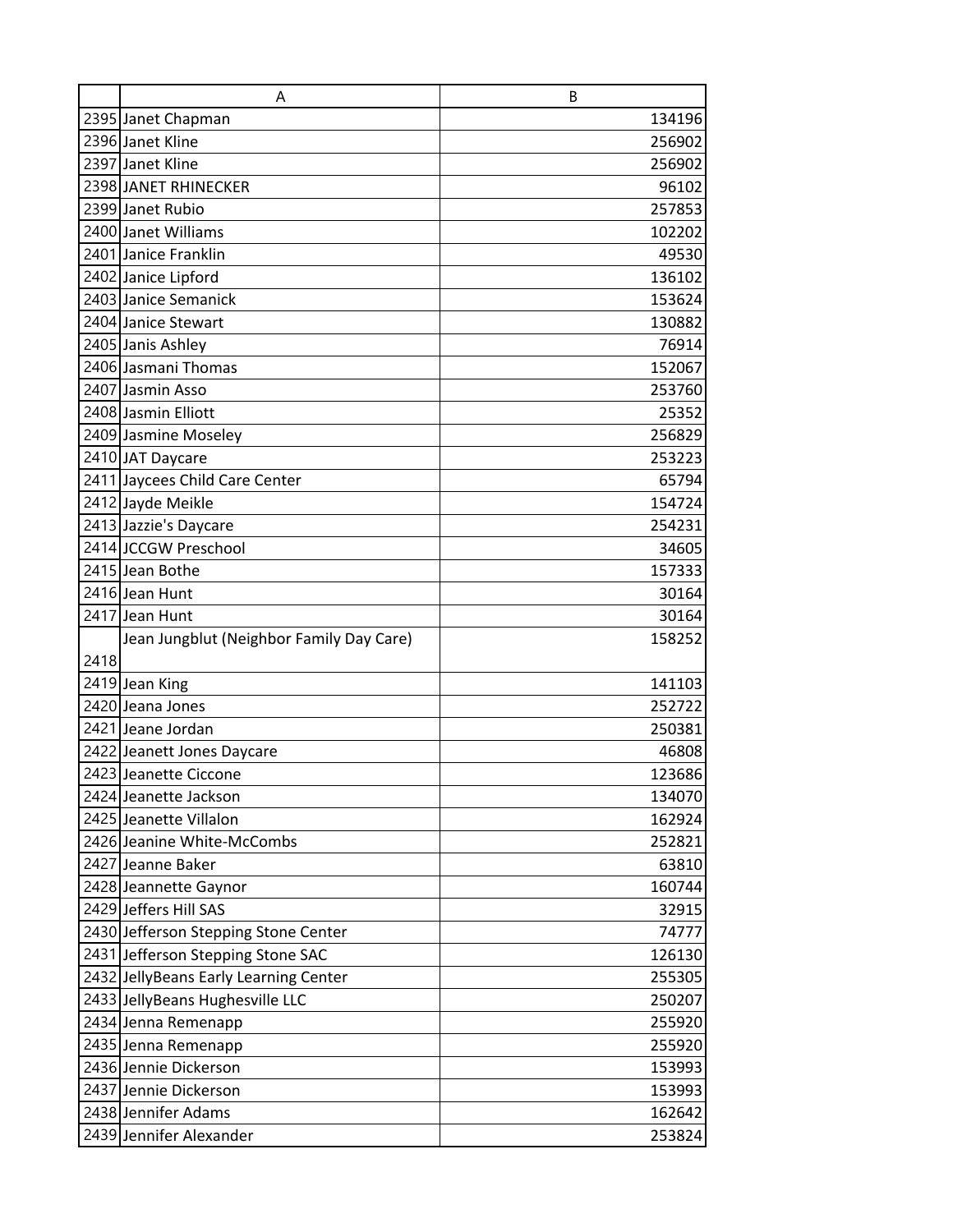| A                                   | B         |
|-------------------------------------|-----------|
| 2440 Jennifer Amos                  | 142980    |
| 2441 Jennifer Bendyna               | 152027    |
| 2442 Jennifer Blair                 | 252981    |
| 2443 Jennifer Brady                 | 254840    |
| 2444 Jennifer Carroll               | 159748    |
| 2445 Jennifer Chance                | 251431    |
| 2446 Jennifer clem                  | 251982    |
| 2447 Jennifer clements              | 251304    |
| 2448 Jennifer Combs                 | 250449    |
| 2449 Jennifer Dunn Jones ECC        | 157661    |
| 2450 Jennifer Emmerich              | 257548    |
| 2451 Jennifer Feldman               | 256867    |
| 2452 Jennifer Fogle                 | 151326    |
| 2453 Jennifer Frey                  | 157455    |
| 2454 Jennifer Galmeijer             | 150342    |
| 2455 Jennifer Green                 | 257602    |
| 2456 Jennifer Hood                  | 52800     |
| 2457 Jennifer Karol                 | 159965    |
| 2458 Jennifer L Nodonly-Sanders     | 255707    |
| 2459 Jennifer Lynn Wilson           | 255663    |
| 2460 Jennifer Moore                 | 151015    |
| 2461 Jennifer Moore                 | 151015    |
| 2462 Jennifer Nicholls              | 256081    |
| 2463 Jennifer Patterson             | 127503    |
| 2464 Jennifer Rodriguez - Aguilar   | 252048    |
| 2465 Jennifer Rucker                | 254502    |
| 2466 Jennifer Samaroo               | 254971    |
| 2467 Jennifer Silva                 | 254411    |
| 2468 Jennifer Spencer-Strong        | 161951    |
| 2469 Jennifer Tipton                | 255368    |
| 2470 Jennifer Worthy                | 161362    |
| 2471 Jennifer Zulka                 | 162047    |
| 2472 Jennifer's Loving Care Daycare | 256182    |
| 2473 Jenns daycare                  | 79504     |
| 2474 Jenny Maistros                 | 250323    |
| 2475 Jenny Ross                     | 254500418 |
| 2476 Jenny's Precious Steps         | 104487    |
| 2477 Jens Home Daycare              | 139852    |
| 2478 Jens Home Daycare              | 139852    |
| 2479 Jerika Lopez                   | 255870    |
| 2480 Jess Luvs Daycare, LLC         | 257928    |
| 2481 Jessica A. Foxx                | 257968    |
| 2482 Jessica Duncan                 | 256165    |
| 2483 Jessica Foxx                   | 257968    |
| 2484 Jessica Gonzalez               | 160454    |
| 2485 Jessica Jaworski               | 253321    |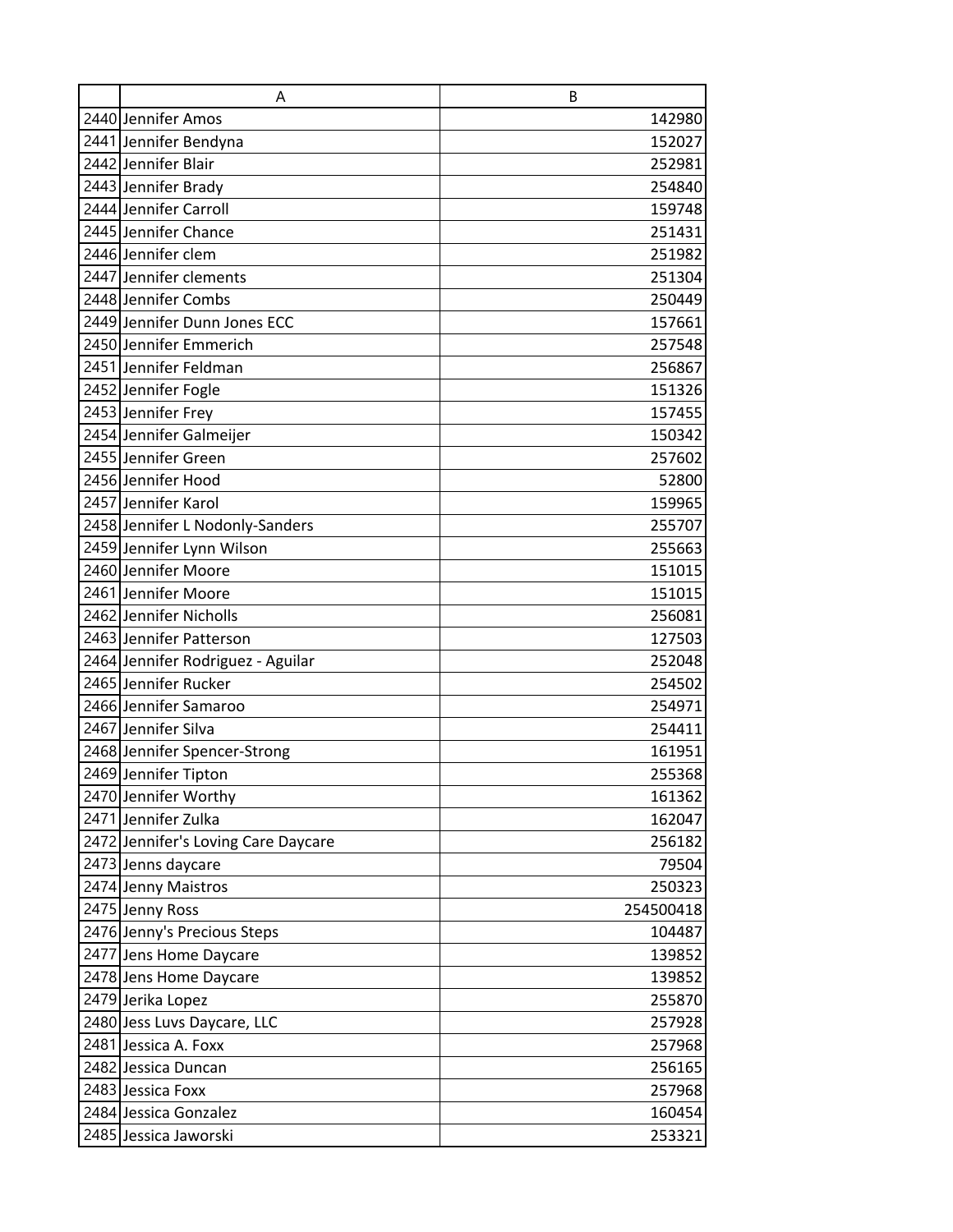|      | A                                            | B      |
|------|----------------------------------------------|--------|
|      | 2486 Jessica Johnson                         | 257331 |
|      | 2487 Jessica L. Jaworski                     | 253321 |
|      | 2488 Jessica Langston                        | 158024 |
|      | 2489 Jessica Lipton                          | 250870 |
|      | 2490 Jessica Mitchell                        | 46778  |
|      | 2491 Jessica Mulford                         | 256810 |
|      | 2492 Jessica Mumford                         | 257700 |
|      | 2493 Jessica pratt                           | 254513 |
|      | 2494 Jessica Sison                           | 150694 |
|      | 2495 Jessica Taukulis Family Home Daycare    | 256007 |
|      | 2496 Jessica Tewey                           | 159373 |
|      | 2497 Jessica Timmins                         | 252880 |
|      | 2498 Jessica Torres                          | 159769 |
|      | 2499 Jessica Walls                           | 253475 |
|      | 2500 Jessica's Home Daycare                  | 257927 |
|      | 2501 Jesus Loves Me Daycare                  | 82475  |
|      | 2502 JEWELS School                           | 256760 |
|      | Jewish Community Center Childhood            | 15258  |
|      | 2503 Department                              |        |
|      | 2504 Jigna Bhatt                             | 160504 |
|      | 2505 Jill Harrison                           | 257684 |
|      | Jillian Pike Large In Home Family Child Care | 254508 |
| 2506 |                                              |        |
|      | 2507 Jimmie Nooner Childcare                 | 253522 |
|      | 2508 Jissell Alvarenga Mejia                 | 256627 |
|      | 2509 Jit Gidda                               | 251160 |
|      | 2510 Jit Gidda                               | 251160 |
|      | 2511 Jo Ann Ferrare                          | 22408  |
|      | 2512 Joann Quinlin                           | 258104 |
|      | 2513 Joann Quinlin                           | 258104 |
|      | 2514 Jo-Ann Raver                            | 46945  |
| 2515 | Joanna Lupo; Joanna's Family Child Care, LLC | 251147 |
|      | 2516 Joanne Bartgis                          | 55563  |
|      | 2517 joanne d dreher-patillo                 | 39490  |
|      | 2518 Joanne eusi                             | 251705 |
|      | 2519 joanne jones                            | 156326 |
|      | 2520 Jocquelle Wrenn                         | 119985 |
|      | 2521 Jodi D'Armi                             | 30789  |
|      | 2522 Jodi Hayden                             | 162221 |
|      | 2523 Joe's Movement Emporium                 | 160716 |
|      | 2524 Johana Solis                            | 250360 |
|      | 2525 Johanna Baldwin                         | 251436 |
|      | 2526 Johanna Blandon Restrepo                | 256241 |
|      | 2527 Johanna Einolf                          | 18348  |
|      | 2528 John Becker                             | 85587  |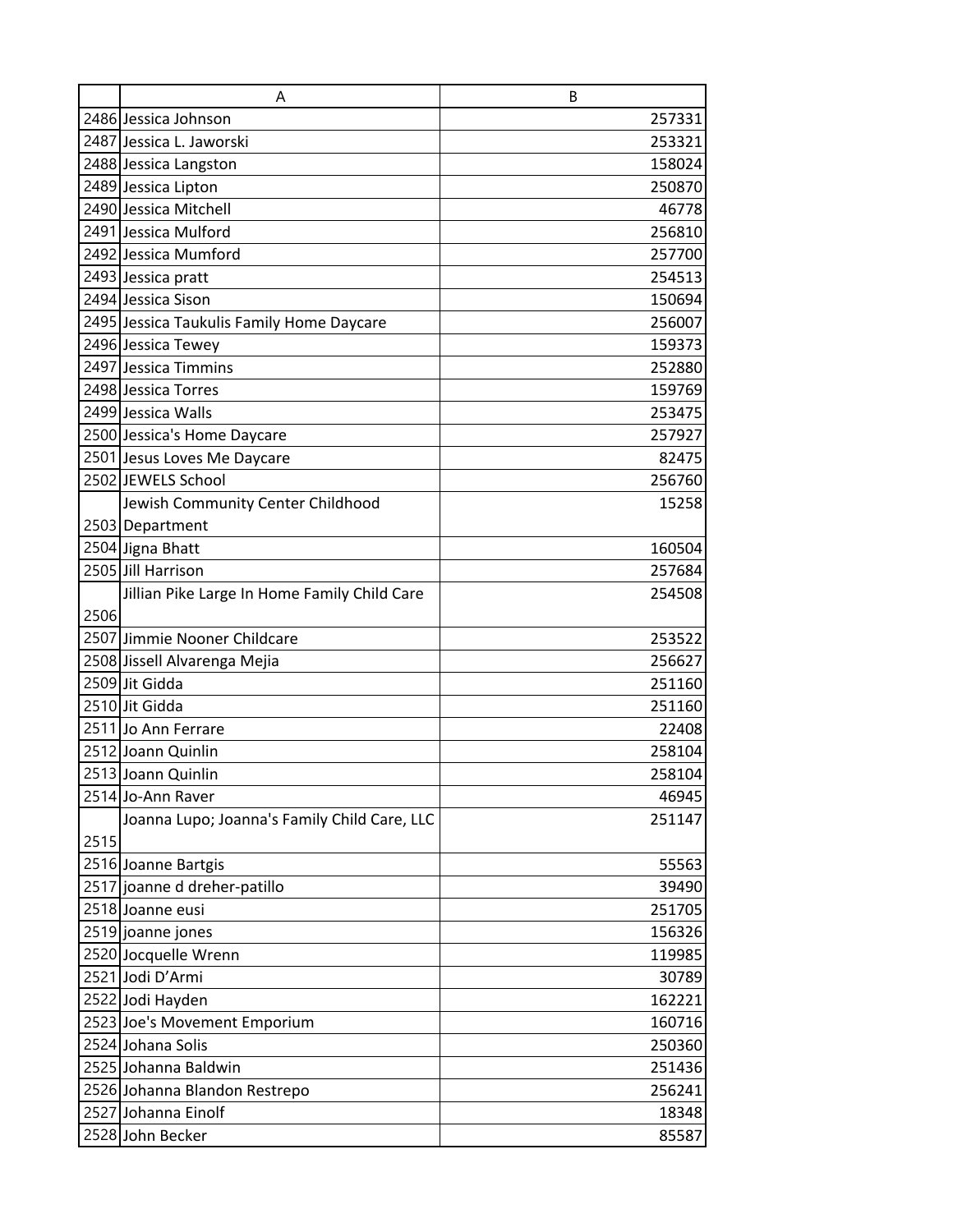| A                                         | B         |
|-------------------------------------------|-----------|
| 2529 Johnnie Smith                        | 252705    |
| Johns Hopkins Bayview Child Development   | 15826     |
| 2530 Center                               |           |
| Johns Hopkins Bayview Child Development   | 15826     |
| 2531 Center                               |           |
| Johns Hopkins Bayview Child Development   | 15826     |
| 2532 Center                               |           |
| Johns Hopkins Child Care & Early Learning | 30-109215 |
| 2533 Center                               |           |
| 2534 Johnson Family Child Care            | 252104    |
| 2535 Johnson Family Daycare               | 113106    |
| 2536 Jolanda heard                        | 134872    |
| 2537 Jone Carter                          | 252841    |
| 2538 Jonetta Woods                        | 254345    |
| 2539 Jonna Kelly                          | 28273     |
| 2540 Jordan Coblentz                      | 256680    |
| 2541 Jordyn Johnson                       | 254782    |
| 2542 Jordyn Johnson                       | 254782    |
| 2543 Jordyn Johnson                       | 254782    |
| 2544 Josefina Rios                        | 138161    |
| 2545 Joseph Hillan                        | 256727    |
| 2546 Josephine Chooi Chan                 | 252130    |
| 2547 JOSEPHINE LOHMAN                     | 58028     |
| 2548 Joshua Treasures Family Collorative  | 312850    |
| 2549 Joy Kids Learning Center-Edgewater   | 254940    |
| 2550 Joy Kids Learning Center-Edgewater   | 254940    |
| 2551 Joyce Family Daycare                 | 16-72969  |
| 2552 Joyce Forrester                      | 159149    |
| 2553 Joyce Hart-Jones                     | 129829    |
| 2554 Joyce Holman                         | 255965    |
| 2555 Joyce Hooton                         | 130315    |
| 2556 Joyce Smith                          | 92772     |
| 2557 Joyce Watson                         | 21940     |
| 2558 JOYCE Wilson                         | 125571    |
| 2559 JOYCE Wilson                         | 125571    |
| 2560 Joyce Young                          | 152557    |
| 2561 Joyful Child Care                    | 253984    |
| 2562 Joy's Family Daycare                 | 134346    |
| 2563 Juan Gordon                          | 256702    |
| 2564 Juanita Haynes                       | 39650     |
| 2565 Jubilant Kids Learning Center        | 254085    |
| 2566 Judy Futch                           | 52610     |
| 2567 JUDY RUSSELL                         | 161342    |
| 2568 Judy's Licensed Family Daycare       | 62956     |
| 2569 Julia Brown School                   | 33607     |
| 2570 Julia Brown School                   | 33527     |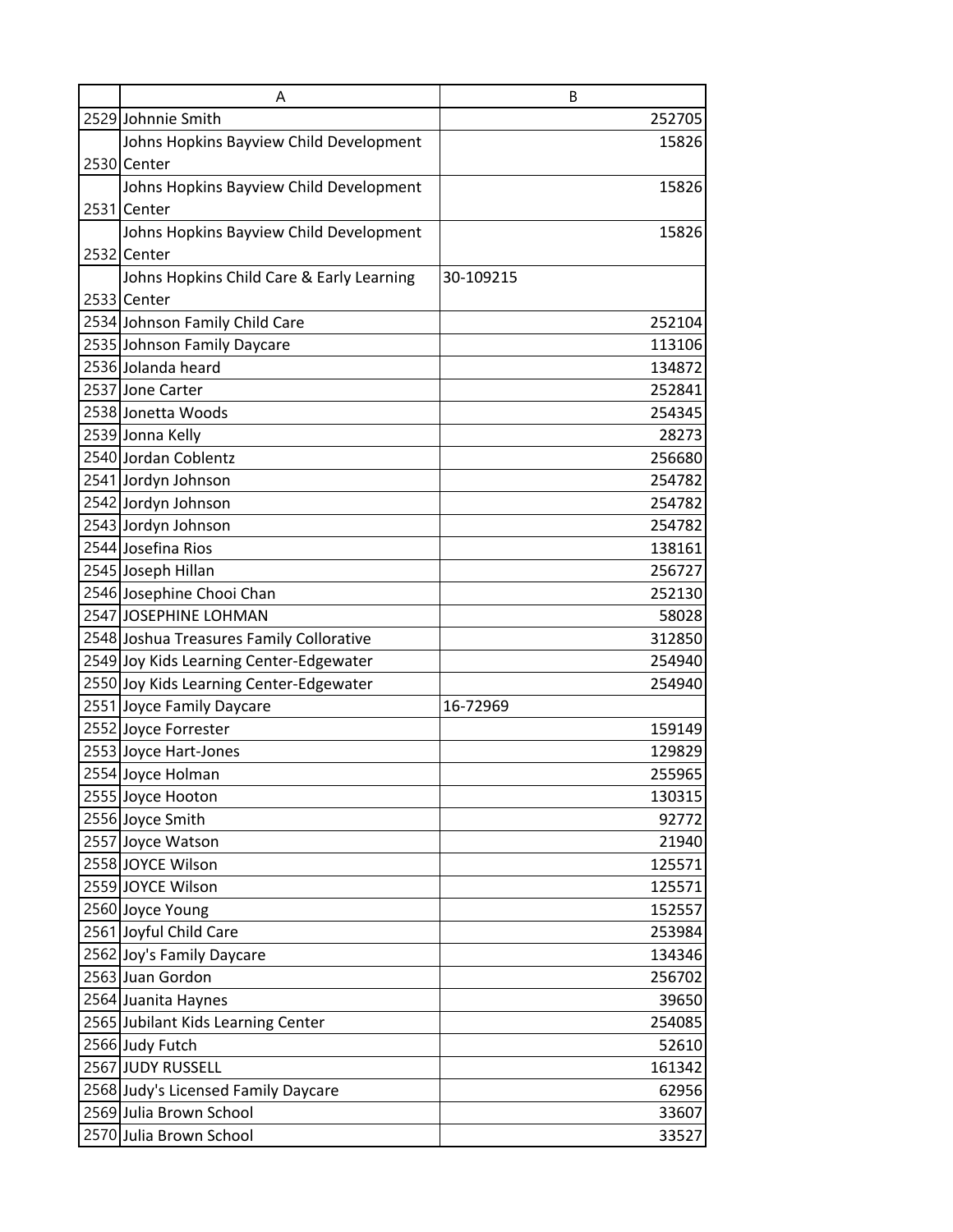| A                                            | B      |
|----------------------------------------------|--------|
| 2571 Julia Brown School                      | 75251  |
| 2572 Julia Brown School                      | 33614  |
| 2573 Julia Da Silva Beharry                  | 153424 |
| 2574 Julia Hall                              | 136930 |
| 2575 Julia House-Bey                         | 255520 |
| 2576 Julia Saegesser                         | 162724 |
| 2577 Julia Theis                             | 256102 |
| 2578 Julie Chandler                          | 119594 |
| 2579 Julie DiGennaro                         | 126208 |
| 2580 Julie Jackson                           | 115036 |
| 2581 Julie Kaufmann                          | 125688 |
| 2582 Julius Nyambi                           | 253366 |
| 2583 Jumping Jax Playhouse                   | 253612 |
| 2584 Junior Millenium DCC                    | 120520 |
| 2585 Juniper Ernest                          | 153388 |
| 2586 Just 4 Kids CCC, INC.                   | 136908 |
| 2587 Just 4 Kidz, Inc.                       | 154827 |
| 2588 just a test                             | 0      |
| 2589 Just for Kids Early Learning Center LLC | 253861 |
| 2590 Just like home daycare                  | 225734 |
| 2591 Just Us Kids Child Care Center          | 64789  |
| 2592 Just-A-Buddy early Learning Center      | 257283 |
| 2593 K B'S Child Care Center INC             | 155437 |
| 2594 Kadijah Hughes                          | 106729 |
| 2595 KAH @ CLOVERLY ELEMENTARY               | 254598 |
| 2596 KAH @Bayard Rustin Elementary           | 254585 |
| 2597 KAH @Sandy Springs Friends School       | 252279 |
| 2598 Kahlia Davis                            | 255888 |
| 2599 Kahlia Davis                            | 255888 |
| 2600 Kailyn Stanley                          | 161849 |
| 2601 Kaje's Kids Family Childcare Home, LLC  | 251953 |
| 2602 Kali Bowser                             | 257450 |
| 2603 Kalia Johnson                           | 257970 |
| 2604 Kamil Barley                            | 156873 |
| 2605 Kamil Heard                             | 156653 |
| 2606 Kandis Arzu-Thompson                    | 253460 |
| 2607 Kanwal malik                            | 256871 |
| 2608 Kara Castellow                          | 155581 |
| 2609 Kara Mansfield                          | 162658 |
| 2610 Kara Spurry                             | 160541 |
| 2611 Karel Barber                            | 255634 |
| 2612 Karen A Crane                           | 24490  |
| 2613 Karen Abate                             | 111915 |
| 2614 Karen Ball                              | 99568  |
| 2615 Karen Betcher                           | 97356  |
| 2616 Karen Boze                              | 135116 |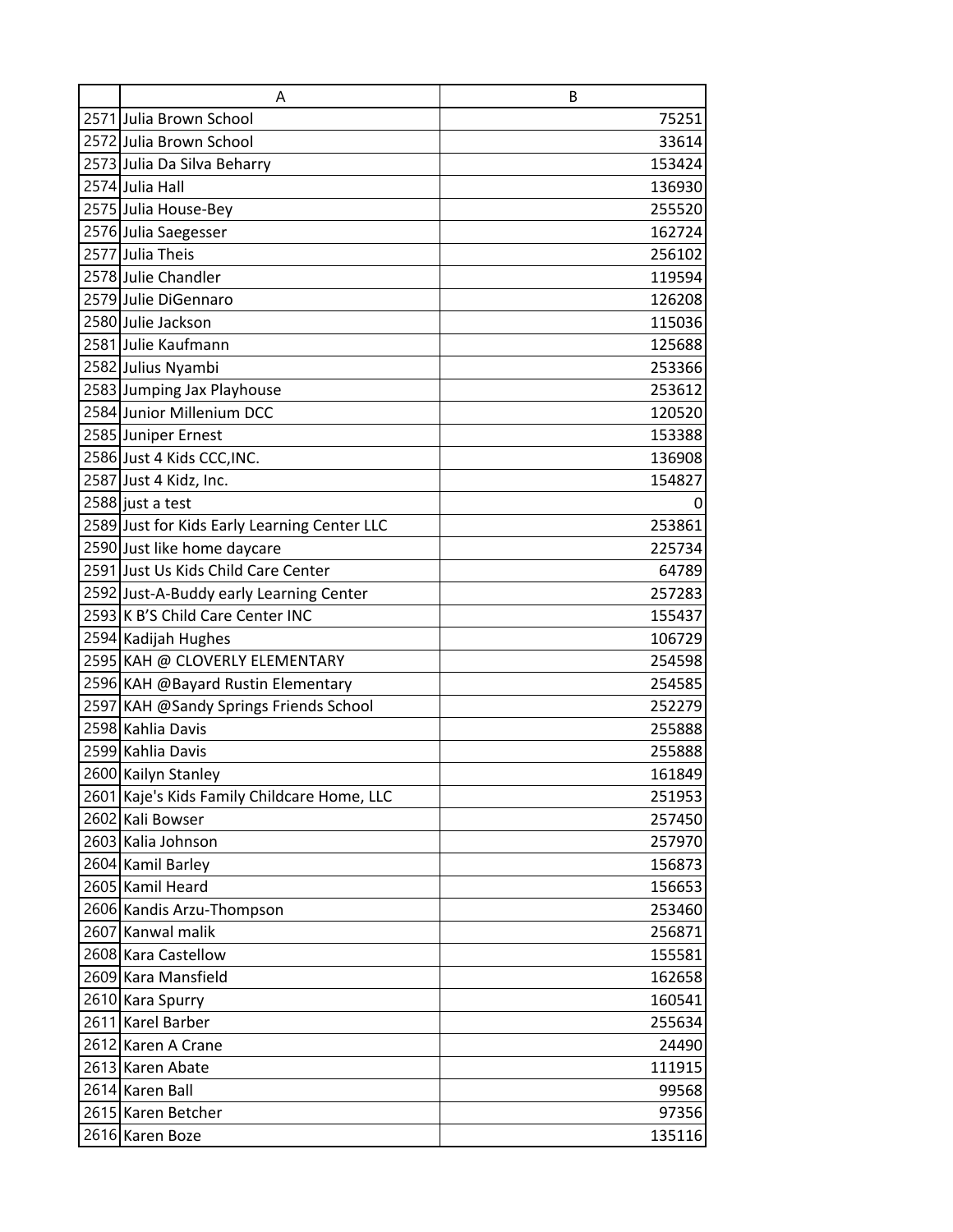|          | A                                           | B       |
|----------|---------------------------------------------|---------|
|          | 2617 Karen Burgan                           | 85477   |
|          | 2618 Karen Coonan                           | 112331  |
|          | 2619 Karen Crossley-Robbins                 | 255142  |
|          | 2620 Karen Dieter                           | 118439  |
|          | 2621 Karen Dukes                            | 156299  |
|          | Karen Gideon-Spivey/Star Brite Enterprise,  | 258023  |
| 2622 LLC |                                             |         |
|          | 2623 Karen Gleason                          | 130395  |
|          | 2624 Karen Gray                             | 124889  |
|          | 2625 Karen Grove                            | 65531   |
|          | 2626 KAREN HARDESTY                         | 154402  |
|          | 2627 Karen Holsopple                        | 151253  |
|          | 2628 Karen J. Barnard                       | 23684   |
|          | 2629 Karen Kelly - Family Child Care Home   | 140537  |
|          | 2630 Karen McCarthy                         | 92223   |
|          | 2631 Karen Raines                           | 152665  |
|          | 2632 Karen Rathell                          | 90767   |
|          | 2633 Karen Shaver                           | 250663  |
|          | 2634 Karen Shaver                           | 250663  |
|          | 2635 Karen Strawderman                      | 127281  |
|          | 2636 Karen Taylor                           | 153050  |
|          | 2637 Karen Woodard                          | 156197  |
|          | 2638 Kari Miller                            | 162807  |
|          | 2639 Karin Walsh                            | 25130   |
|          | 2640 Karing For Kids Learning Center 253547 | #253547 |
|          | 2641 Karishma Narang                        | 257267  |
|          | 2642 Karla Bond                             | 155504  |
|          | 2643 Karla Bond                             | 155504  |
|          | 2644 Karla Brevard                          | 159706  |
|          | 2645 Karla J. Morgan/Karla's Kub Kare       | 104274  |
|          | 2646 Karla Morgan/Karla's Kub Kare          | 104274  |
|          | 2647 Karla Thompson                         | 254966  |
|          | 2648 Karleen Phillip                        | 252203  |
|          | 2649 Karolyn Martin                         | 160680  |
|          | 2650 Karolyn Martin                         | 160680  |
|          | 2651 Karolyn Martin                         | 160680  |
|          | 2652 Karyn Furr                             | 159158  |
|          | 2653 Kate Campbell                          | 256141  |
|          | 2654 Katherine Bullock Costta               | 257462  |
|          | 2655 Katherine Savage                       | 160717  |
|          | 2656 Katherine Scott                        | 256844  |
|          | 2657 Katheryn Weiss                         | 138290  |
|          | 2658 Kathie Dubay                           | 56546   |
|          | 2659 Kathleen Collins                       | 254849  |
|          | 2660 Kathleen Crisco                        | 82213   |
|          | 2661 Kathleen Crisco                        | 82213   |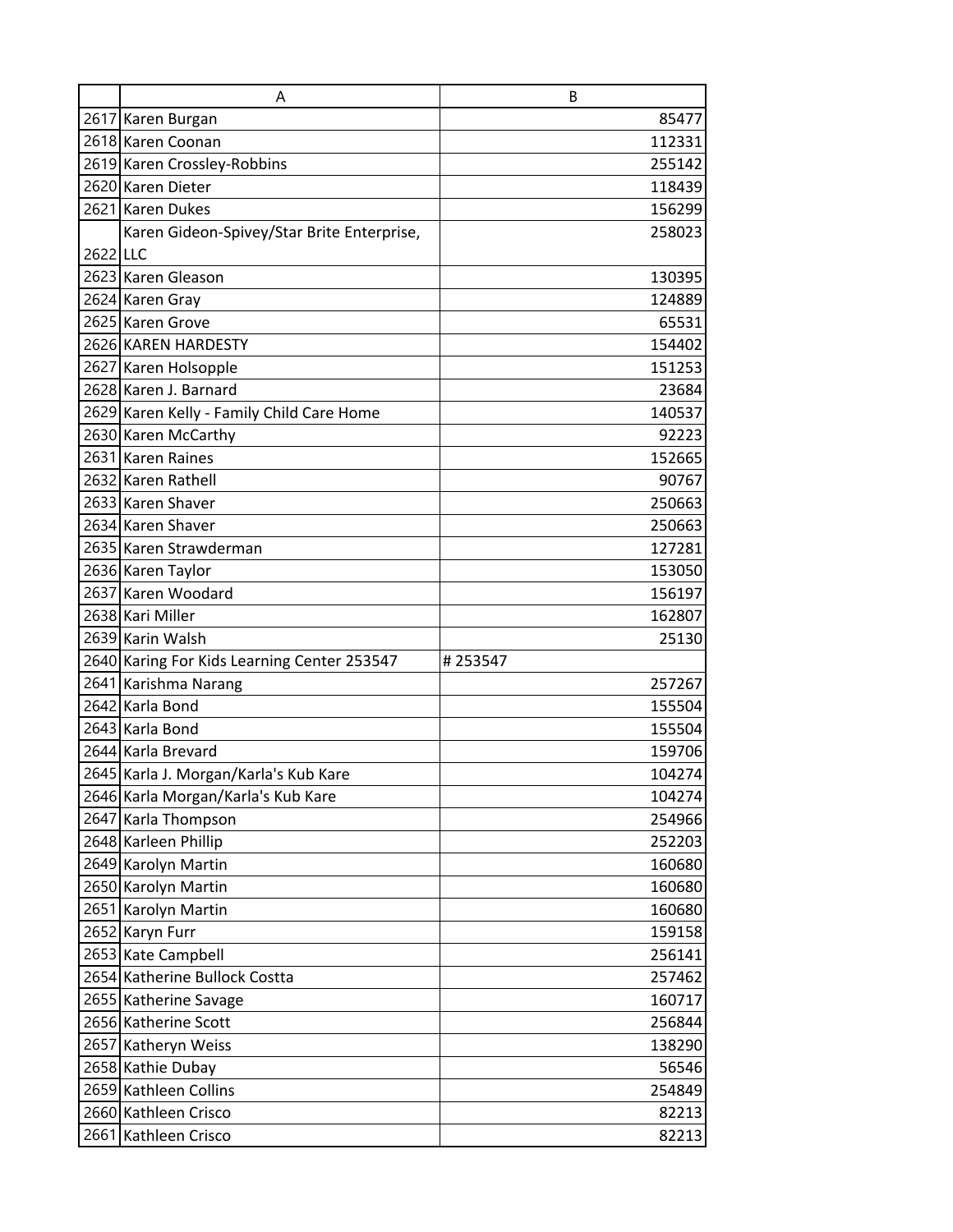| A                                                 | B                |
|---------------------------------------------------|------------------|
| 2662 Kathleen Free                                | 254683           |
| 2663 Kathleen LeMarr                              | 156715           |
| 2664 Kathleen McTavish                            | 160309           |
| 2665 Kathleen Randall                             | 251801           |
| 2666 Kathleen Spickard                            | 251583           |
| 2667 Kathleen Tawney                              | 256622           |
| 2668 Kathryn Henderson                            | 80921            |
| 2669 Kathryn Scales Child Day Care                | 152312           |
| 2670 Kathryn Stick                                | 23504            |
| 2671 Kathy Bevard                                 | 139255           |
| 2672 Kathy Cherry                                 | 127902           |
| 2673 Kathy Drummond                               | 151115           |
| 2674 Kathy Gratz                                  | 39348            |
| 2675 Kathy McNeal                                 | 2208             |
| 2676 Kathy Thompson                               | 129804           |
| 2677 Kathy wade                                   | 126948           |
| 2678 Kathy's Kidz                                 | 80925            |
| 2679 Kathy's Kiddie Care                          | 25120            |
| 2680 Kathys Kids                                  | 55853            |
| 2681 Katie Harrison - Family Provider             | 254471           |
| 2682 Katina Emory                                 | 257066           |
| 2683 Katrina Amigo                                | 156291           |
| 2684 KATRINA BLOUNT                               | 252051           |
| 2685 Katrina Gateau                               | 162601           |
| 2686 Katrina Jett                                 | 254970           |
| 2687 Katrina N Savoy                              | 137127           |
| 2688 Kawanda Smith                                | 21851            |
| 2689 Kay Care Child Care Center INC               | 256803           |
| 2690 KayCares                                     | 158714           |
| 2691 Kayla Barmoy (Webb)                          | 256203           |
| 2692 Kayla Crew                                   | 255837           |
| 2693 Kayla Nguyen                                 | 257645           |
| 2694 Kayla Nguyen                                 | 257645           |
| 2695 Kayla Thomas                                 | 256703           |
| 2696 Kayley Severance In Home Daycare             | 256661           |
| 2697 Kaylyn Luther<br>2698 KB'S Child Care Center | 252084           |
|                                                   | 155437           |
| 2699 Kearney Gulsum                               | 257007           |
| 2700 Keenan Christian learning center             | 107855           |
| 2701 Keenan Christian learning center             | 107855<br>154488 |
| 2702 Keesha Speight<br>2703 Keida Robinson        |                  |
| 2704 Keith Miller                                 | 252720<br>252470 |
| 2705 Kelley Pitts                                 | 103706           |
| 2706 Kelley Robillard                             | 257544           |
| 2707 Kelli Deist                                  | 252050           |
|                                                   |                  |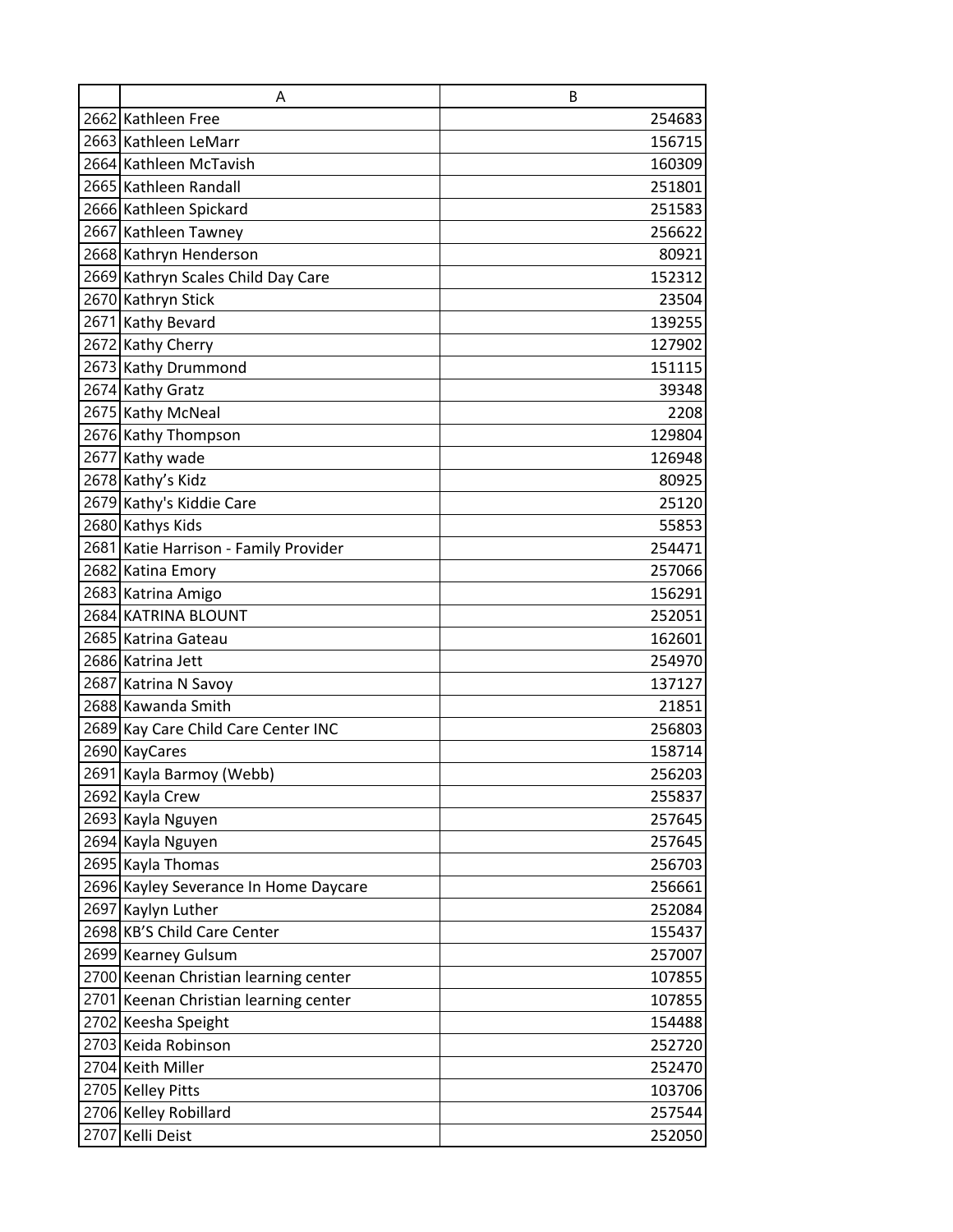| Α                                         | B                |
|-------------------------------------------|------------------|
| 2708 Kelli Demby-Green                    | 159372           |
| 2709 Kelli Helmer                         | 257082           |
| 2710 Kelly Bare                           | 134517           |
| 2711 Kelly Brown                          | 256846           |
| 2712 Kelly Clark                          | 152681           |
| 2713 Kelly Darling                        | 251548           |
| 2714 Kelly Doyle                          | 252120           |
| 2715 Kelly Drury                          | 154560           |
| 2716 Kelly Eno                            | 253585           |
| 2717 Kelly Frosolone                      | 257768           |
| 2718 Kelly Frosolone                      | 257768           |
| 2719 Kelly Hirshman                       | 159106           |
| 2720 Kelly Hose                           | 48386            |
| 2721 Kelly Hose                           | 48386            |
| 2722 Kelly Patino                         | 250873           |
| 2723 Kelly Seabolt                        | 99046            |
| 2724 Kelly Windsor                        | 136974           |
| 2725 Kelly's Kid Club                     | 253081           |
| 2726 KellysKids Daycare                   | 142983           |
| 2727 kelsey kirby                         | 255140           |
| 2728 Kelsey Stolte                        | 256811           |
| Kemptown Elementary Before & After        | 66950            |
| 2729 School Enrichment                    |                  |
|                                           |                  |
| 2730 Kena's Daycare                       | 30-3456          |
| 2731 Kendra Daisher                       | 250865           |
| 2732 Kendra Lyon                          | 126859           |
| 2733 Kendra Stewart                       | 161683           |
| 2734 kenia reinoso                        | 253641           |
| 2735 Kenisha McKelvin                     | 161586           |
| 2736 Kenisha McKelvin                     | 161586           |
| 2737 Kenisha McKelvin                     | 161587           |
| 2738 Kensington Nursery School            | 36555            |
| 2739 Kent Island Learning Center          | 257104           |
| 2740 Keonna Jones                         | 150229           |
| 2741 Keri Shaner                          | 160524           |
| 2742 Kerri Blair                          | 151290           |
| 2743 Kerri Blair                          | 151290           |
| 2744 Kerri Dehoff                         | 255748           |
| 2745 Kerri Wood                           | 158085           |
| 2746 Kerri Wood                           | 158085           |
| 2747 Kerrie Hartman                       | 250764           |
| 2748 Kerry's Creative Kids Family Daycare | 254969           |
| 2749 Kerry's Creative Kids Family Daycare | 254969           |
| 2750 Kerry's Creative Kids Family Daycare | 254969           |
| 2751 Kerstin Savage7<br>2752 Kesha Jones  | 134942<br>159325 |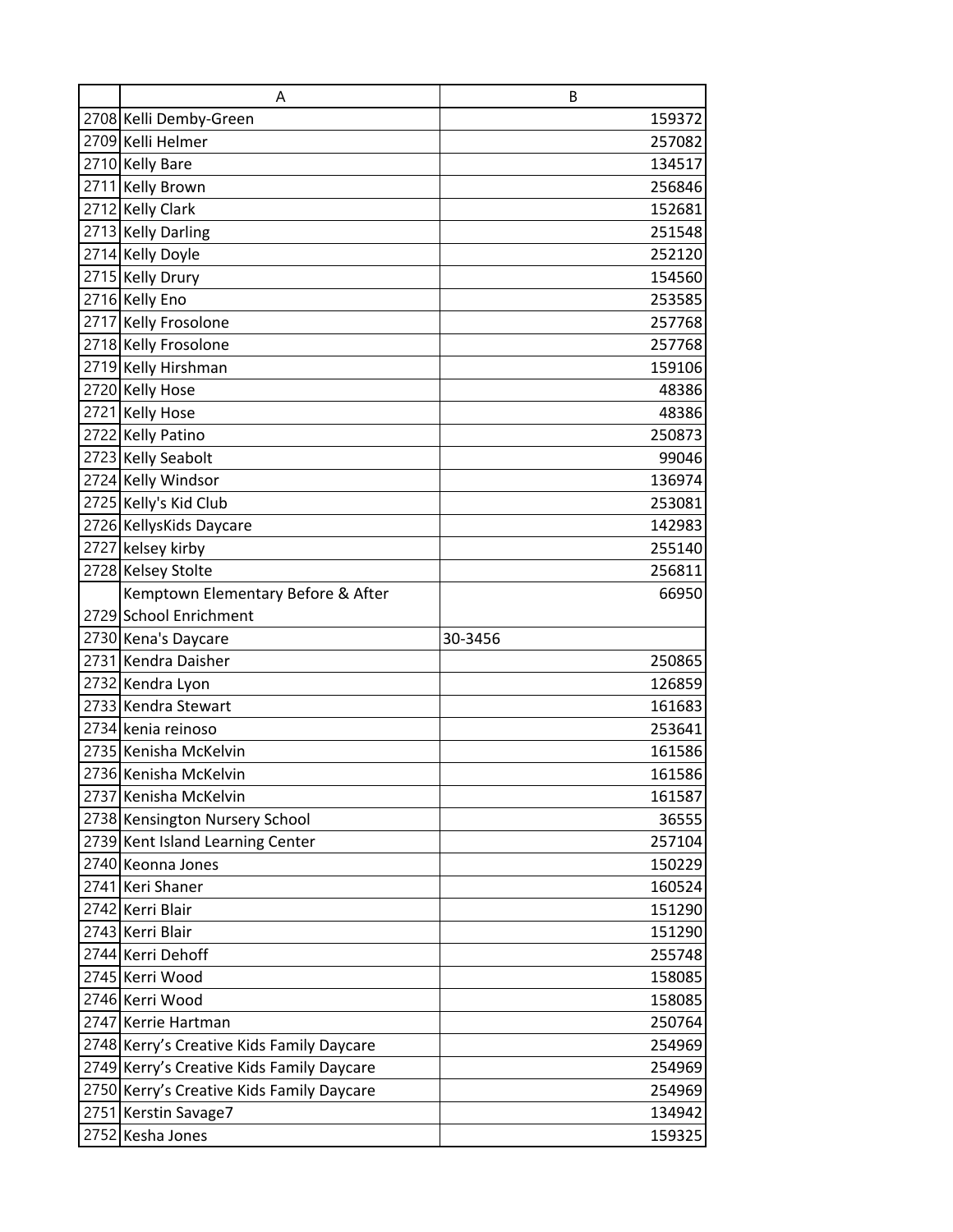|      | A                                        | B                 |
|------|------------------------------------------|-------------------|
|      | 2753 Key School                          | 66342             |
|      | 2754 Khadija Hussain                     | 141281            |
|      | 2755 Khadijah Robaina                    | 256725            |
|      | Khadra Ayorinde T/A Children's Playhouse | 78905             |
| 2756 |                                          |                   |
|      | 2757 Khalida Ali                         | 158513            |
|      | 2758 Khalida Qureshi                     | 139368            |
|      | 2759 Kharil Edward-Joseph                | 142727            |
|      | 2760 Kianaz Ahmadi Sorosh                | 150168            |
|      | 2761 Kiane' Peace                        | 160768            |
|      | 2762 Kiane'Peace                         | 160768            |
|      | 2763 Kianoush Ahmad Soroosh              | 255991            |
|      | 2764 Kiara Prunty                        | 257648            |
|      | 2765 Kia-Tracey Quailes                  | 251141            |
|      | 2766 Kid City                            | 253490            |
|      | 2767 Kid Logic Child Care Center         | 257944            |
|      | 2768 Kid Zone                            | 134337            |
|      | 2769 Kid's Unlimited Care                | 138334            |
|      | 2770 kidbridge kids                      | 122066            |
|      | 2771 Kiddie Academy of Abingdon          | 251508            |
|      | 2772 Kiddie Academy of Arnold            | 150009            |
|      | 2773 Kiddie Academy of columbia          | 253374            |
|      | 2774 Kiddie Academy of Elkridge          | 151341            |
|      | 2775 Kiddie Academy of Elktobn           | 32105             |
|      | 2776 Kiddie Academy of Elkton            | 32105             |
|      | 2777 Kiddie Academy of Ellicott city     | 250487            |
|      | 2778 Kiddie Academy of Gaithersburg      | 250731            |
|      | 2779 KIDDIE ACADEMY OF HANOVER           | 255833            |
|      | 2780 Kiddie Academy Of Lanham            | 200012            |
|      | 2781 Kiddie academy of laurel            | 255844            |
|      | 2782 Kiddie Academy of Locust Point      | License #: 251120 |
|      | 2783 Kiddie Academy of Millersville      | 252940            |
|      | 2784 Kiddie Academy of New Market        | 254302            |
|      | 2785 Kiddie Academy of Odenton           | 251711            |
|      | 2786 Kiddie Academy of Urbana            | 257042            |
|      | 2787 Kiddie Campus of Callaway           | 254221            |
|      | Kiddie Castle Child Development Center   | 13436             |
| 2788 |                                          |                   |
|      | 2789 Kiddie Garden                       | 158847            |
|      | 2790 Kiddie Kampus                       | 16329             |
|      | 2791 Kiddie Koop Daycare                 | 123653            |
|      | 2792 Kiddie Korral Learning Center       | 49995             |
|      | 2793 Kiddie Korral Learning Center       | 49995             |
|      | 2794 Kiddie Learning Center252198        | 252198            |
|      | 2795 KIDDIE MUNDO                        | 254166            |
|      | 2796 Kiddies Kollege Christian Center    | 110570            |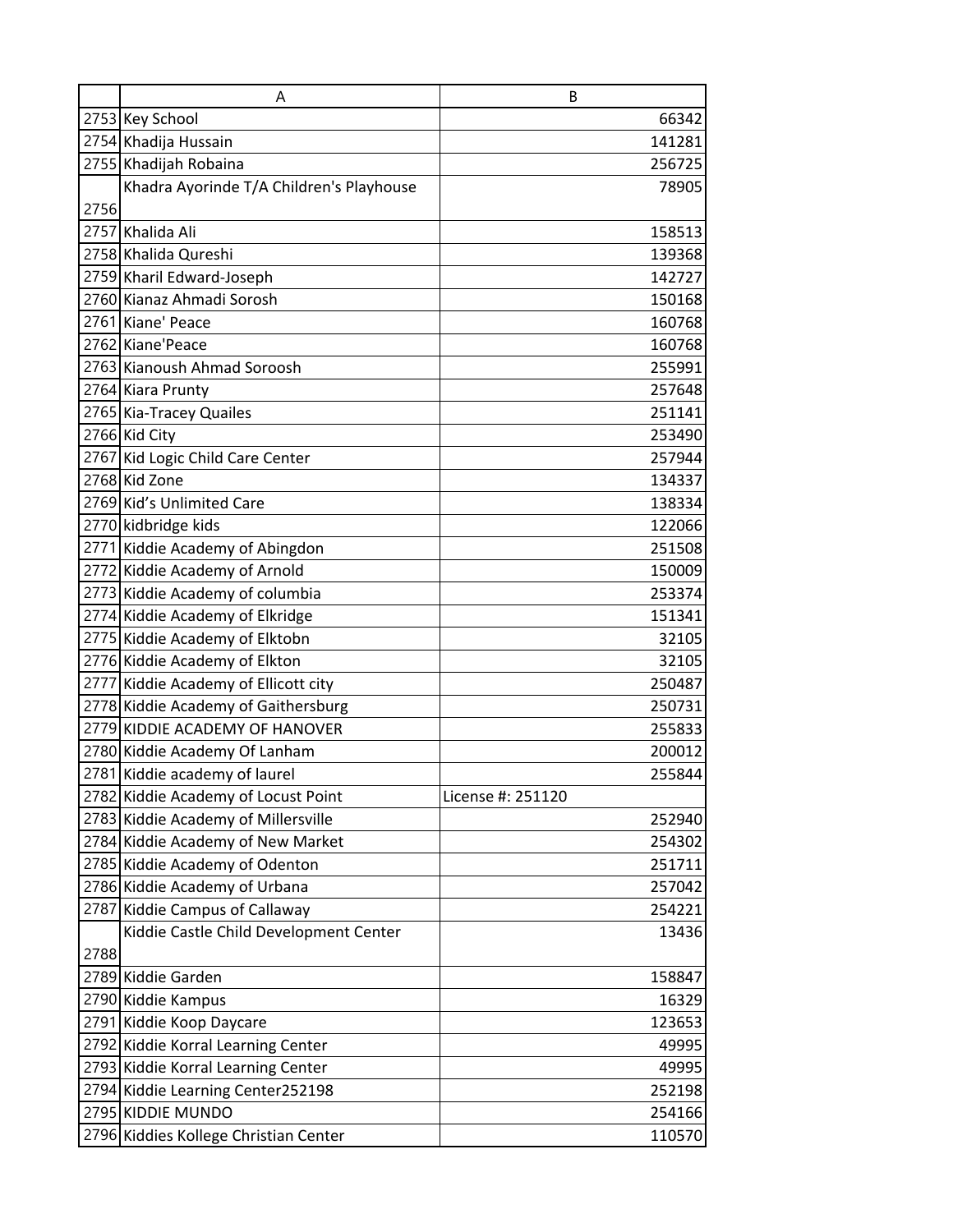|      | A                                                                           | B               |
|------|-----------------------------------------------------------------------------|-----------------|
|      | 2797 Kidds Cubby Day Care                                                   | 151998          |
|      | 2798 Kidist yae family child care                                           | 250969          |
|      | 2799 Kidist yae family child care                                           | 250969          |
|      | 2800 Kids Adventure at Candlewood                                           | 250102          |
|      | Kids Adventures @ Takoma Park Elementary                                    | 158526          |
|      | 2801 School                                                                 |                 |
|      | 2802 Kids Adventures @ Weller Road                                          | 253421          |
|      | Kids Adventures Academy at Takoma Park                                      | 162029          |
| 2803 |                                                                             |                 |
|      | 2804 Kids Adventures at Piney Branch                                        | 161964          |
|      | 2805 Kids Adventures at Wayside                                             | 253476          |
|      | 2806 Kids Adventures at Wheaton Woods                                       | 253419          |
|      | Kids Adventures at Wheaton Woods Before                                     | 255867          |
|      | 2807 and After Care                                                         |                 |
|      | 2808 Kids After Hours @ Cannon Road                                         | 159089          |
|      | 2809 KIDS AFTER HOURS @ FARMLAND                                            | 158520          |
|      | 2810 KIDS AFTER HOURS @ FLORA SINGER                                        | 159937          |
|      | 2811 KIDS AFTER HOURS @ GLENALLAN                                           | 161294          |
|      | KIDS AFTER HOURS @ OAKLAND TERRACE                                          | 158516          |
| 2812 |                                                                             |                 |
|      | 2813 Kids After Hours @ Page Elementary                                     | 254580          |
|      | Kids After Hours @ Westbrook Elementary                                     | 253408          |
| 2814 |                                                                             |                 |
|      | KIDS AFTER HOURS @CARDEROCK SPRINGS                                         | 254594          |
|      | 2815 ELEMENTARY                                                             |                 |
|      | 2816 Kids After Hours at Barnsley                                           | 254634          |
|      | 2817 Kids After Hours at Burtonsville                                       | 34196           |
|      | 2818 KIDS AFTER HOURS AT FAIRLAND<br>2819 KIDS AFTER HOURS AT FLOWER VALLEY | 60822<br>156899 |
|      | KIDS AFTER HOURS AT FOREST KNOLLS                                           | 45099           |
|      | 2820 ELEMENTARY SCHOOL                                                      |                 |
|      | 2821 KIDS AFTER HOURS AT GARRETT PARK                                       | 250955          |
|      | KIDS AFTER HOURS AT GREENCASTLE                                             | 33695           |
|      | 2822 ELEMENTARY                                                             |                 |
|      | KIDS AFTER HOURS AT HIGHLAND VIEW                                           | 69738           |
|      | 2823 ELEMENTARY SCHOOL                                                      |                 |
|      | KIDS AFTER HOURS AT NORTH CHEVY CHASE                                       | 159939          |
| 2824 |                                                                             |                 |
|      | 2825 KIDS AFTER HOURS AT ROCKVIEW                                           | 94266           |
|      | 2826 KIDS AFTER HOURS AT ROSEMARY HILLS                                     | 159938          |
|      | 2827 KIDS AFTER HOURS AT WESTOVER                                           | 89579           |
|      | 2828 KIDS AFTER HOURS AT WOODLIN                                            | 250949          |
|      | 2829 kids after hours-meadow hall                                           | 109255          |
|      | 2830 Kids Campus Early Learning Center                                      | 142150          |
|      | 2831 Kids Club at the Bel Air Athletic Club                                 | 101111          |
|      | 2832 Kids Club, Inc.                                                        | 32948           |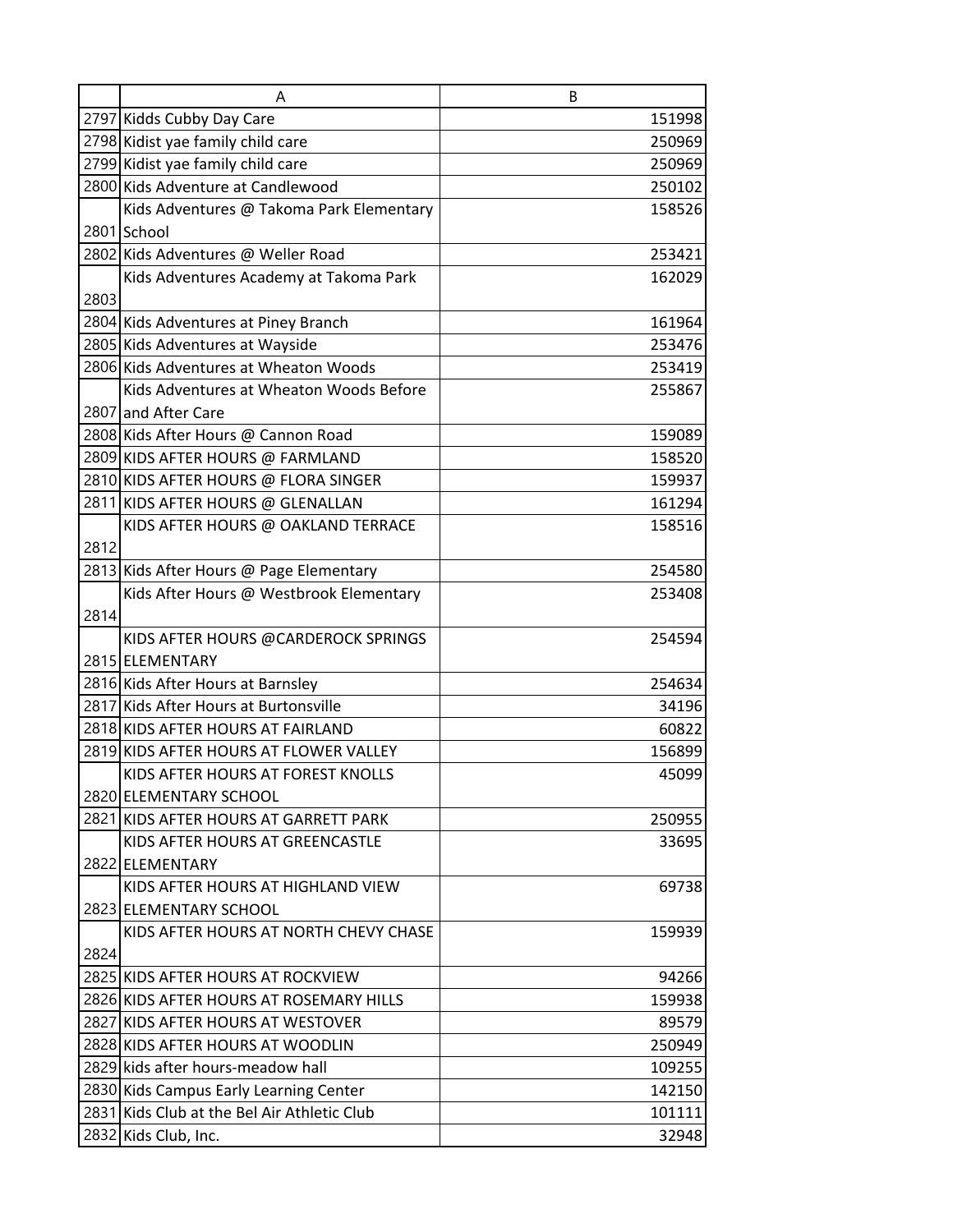|      | A                                          | B      |
|------|--------------------------------------------|--------|
|      | Kids Creations Child Development Center    | 256011 |
| 2833 |                                            |        |
|      | 2834 Kids creations Ilc                    | 257386 |
|      | Kids Dominion T/A- Jelly Beans Child       | 140379 |
|      | 2835 Development Center II                 |        |
|      | 2836 Kids Edu Caring Place LLC             | 255425 |
|      | 2837 Kid's Farm Daycare Inc                | 250440 |
|      | 2838 Kids Garden Daycare LLC.              | 139378 |
|      | 2839 Kids Habitat 4                        | 160642 |
|      | 2840 Kids Habitat II                       | 155960 |
|      | 2841 Kids kastle                           | 86313  |
|      | 2842 Kids Korner Mountain Ridge            | 158721 |
|      | 2843 Kids Korner-Child Care                | 124257 |
|      | 2844 Kids n Motion Learning Center         | 254802 |
|      | Kids Place at New Town Elementary School   | 254748 |
| 2845 |                                            |        |
|      | Kids Place at Summit Park Elementary       | 254745 |
|      | 2846 School                                |        |
|      | Kids Place Baltimore at Chatsworth         | 254561 |
|      | 2847 Elementary                            |        |
|      | 2848 Kids Place Baltimore at Church Lane   | 254746 |
|      | Kids Place Baltimore at Glyndon Elementary | 254559 |
| 2849 |                                            |        |
|      | 2850 Kids Revolution                       | 252555 |
|      | 2851 Kid's Time Out Drop-in Child Care     | 254752 |
|      | 2852 Kids Villa Learning Center            | 255461 |
|      | 2853 Kids Villa Learning Center            | 153195 |
|      | 2854 Kids Villa Learning Center            | 153195 |
|      | 2855 Kids Villa Learning Center            | 256221 |
|      | 2856 KidsCo @ Brooke Grove                 | 141573 |
|      | 2857 KidsCo @ Brown Station                | 253469 |
|      | 2858 KidsCo @ Cashell                      | 254581 |
|      | 2859 KidsCo @ Cedar Grove Elementary       | 158495 |
|      | 2860 KidsCo @ Daly Elementary              | 250874 |
|      | 2861 KidsCo @ Damascus Elementary          | 151202 |
|      | 2862 KidsCo @ Fallsmead Elementary         | 156902 |
|      | 2863 KidsCo @ Flower Hill Elementary       | 109089 |
|      | 2864 KidsCo @ Little Bennett Elementary    | 141571 |
|      | 2865 KidsCo @ Luxmanor Elementary          | 257329 |
|      | 2866 KidsCo @ Pine Crest Elementary        | 156894 |
|      | 2867 KidsCo @ Rockwell Elementary          | 135576 |
|      | 2868 KidsCo @ Sequoyah Elementary          | 156900 |
|      | 2869 KidsCo @ Seven Locks Elementary       | 159104 |
|      | 2870 KidsCo @ Sligo Creek Elementary       | 159989 |
|      | 2871 KidsCo @ Strawberry Knoll Elementary  | 116921 |
|      | 2872 KidsCo @ Waters Landing Elementary    | 109149 |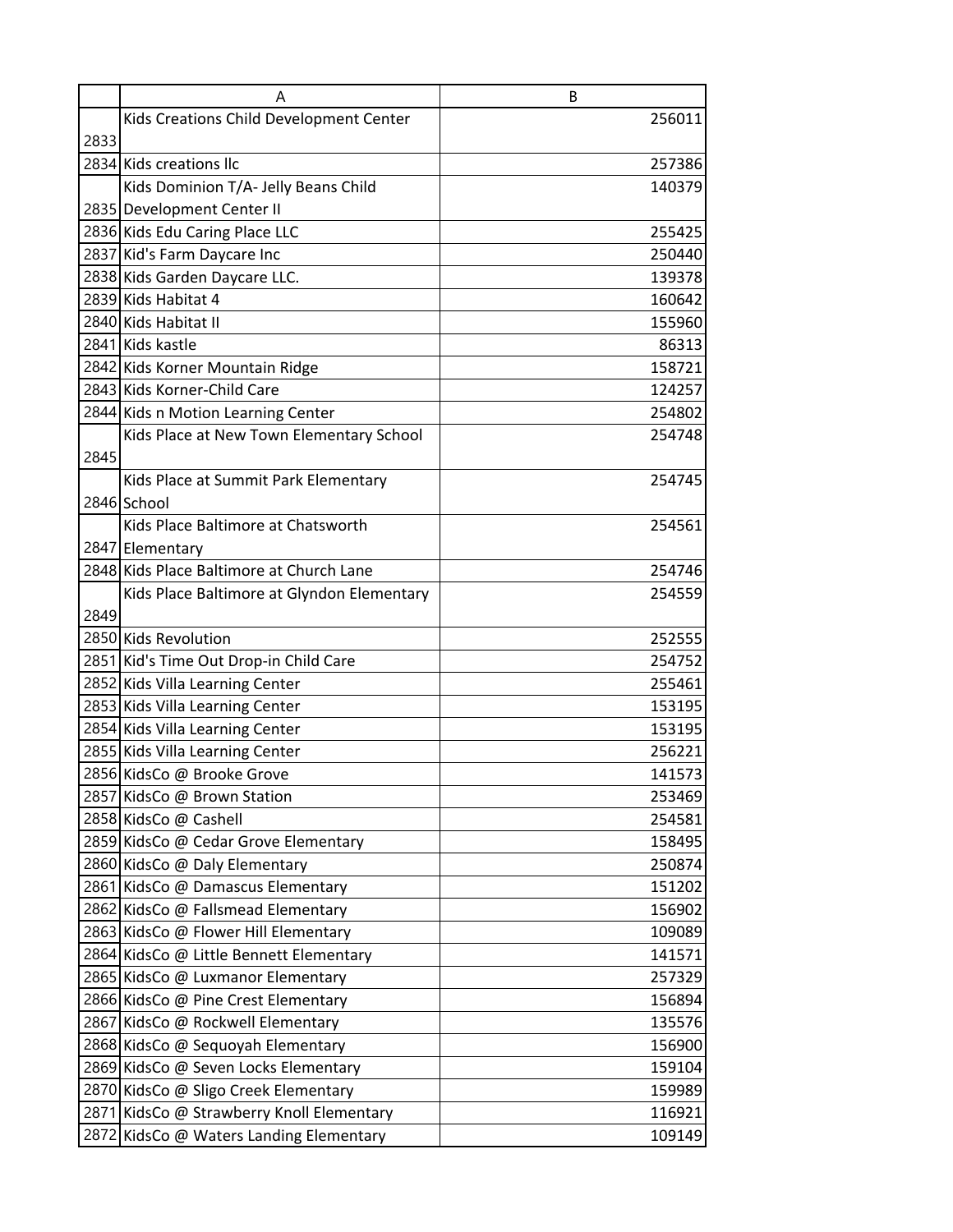|          | Α                                           | B         |
|----------|---------------------------------------------|-----------|
|          | 2873 KidsCo @ Wyngate Elementary            | 250926    |
|          | 2874 KidsCo Jr @ Emory Grove                | 200025    |
|          | 2875 KidsCo Jr @ Fallsmead Elementary       | 252270    |
|          | 2876 KidsCo Jr. @ Brown Station Elementary  | 253394    |
|          | KidsCo Junior at Rockwell Elementary School | 141576    |
| 2877     |                                             |           |
|          | 2878 Kidskare Early Learning Center         | 250652    |
|          | 2879 Kidz In His Childcare Center           | 161002    |
|          | 2880 Kidz Korner Childcare Center           | 160945    |
|          | 2881 Kidz Korner Learning Center II         | 254289    |
|          | Kidz Learning Through Play Family Daycare,  | 256922    |
| 2882 LLC |                                             |           |
|          | 2883 Kidz Play N Learn                      | 257966    |
|          | 2884 KidzStuff Child Care Center            | 160220    |
|          | 2885 Kierra Sartor                          | 252528    |
|          | 2886 Kim Austin                             | 150725    |
|          | 2887 Kim Brantley                           | 35961     |
|          | 2888 Kim DeAngelis                          | 40982     |
|          | 2889 Kim Glab                               | 119056    |
|          | 2890 Kim Good                               | 40760     |
|          | 2891 Kim Green                              | 141361    |
|          | 2892 Kim Johnson                            | 30 124469 |
|          | 2893 Kim Plitt                              | 24884     |
|          | 2894 Kim Robbins                            | 141816    |
|          | 2895 Kim Salako Family Day Care             | 123668    |
|          | 2896 Kim Smith's Child Care                 | 118950    |
|          | 2897 Kim Stewart                            | 74006     |
|          | 2898 Kim Watson/ Mimis learning blocks Ilc. | 250050    |
|          | 2899 Kim Wright                             | 256840    |
|          | 2900 Kim's Tiny hearts                      | 257129    |
|          | 2901 Kimberley Browne                       | 29787     |
|          | 2902 Kimberley Grant                        | 26544     |
|          | 2903 Kimberly Beckert                       | 159086    |
|          | 2904 Kimberly Beckert                       | 159086    |
|          | 2905 Kimberly Beyer                         | 93286     |
|          | 2906 Kimberly Brehn                         | 78532     |
|          | 2907 Kimberly Bugda                         | 151520    |
|          | 2908 Kimberly Carpenter                     | 158908    |
|          | 2909 Kimberly Cook                          | 252883    |
|          | 2910 Kimberly Crehan                        | 41681     |
|          | 2911 Kimberly Davis                         | 62226     |
|          | 2912 Kimberly Fort                          | 124303    |
|          | 2913 Kimberly Gamber                        | 85812     |
|          | 2914 Kimberly Gamber                        | 85812     |
|          | 2915 Kimberly Gamber                        | 85812     |
|          | 2916 Kimberly Gamber                        | 85812     |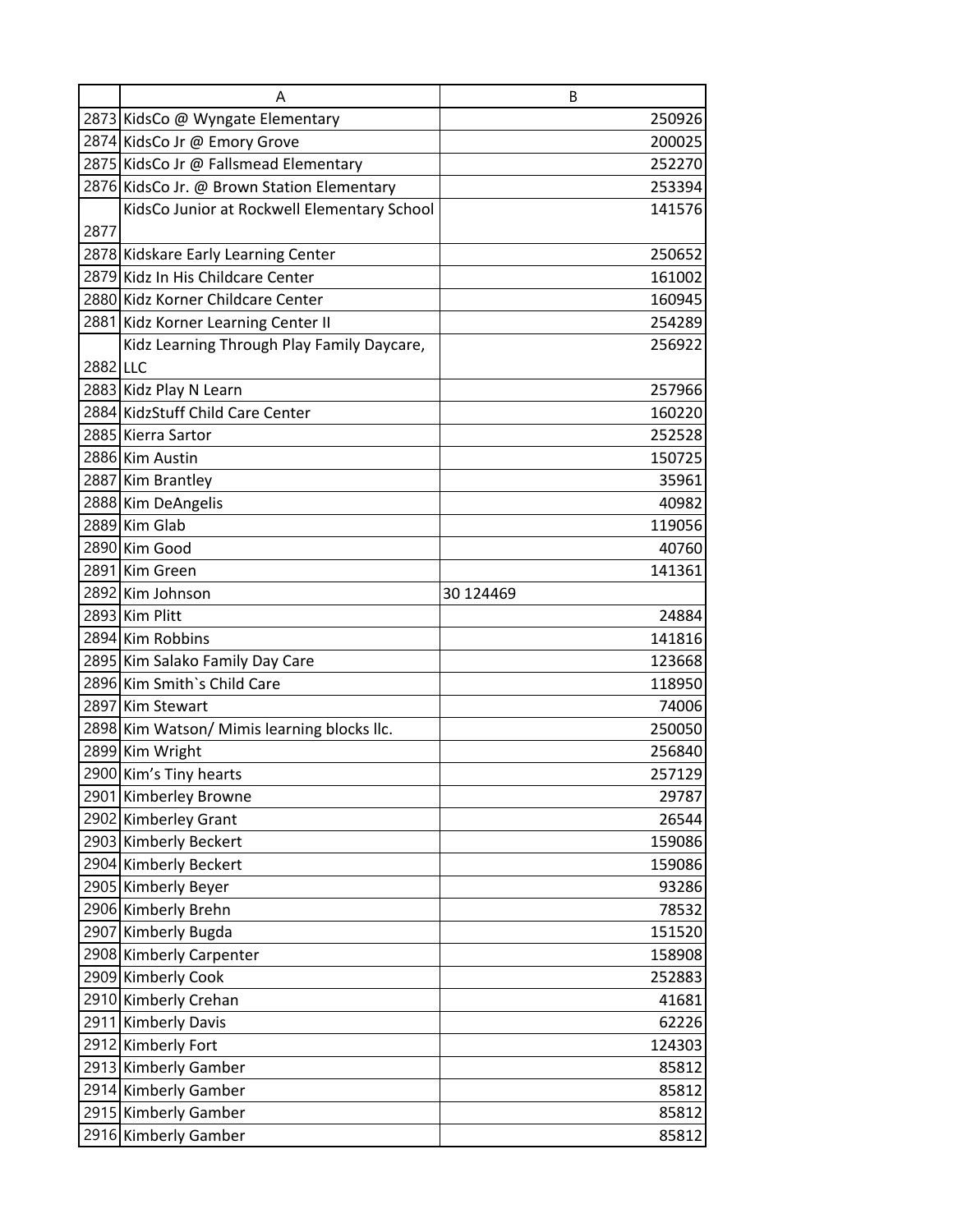|      | A                                         | B      |
|------|-------------------------------------------|--------|
|      | 2917 Kimberly Gamber                      | 85812  |
|      | 2918 Kimberly Gamber                      | 85812  |
|      | 2919 Kimberly Graff                       | 257129 |
|      | 2920 Kimberly Greene Epps                 | 257980 |
|      | 2921 Kimberly Greene Epps                 | 257980 |
|      | 2922 Kimberly Gregory                     | 256842 |
|      | 2923 KIMBERLY HEARTWELL                   | 153110 |
|      | 2924 Kimberly Iser                        | 256904 |
|      | 2925 Kimberly Jack                        | 253044 |
|      | 2926 Kimberly Johnson                     | 150118 |
|      | 2927 Kimberly Johnson                     | 133467 |
|      | 2928 Kimberly Johnson                     | 254322 |
|      | 2929 Kimberly Lynch                       | 255060 |
|      | 2930 KIMBERLY PRICE                       | 151803 |
|      | 2931 Kimberly Puopolo                     | 152970 |
|      | 2932 Kimberly Robinson                    | 159822 |
|      | 2933 Kimberly Smith                       | 127509 |
|      | 2934 Kimberly Stinnett                    | 58572  |
|      | 2935 Kimberly Sydnor                      | 60321  |
|      | 2936 Kimberly Thomas                      | 160929 |
|      | 2937 Kimberly Unger                       | 255723 |
|      | 2938 Kimberly Waddy                       | 142036 |
|      | 2939 Kimberly Walton                      | 124253 |
|      | 2940 Kimberly Walton                      | 124253 |
|      | 2941 Kimberly Washington                  | 115018 |
|      | 2942 Kimberly Winkler                     | 124918 |
|      | 2943 Kimberly Zinkand                     | 22459  |
|      | 2944 Kimberly Zinkand                     | 22459  |
|      | 2945 Kim's Day Care                       | 112100 |
|      | 2946 Kim's Karate and Learning Center     | 118352 |
|      | 2947 Kim's Karate and Learning Center     | 118352 |
|      | 2948 Kims kiddie Korner childcare         | 256209 |
|      | 2949 Kinder Care Learning Center-301502   | 60952  |
|      | 2950 Kinder Care Learning Center-301511   | 60784  |
|      | Kinder Explorers Children Learning Center | 152402 |
| 2951 |                                           |        |
|      | 2952 KinderCare - 000268                  | 32139  |
|      | 2953 KinderCare - 000318                  | 92718  |
|      | 2954 KinderCare - 073276                  | 43663  |
|      | 2955 KinderCare - 300834                  | 32211  |
|      | 2956 KinderCare - 301118                  | 33202  |
|      | 2957 KinderCare 073274                    | 31464  |
|      | 2958 KinderCare 300876                    | 40346  |
|      | 2959 KinderCare 301016                    | 40345  |
|      | 2960 KinderCare 301061                    | 40326  |
|      | 2961 KinderCare 301543                    | 85080  |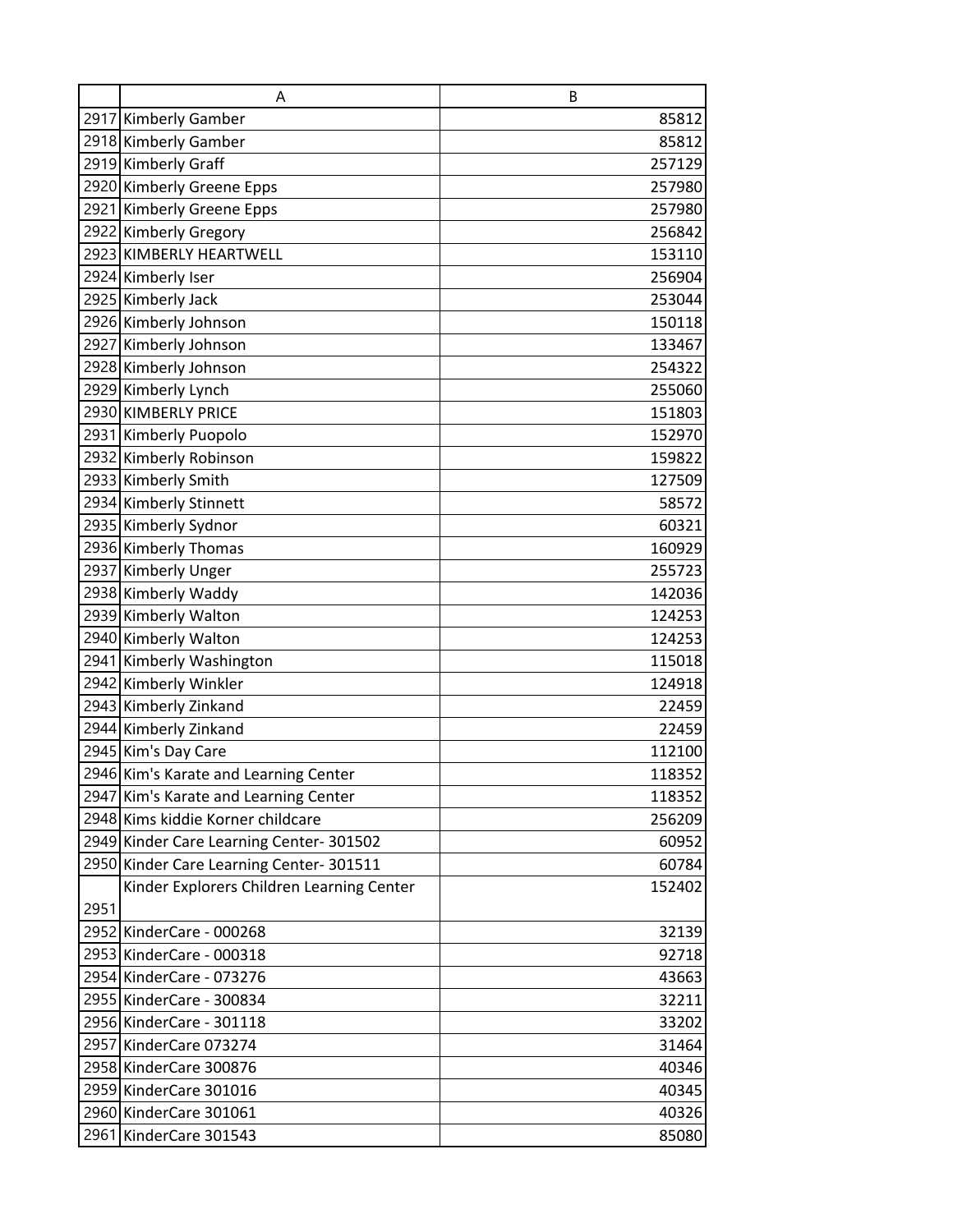|      | A                                                         | B               |
|------|-----------------------------------------------------------|-----------------|
|      | 2962 KinderCare 301835                                    | 153410          |
|      | 2963 KinderCare Learning Center                           | 76510           |
|      | 2964 KinderCare Learning Center                           | 53326           |
|      | 2965 KinderCare Learning Center                           | 32827           |
|      | 2966 KinderCare Learning Center - 301117                  | 15267           |
|      | 2967 KinderCare-000350                                    | 33994           |
|      | 2968 KinderCare-000882                                    | 80496           |
|      | 2969 KinderCare-300331                                    | 31634           |
|      | 2970 KinderCare-301082                                    | 31478           |
|      | 2971 KinderCare-301124                                    | 33055           |
|      | 2972 KinderCare-301136                                    | 40360           |
|      | 2973 KinderCare-301156                                    | 31678           |
|      | 2974 KinderCare-301178                                    | 32991           |
|      | 2975 KinderCare-301229                                    | 32002           |
|      | 2976 KinderCare-301301                                    | 33199           |
|      | 2977 KinderCare-301351                                    | 32209           |
|      | 2978 KinderCare-301407                                    | 33857           |
|      | 2979 KinderCare-301596                                    | 100784          |
|      | 2980 Kinderworld                                          | 119581          |
|      | 2981 Kinderworld Inc                                      | 119581          |
|      | 2982 Kinderworld Inc                                      | 119581          |
|      | 2983 Kinderworld Inc                                      | 119581          |
|      | 2984 Kindred Learning Center                              | 253051          |
|      | 2985 Kindred Learning Center                              | 155462          |
|      | 2986 Kingdom Care Childcare                               | 252929          |
|      | 2987 Kingdom Kare, Inc                                    | 161267          |
|      | 2988 Kingdom Treasures Child Care                         | 255702          |
|      | Kings Kid Early Learning Development                      | 115979          |
|      | 2989 Center                                               |                 |
|      | 2990 King's Kids Academy                                  | 94842           |
|      | 2991 King's kids Academy                                  | 94842           |
|      | 2992 Kingsview Learning Center                            | 116999          |
|      | Kingz Kidz world of early learners child care             | 156435          |
|      | 2993 center IIc                                           |                 |
|      | 2994 Kiran Doshi Daycare                                  | 252901          |
|      | 2995 Kirsten Francis                                      | 255821          |
|      | 2996 Kisha Hopson<br>2997 Kishwar Kirmani                 | 60040<br>114792 |
|      | 2998 Kishwer Sultana                                      | 160772          |
|      | 2999 Kita's Kiddie's Kubbie's                             | 250101          |
|      | 3000 Kita's Kiddie's Kubbie's                             | 250101          |
|      |                                                           | 252526          |
|      | 3001 Kitzmiller After School Program<br>3002 KLUB KID LLC | 252620          |
|      | 3003 Kneasha Moses                                        | 257925          |
|      | Kneseth Israel Synagogue. Kneseth Israel NS               | 102820          |
| 3004 |                                                           |                 |
|      |                                                           |                 |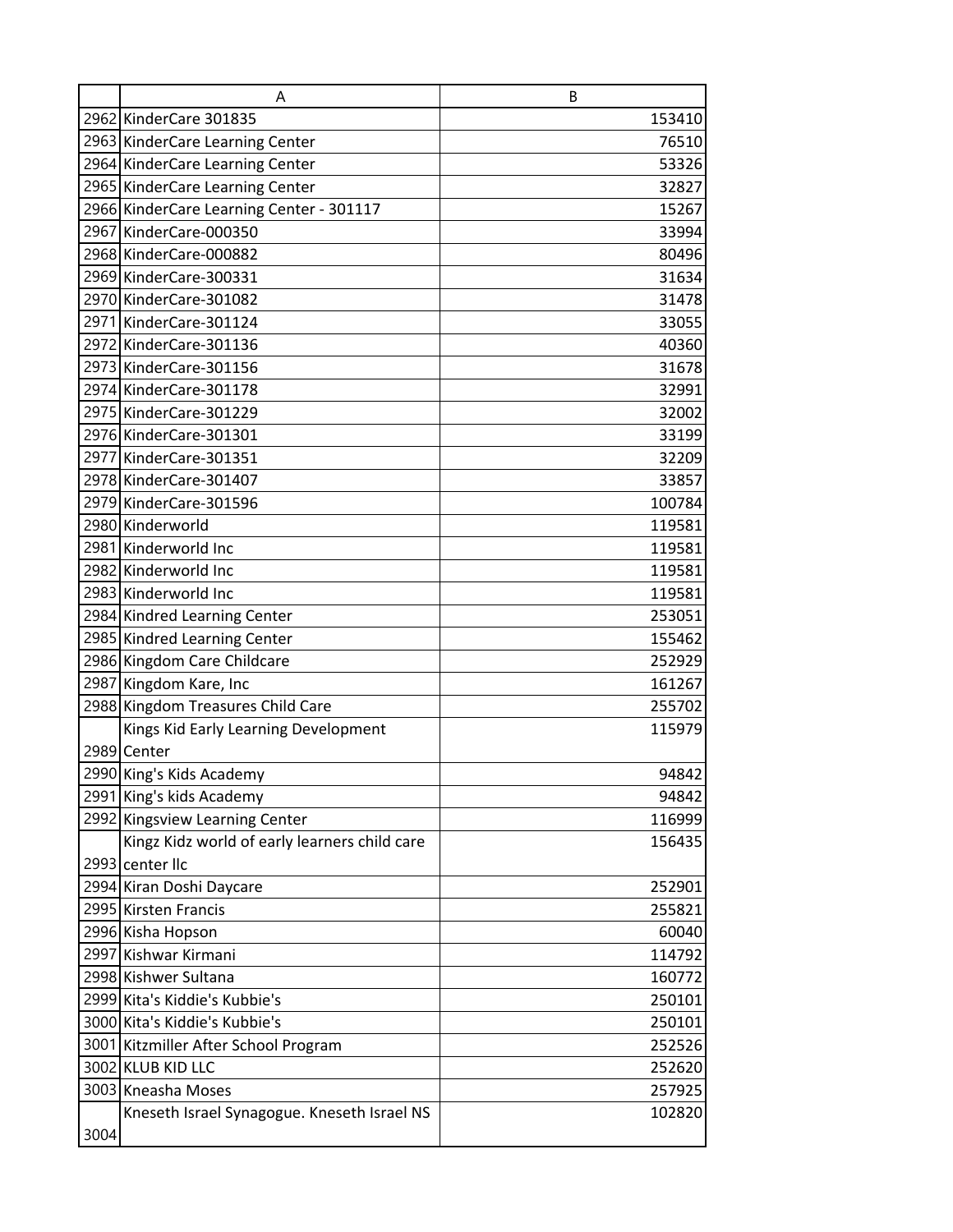|          | Α                                         | B      |
|----------|-------------------------------------------|--------|
|          | 3005 Knowledge Beginnings - 073204        | 99796  |
|          | 3006 Koinonia Baptist Day Care            | 152237 |
|          | 3007 KOMALA DAMARLA HOME DAY CARE         | 256026 |
|          | 3008 KOMALA DAMARLA HOME DAYCARE          | 256026 |
|          | 3009 Konika Rodriguese                    | 115344 |
|          | 3010 Konstantina Chroni                   | 255884 |
|          | Kool Kidz Learning And Development Center | 258100 |
| 3011 LLC |                                           |        |
|          | 3012 kouhar Aiwazian                      | 251171 |
|          | 3013 Kreative Kidz                        | 257006 |
|          | 3014 kreative kidz children's center      | 256845 |
|          | Kreative Minds Early Learning Center, LLC | 255350 |
| 3015     |                                           |        |
|          | 3016 KREAYOLA KIDS                        | 156154 |
|          | 3017 KREAYOLA KIDS 1                      | 254445 |
|          | 3018 KREAYOLA KIDS B/AFTERCARE            | 142621 |
|          | 3019 Krista Williams                      | 253224 |
|          | 3020 Kristen Craig                        | 257641 |
|          | 3021 Kristen Heuisler                     | 156430 |
|          | 3022 Kristen McLaughlin                   | 255481 |
|          | 3023 Kristen Rosenberg                    | 252205 |
|          | 3024 Kristen Wittstadt                    | 252885 |
|          | 3025 Kristie Kiser                        | 127382 |
|          | 3026 Kristie Porter                       | 162232 |
|          | 3027 Kristin Byrnes                       | 90961  |
|          | 3028 Kristin Selig                        | 161352 |
|          | 3029 Kristin Watson                       | 162115 |
|          | 3030 Kristin White Davenport              | 251586 |
|          | 3031 Kristin White Davenport              | 251586 |
|          | 3032 Kristina Booze                       | 254243 |
|          | 3033 Kristina Booze                       | 254243 |
|          | 3034 Kristina Booze                       | 254243 |
|          | 3035 Kristina Booze                       | 264243 |
|          | 3036 Kristina Ganyon                      | 124769 |
|          | 3037 Kristine Hamilton                    | 251922 |
|          | 3038 Kristy Wright                        | 132455 |
|          | 3039 Krystal Ayari                        | 255853 |
|          | 3040 Krystal Wolfrum                      | 162590 |
|          | 3041 Krystals Family Child Care           | 250345 |
|          | 3042 Krystal's Homecare LLC               | 255740 |
|          | 3043 Krysten Gaddy                        | 257188 |
|          | 3044 KS Angels                            | 257652 |
|          | 3045 Kuddly Bear Child Development Center | 32475  |
|          | 3046 Kurious Kids                         | 251380 |
|          | 3047 Kutina Street                        | 250231 |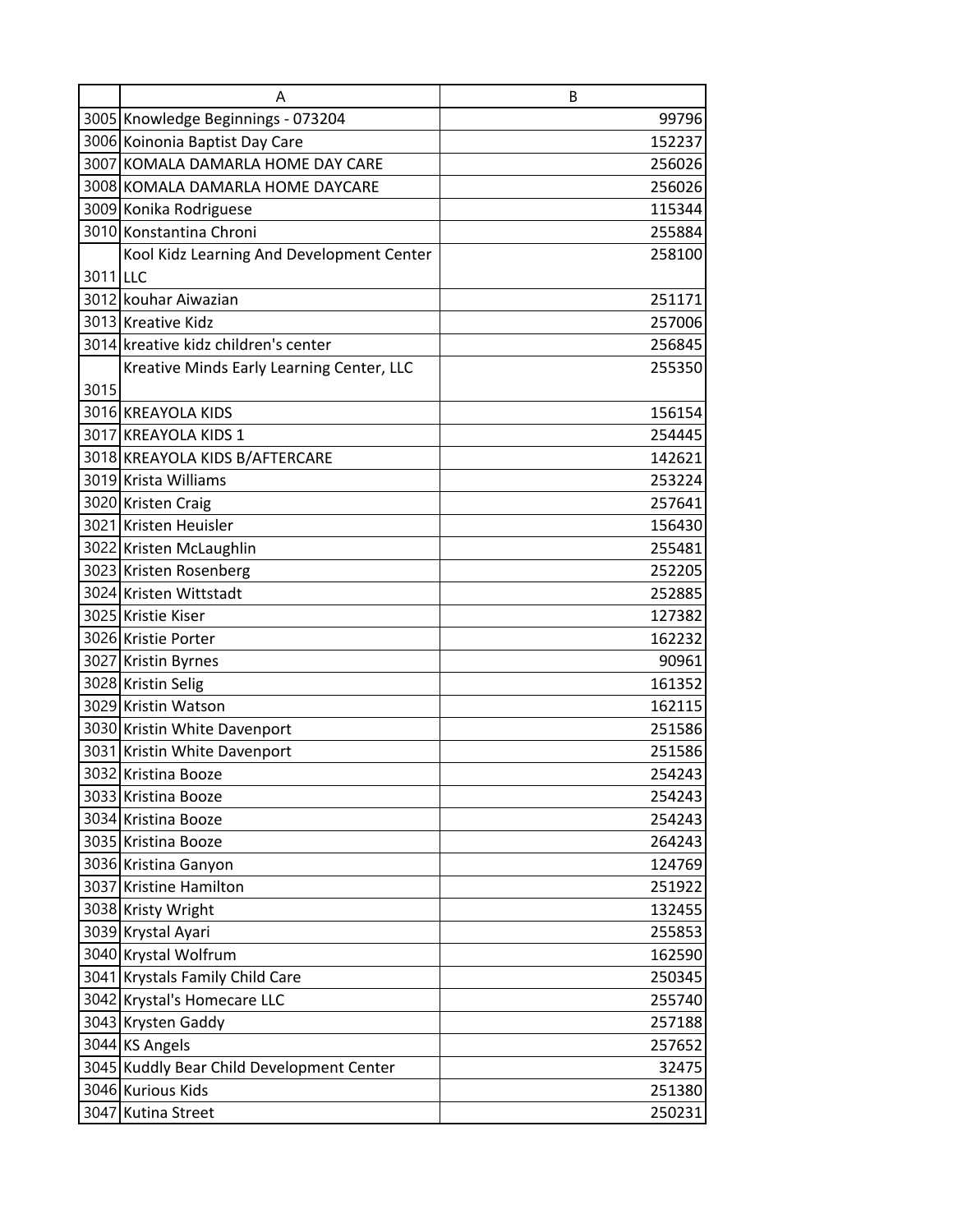|      | Α                                            | B          |
|------|----------------------------------------------|------------|
|      | Kwon's Tae Kwon Do (After School Care)       | 255165     |
| 3048 |                                              |            |
|      | 3049 La Petite                               | 33305      |
|      | 3050 La Petite - Old Farm                    | 31704      |
|      | 3051 La Petite Academy                       | 152367     |
|      | 3052 La Petite Academy                       | 32091      |
|      | 3053 La Petite Child Care                    | 33684      |
|      | 3054 La Petite Child Care                    | 33673      |
|      | 3055 La Petite Child Care                    | 76754      |
|      | 3056 La Petite Child Care                    | 33349      |
|      | 3057 La Petite Child Care                    | 33205      |
|      | 3058 La Petite Child Care                    | 33692      |
|      | 3059 La Petite Child Care Center @GBMC       | 15302      |
|      | 3060 La Petite Child Care Center @GBMC       | 15884      |
|      | 3061 LaAndra E. Gundy Flowers                | 156681     |
|      | Laboueres for Jesus Excellent Early Learning | 132136     |
|      | 3062 Childcare                               |            |
|      | Labourers for Jesus Excellent Early Learning | 132136     |
|      | 3063 Childcare                               |            |
|      | 3064 Lacey Petersen                          | 252683     |
|      | 3065 LaDawn Jones                            | 133121     |
|      | 3066 Ladonna Patrice Sims                    | K820055476 |
|      | 3067 Lady's House of Family Childcare, LLC   | 256264     |
|      | LaFaye & Lisa's Shining Stars Child Care     | 139108     |
|      | 3068 Center                                  |            |
|      | 3069 LaFreda Brady Family Daycare            | 152304     |
|      | 3070 LaGerald Pulley II                      | 162534     |
|      | 3071 Lakeisha Alston                         | 162725     |
|      | 3072 LaKeisha Johnson                        | 150975     |
|      | 3073 Lakeisha Jones                          | 256223     |
|      | 3074 Lakeisha Leith                          | 161324     |
|      | 3075 Lakesha Jones                           | 257787     |
|      | 3076 Lakisha Fitzgerald                      | 141842     |
|      | 3077 Lakisha Fitzgerald                      | 141842     |
|      | 3078 Lakisha Webb                            | 154520     |
|      | 3079 Lana McGriff                            | 251109     |
|      | 3080 Landis Carter                           | 151084     |
|      | 3081 Laneal Hollis-Adeyemo                   | 142029     |
|      | 3082 Lanita Bender                           | 160842     |
|      | 3083 Lanora Dennis                           | 255784     |
|      | 3084 LaPetite Child Care Center              | 31691      |
|      | 3085 Laren Altberger                         | 153721     |
|      | 3086 Large family child care                 | 255886     |
|      | 3087 Large Family Child Care Home            | 253987     |
|      | 3088 Large Family Childcare Home             | 257906     |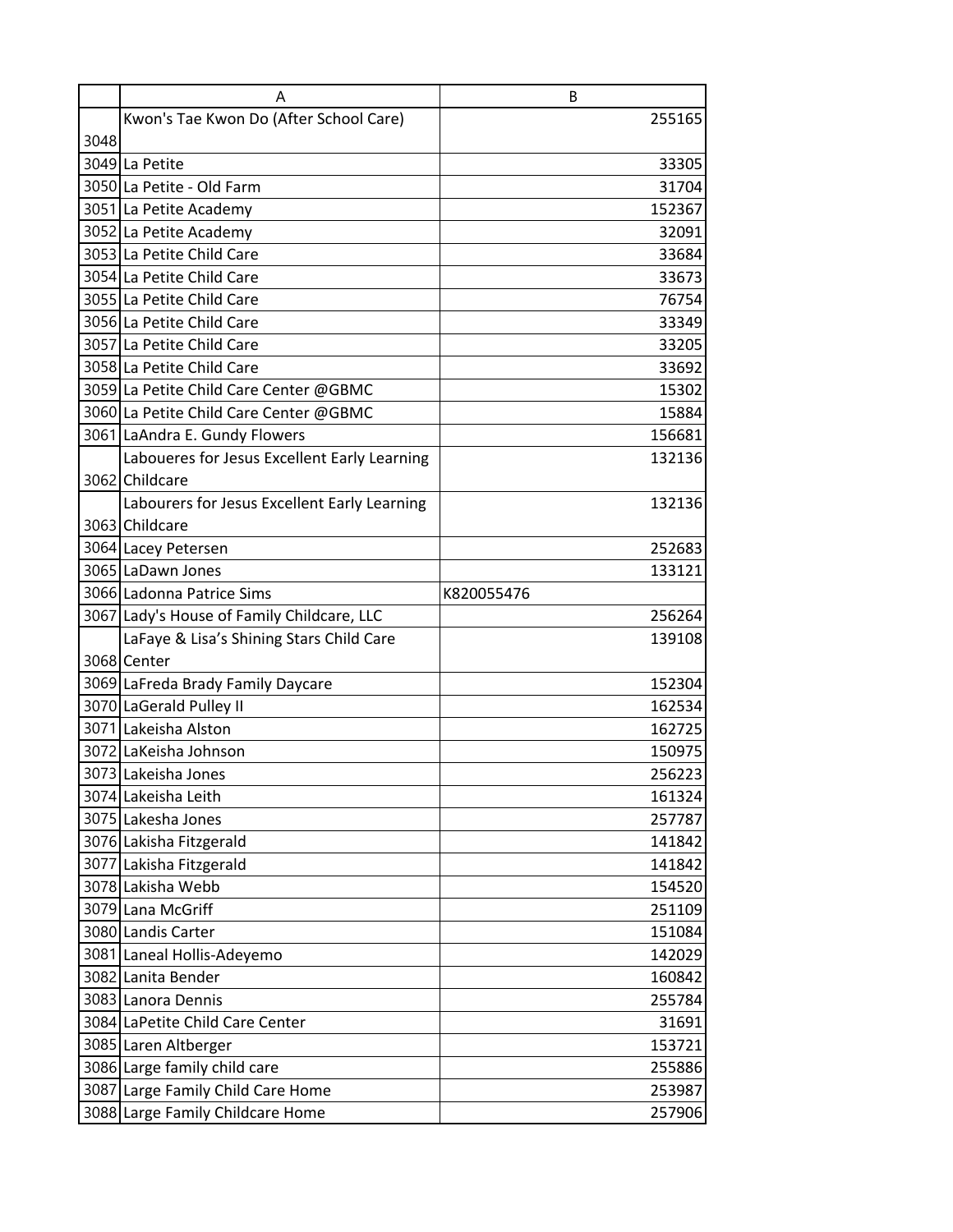|      | Α                                        | B                            |
|------|------------------------------------------|------------------------------|
|      | Largo Community Ministries After School  | 155129                       |
|      | 3089 Program                             |                              |
|      | 3090 Largo Park Early Learning Center    | 105380                       |
|      | 3091 Lashanda Conyers                    | 254005                       |
|      | 3092 LaShaun Nelson                      | 255785                       |
|      | LaShawn Brawley                          | 257888(new address) old reg# |
| 3093 |                                          | 136805(old address)          |
|      | 3094 Lashawn Holmes                      | 256220                       |
|      | 3095 LaShawn Smith                       | 153659                       |
|      | 3096 LaShean Brandon                     | 152724                       |
|      | 3097 LaSonia Young                       | 255666                       |
|      | 3098 LaTanya Davis                       | 255890                       |
|      | 3099 Latasha Allen                       | 257889                       |
|      | 3100 Latasha Allen                       | 257889                       |
|      | 3101 Latasha Allen                       | 257889                       |
|      | 3102 LaTaska Chambers                    | 254961                       |
|      | 3103 LaTevea Richardson-Carson           | 252986                       |
|      | 3104 Latisha Daniels                     | 257370                       |
|      | 3105 Latonya Gaddy-Crawford              | 152337                       |
|      | 3106 Latonya McGraw                      | 200005                       |
|      | 3107 LATOYA WILLIAMS                     | 16-123081                    |
|      | 3108 Latrice DeBose                      | Latrice DeBose               |
|      | 3109 Latrice Tibbs                       | 162557                       |
|      | 3110 Latricia Jacobs                     | 252509                       |
|      | 3111 Laugh & Learn LLC                   | 251504                       |
|      | Laura and Joel Greenzaid Early Childhood | 155311                       |
|      | 3112 Center                              |                              |
|      | 3113 Laura Atwell                        | 256-210                      |
|      | 3114 Laura Bell                          | 254162                       |
|      | 3115 Laura Bradshaw                      | 129244                       |
|      | 3116 Laura Bradshaw                      | 129244                       |
|      | 3117 Laura Gough-Cook                    | Registration #160325         |
|      | 3118 Laura Gough-Cook                    | 160325                       |
|      | 3119 Laura Gough-Cook                    | Registration #160325         |
|      | 3120 Laura Harry                         | 101294                       |
|      | 3121 Laura Lake                          | 2461                         |
|      | 3122 Laura Leager                        | 151086                       |
|      | 3123 Laura Logan                         | 26644                        |
|      | 3124 Laura Mallow                        | 159082                       |
|      | 3125 Laura McKenna                       | 151869                       |
|      | 3126 Laura Roe                           | 250162                       |
|      | 3127 Laura Swann                         | 118039                       |
|      | 3128 Laura Thornton                      | 158789                       |
|      | 3129 Laura Watkins                       | 250820                       |
|      | 3130 Laura Wolfsheimer                   | 130174                       |
|      | 3131 Laura Wright                        | 153192                       |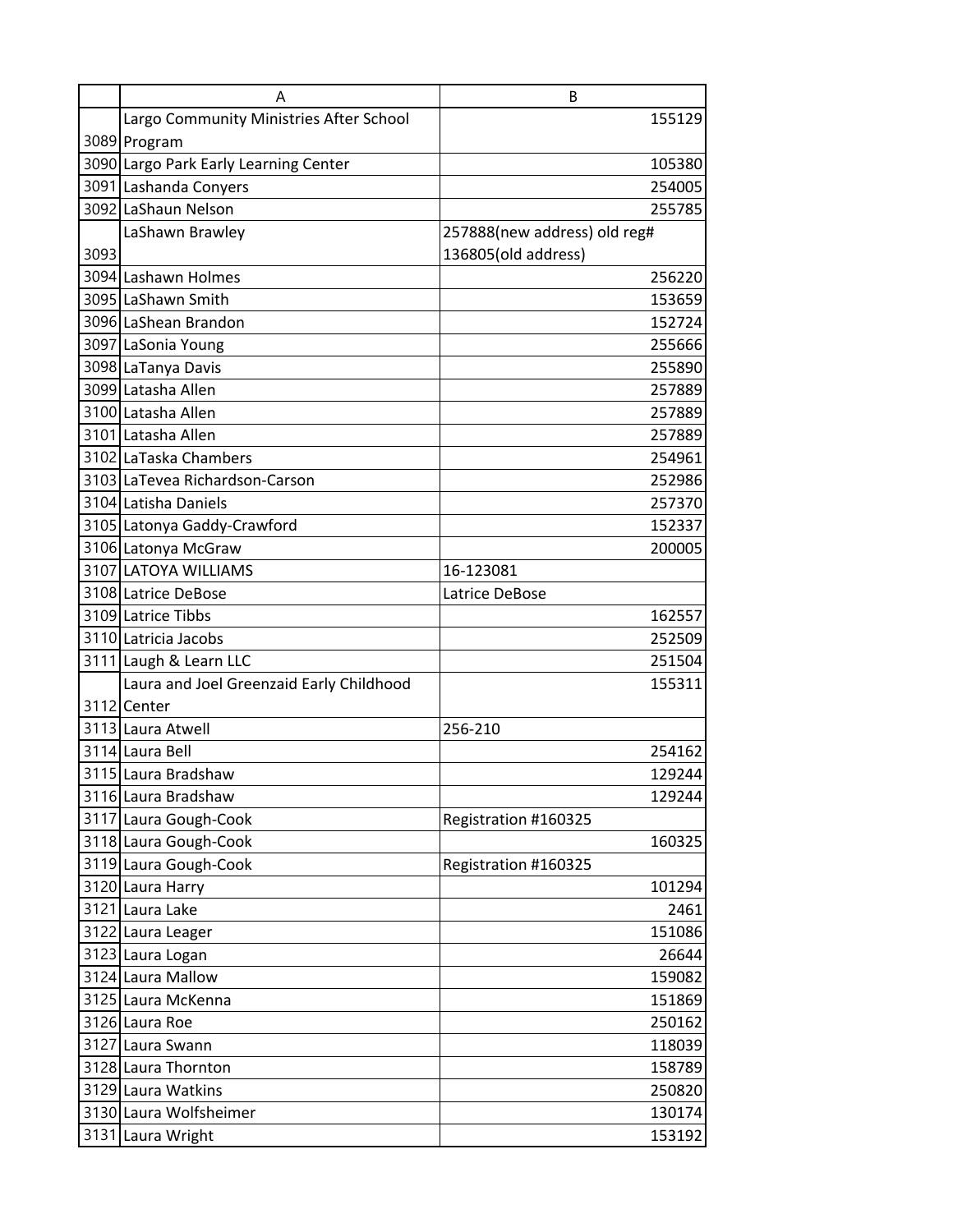|      | Α                                         | B        |
|------|-------------------------------------------|----------|
|      | 3132 Laura's little Angel's Family        | 158689   |
|      | 3133 Laurel Community Center Pre-school   | 16-32993 |
|      | 3134 Laurel Pearson                       | 152751   |
|      | 3135 Laurel Pearson                       | 152751   |
|      | 3136 Lauren Caruso                        | 254941   |
|      | 3137 Lauren Corn                          | 95608    |
|      | 3138 Lauren Corn                          | 95608    |
|      | 3139 Lauren Fisher                        | 255720   |
|      | 3140 Lauren Harris                        | 256937   |
|      | 3141 Laurie Alcock                        | 43466    |
|      | 3142 Laurie Arnold                        | 252403   |
|      | 3143 Laurie Cox                           | 30-90964 |
|      | 3144 Laurie Donohue                       | 251219   |
|      | 3145 Laurie Rossi                         | 107988   |
|      | 3146 Laurie Valcius                       | 250529   |
|      | 3147 Lavern Harris                        | 161563   |
|      | 3148 Lavern Harris                        | 161563   |
|      | 3149 LaVerne Jones                        | 121087   |
|      | LaWann Pendleton-Stribling A Family's     | 162289   |
|      | 3150 Touch Home Daycare                   |          |
|      | 3151 Lawayesh Azale                       | 258042   |
|      | 3152 Leah Osuntuyi                        | 162766   |
|      | 3153 Leah Shipe                           | 257060   |
|      | 3154 Leah Smith                           | 254444   |
|      | 3155 Lean On Us Unity Childcare Center    | 255832   |
|      | 3156 Leanda Grissom                       | 256400   |
|      | 3157 Leann Crowe                          | 252444   |
|      | 3158 Leap Child Care Center, LLC.         | 255758   |
|      | 3159 Leaps Ahead Learning Center          | 251362   |
|      | 3160 LEAPS AND BOUNDS LEARNING CENTER     | 150724   |
|      | 3161 Learn Laugh N Grow                   | 160523   |
|      | Learn to Excel LLC DBA The Learning       | 254639   |
|      | 3162 Experience                           |          |
|      | 3163 Learn, Play & Grow Daycare, LLC      | 255602   |
|      | 3164 Learning Center for Young Children   | 255085   |
|      | Learning How! Child Development Center    | 258164   |
| 3165 |                                           |          |
|      | Learning Ladder at Har Sinai Oheb Shalom  | 110083   |
|      | 3166 Congregation                         |          |
|      | Learning Ladders Child Development Center | 253923   |
| 3167 |                                           |          |
|      | 3168 Learning Lane                        | 255726   |
|      | 3169 Learning Matters                     | 158541   |
|      | 3170 Learning Matters II Inc.             | 257941   |
|      | Learning Tree Before and After School     | 31716    |
|      | 3171 Program                              |          |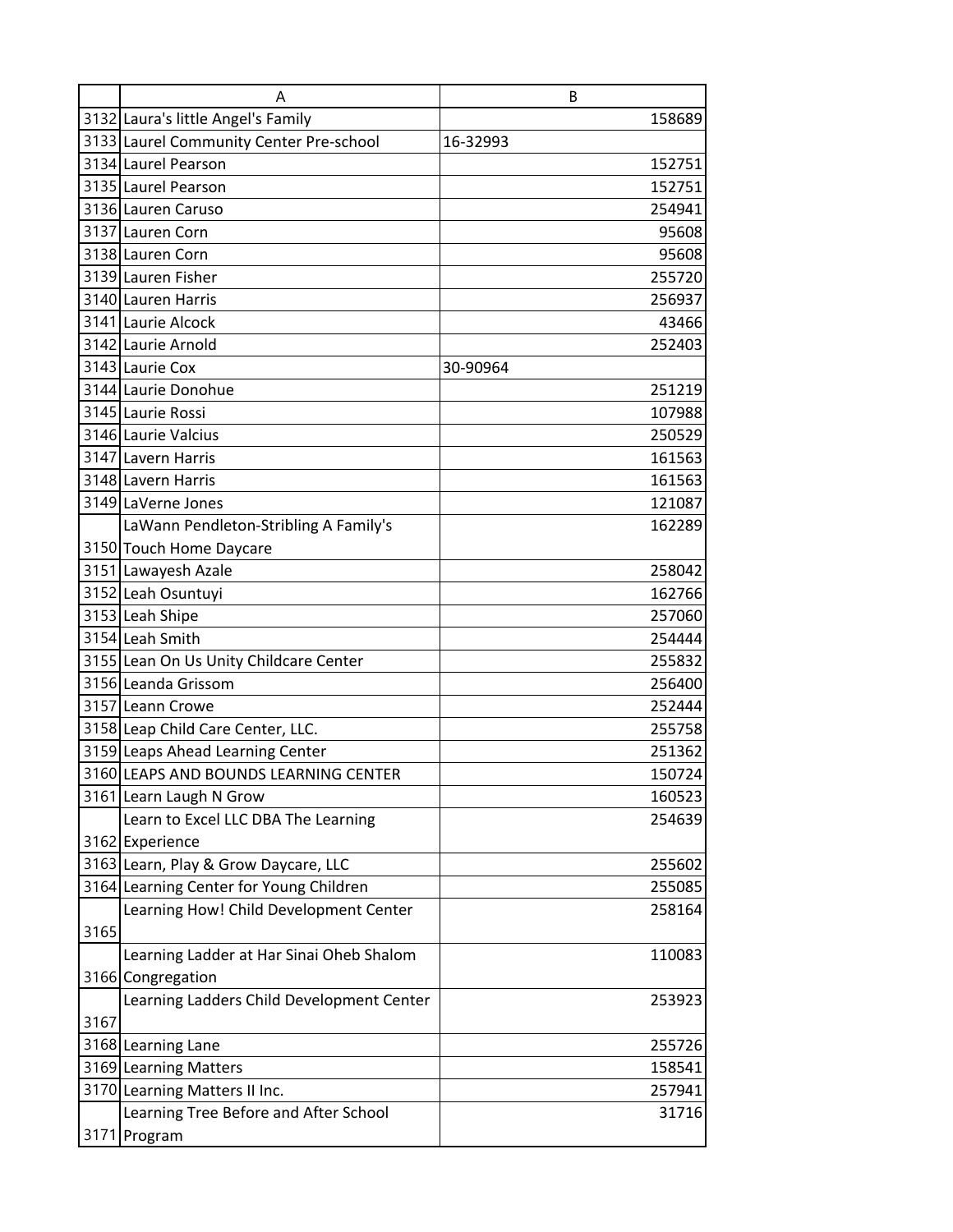|      | А                                          | B      |
|------|--------------------------------------------|--------|
|      | 3172 Learning Tree Early Learning Center   | 35542  |
|      | 3173 Learning World CDC, II                | 124880 |
|      | Learning World Child Development Center    | 32759  |
| 3174 |                                            |        |
|      | Learn-N-Play at Baltimore Highlands        | 151411 |
|      | 3175 Elementary School                     |        |
|      | Learn-N-Play at Chadwick Elementary School | 134567 |
| 3176 |                                            |        |
|      | Learn-N-Play at Hernwood Elementary        | 254550 |
|      | 3177 School                                |        |
|      | Learn-N-Play Child Care Center Security at | 255544 |
|      | 3178 Morning Star Baptist Church           |        |
|      | 3179 Leatrice Davis                        | 156173 |
|      | 3180 Legacy Childcare                      | 257942 |
|      | 3181 Legacy Family Childcare               | 257942 |
|      | 3182 Lei Li's Family Child Care            | 160706 |
|      | 3183 LEIDY CARABALI                        | 252220 |
|      | 3184 Leila Nassaj                          | 161948 |
|      | 3185 Leila Nassaj                          | 161948 |
|      | 3186 Leilani Gaskins                       | 254260 |
|      | 3187 Leisha Harrelson                      | 156621 |
|      | 3188 Leisha Harrelson                      | 156621 |
|      | 3189 Leisha Harrelson                      | 156621 |
|      | 3190 Lekesia Johnson                       | 161896 |
|      | 3191 Lemontree Little Learners             | 162667 |
|      | 3192 L'Enfant Education                    | 257687 |
|      | 3193 Lenora Roscoe                         | 157453 |
|      | 3194 Lenora Stevenson                      | 40949  |
|      | 3195 Leola Trusso                          | 140988 |
|      | 3196 Leomie Brown                          | 153882 |
|      | 3197 Lesha Joseph                          | 153661 |
|      | 3198 Lesia Partlow-Holmes                  | 255943 |
|      | 3199 Lesley Gay                            | 256065 |
|      | 3200 Lesley Wood Daycare                   | 155756 |
|      | 3201 Leslie Albritton                      | 159065 |
|      | 3202 Leslie Anderson                       | 135906 |
|      | 3203 Leslie Granofsky                      | 252240 |
|      | 3204 Leslie Parker                         | 111351 |
|      | 3205 Leslie Pinkney                        | 112960 |
|      | 3206 Leslie Solomon                        | 133236 |
|      | 3207 Leslie Solomon                        | 133236 |
|      | 3208 Leslie's Family Child Care            | 253473 |
|      | 3209 Leticia Jurado                        | 256705 |
|      | 3210 Leticia Jurado                        | 256705 |
|      | 3211 Leticia Jurado. Soto                  | 256705 |
|      | 3212 Lettie Dent School Age Center         | 33248  |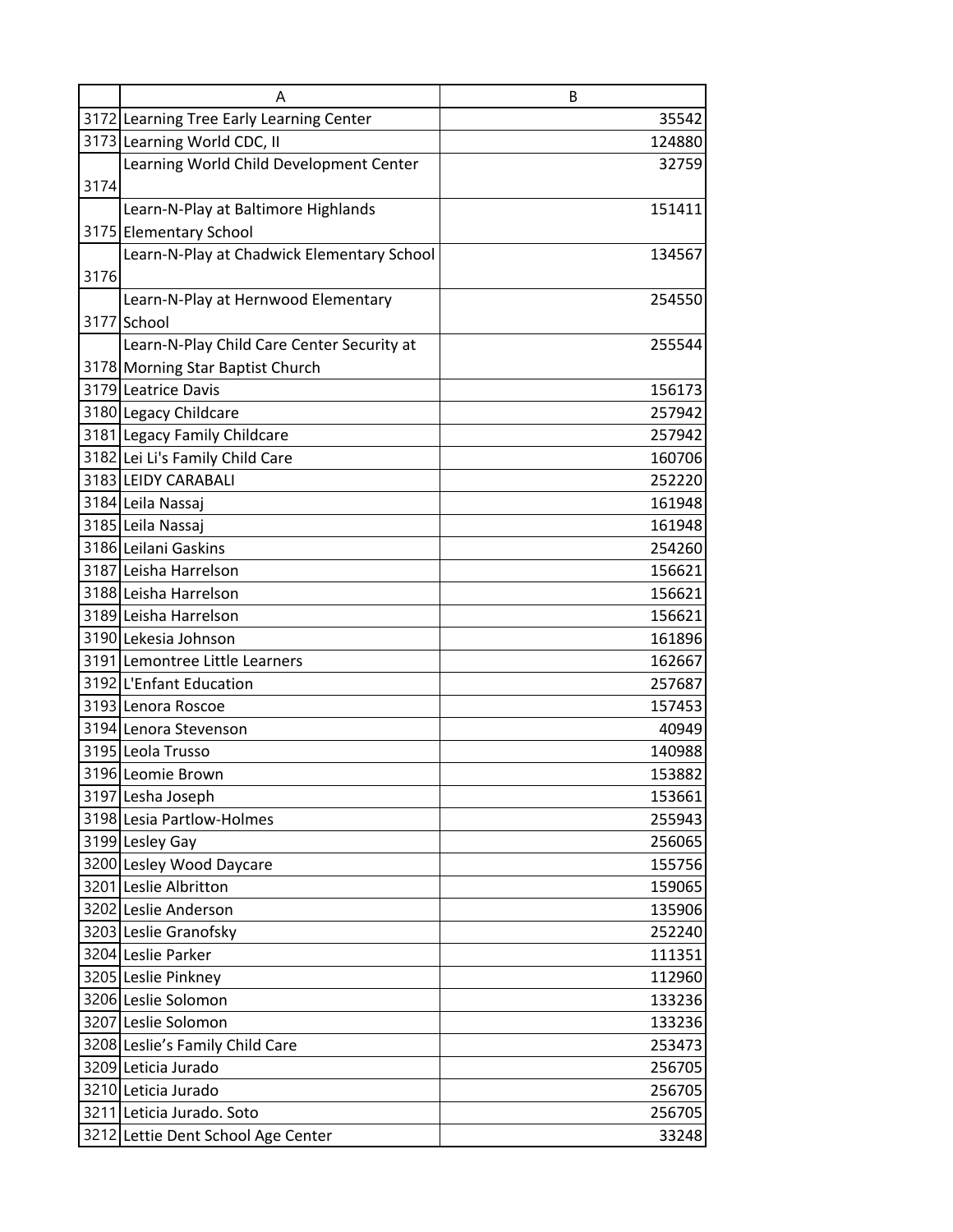|      | A                                           | B       |
|------|---------------------------------------------|---------|
|      | 3213 Levy G Davis                           | 251473  |
|      | 3214 Lexington Park Baptist Preschool       | 33257   |
|      | 3215 Lexxi Hubbell                          | 251174  |
|      | 3216 Li Zhou                                | 252956  |
|      | Liberty Road Receration and Parks Learning  | 53527   |
|      | 3217 Center                                 |         |
|      | Liberty Road Recreation & Parks AM/PM       | 108511  |
| 3218 |                                             |         |
|      | Liberty Road Recreation and Parks Inc. at   | 251480  |
|      | 3219 Lyons Mill Elementary                  |         |
|      | 3220 Library Square Montessori              | 160526  |
|      | 3221 Lidiya Getahun                         | 255345  |
|      | Lidiya Getahun (Favorite Family Child Care) | 255345  |
| 3222 |                                             |         |
|      | 3223 Life Prep Early Learning Center        | 2556684 |
|      | Life Source Church & School of Perry Hall   | 156484  |
| 3224 |                                             |         |
|      | 3225 Lifehouse Learning Center, LLC         | 251318  |
|      | 3226 Lifehouse Learning Center, LLC         | 251318  |
|      | 3227 Lighthouse Christian Childcare         | 154566  |
|      | Lighthouse Christian Childcare - Upper      | 256967  |
|      | 3228 Campus                                 |         |
|      | 3229 Lighthouse Christian Daycare           | 79882   |
|      | 3230 Like Home Too Child Care               | 159212  |
|      | Lil' Einsteins Daycare and Learning Center  | 253320  |
| 3231 |                                             |         |
|      | 3232 Lil Einstein's Learning Center         | 252423  |
|      | 3233 Lil junebugs daycare                   | 255510  |
|      | 3234 Lil Kidz Kastle Daycare                | 141096  |
|      | 3235 Lil People U Daycare Center            | 158735  |
|      | 3236 Lil People U Daycare Center            | 15      |
|      | Lil' Punkins Family Day Care or Kimberly    | 134117  |
|      | 3237 Pettit                                 |         |
|      | 3238 LIL Wascal's Daycare                   | 93548   |
|      | 3239 LILIAN FLORES                          | 256912  |
|      | Lilies Of The Valley Childcare Incorporated | 250508  |
| 3240 |                                             |         |
|      | 3241 LiLi's Child Care Center               | 160564  |
|      | 3242 Liliya Khizgilova                      | 156875  |
|      | 3243 Lillian Serio                          | 40500   |
|      | 3244 Lillian Serio                          | 40500   |
|      | 3245 Lilly Ingram                           | 253424  |
|      | 3246 LILLY PUSHPAM, GNANAMUTHU              | 156741  |
|      | 3247 Lillypushpam Gnanamuthu                | 156741  |
|      | 3248 Lily Pads Early Learning Center LLC    | 253720  |
|      | 3249 Linda Baghdassarian                    | 139269  |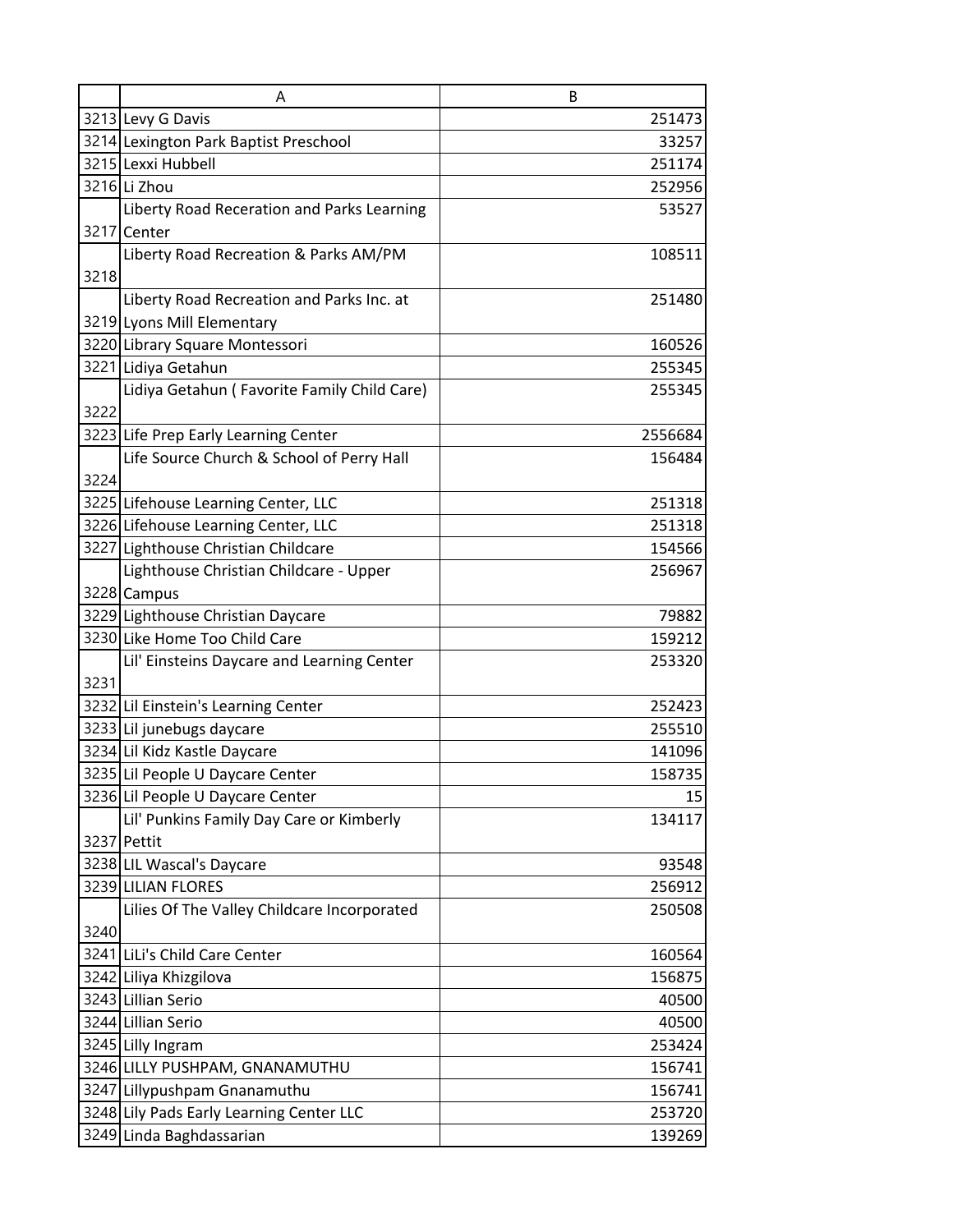| A                                | B                     |
|----------------------------------|-----------------------|
| 3250 Linda Barnes                | 30583                 |
| 3251 Linda Conway                | 156450                |
| 3252 Linda Garey                 | 252608                |
| 3253 Linda Hall                  | 256184                |
| 3254 Linda Hardin                | 58045                 |
| 3255 Linda Hardin                | 58045                 |
| 3256 Linda Hoffman               | 49394                 |
| 3257 Linda Howard                | 40750                 |
| 3258 Linda Ladue                 | 255122 (registration) |
| 3259 Linda Newsome               | 67358                 |
| 3260 Linda Nokes                 | 81246                 |
| 3261 Linda Offei-Darko           | 255705                |
| 3262 Linda Stewart               | 89699                 |
| 3263 Linda Suarez                | 252765                |
| 3264 Linda Suarez                | 252765                |
| 3265 Linda Sullivan              | 255169                |
| 3266 Linda Taylor                | 30072                 |
| 3267 Linda Taylor                | 30072                 |
| 3268 Linda Warrick               | 253008                |
| 3269 Linda Warrick               | 253008                |
| 3270 Linda Warrick               | 253008                |
| 3271 Linda Warrick               | 253008                |
| 3272 Linda Wright                | 254972                |
| 3273 Linda zaldivar              | 255466                |
| 3274 Linda's family day care     | 159222                |
| 3275 Lindaleia Ratra             | 160582                |
| 3276 Linda's Daycare             | 30583                 |
| 3277 Linda's Family Child Care   | 46923                 |
| 3278 Lindsay Carlo               | 159497                |
| 3279 Lindsay Hsu                 | 256028                |
| 3280 Lindsay Hsu                 | 256028                |
| 3281 Lindsay's Dawson Child Care | 255568                |
| 3282 Lindsey Borges              | 255468                |
| 3283 Lindsey LaPorte             | 253265                |
| 3284 Lindsey Smallidge           | 256744                |
| 3285 Lin's Kids Child Care       | 250547                |
| 3286 Lisa Barton                 | 123388                |
| 3287 Lisa Beckner                | 162103                |
| 3288 Lisa Bigesby                | 129886                |
| 3289 Lisa Bowman                 | 82027                 |
| 3290 Lisa Cason                  | 139377                |
| 3291 Lisa Christopher            | 161123                |
| 3292 Lisa Cook                   | 29676                 |
| 3293 Lisa Crabb                  | 79176                 |
| 3294 Lisa Dillon                 | 162786                |
| 3295 Lisa Dodge                  | 255270                |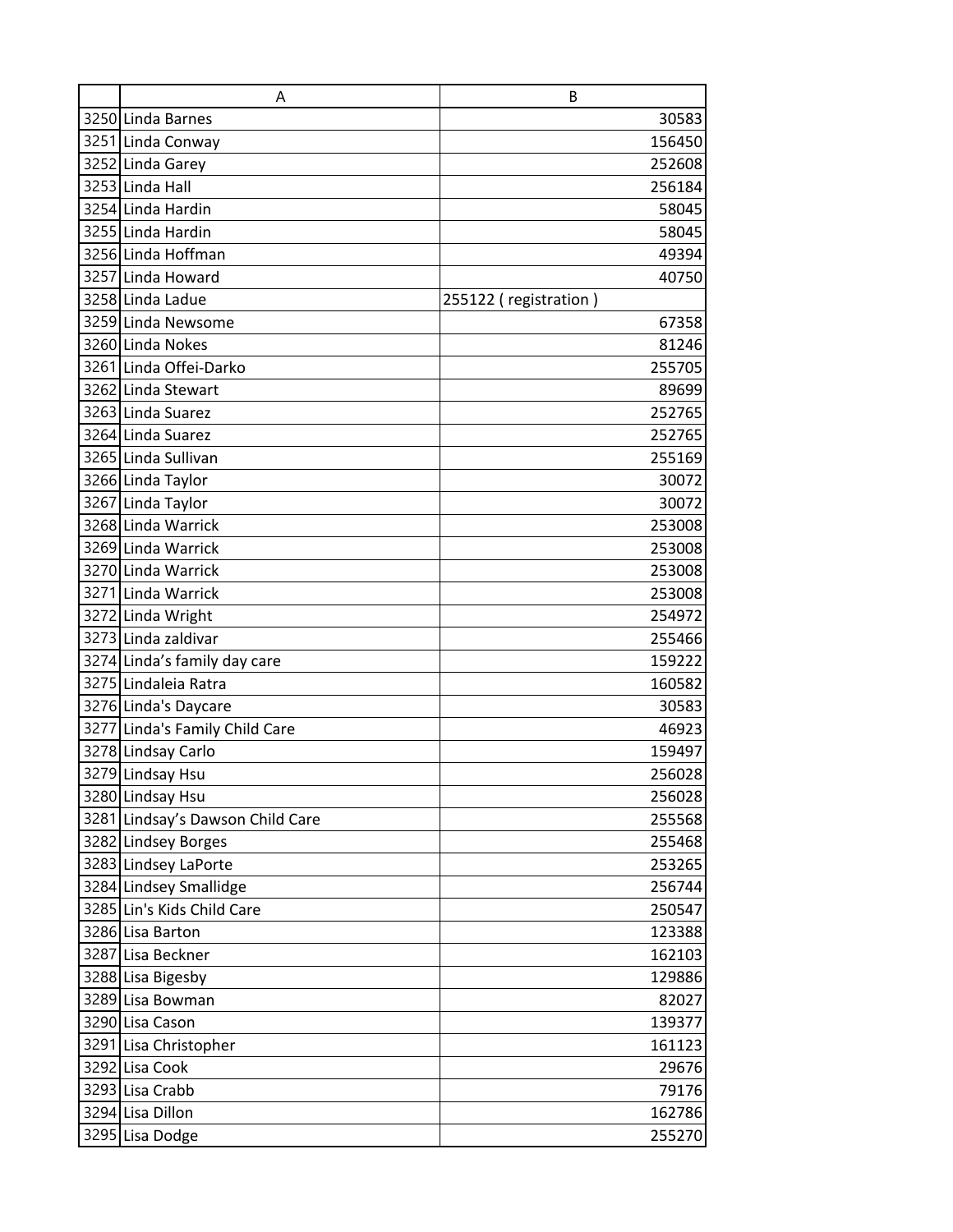|      | A                                          | B      |
|------|--------------------------------------------|--------|
|      | 3296 Lisa Dodge                            | 255270 |
|      | 3297 Lisa Doody                            | 257704 |
|      | 3298 Lisa Faust                            | 253646 |
|      | 3299 Lisa Feldman                          | 162028 |
|      | 3300 Lisa Froble                           | 113012 |
|      | 3301 Lisa Hatfield                         | 126765 |
|      | 3302 Lisa Hayes                            | 70237  |
|      | 3303 Lisa Henderson                        | 160989 |
|      | 3304 Lisa Henderson                        | 160989 |
|      | 3305 Lisa Hill                             | 151611 |
|      | 3306 Lisa Hill                             | 151611 |
|      | 3307 Lisa Hogan                            | 258211 |
|      | 3308 Lisa Hogan                            | 78676  |
|      | 3309 Lisa Keith                            | 107860 |
|      | 3310 LISA LEIGH                            | 152184 |
|      | 3311 Lisa Libdan                           | 257081 |
|      | 3312 Lisa Loeffler                         | 104640 |
|      | 3313 Lisa Lyons                            | 254323 |
|      | 3314 Lisa McCourry                         | 256322 |
|      | 3315 Lisa Millard                          | 156304 |
|      | 3316 Lisa Ohlheiser                        | 131870 |
|      | 3317 Lisa Parker                           | 112956 |
|      | 3318 Lisa Poe                              | 161528 |
|      | 3319 Lisa Roberts                          | 162076 |
|      | 3320 Lisa Stewart-Whiteman                 | 136576 |
|      | 3321 Lisa Watts                            | 98679  |
|      | 3322 Lisa Williams                         | 162162 |
|      | 3323 Lisa Wipfield                         | 161991 |
|      | 3324 Lisa's Family Daycare                 | 112272 |
|      | 3325 LisaJones                             | 150254 |
|      | 3326 Lisa-Pinckney Dumm                    | 107207 |
|      | 3327 LisbonPre-Kindergarten                | 38089  |
|      | 3328 Literacy Connection at Gwynns Falls   | 250653 |
|      | 3329 Literacy Connection at Steuart Hill   | 257660 |
|      | 3330 Little Acorns ELC                     | 34554  |
|      | 3331 Little Acorns ELC                     | 34554  |
|      | 3332 Little Angel Daycare                  | 251429 |
|      | 3333 Little Angels Daycare                 | 101962 |
|      | 3334 Little Angels Daycare                 | 257990 |
|      | 3335 Little Angels Daycare                 | 257990 |
|      | 3336 Little Angels Daycare MD LLC          | 161174 |
|      | 3337 Little Angels Family daycare          | 151464 |
|      | Little Angels Home Day Care - Alberta Gray | 160724 |
| 3338 |                                            |        |
|      | 3339 Little Angels Learning Center         | 255765 |
|      | 3340 Little Angels Learning Center II      | 256067 |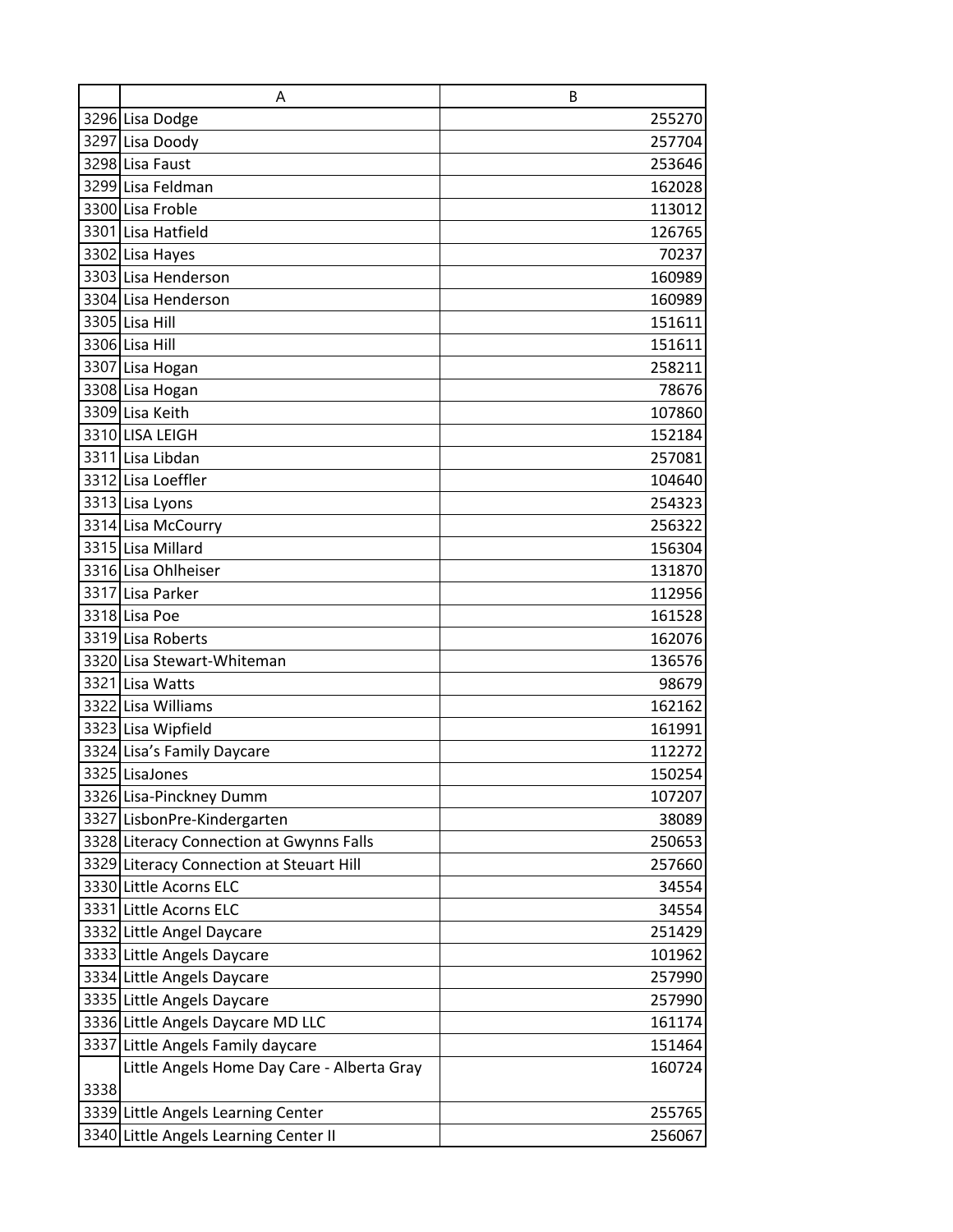|      | Α                                            | B      |
|------|----------------------------------------------|--------|
|      | Little Angels Learning Palace Daycare Center | 153996 |
| 3341 |                                              |        |
|      | Little Bear Day Care, LLC d/b/a The Learning | 161399 |
|      | 3342 Experience                              |        |
|      | 3343 Little Bears Den Learning Center II     | 133091 |
|      | 3344 Little Bee's Bilingual Childcare LLC    | 252643 |
|      | 3345 Little Beginnings Child Care            | 257240 |
|      | 3346 Little Blessings Childcare              | 254572 |
|      | 3347 Little Brook Learning Center Llc        | 250607 |
|      | 3348 Little Builders Learning Center         | 156817 |
|      | 3349 Little Busy Bee Early Learning Center   | 32276  |
|      | Little Busy Bee Early Learning Center of     | 127500 |
|      | 3350 Clinton                                 |        |
|      | 3351 LITTLE BUSY BEES FAMILY CHILD CARE      | 252694 |
|      | Little Buzybodies Playland Family Daycare    | 258063 |
| 3352 |                                              |        |
|      | Little Darlings Childcare Learning Center    | 250602 |
| 3353 |                                              |        |
|      | 3354 Little Debbie's Daycare                 | 252297 |
|      | 3355 Little Ducklings Family Child Care      | 252547 |
|      | 3356 Little Eggs Child Care Center           | 252300 |
|      | 3357 Little Eggs Child Care Center           | 252300 |
|      | 3358 Little Faces Great Minds LLC            | 257384 |
|      | 3359 Little Falls Extended Day               | 161524 |
|      | 3360 Little Feet Child Development Center    | 39107  |
|      | 3361 Little Feet Family Daycare              | 155201 |
|      | 3362 Little Feet Preschool                   | 134338 |
|      | 3363 Little Feet Preschool at Shiloh         | 253245 |
|      | 3364 Little Feet School Age Center           | 256723 |
|      | Little Fingers and Little Toes Family Child  | 153904 |
|      | 3365 Care LLc                                |        |
|      | 3366 Little Flower School                    | 45062  |
|      | 3367 Little Flower School                    | 251634 |
|      | Little Flowers Early Childhood and           | 159488 |
|      | 3368 Development Center Inc.                 |        |
|      | 3369 Little Folks Day Care                   | 116754 |
|      | 3370 Little Folks Day Care                   | 116754 |
|      | Little Foot Enrichment Learning Center II    | 156572 |
| 3371 |                                              |        |
|      | 3372 Little Friends of Grace                 | 70297  |
|      | 3373 Little Generations Family Daycare       | 252288 |
|      | 3374 Little Generations Family Daycare       | 252288 |
|      | 3375 Little Genius Montessori Center         | 154325 |
|      | 3376 Little Genius Montessori Center         | 154325 |
|      | 3377 Little Hands Day Care                   | 99862  |
|      | 3378 Little hands play land                  | 150760 |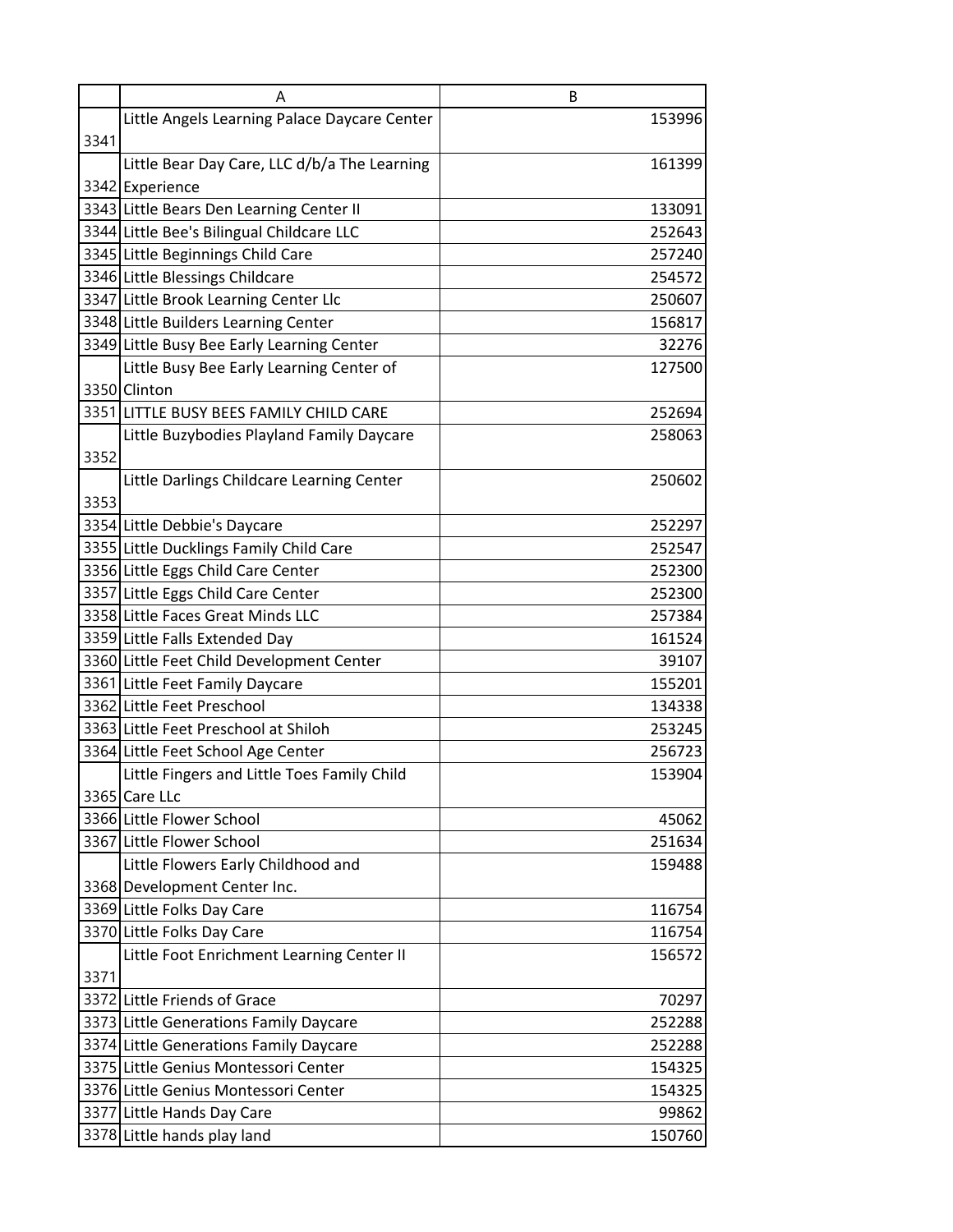|      | Α                                             | B        |
|------|-----------------------------------------------|----------|
|      | 3379 Little Hands Preschool                   | 162722   |
|      | 3380 Little Hands, Little Feet family daycare | 114723   |
|      | 3381 Little Imaginations, LLC                 | 127184   |
|      | 3382 Little Jacks Corner                      | 250560   |
|      | 3383 Little Jacks Corner                      | 250560   |
|      | 3384 Little Jewels Learning Center            | 159142   |
|      | 3385 Little Joyful Noise Daycare              | 251292   |
|      | Little Kids Place Childcare and Learning      | 257610   |
|      | 3386 Center                                   |          |
|      | Little Kids Place Childcare and Learning      | 257610   |
|      | 3387 Center                                   |          |
|      | 3388 Little kings & queens child care         | 256064   |
|      | 3389 Little Kings & Queens Daycare Center     | 161027   |
|      | 3390 Little Lambs Child Care                  | 255902   |
|      | 3391 Little Lambs Learning Center             | 31412    |
|      | 3392 Little Lambs Preschool                   | 100429   |
|      | 3393 Little Leaders Learning Childcare        | 257000   |
|      | 3394 Little Leaders University                | 254920   |
|      | 3395 Little Learners Childcare LLC            | 159347   |
|      | 3396 Little Learners LLC                      | 158648   |
|      | Little Legends Early Learning Center, LLC     | 257282   |
| 3397 |                                               |          |
|      | 3398 Little Lety family Day Care              | 255705   |
|      | 3399 Little Lights Child Development Center   | 159814   |
|      | Little Lights of Faith Early Learning Center  | 253843   |
| 3400 |                                               |          |
|      | 3401 Little Lulu's Daycare                    | 11901    |
|      | 3402 Little Magic Garden Childcare Center     | 256302   |
|      | 3403 Little Miracles Daycare                  | 129639   |
|      | 3404 Little Miracles FCC-Temia Parker         | 253435   |
|      | 3405 Little One's Daycare                     | 141889   |
|      | 3406 Little One's Daycare Center              | 141889   |
|      | 3407 Little One's Daycare Center              | 141889   |
|      | 3408 Little Ones Big Ideas childcare          | 162537   |
|      | 3409 Little Ones Day Care                     | 11121395 |
|      | Little Pebbles Daycare @Cornerstone Church    | 159254   |
| 3410 |                                               |          |
|      | 3411 Little People                            | 161061   |
|      | Little People Child Care Center, Inc. @       | 127444   |
|      | 3412 Jarboe Educational Center                |          |
|      | Little People Child Care Center, Inc. @       | 127444   |
|      | 3413 Jarboe Educational Center                |          |
|      | 3414 LITTLE PEOPLE DEVELOPMENT CENTER         | 255349   |
|      | 3415 Little People's Educare                  | 160900   |
|      | 3416 Little People's Place                    | 53504    |
|      | 3417 Little Promises Family Daycare           | 252549   |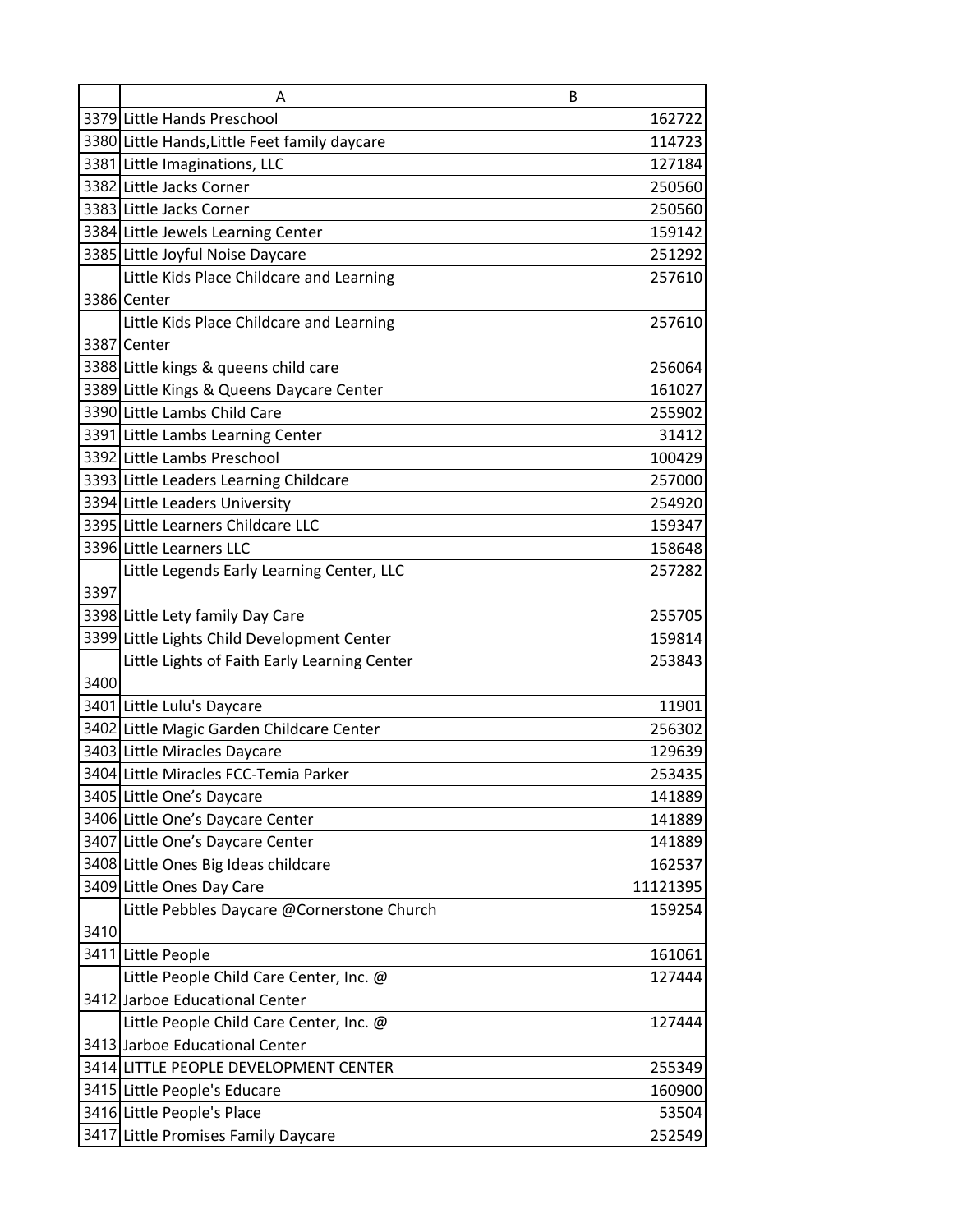|      | A                                           | B                                   |
|------|---------------------------------------------|-------------------------------------|
|      | 3418 Little Proteges, Inc.                  | 154791                              |
|      | 3419 Little Queens & Kings CCC              | 109054                              |
|      | 3420 Little Rascals Daycare                 | 252045                              |
|      | 3421 Little Rascals ELC                     | 68805                               |
|      | 3422 Little Rockers Early Education Center  | 252895                              |
|      | Little Scholars Child Development Center    | 257189                              |
| 3423 |                                             |                                     |
|      | 3424 Little Scholars Cottage                | 257744                              |
|      | 3425 Little Scholars-playhouse too          | 253910                              |
|      | 3426 Little Shining Stars                   | 157980                              |
|      | Little Smiles with Big Dreams Learning      | 252663                              |
|      | 3427 Center                                 |                                     |
|      | 3428 Little Smiling Faces II                | 158717                              |
|      | 3429 little Star angels                     | 254478                              |
|      | 3430 little star Day car                    | 253004                              |
|      | Little Star Learning Daycare [Saima Khalil] | 161258                              |
| 3431 |                                             |                                     |
|      | 3432 Little Stars Learning Center Inc.      | 156665                              |
|      | 3433 little stars learning daycare          | 257785                              |
|      | 3434 Little Steps family child care         | 150764                              |
|      | 3435 Little Sunshine Daycare                | 160144                              |
|      | Little Sunshines at the Old Fork Elementary | 255344                              |
| 3436 |                                             |                                     |
|      | 3437 Little Swanns Family Day Care          | 255825                              |
|      | 3438 Little Swanns Family Day Care          | 255825                              |
|      | Little Travelers Day Care and Learning      | 45285                               |
|      | 3439 Center of Mt. Airy                     |                                     |
|      | Little Treasures Learning & Development     | 161234                              |
|      | 3440 Center                                 |                                     |
|      | 3441 Little Wonderful World                 | 70373                               |
|      | Littlest Learners Child Development Center  | 33208                               |
| 3442 |                                             |                                     |
|      | Littlest Learners Child Development Center  | 33208                               |
| 3443 |                                             |                                     |
|      | Livias Family Daycare Olivia Statom         | Reg.161943 at 4904 Forest Creek Ct. |
| 3444 |                                             | Bowie Md 20720                      |
|      | 3445 Lodge Forest Child Care Center         | 32938                               |
|      | Loftin Love Christian Daycare and Learning  | 159449                              |
|      | 3446 Center, LLC                            |                                     |
|      | Loftin Love Christian Learning Center at    | 255970                              |
|      | 3447 Gwynn Oak                              |                                     |
|      | 3448 Lois's Daycare                         | 124685                              |
|      | 3449 LOKESHWARI PENDEM                      | 254170                              |
|      | 3450 Lola Harris                            | 58108                               |
|      | 3451 Lollipop Lane                          | 162598                              |
|      | 3452 Londia Lee                             | 30-119218                           |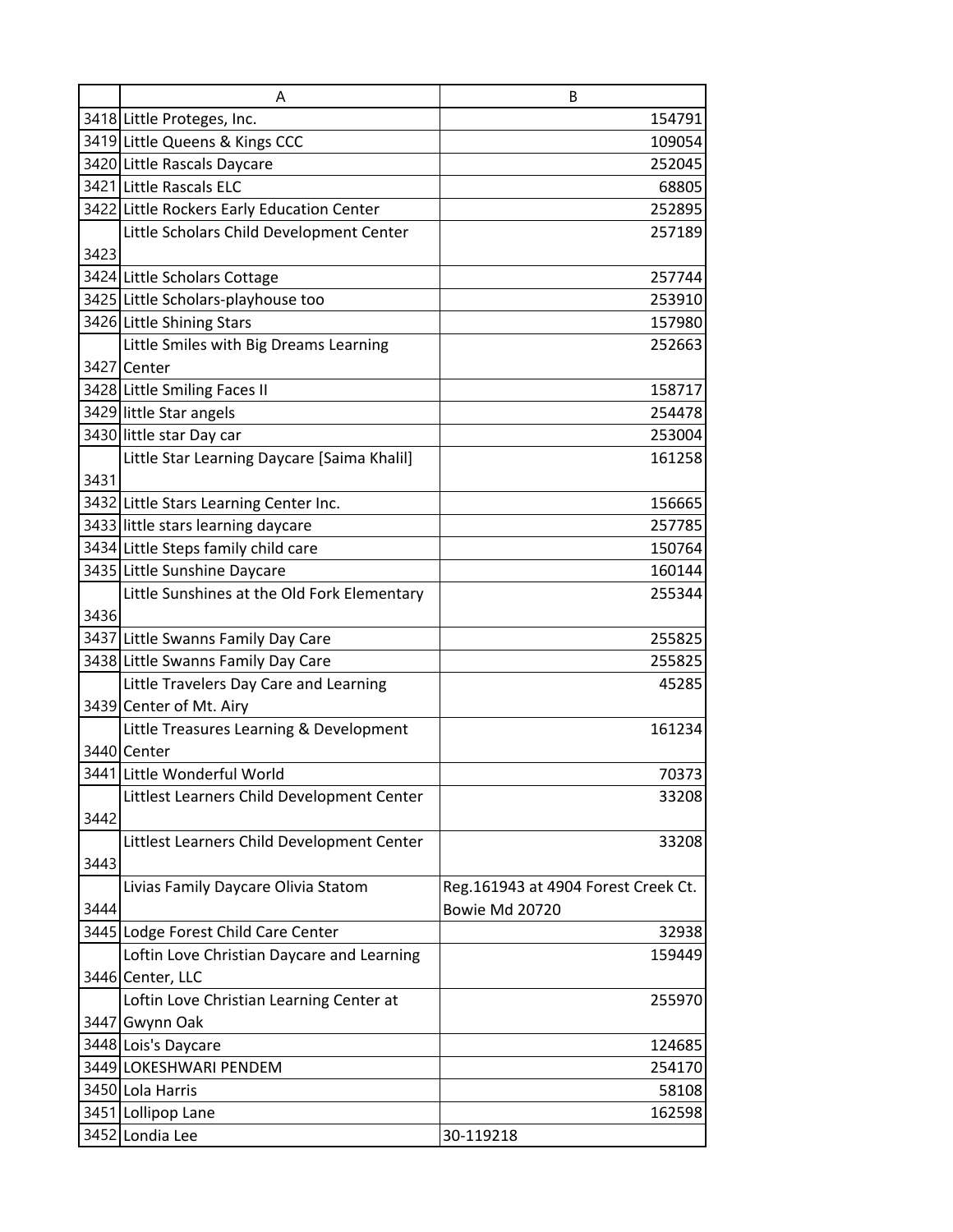| A                                      | B         |
|----------------------------------------|-----------|
| 3453 London Towne Academy              | 40398     |
| 3454 Longfellow Elementary SAS         | 32923     |
| 3455 Lorena Hernandez                  | 255915    |
| 3456 Loretta Carr                      | 152768    |
| 3457 Loretta Landis                    | 21-136410 |
| 3458 Lori Beyer                        | 141874    |
| 3459 Lori Beyer                        | 141874    |
| 3460 Lori Beyer                        | 141874    |
| 3461 Lori Dickerson                    | 120169    |
| 3462 Lori Dickerson                    | 120169    |
| 3463 Lori Elliott                      | 97233     |
| 3464 Lori Gaylor                       | 124801    |
| 3465 Lori McDonald                     | 30618     |
| 3466 Lori Paschal                      | 58599     |
| 3467 Lori Revell                       | 151265    |
| 3468 Lori Waddell                      | 131406    |
| 3469 Lori's Daycare                    | 113395    |
| 3470 Lori's Daycare                    | 113395    |
| 3471 Lorita Burns                      | 150181    |
| 3472 Lorna Duppins                     | 123232    |
| 3473 Lornwood Daycare & Gifted Center  | 33974     |
| 3474 Lorraine M Dehner                 | 137251    |
| 3475 LOTS OF LOVE DAY CARE             | 48843     |
| 3476 LOTS OF LOVE DAY CARE             | 345678    |
| 3477 LOTS OF LOVE DAY CARE             | 48843     |
| 3478 LOTS OF LOVE DAY CARE             | 48843     |
| 3479 LouAnn Nash                       | 23371     |
| 3480 Louise Jett's Home Daycare        | 21809     |
| 3481 Louise Jett's Home Daycare        | 21809     |
| 3482 Louish Thomas                     | 68478     |
| 3483 Love Faith & Hope Day Care        | 126710    |
| 3484 Love Never Fails Learning Center  | 159878    |
| 3485 Lovi Family Daycare INC           | 126636    |
| 3486 Lovia Johnson                     | 254722    |
| 3487 Loving 2 Learn Child Care Center  | 259924    |
| 3488 Loving Arms Childcare Center, LLC | 253165    |
| 3489 Loving Care Child Care Center     | 156332    |
| LOVING CARE CHRISTIAN DEVELOPMENT      | 150382    |
| 3490 CENTER LLC                        |           |
| 3491 Loving Hands Daycare              | 114845    |
| 3492 loving my children llc            | 254284    |
| 3493 Loyola Early Learning Center      | 253482    |
| 3494 Loza Ayana                        | 257640    |
| 3495 LPL Early Learning Solutions, LLC | 250861    |
| 3496 LPL Education Solutions, LLC      | 159257    |
| 3497 Lt. Joseph P. Kennedy Institute   | 33112     |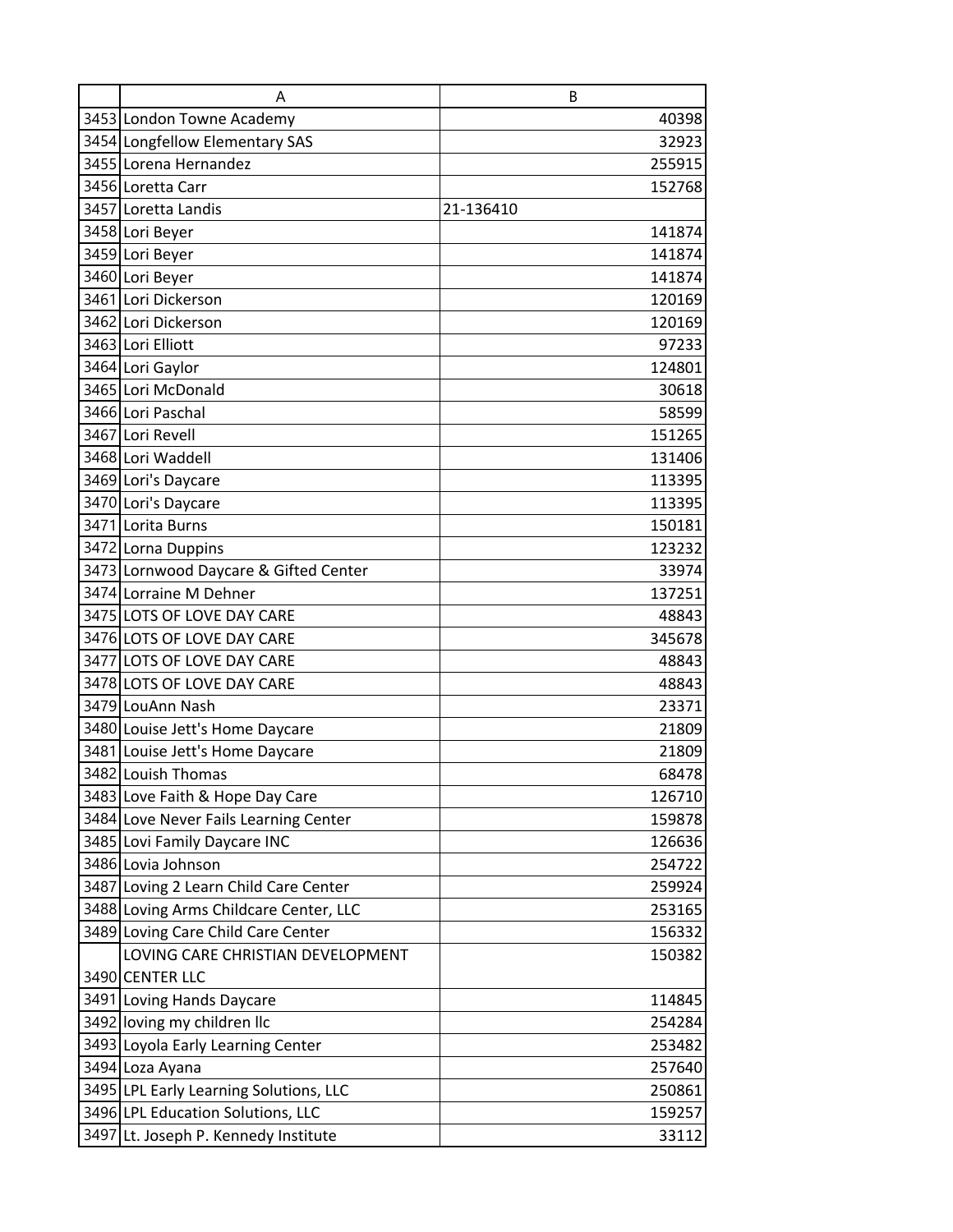|      | A                                          | B                                 |        |
|------|--------------------------------------------|-----------------------------------|--------|
|      | 3498 LUBNA ANSARI                          |                                   | 254382 |
|      | 3499 Lubna Child care                      |                                   | 134167 |
|      | 3500 Lubna Child Care                      |                                   | 134167 |
|      | 3501 Lucia Arinez                          |                                   | 125101 |
|      | 3502 Lucille Abney                         |                                   | 28595  |
|      | 3503 Lucille Young                         |                                   | 125419 |
|      | 3504 Lucinda Witherspoon                   |                                   | 91654  |
|      | 3505 Lucinda Witherspoon                   |                                   | 91654  |
|      | 3506 Lucrezias Childcare                   |                                   | 256916 |
|      | 3507 Lucy Baffoe                           |                                   | 252246 |
|      | 3508 Lucy Murphy                           |                                   | 21704  |
|      | 3509 Lucy Queirolo                         |                                   | 129678 |
|      | 3510 Lucy School                           |                                   | 116060 |
|      | 3511 Luisa Beadling                        |                                   | 56730  |
|      | 3512 Luisa Simat                           |                                   | 156162 |
|      | 3513 Luna's Family Childcare               |                                   | 159905 |
|      | 3514 Lushonda Okoli                        |                                   | 257030 |
|      | 3515 Lutheran Church of the Good Shepherd  |                                   | 78199  |
|      | Lutherville Timonium Recreation Center Co- |                                   | 71010  |
|      | 3516 op Tots                               |                                   |        |
|      | Lutherville Timonium Recreation Center Co- |                                   | 71010  |
|      | 3517 op Tots                               |                                   |        |
|      | 3518 Lutrice Chaffman                      |                                   | 157721 |
|      | 3519 LUZ PARRA                             |                                   | 59113  |
|      | 3520 Luzimar Souza e Silva                 | 15-139440                         |        |
|      | 3521 Luzviminda Hipolito                   |                                   | 255489 |
|      | 3522 Luzviminda Hipolito                   |                                   | 255489 |
|      | 3523 Lyceum for kids                       |                                   | 128251 |
|      | 3524 Lydia Harris                          |                                   | 12699  |
|      | 3525 Lydia Stewart                         |                                   | 38273  |
|      | 3526 Lynda Grimes                          |                                   | 128309 |
|      | 3527 Lynda Williams                        | <b>Registration Number: 40648</b> |        |
|      | 3528 Lynda Williams Daycare                |                                   | 40648  |
|      | 3529 Lynda's Tender Love Day Care          |                                   | 160101 |
|      | 3530 Lyndsey Fuson                         |                                   | 253185 |
|      | 3531 Lynell Pack                           |                                   | 121489 |
|      | Lynette Bentley -Bentley Family Daycare    |                                   | 61788  |
| 3532 |                                            |                                   |        |
|      | Lynette Bentley -Bentley Family Daycare    |                                   | 61788  |
| 3533 |                                            |                                   |        |
|      | 3534 Lynette Jones                         |                                   | 84430  |
|      | 3535 Lynette Taylor                        |                                   | 253748 |
|      | 3536 LYNICA MOORE                          |                                   | 255384 |
|      | 3537 Lynn Farr                             |                                   | 93970  |
|      | 3538 Lynn Harrington                       |                                   | 150672 |
|      | 3539 Lynn Shirkey                          |                                   | 139928 |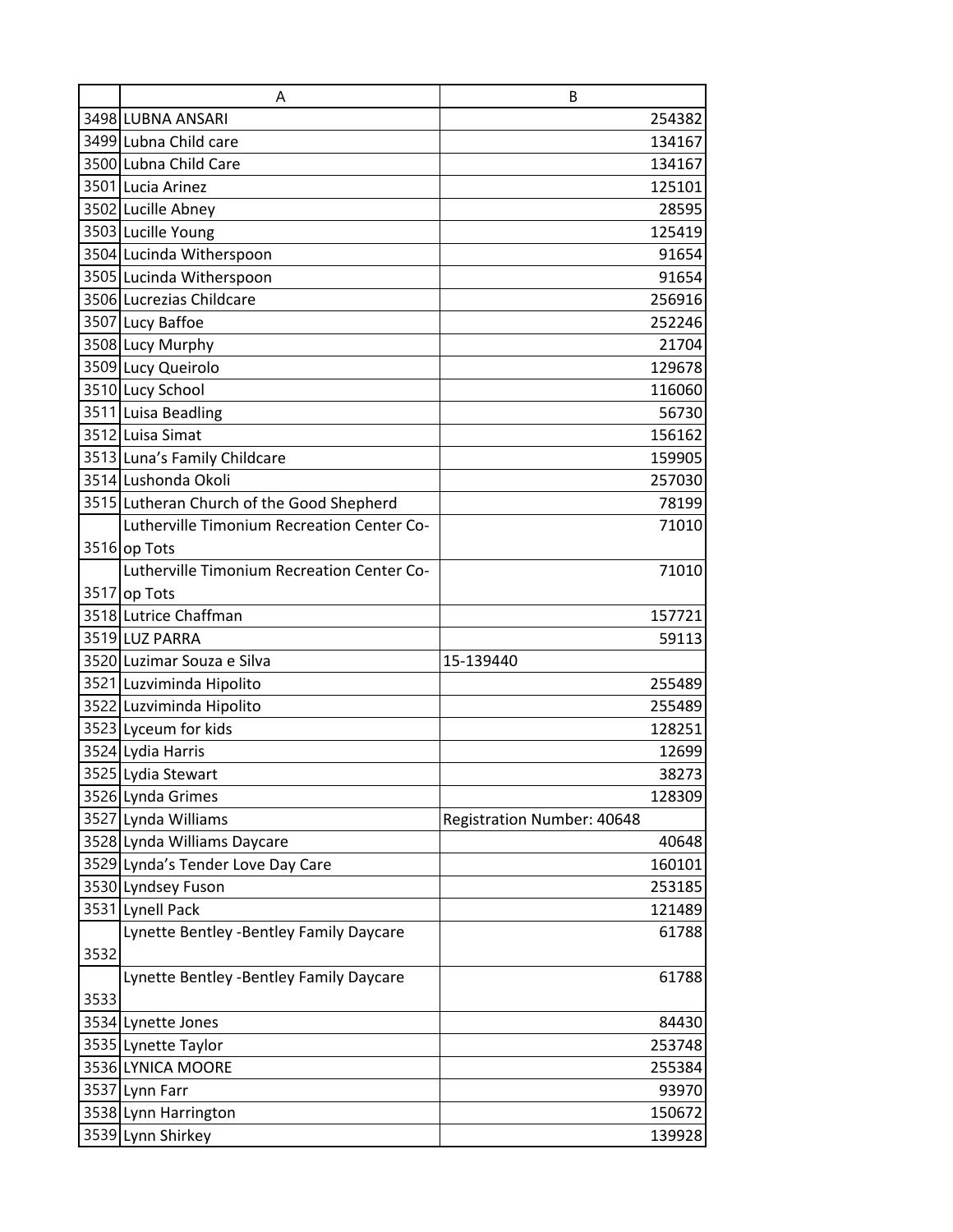|      | A                                                      | B                |
|------|--------------------------------------------------------|------------------|
|      | 3540 Lynn Willett                                      | 150859           |
|      | 3541 Lynne Diefenderfer                                | 30153            |
|      | 3542 Lyttletons Family Daycare                         | 255545           |
|      | 3543 M & M Child Daycare                               | 155984           |
|      | 3544 M & M Child Daycare                               | 155984           |
|      | 3545 M3CG LLC                                          | 151133           |
|      | 3546 Mabel P. Pinto                                    | 37810            |
|      | 3547 Madhavi Kondakkagari                              | 253768           |
|      | 3548 Madhavi Kumari Balam                              | 255521           |
|      | 3549 Madiaha Hafiz                                     | 250904           |
|      | 3550 Magdalena Cortes-Rivas                            | 150784           |
|      | 3551 Magdalena Henriquez                               | 251691           |
|      | 3552 Magdalena Stanislawek                             | 158327           |
|      | 3553 Magic Minds                                       | 253446           |
|      | Magic Moments Early Learning Center of                 | 158962           |
|      | 3554 Rosedale                                          |                  |
|      | Magic Moments Early Learning Center of                 | 126076           |
|      | 3555 Towson                                            |                  |
|      | Magic Moments II Early Learning Center                 | 116218           |
| 3556 |                                                        |                  |
|      | 3557 MagicLand Daycare                                 | 119444           |
|      | 3558 Magothy Cooperative Preschool                     | 152362           |
|      | 3559 Mahin Ghahhari                                    | 141398           |
|      | 3560 Mahlagha Moradhasel                               | 255968           |
|      | 3561 Mahnaz Baradar                                    | 255788           |
|      | 3562 Mahwish Lodhi                                     | 255783           |
|      | 3563 Mahwish Lodhi                                     | 255783           |
|      | 3564 Malak's Daycare                                   | 251680           |
|      | 3565 Malissia Anderson                                 | 100288           |
|      | Mama Bee's Learning and Caring Cottage                 | 256225           |
| 3566 |                                                        |                  |
|      | Mama Bee's Learning and Caring Cottage                 | 256225           |
| 3567 |                                                        |                  |
|      | 3568 Mama Child Care                                   | 257626           |
|      | 3569 Maman Jules Childcare LLC<br>3570 Mama's Day Care | 122711           |
|      | 3571 Mamie Stephens                                    | 160960<br>128920 |
|      | 3572 Mandy Wright                                      | 151967           |
|      | 3573 MANGA SANGEM                                      | 257272           |
|      | 3574 Manina Scott                                      |                  |
|      | 3575 Manju Daycare                                     | 118894<br>159715 |
|      | 3576 Manorama Chappa Family Child Care                 | 257760           |
|      | 3577 Maplelawn                                         | 160366           |
|      | 3578 Marakie Yilma                                     | 139481           |
|      | 3579 Marble Campbell                                   | 69981            |
|      | 3580 Marcela Azari-Versaq                              | 255511           |
|      |                                                        |                  |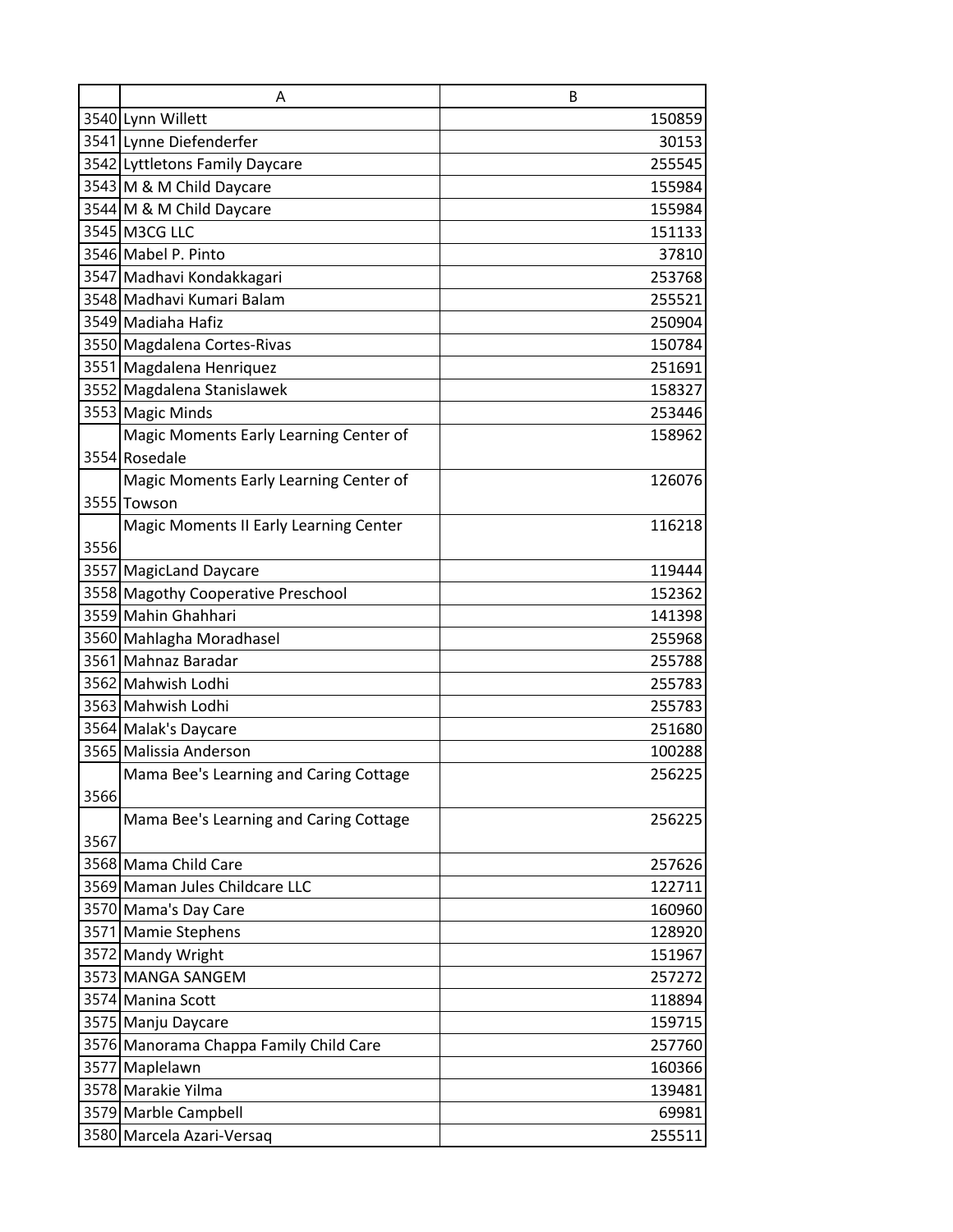| Α                                    | B      |
|--------------------------------------|--------|
| 3581 Marcela Azari-Versaq            | 255511 |
| 3582 Marcella M. Stefanides-Frank    | 156923 |
| 3583 Marci Altman                    | 160013 |
| 3584 Marcia DeJesus                  | 121260 |
| 3585 Marcia Jefferson                | 68063  |
| 3586 Margaret Coursey                | 116627 |
| 3587 Margaret Dawson                 | 28681  |
| 3588 Margaret Duvall                 | 150948 |
| 3589 Margaret Henry                  | 23293  |
| 3590 Margaret Henry                  | 23293  |
| 3591 Margaret Knatz                  | 108481 |
| 3592 Margaret Konecni                | 42475  |
| 3593 Margie Johnson                  | 255381 |
| 3594 Margot Edwards                  | 126471 |
| 3595 Maria Artola                    | 80103  |
| 3596 Maria Bordyugova                | 162602 |
| 3597 Maria Castillo                  | 257786 |
| 3598 Maria Davis                     | 141509 |
| 3599 Maria Eid                       | 155622 |
| 3600 Maria Franklin                  | 252364 |
| 3601 Maria Galeas                    | 151020 |
| 3602 Maria Jauregui                  | 250052 |
| 3603 Maria Jones                     | 102307 |
| 3604 Maria Kiley                     | 107328 |
| 3605 Maria Payso                     | 114499 |
| 3606 Maria Ramirez                   | 255170 |
| 3607 Maria Sideris                   | 161078 |
| 3608 Maria Silva                     | 126223 |
| 3609 Maria Torres                    | 157832 |
| 3610 Maria Victoria Tamayo           | 252651 |
| 3611 Maria-Luz Family Childcare      | 72717  |
| 3612 MARIAM VOHRA                    | 161315 |
| 3613 Marian Heath                    | 12163  |
| 3614 Marian Lowe                     | 132330 |
| 3615 Marians Angels Child Care       | 133116 |
| 3616 Maria's Building Blocks Daycare | 250892 |
| 3617 Maria's Child Care              | 31744  |
| 3618 Maria's Home Family Day Care    | 256144 |
| 3619 Maria's Kids Daycare            | 36745  |
| 3620 Maribel Patzi                   | 255482 |
| 3621 Maribel Patzi                   | 255482 |
| 3622 Maricela Moreno                 | 160702 |
| 3623 Maricela Nelson                 | 255225 |
| 3624 Marie B Louis                   | 106030 |
| 3625 marie bartlett                  | 156040 |
| 3626 Marie Dunn                      | 94669  |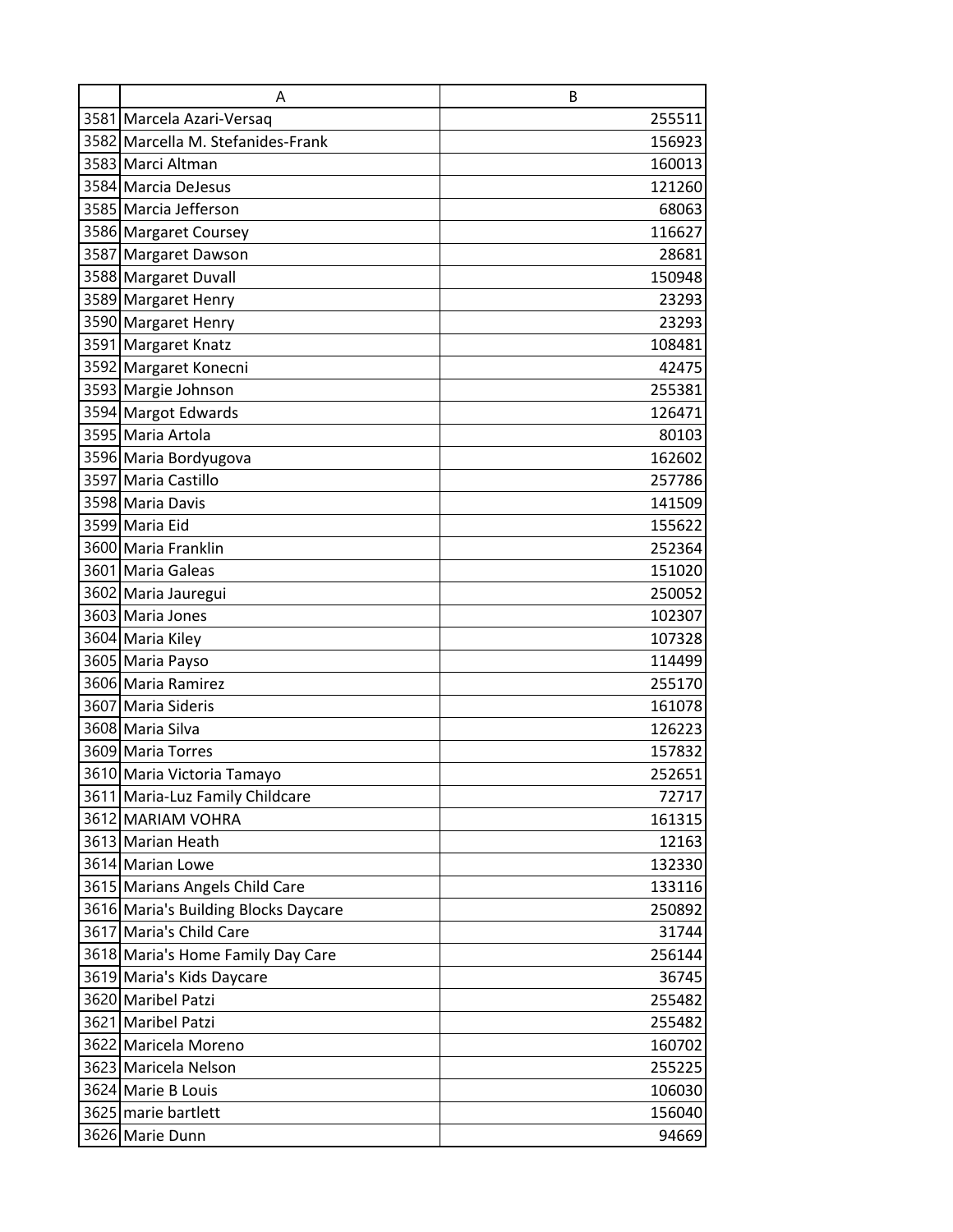| Α                                    | B      |
|--------------------------------------|--------|
| 3627 Marie Edmond - Family Childcare | 151495 |
| 3628 Mariela khatibi                 | 156568 |
| 3629 Mariela Romero                  | 254472 |
| 3630 Marilea Owens                   | 24617  |
| 3631 Marion Clinton                  | 98837  |
| 3632 Marion Leonard                  | 28119  |
| 3633 Marisa Garrison                 | 257340 |
| 3634 Marisa Vilca's Daycare          | 158200 |
| 3635 Marisol's Daycare               | 152066 |
| 3636 Maritza Bhattarai               | 252921 |
| 3637 Mariza Valentin                 | 158093 |
| 3638 Marjorie Carter                 | 27876  |
| 3639 Marjorie Lauer                  | 1910   |
| 3640 Markita Bose Slide              | 121782 |
| 3641 Marla Johnson                   | 158790 |
| 3642 Marlen Zelaya                   | 253214 |
| 3643 Marna Jack                      | 131070 |
| 3644 Marnae Torbit                   | 257201 |
| 3645 Marnae Torbit                   | 257201 |
| 3646 Marsha a Hohrein                | 155696 |
| 3647 Marsha Bramble                  | 256701 |
| 3648 Marsha Howard                   | 160862 |
| 3649 Marth Scannello-Dove            | 40790  |
| 3650 Martha Cameron                  | 60600  |
| 3651 Martha Clark                    | 254222 |
| 3652 Martha Gagnon                   | 117314 |
| 3653 Martha Hall                     | 23279  |
| 3654 Martha Lily Rego                | 129742 |
| 3655 Martha Newpher                  | 26178  |
| 3656 Martha Newpher                  | 26178  |
| 3657 Martha Rojas                    | 155648 |
| 3658 Martha Samantha Forde           | 161064 |
| 3659 Martha Whalen                   | 128705 |
| 3660 Martha's family daycare         | 158638 |
| 3661 Martin Boulevard Day Care       | 15411  |
| 3662 Martina Johnson                 | 274302 |
| 3663 Mary A.Boyd-Chavis              | 258204 |
| 3664 Mary Ann Cortes                 | 135178 |
| 3665 Mary Ann Hicks                  | 41151  |
| 3666 Mary Ann Neiman                 | 159450 |
| 3667 Mary Chmielewski                | 129202 |
| 3668 MARY CHRISTIAN                  | 157343 |
| 3669 Mary Day                        | 36295  |
| 3670 Mary Day                        | 36295  |
| 3671 Mary DeJesus                    | 40485  |
| 3672 Mary Eccard                     | 23963  |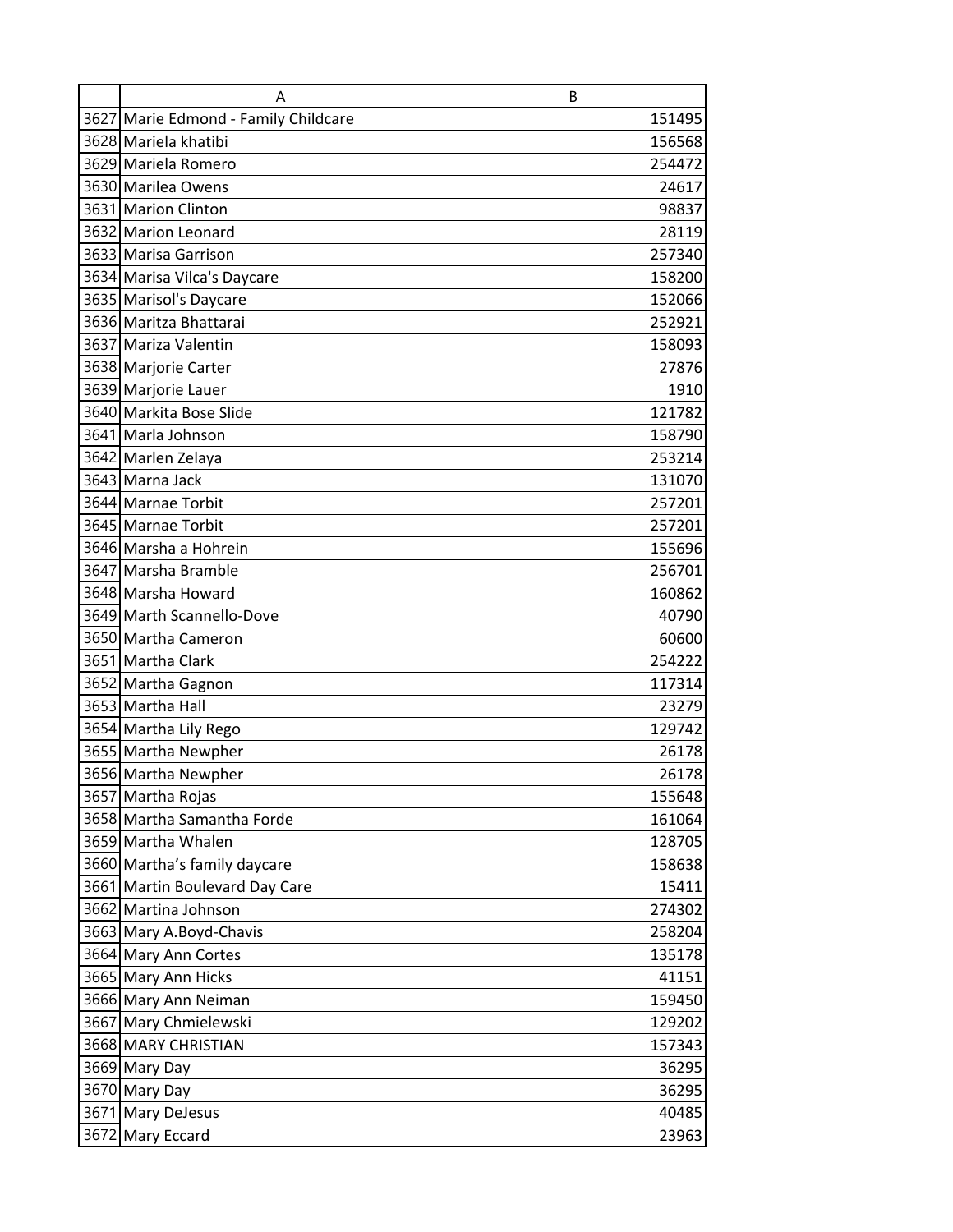|      | A                                          | B      |
|------|--------------------------------------------|--------|
|      | 3673 Mary Echols                           | 112334 |
|      | 3674 Mary Echols                           | 112334 |
|      | 3675 Mary Gaither                          | 151689 |
|      | 3676 Mary Haley                            | 133985 |
|      | 3677 MARY HARTMAN                          | 2412   |
|      | 3678 Mary Holloman                         | 119315 |
|      | 3679 Mary Holtzner                         | 250583 |
|      | 3680 Mary Jane Aquino                      | 142876 |
|      | 3681 Mary Joachim                          | 73916  |
|      | 3682 Mary Jones-Boyd                       | 135719 |
|      | 3683 MARY KRETSI                           | 250431 |
|      | 3684 Mary Margaret Price                   | 200003 |
|      | 3685 Mary Murphy Family Child Care home    | 60043  |
|      | 3686 Mary Norris                           | 254724 |
|      | 3687 Mary Parker                           | 436216 |
|      | 3688 Mary Pittman                          | 12535  |
|      | 3689 Mary Stellabotta                      | 107264 |
|      | 3690 Mary Surrette                         | 115171 |
|      | 3691 Mary Wilgis                           | 160046 |
|      | 3692 Mary Young                            | 91434  |
|      | Mary's Little Lambs Learning Center, LLC   | 253497 |
| 3693 |                                            |        |
|      | 3694 MARYAM AFSHARI                        | 258081 |
|      | 3695 maryam dostdar                        | 113603 |
|      | 3696 Maryam Fouronian                      | 255221 |
|      | 3697 Maryam Geramifar                      | 33222  |
|      | 3698 Maryam Ghahhari                       | 70104  |
|      | 3699 Maryanne McAleer                      | 162081 |
|      | 3700 Maryland Child Services               | 123576 |
|      | Maryland Child Services Inc Sherwood Child | 31448  |
|      | 3701 center                                |        |
|      | Maryland Child Services Mary Hart Center   | 130316 |
| 3702 |                                            |        |
|      | 3703 Mary's Daycare                        | 250831 |
|      | 3704 Masu koraganie                        | 256142 |
|      | 3705 Mater Amoris Montessori School        | 162124 |
|      | 3706 Matilda webb                          | 85297  |
|      | 3707 Matilda Webb                          | 85297  |
|      | 3708 Matilde Moreno                        | 133026 |
|      | 3709 Mattera Daycare                       | 158801 |
|      | 3710 Mattie Biggers-Rigsby                 | 96926  |
|      | 3711 Mattie Fletcher                       | 257688 |
|      | 3712 Mattie Riggins                        | 40508  |
|      | 3713 Maureen Fernando                      | 159526 |
|      | 3714 Mayerlin Cuellar                      | 133153 |
|      | 3715 Mayo Nursery School, Inc.             | 49244  |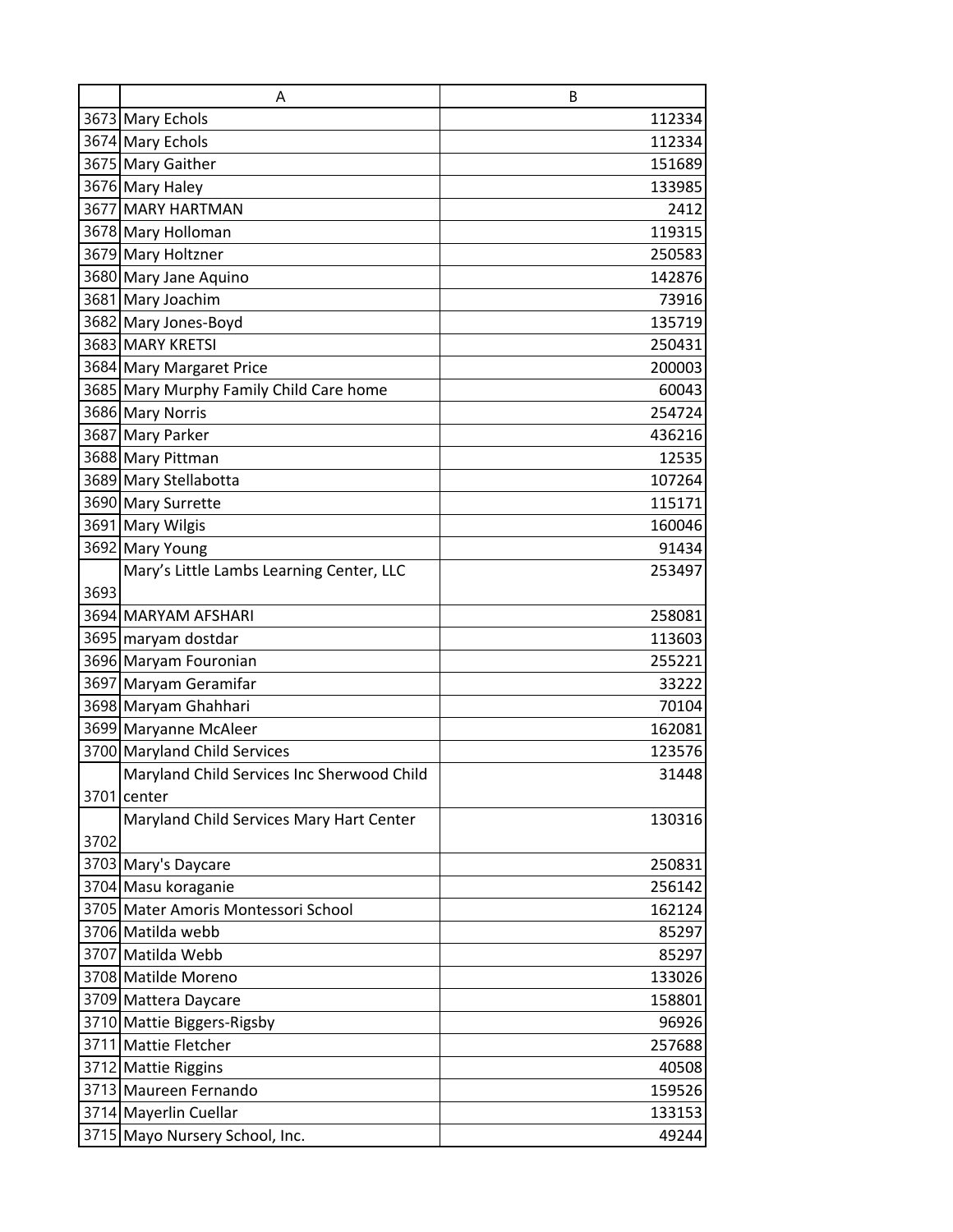| A                                   | B      |
|-------------------------------------|--------|
| 3716 MCCA Brooke Grove              | 31450  |
| 3717 MCCA Greenwood                 | 31491  |
| 3718 Mcneill Daycare                | 252815 |
| 3719 ME & YOU BEFORE AND AFTERCARE  | 255868 |
| 3720 ME & YOU BEFORE AND AFTERCARE  | 255868 |
| 3721 ME & YOU BEFORE AND AFTERCARE  | 255868 |
| 3722 ME & YOU BEFORE AND AFTERCARE  | 255868 |
| 3723 Meadows Montessori             | 156472 |
| 3724 Meagan Wagaman                 | 257865 |
| 3725 Medinat Lawal                  | 250511 |
| 3726 Meeli Amatya                   | 250226 |
| 3727 Meena Gaafar                   | 80243  |
| 3728 Meena Gaafar                   | 80243  |
| 3729 Megan Byrne                    | 159348 |
| 3730 Megan Gutridge-Brittain        | 258005 |
| 3731 Megan Mezick                   | 92432  |
| 3732 Megan Murphy                   | 256683 |
| 3733 Meggan Humberson               | 256160 |
| 3734 Meghan Engel                   | 257260 |
| 3735 Meghan Stout                   | 253847 |
| 3736 Mel's Precious Gifts           | 118113 |
| 3737 Melane Fulks Family Child Care | 255814 |
| 3738 Melania Portillo               | 200013 |
| 3739 Melanie Richardson             | 162178 |
| 3740 Melanie Trotter                | 150707 |
| 3741 Melanna Luckie-Mills           | 255872 |
| 3742 Meleah Whetzel                 | 111029 |
| Melinda Edmonds (Melinda's Creative | 158001 |
| 3743 Learning Childcare)            |        |
| 3744 Melinda Hamilton               | 30327  |
| 3745 Melisa Chester                 | 133625 |
| 3746 Melissa Beans                  | 256847 |
| 3747 Melissa Braun                  | 152543 |
| 3748 Melissa Cummings               | 153616 |
| 3749 Melissa Ferguson               | 119136 |
| 3750 Melissa Ferguson               | 119136 |
| 3751 Melissa Hockenberry            | 161473 |
| 3752 Melissa Hoffman                | 255331 |
| 3753 Melissa Jewell                 | 97532  |
| 3754 Melissa Jewell                 | 97532  |
| 3755 Melissa Kline                  | 158286 |
| 3756 Melissa Martin                 | 155705 |
| 3757 Melissa Mattingly              | 159920 |
| 3758 Melissa Mattingly              | 159920 |
| 3759 Melissa morris                 | 255621 |
| 3760 Melissa Portera                | 253860 |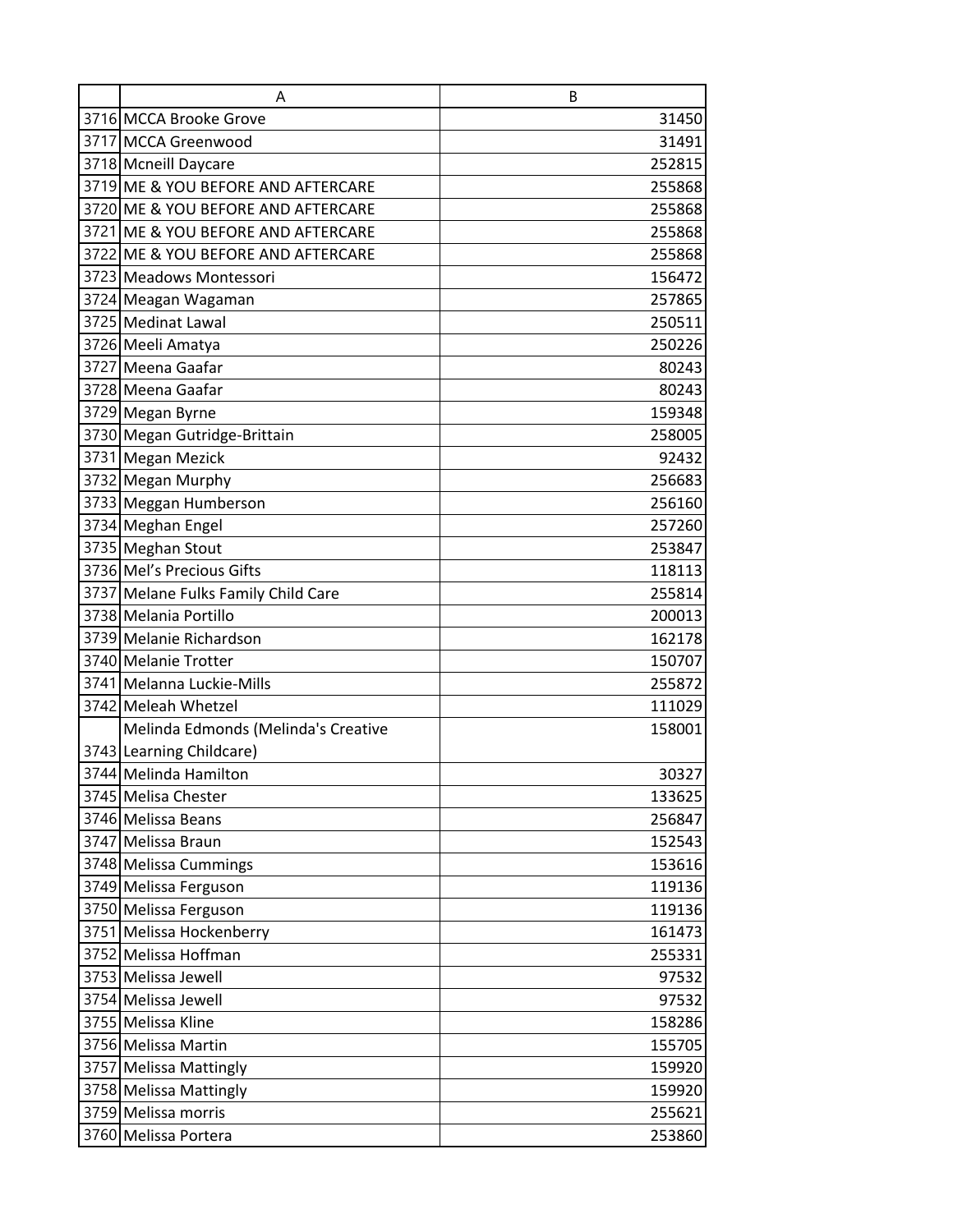|      | A                                          | B      |
|------|--------------------------------------------|--------|
|      | 3761 Melissa Procyor                       | 151457 |
|      | Melissa Reznick - 32088 West Strathmore    | 34680  |
|      | Avenue, Baltimore, Md 21215                |        |
| 3762 |                                            |        |
|      | 3763 Melissa Smack                         | 258123 |
|      | 3764 Melissa Van Deusen                    | 256623 |
|      | 3765 Melissa Wilson                        | 127664 |
|      | 3766 Melo                                  | 123490 |
|      | 3767 Melody Parks                          | 123490 |
|      | 3768 Melody Parks                          | 123490 |
|      | 3769 Melody Turner                         | 159434 |
|      | 3770 Melody Turner                         | 159434 |
|      | 3771 Melony Taylorson                      | 162441 |
|      | 3772 Melony Taylorson                      | 162441 |
|      | 3773 Mel's little ones Daycare             | 257528 |
|      | 3774 Mel's little ones Daycare             | 257528 |
|      | 3775 Melvin J. Berman Hebrew Academy       | 250149 |
|      | MERAEL LLC d/b Li'l Village Child Learning | 255263 |
|      | 3776 Center                                |        |
|      | 3777 Meron Mulat                           | 254409 |
|      | 3778 Mery Family Child Care                | 256824 |
|      | 3779 Meseret Gebrehiwot                    | 255407 |
|      | 3780 Meseret Gebrehiwot                    | 255407 |
|      | 3781 Meseret Tegegne                       | 252805 |
|      | 3782 Mesrak Hailemariam family child care  | 258001 |
|      | 3783 Messiah Lutheran Nursery Program      | 33240  |
|      | 3784 Messiah Lutheran Preschool            | 158711 |
|      | 3785 Mi Escuelita Daycare                  | 152314 |
|      | 3786 Miama Walter                          | 257069 |
|      | 3787 Miandabu Mpoy                         | 253325 |
|      | 3788 Miata Sherman                         | 126234 |
|      | 3789 Michael Sideris                       | 162883 |
|      | 3790 Michaelle Vaughan                     | 139868 |
|      | 3791 Michalia Horney                       | 254187 |
|      | 3792 Michele Civiello                      | 156161 |
|      | 3793 Michele Denson                        | 254567 |
|      | 3794 Michele High                          | 134638 |
|      | 3795 Michele Kimmey                        | 252345 |
|      | 3796 Michele Linck                         | 252124 |
|      | 3797 Michele Little                        | 57790  |
|      | 3798 Michele Maranto                       | 50964  |
|      | 3799 Michele Michael                       | 142752 |
|      | 3800 Michele Middleton                     | 161041 |
|      | 3801 Michele Riedeman                      | 67942  |
|      | 3802 Michele Stritch                       | 250029 |
|      | 3803 Michele Thomas                        | 159243 |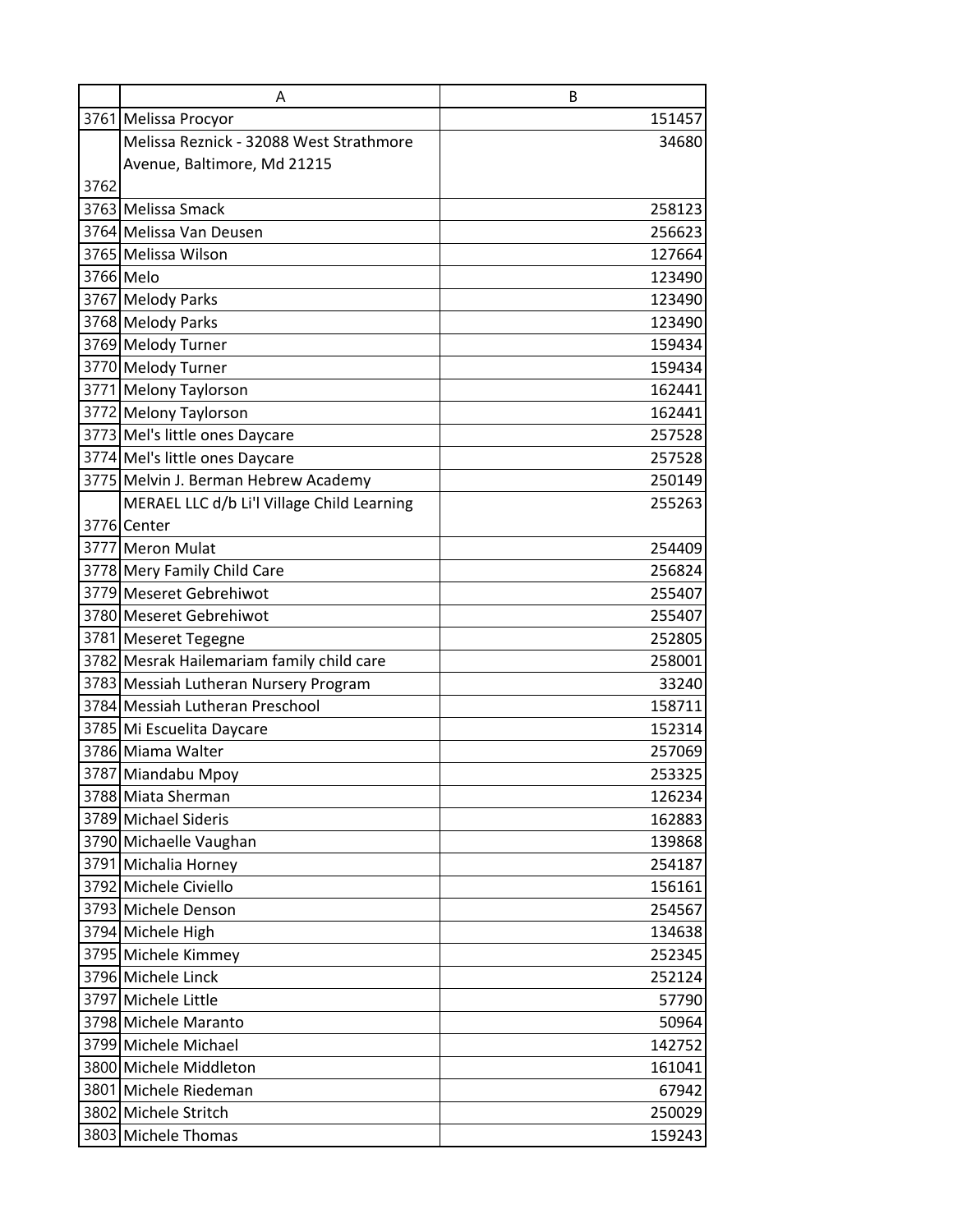| A                                       | B       |
|-----------------------------------------|---------|
| 3804 Michele Upshaw                     | 28245   |
| 3805 Michele Wilkins                    | 117766  |
| 3806 Michelle Auer                      | 255845  |
| 3807 Michelle Brewington                | 254456  |
| 3808 Michelle Clark                     | 255192  |
| 3809 Michelle Coleman                   | 257703  |
| 3810 Michelle Coleman                   | 257703  |
| 3811 Michelle Cunningham                | 159725  |
| 3812 Michelle Hardesty                  | 255422  |
| 3813 Michelle Henderson                 | 257882  |
| 3814 Michelle Jenkins                   | 2130373 |
| 3815 Michelle Kupfer                    | 251964  |
| 3816 Michelle L Jenkins                 | 31373   |
| 3817 Michelle LeQuire                   | 120145  |
| 3818 Michelle Limes                     | 250458  |
| 3819 Michelle Lloyd                     | 160091  |
| 3820 Michelle Lynn Jenkins              | 30373   |
| 3821 Michelle Morgan                    | 253907  |
| 3822 Michelle Murphy                    | 255667  |
| 3823 Michelle Schoolfield               | 157087  |
| 3824 Michelle Smith                     | 127460  |
| 3825 Michelle Sweetney                  | 258207  |
| 3826 Michelle Wheatley                  | 152485  |
| 3827 Michelle Williams                  | 137172  |
| 3828 Michelle's family daycare          | 160787  |
| 3829 Mickeys playroom daycare           | 59278   |
| Middle River Baptist Church Child       | 50301   |
| 3830 Development Center                 |         |
| Middletown Stepping Stone School Age    | 31681   |
| 3831 Center                             |         |
| Middletown UM Church Kids               | 88540   |
| 3832 Club/PTO/Preschool                 |         |
| 3833 Mid-Shore Early Learning Center    | 256300  |
| 3834 Mighty Minds Enrichment Center     | 160641  |
| 3835 Mihret Melaku                      | 255084  |
| 3836 Mihret Negede                      | 200053  |
| 3837 Milagro Martinez                   | 255325  |
| 3838 Mildred Allen                      | 280938  |
| 3839 Mildred Brown                      | 40923   |
| 3840 Mildred Mattocks                   | 136535  |
| 3841 Milestones Enrichment Center, Inc. | 113794  |
| Milford Mill Church Child Devlopment    | 15309   |
| 3842 Center                             |         |
| 3843 Milk and Honey Childcare Services  | 151375  |
| 3844 Milk and Honey Childcare Services  | 109771  |
| 3845 Millennials Learning Center        | 253608  |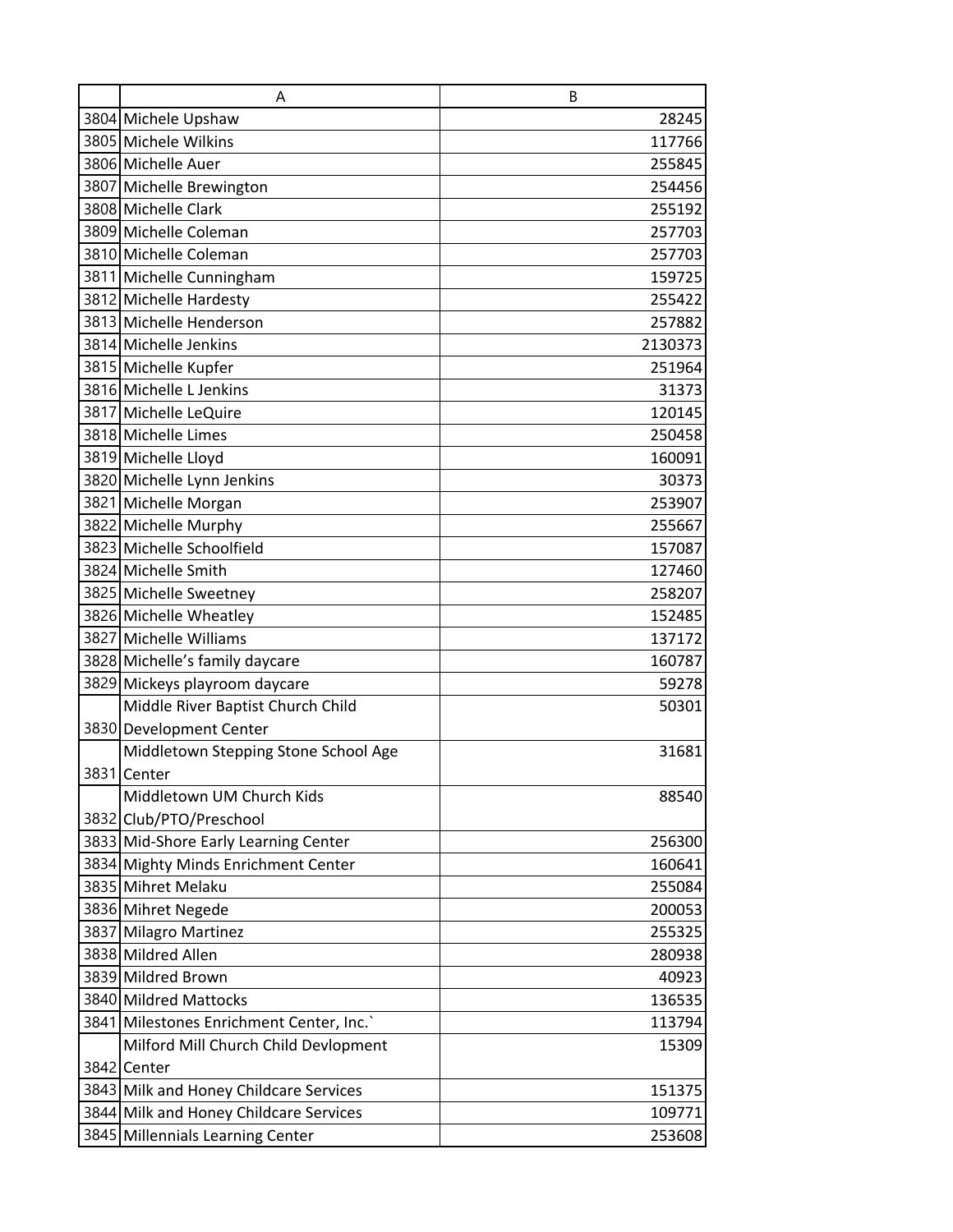|      | Α                                          | B         |
|------|--------------------------------------------|-----------|
|      | 3846 Millian Methodist Preschool           | 50155     |
|      | 3847 Minakshiben Patel                     | 253982    |
|      | 3848 Minds In Motion Child Care            | 250480    |
|      | 3849 Minds In Motion Child Care            | 158434    |
|      | 3850 Minds N Motion Early Learning Center  | 155404    |
|      | Minds N Motion Early Learning Center II    | 251887    |
| 3851 |                                            |           |
|      | 3852 MINDY NOVAK                           | 161233    |
|      | 3853 Mini Masters at the Academy           | 255007    |
|      | 3854 MiniXplorers Family Daycare           | 253371    |
|      | 3855 Minnie Minors Daycare                 | 255883    |
|      | 3856 Mirdies Parrott                       | 30-106424 |
|      | 3857 Mirdies Parrott7                      | 30-106424 |
|      | 3858 Miria Rosas                           | 03-86439  |
|      | 3859 Miriam Cruz                           | 141231    |
|      | 3860 Miriam Garner                         | 31994     |
|      | 3861 Miriam Roy                            | 98259     |
|      | 3862 Mirna Salas - Lagos                   | 257181    |
|      | 3863 Miss Ann's Day Care LLC               | 32988     |
|      | 3864 MIss Madie's Daycare                  | 256682    |
|      | 3865 Miss Reitas Family Child Care Home    | 94211     |
|      | 3866 Misty Roane                           | 253085    |
|      | 3867 Mitchell's Martial Arts               | 137208    |
|      | 3868 Mitra Ghahhari                        | 160174    |
|      | 3869 Miya Brandon                          | 250398    |
|      | 3870 Miya Hudson                           | 89889     |
|      | 3871 MKJ Learning Corporation              | 152012    |
|      | 3872 M'Mah Gueret Mpoko                    | 253211    |
|      | Mobesa Inc. dba The Goddard School in Bare | 160485    |
|      | 3873 Hills, MD                             |           |
|      | 3874 MoEd inc                              | 250700    |
|      | 3875 Mojgan Eshtiagh                       | 250673    |
|      | 3876 Mollie Gutridge                       | 256000    |
|      | 3877 Molly Brewington                      | 252245    |
|      | 3878 Molly Brown                           | 251588    |
|      | 3879 Mollys Daycare                        | 157700    |
|      | 3880 MOM & Kids Daycare                    | 254403    |
|      | 3881 Mona Scott                            | 162214    |
|      | 3882 Monarch Academy Glen Burnie           | 257288    |
|      | 3883 Monarch Annapolis                     | 253416    |
|      | 3884 Monarch Montessori School             | 256921    |
|      | 3885 Monarch Preschool College Park        | 257545    |
|      | 3886 Mona's daycare                        | 152021    |
|      | 3887 Mona's daycare                        | 152021    |
|      | 3888 Monica Akonnor                        | 252447    |
|      | 3889 Monica Becoat                         | 139270    |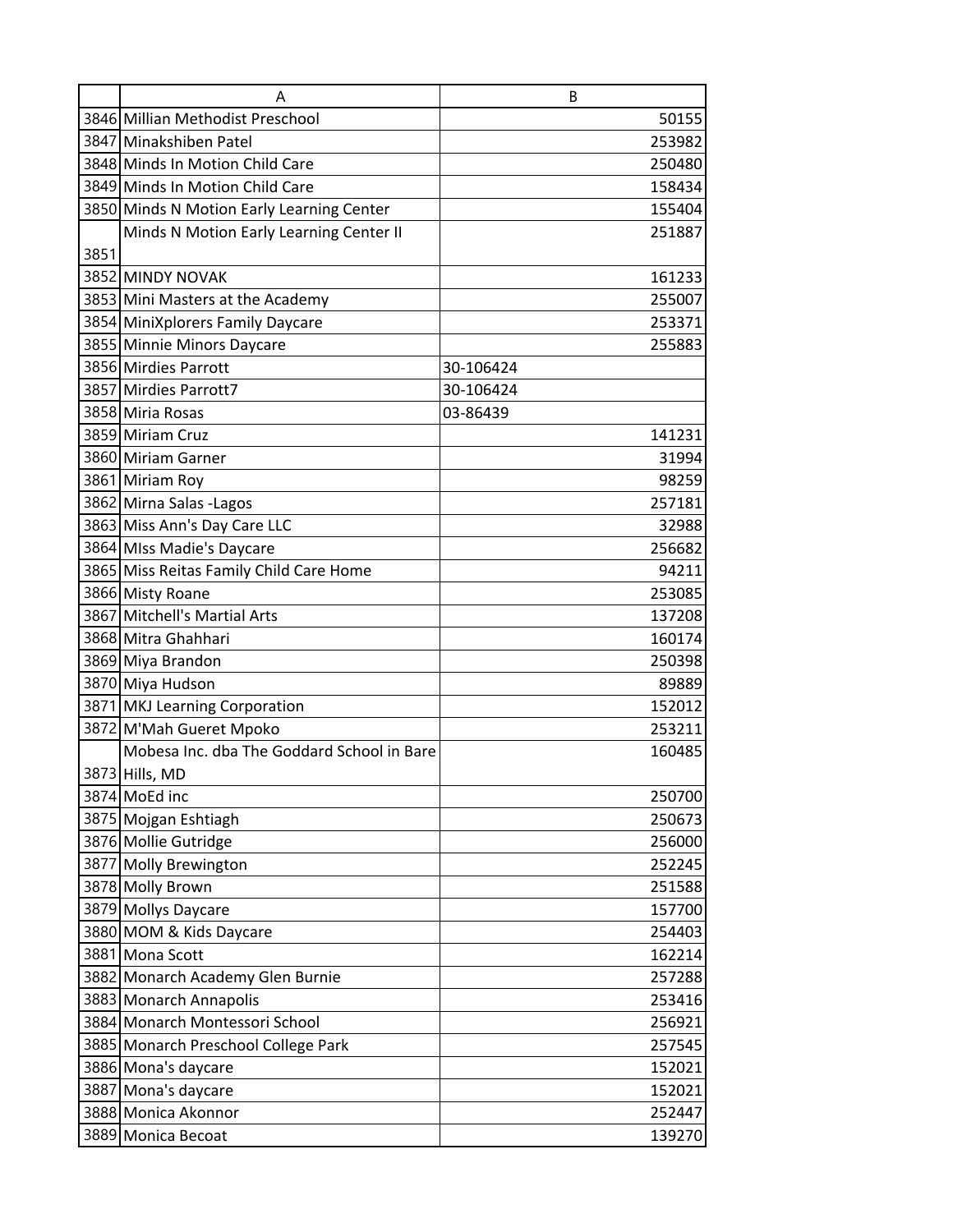|           | A                                         | B      |
|-----------|-------------------------------------------|--------|
|           | 3890 Monica Braden                        | 160584 |
|           | 3891 Monica Farmer                        | 157959 |
|           | 3892 Monica Higgs                         | 255083 |
|           | 3893 Monica Jones                         | 153403 |
|           | 3894 Monica Mclaurin                      | 254060 |
|           | 3895 Monica Ortiz                         | 156280 |
|           | 3896 Monica Pino-Thompson                 | 150204 |
|           | 3897 Monica Pino-Thompson                 | 150204 |
|           | 3898 Monica Rabbitt                       | 159002 |
|           | 3899 monica rainville                     | 252342 |
|           | 3900 Monica Rios Family Child Care        | 75809  |
|           | 3901 Monica Rose                          | 135714 |
|           | 3902 Monica Warren                        | 23744  |
|           | 3903 Monicke Martin                       | 254976 |
|           | 3904 Monika mahabare                      | 250704 |
|           | 3905 Monique Adams                        | 255347 |
|           | 3906 Monique Armstrong                    | 255342 |
|           | 3907 Monisola Adeosun                     | 162161 |
|           | 3908 Monkton Country Day Care             | 15252  |
|           | 3909 Monni Liskey                         | 132619 |
|           | 3910 Monsignor Slade Edu-Care Center      | 40328  |
|           | Montessori International Children's House | 40321  |
| 3911      |                                           |        |
|           | 3912 Montessori Manor                     | 152702 |
|           | Montgomery Child Care @ Arcola            | 151220 |
|           | 3913 Elementary School                    |        |
|           | Montgomery Child Care Association         | 33306  |
|           | 3914 Kensington/Forest Glen               |        |
|           | Montgomery Child Care Beverly Farms @     | 109128 |
|           | 3915 Ivymount                             |        |
|           | Montgomery Child Care Beverly Farms Kids  | 160480 |
| 3916 Klub |                                           |        |
|           | 3917 Montgomery Child Care Jones Lane     | 252228 |
|           | 3918 Montgomery Child Care Park Street    | 32795  |
|           | 3919 Montgomery Child Care Weller Road    | 162647 |
|           | 3920 Montgomery Child Care/Garrett Park   | 159090 |
|           | 3921 Montgomery Land of Care              | 19451  |
|           | Montgomery Methodist Children's Center    | 156258 |
| 3922      |                                           |        |
|           | 3923 Montrose Discovery                   | 116566 |
|           | 3924 Morgan Soares                        | 257743 |
|           | 3925 Morgan Williams                      | 257725 |
|           | 3926 Morgan Zoblisein                     | 257186 |
|           | Mother and Daughters Family Child Care    | 252585 |
| 3927      |                                           |        |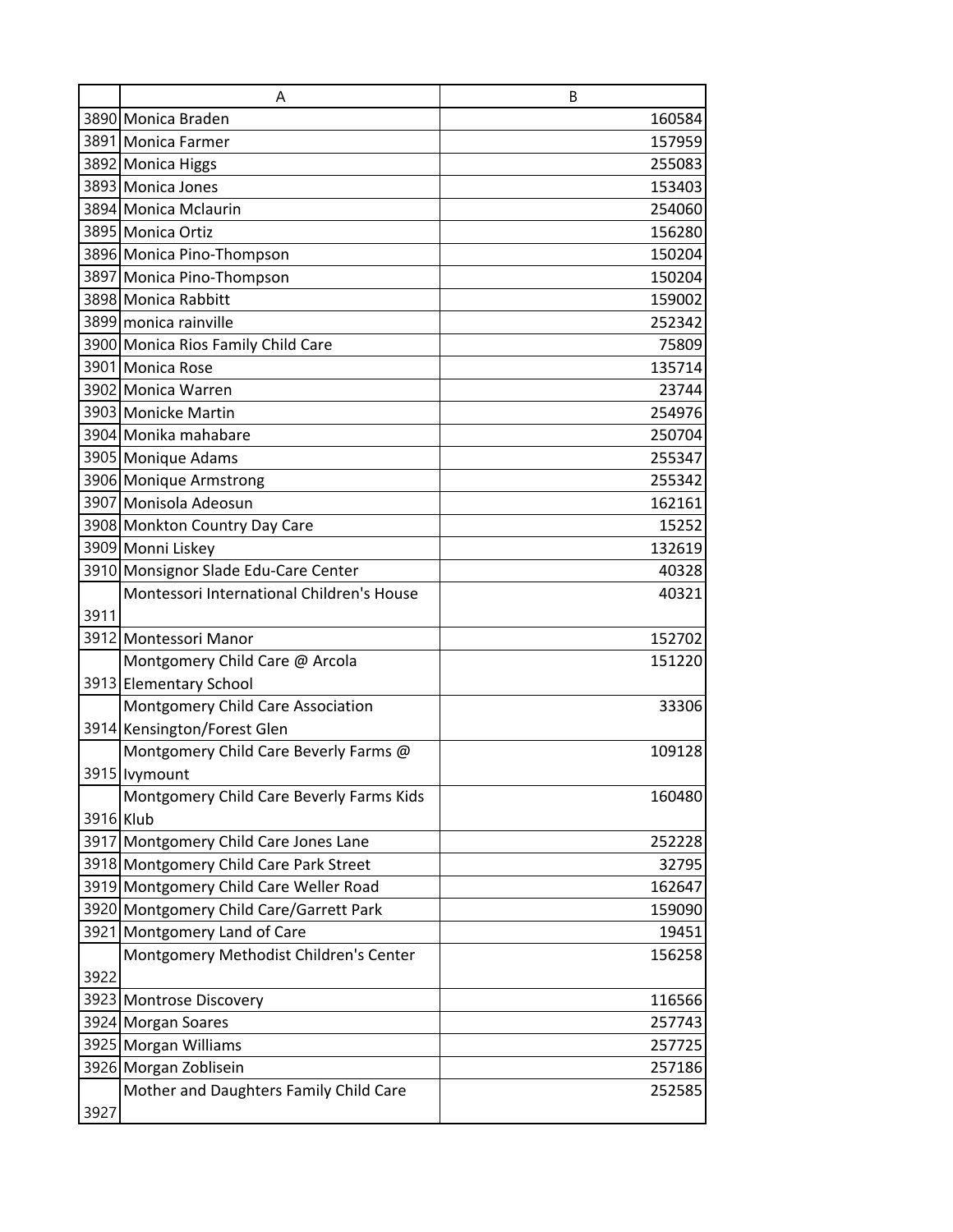|      | Α                                              | B       |
|------|------------------------------------------------|---------|
|      | Mother of God PreK and Extended Care           | 100565  |
|      | 3928 Program                                   |         |
|      | 3929 Mother's Day Out of Westchester, Inc      | 53293   |
|      | 3930 Mother's Day Out of Westchester, Inc      | 53293   |
|      | 3931 Mothers' Love Child Care Center           | 61841   |
|      | 3932 Mount Aviat Academy Preschool             | 253546  |
|      | Mount Carmel Child Development Center          | 40354   |
| 3933 |                                                |         |
|      | Mount Carmel Child Development Center          | 40354   |
| 3934 |                                                |         |
|      | 3935 Mount Harmony Learning Center             | 89278   |
|      | 3936 Mount Nebo Christian Learning Center      | 255400  |
|      | Mount Providence Child Development             | 15448   |
|      | 3937 Center                                    |         |
|      | Mount Zion United Methodist Church             | 135770  |
|      | 3938 Preschool                                 |         |
|      | 3939 Mountainside AfterSchool Club             | 251562  |
|      | 3940 Mrs. Justine's Daycare                    | 257040  |
|      | Mrs. Sue's Little Sunshine Learning Center     | 162104  |
| 3941 |                                                |         |
|      | 3942 Ms Agnes Child Home Care                  | 254287  |
|      | 3943 Ms Pam Home Day Care                      | 84706   |
|      | 3944 Ms. Abbey's Daycare                       | 256960  |
|      | 3945 Ms. Abbey's Daycare                       | 256960  |
|      | 3946 Ms. Bailey Learning Place                 | #135952 |
|      | 3947 Ms. Bailey's Learning Place               | #135952 |
|      | 3948 Ms. Belinda's Daycare                     | 17938   |
|      | 3949 Ms. Betty's Daycare                       | 87262   |
|      | 3950 Ms. Betty's Daycare                       | 115128  |
|      | 3951 Ms. Bev's Place                           | 136008  |
|      | 3952 Ms. Irina's Daycare                       | 257854  |
|      | 3953 Ms. Jan's Daycare                         | 82327   |
|      | 3954 Ms. Loretta's Early Learning Center, Inc. | 151322  |
|      | 3955 Ms. Madie's Family Child Care             | 252253  |
|      | 3956 Ms. Maryland's Child Care                 | 138499  |
|      | 3957 Ms. Nicole's Daycare                      | 257346  |
|      | 3958 Ms. Nikia's Childcare LLC                 | 254290  |
|      | 3959 Ms. Barbara daycare                       | 93799   |
|      | 3960 Ms. Calaura and Laura's Daycare           | 6085    |
|      | 3961 Ms. Calaura and Laura's Daycare           | 6085    |
|      | 3962 MS.J'S LICENSE FAMILY DAYCARE             | 157139  |
|      | 3963 MSL International Children Center LLC     | 254589  |
|      | 3964 MSL International Children Center LLC     | 254589  |
|      | MSL International Children Center-Four         | 158356  |
| 3965 |                                                |         |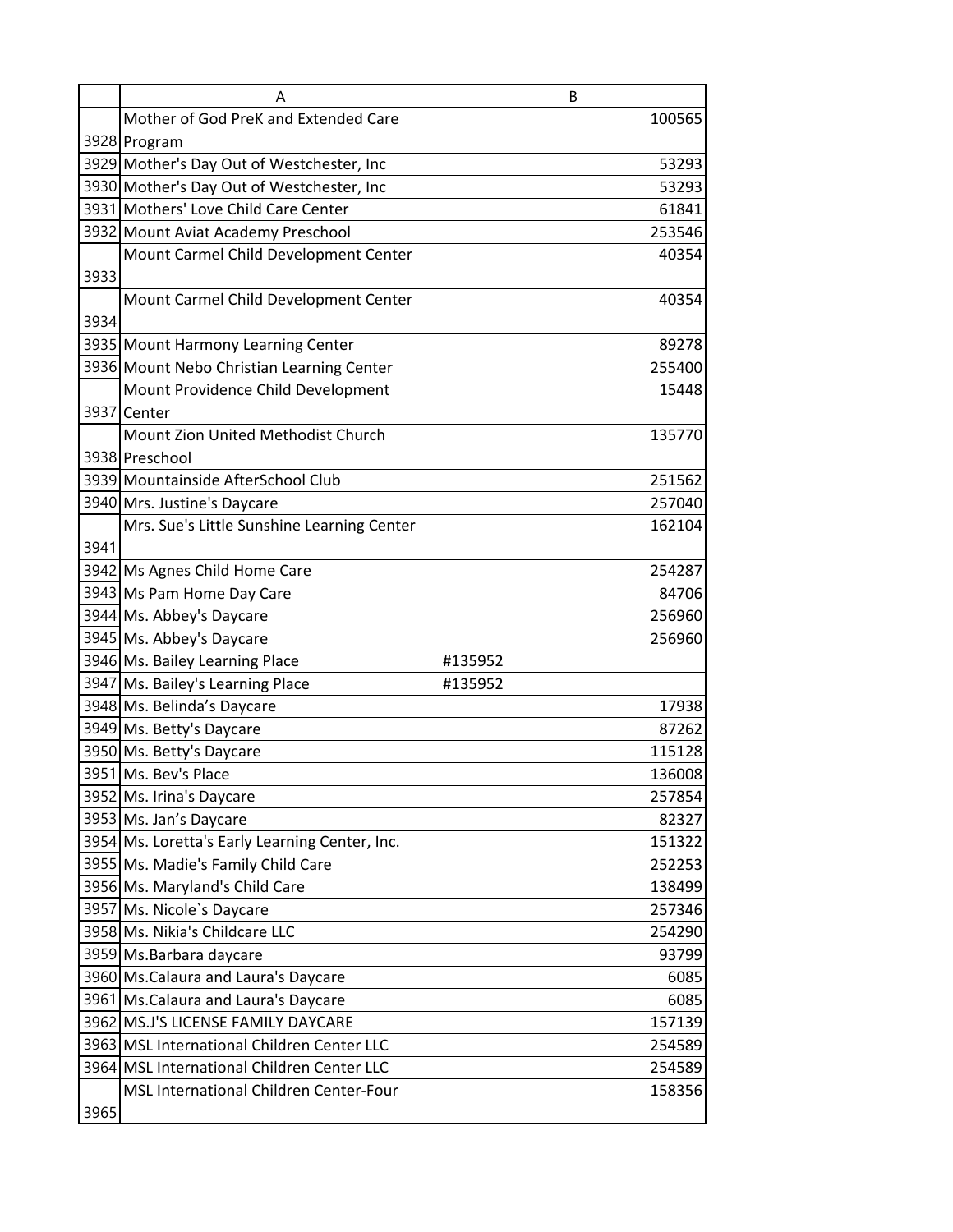|          | Α                                              | B      |
|----------|------------------------------------------------|--------|
|          | MSL International Children Center-Four         | 158356 |
| 3966     |                                                |        |
|          | <b>MSL International Children Center-Three</b> | 260746 |
| 3967     |                                                |        |
|          | <b>MSL International Children Center-Three</b> | 158116 |
| 3968     |                                                |        |
|          | 3969 Mt Hebron Nursery School                  | 58302  |
|          | Mt. Airy Daycare & Learning Center, Inc.       | 47525  |
| 3970     |                                                |        |
|          | Mt. Airy Daycare & Learning Center, Inc.       | 47525  |
| 3971     |                                                |        |
|          | 3972 Mt. Zion Christian Preschool              | 43250  |
|          | MTVC, Inc DBA: Christian Childcare Center of   | 150750 |
|          | 3973 Whiteford                                 |        |
|          | 3974 Muluwork Hurissa                          | 256206 |
|          | 3975 Munchkin Kids Daycare                     | 35704  |
|          | Mutual Elementary Before and After School      | 48983  |
|          | 3976 Program                                   |        |
|          | 3977 MUZAMAIL BILAL                            | 258103 |
|          | 3978 My children daycare                       | 160420 |
|          | 3979 My Children Daycare                       | 160420 |
|          | 3980 My Children Daycare                       | 160420 |
|          | 3981 My Favorite Place                         | 159676 |
|          | 3982 My Favorite Place II                      | 252370 |
|          | 3983 My Heavenly Angels                        | 152720 |
|          | 3984 My Little Blanky Family Child Care        | 152223 |
|          | 3985 My Little Kids Daycare                    | 154442 |
|          | 3986 My Place Your Place Educare, LLC          | 256851 |
|          | 3987 My Village Learning Center                | 152033 |
|          | My World of Smiling Faces Childcare and        | 138356 |
|          | 3988 Tutoring Center                           |        |
|          | 3989 Myra Edwards                              | 251732 |
|          | 3990 Myra Edwards                              | 251732 |
| 3991 N/A |                                                | 257721 |
| 3992 N/A |                                                | 257721 |
| 3993 N/A |                                                | 143722 |
|          | 3994 Nabeela Hussain                           | 156386 |
|          | 3995 Nabeela Tabassum                          | 255836 |
|          | 3996 Nabila Hefny Daycare                      | 250447 |
|          | 3997 Nadia Brinson                             | 257163 |
|          | 3998 Nadia Brinson                             | 257163 |
|          | 3999 Nadia Foly                                | 256246 |
|          | 4000 Nadine Allen                              | 253849 |
|          | 4001 Nadine Barber                             | 256285 |
|          | 4002 Nadine Barber                             | 256285 |
|          | 4003 Nadine Tull                               | 255160 |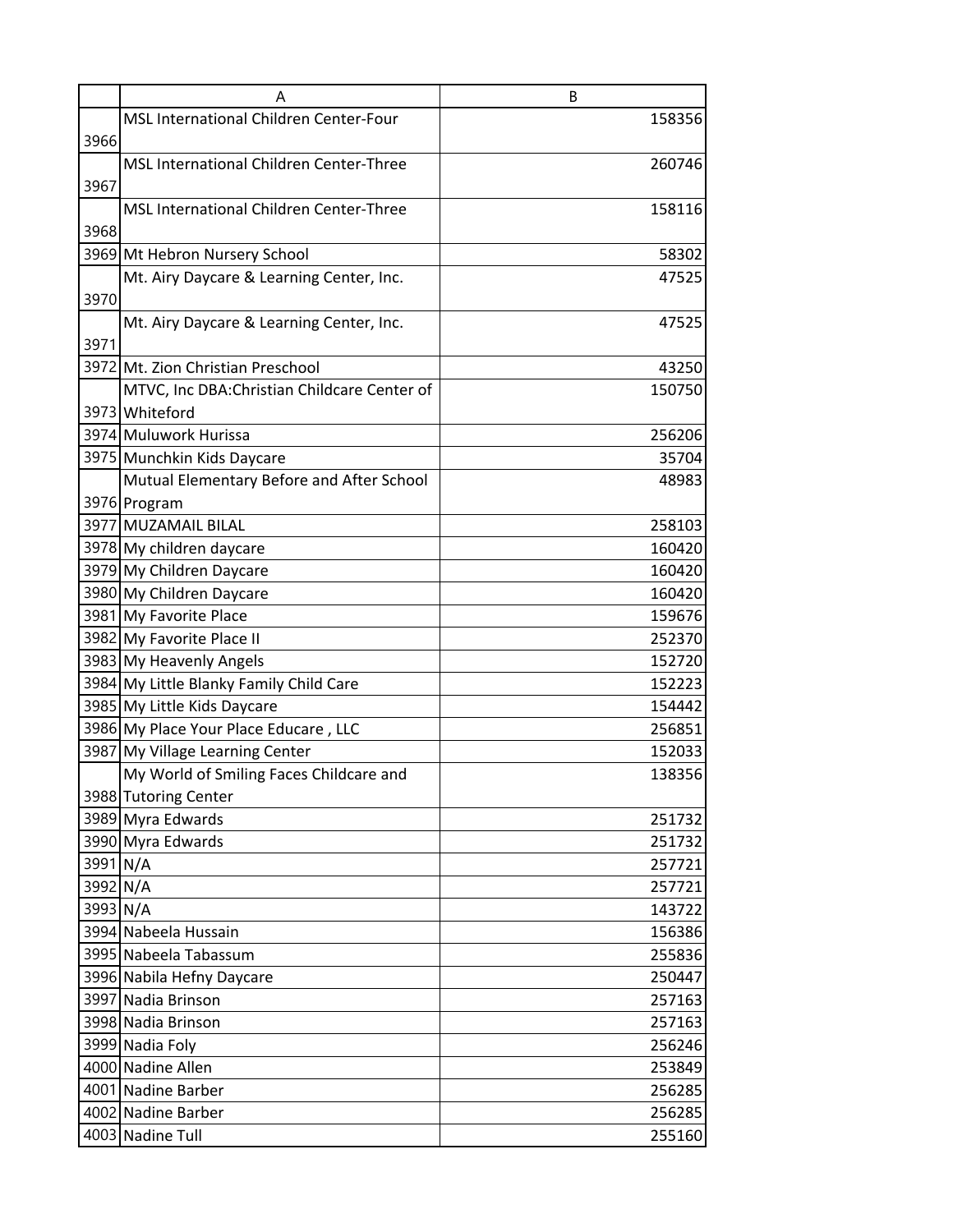| A                                       | B                           |
|-----------------------------------------|-----------------------------|
| 4004 Nadine Washington                  | 116141                      |
| 4005 Nafisa Roshan                      | 253668                      |
| 4006 Nafisa Said                        | 252261                      |
| 4007 Nagat Hamed                        | 111806                      |
| 4008 Nagat Hamed                        | 111806                      |
| 4009 Naheed Lodin                       | 255951                      |
| 4010 Nahid Abareghi                     | 252383                      |
| 4011 Nahid Family Childcare Home        | 141047                      |
| 4012 Nahom Family Child Care            | 254149                      |
| 4013 Nahree Fraser                      | 255944                      |
| 4014 Naila Hussain                      | 162165                      |
| 4015 NAILA IQBAL                        | 255947                      |
| 4016 Naila Majid                        | 257924                      |
| 4017 Najia Zaman                        | 135036                      |
| 4018 Najilah childcare                  | 258202                      |
| 4019 Nakia Dorman                       | 157086                      |
| 4020 Nakia Dorman                       | 157086                      |
| 4021 Nakia Dorman                       | 157086                      |
| 4022 Nakia Jackson                      | 108635                      |
| 4023 Nakia Spence                       | 150341                      |
| 4024 Nakia Spence                       | 150341                      |
| 4025 Nakith Smith                       | 250101                      |
| 4026 Nana's Day Care                    | Registration Number: 154072 |
| 4027 Nancy Arney                        | 135922                      |
| 4028 Nancy Cauley Child Care            | 161787                      |
| 4029 Nancy Emerson Vargas               | 162329                      |
| 4030 Nancy Emerson Vargas               | 162329                      |
| 4031 Nancy Holland                      | 60326                       |
| 4032 Nancy Konopelski                   | 150716                      |
| 4033 Nancy Land                         | 46941                       |
| 4034 Nancy Mann                         | 101411                      |
| 4035 Nancy Raidt                        | 30210                       |
| 4036 Nancy Rife Childcare               | 159302                      |
| 4037 Nancy Royster                      | 253436                      |
| 4038 Nancy Ward                         | 142970                      |
| 4039 Nancy Ward                         | 142970                      |
| 4040 Nancy Ward                         | 142970                      |
| 4041 NANCYS CHRISTIAN LEARNING CENTER   | 141340                      |
| 4042 Nancy's Christian Learning Center  | 141340                      |
| 4043 Nanda Child Care Center            | 154210                      |
| 4044 Nanda Childcare Center             | 160562                      |
| 4045 Nanda Children Day Care center     | 38378                       |
| 4046 NARA Child Care Center             | 75602                       |
| 4047 Narges Talaei's Day Care           | 252291                      |
| Narmada (Meera) Patel Family Child Care | 25971                       |
| 4048 Home                               |                             |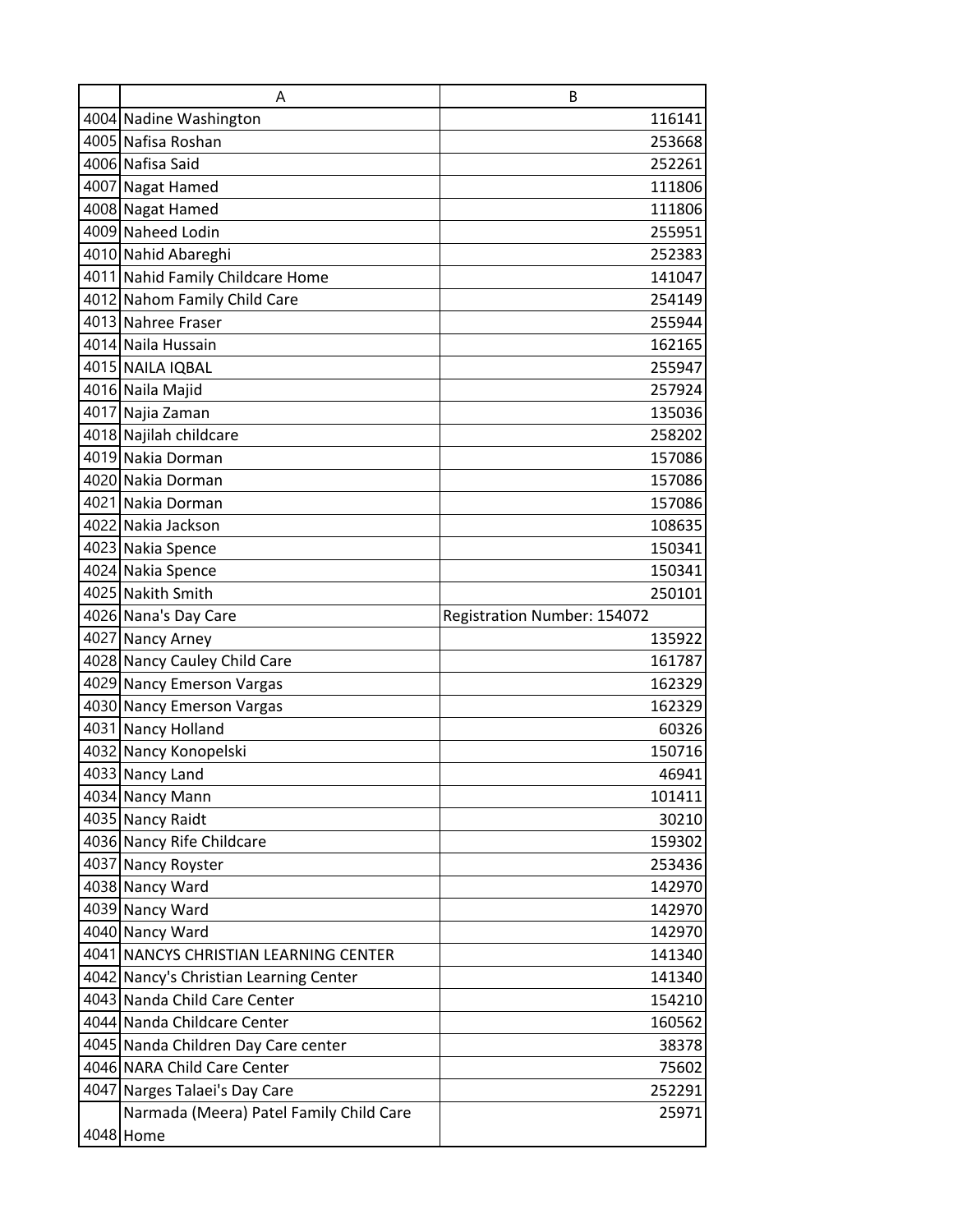|      | A                                         | В      |
|------|-------------------------------------------|--------|
|      | 4049 Nasreen Cassim                       | 73244  |
|      | 4050 NATACHA MICHEL                       | 162689 |
|      | 4051 Natalia Antipova                     | 255850 |
|      | 4052 Natalie Berkley                      | 161723 |
|      | 4053 Natalie Bumgardner                   | 257823 |
|      | 4054 Natalie Corcoran                     | 252543 |
|      | 4055 Natalie Upton                        | 252100 |
|      | 4056 Natalie Wilson                       | 258109 |
|      | 4057 Natalie's Family Child Care          | 162524 |
|      | 4058 Natalie's Family Child Care          | 162524 |
|      | 4059 Natascha McMillan                    | 160139 |
|      | 4060 NATASHA MANSOUR                      | 330898 |
|      | 4061 NATASHA MANSOUR                      | 330898 |
|      | 4062 Natasha Robey                        | 256920 |
|      | 4063 Naureen Shahid                       | 158690 |
|      | 4064 naureen's daycare                    | 255003 |
|      | 4065 Navieta Scarlett                     | 251709 |
|      | 4066 Nazarene Day Care Center             | 32154  |
|      | 4067 Nazia Childcare LLC                  | 151925 |
|      | 4068 NDIRRA DIOUM                         | 250060 |
|      | 4069 NEELAM SHAHBAZ                       | 250023 |
|      | 4070 Neeraj Sood                          | 153562 |
|      | 4071 NEERAJ SOOD                          | 153562 |
|      | 4072 Neeraj Sood                          | 153562 |
|      | 4073 Neicey's Hugs & Kisses               | 162882 |
|      | 4074 NEIDY MORALES-RAMIREZ                | 255630 |
|      | 4075 Nekiba Buddla                        | 250523 |
|      | 4076 Nelda Morris                         | 162723 |
|      | 4077 Nelia Orino Family Child Care        | 253084 |
|      | 4078 Nelia Pao                            | 253889 |
|      | 4079 Nellie McDaniel                      | 59765  |
|      | 4080 Nellie McDaniel                      | 59765  |
|      | 4081 Nelly Paniagua                       | 252777 |
|      | 4082 Nenette Milana                       | 154445 |
|      | 4083 Nenie Jones                          | 59882  |
|      | 4084 Nenie Jones                          | 59882  |
|      | 4085 Neptune Lucase                       | 159443 |
|      | 4086 Ner Tamid Montessori                 | 18584  |
|      | 4087 Neverland Learning Center            | 257903 |
|      | New Beginnings Christian Learning Center  | 152727 |
| 4088 |                                           |        |
|      | New beginnings Christian learning centert | 152727 |
| 4089 |                                           |        |
|      | 4090 New Carrollton Early Learning Center | 33133  |
|      | 4091 New Chapel Day Care                  | 32281  |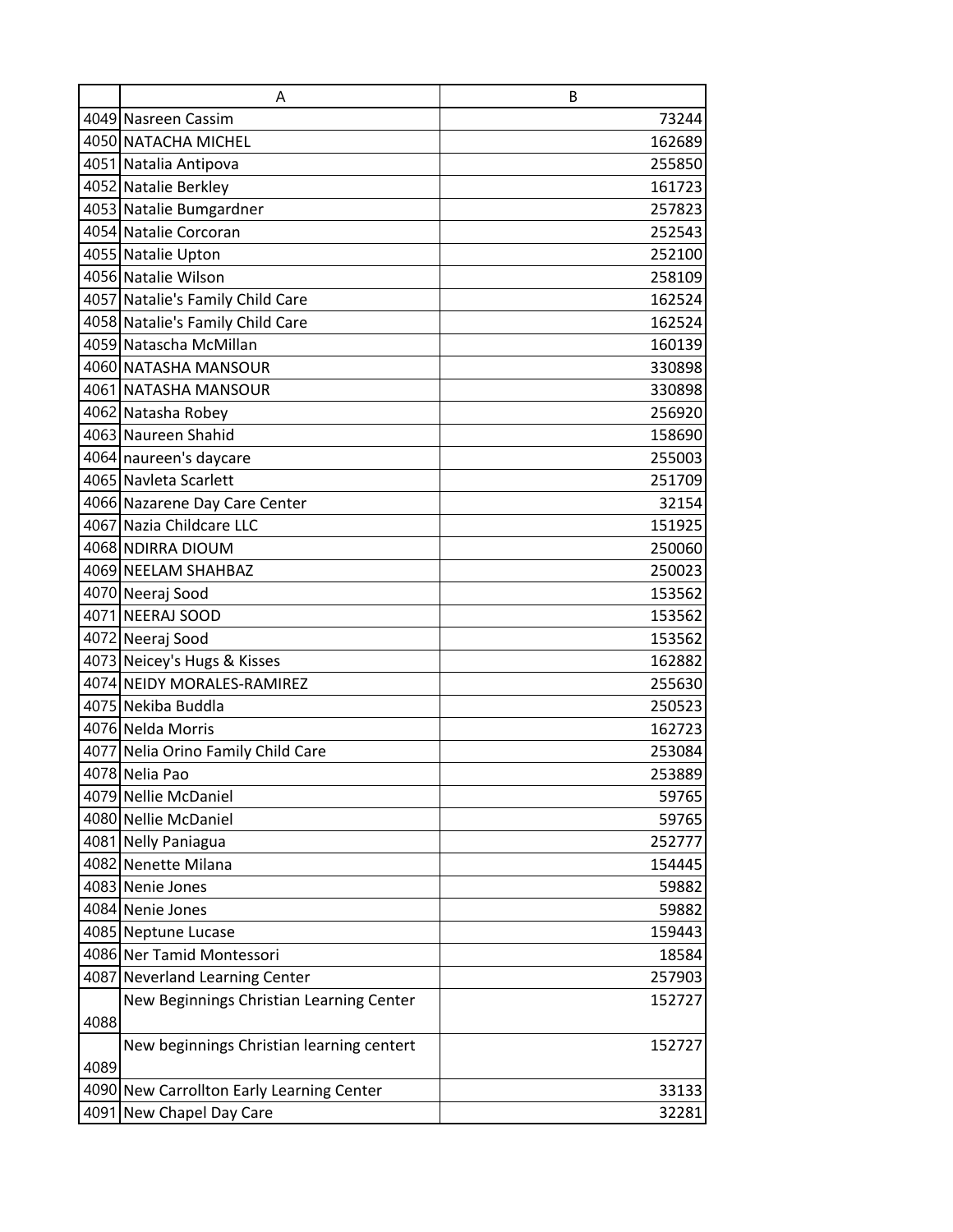|           | А                                         | B                                   |
|-----------|-------------------------------------------|-------------------------------------|
|           | New Hope Academy operated by New Hope     | 33243                               |
|           | 4092 Educational institute, Inc.          |                                     |
|           | 4093 New Image Home Daycare               | 254790                              |
|           | 4094 New Kingdom Faith Christian Church   | 257287                              |
|           | 4095 New Life Child Care                  | 253492                              |
|           | New Life Community Church Before & After  | 254466                              |
| 4096 care |                                           |                                     |
|           | New Life Community Church Before &        | 254466                              |
|           | 4097 Aftercare Program                    |                                     |
|           | 4098 New Life Ministries BFAC Program     | 419635                              |
|           | 4099 New Market School Age Center         | 31682                               |
|           | 4100 NewBeginnings Family daycare         | 158806                              |
|           | 4101 Neyla Quijano Fajardo                | 255065                              |
|           | 4102 Neyla Quijano Fajardo                | 255065                              |
|           | 4103 Nia's Early Learning Center, LLC     | 161325                              |
|           | 4104 Nichelle Anderson                    | 157369                              |
|           | 4105 Nichelle Pratt                       | 3113127                             |
|           | 4106 Nichelle Pratt                       | 3113127                             |
|           | Nichols-Bethel United Methodist Preschool | 68304                               |
| 4107      |                                           |                                     |
|           | 4108 Nicole Bastfield                     | 254795                              |
|           | 4109 Nicole Bradley                       | 162075                              |
|           | 4110 Nicole Davis                         | 158861                              |
|           | 4111 Nicole Faulkner                      | 250745                              |
|           | 4112 Nicole Gentle                        | 53312                               |
|           | 4113 Nicole Good                          | 140518                              |
|           | 4114 Nicole Good                          | 140518                              |
|           | 4115 Nicole Joyner                        | 252600                              |
|           | 4116 Nicole Knott                         | 253028                              |
|           | 4117 Nicole Matthews                      | 160384                              |
|           | 4118 Nicole Matthews                      | 160384                              |
|           | Nicole Nedd                               | 257401 is the new one the first one |
|           |                                           | that made me relocate due to covid  |
| 4119      |                                           | is # 255628                         |
|           | 4120 Nicole Parker                        | 252128                              |
|           | 4121 Nicole Pratt                         | 130391                              |
|           | 4122 Nicole Shindle                       | 256720                              |
|           | 4123 Nicole Smith                         | 162361                              |
|           | 4124 Nicole Warring                       | 161591                              |
|           | 4125 NIGHAT MASOOD                        | 253502                              |
|           | 4126 Nikita Hinds                         | 255245                              |
|           | 4127 Nikki Nahid                          | 156364                              |
|           | 4128 Nikki Wigger                         | 162670                              |
|           | 4129 NIKKIA HOLDEN                        | 251927                              |
|           | 4130 Nilda Vera-Coronil                   | 153646                              |
|           | 4131 Nimmali Abhayasundara                | 255249                              |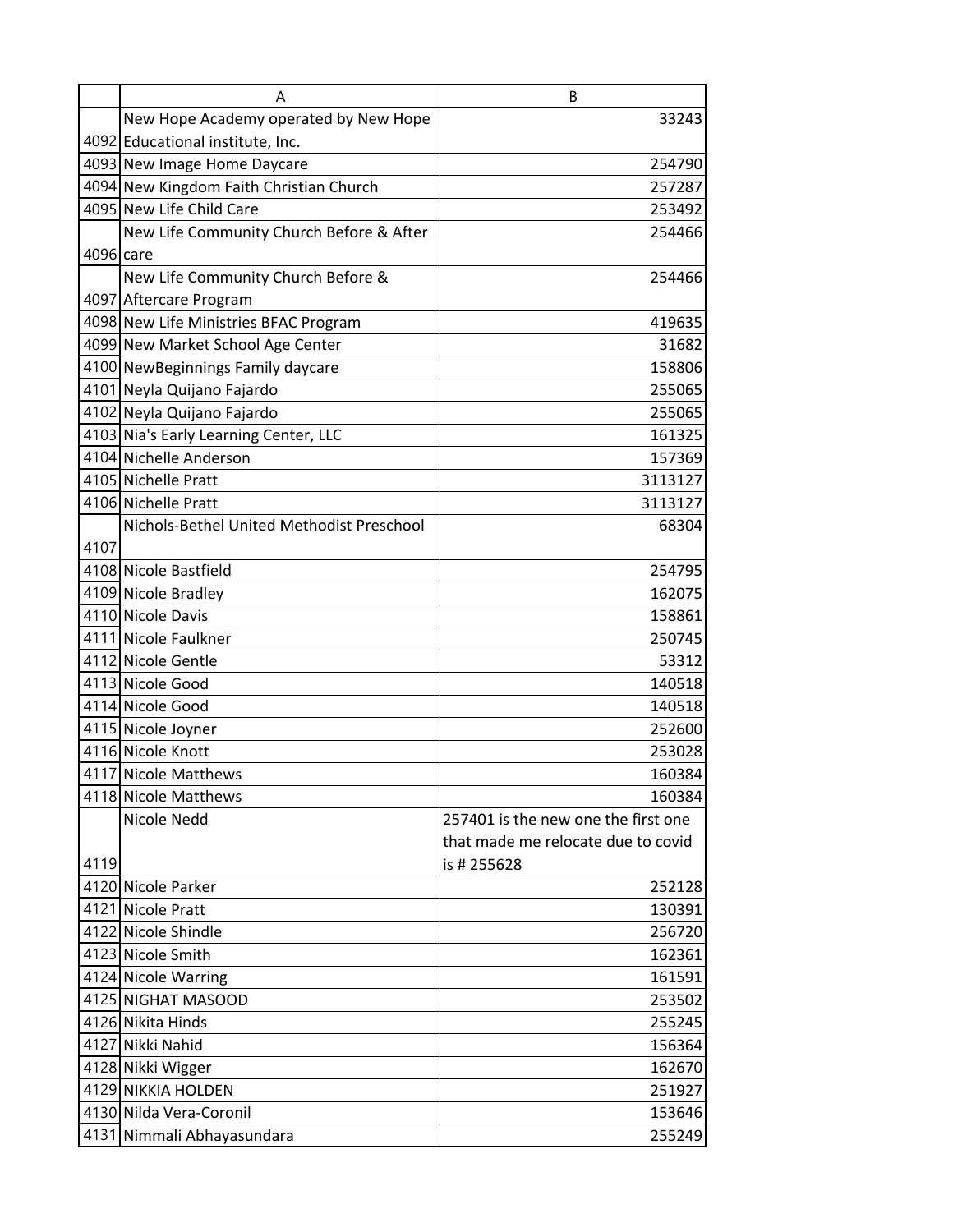| A                                          | B      |
|--------------------------------------------|--------|
| 4132 Nina Bobbitt                          | 252197 |
| 4133 Nina Humphreys                        | 56967  |
| 4134 Ninma Fearon                          | 255846 |
| 4135 Niroshi Jayasuriya                    | 255184 |
| 4136 NIST Child Care Center                | 159661 |
| 4137 Nitika Talwar                         | 252360 |
| 4138 Nneka Jackson                         | 257349 |
| 4139 No Name Blank in Inspection Report    | 158043 |
| 4140 Noemi Rivas                           | 257026 |
| 4141 Noemi Rivas                           | 257026 |
| 4142 Nolly's Child Care                    | 97498  |
| 4143 NORA CASTRO-MORDAN                    | 255488 |
| 4144 Nora Robles                           | 51195  |
| 4145 Nora's Angels Child Care, LLC         | 250340 |
| 4146 Norbeck Montessori Day School         | 255580 |
| 4147 Noreen hamdani                        | 255864 |
| 4148 Norma Cabrera                         | 255530 |
| 4149 Norma Hickey                          | 110150 |
| 4150 Norma Jean Aravanis                   | 141985 |
| 4151 Normitas Daycare                      | 255847 |
| North Frederick Elementary Before & After  | 162666 |
| 4152 School Enrichment                     |        |
| 4153 Northcrest Montessori                 | 253443 |
| 4154 Northern Cross First Christian Church | 151921 |
| 4155 Northfield Elementary SAS             | 32945  |
| 4156 Northwood Early Learning Center LLC   | 255243 |
| 4157 Norwood School Extended               | 34106  |
| 4158 Noshaba Rahman                        | 256301 |
| 4159 Notosha Duckett                       | 139632 |
| 4160 Nouri child care center               | 159131 |
| 4161 Novella Sargusingh                    | 107910 |
| 4162 Nubia Arias                           | 134989 |
| 4163 Nuevo Amanecer                        | 154484 |
| 4164 Nuevo Amanecer                        | 154484 |
| 4165 Nuevo Amanecer                        | 154484 |
| 4166 Nusrat Raja Daycare                   | 157486 |
| 4167 Nusrat Raja Daycare                   | 157486 |
| 4168 Nuvia Martinez                        | 156061 |
| 4169 Nuzhat Khan                           | 255789 |
| 4170 NY Family Child Care                  | 253941 |
| 4171 Nydia Ruiz                            | 251240 |
| 4172 Nyisha Barnes                         | 254463 |
| 4173 Nyisha Barnes                         | 254463 |
| 4174 Nyisha Barnes                         | 254463 |
| 4175 Nykeetra Atkins                       | 257345 |
| 4176 Nykisha Harcum                        | 159332 |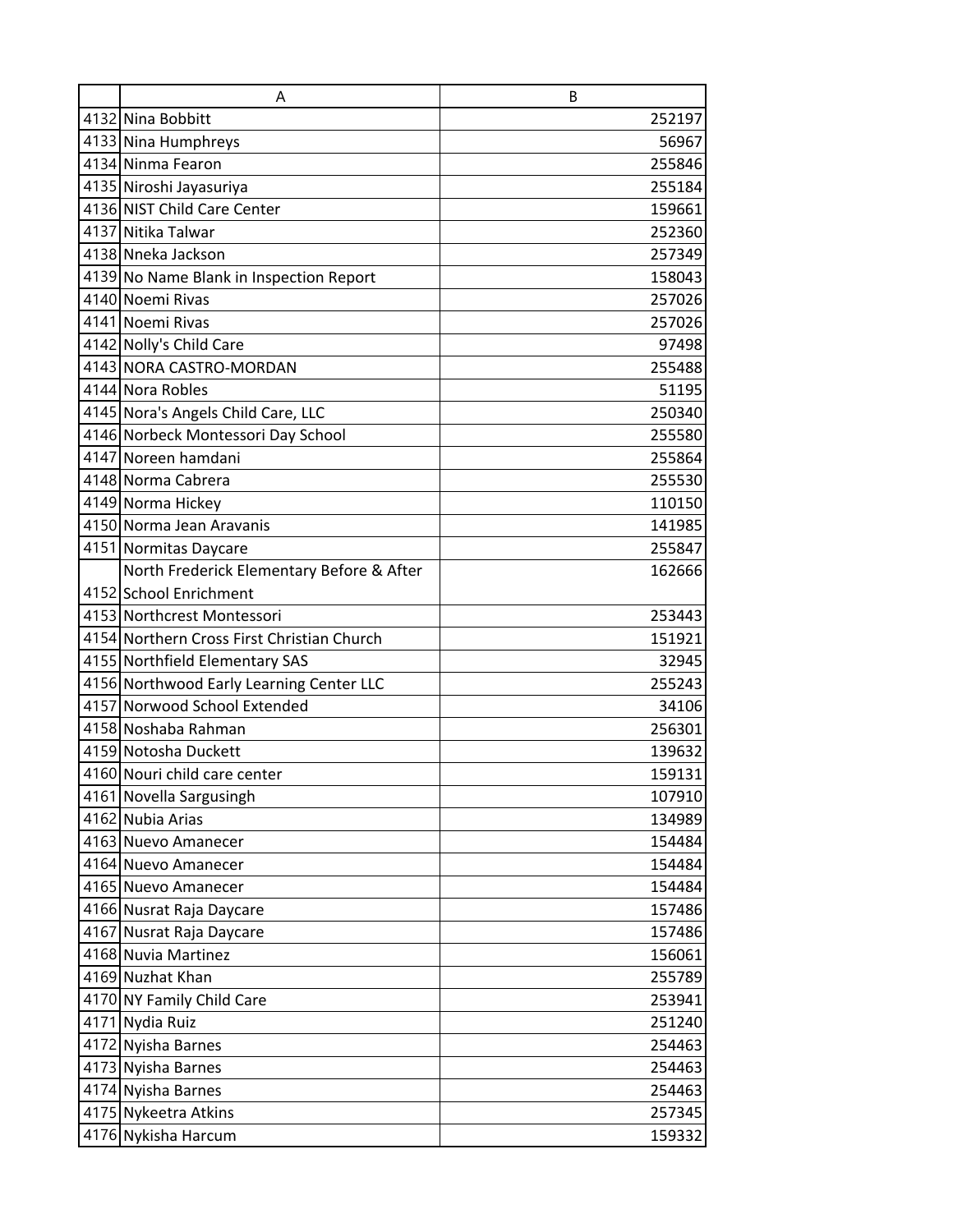|      | A                                         | B         |
|------|-------------------------------------------|-----------|
|      | 4177 Nyna Daycare                         | 154077    |
|      | Oakdale Elementary Before & After School  | 117160    |
|      | 4178 Enrichment                           |           |
|      | 4179 ODLE FOOTPRINTS OF LITTLE ANGELS     | 157452    |
|      | 4180 Ohr Chadash Academy of Baltimore     | 162741    |
|      | 4181 Ohr Kodesh Early Childhood Center    | 118732    |
|      | 4182 Olachi Ekeocha                       | 257505    |
|      | 4183 Oladunni Aromire                     | 152481    |
|      | 4184 Olayinka Omirin                      | 255324    |
|      | 4185 Old Mother Hubbard Child Care Center | 257266    |
|      | 4186 Old Mother Hubbard Child Care Center | 257266    |
|      | Old Mother Hubbard's Learning Cubbard     | 255684    |
|      | 4187 Daycare Center                       |           |
|      | Old Mother Hubbard's Learning Cubbard     | 255684    |
|      | 4188 Daycare Center                       |           |
|      | 4189 Olga Gerzhoy                         | 159150    |
|      | 4190 Olga Salinas-Blanco                  | 139461    |
|      | 4191 Olivia Pugh                          | 82466     |
|      | 4192 Olivia Wolfe                         | 256601    |
|      | 4193 OluFolake Soniregun                  | 16-108813 |
|      | 4194 Olutayo Adeb[mpe                     | 162459    |
|      | 4195 Oluwabunmi Amadife                   | 254975    |
|      | 4196 Oluwabunmi Amadife                   | 254975    |
|      | 4197 Oluwabunmi Amadife                   | 254975    |
|      | 4198 Oluwatoyin Oni                       | 157232    |
|      | 4199 Omaira Marino                        | 153045    |
|      | 4200 Omi's Bright Beginnings              | 252889    |
|      | 4201 Omolara Bedu Family Child Care       | 256965    |
|      | 4202 Omonike Olabisi                      | 151861    |
|      | 4203 Omopelola Bello                      | 116538    |
|      | 4204 One Step Forward                     | 135280    |
|      | 4205 ONE village kids academy center      | 255623    |
|      | 4206 One World Learning Center            | 91183     |
|      | Open Arms Christian Child Development     | 130362    |
|      | 4207 Center                               |           |
|      | Open Arms Christian Child Development     | 154380    |
|      | 4208 Center                               |           |
|      | 4209 Ordette Glass                        | 161020    |
|      | 4210 O'Reilly Early Learning Center       | 153179    |
|      | 4211 Oriyomi Badmus-Mumuni                | 252471    |
|      | 4212 Orlando Moss II                      | 257123    |
|      | 4213 Orthodoxia Yiallouros                | 27604     |
|      | 4214 Osatohanmwen Ojofeitimi              | 254266    |
|      | 4215 Osatohanmwen Ojofeitimi              | 254266    |
|      | 4216 Osie Hursey                          | 83967     |
| 4217 | <b>OUMOU SYLLA</b>                        | 252429    |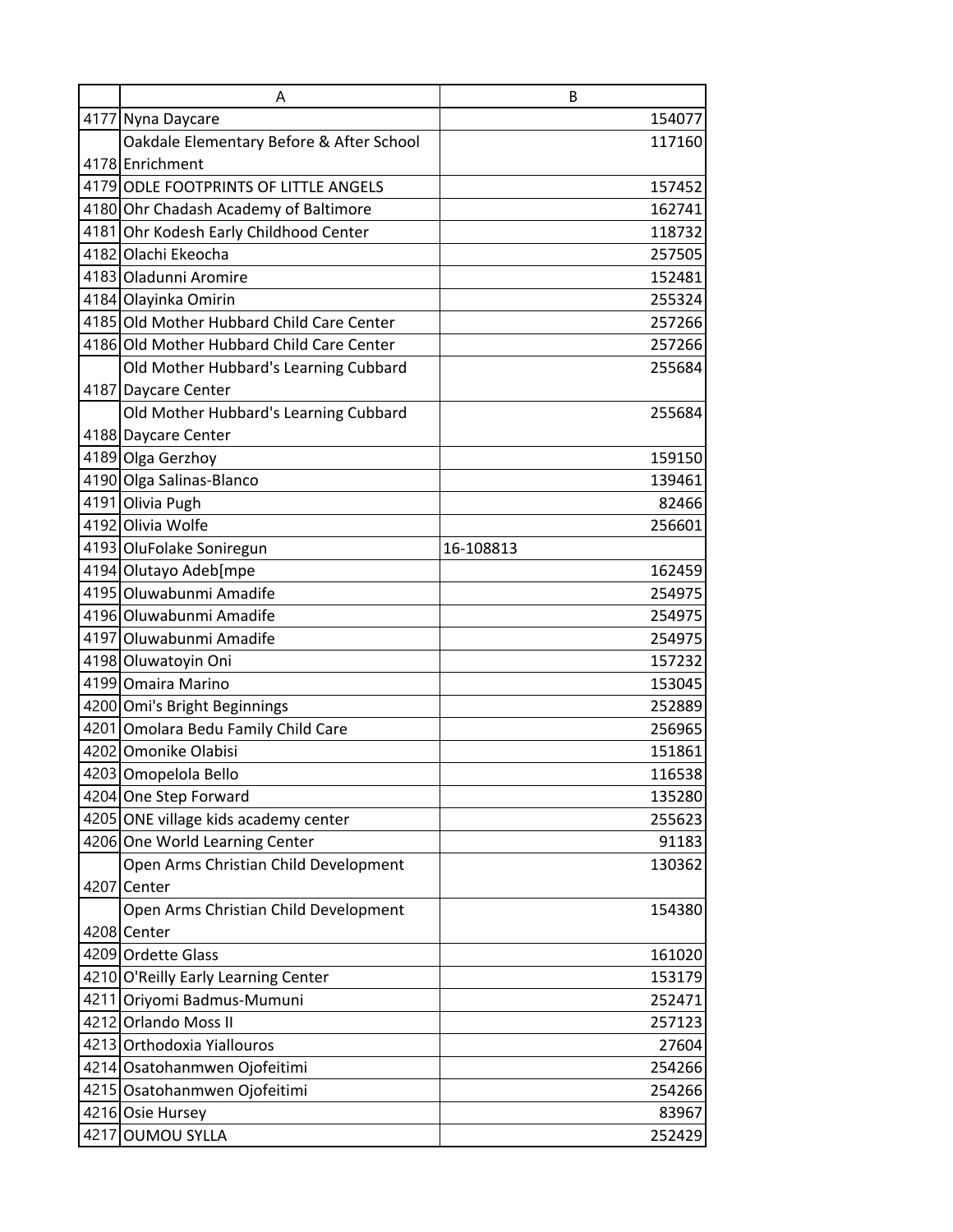|           | A                                            | B       |
|-----------|----------------------------------------------|---------|
|           | 4218 OUMOU SYLLA                             | 242529  |
|           | 4219 Our Children R Tomorrow's Leaders       | 257991  |
|           | 4220 Our Children R Tomorrow's Leaders       | 257991  |
|           | 4221 Our Children R Tomorrow's Leaders       | 257991  |
|           | 4222 Our Children R Tomorrow's Leaders       | 257991  |
|           | 4223 Our Children R Tomorrow's Leaders       | 257991  |
|           | 4224 OUR EXPANDING WORD                      | 253880  |
|           | 4225 Our Future "STARS" Childcare            | 251089  |
|           | 4226 Our Future Child Care III               | 156327  |
|           | 4227 Our Future Childcare Center             | 1187796 |
|           | 4228 Our Future STARS Childcare              | 251089  |
|           | 4229 Our Lady of Grace Preschool             | 254824  |
|           | 4230 Our Lady of Grace Preschool             | 254824  |
|           | 4231 Our Lady of Hope/St. Luke School        | 161947  |
|           | 4232 Our Lady of Mercy Preschool             | 161265  |
|           | Our Lady of Mt. Carmel Early Learning &      | 162844  |
|           | 4233 Childcare Program                       |         |
|           | Our Lady of Perpetual Help School Morning    | 100569  |
| 4234 Care |                                              |         |
|           | Our Lady of Perpetual Help School Preschool  | 158521  |
| 4235      |                                              |         |
|           | Our Lady Star of the Sea Pre-K, After Care & | 57074   |
|           | 4236 Before Care                             |         |
|           | 4237 Our Ladys Little Christians             | 109044  |
|           | 4238 Our Little Blessings                    | 252546  |
|           | 4239 our small world                         | 35206   |
|           | 4240 Our Sons & Daughters Child Care         | 255484  |
|           | 4241 Outdoor Nursery School                  | 200009  |
|           | 4242 Outreach Christian Center Church        | 101619  |
|           | Owings Mills Child Care and Early Learning   | 257465  |
|           | 4243 Center LLC                              |         |
|           | Owner/Director of Lanka Learning Academy     | 256600  |
|           | 4244 and Daycare                             |         |
|           | Owner/Director of Lanka Learning Academy     | 256600  |
|           | 4245 and Daycare                             |         |
|           | 4246 Oxford Achievement Center LLC           | 257755  |
|           | 4247 Oxford Achievement Center, LLC          | 257755  |
|           | PACT: Helping children with Special Needs,   | 99623   |
| 4248 Inc  |                                              |         |
|           | 4249 Padideh Alikaram                        | 254882  |
|           | 4250 Padonia Park Child Centers              | 42963   |
|           | 4251 Paiges of Time Early Learning Center    | 151065  |
|           | 4252 Paint Branch Montessori                 | 257323  |
|           | Pallotti Early Learning Center at St Mary of | 250696  |
|           | 4253 the Mills                               |         |
|           | 4254 Palmyra Yamson                          | 160743  |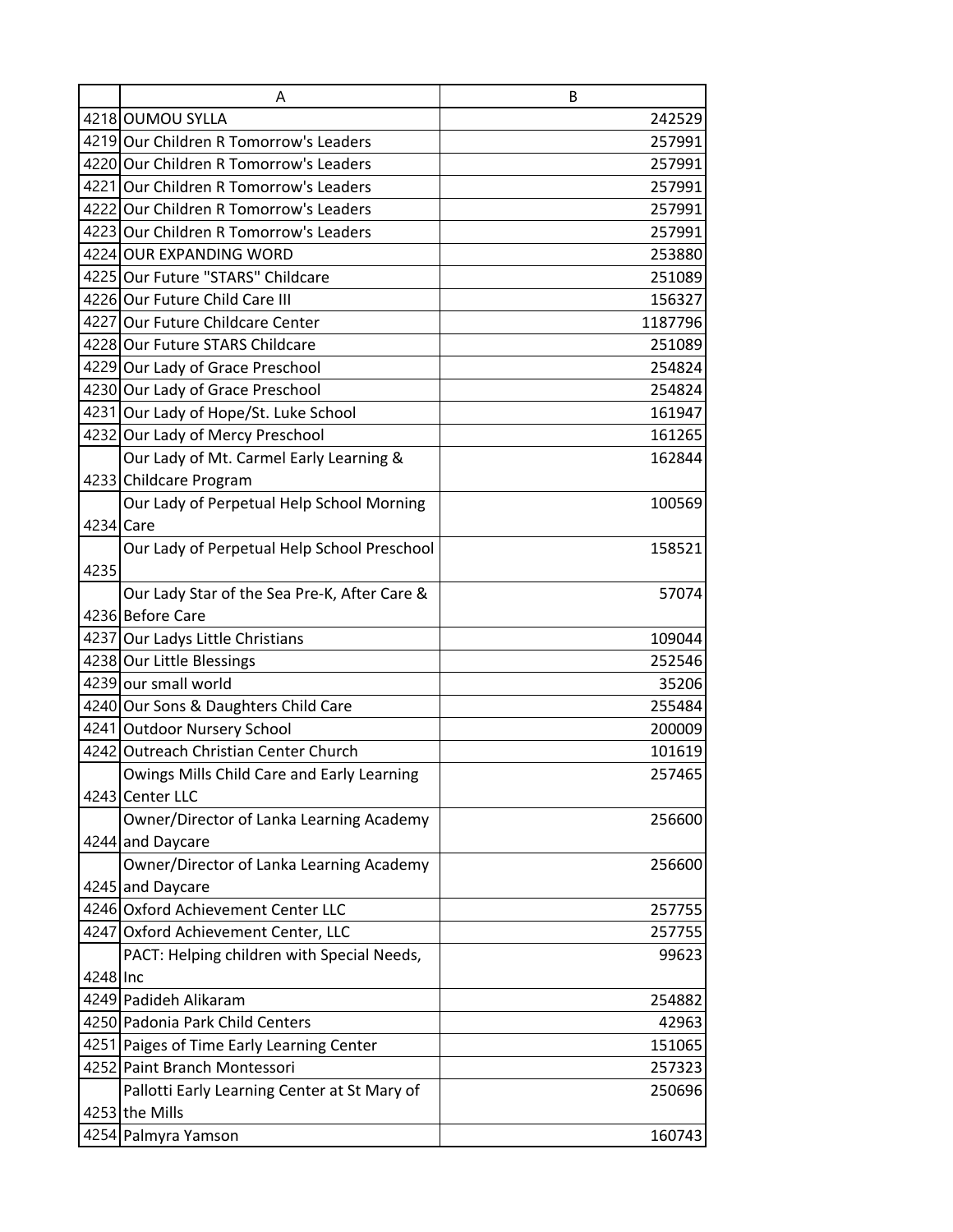|      | Α                                            | B         |
|------|----------------------------------------------|-----------|
|      | 4255 Pam's Curtain Climbers                  | 121809    |
|      | 4256 Pamela Blades                           | 02-100406 |
|      | 4257 Pamela Evans                            | 256305    |
|      | 4258 Pamela Evans                            | 253545    |
|      | 4259 Pamela Funderburk                       | 03-110186 |
|      | 4260 Pamela Harris                           | 250867    |
|      | Pamela Herrick Family Child Care Home        | 1334      |
| 4261 |                                              |           |
|      | 4262 Pamela Lee                              | 113976    |
|      | 4263 Pamela Mascaro Family Daycare           | 160882    |
|      | 4264 Pamela McGilvery                        | 119919    |
|      | 4265 Pamela Paulis                           | 121321    |
|      | 4266 Pamela Shaw                             | 159728    |
|      | Pamela Vaughan (Family Child Care Home)      | 251963    |
| 4267 |                                              |           |
|      | Pamela Vaughan (Family Child Care Home)      | 251963    |
| 4268 |                                              |           |
|      | 4269 Pamela Weber                            | 130881    |
|      | 4270 Pamela Wilson                           | 101962    |
|      | 4271 PAMELA YOUNG-GRIGSBY                    | 150273    |
|      | 4272 Pandora Gross-Powell                    | 251481    |
|      | 4273 Parents Can Do It, LLC                  | 133816    |
|      | 4274 Parents of Preschoolers, Inc.           | 109207    |
|      | 4275 Pari Nikkhoo                            | 155544    |
|      | 4276 Pari's Care                             | 256926    |
|      | 4277 Pari's Care                             | 256926    |
|      | 4278 Pari's Care                             | 256926    |
|      | 4279 PARISA NAGHSHI                          | 252081    |
|      | 4280 Parisa Peikari                          | 162126    |
|      | 4281 parkinson family daycare                | 158684    |
|      | 4282 Parkview Child Development Center       | 70266     |
|      | 4283 Parkview Child Development Center       | 70266     |
|      | 4284 Parkville Recreation Center Tot Fun     | 71339     |
|      | Parkway Elementary Before & After School     | 66941     |
|      | 4285 Enrichment                              |           |
|      | 4286 Partners In Learning, LLC               | 254421    |
|      | 4287 Pasadena Early Learning Center          | 160586    |
|      | 4288 Pasadena's Mini Miracles Childcare Inc. | 252483    |
|      | 4289 Pat's Daycare                           | 113577    |
|      | 4290 Patience Brown                          | 254360    |
|      | 4291 Patrica Selway-Eckenrode                | 45225     |
|      | 4292 Patrice Dyson                           | 2055804   |
|      | 4293 Patrice Dyson                           | 255804    |
|      | 4294 Patrice Jackson                         | 112856    |
|      | 4295 Patricia Bell                           | 127806    |
|      | 4296 Patricia Boling                         | 162608    |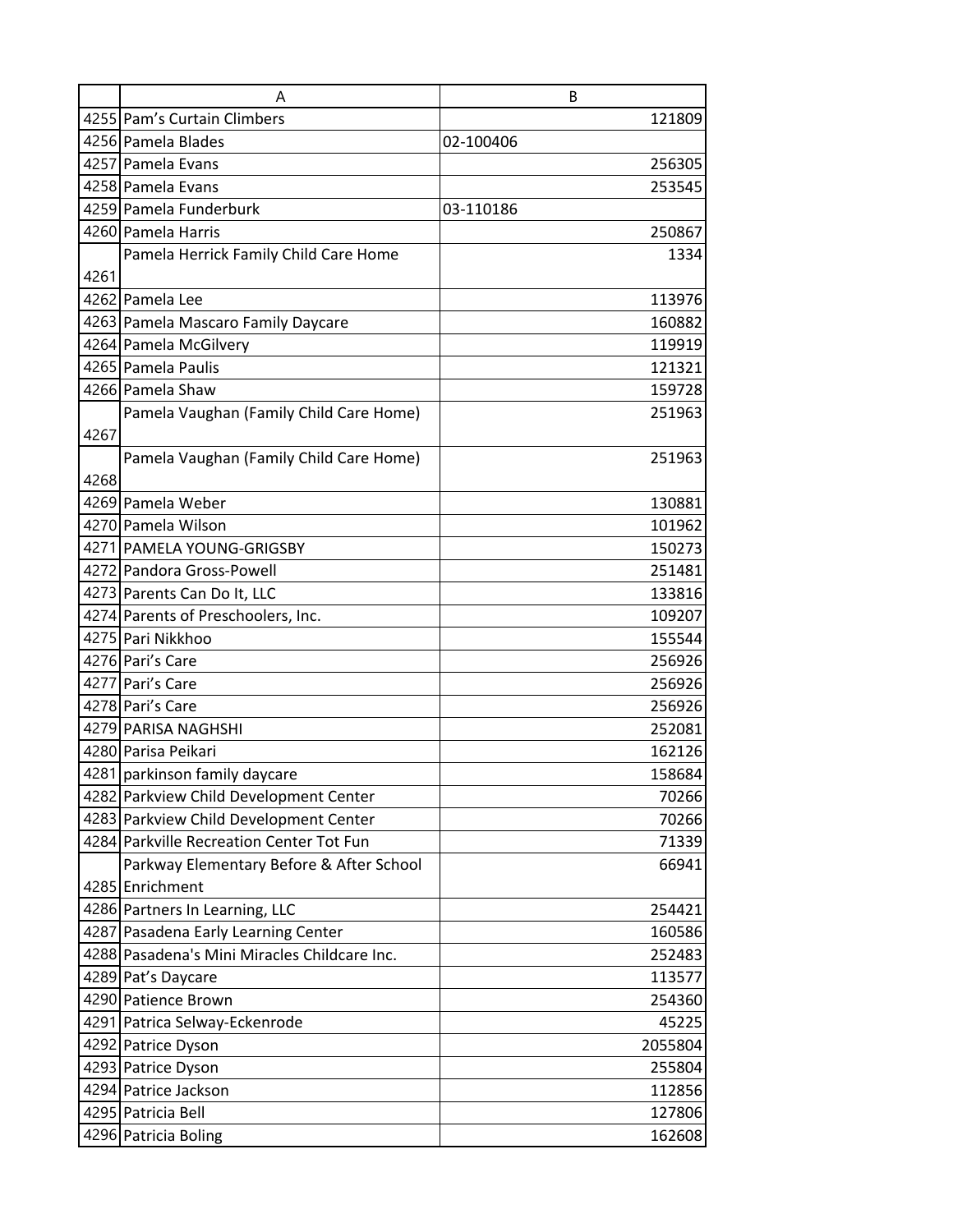| A                                       | B         |
|-----------------------------------------|-----------|
| 4297 Patricia Brown                     | 52528     |
| 4298 Patricia Brown                     | 64102     |
| 4299 Patricia Coby                      | 106991    |
| 4300 Patricia Crosby                    | 162140    |
| 4301 Patricia Crosby                    | 162140    |
| 4302 Patricia Holland                   | 154503    |
| 4303 Patricia Hyman                     | 251253    |
| 4304 Patricia Hyman                     | 251253    |
| 4305 Patricia Miller                    | 256324    |
| 4306 Patricia Mink                      | 40806     |
| 4307 Patricia Mohamed                   | 41597     |
| 4308 Patricia Mutchler                  | 161965    |
| 4309 Patricia Myers                     | 253786    |
| 4310 Patricia Oholeguy                  | 252925    |
| 4311 Patricia Payne                     | 151785    |
| 4312 Patricia Perprem Otumfuo           | 162790    |
| 4313 Patricia Potter                    | 257723    |
| 4314 Patricia Richie                    | 140827    |
| 4315 Patricia Rutledge                  | 253160    |
| 4316 Patricia Stephens                  | 119970    |
| 4317 Patricia Stephens                  | 119970    |
| 4318 Patricia Torre                     | 151563    |
| 4319 Patricia Ward                      | 253486    |
| 4320 Patricia Zelada                    | 254820    |
| 4321 PATRICIA ZELADA                    | 254820    |
| 4322 PATRIOTS CHILD CARE CENTER         | 252696    |
| 4323 Pats Daycare                       | 113577    |
| 4324 Patsy Smith                        | 135183    |
| 4325 Patsy Woodward                     | 1666      |
| 4326 Patsy Woodward                     | 1666      |
| 4327 Patti Jo Green                     | 22102     |
| Patuxent Appeal Campus Before and After | 50906     |
| 4328 School Program                     |           |
| 4329 Paula Denise Mills                 | 97420     |
| 4330 paula kinnamon                     | 256363    |
| 4331 Paula Mosley                       | 113765    |
| 4332 Paula Mosley                       | 03-113765 |
| 4333 Paula Mosley                       | 03-113765 |
| 4334 Paula Ramirez                      | 251363    |
| 4335 Paula Sheldon                      | 133582    |
| 4336 Paula's Daycare                    | 113765    |
| 4337 Paulette Batts-Richardson          | 255829    |
| 4338 Paulette Hudson                    | 120170    |
| 4339 Paulette Johnson                   | 157985    |
| 4340 Paulette Martells                  | 252000    |
| 4341 Paulette Walker                    | 258105    |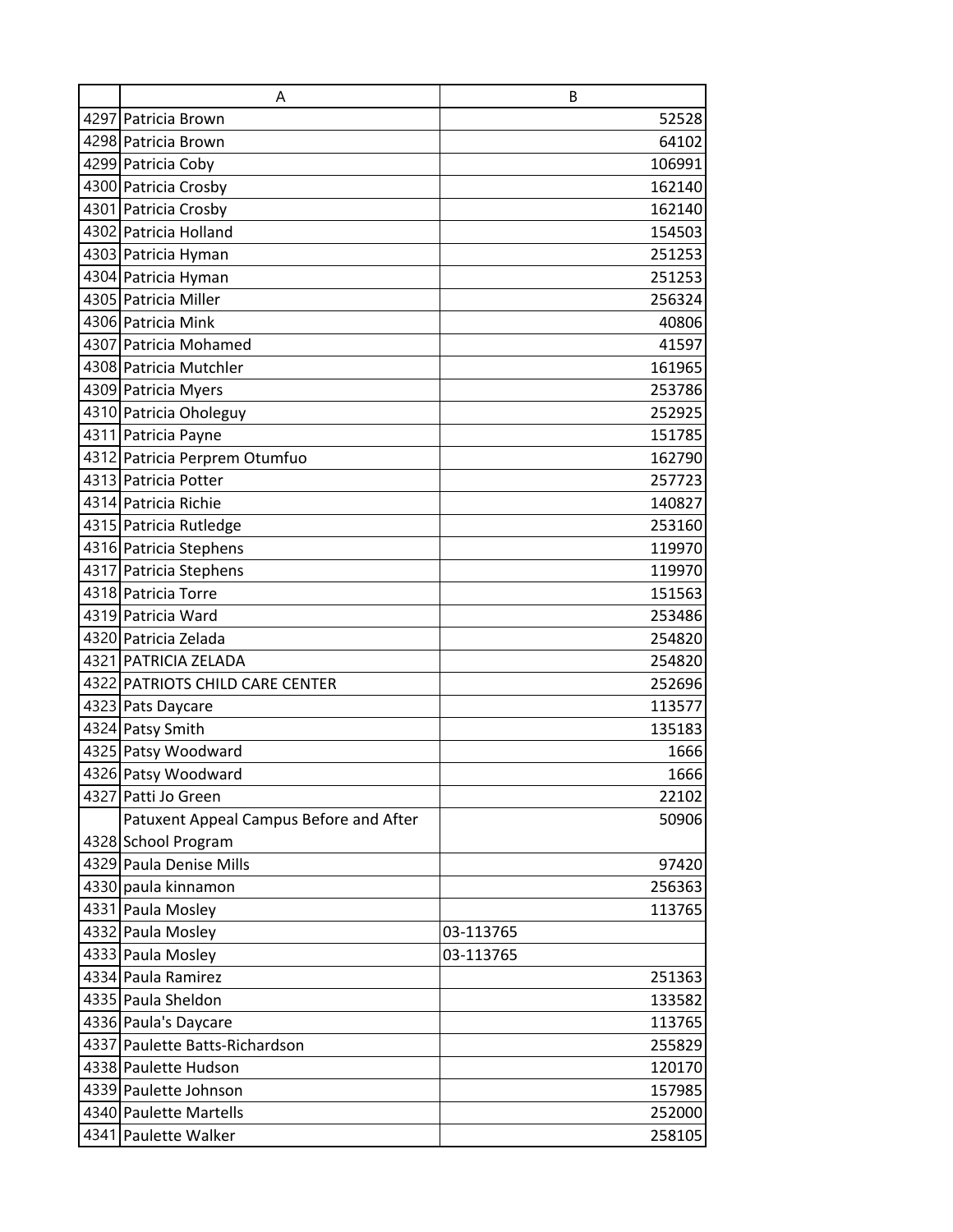|      | A                                                                      | B                           |
|------|------------------------------------------------------------------------|-----------------------------|
|      | Pauline Mash School for Early Childhood                                | 50702                       |
|      | 4342 Education                                                         |                             |
|      | 4343 Payton DeGrange                                                   | 257124                      |
|      | 4344 Pee Wee Piano                                                     | 252295                      |
|      | 4345 Peggy Hughes                                                      | 66537                       |
|      | 4346 Peggy Kirk                                                        | 257909                      |
|      | 4347 Peggy Secrist                                                     | 160671                      |
|      | 4348 Peggy's Daycare                                                   | 21-112656                   |
|      | 4349 Peixin Guo                                                        | Registration Number: 154949 |
|      | 4350 Penka Stanimirova                                                 | 257341                      |
|      | 4351 Penny Crutchley                                                   | 162294                      |
|      | 4352 Penny Lane Daycare                                                | 250363                      |
|      | Penny Palm, Ms Penny's Family Childcare                                | 117642                      |
| 4353 |                                                                        |                             |
|      | 4354 Penny Yoder                                                       | 140888                      |
|      | 4355 Peppertree Children's Center                                      | 33443                       |
|      | 4356 Perfect Angels Child Care Center                                  | 151863                      |
|      | 4357 Perfect Angels Family Daycare                                     | 90454                       |
|      | 4358 Perfect Harmony II                                                | 251484                      |
|      | 4359 Perry Hall Childre's Center                                       | 49249                       |
|      | 4360 Peter Pan Learning Center                                         | 34020                       |
|      | 4361 Peter Rabbit Day Nursery                                          | 254806                      |
|      | 4362 Peters Development Center                                         | 157344                      |
|      | 4363 Petrina Thomas                                                    | 160941                      |
|      | 4364 Peytrenia Bland                                                   | 124620                      |
|      | 4365 Phelps Luck SAS                                                   | 33375                       |
|      | 4366 Phyllis Holland                                                   | 158274                      |
|      | 4367 Phyllis Jenkins                                                   | 58706                       |
|      | 4368 Phyllis Lawrence Family Child Care                                | 132151                      |
|      | 4369 Phyllis Lawrence Family Child Care                                | 132151                      |
|      | 4370 Phyllis Ragan                                                     | 255246                      |
|      | 4371 Phyllis Waters                                                    | 158731                      |
|      | 4372 Pilgrim Christian Day School                                      | 101816                      |
|      | Pine Grove United Methodist Church                                     | 43725                       |
|      | 4373 Rayville Nursery and Day Care, Inc                                |                             |
|      | 4374 Pinebrook Montessori Academy                                      | 253785                      |
|      | 4375 Pinetop Daycare<br>4376 Play & Learn-Community Place              | 150680<br>40384             |
|      | 4377 Play and Learn at Annapolis                                       | 115093                      |
|      |                                                                        |                             |
|      | 4378 Play and Learn at Eastpoint<br>4379 Play and Learn at Hunt Valley | 157962<br>79794             |
|      | 4380 Play and Learn at Scribbles                                       | 123065                      |
|      | 4381 Play and Learn Family Daycare                                     | 253961                      |
|      | Play Centers At Carroll Manor Elementary                               | 17900                       |
|      | 4382 School                                                            |                             |
|      | 4383 Play Centers at Cromwell Valley                                   | 45276                       |
|      |                                                                        |                             |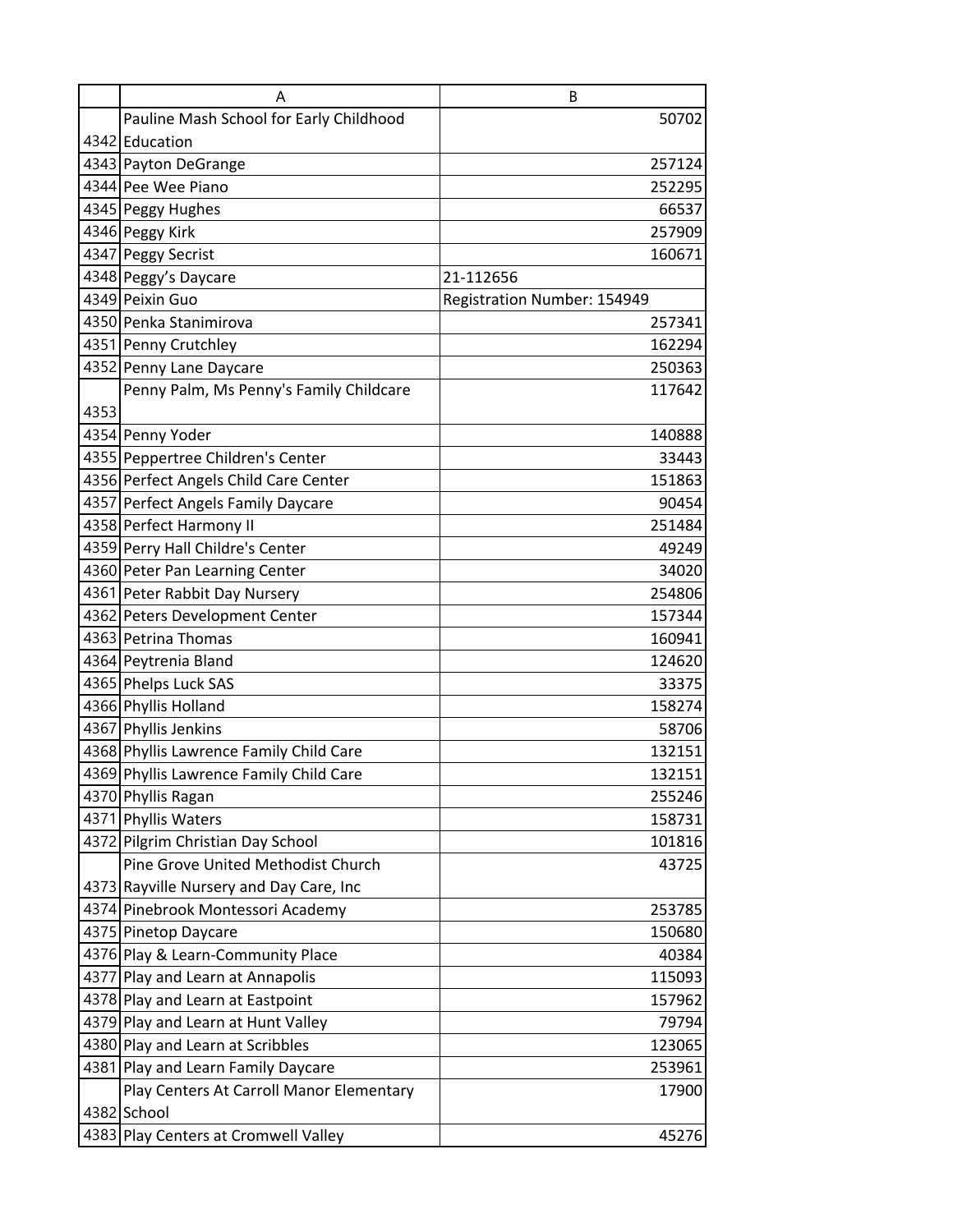|      | Α                                                                                                       | B                         |
|------|---------------------------------------------------------------------------------------------------------|---------------------------|
|      | Play Centers at Elmwood Elementary School                                                               | 104653                    |
| 4384 |                                                                                                         |                           |
|      | Play Centers at Jacksonville Elementary                                                                 | 44759                     |
|      | 4385 School                                                                                             |                           |
|      | 4386 Play Centers at Jemicy School                                                                      | 258007                    |
|      | 4387 Play Centers at Our Lady of Hope                                                                   | 15433                     |
|      | 4388 Play Centers at Pinewood Elementary                                                                | 15246                     |
|      | Play Centers at Stoneleigh Elementary                                                                   | 81330                     |
|      | 4389 School                                                                                             |                           |
|      | Play Centers at Warren Elementary School                                                                | 53525                     |
| 4390 |                                                                                                         |                           |
|      | 4391 Play Centers at West Towson                                                                        | 156920                    |
|      | Play Centers, Inc. At Carney Elementary                                                                 | 257269                    |
| 4392 |                                                                                                         |                           |
|      | 4393 Play Share Daycare                                                                                 | 256287                    |
|      | 4394 PlayPen 4 Kids                                                                                     | 254896                    |
|      | 4395 PlayPlace America                                                                                  | 54772                     |
|      | 4396 Playtime CCC at 140                                                                                | 114930                    |
|      | 4397 Playtimes Child Care Center                                                                        | 255849                    |
|      | Playworkz Early Care and Learning Center                                                                | 155662                    |
| 4398 |                                                                                                         |                           |
|      | Plum Point Elementary Before and After                                                                  | 51075                     |
|      | 4399 School Program                                                                                     |                           |
|      | 4400 Plymouth Rock Family Daycare                                                                       | 252235                    |
|      | 4401 Polaris Village Ministries                                                                         | 257225                    |
|      | 4402 Poornima Hinge                                                                                     | 255900                    |
|      | 4403 Positive Youth Expressions                                                                         | 257289                    |
|      | 4404 Positive Youth Expressions                                                                         | 257289                    |
|      | 4405 Potomac Early Learning Center                                                                      | 160806                    |
|      | Potomac Valley Academy Assembly of God                                                                  | 89002                     |
| 4406 |                                                                                                         |                           |
|      | 4407 Prairie Landing Children Center                                                                    | 141226                    |
|      | 4408 Precious angels                                                                                    | 161432                    |
|      | 4409 Precious Angels Daycare                                                                            | 155491                    |
|      | 4410 Precious Babies Daycare                                                                            | 251001                    |
|      | 4411 Precious Gems Family Child Care                                                                    | 157842                    |
|      | 4412 Precious Ones Early Learning Center                                                                | 254268                    |
|      | Precious Ones@ Talbott Springs formly Kidz                                                              | 256644                    |
|      | 4413 Play & Learn                                                                                       |                           |
|      | 4414 Precious Time Family Childcare                                                                     | 158803                    |
|      | Precious Treasures Child Care and Learning                                                              | 257247                    |
|      | 4415 Center                                                                                             |                           |
|      |                                                                                                         |                           |
|      |                                                                                                         |                           |
|      |                                                                                                         |                           |
|      | 4416 Premier Learning Center<br>4417 Premier Learning Center<br>4418 Presbyterian Church Nursery School | 153371<br>153371<br>67609 |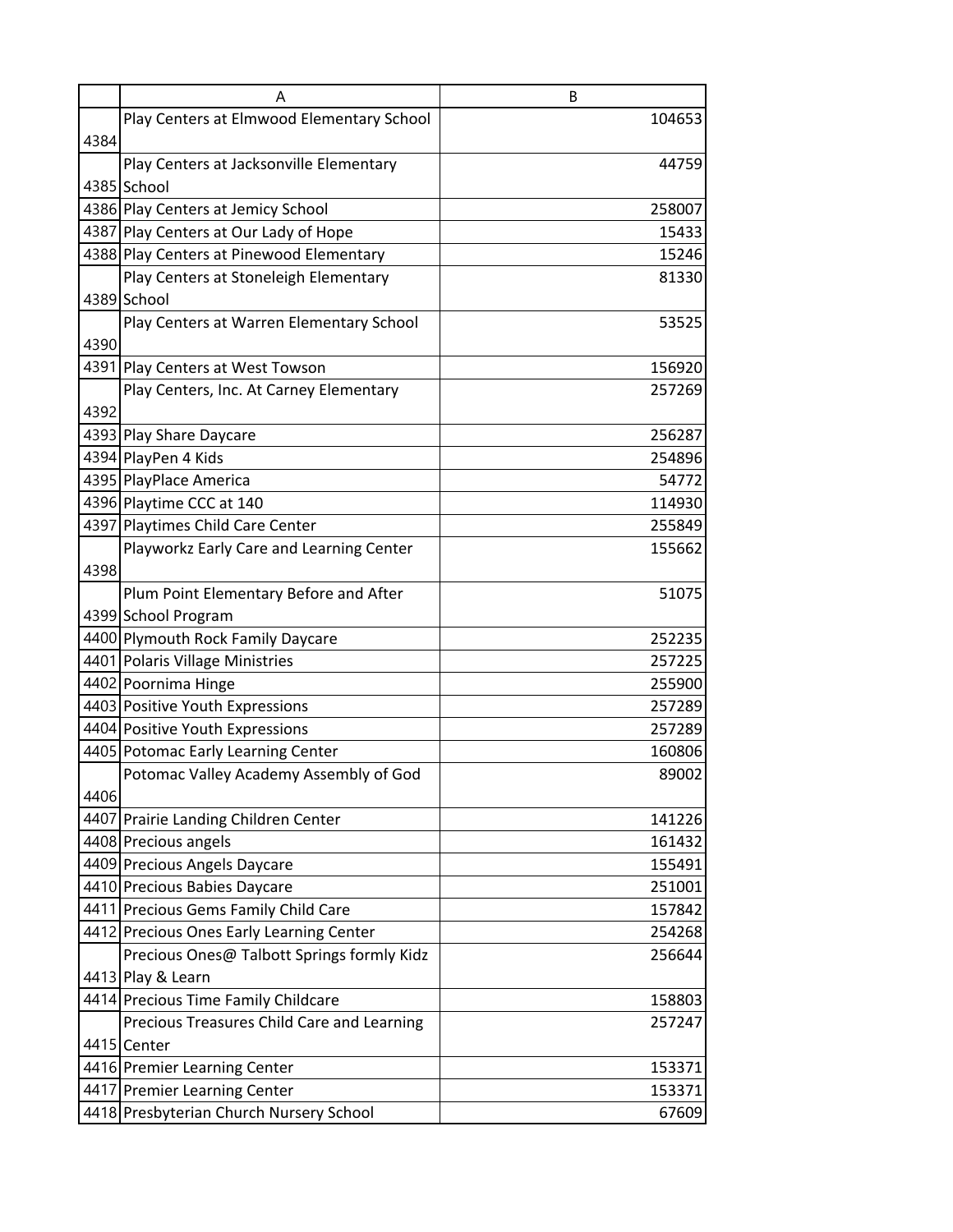|      | Α                                         | B      |
|------|-------------------------------------------|--------|
|      | Preston Fun-Da-Mentals Child Care Center  | 158062 |
| 4419 |                                           |        |
|      | 4420 Primary Montessori Day School        | 126621 |
|      | 4421 Prime Time Children's Center         | 2300   |
|      | 4422 Prime Time Youth Activity Center     | 62674  |
|      | Primrose School of Downtown Bethesda      | 256540 |
| 4423 |                                           |        |
|      | Prince of Peace Creative Learning Center  | 15508  |
| 4424 |                                           |        |
|      | 4425 PRISCILLA FREIRE                     | 154463 |
|      | 4426 PRISCILLA FREIRE                     | 154463 |
|      | 4427 Priscilla Perez                      | 257902 |
|      | 4428 Priyanka De Silva                    | 251375 |
|      | 4429 Priyanthi Fernando                   | 159281 |
|      | 4430 Progressive Education Center         | 154340 |
|      | 4431 Project STEAM MD                     | 253121 |
|      | Promising Horizons Learning Center, Inc.  | 257385 |
| 4432 |                                           |        |
|      | Providence Child Care and Learning Center | 43804  |
| 4433 |                                           |        |
|      | 4434 Puddle Jumpers Daycare Inc.          | 253243 |
|      | 4435 Qamaronnisa Khan                     | 257246 |
|      | 4436 Quala Care Child Center Inc          | 40376  |
|      | 4437 Quality Child Care                   | 111848 |
|      | 4438 Quality Time Learning Center         | 160283 |
|      | 4439 Quantum Learning Center              | 255768 |
|      | 4440 Quiana Dupree                        | 254404 |
|      | 4441 Quiana Dupree                        | 254404 |
|      | 4442 Rabia Husain                         | 153923 |
|      | 4443 Rachael A Williams                   | 250421 |
|      | 4444 Rachel Childers                      | 154900 |
|      | 4445 Rachel Diaz                          | 255562 |
|      | 4446 Rachel Fakheri                       | 257001 |
|      | 4447 Rachel Hogg                          | 252226 |
|      | 4448 Rachel Jewell                        | 150870 |
|      | 4449 Rachel Pressley                      | 154489 |
|      | 4450 Rachell Johnson                      | 123973 |
|      | 4451 Rachel's Family Day Care             | 111586 |
|      | 4452 Rachylle McGee                       | 256022 |
|      | 4453 Rahana Shijo                         | 157925 |
|      | 4454 Rainbow Child Care                   | 153526 |
|      | 4455 Rainbow Child Care III               | 154741 |
|      | 4456 Rainbow Child Development Center II  | 253438 |
|      | 4457 Rainbow Child Development Center II  | 253438 |
|      | 4458 Rainbow Christian Learning Center    | 159977 |
|      | 4459 Rajeeyah Muhammad                    | 161206 |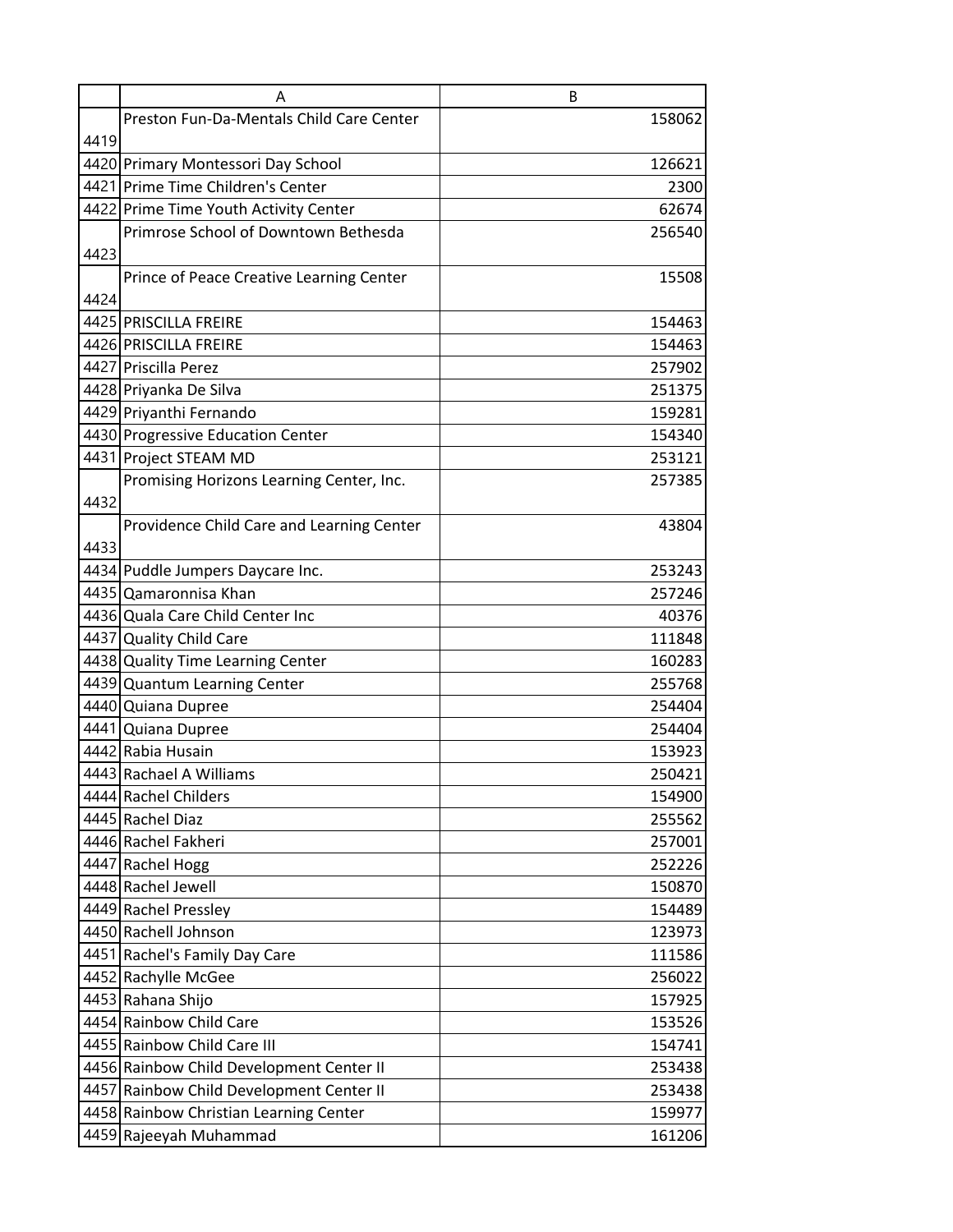|      | A                                       | B      |
|------|-----------------------------------------|--------|
|      | 4460 Rajkumarie Parmhans                | 29503  |
|      | 4461 Ralph OKeitha Douglas              | 162208 |
|      | 4462 Ramatou Kouyate                    | 254511 |
|      | 4463 Raminder Kaur                      | 258062 |
|      | 4464 Rampiarie Gunraj                   | 90238  |
|      | 4465 RANDALLSTOWN CHILD DAY CARE I      | 15728  |
|      | 4466 Randallstown Kids Childcare Center | 106094 |
|      | 4467 Ranjana Ross                       | 102250 |
|      | 4468 Raqyya Stewart                     | 3495   |
|      | 4469 Rashida I Vohra                    | 135988 |
|      | 4470 Raysha Ramsaroop                   | 251810 |
|      | 4471 RAZIA ARTHUR                       | 105929 |
|      | 4472 RAZIA ARTHUR                       | 105929 |
|      | 4473 Razia Naseem                       | 257466 |
|      | 4474 Razia Naseem                       | 257466 |
|      | 4475 RB Daycare                         | 160020 |
|      | 4476 RDCA @ Bel Pre CDC                 | 250882 |
|      | RDCA Ashburton Child Development Center | 162646 |
| 4477 |                                         |        |
|      | RDCA Bradley Child Development Center   | 161665 |
| 4478 |                                         |        |
|      | RDCA Maryvale Child Development Center  | 257061 |
| 4479 |                                         |        |
|      | 4480 RDCA Northwest Child Care Center   | 253205 |
|      | 4481 RDCA Sargent Shriver CDC           | 141581 |
|      | 4482 RDCA Sargent Shriver CDC           | 141581 |
|      | 4483 Reaching Our Communities Kids      | 142021 |
|      | 4484 Reaching Our Communities Kids      | 255223 |
|      | 4485 Reaching Our Communities Kids      | 255254 |
|      | 4486 Ready Set Grow Christian Childcare | 253683 |
|      | 4487 Rebecca Cruz                       | 113561 |
|      | 4488 Rebecca Cruz                       | 113561 |
|      | 4489 Rebecca Cruz                       | 113561 |
|      | 4490 Rebecca Cruz                       | 113561 |
|      | 4491 Rebecca Faggio                     | 250080 |
|      | 4492 Rebecca Fox                        | 254796 |
|      | 4493 Rebecca Fox                        | 254796 |
|      | 4494 Rebecca Glass Okoya                | 253685 |
|      | 4495 Rebecca Hancock                    | 257047 |
|      | 4496 Rebecca Harris                     | 254726 |
|      | 4497 Rebecca Holt                       | 257666 |
|      | 4498 Rebecca Jones-Harman               | 154185 |
|      | 4499 Rebecca Kim                        | 256841 |
|      | 4500 Rebecca Quinn                      | 162617 |
|      | 4501 Rebecca Rohrback                   | 255404 |
|      | 4502 Rebecca Silver                     | 251941 |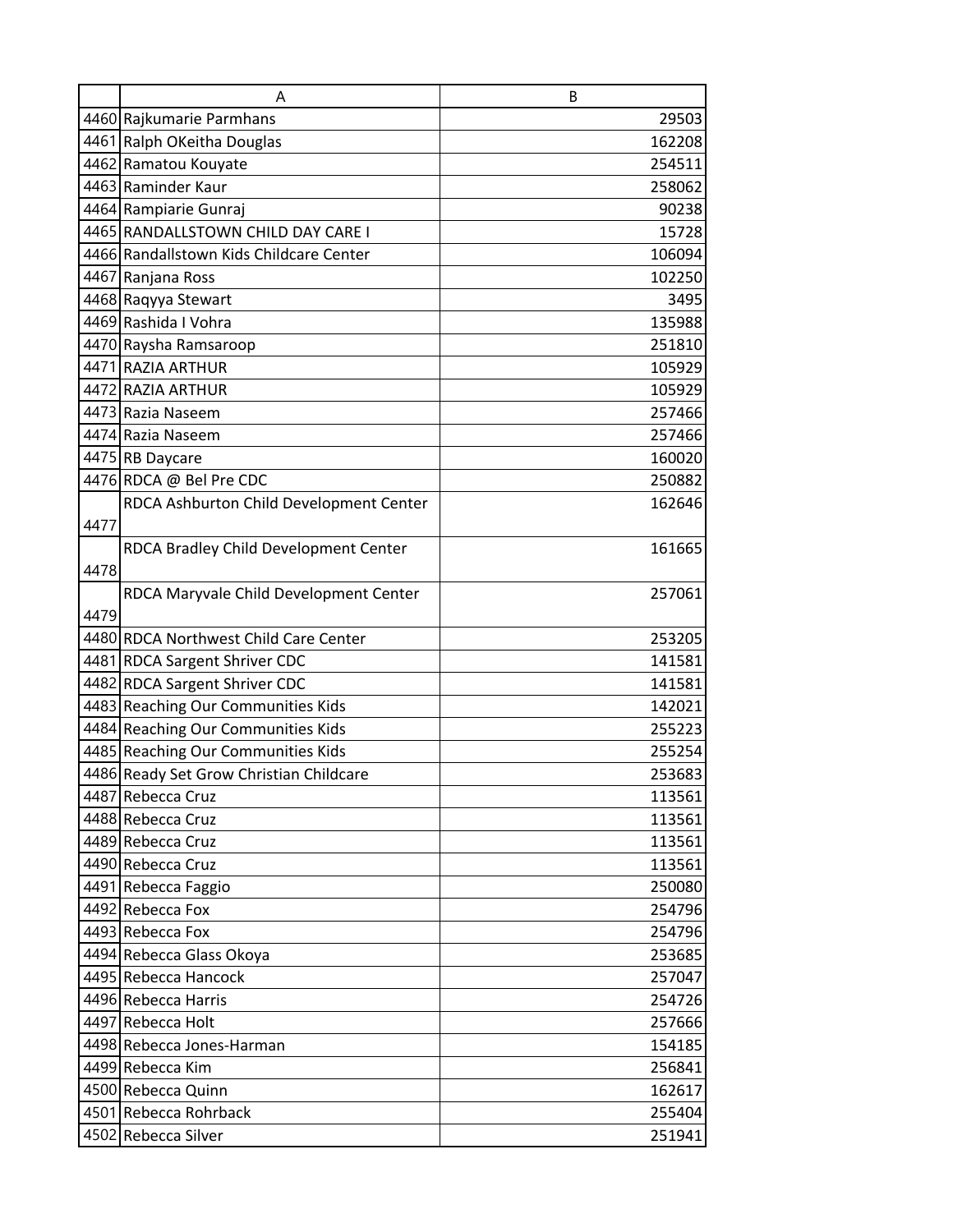| A                                            | B         |
|----------------------------------------------|-----------|
| 4503 Rebecca Smith                           | 24042     |
| 4504 Rebecca Smith                           | 69042     |
| 4505 Rebecca Thompson                        | 256080    |
| 4506 Rebecca Wisner                          | 161565    |
| 4507 Rebekah House                           | 115499    |
| 4508 Redeem Christian Academy                | 51891     |
| 4509 Reggio & Company                        | 255756    |
| 4510 Regina Anderson                         | 154736    |
| 4511 Regina Maier-Manuel                     | 13-118607 |
| 4512 Regina Rent                             | 125563    |
| 4513 Regina Smith                            | 68851     |
| Reginald S. Lourie Center for Infants and    | 95222     |
| 4514 Young Children                          |           |
| Reginald S. Lourie Center for Infants and    | 95222     |
| 4515 Young Children                          |           |
| 4516 Rehana Godil                            | 250781    |
| 4517 Rehana Godil                            | 250781    |
| 4518 Rehoboth Learning Center                | 256481    |
| 4519 Reid Temple Christian Academy           | 133220    |
| 4520 Reid Temple Christian Academy           | 133220    |
| 4521 Reina Ardon                             | 158164    |
| Reisterstown United Methodist Nursery        | 41817     |
| 4522 School                                  |           |
| 4523 Reita Turro                             | 94211     |
| 4524 Rekha Savalia                           | 255401    |
| 4525 Relay Children's Center                 | 15451     |
| 4526 Reliable Daycare                        | 156879    |
| 4527 Remys Care LLC                          | 257625    |
| 4528 Rena Collins                            | 162170    |
| 4529 Renee Copeland                          | 125477    |
| 4530 Renee Dantzler                          | 115841    |
| 4531 Renee Eubanks                           | 257782    |
| 4532 Renee Gilliam                           | 136800    |
| 4533 Renee Harris                            | 161187    |
| 4534 Renee Locker                            | 73087     |
| 4535 Renee' S. Gray                          | 102933    |
| 4536 Renee Savage                            | 97334     |
| Renoxx Caregivers, Inc. DBA Mobi's Ark Early | 162963    |
| 4537 Learning Center                         |           |
| 4538 Resurrection Catholic Church Preschool  | 33402     |
| 4539 Resurrection St. Paul Ed-U-Care         | 33149     |
| 4540 Rhea Dixon-Smith                        | 255995    |
| 4541 Rhonda C Charles                        | 154446    |
| 4542 Rhonda Daniels                          | 127182    |
| 4543 Rhonda Fields                           | 258110    |
| 4544 Rhonda Gill                             | 63860     |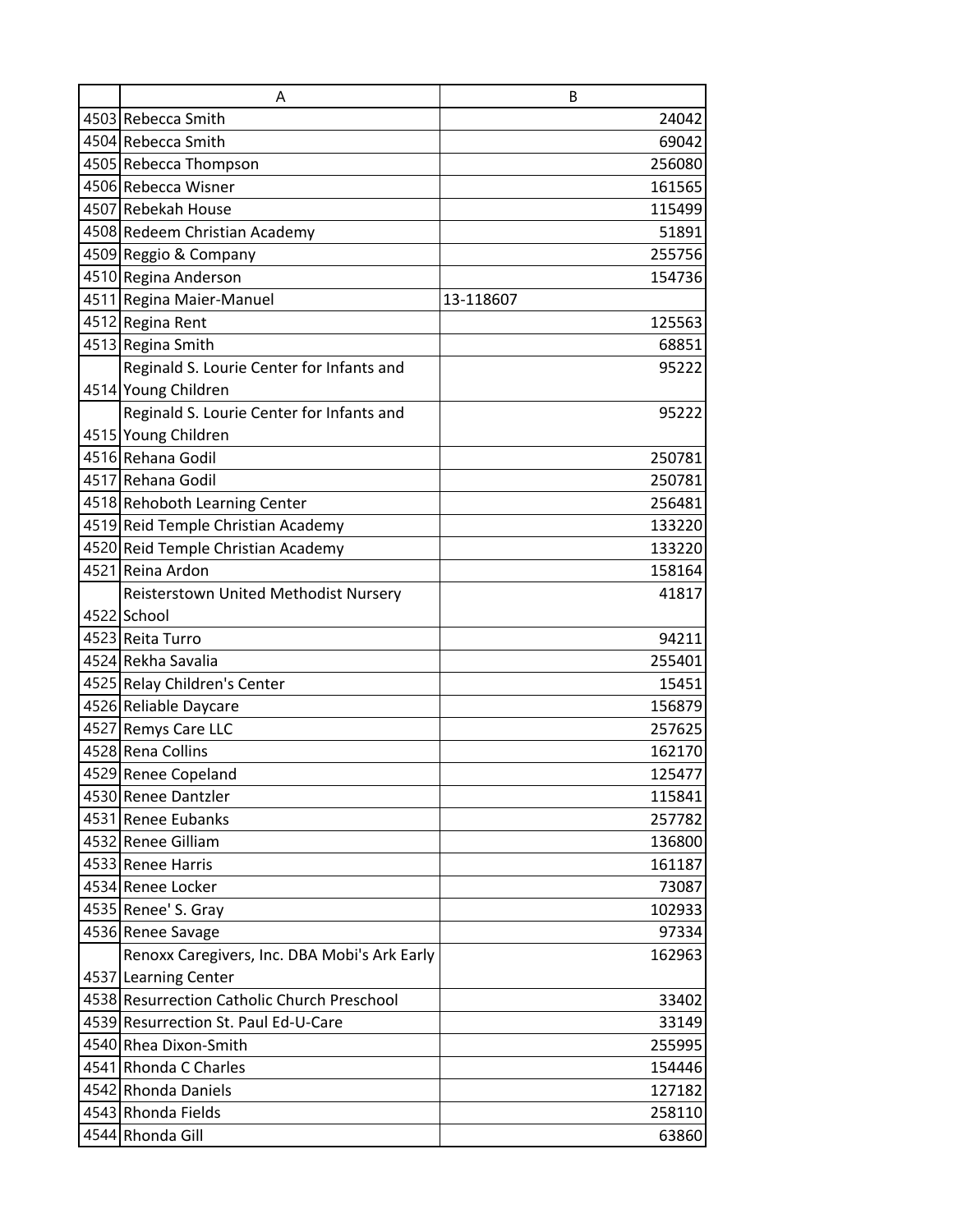|           | A                                             | B         |
|-----------|-----------------------------------------------|-----------|
|           | 4545 Rhonda Hall                              | 45983     |
|           | 4546 Rhonda Moten                             | 159427    |
|           | 4547 Rhonda Scott                             | 159762    |
|           | 4548 Rhonda Smith                             | 120933    |
|           | 4549 Rhonda Smith                             | 120933    |
|           | 4550 Rhonda Watson                            | 151732    |
|           | 4551 Rhymes and Reasons                       | 56330     |
|           | 4552 Rhymes and Reasons                       | 56330     |
|           | 4553 RIEL LLC d/b Li'l Village                | 250888    |
|           | 4554 Right at Home daycare                    | 257861    |
|           | 4555 Right Start Academy                      | 153311    |
|           | 4556 Right Start Child Care Center            | 155264    |
|           | 4557 Rina Russ                                | 119888    |
|           | 4558 Rippling Woods ES                        | 81469     |
|           | <b>Rising Generations Child Development</b>   | 253787    |
|           | 4559 Center, Inc                              |           |
|           | <b>Rising Generations Child Development</b>   | 253787    |
|           | 4560 Center, Inc.                             |           |
|           | Rising Generations Early Learning Center, Inc | 122304    |
| 4561      |                                               |           |
|           | Rising Generations Early Learning Center,     | 122304    |
| 4562 Inc. |                                               |           |
|           | Rising Leaders Child Development Center       | 255830    |
| 4563      |                                               |           |
|           | 4564 rising star day care                     | 252946    |
|           | 4565 Rising Star's Daycare                    | 254226    |
|           | 4566 Rising Sun Educational Learning Center   | 9/10/2001 |
|           | 4567 Rita Patricia Willis                     | 141217    |
|           | 4568 Rita Sparrow                             | 92963     |
|           | 4569 Ritchey's Totlot, LLC                    | 138783    |
|           | 4570 Ritchey's Totlot, LLC                    | 138783    |
|           | 4571 Ritchey's Totlot, LLC                    | 138783    |
|           | 4572 RNJ Enterprises LLC                      | 160803    |
|           | 4573 Robbin Taylor                            | 93528     |
|           | 4574 Robin Brayboy                            | 257380    |
|           | 4575 Robin Brayboy                            | 257380    |
|           | 4576 Robin Cannon                             | 112290    |
|           | 4577 Robin Cooper-Lyles                       | 156990    |
|           | 4578 Robin Dickson                            | 98744     |
|           | 4579 Robin Gaines                             | 24321     |
|           | 4580 Robin Honesty                            | 157698    |
|           | 4581 Robin Honesty                            | 157698    |
|           | 4582 Robin Hursey- white                      | 3070376   |
|           | 4583 Robin Johnson                            | 120079    |
|           | 4584 Robin Kooser                             | 60141     |
|           | 4585 Robin Miller                             | 57695     |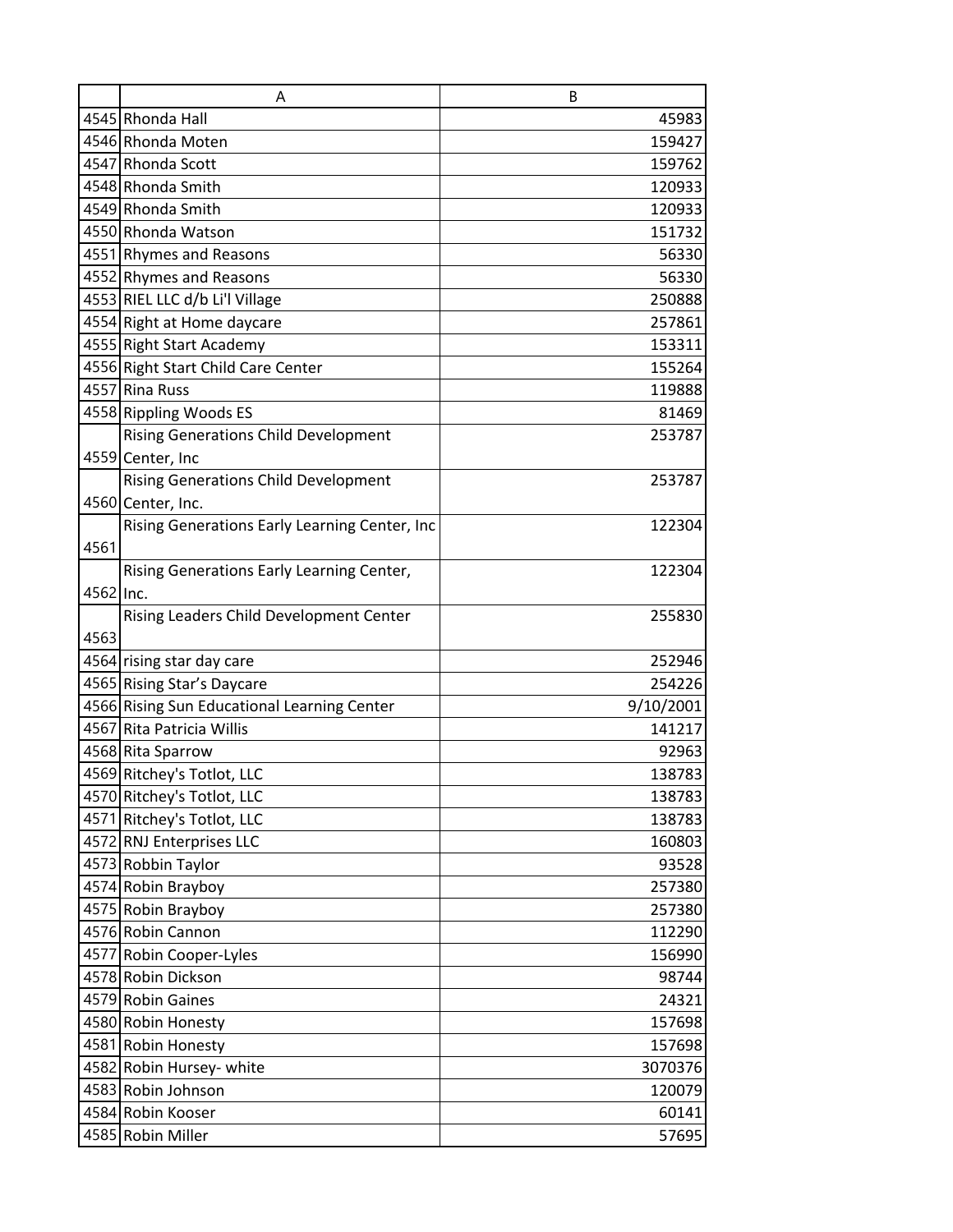|      | A                                          | B        |
|------|--------------------------------------------|----------|
|      | 4586 Robin Miller                          | 57695    |
|      | 4587 Robin Porter                          | 139996   |
|      | 4588 Robin Robinson                        | 129676   |
|      | 4589 Robin Robinson                        | 129676   |
|      | 4590 Robin Schmitt                         | 152928   |
|      | 4591 Robin Smith                           | 120855   |
|      | 4592 Robin Stewart                         | 250971   |
|      | 4593 Robin's Nest Child Care               | 49418    |
|      | 4594 Robin's Nest Childcare                | 257629   |
|      | 4595 Robin's Nest Childcare                | 58117    |
|      | 4596 Robyn Bailey                          | 30-75116 |
|      | 4597 Robyn Moody                           | 132805   |
|      | 4598 Rochell Pitts                         | 257422   |
|      | 4599 Rochelle Meadows                      | 159369   |
|      | 4600 Rocio Castillo-Falconi                | 253392   |
|      | 4601 Rock Church Academy                   | 255750   |
|      | 4602 Rock Creek Montessori School          | 120046   |
|      | 4603 Rock Spring Children's Center         | 153621   |
|      | 4604 Rockstar Prep 4 Kids Inc              | 257883   |
|      | 4605 Rockstar Prep 4 Kids Inc              | 257065   |
|      | 4606 Rockville Community Nursery School    | 38001    |
|      | Rockville Nursery School & Kindergarten    | 33550    |
| 4607 |                                            |          |
|      | Rockville Presbyterian Cooperative Nursery | 50012    |
|      | 4608 School                                |          |
|      | 4609 Rockville United Methodist Church     | 57667    |
|      | 4610 Rocky Willis                          | 30300    |
|      | 4611 Rodasha Butler                        | 257742   |
|      | 4612 Rodnia Earley Johnson                 | 251761   |
|      | 4613 Rohini Chibber                        | 250395   |
|      | 4614 Rojas Daycare                         | 156642   |
|      | 4615 Rojas family Daycar                   | 156642   |
|      | 4616 Rojas Family Daycare                  | 156642   |
|      | 4617 Rolanda Johnson                       | 128531   |
|      | 4618 Rolinda Williams                      | 151283   |
|      | 4619 Rona Martin                           | 156403   |
|      | 4620 Rondas Daycare                        | 89771    |
|      | 4621 Ronette Downing                       | 66039    |
|      | 4622 Rorita Cooper                         | 257620   |
|      | 4623 Rosa Johnson                          | 257463   |
|      | 4624 Rosa Meza Ore                         | 254142   |
|      | 4625 Rosalva Roberts                       | 114472   |
|      | 4626 Rosarito Fuentes                      | 250457   |
|      | 4627 Rose Carter                           | 331664   |
|      | 4628 Rose day care LLc                     | 161224   |
|      | 4629 Rose Garden Home Childcare            | 152148   |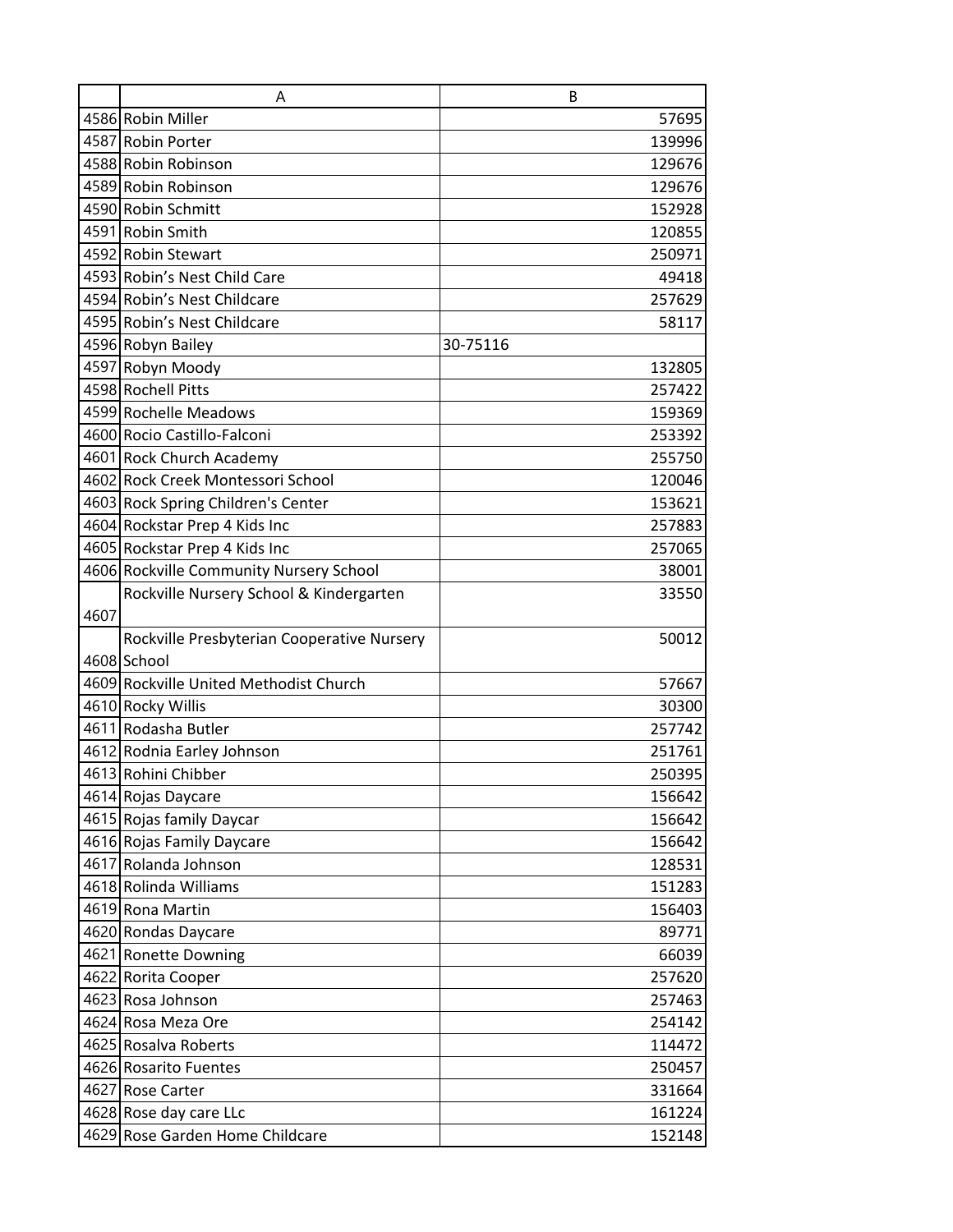|      | A                                       | B         |
|------|-----------------------------------------|-----------|
|      | 4630 Roseann Gibbs                      | 150709    |
|      | 4631 Roseanna Bennett                   | 153567    |
|      | 4632 Roseanne Hinch                     | 56208     |
|      | 4633 Roseline Ngonga                    | 151550    |
|      | 4634 Rosemarie Bordner                  | 34541     |
|      | 4635 Rosemary Gaver                     | 30291     |
|      | 4636 Rosemary Odukwu                    | 156376    |
|      | 4637 Roseta Young                       | 16-106108 |
|      | 4638 Rosetta Hayes                      | 251489    |
|      | 4639 Rosetta long                       | 30-128712 |
|      | 4640 Roshan Chin                        | 9218      |
|      | 4641 ROSHNI DAY CARE                    | 254866    |
|      | 4642 Rosie Cooper                       | 159879    |
|      | 4643 ROSITA POLANCO                     | 254897    |
|      | 4644 Rossana Espinoza-Thorndahl         | 156763    |
|      | Rossana Huamani Family Child Care Home  | 151083    |
| 4645 |                                         |           |
|      | 4646 Rosslyn Hallman                    | 154021    |
|      | 4647 Rossy Stan                         | 257452    |
|      | 4648 Rossy Stan                         | 257452    |
|      | 4649 Rosy's Daycare                     | 250288    |
|      | 4650 Roudeyna Ayoub                     | 26198     |
|      | 4651 Rouza's pro. childcare             | 258184    |
|      | 4652 Roxanne Klohr                      | 113825    |
|      | 4653 Rozina Hussain                     | 255912    |
|      | 4654 Rozz's Creative Learning Center    | 158127    |
|      | 4655 RUBBER DUCKY DAYCARE               | 160300    |
|      | 4656 Rubina Mohammed                    | 252402    |
|      | 4657 Ruby ambush                        | 156282    |
|      | 4658 Ruby Daniels                       | 130341    |
|      | 4659 Ruby's Family Daycare              | 133019    |
|      | 4660 RUENA NOVENO                       | 256872    |
|      | Running Brook Children's Nursery School | 48410     |
| 4661 |                                         |           |
|      | 4662 Running Brook SAS                  | 33477     |
|      | 4663 Rupa Karki                         | 157761    |
|      | 4664 Ruth Cherry                        | 28027     |
|      | 4665 Ruth Cherry                        | 28027     |
|      | 4666 Ruth Cherry                        | 28027     |
|      | 4667 Ruth Cherry                        | 28027     |
|      | 4668 Ruth Cherry                        | 28027     |
|      | 4669 Ruth Cookus                        | 52475     |
|      | 4670 Ruth Funes                         | 258003    |
|      | 4671 Ruth Hill                          | 255168    |
|      | 4672 Ruth I. Castilla                   | 255629    |
|      | 4673 Ruth Olatunji                      | 160973    |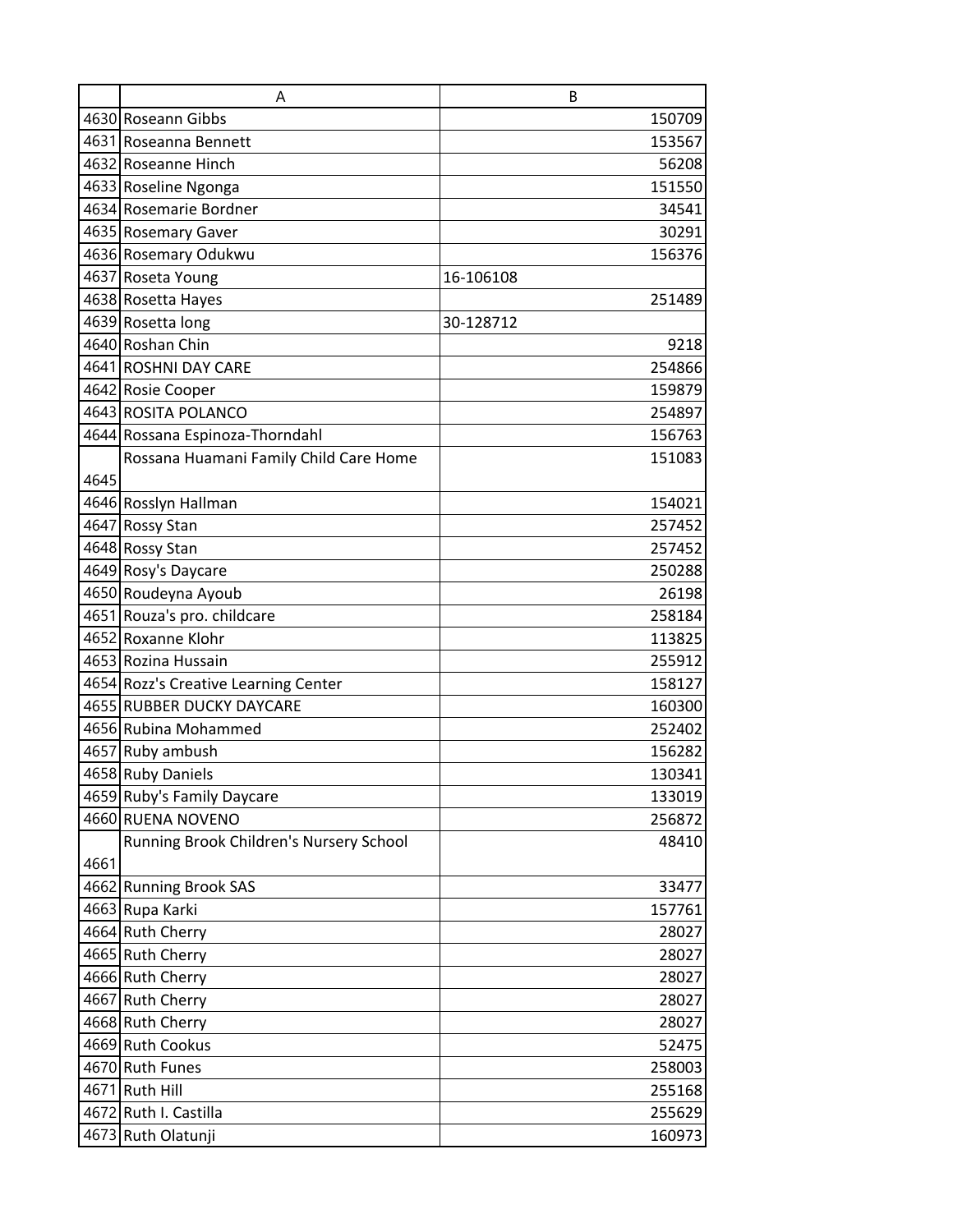|          | A                                            | B       |
|----------|----------------------------------------------|---------|
|          | 4674 Ruth Olatunji                           | 160973  |
|          | 4675 RUTHENA DORSEY                          | 112138  |
|          | 4676 RUTHENA DORSEY                          | 112138  |
|          | 4677 RUTHENA DORSEY                          | 112138  |
|          | 4678 Ruthie Samuels                          | #154415 |
|          | 4679 Ruzara Oneferua-Bey                     | 152971  |
|          | 4680 SAADIA KHAN                             | 156424  |
|          | 4681 SAADIA KHAN                             | 156424  |
|          | 4682 Saba Mubashir                           | 255032  |
|          | 4683 Sabeen Kareem                           | 250643  |
|          | Sabemo Inc. dba The Goddard School in        | 133316  |
|          | 4684 Sparks, MD                              |         |
|          | 4685 Sabita Debnath                          | 257408  |
|          | 4686 Sabrina D Tacey                         | 250400  |
|          | 4687 Sabrina Hite                            | 257387  |
|          | 4688 Sabrina Hite                            | 257387  |
|          | 4689 Sabrina Hite                            | 257387  |
|          | 4690 Sabrina Hopkins                         | 138680  |
|          | 4691 Sabrina Kelbaugh                        | 151819  |
|          | 4692 Sabrina Ramroop                         | 140556  |
|          | 4693 Sabrina Speight                         | 253161  |
|          | 4694 Sacred Heart School-Joyful Hearts Pre K | 251213  |
|          | 4695 Sacred Meadow, LLC                      | 256743  |
|          | 4696 Sadia Ahmed                             | 257322  |
|          | 4697 Sadia Chaudhry                          | 158358  |
|          | 4698 Sadia Chaudhry                          | 158358  |
|          | 4699 Sadia Naeem                             | 254150  |
|          | 4700 Sadia naro                              | 257580  |
|          | 4701 Sadia yousaf                            | 257851  |
|          | 4702 Sadia yousaf                            | 257851  |
|          | 4703 Sadia yousaf                            | 257851  |
|          | 4704 Saeeda Khan                             | 66653   |
|          | 4705 Saeeda Qureshi                          | 162416  |
|          | 4706 Saeeda Qureshi                          | 162416  |
|          | 4707 Safa Alfares                            | 257820  |
|          | 4708 Sahra Kissinger                         | 252692  |
|          | 4709 Saima Faiz                              | 256200  |
|          | 4710 Saima Ghoto                             | 255364  |
|          | 4711 Saima Ghoto                             | 255364  |
|          | 4712 Saint Agnes School Extended Care        | 53337   |
|          | Saint Anne's School of Annapolis - Extended  | 61055   |
| 4713 Day |                                              |         |
|          | 4714 Saint Casimir Catholic School           | 253057  |
|          | Saint Demetrios Greek Orthodox Pre-School    | 129612  |
| 4715     |                                              |         |
|          | 4716 Saint Francis International School      | 33887   |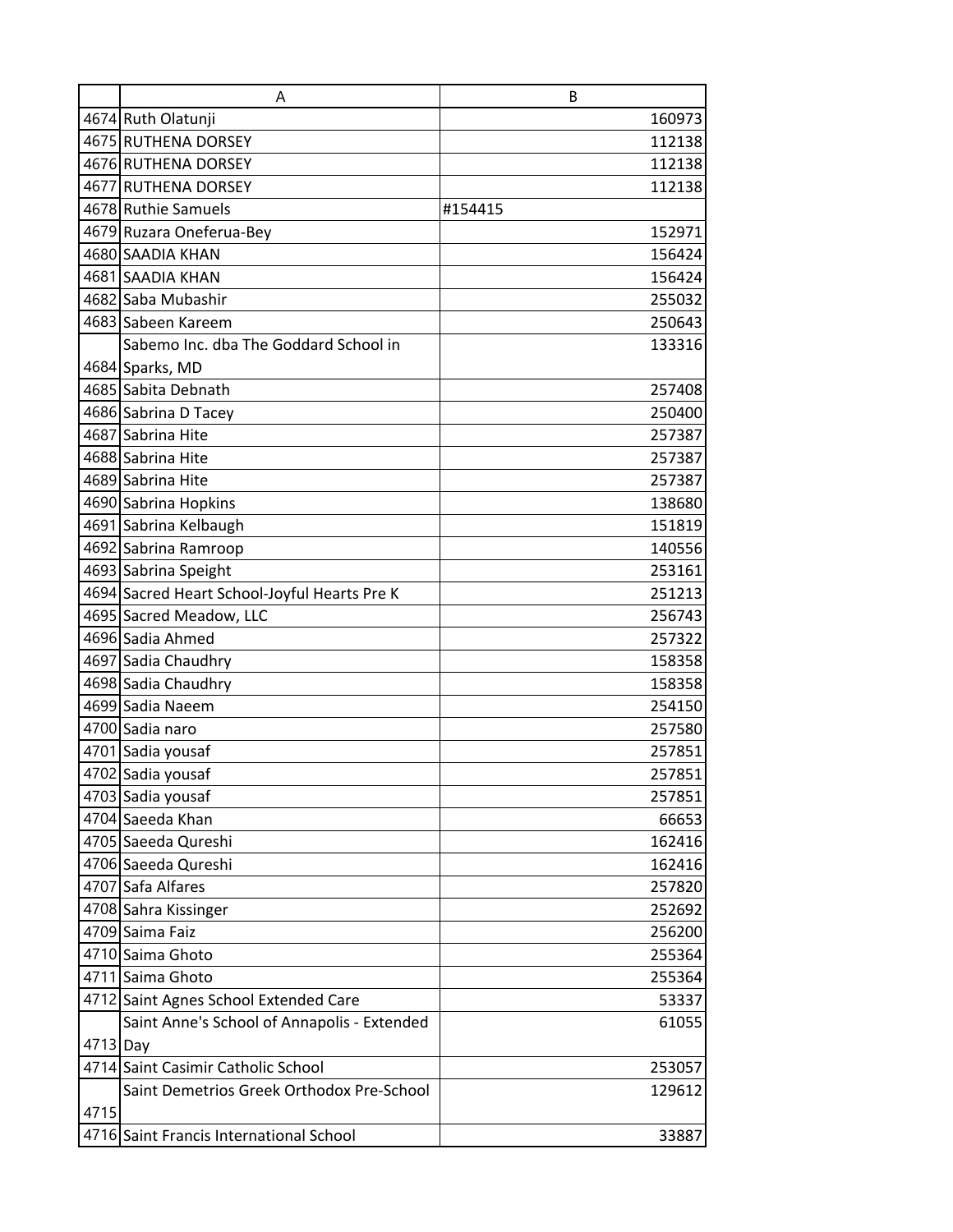|      | А                                        | B      |
|------|------------------------------------------|--------|
|      | 4717 Saint Jospeh's Extend care program  | 33021  |
|      | 4718 Saint Luke Christian Day School     | 156160 |
|      | 4719 Saint Marins School Care Program    | 34105  |
|      | 4720 Saint Mark Preschool                | 124806 |
|      | 4721 Saint Michael's School Pre-K        | 252602 |
|      | Saint Nicholas Bilingual Early Education | 257608 |
|      | 4722 Center                              |        |
|      | Saint Nicholas Bilingual Early Education | 253023 |
|      | 4723 Center                              |        |
|      | 4724 Saint Paul Early Childhood Center   | 117289 |
|      | 4725 Saint Paul Early Childhood Center   | 117289 |
|      | 4726 Saint Paul's Lutheran Preschool     | 118467 |
|      | 4727 Saint Peters PK                     | 31439  |
|      | Saint Stephen School Preschool and After | 151825 |
|      | 4728 School Care                         |        |
|      | 4729 Saira Ali                           | 250550 |
|      | 4730 Saira Bano                          | 253763 |
|      | 4731 Saira's Daycare                     | 156700 |
|      | 4732 Sakia Brown                         | 253895 |
|      | 4733 Salamatu Abdullah                   | 65750  |
|      | 4734 Saldino's Kiddie Cottage Child Care | 251636 |
|      | Saleha Haqparwar Family Child Care Home  | 256045 |
| 4735 |                                          |        |
|      | 4736 Salem Lutheran Children's Center    | 32227  |
|      | 4737 Salisbury Christian School          | 16397  |
|      | 4738 Salisbury Learning Center           | 250655 |
|      | 4739 Sallie's Daycare                    | 134213 |
|      | 4740 Sally Kling                         | 114714 |
|      | 4741 SALVE COBARRUBIAS                   | 156063 |
|      | 4742 Saly Rodavia                        | 162498 |
|      | 4743 Samantha Boyd                       | 253807 |
|      | 4744 Samantha Carroll                    | 258060 |
|      | 4745 Samantha Heiser                     | 252202 |
|      | 4746 Samantha Joy                        | 255992 |
|      | 4747 Samantha Nelson                     | 153139 |
|      | 4748 Samantha O'Neill                    | 253368 |
|      | 4749 Samantha Ortega Acosta              | 257730 |
|      | 4750 Samantha Ortega Acosta              | 257730 |
|      | 4751 Samara Dixon                        | 257562 |
|      | Samaroo Christian Childcare Services LLC | 255661 |
| 4752 |                                          |        |
|      | 4753 Samia Bachir                        | 124888 |
|      | 4754 Samina Khan                         | 255567 |
|      | 4755 SAMINA ZULQURNAIN                   | 153202 |
|      | 4756 Samita Singh                        | 160700 |
|      | 4757 SAMITA SINGH                        | 160700 |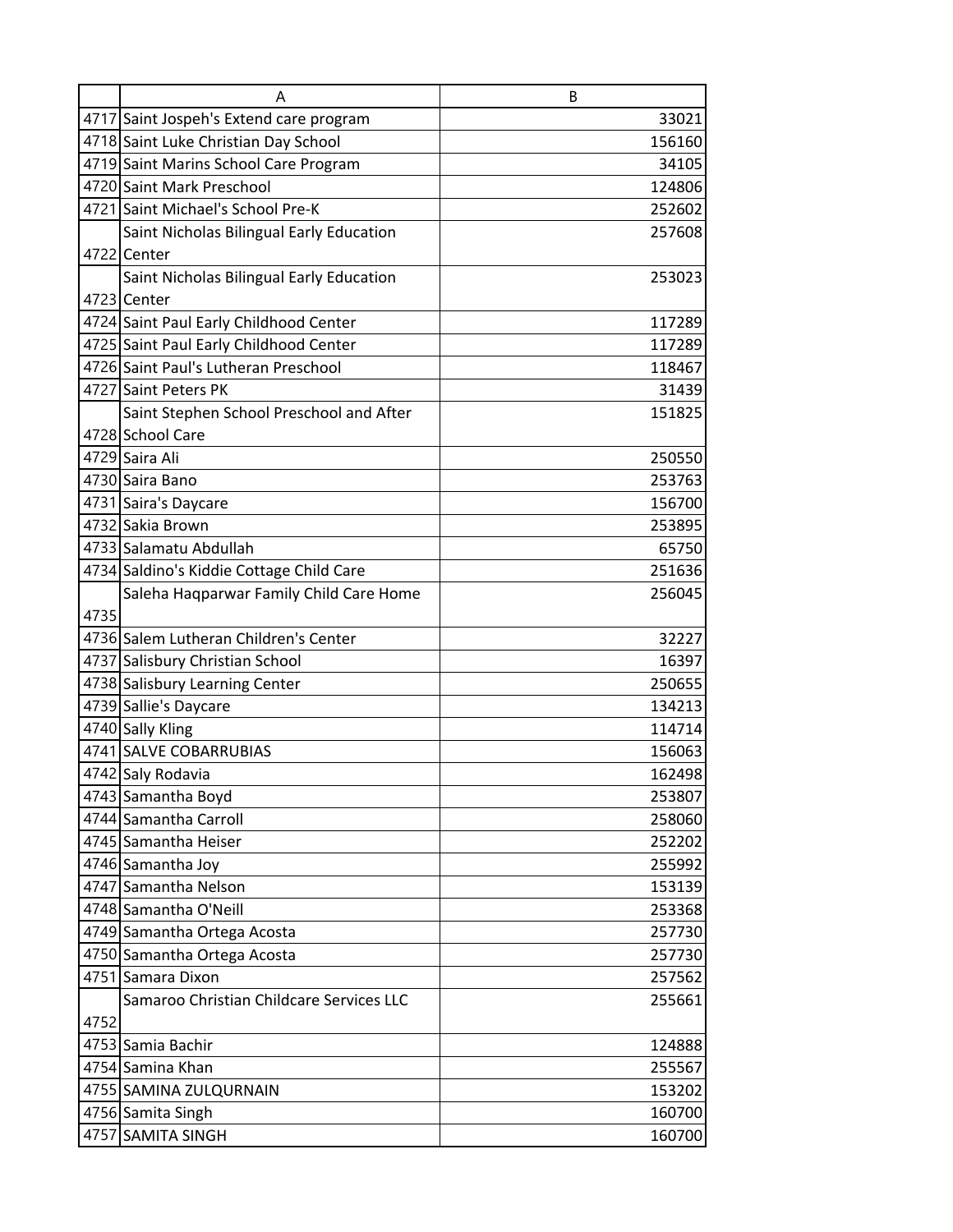| A                                      | B           |
|----------------------------------------|-------------|
| 4758 Sana Ali                          | 255945      |
| 4759 Sana Ali                          | 255945      |
| 4760 Sana K Yaseen                     | 252693      |
| 4761 Sana Yaseen                       | 252693      |
| 4762 Sanam Shabbir                     | 161786      |
| SANBRIDGE EARLY LEARNING               | 254454      |
| 4763 CENTER@CBCC CATONSVILLE           |             |
| 4764 SANBRIDGE LEARNING CENTER         | 200049      |
| 4765 sandra B Hill                     | 58901       |
| 4766 Sandra Barnshaw                   | 122361      |
| 4767 Sandra Baxter                     | 161182      |
| 4768 Sandra Brown                      | 159654      |
| 4769 Sandra Brown                      | 1.59654E+11 |
| 4770 Sandra Caicedo                    | 158266      |
| 4771 Sandra Caldwell                   | 153502      |
| 4772 Sandra Chance                     | 253341      |
| 4773 Sandra Clarke                     | 59055       |
| 4774 Sandra D. Hayes-Allen             | 156199      |
| 4775 Sandra Dilenno                    | 161146      |
| 4776 Sandra Dulin                      | 30139       |
| 4777 Sandra Federman                   | 22313       |
| 4778 Sandra Hayes-Allen                | 156199      |
| 4779 Sandra Horsey                     | 30063       |
| 4780 Sandra Iverson                    | 30245       |
| 4781 Sandra Johns                      | 98433       |
| 4782 Sandra Keefer                     | 116049      |
| 4783 Sandra Kennedy                    | 253148      |
| 4784 Sandra Kougl                      | 12-24730    |
| 4785 SANDRA MCCOY                      | 256361      |
| 4786 Sandra Moreno                     | 254680      |
| 4787 Sandra Nelum Ratnayake            | 117439      |
| 4788 SANDRA NUNEZ DE UBIERA            | 256443      |
| 4789 Sandra Powers                     | 150463      |
| 4790 Sandra Reed                       | 130397      |
| 4791 Sandra Roschli                    | 158693      |
| 4792 Sandra Sharp                      | 154153      |
| 4793 Sandra St John                    | 254262      |
| 4794 Sandra williams                   | 107039      |
| 4795 Sandra Wilson                     | 95484       |
| 4796 Sandra's Kinderhaus               | 252886      |
| 4797 Sandy Ridge Academy               | 160383      |
| 4798 Sandy Spring Friends School, Inc. | 101531      |
| 4799 Sandy's Quality Daycare           | 3058586     |
| 4800 Sandy's Quality Daycare           | 3058586     |
| 4801 Sang Kim                          | 159247      |
| 4802 Sang Kim                          | 159247      |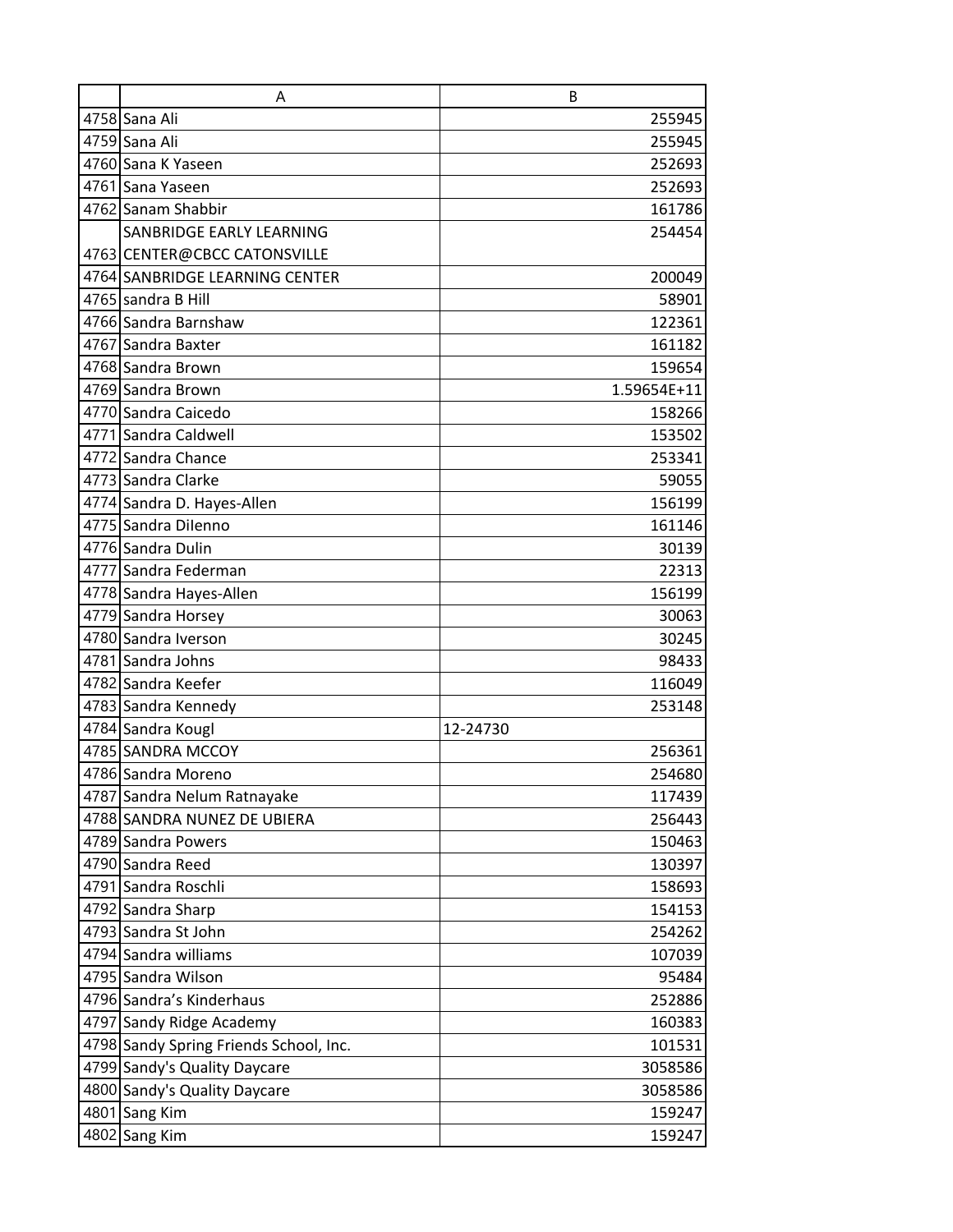|      | A                                       | B      |
|------|-----------------------------------------|--------|
|      | 4803 Sangita More                       | 139094 |
|      | 4804 Sania Tariq                        | 255080 |
|      | 4805 Sania Tariq                        | 255080 |
|      | 4806 Santhras Childcare                 | 256440 |
|      | 4807 Sara Batson                        | 256621 |
|      | 4808 SARA DE LA FLOR                    | 161636 |
|      | 4809 Sara Engram                        | 159461 |
|      | 4810 Sara Fox                           | 159718 |
|      | 4811 Sara Fox                           | 159718 |
|      | 4812 Sara Fox                           | 159718 |
|      | 4813 Sara Lachewitz                     | 140024 |
|      | 4814 Sara Lessler                       | 155272 |
|      | 4815 SARA O'BRIEN                       | 158785 |
|      | 4816 Sara Peacock                       | 257161 |
|      | 4817 Sara Tesfamicael family child care | 256722 |
|      | 4818 Sara Tesfamicael family child care | 256722 |
|      | 4819 Sara Uddin                         | 154120 |
|      | 4820 Sarah Davis                        | 121045 |
|      | 4821 Sarah Kinzbrunner                  | 257867 |
|      | 4822 Sarah Mallon                       | 156881 |
|      | 4823 Sarah Mallon                       | 156881 |
|      | 4824 Sarah Merrell                      | 135204 |
|      | 4825 Sarah Neils                        | 256748 |
|      | 4826 Saran Bangura                      | 253640 |
|      | 4827 Sarita Phillips                    | 162932 |
|      | 4828 Sarita Phillips                    | 162932 |
|      | 4829 Satinder Bhatia Daycare            | 256020 |
|      | 4830 Satwinder Singh                    | 256665 |
|      | 4831 Savitri Edwards                    | 252346 |
|      | 4832 SAYEDA FIROZ                       | 152839 |
|      | 4833 SAYEDA FIROZ                       | 152839 |
|      | 4834 Sayeeda Huque                      | 101844 |
|      | Scholars In Wonderland Childcare Center | 152282 |
| 4835 |                                         |        |
|      | 4836 Seaside Christian Academy          | 152442 |
|      | 4837 Seaside Christian Academy          | 152442 |
|      | 4838 Seblewongel home child day care    | 257350 |
|      | 4839 SECOND HOME DAYCARE LLC            | 160823 |
|      | Seed of Righteousness Child Development | 130977 |
|      | 4840 Center                             |        |
|      | 4841 seema daycare                      | 253649 |
|      | 4842 See-N-Try Chant-N-Tell Day Care    | 250724 |
|      | 4843 Selamawit Abadi                    | 255732 |
|      | 4844 Selena Clements                    | 62341  |
|      | 4845 Selena Joseph                      | 107090 |
|      | 4846 Selena Turman                      | 200032 |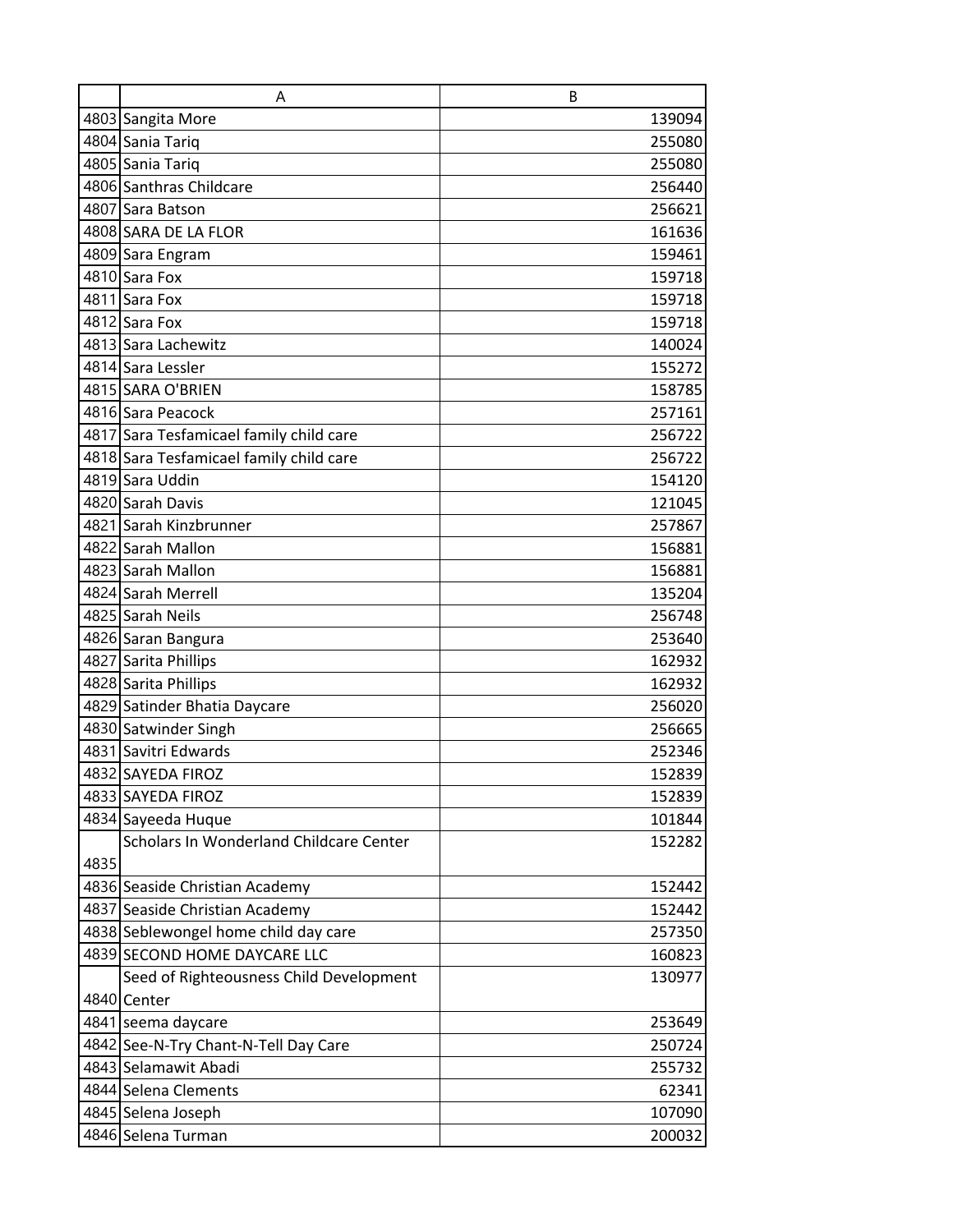|      | A                                          | B      |
|------|--------------------------------------------|--------|
|      | 4847 Selma Tinsley                         | 252384 |
|      | 4848 Semegn Melese                         | 117022 |
|      | Senafkish Gebrehawariat Family Child Caer  | 257709 |
| 4849 |                                            |        |
|      | 4850 SENAIT ABRAHA FAMILY DAY CARE         | 254633 |
|      | 4851 Senait Teklu                          | 250866 |
|      | 4852 sencerrae cannon                      | 157029 |
|      | 4853 Seneca Academy                        | 82052  |
|      | 4854 Senora Merritt                        | 255121 |
|      | 4855 Sequia Burch                          | 153035 |
|      | 4856 Serena Sheffer                        | 256843 |
|      | 4857 Serendib Childrens Montessori         | 95654  |
|      | 4858 Serenity's First Step Learning Center | 257043 |
|      | 4859 Serenity's First Step Learning Center | 257043 |
|      | 4860 Serenity's First Step Learning Center | 257043 |
|      | 4861 Serita Turner                         | 159043 |
|      | 4862 Severna Park Children's Centre        | 40322  |
|      | 4863 Shaare Torah Early Childcare Center   | 256143 |
|      | 4864 SHABACH! Christian Learning Center    | 158277 |
|      | 4865 Shabana Hussain                       | 253903 |
|      | 4866 Shabana Ramzan                        | 161189 |
|      | 4867 Shadenjuan Child Care Center III      | 158799 |
|      | 4868 Shadenjuan Child Care Center III      | 158799 |
|      | 4869 ShaDona Jenkins                       | 159789 |
|      | 4870 Shady Grove Metro Kidstop - 073287    | 50766  |
|      | 4871 Shafia Shakoor                        | 257605 |
|      | 4872 Shah Day Care LLC.                    | 251740 |
|      | 4873 Shaheen Faraz                         | 150156 |
|      | 4874 Shahnaz Ahmaddoust                    | 130728 |
|      | 4875 Shakira Henderson                     | 256869 |
|      | 4876 Shalaunda Jefferson                   | 253365 |
|      | 4877 Shalisa Antoine                       | 154935 |
|      | 4878 Shalonda Barnes                       | 255608 |
|      | 4879 Shameka Pratt                         | 252047 |
|      | 4880 Shamim Kausar                         | 253200 |
|      | 4881 Shamim Rahman                         | 32149  |
|      | 4882 Shamim Vohra                          | 70621  |
|      | 4883 Shamoon Asgarali                      | 89254  |
|      | Shamsa Q Khan (Golden stars family         | 256041 |
|      | 4884 childcare home)                       |        |
|      | 4885 Shana Smith                           | 132752 |
|      | 4886 Shana Smith                           | 132752 |
|      | 4887 Shanay Henry                          | 128408 |
|      | 4888 Shandi Ortiz                          | 256934 |
|      | 4889 Shandnita Barnes                      | 160684 |
|      | 4890 Shanika Harris                        | 252325 |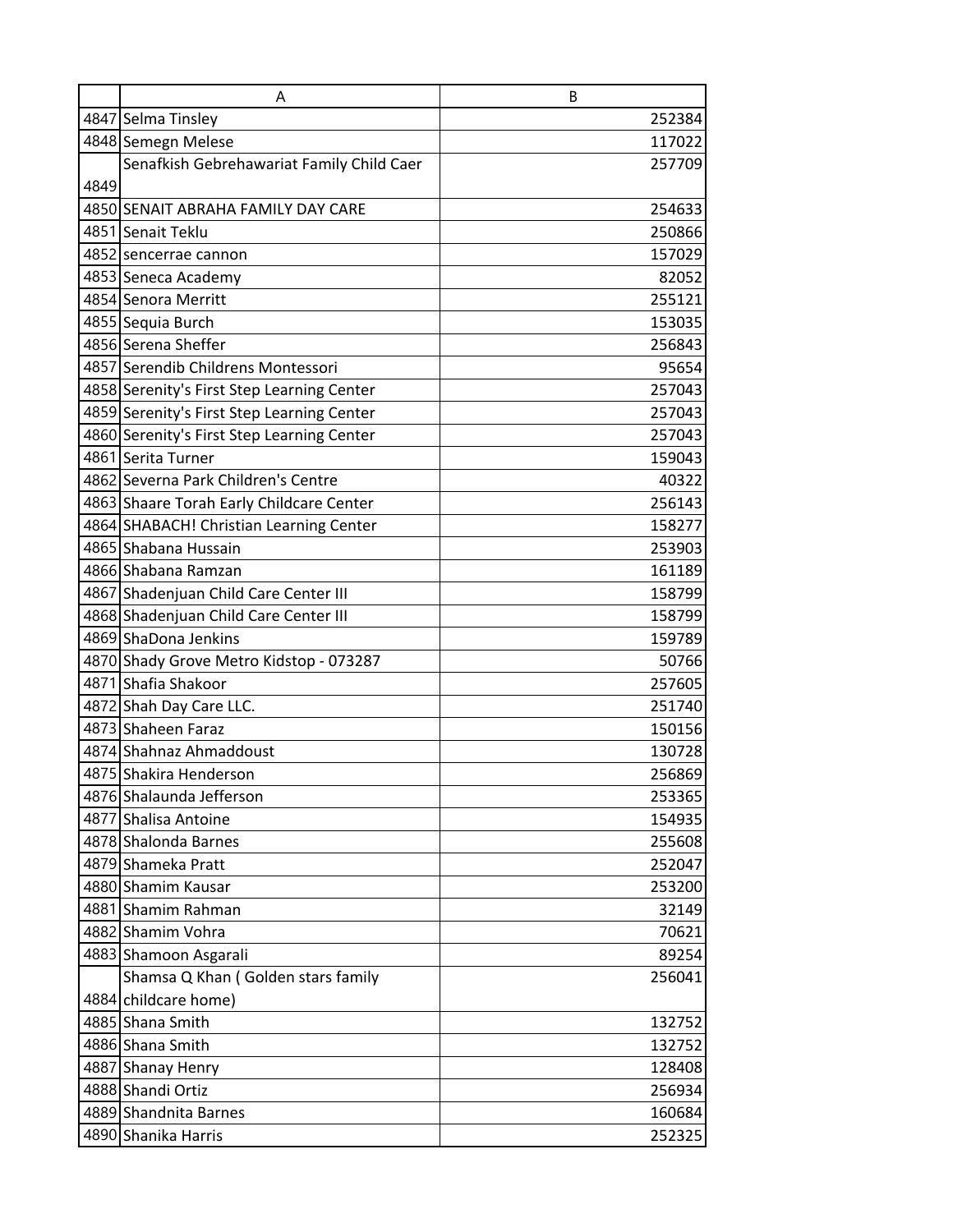| Α                               | B          |
|---------------------------------|------------|
| 4891 Shaniqua Duhon             | 158924     |
| 4892 Shaniqua Duhon             | 158924     |
| 4893 Shannan Braxton-Brown      | 161741     |
| 4894 Shannon Alexander          | 256806     |
| 4895 Shannon Ellsbury           | 255988     |
| 4896 Shannon Jones-Guillaume    | 253543     |
| 4897 Shannon Simon              | 252557     |
| 4898 Shannon Thomson            | 125370     |
| 4899 Shannon Thomson            | 125370     |
| 4900 Shannons Down Home Daycare | 255966     |
| 4901 Shannons Down Home Daycare | 255966     |
| 4902 Shantae Barnes             | 257601     |
| 4903 shante evans-dozier        | 255037     |
| 4904 Shantel Floyd              | 256181     |
| 4905 shantelle Taft             | 254001     |
| 4906 Shantelle Taft             | 254001     |
| 4907 Shantelle Willis           | 155618     |
| 4908 Shantelle Willis           | 155618     |
| 4909 Shantrice Blanchard        | 137716     |
| 4910 Sharahn Page               | 257860     |
| 4911 Shari Hastings             | 116046     |
| 4912 Shari Parsons              | 137456     |
| 4913 Shari Rupert               | 155759     |
| 4914 Shari's daycare            | 162175     |
| 4915 Sharine C. Johnson         | 159293     |
| 4916 Sharlene Hauck             | 47506      |
| 4917 SHARLENE VOGEL CHILDCARE   | 22533      |
| 4918 Sharlotte McFarlane        | 160685     |
| 4919 Sharmeil Hodge             | 162312     |
| 4920 Sharnette Anderson         | 252023     |
| 4921 Sharnette Anderson         | 252023     |
| 4922 Sharon Addario             | 96530      |
| 4923 Sharon Anderson            | 91949      |
| 4924 Sharon Ashton              | 102487     |
| 4925 Sharon Brown               | 151095     |
| 4926 Sharon Burton's Daycare    | 2211       |
| 4927 Sharon Chaney Day Care     | 53766      |
| 4928 Sharon Cobb                | 92843      |
| 4929 Sharon Cobb                | 92843      |
| 4930 Sharon Cobb                | 92843      |
| 4931 Sharon Davidson            | 158094     |
| 4932 Sharon Erskine             | 30157      |
| 4933 Sharon Erskine             | reg. 30157 |
| 4934 Sharon Evans               | 156526     |
| 4935 Sharon Green               | 157801     |
| 4936 Sharon Hamlet              | 83370      |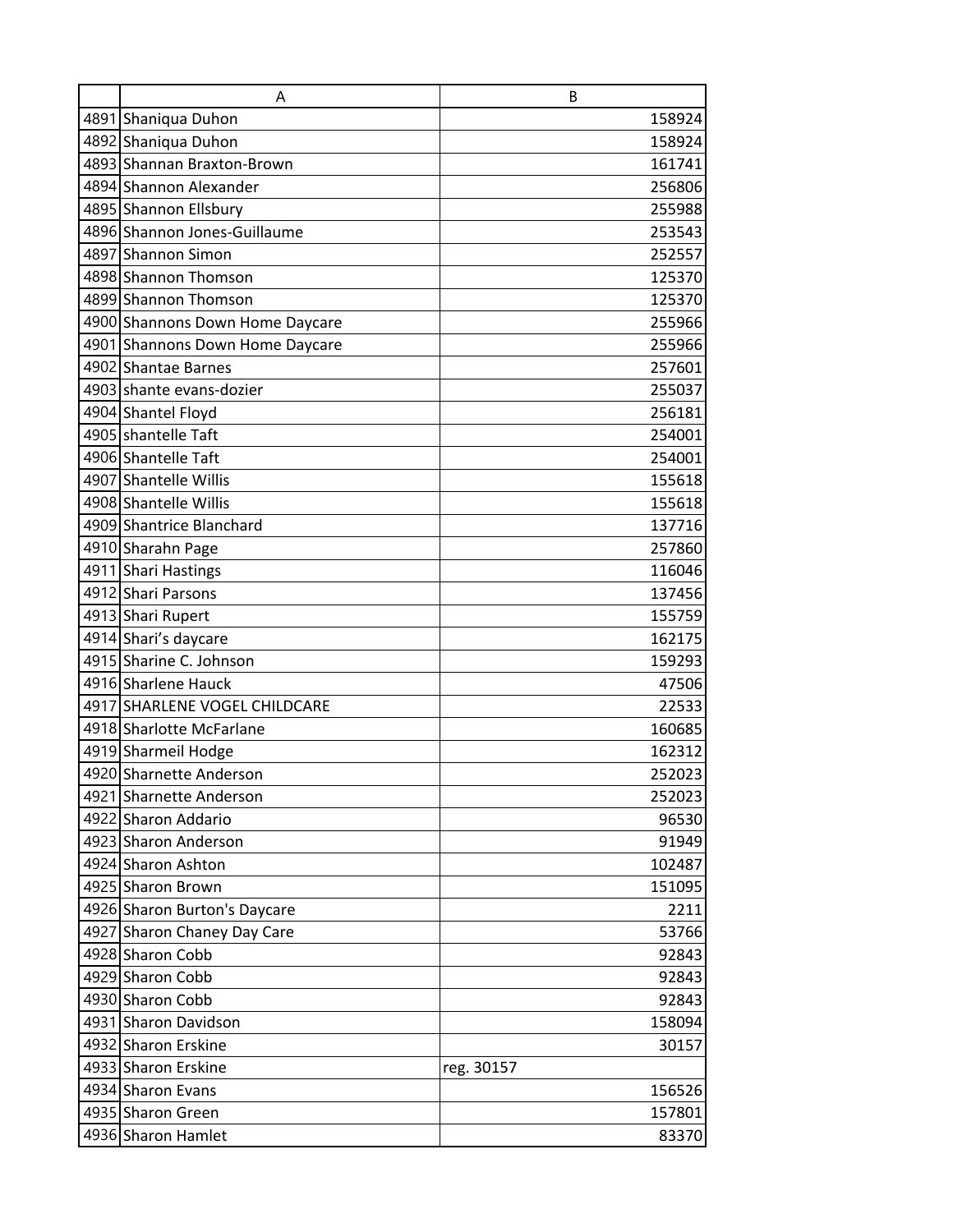| A                              | B                           |
|--------------------------------|-----------------------------|
| 4937 Sharon Hemsley            | 131799                      |
| 4938 Sharon Hicks              | 256101                      |
| 4939 Sharon Higginbotham       | 116418                      |
| 4940 Sharon Jones              | 151402                      |
| 4941 Sharon Jones              | 152963                      |
| 4942 Sharon Lewis              | 28687                       |
| 4943 Sharon Lucas              | 28323                       |
| 4944 Sharon Lucas              | 28323                       |
| 4945 Sharon Lucas              | 28323                       |
| 4946 Sharon Lucas              | 28323                       |
| 4947 Sharon marshall           | 162009                      |
| 4948 Sharon McCorkle           | 49208                       |
| 4949 Sharon Mills              | 107288                      |
| 4950 Sharon Naill              | 129406                      |
| 4951 Sharon Shadle             | 154903                      |
| 4952 Sharon Smith              | 114261                      |
| 4953 Sharon Trudel             | 24957                       |
| 4954 Sharrese Davenport Taylor | 245365                      |
| 4955 Shaukat Rizvi             | 256681                      |
| 4956 Shaun Hutchins            | 255321                      |
| 4957 Shawn Sottt               | 03-135972                   |
| 4958 Shawn Wilson Hill         | 255291                      |
| 4959 Shawna Sharp              | 256961                      |
| 4960 Shazia Queraishi          | 258182                      |
| 4961 Shazia Queraishi          | 251664                      |
| 4962 Sheena Love               | 257244                      |
| 4963 Shehla Mahmood            | Registration Number: 154823 |
| 4964 Sheila Bailey             | 161744                      |
| 4965 Sheila Holland            | 12678                       |
| 4966 Sheila Keen               | 255162                      |
| 4967 Sheila Kinnamon           | 17-29705                    |
| 4968 Sheila Powell             | 133832                      |
| 4969 Sheila Powell             | 133832                      |
| 4970 Sheila Vinson             | 55787                       |
| 4971 Sheirah Diggs             | 136404                      |
| 4972 Shelby Drake              | 258000                      |
| 4973 Shelia Burley             | 142054                      |
| 4974 Shelley Johnson           | 257790                      |
| 4975 ShelleysDarling Daycare   | 257004                      |
| 4976 Shellie Parsons           | 61184                       |
| 4977 Shelly Mosley             | 84425                       |
| 4978 Shelly Novak              | 254225                      |
| 4979 Shelly Travers            | 108856                      |
| 4980 SHELLY WRIGHT-ADAMS       | 251373                      |
| 4981 Shemeka Smith             | 139558                      |
| 4982 Shenika Batson            | 255948                      |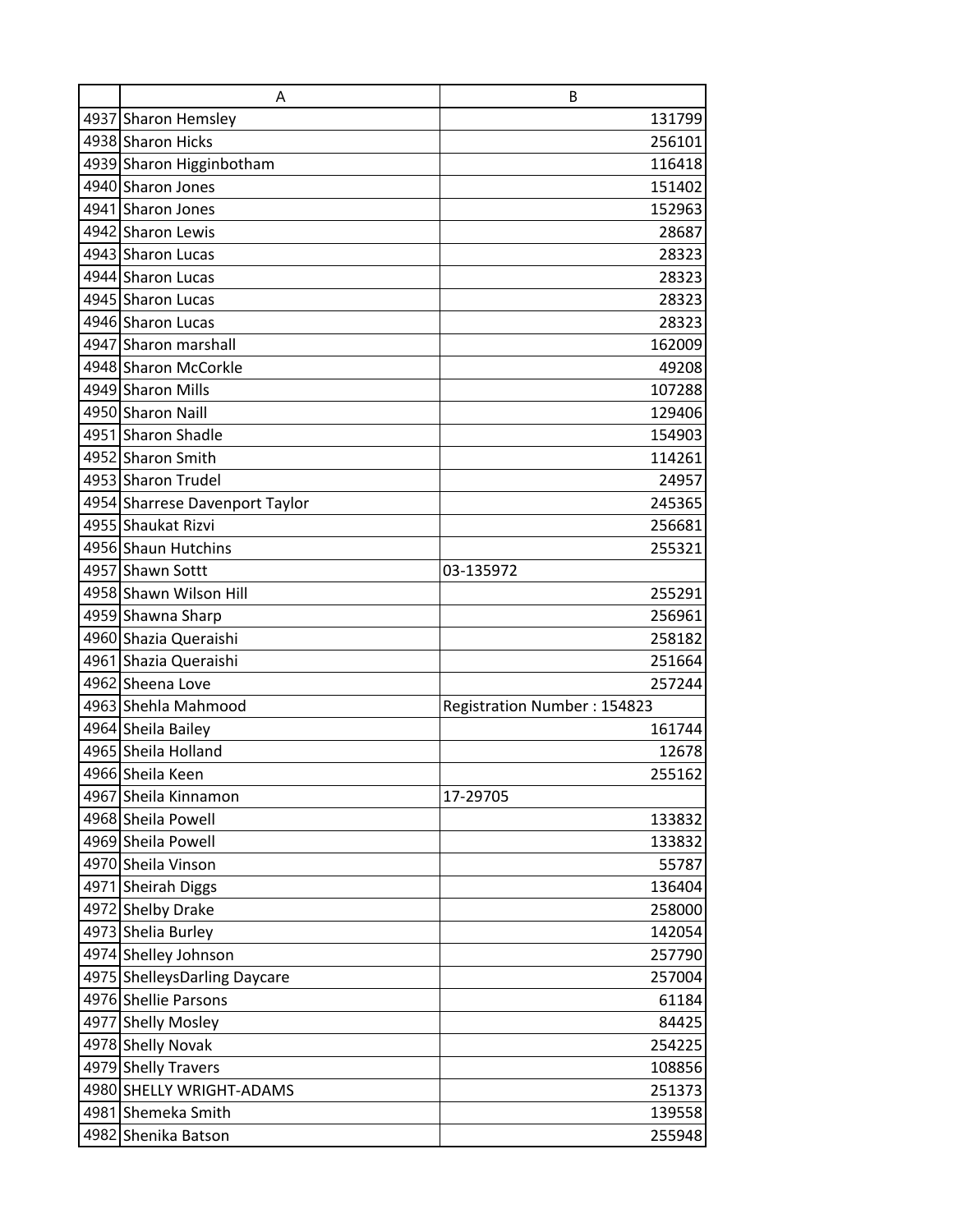| A                                         | B      |
|-------------------------------------------|--------|
| 4983 Sheree Carter                        | 252566 |
| 4984 Sheree Gabriel                       | 78296  |
| 4985 Sheree Louis                         | 161661 |
| 4986 Sheri Smith                          | 154504 |
| 4987 Sheri Sorrell                        | 11636  |
| 4988 Sheri Yarborough                     | 77213  |
| 4989 Sheron Bello                         | 255222 |
| 4990 Sherre Harris                        | 250118 |
| 4991 Sherri Nelson                        | 85915  |
| 4992 Sherri Ward                          | 69377  |
| 4993 Sherrie Gravenor                     | 129895 |
| 4994 Sherry Allen                         | 129741 |
| 4995 Sherry Byrd                          | 119320 |
| 4996 Sherry Darden                        | 157682 |
| 4997 Sherry jones                         | 95239  |
| 4998 Sherry Jorgensen                     | 160180 |
| 4999 Sherry Lee                           | 255289 |
| 5000 Sherry Waters                        | 51189  |
| 5001 Sherry Williams                      | 140352 |
| 5002 Shery Cepeda                         | 255382 |
| 5003 Shine Like Stars Preschool           | 256928 |
| 5004 Shinelle Sadberry Nelles Nest        | 256924 |
| 5005 Shinell's Busy Bees                  | 252347 |
| 5006 Shining Star Before & Aftercare      | 158061 |
| 5007 SHINY JOHN                           | 254753 |
| 5008 Shirley Anthony                      | 102145 |
| Shirley Flemister Family Day Child Care   | 250492 |
| 5009 Home                                 |        |
| 5010 Shirley Gomez Bejarano               | 152098 |
| 5011 Shirley Graves                       | 121628 |
| 5012 Shirley King                         | 158022 |
| 5013 Shirley T. Holley                    | 151565 |
| 5014 Shital a More                        | 251581 |
| 5015 Shital a More                        | 251581 |
| 5016 Shohreh Tataei Family Home Childcare | 97872  |
| 5017 Shola Hassan                         | 109377 |
| 5018 SHONTELLE JONES                      | 255341 |
| 5019 Shontrell Barmer                     | 153734 |
| 5020 Shorena Edwards                      | 255226 |
| 5021 Short Stop Family Daycare            | 8896   |
| 5022 Short Stop Family Daycare            | 8896   |
| 5023 Shugie's Daycare                     | 142464 |
| 5024 Shugie's Daycare                     | 142464 |
| 5025 Shurong Ying                         | 153135 |
| 5026 Shwanquana Owens                     | 257623 |
| 5027 Shweta Kumar Childcare               | 153469 |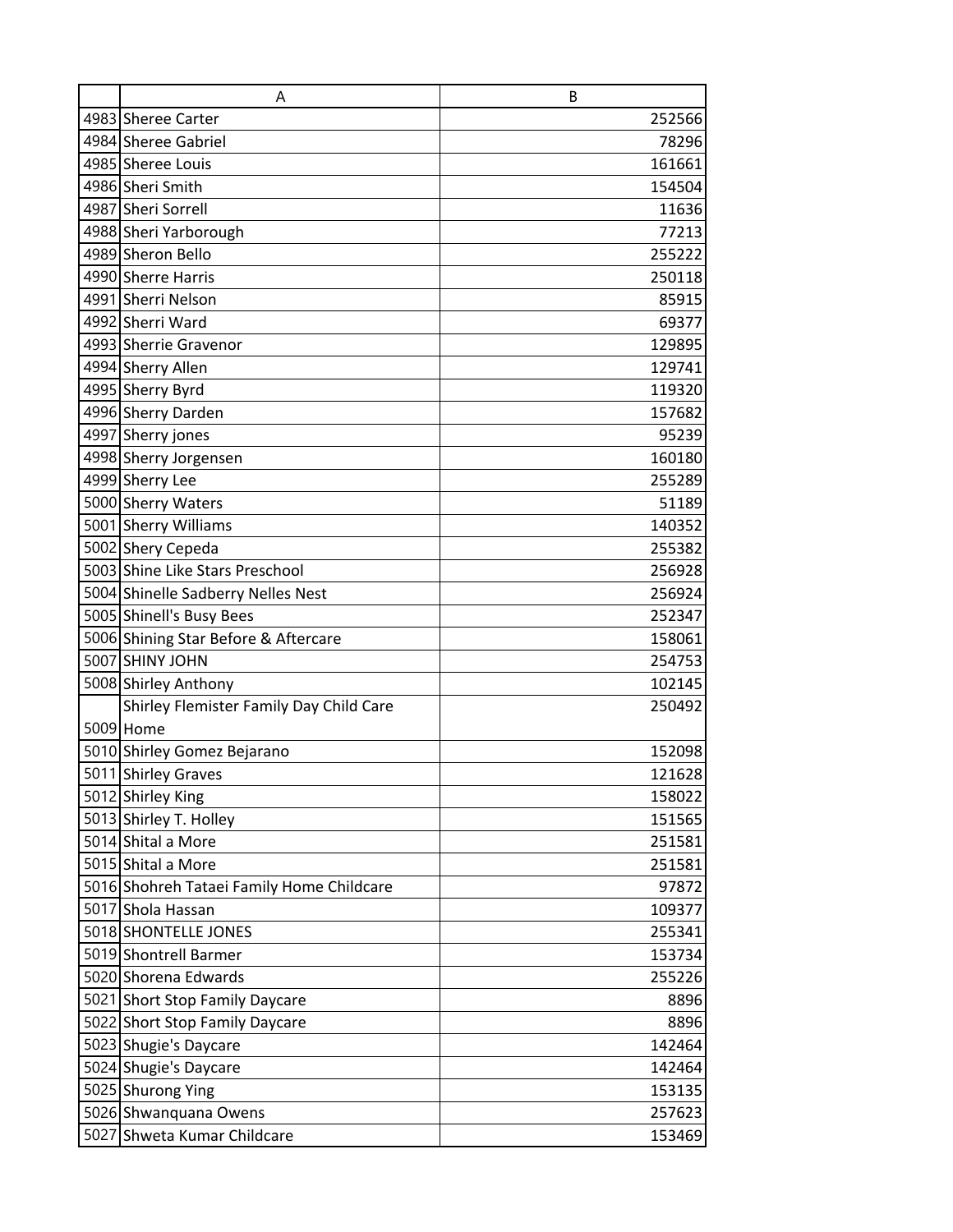|      | A                                            | B      |
|------|----------------------------------------------|--------|
|      | 5028 Shyamala Mandari                        | 254863 |
|      | 5029 Shyeasha Purnell                        | 257868 |
|      | 5030 Sidike Buayixiamu                       | 258206 |
|      | 5031 Sierra Moore                            | 256185 |
|      | 5032 Siew Hoon Tan                           | 27179  |
|      | 5033 Silver Spring Child Care Center         | 118643 |
|      | 5034 Silver Spring Day School                | 157060 |
|      | 5035 Silver Spring Learning Center           | 33277  |
|      | 5036 Silver Spring Nursery School            | 34086  |
|      | Silver Spring Presbyterian Church Children's | 33301  |
|      | 5037 Center                                  |        |
|      | 5038 Silvia Cabrejos                         | 254980 |
|      | 5039 Sima Haghvirdipour                      | 257945 |
|      | 5040 Simcha Educational Center               | 256849 |
|      | 5041 Simone Jenkins                          | 159491 |
|      | 5042 SimplyModest and Co family Daycare      | 435869 |
|      | 5043 Siobhan Lewis-Roach                     | 256044 |
|      | 5044 Sisay Desta Family Child Care           | 256936 |
|      | 5045 Sisay Desta Family Child Care           | 256936 |
|      | 5046 Sister II Sister Play N Learn Daycare   | 153880 |
|      | 5047 Sister II Sister Play N Learn Daycare 2 | 255149 |
|      | 5048 Sivonne Michel                          | 252826 |
|      | 5049 SKC Early Education Centers-Largo LLC   | 256263 |
|      | 5050 Skyland Family Daycare                  | 77644  |
|      | 5051 Sleepy Hollow Day Care Center           | 49581  |
|      | 5052 Sleepy Hollow Day Care II               | 161684 |
|      | Small Miracles Child Development Learning    | 257663 |
|      | 5053 Center                                  |        |
|      | Small Miracles Child Development Learning    | 257663 |
|      | 5054 Center                                  |        |
|      | 5055 Small Wonder Childcare                  | 153435 |
|      | 5056 Small Wonders Daycare Center Inc        | 117333 |
|      | 5057 Small Wonders Learning Day Care         | 151013 |
|      | 5058 Smart Fit Kids                          | 254410 |
|      | 5059 Smart Start Child care                  | 258221 |
|      | 5060 Smart Start Early Learning Center       | 158584 |
|      | 5061 Smart Steps @ KIPP                      | 255891 |
|      | 5062 Smart-Ed Early Learning Center          | 160781 |
|      | 5063 Smarty Pants                            | 253477 |
|      | 5064 Smiles Daycare                          | 123763 |
|      | 5065 Smiles Learning Center                  | 258045 |
|      | 5066 Smiling Faces Daycare Center, LLC       | 253244 |
|      | 5067 Smiling Faces Learning Center           | 159841 |
|      | Smita Patel (Smita's Licensed Daycare, Inc.) | 26633  |
| 5068 |                                              |        |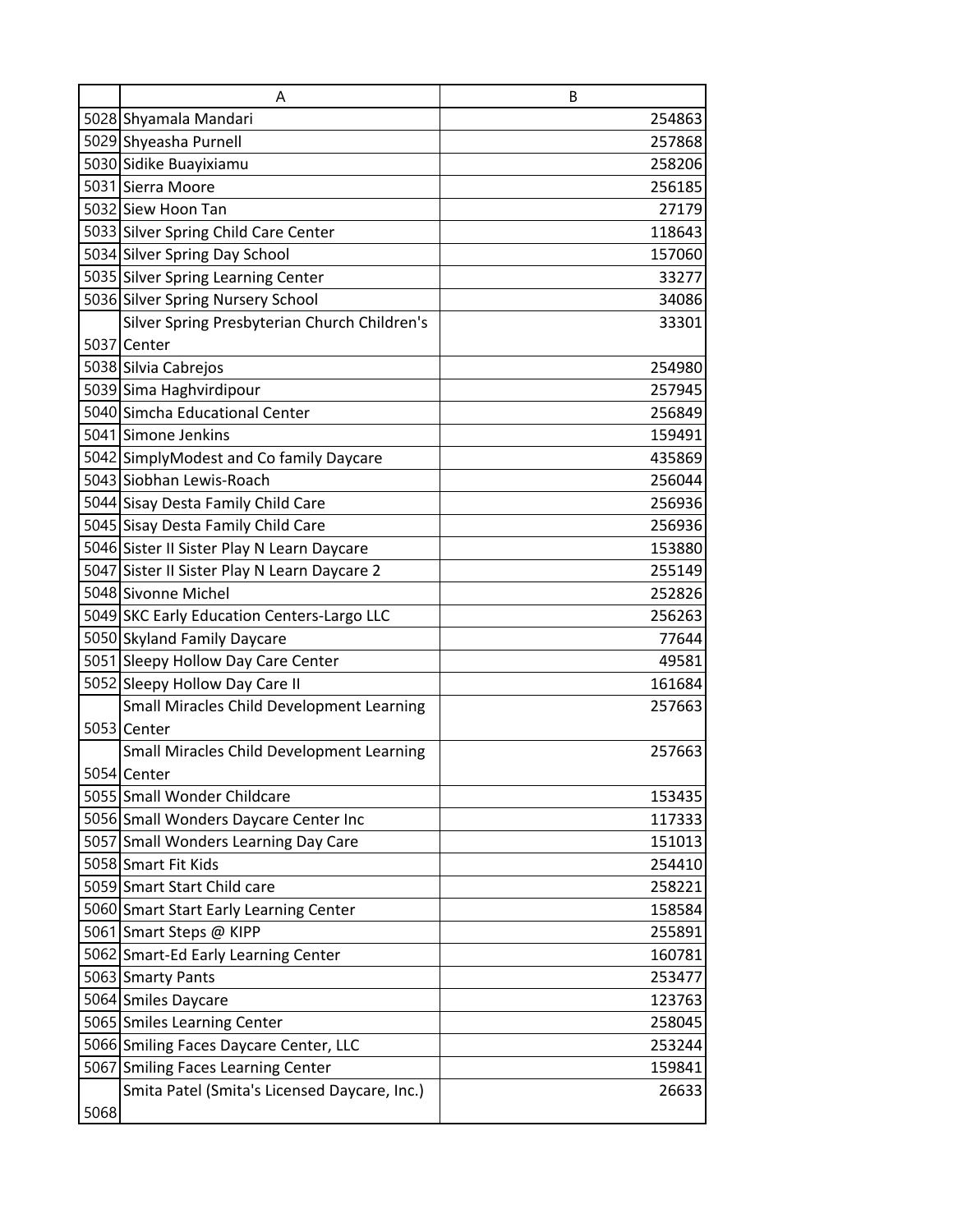|      | A                                            | B      |
|------|----------------------------------------------|--------|
|      | Smita Patel (Smita's Licensed Daycare, Inc.) | 26633  |
| 5069 |                                              |        |
|      | Smita Patel (Smita's Licensed Daycare, Inc.) | 26633  |
| 5070 |                                              |        |
|      | 5071 Smita Thakkar                           | 60587  |
|      | 5072 Smith's Family Daycare                  | 153603 |
|      | 5073 Snezana Banks                           | 257502 |
|      | 5074 Snow Hill Christian Nursery School      | 31422  |
|      | 5075 Snuggie Bears Childcare                 | 151721 |
|      | 5076 SOAR                                    | 161521 |
|      | 5077 Sofia Abera                             | 253672 |
|      | 5078 Solomons Day Care Center                | 33333  |
|      | 5079 Solomons family childcare               | 151060 |
|      | 5080 Soly family childcare                   | 257363 |
|      | 5081 Sona Avetisyan Yoder                    | 157504 |
|      | 5082 SONA VAIDYA                             | 250261 |
|      | 5083 SONA VAIDYA                             | 250261 |
|      | 5084 Sonia Granados                          | 138003 |
|      | 5085 Sonia Munoz                             | 253105 |
|      | 5086 Sonia Rojas                             | 255508 |
|      | 5087 Sonia's Family Child Care               | 256741 |
|      | 5088 SONIA'S HOME DAYCARE                    | 90708  |
|      | 5089 SONIA'S KIDDIE CARE                     | 257643 |
|      | 5090 Sonja Mann                              | 23582  |
|      | 5091 Sonja Tuck                              | 142031 |
|      | 5092 SONYA ODUM                              | 250880 |
|      | 5093 Sonys Small                             | 118343 |
|      | 5094 Sophea Phal                             | 252820 |
|      | 5095 Sophie Phillips Childcare               | 160177 |
|      | 5096 Sophie Phillips Childcare               | 160177 |
|      | 5097 Soraia P Leventhal t/a Home Day Care    | 250110 |
|      | 5098 Soria's Family Daycare                  | 135031 |
|      | 5099 Soundaram Chitambaram                   | 257368 |
|      | Soundaram Chitambaram Family Child Care      | 257368 |
| 5100 |                                              |        |
|      | 5101 Sounique kids LLC                       | 255701 |
|      | 5102 Sousan Poostpasand                      | 137552 |
|      | 5103 South River Martial Arts                | 253946 |
|      | 5104 Spencerville Adventist Academy          | 158457 |
|      | 5105 Splash Kids Daycare                     | 257752 |
|      | 5106 Spring Bilingual Montessori Academy     | 125086 |
|      | 5107 Spring Knolls Early Learning Center     | 100724 |
|      | Spring Ridge Elementary Before & After       | 130163 |
|      | 5108 School Enrichment                       |        |
|      | 5109 Spring Valley                           | 158558 |
|      | 5110 SSA HQS CHILD DEVELOPMENT CENTER        | 256303 |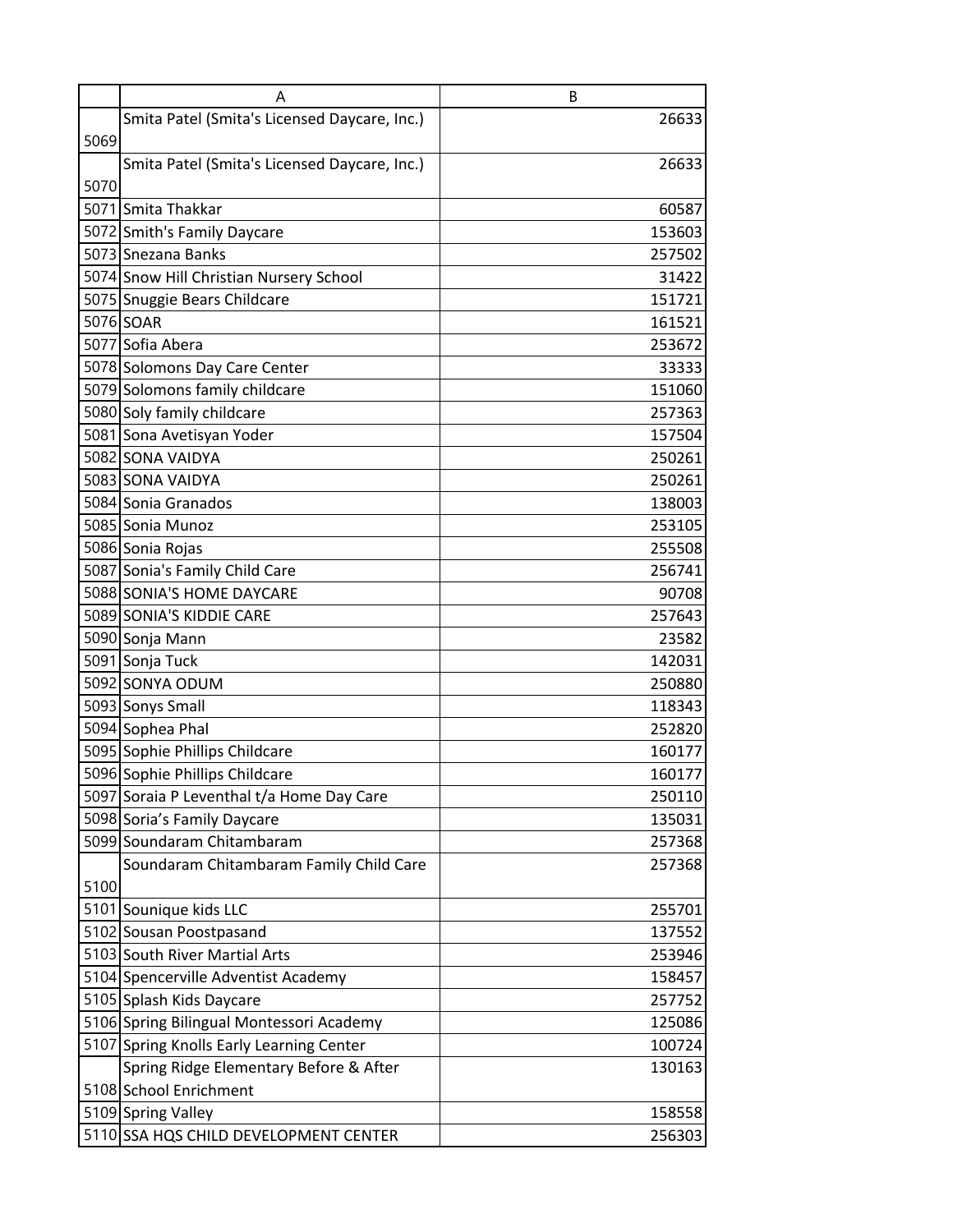|      | Α                                           | B         |
|------|---------------------------------------------|-----------|
|      | SSS3 Angel of Hope's Children Learning      | 257852    |
|      | 5111 Center                                 |           |
|      | SSS3 Angel of Hope's Children Learning      | 257852    |
|      | 5112 Center                                 |           |
|      | St John the Evangelist Pre School and After | 45292     |
|      | 5113 Care Program                           |           |
|      | St Margaret Catholic Church - St Margaret   | 108365    |
|      | <b>Extended Day Middle School Campus</b>    |           |
| 5114 |                                             |           |
|      | St Margaret Catholic Church St Margaret     | 100095    |
|      | 5115 School                                 |           |
|      | 5116 St Mary of the Assumption School       | 161816    |
|      | 5117 St Mary of the Mills Extended Care     | 48800     |
|      | 5118 St Philip Neri Ext Day                 | 63505     |
|      | 5119 St Ursula School and Extended Day      | 160531    |
|      | 5120 St. Alphonsus Preschool                | 158967    |
|      | 5121 St. Andrew Apostle Day Care            | 33313     |
|      | St. Andrew Apostle Early Learning Center    | 251105    |
| 5122 |                                             |           |
|      | 5123 St. Andrew by the Bay Preschool        | LOC 82017 |
|      | 5124 St. Ann's Day Care Center              | 33020     |
|      | 5125 St. Augustine School                   | 53524     |
|      | 5126 St. Bartholomew School                 | 250956    |
|      | St. Bernadette School/St. Bernadette        | 37270     |
|      | 5127 Extended Day                           |           |
|      | 5128 St. Columba B/A Program                | 48841     |
|      | 5129 St. Elizabeth Before and After Care    | 109510    |
|      | 5130 St. Francis de Sales Preschool         | 114428    |
|      | 5131 St. Francis de Sales Preschool         | 114428    |
|      | St. Francis de Sales Preschool and          | 36443     |
|      | 5132 Afterschool Programs                   |           |
|      | 5133 St. Francis of Assisi                  | 78141     |
|      | 5134 St. James Brethren Church              | 123982    |
|      | 5135 St. James Childcare Programs           | 129396    |
|      | 5136 St. James Children's School            | 34265     |
|      | 5137 St. James' Nursery School              | 151353    |
|      | 5138 St. Jerome's Child Cart Ctr.           | 33255     |
|      | 5139 St. Joan of Arc School                 | 162443    |
|      | 5140 St. John Pre-K Program                 | 132933    |
|      | 5141 St. John School                        | 162664    |
|      | 5142 St. John the Baptist Catholic School   | 55355     |
|      | 5143 St. John the Evangelist                | 158767    |
|      | 5144 St. John the Evangelist                | 158767    |
|      | St. John the Evangelist School Before and   | 48821     |
|      | 5145 Aftercare Program                      |           |
|      | 5146 St. John's Christian Preschool         | 43094     |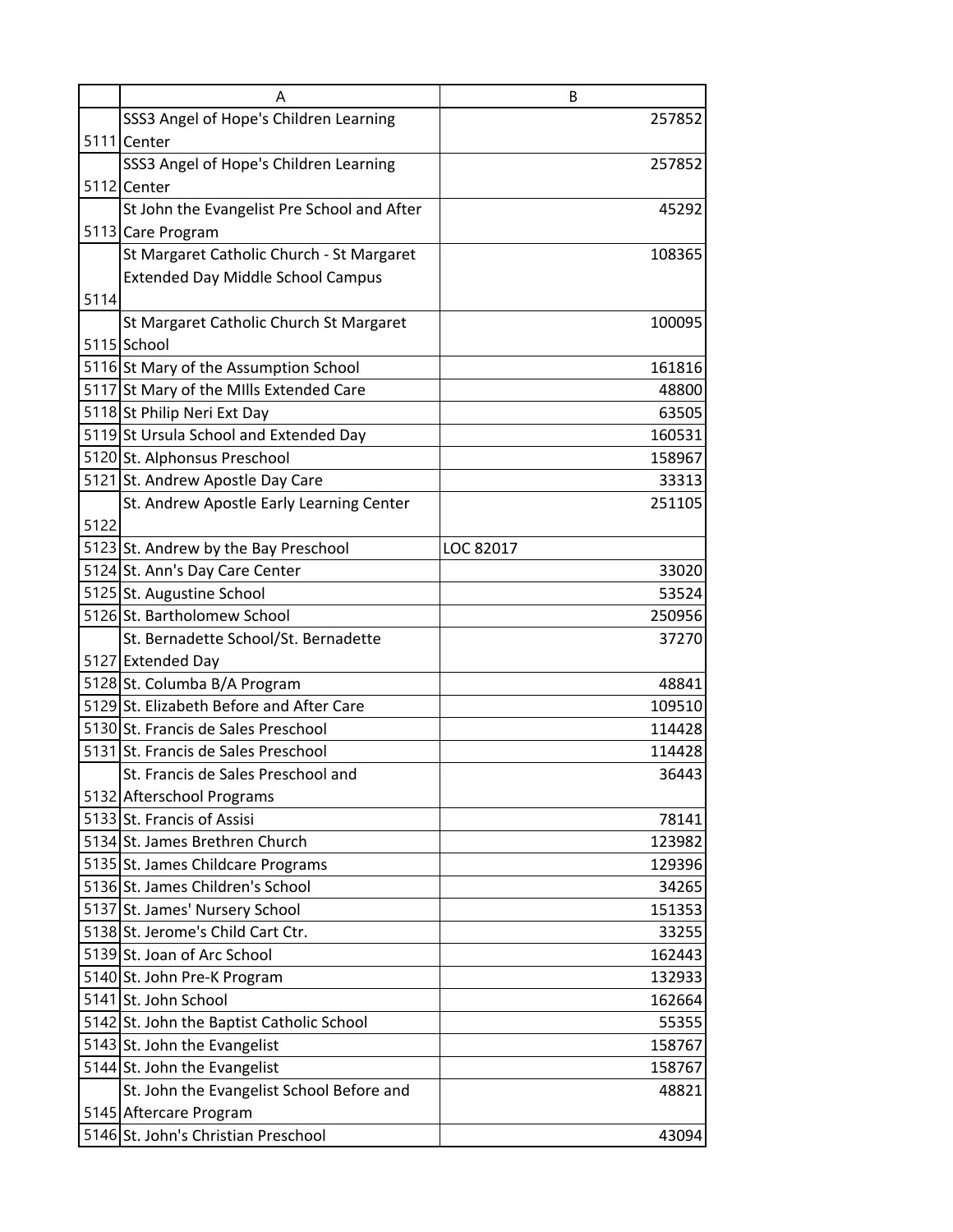|           | A                                           | B      |
|-----------|---------------------------------------------|--------|
|           | 5147 St. John's Preschool                   | 33396  |
|           | St. Joseph Child Development Center -       | 15303  |
|           | 5148 073242                                 |        |
|           | 5149 St. Jude's Extended Day School         | 36971  |
|           | St. Louis Early Learning & Before and After | 153484 |
|           | 5150 Care Center                            |        |
|           | 5151 St. Margaret's Day School              | 94323  |
|           | 5152 St. Martin's Lutheran School           | 106156 |
|           | 5153 St. Martin's Lutheran School           | 106156 |
|           | 5154 St. Mary of the Assumption School      | 161816 |
|           | 5155 St. Mary of the Assumption School      | 161816 |
|           | 5156 St. Mary School (Preschool)            | 116097 |
|           | 5157 St. Mary's Elementary School           | 67424  |
|           | 5158 St. Mary's School Aftercare Program    | 156678 |
|           | 5159 St. Mary's School Bryantown Maryland   | 252993 |
|           | 5160 St. Mary's Sunshine Center             | 103900 |
|           | 5161 St. Matthew Lutheran Church            | 75043  |
|           | 5162 St. Matthew's Parish Day School        | 33023  |
|           | 5163 St. Matthew's UME Education Center     | 33259  |
|           | St. Matthias Apostle School and Extended    | 68509  |
|           | 5164 School Program                         |        |
|           | St. Michael-St. Clements Pre-School and     | 254286 |
|           | 5165 Extended Care                          |        |
|           | 5166 St. Patrick's School                   | 250380 |
|           | 5167 ST. Paul United Methodist Church CDC   | 132914 |
|           | St. Paul United Methodist Preschool Center  | 33641  |
| 5168 Inc. |                                             |        |
|           | 5169 St. Paul's Christian Children's Center | 155590 |
|           | 5170 St. Paul's Lutheran Child Care         | 40356  |
|           | 5171 St. Paul's Preschool                   | 254880 |
|           | St. Peter's Episcopal Church/ St. Peter's   | 162696 |
|           | 5172 Episcopal School                       |        |
|           | 5173 St. Philip the Apostle B/A PreK        | 48832  |
|           | 5174 St. Pius Regional School               | 93192  |
|           | 5175 St. Raphael's School                   | 41748  |
|           | 5176 St. Raphael's School                   | 41748  |
|           | 5177 St. Stephens Christian Academy         | 15422  |
|           | 5178 St. Thomas' Preschool                  | 254554 |
|           | 5179 Stable Foundation Day Care Center      | 252350 |
|           | 5180 Stacey Baines                          | 256630 |
|           | 5181 Stacey Donnelly                        | 122211 |
|           | 5182 Stacey Gaskin                          | 155520 |
|           | 5183 Stacey Golden                          | 118533 |
|           | 5184 Stacey Johnson                         | 160692 |
|           | 5185 Stacey Lowery                          | 160572 |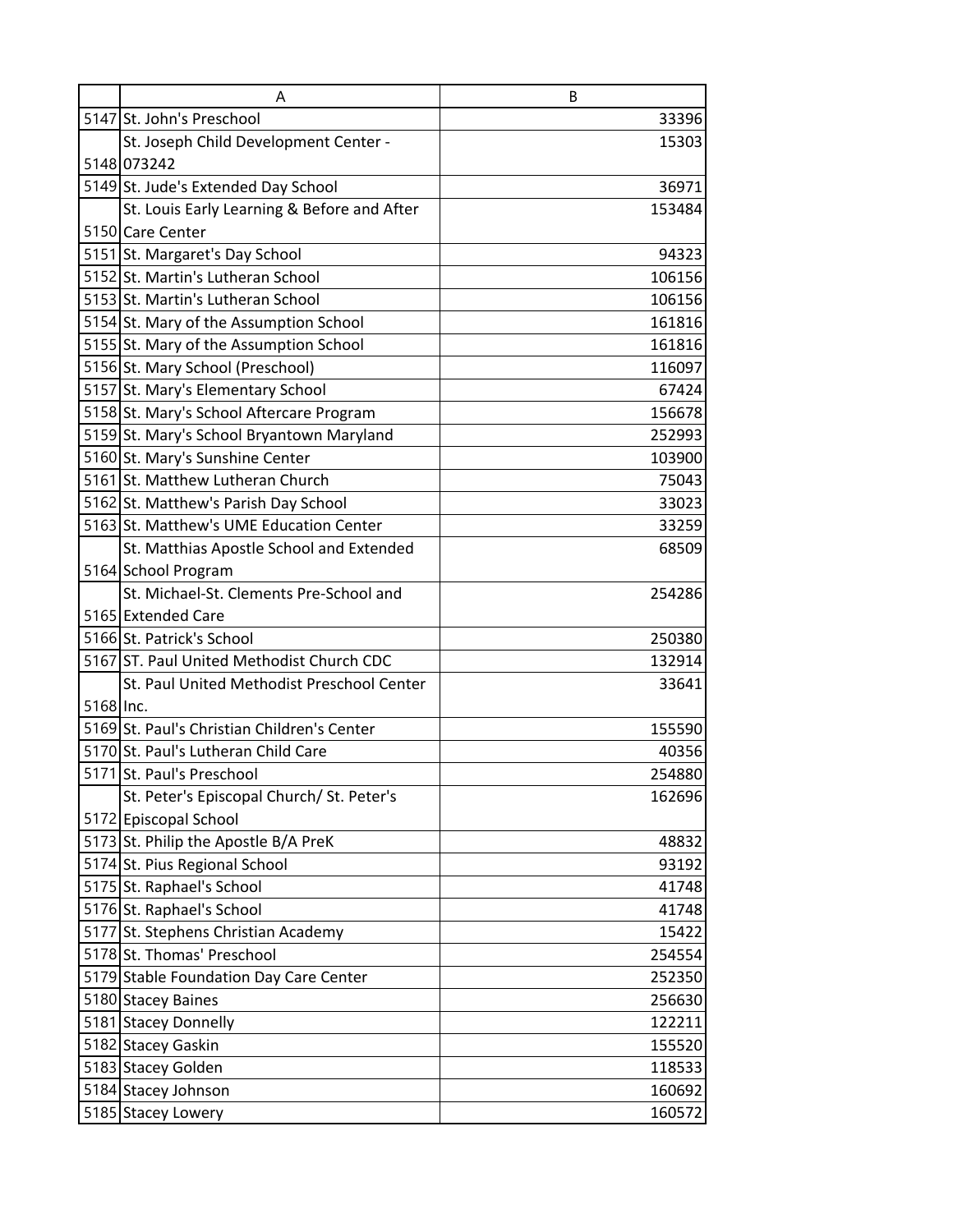|           | A                                             | B      |
|-----------|-----------------------------------------------|--------|
|           | Stacey Samuels is registered to operate a     | 105039 |
|           | 5186 Family Child Care Home                   |        |
|           | 5187 Stacey Tissue                            | 150202 |
|           | 5188 Staci King                               | 150601 |
|           | 5189 Stacie Russell (3D Learn N Play)         | 162405 |
|           | 5190 Stacy Harris                             | 257369 |
|           | 5191 Stacy Shackelford-Thompson               | 114948 |
|           | 5192 Starlight Daycare                        | 252182 |
|           | 5193 Starlight Starbright Kids Daycare        | 258183 |
|           | 5194 Stars of the Future Daycare              | 162540 |
|           | STARS OF TOMORROW CHILD CARE CENTER           | 156382 |
| 5195 INC. |                                               |        |
|           | 5196 STARS/Shining Stars Learning Center      | 140104 |
|           | 5197 Station Imagination Learning Center      | 255189 |
|           | 5198 Steaphanie Pitman                        | 154220 |
|           | 5199 Stefanie Blyman                          | 81286  |
|           | 5200 Stefanies Daycare                        | 155302 |
|           | 5201 Stella Oladokun                          | 153437 |
|           | Step by Step Children's Learning Center, Inc. | 100600 |
| 5202      |                                               |        |
|           | 5203 Step By Step Daycare                     | 253042 |
|           | 5204 Stephanie Baierlein                      | 127426 |
|           | 5205 Stephanie Bone                           | 128336 |
|           | 5206 Stephanie Brady                          | 58553  |
|           | 5207 Stephanie Gutierrez                      | 256662 |
|           | Stephanie Lloyd Family Child Care Home        | 132084 |
| 5208      |                                               |        |
|           | 5209 Stephanie Lynn moore                     | 254348 |
|           | 5210 Stephanie McGuigan                       | 150121 |
|           | 5211 Stephanie moore                          | 254348 |
|           | 5212 Stephanie O'Neal                         | 154609 |
|           | 5213 Stephanie Shank                          | 123279 |
|           | 5214 Stephanie Smith                          | 100500 |
|           | 5215 Stephanie Smith                          | 132960 |
|           | Stepping Stone Middletown Primary Center      | 141439 |
| 5216      |                                               |        |
|           | 5217 Stepping Stones Daycare/Preschool        | 256212 |
|           | 5218 Stepping Stones Early Learning Center    | 130412 |
|           | 5219 Stepping Stones Learning Academy         | 91129  |
|           | 5220 Stepps Child Care                        | 253286 |
|           | 5221 Stevens Forest SAS                       | 33492  |
|           | 5222 Stonewall Day Care Center, Inc. I        | 32113  |
|           | 5223 Stonewall Day Care Center, Inc. I        | 32113  |
|           | 5224 Stonewall Day Care Center, Inc. II       | 32146  |
|           | 5225 Stonewall Day Care Center, Inc. II       | 32146  |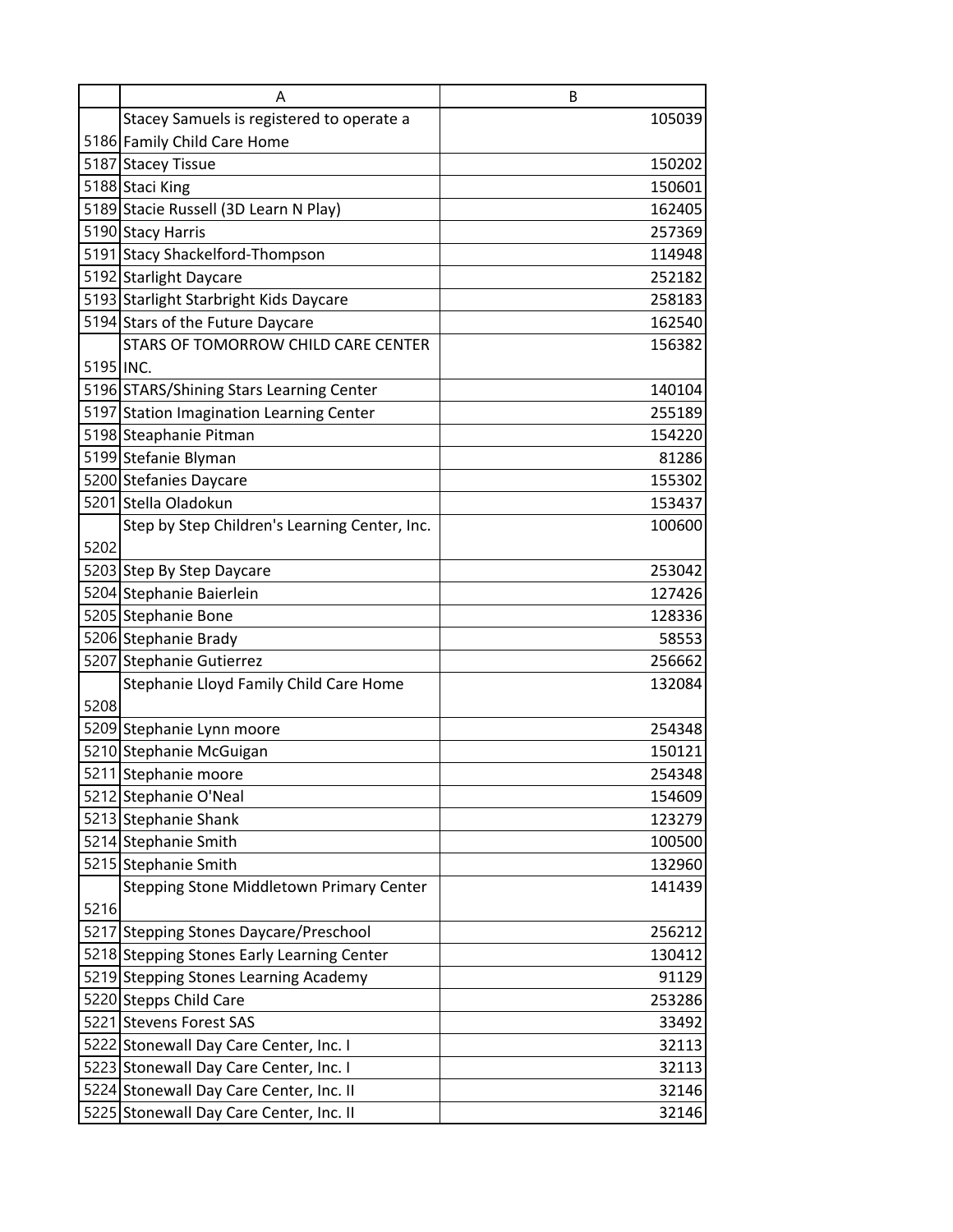| A                                           | B      |
|---------------------------------------------|--------|
| Story Quest After School Program at         | 162234 |
| 5226 Catonsville Assembly of God            |        |
| Streetlite Christian Child Development      | 157429 |
| 5227 Center                                 |        |
| 5228 Subrena Blackiston                     | 133780 |
| 5229 Subulola Lamidi                        | 257284 |
| 5230 Subulola Lamidi                        | 257284 |
| 5231 Suburban Nursery School                | 39818  |
| 5232 Successful Children Learning Center I  | 127371 |
| 5233 Successful Children Learning Center II | 252548 |
| 5234 Successful Children Learning Center II | 252548 |
| 5235 Sue Stottlemyer                        | 255794 |
| 5236 Sugar Plums II, inc                    | 141758 |
| Sugarloaf Elementary Before & After School  | 254510 |
| 5237 Enrichment                             |        |
| 5238 Sughran family daycare                 | 250267 |
| 5239 Suitland Federal CDC                   | 157141 |
| 5240 Sukeena Price                          | 150712 |
| 5241 Sulaiman Center                        | 162530 |
| 5242 Sultana's Super Activities Daycare     | 255990 |
| 5243 Sumati Joshi - Family Child Care Home  | 257504 |
| 5244 Sumattie Deonarain                     | 101826 |
| 5245 Sumattie Deonarain                     | 101826 |
| Sunderland Elementary Before and After      | 54600  |
| 5246 School Program                         |        |
| Sung's Martial Art, Inc. dba Black Belt     | 258065 |
| 5247 Academy                                |        |
| 5248 Sunlight Family Child Care             | 254888 |
| 5249 Sunny Days Early Learning Center       | 130279 |
| 5250 Sunny Montessori                       | 161902 |
| 5251 Sunny start Learning Center            | 257746 |
| 5252 Sunny start Learning Center            | 257746 |
| 5253 Sunrise Early Learning Center          | 152831 |
| 5254 Sunshine Child Daycare                 | 151808 |
| 5255 Sunshine Child Development 1           | 33116  |
| 5256 Sunshine Child Development Center 2    | 33610  |
| 5257 Sunshine Over The Rainbow              | 250688 |
| 5258 Sunshine Over The Rainbow              | 250688 |
| 5259 Super Kids Clubhouse                   | 250640 |
| 5260 Super Kids Clubhouse and Services, LLC | 154610 |
| Super Kids Clubhouse Early Learning Center  | 250151 |
| 5261 Penn Station                           |        |
| 5262 Superstar Learning Center              | 94693  |
| 5263 Surinder Kaur                          | 253881 |
| 5264 Susan Bellinger                        | 162925 |
| 5265 Susan Cogar Knight                     | 108951 |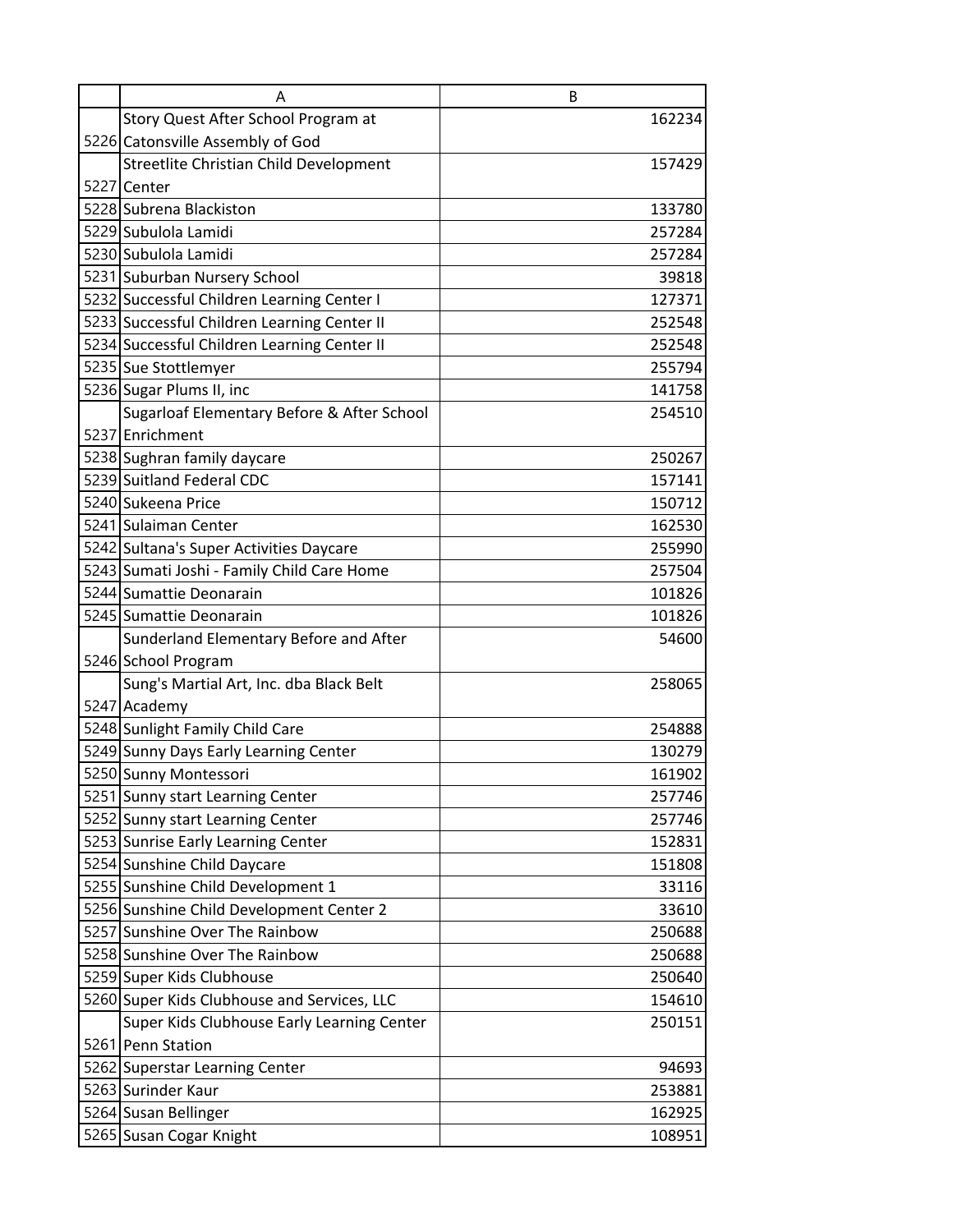|      | A                                         | B         |
|------|-------------------------------------------|-----------|
|      | 5266 Susan Coster                         | 161987    |
|      | Susan Custer, dba, The Child Care Cottage | 253372    |
| 5267 |                                           |           |
|      | 5268 Susan Dembrow                        | 162641    |
|      | 5269 Susan Francis Family Child Care      | 157302    |
|      | 5270 Susan Guffey                         | 76429     |
|      | 5271 Susan Hansen                         | 64141     |
|      | 5272 Susan Hurt Daycare                   | 1329      |
|      | 5273 Susan King                           | 113268    |
|      | 5274 Susan Milstead                       | 125316    |
|      | 5275 susan moore                          | 151535    |
|      | 5276 Susan Mose                           | 43587     |
|      | 5277 Susan Nalls                          | 150258    |
|      | 5278 Susan Nolan Russell                  | 24327     |
|      | 5279 Susan Nolan Russell                  | 24327     |
|      | Susan Palmisano, Meadow Ridge Home        | 255724    |
|      | 5280 Daycare                              |           |
|      | 5281 Susan Pilcher                        | 77989     |
|      | 5282 Susan Raphael                        | 200018    |
|      | 5283 Susan Reandeau                       | 157289    |
|      | 5284 Susan Richard                        | 51910     |
|      | 5285 Susan Rush Daycare                   | 256245    |
|      | 5286 Susan Severn                         | 24305     |
|      | 5287 Susan Seymour                        | 54681     |
|      | 5288 Susan Thomas                         | 43712     |
|      | 5289 Susana Porter                        | 151690    |
|      | 5290 Susanna Simmons                      | 105189    |
|      | 5291 Susanne Howard                       | 03-125977 |
|      | 5292 Susy Kimble                          | 122582    |
|      | 5293 Suzette Summers                      | 154005    |
|      | 5294 Svetlana Panjikidze                  | 159963    |
|      | 5295 Swansfield Elementary SAS            | 33639     |
|      | 5296 Swapna Potdar                        | 256731    |
|      | 5297 Sweet Bay Bright Beginnings          | 254571    |
|      | 5298 Sweet Child Care                     | 111044    |
|      | Sweet Potato Kids @ Campfield Early       | 255807    |
|      | 5299 Learning Center                      |           |
|      | Sweet Potato Kids @ FeatherbedLane        | 254636    |
|      | 5300 Elementary                           |           |
|      | Sweet Potato Kids @ Hebbville Elementary  | 252446    |
| 5301 |                                           |           |
|      | Sweet Potato Kids @ Randallstown          | 254586    |
|      | 5302 Elementary                           |           |
|      | 5303 Sweet Potato Kids@Liberty Road       | 153225    |
|      | 5304 Sylina minor                         | 161785    |
|      | 5305 Sylvia Donkor                        | 158049    |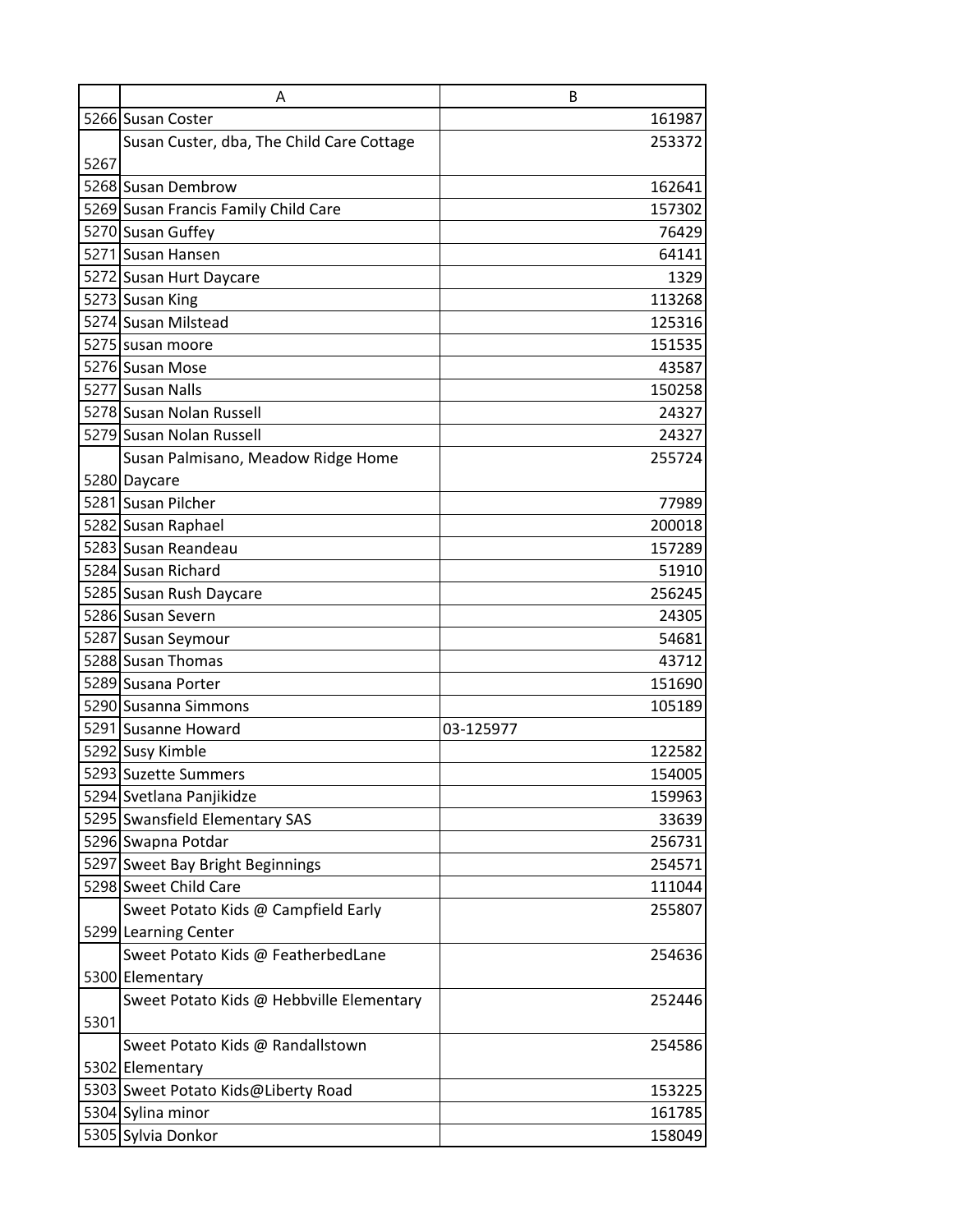|      | A                                               | B               |
|------|-------------------------------------------------|-----------------|
|      | 5306 Sylvia Poole                               | 253100          |
|      | 5307 Sylvia's Daycare                           | 160314          |
|      | 5308 Sylvia's Family Child Care Services        | 255746          |
|      | 5309 T&K24hrdaycare                             | 255961          |
|      | 5310 Tabassum naeem                             | 152364          |
|      | 5311 Tabitha Zink                               | 157445          |
|      | 5312 Tahira Jabeen                              | 253644          |
|      | 5313 Tahirah Williams                           | 160-587         |
|      | 5314 Tahirah Williams                           | 160-587         |
|      | 5315 Tahmina Sheikh                             | 161731          |
|      | 5316 Tahra Bonds                                | 161147          |
|      | 5317 Takeeva Chapman                            | 254974          |
|      | 5318 Takehia Horton                             | 129910          |
|      | 5319 Takia Williams                             | 251118          |
|      | 5320 Taking It Up A Notch Child Care Too        | 254264          |
|      | 5321 Takoma Montessori School                   | 253452          |
|      | Takoma Park Child Development Center            | 34391           |
| 5322 |                                                 |                 |
|      | Takoma Park Cooperative Nursery School          | 109506          |
| 5323 |                                                 |                 |
|      | 5324 Talbott Springs Elementary SAS             | 33646           |
|      | 5325 Tama Plombon                               | 93756           |
|      | 5326 Tamaika Calimano                           | 256150          |
|      | 5327 Tamala R. Brent                            | 151228          |
|      | 5328 Tamala Reid Child Care                     | 160331          |
|      | 5329 Tamara Easton                              | 253201          |
|      | 5330 Tamara Noel                                | 151579          |
|      | 5331 Tamara Woods                               | 256880          |
|      | 5332 Tamara's "Rainbow" Day Care Center         | 156749          |
|      | 5333 Tamela Ames                                | 127746          |
|      | 5334 Tameria Wells                              | 251528          |
|      | 5335 Tamicka Williams                           | 251663          |
|      | 5336 Tamika Mackey                              | 252060          |
|      | 5337 Taminia Ishmael                            | 99445           |
|      | 5338 TAMMIA MILLER                              | 250304          |
|      | 5339 TAMMIA MILLER                              | 250304          |
|      | 5340 Tammy Altman                               | 22556           |
|      | 5341 Tammy Carr<br>5342 Tammy Frey              | 43999<br>160780 |
|      |                                                 |                 |
|      | 5343 Tammy Gibson                               | 2838            |
|      | 5344 Tammy Gilbert                              | 131170          |
|      | 5345 Tammy Heath (Big Mama's House)             | 157680          |
|      | 5346 Tammy King Childcare<br>5347 Tammy Mackell | 85147           |
|      | 5348 Tammy Malone                               | 151047          |
|      |                                                 | 253951          |
|      | 5349 Tammy Mazza                                | 95856           |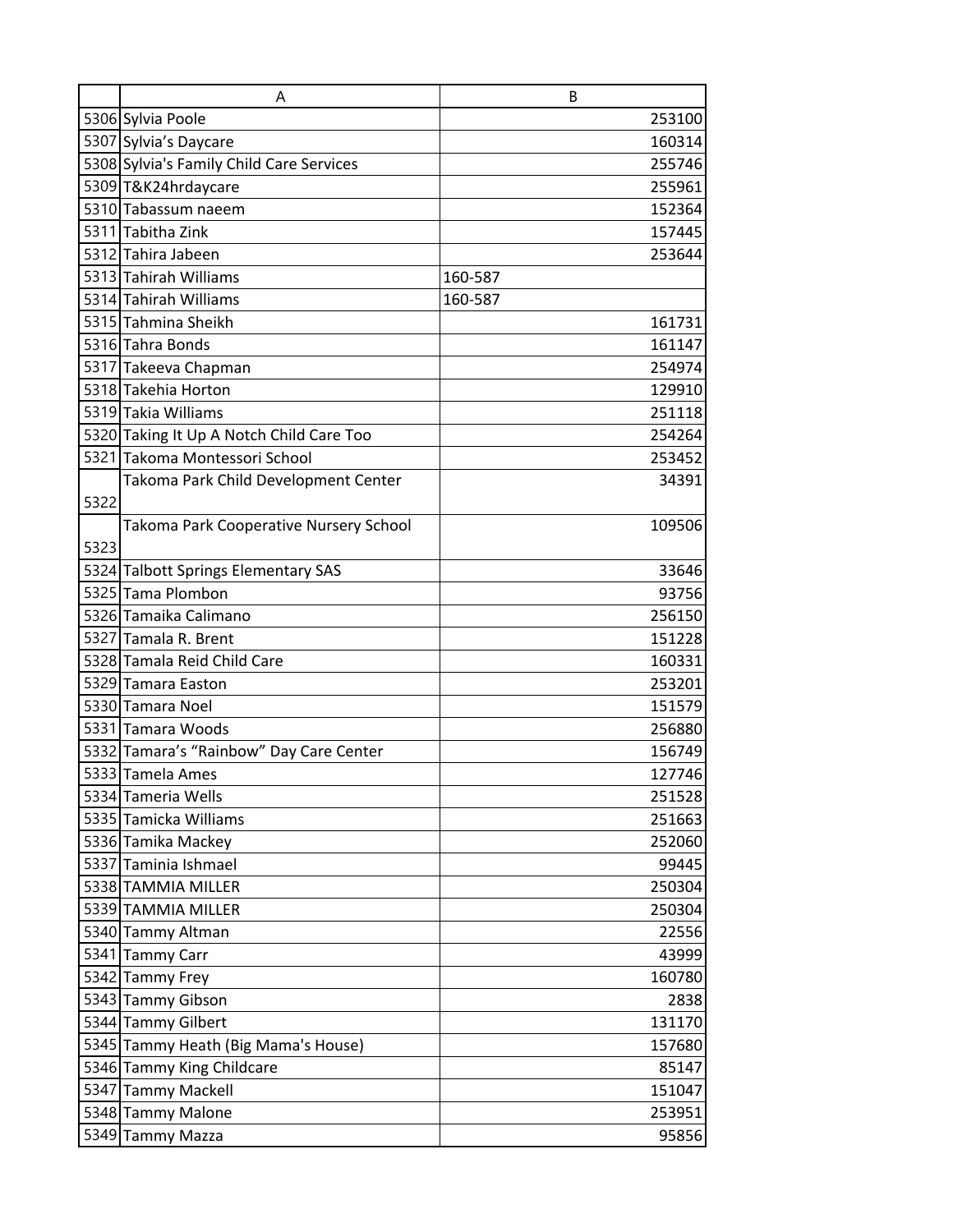| A                                    | B                           |
|--------------------------------------|-----------------------------|
| 5350 Tammy Mazza                     | 95856                       |
| 5351 Tammy Merrill                   | 255862                      |
| 5352 Tammy Merrill                   | 255862                      |
| 5353 Tammy Merrill                   | 255862                      |
| 5354 Tammy Prince                    | 137193                      |
| 5355 Tammy Richards                  | 150849                      |
| Tammy Shelby 6730 Railway Avenue,    | 107187                      |
| 5356 Baltimore, MD 21222             |                             |
| Tammy Shelby 6730 Railway Avenue,    | 107187                      |
| 5357 Baltimore, MD 21222             |                             |
| 5358 Tammy Smith-Kiddie Care         | 85191                       |
| 5359 Tammy Treiber                   | 159113                      |
| 5360 Tammy Trent                     | 161992                      |
| 5361 Tammy Washington                | 112963                      |
| 5362 Tammy Williams                  | 161750                      |
| 5363 Tammy Worden                    | 126109                      |
| 5364 Tamra Skinner                   | 251389                      |
| 5365 Tamyla Julian                   | 155646                      |
| 5366 Tanesha Parrish-Heard           | 253269                      |
| 5367 Tangie Jordan                   | 252943                      |
| 5368 Tania Godoy                     | 155447                      |
| 5369 Tanisha Williams                | 256864                      |
| 5370 Tanisha Williams                | 256864                      |
| 5371 Tanya Blackmon                  | 98084                       |
| 5372 Tanya Blackmon                  | 98084                       |
| 5373 Tanya Branch                    | 159141                      |
| 5374 Tanya Cherry                    | 130875                      |
| 5375 Tanya Dickens                   | 132293                      |
| 5376 Tanya Jackson Family Child Care | Registration Number: 111708 |
| 5377 Tanya Lofty                     | 200017                      |
| 5378 Tanya Sheubrooks                | 252760                      |
| 5379 Tanya Watson-Butler             | 151876                      |
| 5380 Tanyika Gaskins                 | 156333                      |
| 5381 Tara Bentz                      | 256821                      |
| 5382 Tara Major                      | 257962                      |
| 5383 Tara Major                      | 257962                      |
| 5384 Tara McKinley                   | 154874                      |
| 5385 Tara McKinley                   | 154874                      |
| 5386 Tara McKinley                   | 154874                      |
| 5387 Tara Nusbaum                    | 380328                      |
| 5388 TAREKUA HAYLEGEBEREALE          | 256745                      |
| 5389 Tarrah Moyers-Bible             | 257923                      |
| 5390 Tarsha Jennings                 | 162125                      |
| 5391 Tasha Coates                    | 253604                      |
| 5392 Tasha Minor                     | 119100                      |
| 5393 Tasha Stanford                  | 256306                      |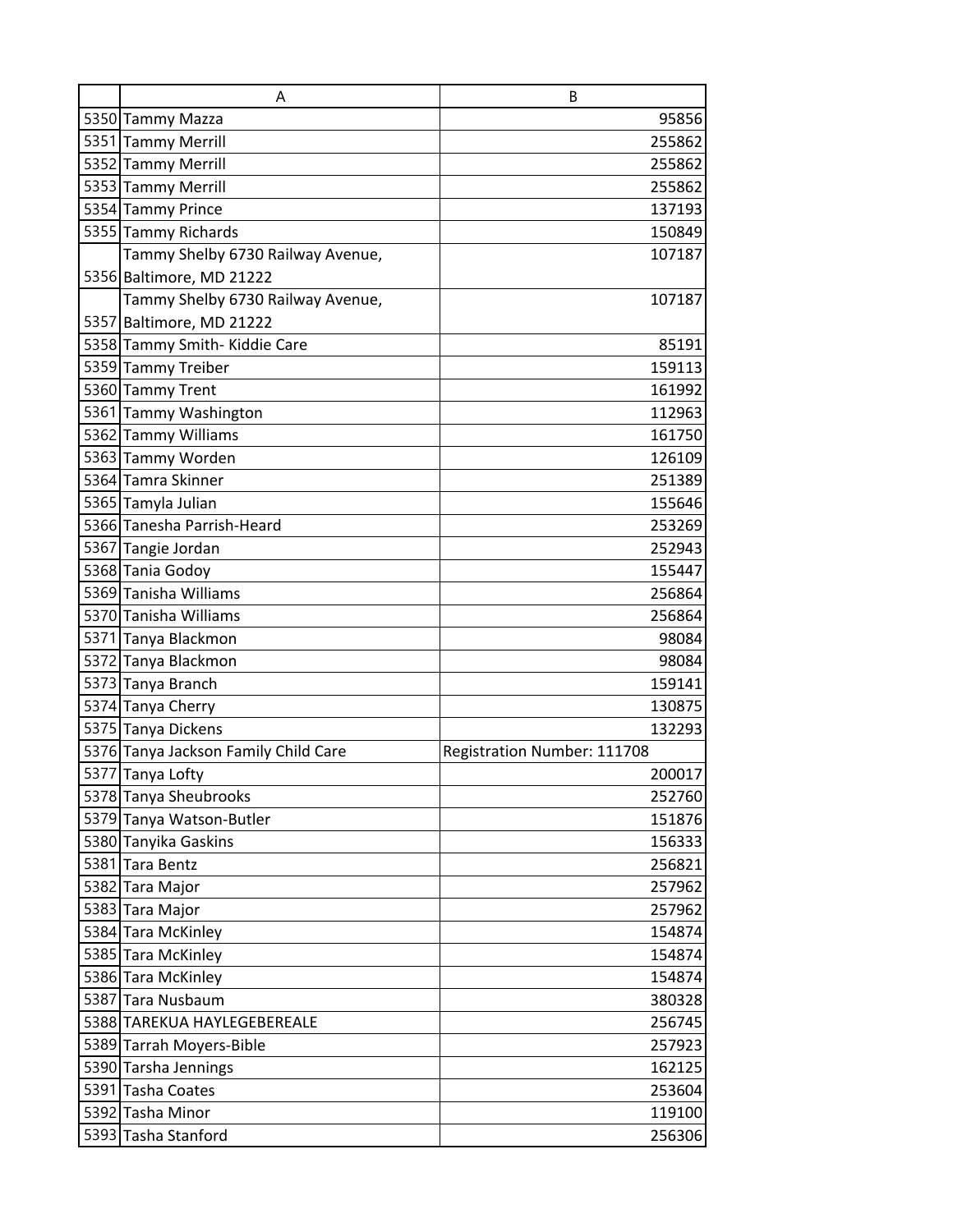| A                                                              | B                |
|----------------------------------------------------------------|------------------|
| 5394 TATIANA GALLEGOS                                          | 254426           |
| 5395 Tatiana La Torre                                          | 250623           |
| 5396 TaWanda Franklin                                          | 157366           |
| 5397 Tawanna Gilmer                                            | 253186           |
| 5398 Tawanna Gilmer                                            | 253186           |
| 5399 Tawanna Gilmer                                            | 253186           |
| 5400 Tawanna Speed                                             | 116414           |
| 5401 Tawanna Speed                                             | 116414           |
| 5402 Tawanna Speed                                             | 116414           |
| 5403 Tayaba Khalil                                             | 256025           |
| 5404 Taykonya Cheeks                                           | 253623           |
| 5405 Taylor Christian Childcare                                | 254675           |
| 5406 Taylor Leaverton                                          | 257142           |
| 5407 Taylor Lewis                                              | 256663           |
| 5408 Teahne Boston-Blake                                       | 140771           |
| 5409 Teddy Bear Day Care                                       | 124587           |
| 5410 Teeter Tots Daycare                                       | 250094           |
| 5411 Tekeya Waters                                             | 253304           |
| 5412 Tekeya Waters                                             | 253304           |
| 5413 Tekeya Waters                                             | 253304           |
| 5414 Temple Beth Ami                                           | 258146           |
| 5415 Temple Isaiah Preschool                                   | 129784           |
| 5416 Temple Shalom Early Learning Center                       | 255500           |
| 5417 Tena Mekonnen                                             | 250525           |
| 5418 Tena Mekonnen                                             | 250525<br>250265 |
| 5419 Tender loving care daycare<br>5420 Tender Moments Daycare | 252433           |
| Tender Years Child Care and Development                        | 53330            |
| 5421 Center                                                    |                  |
| 5422 Tenderkare, LLC                                           | 158229           |
| 5423 Tenia Gilbert                                             | 256805           |
| 5424 Tennille Hamilton                                         | 253240           |
| 5425 Tera Giles-Rinehart                                       | 159716           |
| 5426 Teresa Allen                                              | 118154           |
| 5427 Teresa Ayres                                              | 256923           |
| 5428 Teresa Berman                                             | 250637           |
| 5429 Teresa Glass                                              | 52646            |
| 5430 Teresa Goodwin                                            | 107709           |
| 5431 Teresa Grizzle                                            | 28032            |
| 5432 Teresa Harris                                             | 256248           |
| 5433 Teresa Holmes                                             | 140764           |
| 5434 Teresa Hough-Martin                                       | 251432           |
| 5435 Teresa Mills                                              | 32679            |
| 5436 Teresa Sanchez                                            | 74869            |
| 5437 Teresa Sanchez                                            | 74869            |
| 5438 Teresa Tranmer                                            | 48407            |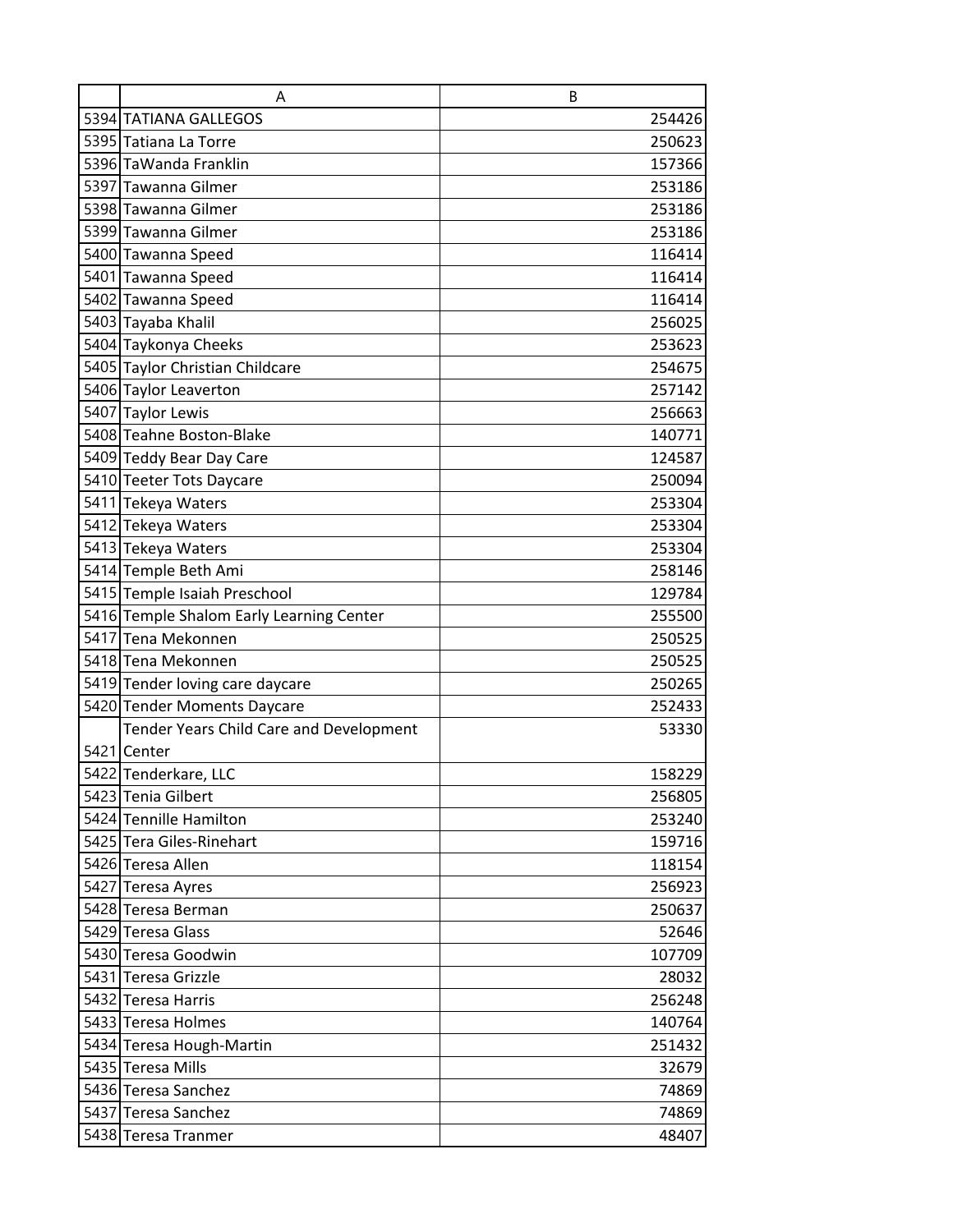|          | A                                            | B      |
|----------|----------------------------------------------|--------|
|          | 5439 Teresa Turner                           | 144324 |
|          | 5440 Teresha Sutton                          | 142170 |
|          | 5441 Teri Edwards                            | 40666  |
| 5442     | Teri Foster                                  | 56568  |
|          | 5443 Teri Foster                             | 56568  |
|          | 5444 Teri Phipps                             | 255191 |
|          | 5445 Terra Thomas                            | 100193 |
|          | 5446 Terrance Backstrom                      | 121612 |
|          | 5447 Terri Carder                            | 160026 |
|          | 5448 Terri Carder                            | 160026 |
|          | 5449 Terri Hicks                             | 94310  |
|          | 5450 Terri McKinzie                          | 155803 |
|          | 5451 Terri Paige                             | 54811  |
|          | 5452 Terri Sampson                           | 121501 |
|          | 5453 Terri Whitlock                          | 161704 |
|          | 5454 TerrieAngels Childcare                  | 125752 |
|          | 5455 TerrieAngels Childcare                  | 125752 |
|          | 5456 Terry Horman                            | 23511  |
|          | 5457 Terry Mcvey                             | 150267 |
|          | 5458 Terry Thompson                          | 255509 |
|          | 5459 Terrystinytotschildcare, Ilc            | 160017 |
|          | The Arc Montgomery County Karasik Family,    | 33601  |
|          | 5460 Infant & Child Care Center              |        |
|          | 5461 The Ark Children's Center               | 69588  |
|          | 5462 The Ark Children's Center               | 69588  |
|          | The Banner School Extended Day &             | 83420  |
|          | 5463 Preschool                               |        |
|          | 5464 The Barrie School, A Non-Profit Corp.   | 251178 |
|          | The Boys & Girls Club of Darlington          | 256861 |
|          | 5465 Elementary School                       |        |
|          | The Boys & Girls Club Thomson Estates Elm    | 257842 |
|          | 5466 School                                  |        |
|          | The Boys & Girls of Bakersfield Elementary   | 256863 |
|          | 5467 School                                  |        |
|          | The Boys and Girls Club of George D. Lisby   | 257912 |
| 5468     |                                              |        |
|          | The Boys and Girls Club of North East Elem.  | 257841 |
|          | 5469 School                                  |        |
|          | The Carl & Norma Miller Children's Center at | 44818  |
| 5470 FCC |                                              |        |
|          | 5471 The Children in the Shoe                | 161871 |
|          | 5472 The Children in the Shoe                | 154821 |
|          | 5473 The Children in the Shoe - BCC          | 65371  |
|          | 5474 The Children in the Shoe - E-W Towers   | 81491  |
|          | 5475 The Children's Center                   | 253586 |
|          | 5476 The Children's Centre, Inc              | 33080  |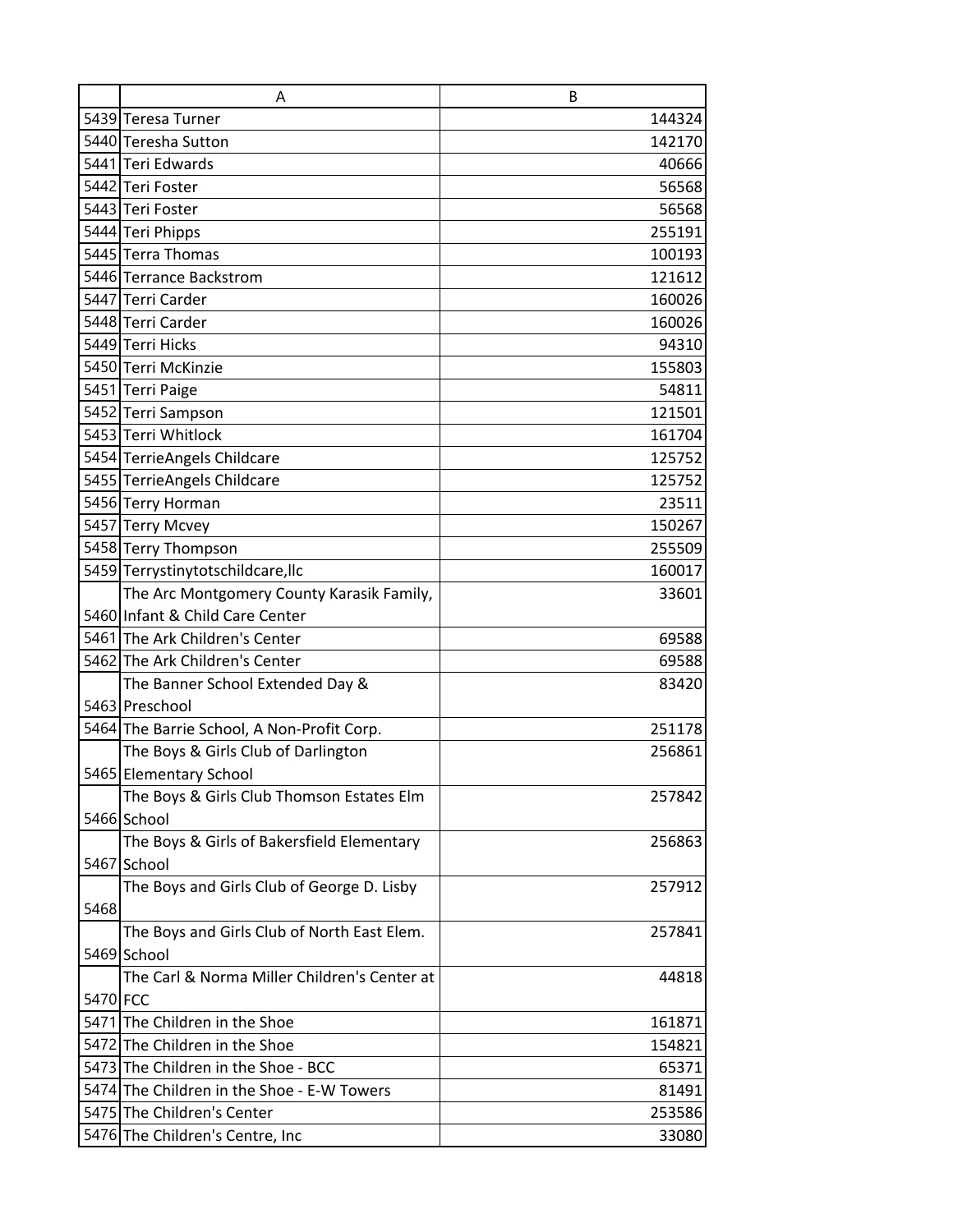|           | A                                          | B      |
|-----------|--------------------------------------------|--------|
|           | 5477 The Childrens Fantasy LLC             | 131949 |
|           | The Early Learning and Development Center, | 157186 |
| 5478 Inc. |                                            |        |
|           | 5479 The Early Learning Center at Epworth  | 159209 |
|           | 5480 The Elevon                            | 254029 |
|           | 5481 The Epicenter at Aberdeen             | 256984 |
|           | 5482 The Family Academy of Bethesda        | 32402  |
|           | 5483 The Family Touch                      | 256890 |
|           | 5484 The Family Tree                       | 253103 |
|           | 5485 The Gan                               | 254180 |
|           | 5486 The Gan Montessori                    | 200001 |
|           | 5487 The Goddard School                    | 158665 |
|           | 5488 The Goddard School                    | 124197 |
|           | 5489 The Goddard School                    | 256280 |
|           | 5490 The Goddard School at Arnold          | 158761 |
|           | 5491 The Goddard School at Gambrills       | 159251 |
|           | 5492 The Goddard School in Frederick       | 252442 |
|           | 5493 The Goddard School in Gaithersburg    | 151276 |
|           | 5494 The Goddard School in Olney           | 250088 |
|           | 5495 The Goddard School in Silver Spring   | 251165 |
|           | 5496 The Goddard School of Bethesda        | 251009 |
|           | The Goddard School of Clarksburg Operated  | 161397 |
|           | 5497 By Smart Kids LLC                     |        |
|           | 5498 The Goddard School of Edgewater       | 255161 |
|           | 5499 The Goddard School of Edgewater       | 255161 |
|           | The Goddard School of Eldersburg - Maystar | 153503 |
|           | 5500 Systems Inc                           |        |
|           | 5501 The Goddard School of Mount Airy      | 162273 |
|           | 5502 The Goddard School of Owings Mills    | 252143 |
|           | The Goddard School operated by Creative    | 251035 |
|           | 5503 Learning Inc                          |        |
|           | 5504 The Grapevine Early Learning Center   | 162244 |
|           | 5505 The Grapevine Early Learning Center   | 162244 |
|           | The Growing Nest LLC - Mehrafarin Tehrani  | 256932 |
| 5506      |                                            |        |
|           | 5507 The Harbor Preschool                  | 256750 |
|           | The Journey of Faith Center for Child      | 152824 |
|           | 5508 Development                           |        |
|           | 5509 The Joy of Learning Center            | 137416 |
|           | 5510 The Joy of Learning Center II         | 155689 |
|           | 5511 The Joy of Learning Center III        | 162445 |
|           | 5512 The Junior Scholar Daycare            | 256561 |
|           | 5513 The Kids' Connection                  | 155724 |
|           | 5514 The Kids' Corner                      | 120327 |
|           | 5515 The Kids House Bilingual Child Care   | 255402 |
|           | 5516 The Kidz Factory, LLc                 | 257628 |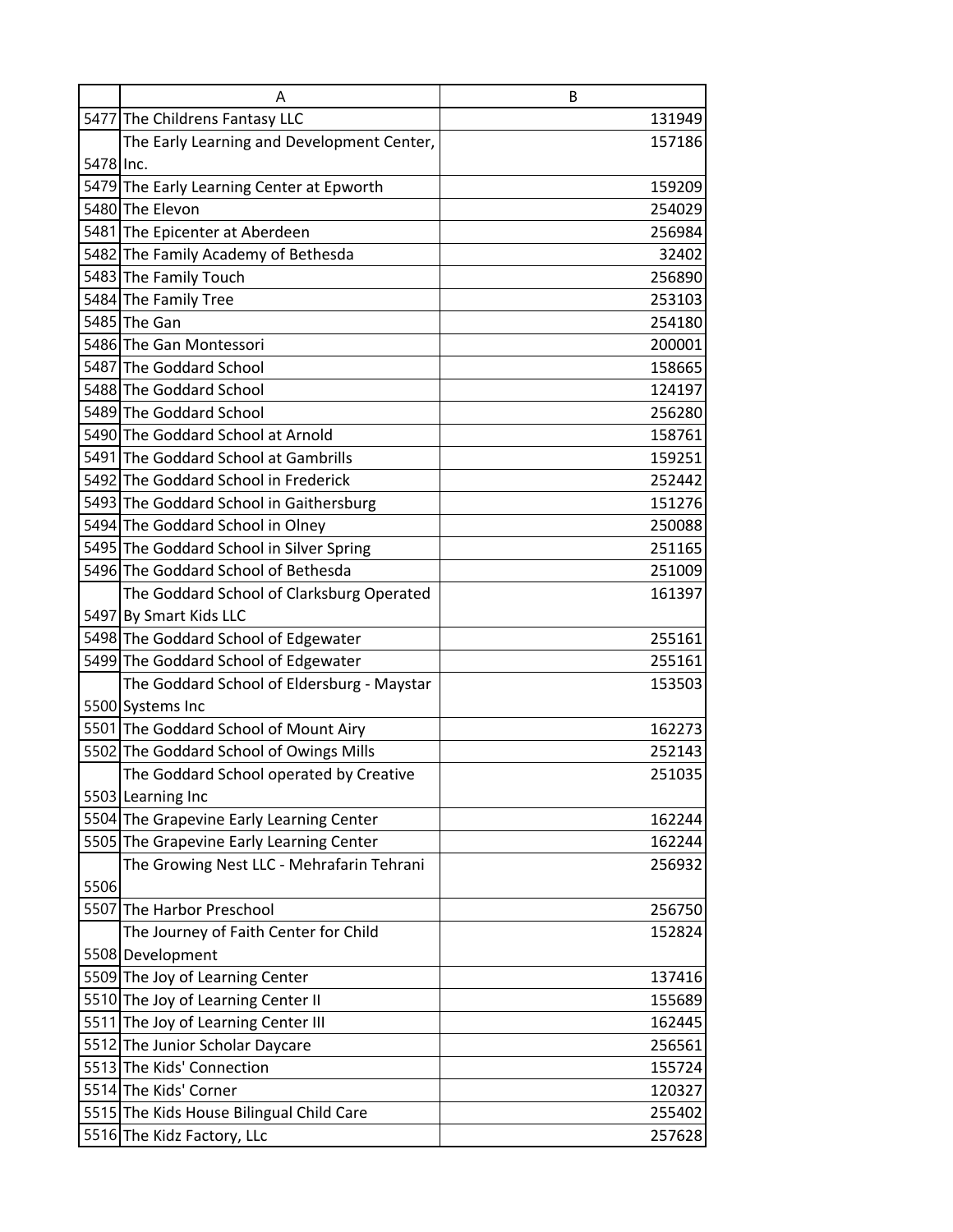|      | A                                            | B      |
|------|----------------------------------------------|--------|
|      | 5517 The Kidz Factory, LLC                   | 254761 |
|      | 5518 The Kidz Factory, LLC                   | 161817 |
|      | 5519 The Kidz Factory.LLC                    | 257727 |
|      | 5520 The Kinder Garden LLC                   | 160958 |
|      | 5521 The Kinder Garden LLC                   | 150843 |
|      | 5522 The Lab Child Care Center               | 256782 |
|      | 5523 The Learning Bee                        | 151523 |
|      | The Learning Center, LLC (not listed on      | 256809 |
|      | 5524 license)                                |        |
|      | 5525 The Learning Exchange Kids              | 256164 |
|      | The Learning Experience Academy of Early     | 255940 |
|      | 5526 Education (Bel Air)                     |        |
|      | 5527 The Learning Express Learning Center    | 255910 |
|      | The Learning Tree Child Development Center   | 33405  |
| 5528 |                                              |        |
|      | The Learning Tree Child Development Center   | 88294  |
|      | 5529 of Annapolis                            |        |
|      | 5530 The Lion of Judah Early Learning Center | 157441 |
|      | 5531 The Little Disciples Child Care Center  | 250836 |
|      | The Little House, Operated as The Little     | 257749 |
|      | 5532 House Preparatory School, LLC           |        |
|      | 5533 The Little School/Kent School           | 50084  |
|      | 5534 The Manor Discovery Center              | 31061  |
|      | 5535 The Manor Montessori School             | 159264 |
|      | 5536 The Manor Montessori School             | 158311 |
|      | 5537 The Manor Montessori School             | 162490 |
|      | 5538 The Montessori School of Westminster    | 104872 |
|      | The New Children' Garden Childcare Center    | 128459 |
| 5539 |                                              |        |
|      | The New Children's Garden Childcare Center   | 128459 |
| 5540 |                                              |        |
|      | The New Children's Garden Childcare Center   | 128459 |
| 5541 |                                              |        |
|      | 5542 The New Edge Learning Center            | 250833 |
|      | The New Life Family Early Educational        | 254301 |
|      | 5543 Program LLC.                            |        |
|      | 5544 The New Rogers Ave Day Nursery Inc      | 13609  |
|      | 5545 The Night Watch Childcare Center        | 254750 |
|      | 5546 The Novella Center                      | 64785  |
|      | 5547 The Nurturey                            | 255680 |
|      | 5548 The Okinawan Karate Dojo                | 255757 |
|      | 5549 The Okinawan Karate Dojo                | 255757 |
|      | 5550 The Oneness-Family School Inc.          | 156764 |
|      | 5551 The Play Station                        | 159343 |
|      | 5552 The Preschool at Riva Trace             | 160053 |
|      | 5553 The Primeron                            | 250061 |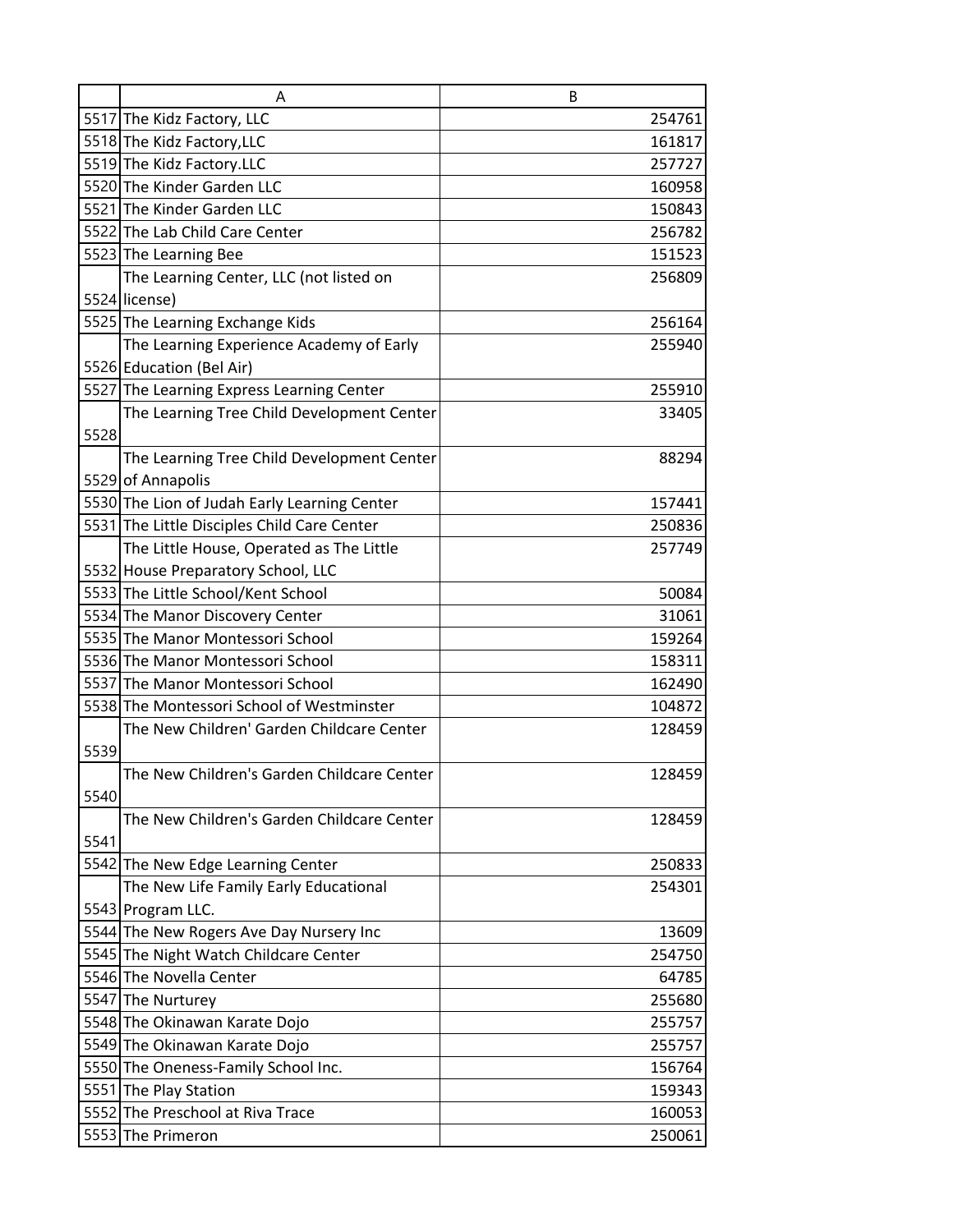|      | A                                           | B       |
|------|---------------------------------------------|---------|
|      | 5554 The Right Start                        | 160433  |
|      | 5555 The School of the Incarnation, Inc.    | 126217  |
|      | The Shaolin Kung Fu Health and Fitness      | 253902  |
|      | 5556 Academy, Inc.                          |         |
|      | 5557 The Shiny Stars (Chantal Donvide)      | 254982  |
|      | 5558 The Sky Blue Family Daycare            | 253506  |
|      | 5559 The Socratic Language Center           | 257301  |
|      | 5560 The Socratic Language Center           | 257301  |
|      | 5561 THE SUN CHRISTIAN CHILD CARE           | 250744  |
|      | 5562 The Tabernacle Learning Center         | 122462  |
|      | 5563 The Tidewater School                   | 53694   |
|      | 5564 The Tidewater School, Inc.             | 53694   |
|      | 5565 The Tot Spot                           | 252523  |
|      | 5566 The Valley School, Inc.                | 257268  |
|      | 5567 The Valley School, Inc.                | 16192   |
|      | The Y at Sandalwood Elementary School       | 257788  |
| 5568 |                                             |         |
|      | 5569 The Y at Watershed                     | 255772  |
|      | The Young School Early Education Program    | 257424  |
| 5570 |                                             |         |
|      | The Young School Early Education Program    | 257443  |
| 5571 |                                             |         |
|      | The Young School Early Education Program    | 257440  |
| 5572 |                                             |         |
|      | The Young School Early Education Program    | 257442  |
| 5573 |                                             |         |
|      | The Young School Early Education Program    | 257445  |
| 5574 |                                             |         |
|      | The Young School Early Education Program    | 257441  |
| 5575 |                                             |         |
|      | 5576 The Zone After School Program          | 254573  |
|      | 5577 Thelma Hayes Family Child Care         | 156719  |
|      | 5578 Themba Creative Learning Center, LLC   | 152360  |
|      | 5579 THERESA FLOWERS                        | 153630  |
|      | 5580 Theresa Gant                           | 1488    |
|      | 5581 Theresa Gladhill                       | 161262  |
|      | 5582 Theresa Jenkins                        | 162310  |
|      | 5583 Theresa Mackall                        | 3019474 |
|      | 5584 Theresa Morris                         | 134509  |
|      | 5585 Theresa Persing                        | 133277  |
|      | 5586 Theresa Persing                        | 133277  |
|      | Theresa Pryor (Tiny Pea's Family Childcare) | 150007  |
| 5587 |                                             |         |
|      | 5588 Theresa Scottie                        | 250397  |
|      | 5589 theresa stancavage                     | 40897   |
|      | 5590 Theresa Swayne                         | 43614   |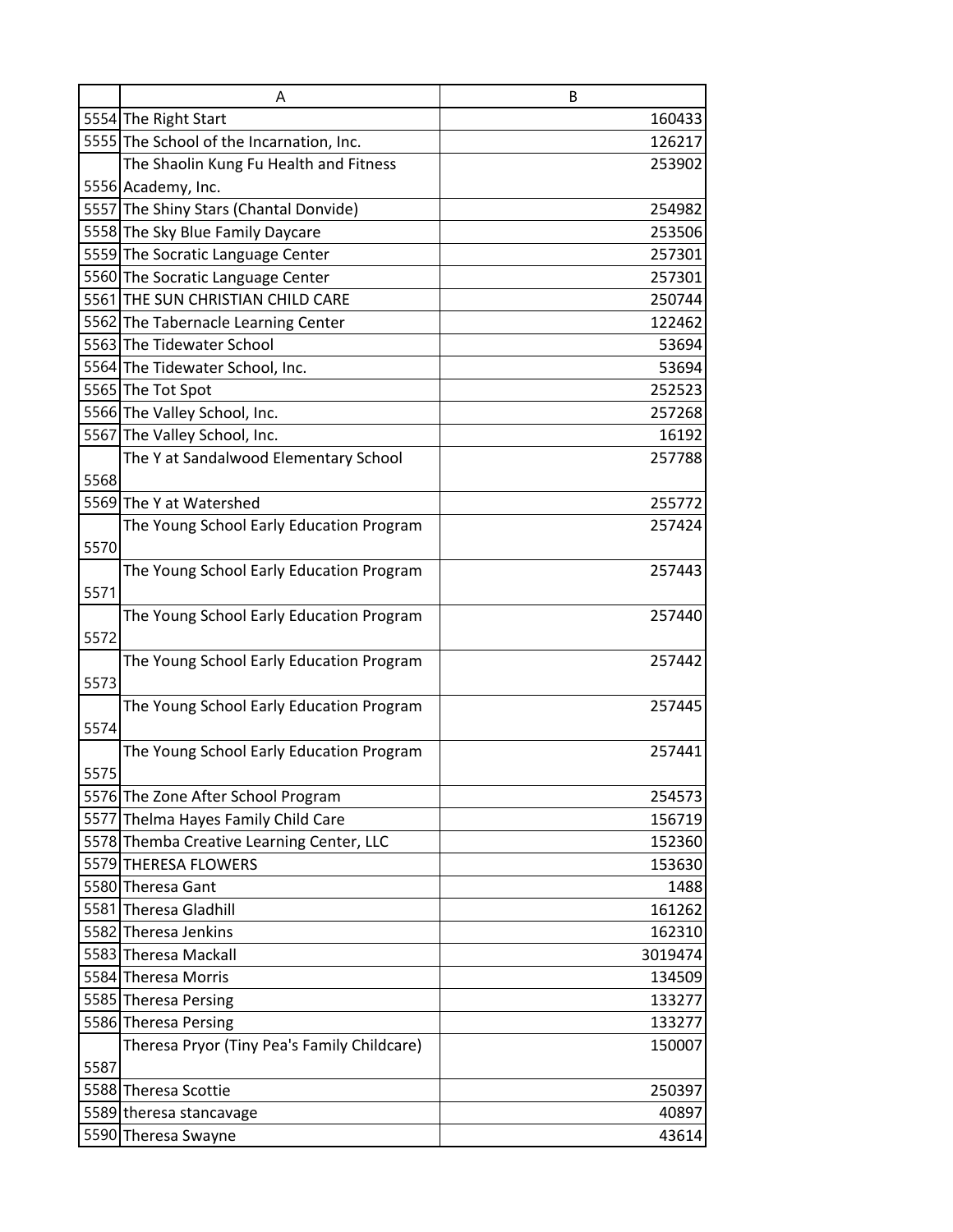|      | A                                         | B      |
|------|-------------------------------------------|--------|
|      | 5591 Theresa Swayne                       | 43614  |
|      | 5592 Theresa Thompson                     | 154450 |
|      | Theresa Uwandi (Tessy Family Childcare)   | 56592  |
| 5593 |                                           |        |
|      | Theresa Uwandi (Tessy Family Childcare)   | 56592  |
| 5594 |                                           |        |
|      | 5595 Theresa Wright                       | 154305 |
|      | 5596 Theresa Wright                       | 154305 |
|      | 5597 Theresa Wright                       | 154305 |
|      | 5598 Therese Lewis                        | 124089 |
|      | 5599 Therese Lewis                        | 124089 |
|      | 5600 Therese Mason                        | 160763 |
|      | 5601 Thet Brunner                         | 46728  |
|      | 5602 Thisisfunchildcare                   | 468233 |
|      | Thoughts of the Heart and Mind Children's | 257884 |
|      | 5603 Cottage                              |        |
|      | 5604 Thunder Hill Elementary SAS          | 33650  |
|      | 5605 Thurmont Child Care Inc.             | 257520 |
|      | 5606 Tia belkis daycare, Ilc              | 252927 |
|      | 5607 Tia Givens                           | 126018 |
|      | 5608 Tia Trayham                          | 160615 |
|      | 5609 Tiara Hunter                         | 254364 |
|      | 5610 Tiara's Luv N' Care Family Daycare   | 251880 |
|      | 5611 Tichaja Suggs                        | 257102 |
|      | 5612 TidalHealth Child Care Center        | 16308  |
|      | 5613 TidalHealth Child Care Center        | 16308  |
|      | 5614 Tierria Clark                        | 254362 |
|      | 5615 Tiesha Gring                         | 252763 |
|      | 5616 Tiffany Brown                        | 153614 |
|      | 5617 Tiffany Covington                    | 134000 |
|      | 5618 Tiffany Crowe                        | 81244  |
|      | 5619 Tiffany Davis                        | 129214 |
|      | 5620 Tiffany Davis                        | 129214 |
|      | 5621 Tiffany Davis                        | 129214 |
|      | 5622 Tiffany Eason                        | 254423 |
|      | 5623 Tiffany Haynes                       | 162456 |
|      | 5624 Tiffany Jemmison                     | 151885 |
|      | 5625 Tiffany Jones                        | 257653 |
|      | 5626 Tiffany Joyce                        | 257044 |
|      | 5627 Tiffany Puffenbarger                 | 129125 |
|      | 5628 Tiffany Taylor                       | 257342 |
|      | 5629 Tiffany Wicks                        | 257203 |
|      | 5630 Tiffany's Tiny Tots                  | 151422 |
|      | 5631 Tiki Hughes                          | 152687 |
|      | 5632 tikvah pickett                       | 255242 |
|      | 5633 Tikvat Israel ECC                    | 33518  |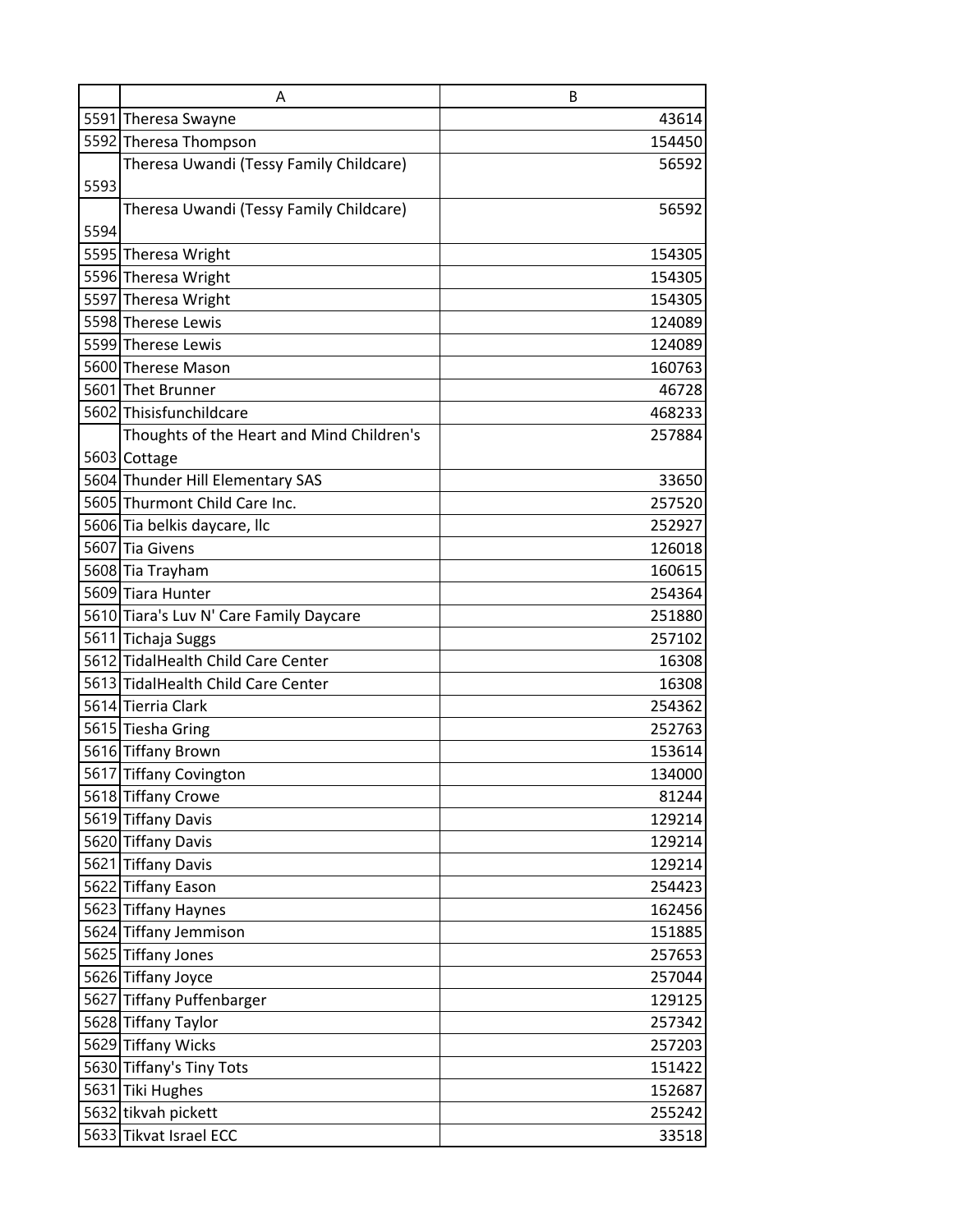|      | A                                            | B        |
|------|----------------------------------------------|----------|
|      | 5634 Timajia johnson                         | 256889   |
|      | 5635 Tima's Family Care                      | 255406   |
|      | 5636 Timeka Paige                            | 160288   |
|      | 5637 Timeko Powell                           | 257028   |
|      | 5638 Timeko Powell                           | 257028   |
|      | 5639 Timonium Children's Center              | 154299   |
|      | Timonium United Methodist Nursery School     | 33556    |
| 5640 |                                              |          |
|      | 5641 Tina Bell                               | 159768   |
|      | 5642 Tina Dean                               | 13-25223 |
|      | 5643 Tina Evelyn-Cunningham                  | 155847   |
|      | 5644 Tina Goss                               | 252922   |
|      | 5645 Tina Green                              | 104893   |
|      | 5646 Tina Jones                              | 161955   |
|      | 5647 Tina Lane                               | 107072   |
|      | 5648 Tina Loving Day Care                    | 251745   |
|      | 5649 Tina Rogers                             | 71141    |
|      | 5650 Tina Spade                              | 89972    |
|      | 5651 Tina Spraker                            | 87616    |
|      | 5652 Tina Swerczek                           | 105660   |
|      | 5653 Tina Tweed-Lane                         | 120137   |
|      | 5654 Tina White                              | 105971   |
|      | 5655 Tina Zibragos                           | 161326   |
|      | 5656 Tinas Daycare                           | 156080   |
|      | 5657 Tinker Tots Childcare                   | 255021   |
|      | 5658 Tiny Footsteps Child Care Center        | 79620    |
|      | 5659 Tiny Footsteps Child Care Center        | 79620    |
|      | 5660 Tiny hearts learning and child care     | 257948   |
|      | 5661 Tiny Hearts Tiny Minds Childcare        | 253474   |
|      | 5662 Tiny Steps Learning Center, LLC         | 257484   |
|      | 5663 Tiny Tot School                         | 67972    |
|      | 5664 Tiny Tots Daycare                       | 252129   |
|      | 5665 Tiny Tots Family Daycare                | 102747   |
|      | 5666 Tiny Town Early Learning Center         | 153374   |
|      | 5667 Tionna Dorsey, Tee's Little Learners    | 162726   |
|      | Tip Top Tots Early Learning Center at Little | 257722   |
|      | 5668 Creek                                   |          |
|      | 5669 Titia Johnson                           | 254164   |
|      | 5670 TKDmission, Inc                         | 254105   |
|      | 5671 Toddlena Wright                         | 255923   |
|      | 5672 Toddler's Plus Childcare Center         | 138365   |
|      | 5673 Toi Lawrence                            | 155706   |
|      | 5674 Tolulope Akinsanya                      | 258150   |
|      | 5675 Tomika Robertson                        | 160530   |
|      | 5676 Tong Le Montessori                      | 251703   |
|      | 5677 Toni Cain                               | 115839   |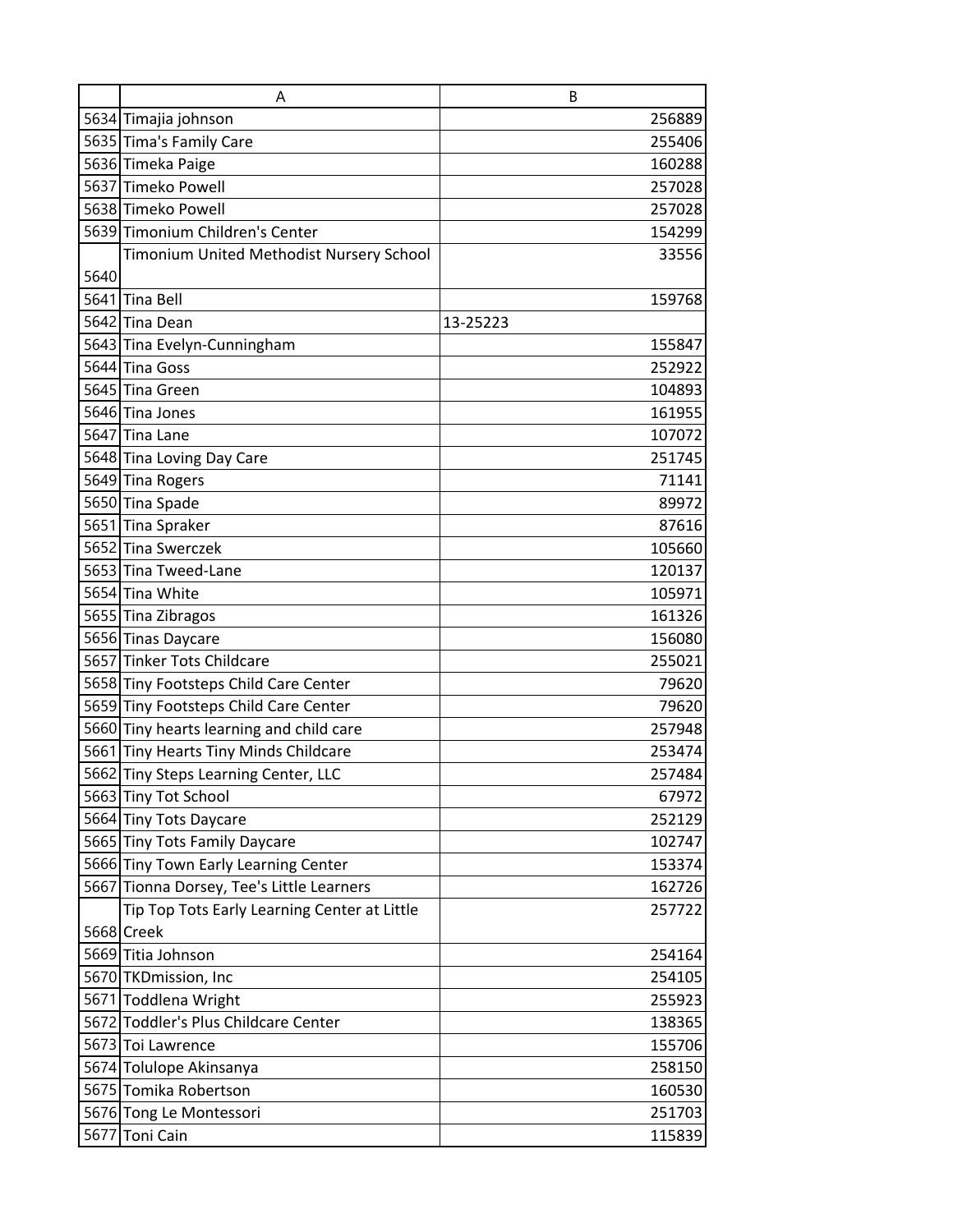|      | A                                        | B         |
|------|------------------------------------------|-----------|
|      | 5678 Toni Family Daycare                 | 160043    |
|      | 5679 Toni lawley                         | 257144    |
|      | 5680 Toni Lawley                         | 257144    |
|      | 5681 Tonia Raley                         | 252928    |
|      | 5682 Tonia Wiggs                         | 162438    |
|      | Tonya Arnett Doing business as: Precious | 255524    |
|      | 5683 Treasures LLC                       |           |
|      | 5684 Tonya Johnson                       | 115451    |
|      | 5685 Tonya Jones                         | 160571    |
|      | 5686 Tonya Karnes                        | 135111    |
|      | 5687 Tonya Lawrence                      | 157041    |
|      | 5688 TONYA MCSWEEN                       | 117078    |
|      | 5689 Tonya Meyer                         | 252552    |
|      | 5690 Tonya Perry                         | 104496    |
|      | 5691 Tonya Roberson                      | 30-76054  |
|      | 5692 Tonya Rogers                        | 253488    |
|      | 5693 Tonya Rogers                        | 253488    |
|      | 5694 Tonya Saunders                      | 251241    |
|      | 5695 Tonya Tilghman                      | 160617    |
|      | 5696 Tonya Tilghman                      | 160617    |
|      | 5697 Tooba Rizvi                         | 257542    |
|      | 5698 Tooba Rizvi                         | 257542    |
|      | 5699 Tooba Rizvi                         | 257542    |
|      | 5700 Tooba Rizvi                         | 257542    |
|      | <b>TOONEY TOWN EARLY LEARNING CENTER</b> | 157184    |
| 5701 |                                          |           |
|      | TOONEY TOWN EARLY LEARNING CENTER -      | 250877    |
|      | 5702 WINDSOR MILL                        |           |
|      | 5703 TOP FARM INC                        | 125276    |
|      | 5704 Torece Utsey                        | 257348    |
|      | 5705 Toria Barnes                        | 154890    |
|      | 5706 Torresha Cooper                     | 250228    |
|      | 5707 Torresha Cooper                     | 250228    |
|      | 5708 Toshiko Riggins                     | 253992    |
|      | 5709 Tots & Kids Daycare                 | 56826     |
|      | 5710 Tot's Landing                       | 162777    |
|      | Touched By Angels Early Childhood        | 159765    |
|      | 5711 Educational Program LLC             |           |
|      | 5712 Toussant McKenzie                   | 30-118834 |
|      | 5713 Towanda Tolliver                    | 251254    |
|      | 5714 TowandaWiggins-Carter               | 137961    |
|      | 5715 Towhida Begum                       | 159074    |
|      | Towson Presbyterian Kindergarten, Inc.   | 15313     |
| 5716 |                                          |           |
|      | 5717 Towson University Child Care        | 17211     |
|      | 5718 Towson Y Preschool                  | 158945    |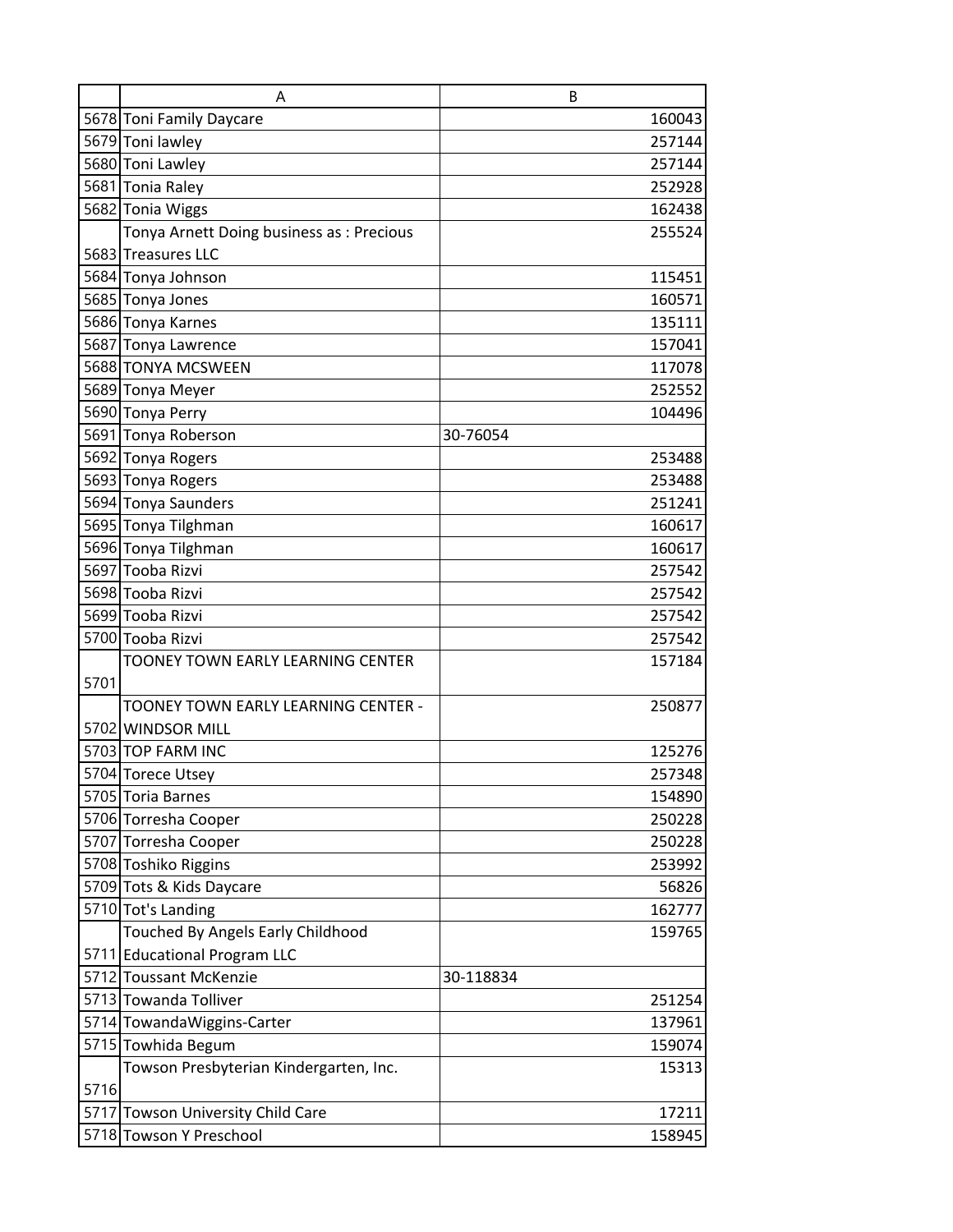| A                                           | B      |
|---------------------------------------------|--------|
| 5719 Tracey Blackwell                       | 155331 |
| 5720 Tracey Brown                           | 255343 |
| 5721 Tracey Davis                           | 257421 |
| 5722 Tracey Davis                           | 257421 |
| 5723 Tracey Fields-Cosby                    | 94827  |
| 5724 Tracey Molvin                          | 157786 |
| 5725 Tracey Proctor                         | 159569 |
| 5726 Tracey Viar                            | 135481 |
| 5727 Traci Williamson                       | 157033 |
| 5728 Tracie Holtman                         | 29613  |
| 5729 Tracy Booker                           | 105393 |
| 5730 Tracy Cunha                            | 46477  |
| 5731 Tracy Gawler                           | 125538 |
| 5732 Tracy Gawler                           | 125538 |
| 5733 Tracy Gawler                           | 125538 |
| 5734 Tracy Jacobus                          | 255741 |
| 5735 Tracy Jacobus                          | 255741 |
| 5736 Tracy Johnson                          | 153564 |
| 5737 Tracy Mangano                          | 162128 |
| 5738 Tracy Rill                             | 150241 |
| 5739 Training Station                       | 31425  |
| Transformations Early Learning and          | 257611 |
| 5740 Development Center                     |        |
| 5741 Trease Aleem                           | 156508 |
| 5742 Tree of Life Early Learning Center     | 257769 |
| Tree of Life Preschool at Congregation Kol  | 250965 |
| 5743 Shalom                                 |        |
| 5744 Tricia Gajadhar                        | 257922 |
| 5745 TRINA JONES                            | 252603 |
| 5746 Trina Zimmerman                        | 375629 |
| 5747 Trina Zimmerman                        | 251721 |
| 5748 Trinity Church Day School              | 33506  |
| 5749 Trinity Episcopal Preschool            | 70635  |
| 5750 Trinity Learning Center                | 68969  |
| Trinity Lutheran Christian School and Early | 32240  |
| 5751 Learning Center                        |        |
| 5752 Trisha yoder                           | 253080 |
| 5753 Trishawn Adams                         | 255522 |
| 5754 Troye Turnage                          | 256040 |
| 5755 Tsehayinesh Ashine                     | 158308 |
| 5756 Tsunami Martial Arts                   | 159744 |
| 5757 Tulikaa Bajaj                          | 159586 |
| 5758 Turning Pages                          | 156620 |
| Tuscarora Elementary Before & After School  | 129778 |
| 5759 Enrichment                             |        |
| 5760 Tusseinah Ellis                        | 161042 |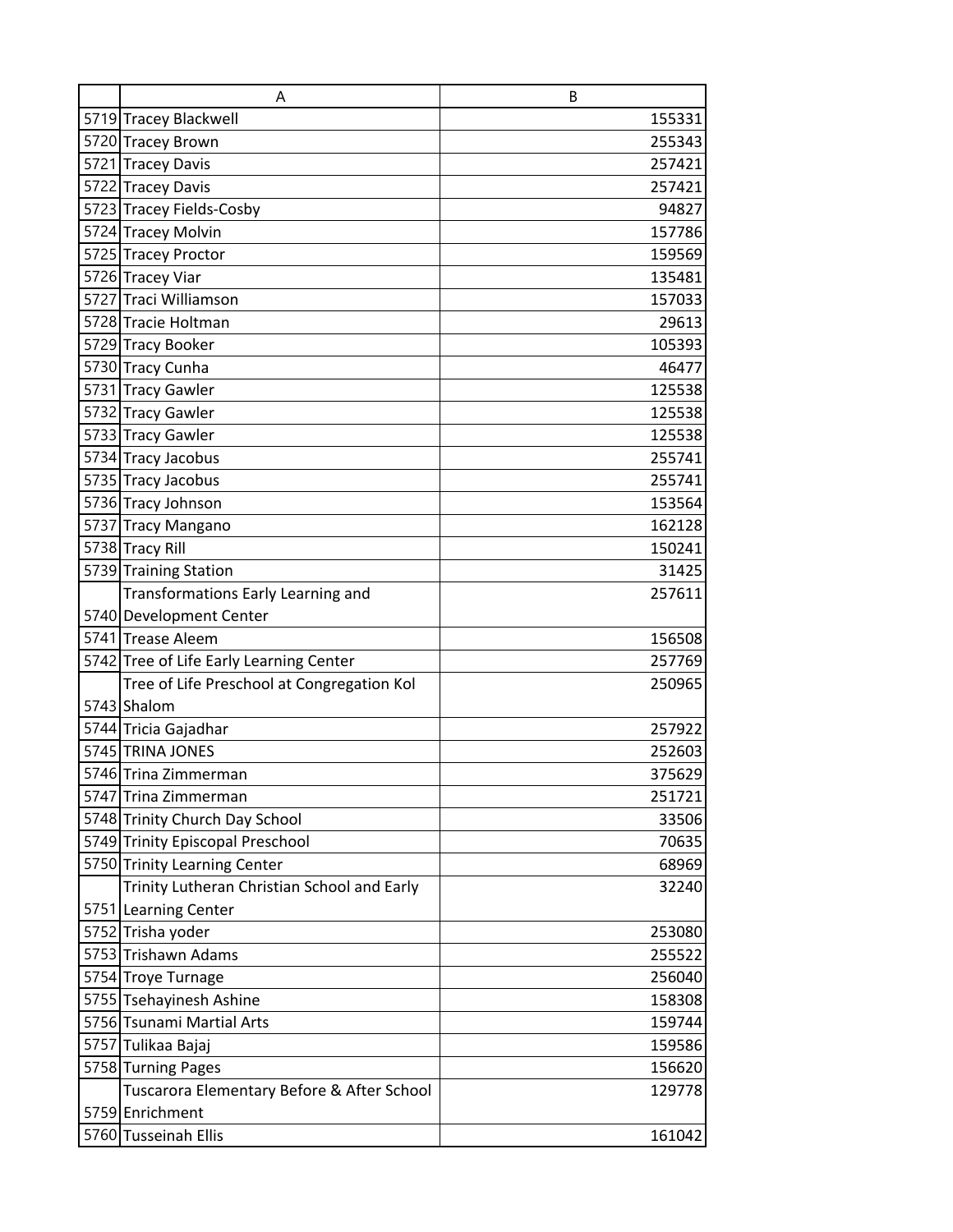|      | A                                                 | B         |
|------|---------------------------------------------------|-----------|
|      | 5761 Twanda Hargrove                              | 253846    |
|      | 5762 Twice As Nice Daycare                        | 142533    |
|      | 5763 Twice As Nice Daycare                        | 142533    |
|      | Twin Ridge Elementary Before & After              | 31612     |
|      | 5764 School Enrichment                            |           |
|      | 5765 Twinbrook Christian DayCare Inc.             | 151096    |
|      | 5766 Twinbrook Christian Daycare, Inc             | 151906    |
|      | 5767 Twinkling Stars Family Day Care              | 151382    |
|      | 5768 TWINKLINGSTAR Daycare                        | 254620    |
|      | 5769 Twisters Inc.                                | 253163    |
|      | 5770 Two Swanns Early learning                    | 257543    |
|      | 5771 tyechia wright                               | 156115    |
|      | 5772 Tyeka Calvert                                | 256163    |
|      | 5773 Tyesha Rideout                               | 155881    |
|      | 5774 Tykeshia Douglas                             | 254862    |
|      | 5775 Tyra Harris                                  | 162440    |
|      | 5776 Tyra Jackson Hawkins                         | 1672174   |
|      | 5777 Tyra Thomas                                  | 162603    |
|      | 5778 TYRAH BRITFORD                               | 161346    |
|      | 5779 Ty's Tiny Tots T3 Daycare, LLC.              | 253630    |
|      | 5780 Ubah Mohamed                                 | 150023    |
|      | 5781 Ulrich's Daycare. Antonia Ulrich             | 57954     |
|      | 5782 Umera Anwar                                  | 255333    |
|      | 5783 Umera Mahmoodi                               | 159433    |
|      | <b>UMES Child &amp; Family Development Center</b> | 62252     |
| 5784 |                                                   |           |
|      | 5785 Uneek Jones                                  | 253643    |
|      | 5786 Uneeke loving Touch Daycare Center           | 161760317 |
|      | 5787 Unique Children's Learning Center            | 107798    |
|      | Unitarian Universalist Congregation of            | 127967    |
|      | 5788 Frederick                                    |           |
|      | 5789 Universal Child Care Center                  | 30-125345 |
|      | 5790 UNIVERSAL CHILD CARE CENTER                  | 30-125345 |
|      | 5791 Universal Child Day Care @ Hilton            | 152305    |
|      | 5792 Universal Child Day Care @ Hilton            | 152305    |
|      | 5793 Universal Child Day Care @ Hilton            | 152305    |
|      | UNIVERSAL CHILD DCC @ GWYNNS FALLS                | 30-119722 |
|      | 5794 ELEM.                                        |           |
|      | UNIVERSAL CHILD DCC @ GWYNNS FALLS                | 30-119722 |
|      | 5795 ELEM.                                        |           |
|      | University For Tots-Suitland Child Care           | 117191    |
|      | 5796 Center Inc.                                  |           |
|      | University of Maryland Child Development          | 257187    |
|      | 5797 Center                                       |           |
|      | University of Maryland Child Development          | 257187    |
|      | 5798 Center                                       |           |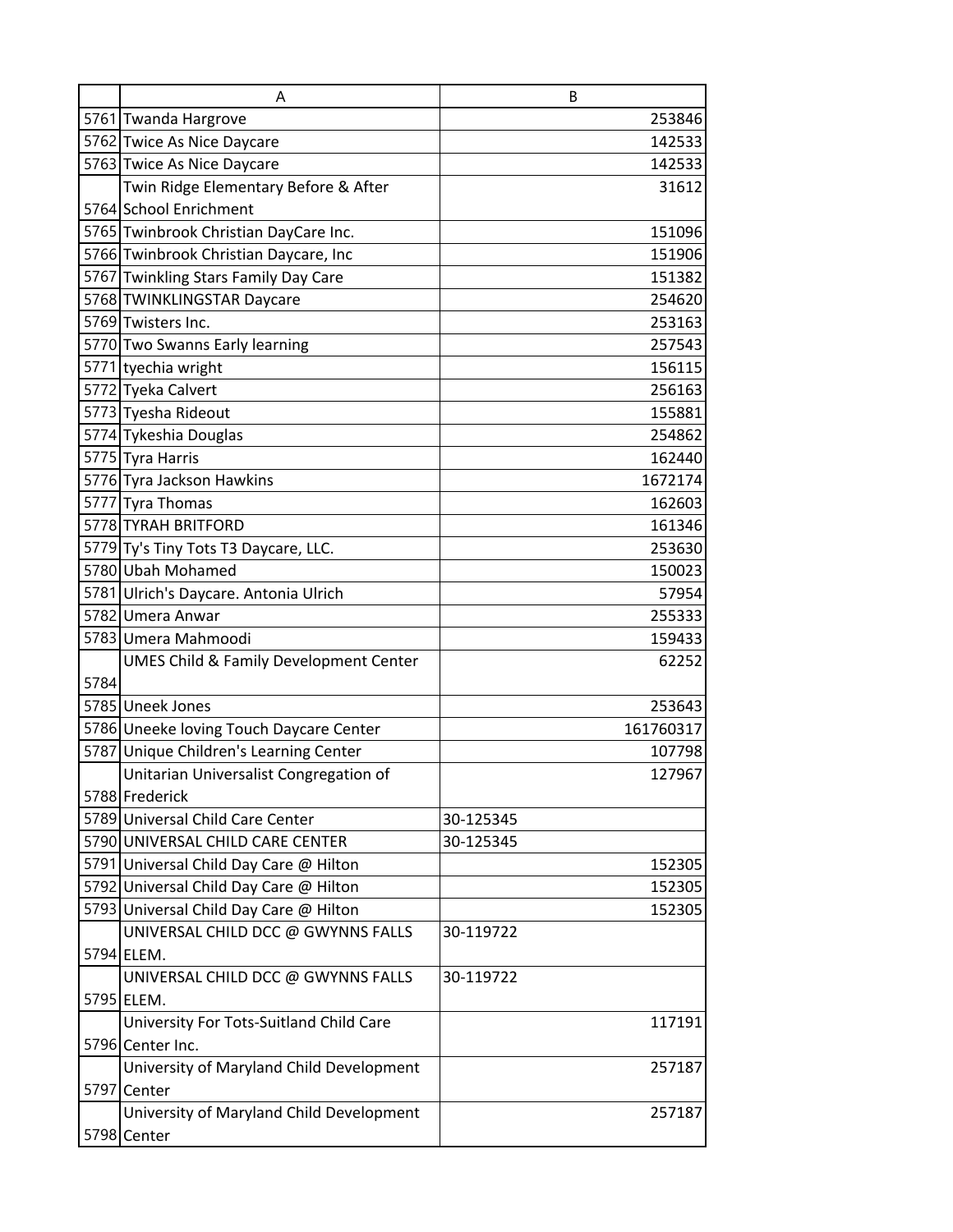| A                                         | B        |
|-------------------------------------------|----------|
| 5799 Unlimited Potential LLC              | 157363   |
| 5800 UNRAVEL CHILDCARE                    | 258082   |
| 5801 Ura Daley                            | 142070   |
| Urbana Elementary Before & After School   | 257745   |
| 5802 Enrichment                           |          |
| 5803 uribe zelaya                         | 158783   |
| 5804 Urmila Sahu Family Child Care Home   | 15968    |
| 5805 Urvibahen Pandya                     | 255880   |
| 5806 USBBA, Inc - California              | 253743   |
| 5807 Uyen Feliks                          | 254740   |
| 5808 Vaishali Baxi                        | 160176   |
| 5809 Vajira Priyanthi                     | 250351   |
| 5810 Valentina Downing                    | 251020   |
| 5811 Valerie Birchfield                   | 158842   |
| 5812 Valerie Burton                       | 10232    |
| 5813 Valerie Colona                       | 120936   |
| 5814 Valerie Lavala                       | 257180   |
| 5815 Valerie Ross                         | 253026   |
| 5816 Valerie Turner                       | 250240   |
| 5817 VALERIE WASHINGTON                   | 104354   |
| 5818 Valeriia Brunova                     | 257583   |
| Valley Elementary Before & After School   | 81793    |
| 5819 Enrichment                           |          |
| 5820 Vanessa Athey                        | 135921   |
| 5821 Vanessa Beverly                      | 250975   |
| 5822 Vanessa Beverly                      | 250975   |
| 5823 Vanessa Beverly                      | 250975   |
| 5824 Vanessa Fitzgerald                   | 66552    |
| 5825 Vanessa Harris                       | 114370   |
| 5826 Vanessa Harris                       | 114370   |
| 5827 Vanessa Jhingory                     | 253783   |
| 5828 Vanessa McClain                      | 90295    |
| 5829 Vanessa Ramirez-Mey                  | 257547   |
| 5830 Vanetta Wallace                      | 119987   |
| 5831 Vassilena Zaloznaya                  | 256930   |
| 5832 Vassilena Zaloznaya                  | 256920   |
| 5833 VEENU DUGGAL                         | 253283   |
| Veez Bizzy Beez Early Learning Child Care | 159290   |
| 5834 Center                               |          |
| 5835 Velinda Johnson                      | 29816    |
| 5836 Velinda Johnson                      | 29816    |
| 5837 Velinda Johnson                      | 29816    |
| 5838 Venna L. Spencer                     | 162501   |
| 5839 Vernetta Burton                      | 30-57385 |
| 5840 Vernice Kee Davis                    | 88021    |
| 5841 Vernice tune                         | 138222   |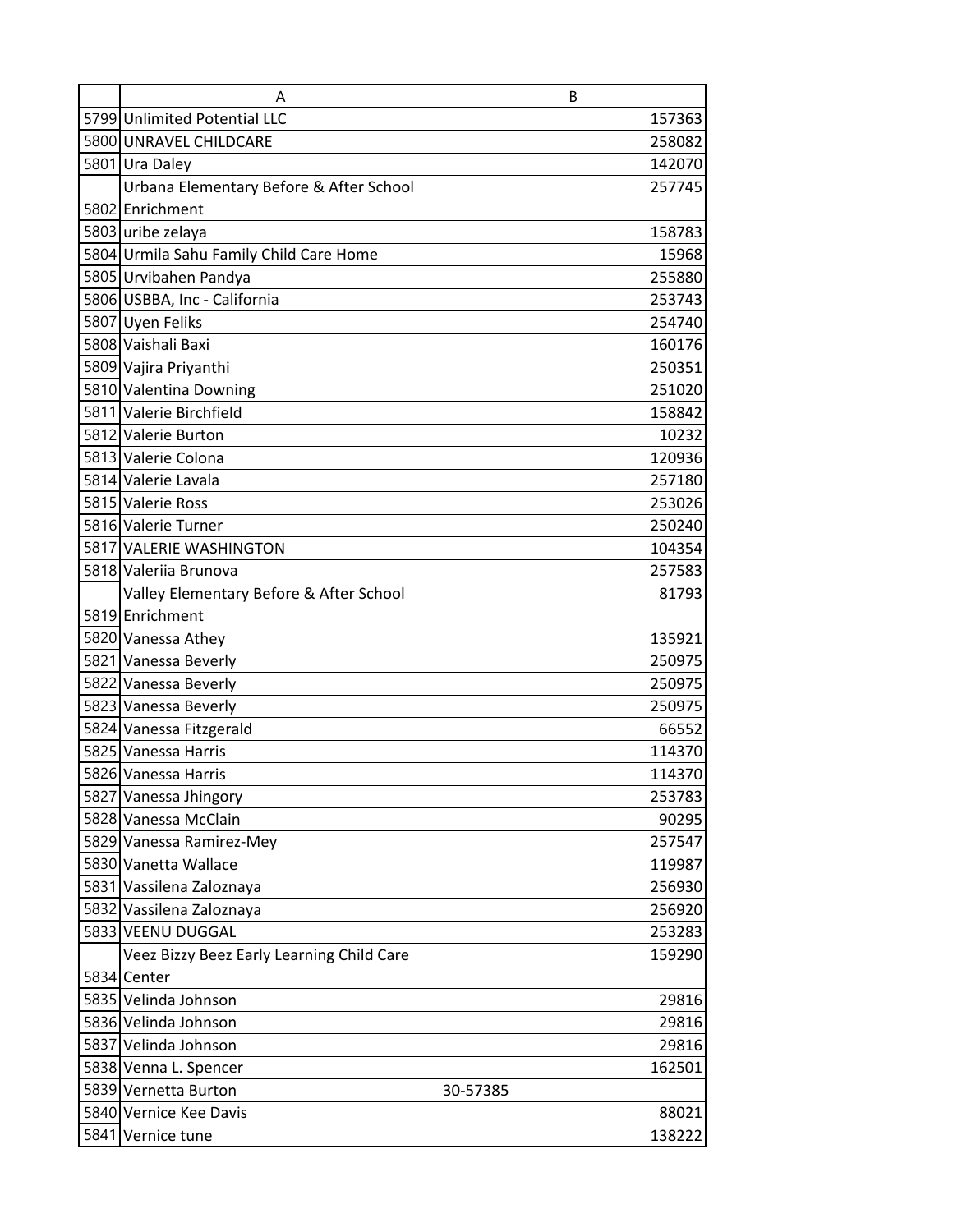|          | A                                          | B        |
|----------|--------------------------------------------|----------|
|          | 5842 Veronica Bryant                       | 256624   |
|          | 5843 Veronica Elizabeth Mangandi           | 254861   |
|          | 5844 Veronica Vines                        | 151233   |
|          | 5845 Veronica's Family Home Day Care, LLC  | 256624   |
|          | 5846 Vicki Barham                          | 257304   |
|          | 5847 Vicki Stinnett                        | 72429    |
|          | 5848 Vickie Hawkins                        | 121202   |
|          | 5849 Vickie Lambert                        | 255906   |
|          | 5850 Vickie Miller                         | 150322   |
|          | 5851 Vickie Miller                         | 150322   |
|          | 5852 Vickie Miller                         | 150322   |
|          | 5853 Vicky Leighty                         | 100696   |
|          | 5854 Victoria Cover                        | 61415    |
|          | 5855 Victoria Gnedina                      | 160171   |
|          | 5856 Victoria Maple                        | 122540   |
|          | 5857 Victoria Rusbosin                     | 250300   |
|          | 5858 Victoria Snyder                       | 125880   |
|          | 5859 Victorious Kids Child Care Center     | 252388   |
|          | 5860 Victorious Kids Child Care Center     | 252388   |
|          | Villa Cresta Elementary School, P.R.C. Tot | 71968    |
| 5861 Fun |                                            |          |
|          | 5862 Village Montessori School, LLC        | 162446   |
|          | 5863 Vilma Yeoh                            | 22997    |
|          | 5864 Vineyard Child Care Center            | 117242   |
|          | 5865 Viola McCall                          | 03-84357 |
|          | 5866 Virginia Jones                        | 257022   |
|          | 5867 Virginia Schulte                      | 24352    |
|          | 5868 Virginia Taylor                       | 30738    |
|          | 5869 Virginie Mafogang                     | 254973   |
|          | 5870 Vision And Dreams Learning Center     | 251860   |
|          | 5871 Vision and Dreams Learning Center     | 251860   |
|          | 5872 Vivi Darmansyah                       | 253606   |
|          | 5873 Vivian Green                          | 590387   |
|          | 5874 Vivian Loftin                         | 60642    |
|          | 5875 VIVIAN WILLIAMS                       | 256187   |
|          | 5876 Vivi's Family Daycare / Blanca Coy    | 200021   |
|          | 5877 Vladimir Gurevich                     | 256704   |
|          | 5878 Vonnita McCree                        | 158498   |
|          | 5879 WAKITHA COLLINS                       | 252351   |
|          | Waldorf Children's Garden and After Care   | 34117    |
| 5880     |                                            |          |
|          | 5881 Waldorf School of Baltimore, Inc      | 161604   |
|          | Walkersville Elementary Before & After     | 66946    |
|          | 5882 School Enrichment                     |          |
|          | 5883 Walter P. Carter Child Care Center    | 150158   |
|          | 5884 Wanda Denise Christian                | 255272   |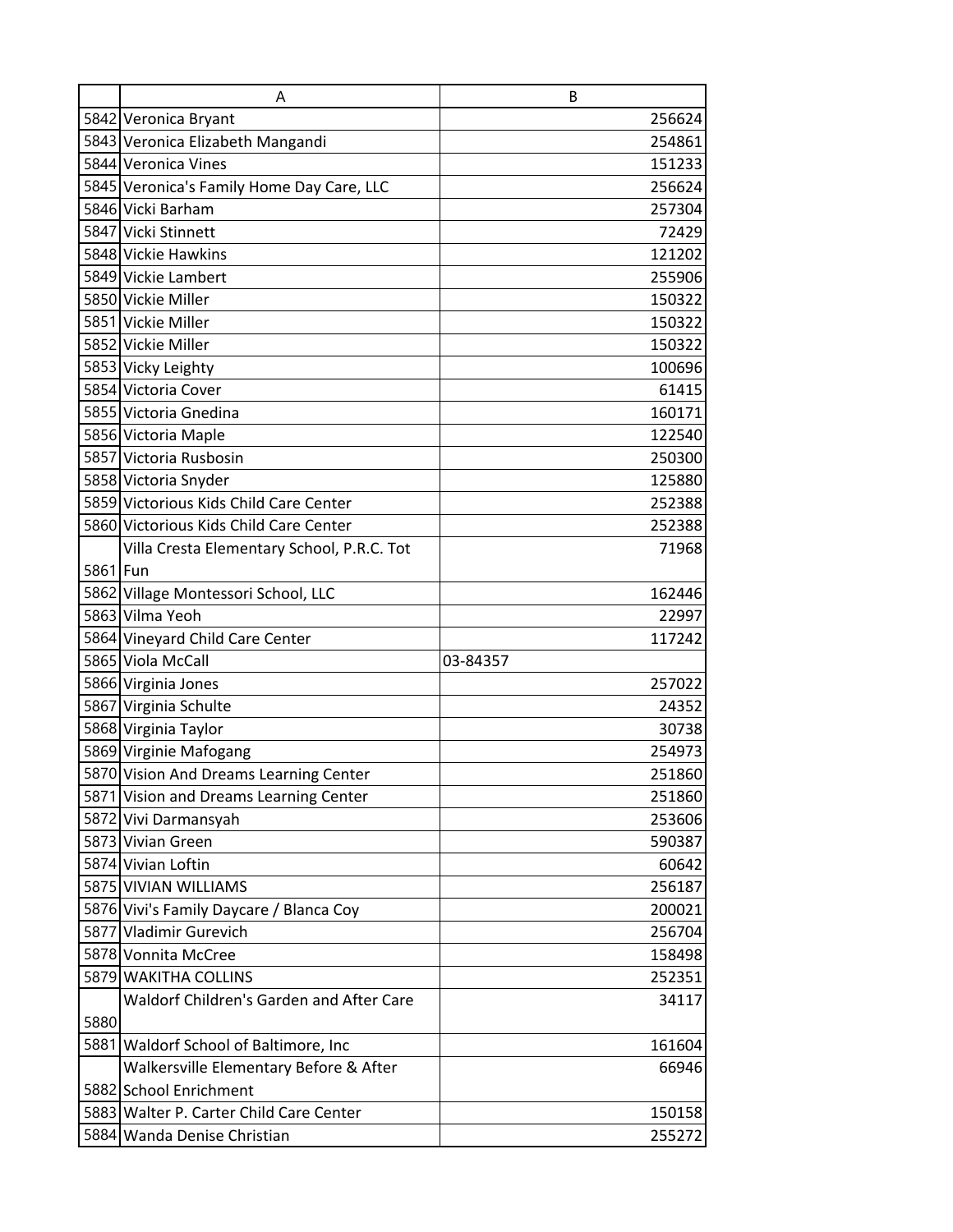|      | A                                           | B      |
|------|---------------------------------------------|--------|
|      | 5885 Wanda Felder                           | 117847 |
|      | 5886 Wanda Gonzalez                         | 254120 |
|      | 5887 wanda Hale                             | 255605 |
|      | 5888 Wanda Hale                             | 255605 |
|      | 5889 Wanda Hill                             | 59777  |
|      | 5890 Wanda Howell                           | 160456 |
|      | Wanda Johnson (Heavenly Inn Daycare)        | 109669 |
| 5891 |                                             |        |
|      | 5892 Wanda Jones                            | 89738  |
|      | 5893 Wanda McClary                          | 116024 |
|      | 5894 Wanda McClary                          | 116024 |
|      | 5895 Wanda Melvin                           | 130638 |
|      | 5896 Wanda Peyton                           | 142486 |
|      | 5897 Wanda Sykes                            | 250513 |
|      | 5898 Wanda Thomas                           | 154562 |
|      | 5899 Wanda Wolfe                            | 155651 |
|      | 5900 Wanda's Childcare Wanda DiGregory      | 157412 |
|      | 5901 Washington Chavez                      | 256063 |
|      | Washington Hebrew Congregation- Rabbi       | 251293 |
|      | Joseph Weinberg Early Childhood Center      |        |
| 5902 |                                             |        |
|      | Watch Me Grow Child Development Center      | 154832 |
| 5903 |                                             |        |
|      | 5904 Watch Me Sprout Child Care Center      | 255502 |
|      | 5905 Watch Me Sprout Child Care Center      | 255502 |
|      | 5906 Watchful Eye Daycare                   | 253484 |
|      | 5907 Watchful Eye Daycare 2                 | 258064 |
|      | Water Babies Child Development Center       | 253988 |
| 5908 |                                             |        |
|      | 5909 Waterloo Elementary SAS                | 33653  |
|      | 5910 Wathsala Harischandra                  | 257872 |
|      | 5911 watoto development center              | 255041 |
|      | 5912 Watson Hall Montessori School          | 156939 |
|      | 5913 Wee Care Best, Inc. - Finksburg        | 53297  |
|      | 5914 Wee Care Best, Inc. - Finksburg        | 53297  |
|      | 5915 Wee Care Best, Inc. - Hampstead        | 33106  |
|      | 5916 Wee Educare/Shynette Hall              | 159405 |
|      | 5917 Wee Lad & Lassie Early Learning Center | 40315  |
|      | 5918 Weinberg Child Development Ctr         | 134074 |
|      | 5919 Welcome Daycare                        | 159073 |
|      | 5920 Wendi Watkins                          | 253688 |
|      | 5921 Wendy Carranza                         | 257451 |
|      | 5922 Wendy Dingus                           | 92979  |
|      | 5923 Wendy Farley                           | 134792 |
|      | 5924 Wendy Gerber                           | 251731 |
|      | 5925 Wendy Hill                             | 122755 |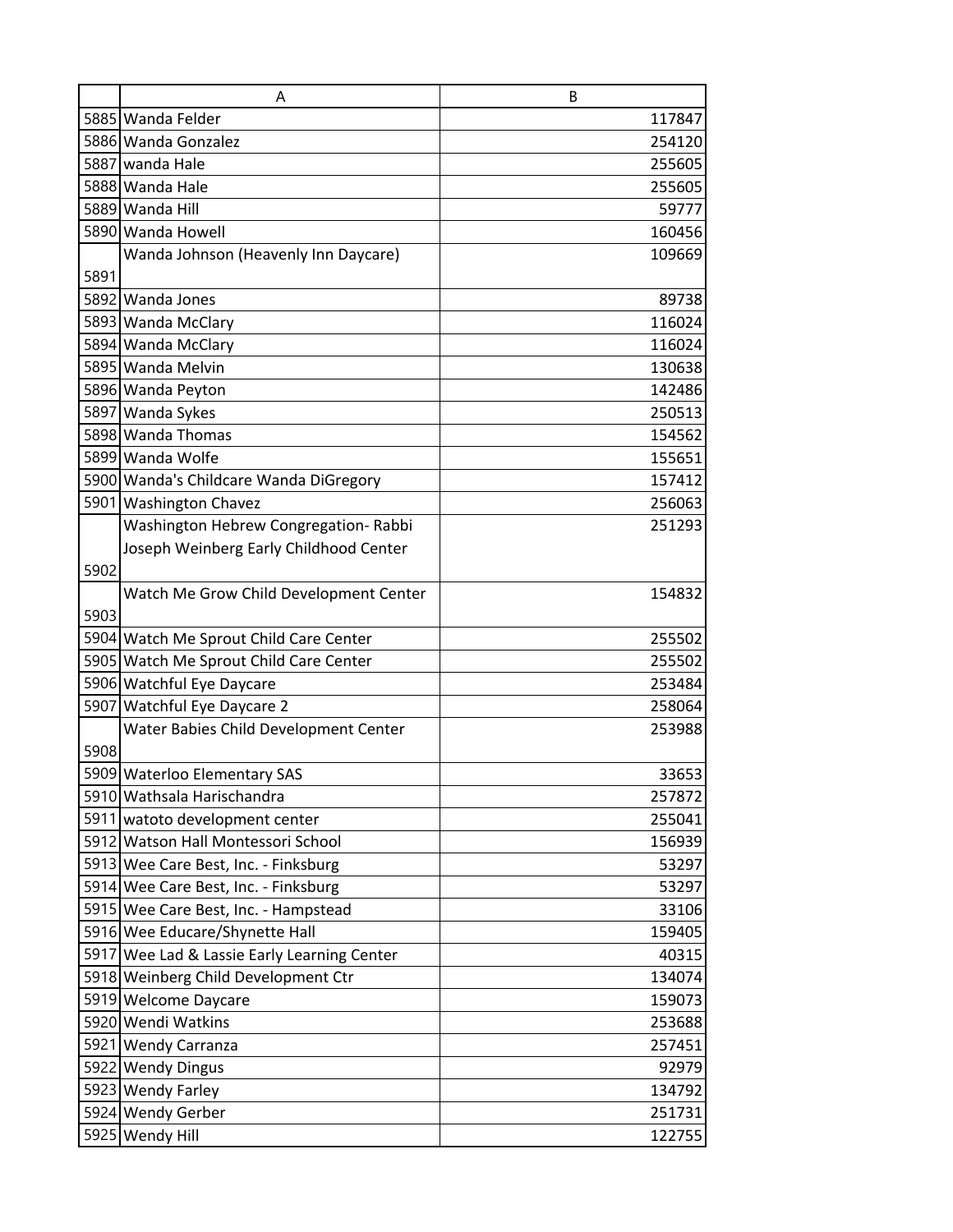|      | A                                                                    | B        |
|------|----------------------------------------------------------------------|----------|
|      | 5926 Wendy Hudson                                                    | 156242   |
|      | 5927 Wendy Kales                                                     | 258006   |
|      | 5928 Wendy Kales                                                     | 258006   |
|      | 5929 Wendy Kruk                                                      | 252156   |
|      | 5930 wendy mckoy                                                     | 156433   |
|      | 5931 Wendy Ogilvie Childcare                                         | 02-86741 |
|      | 5932 Wendy talbott                                                   | 251627   |
|      | 5933 Wendy Wood                                                      | 160611   |
|      | 5934 Wesley Day Care, Inc.                                           | 40323    |
|      | 5935 Wesley Freedom UMC Early Years                                  | 33235    |
|      | West Liberty Child Development Center                                | 15290    |
| 5936 |                                                                      |          |
|      | West Nottingham Presbyterian Church Child                            | 32161    |
|      | 5937 Care and Early Learning Center                                  |          |
|      | 5938 Where Angels Learn and Play                                     | 157693   |
|      | 5939 White Family Childcare                                          | 159876   |
|      | 5940 White Flint Children's House                                    | 129291   |
|      | 5941 White Marsh Child Care Center I                                 | 15269    |
|      | 5942 White Marsh Child Care Center II                                | 154578   |
|      | 5943 White Marsh Child Care Center III                               | 33496    |
|      | 5944 White Marsh Tiny Tots @ Joppa View                              | 71208    |
|      | Whittier Elementary Before & After School                            | 82375    |
|      | 5945 Enrichment                                                      |          |
|      | 5946 Whiz Kidz Interactive Learning Program                          | 124286   |
|      | 5947 Wicomico Day School                                             | 16303    |
|      | 5948 Wicomico Day School                                             | 16303    |
|      | 5949 Wijesekara Wijesekara                                           | 161028   |
|      | 5950 Wilde Lake Children's Nursery Inc.                              | 48321    |
|      | 5951 Wilde Lake Children's Nursery Inc.                              | 48321    |
|      | 5952 WILLA POINTER                                                   | 75195    |
|      | 5953 Willette Curtis                                                 | 251646   |
|      | 5954 Williams Childcare                                              | 254988   |
|      | 5955 Willow Park Academy                                             | 118562   |
|      | 5956 Wilma Davis                                                     | 30756    |
|      | 5957 Wilma J Eaton                                                   | 62486    |
|      | 5958 Wilson Lane Children's Center                                   | 253943   |
|      | 5959 Wilson Lane Children's Center                                   | 253943   |
|      | 5960 Wilson Lane Children's Center<br>5961 WINDSOR CHRISTIAN ACADEMY | 253943   |
|      |                                                                      | 118916   |
|      | Windy Hill Elementary Before & After School<br>5962 Program          | 63537    |
|      | 5963 Winterbrook Daycare                                             | 161890   |
|      | Wise Choice Child Developoment Center                                | 162293   |
| 5964 |                                                                      |          |
|      | 5965 Wise Early Learning Center                                      | 162861   |
|      | 5966 Witney Perkins                                                  | 256215   |
|      |                                                                      |          |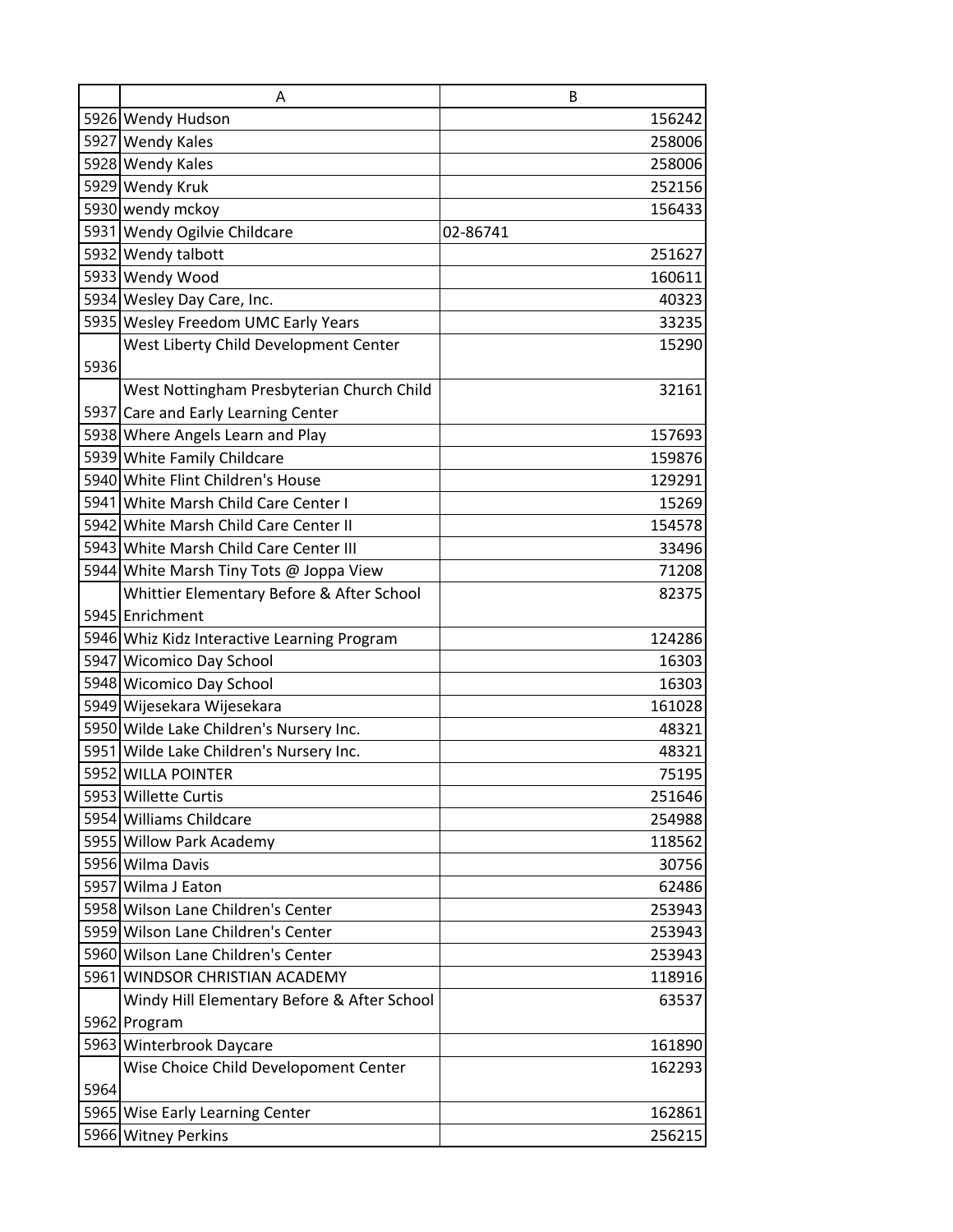|      | A                                            | B      |
|------|----------------------------------------------|--------|
|      | 5967 Witney Perkins                          | 256215 |
|      | 5968 Woineshet Gebessa                       | 255960 |
|      | 5969 Wonders Child Care at Bethesda          | 109069 |
|      | 5970 Wonders Early Learning at Leland        | 36713  |
|      | Wonders Extended Day at Charles E. Smith     | 255848 |
|      | 5971 Jewish Day School                       |        |
|      | 5972 Wonders Extended Day at Chevy Chase     | 106049 |
|      | 5973 Woodbrook Early Education Center        | 15370  |
|      | 5974 Woodbrook Early Education Center        | 15370  |
|      | 5975 Woodhome Pre-K Center                   | 252196 |
|      | 5976 Woodlin Child Development Center        | 43546  |
|      | 5977 Woods Child Development Center          | 40324  |
|      | 5978 Woodstream Christian Academy            | 257541 |
|      | 5979 Word of Life Christian Academy          | 158326 |
|      | 5980 Work learn and play                     | 252614 |
|      | 5981 Work learn and play                     | 252614 |
|      | 5982 Work learn and play                     | 252614 |
|      | <b>WORLD CHAMPION MARTIAL ARTS CENTER</b>    | 155922 |
| 5983 |                                              |        |
|      | 5984 World of Fun Child Care Center 2        | 162619 |
|      | 5985 World View Early Learning Center        | 252771 |
|      | 5986 World View Early Learning Center        | 54056  |
|      | 5987 World View Early Learning Center, INC   | 253628 |
|      | 5988 Worthington Elementary SAS              | 33656  |
|      | Wor-Wic Community College Child              | 141284 |
|      | 5989 Development Center                      |        |
|      | 5990 WUMC Weekday School                     | 33327  |
|      | 5991 Wuyah Johnson                           | 256323 |
|      | 5992 Wuyah Johnson                           | 256323 |
|      | 5993 Wytopia Lee                             | 250693 |
|      | 5994 Xenia Woyevodsky                        | 252161 |
|      | 5995 Xianhua Fang                            | 253308 |
|      | 5996 Xiao Lin Large Family Child Care Home   | 250557 |
|      | 5997 Y @ Clay Hill                           | 468532 |
|      | Y Before and After School Enrichment at      | 25244  |
|      | 5998 Catonsville Elementary                  |        |
|      | Y Before and After School Enrichment at      | 254552 |
|      | 5999 Edgemere Elementary                     |        |
|      | Y Before and After School Enrichment at Hill | 250953 |
|      | 6000 Family                                  |        |
|      | Y Before and After School Enrichment at      | 254551 |
|      | 6001 Woodmoor Elementary                     |        |
|      | Y Before and After School Enrichment Spring  | 252260 |
|      | 6002 Garden ES                               |        |
|      | 6003 Y Chipmunks Early Learning Program      | 138823 |
|      | 6004 Y Preschool @ UMBC                      | 250957 |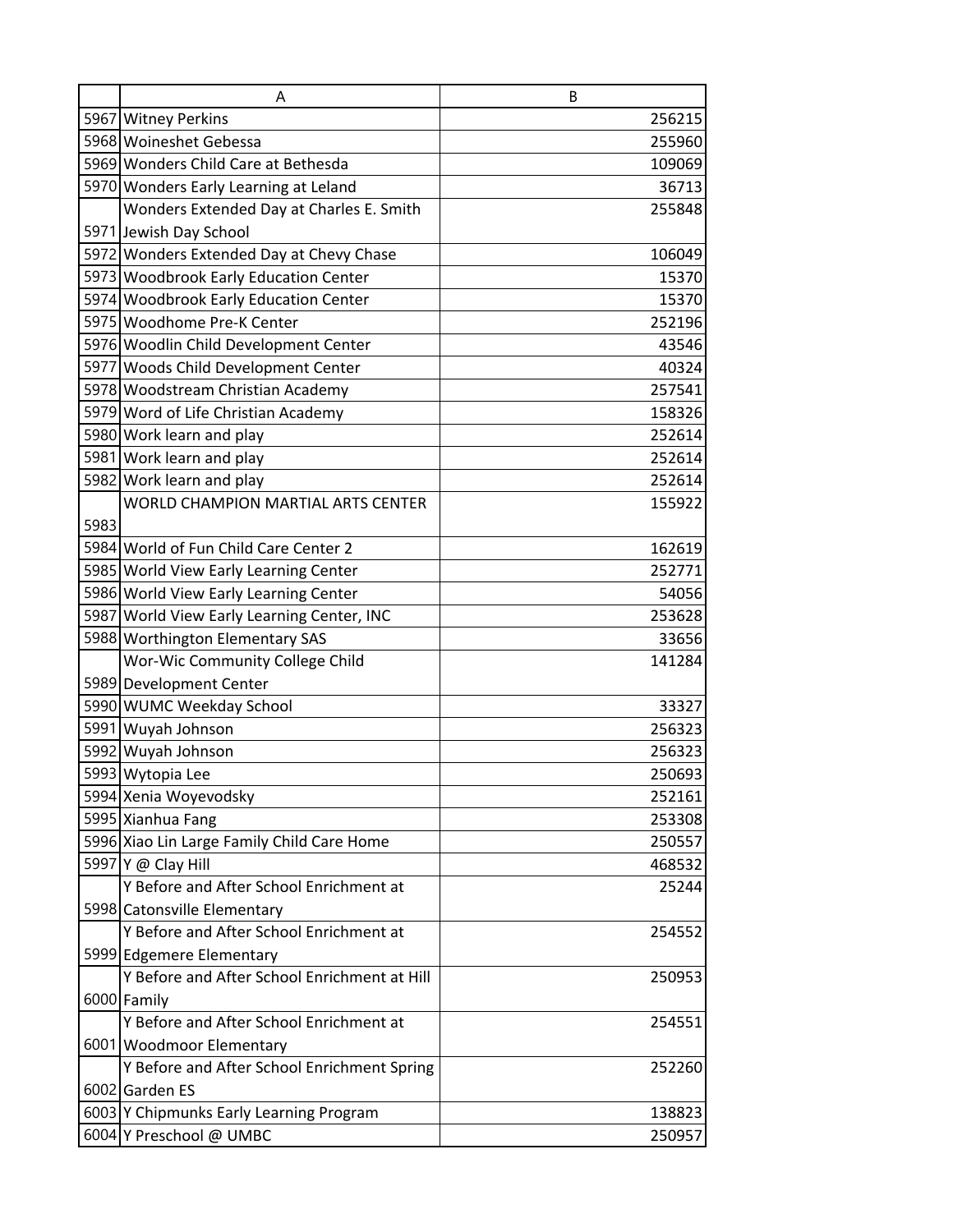|      | A                                                                      | B |        |
|------|------------------------------------------------------------------------|---|--------|
|      | 6005 ya ya day care                                                    |   | 129650 |
|      | 6006 Yahaira chevalier                                                 |   | 150275 |
|      | 6007 Yaira Dupon                                                       |   | 257031 |
|      | 6008 Yaira Dupon                                                       |   | 257031 |
|      | 6009 Yanci Castro                                                      |   | 116649 |
|      | 6010 Yanira Compagnet                                                  |   | 156337 |
|      | 6011 Yaquelin Flores-Lemus                                             |   | 250748 |
|      | 6012 Yayun Zhang                                                       |   | 253947 |
|      | 6013 Yedi Family Child Care                                            |   | 252849 |
|      | 6014 Yedidya family child care                                         |   | 254167 |
|      | Yellow Springs Elementary Before & After                               |   | 31611  |
|      | 6015 School Enrichment                                                 |   |        |
|      | 6016 Yene's family child care                                          |   | 155021 |
|      | 6017 YESHI TESHOME                                                     |   | 140762 |
|      | Yinka Akindolie Oshin (Amazing Grace Family Registration number 128723 |   |        |
|      | 6018 day care)                                                         |   |        |
|      | 6019 YMCA @ Bayview Elementary School                                  |   | 155430 |
|      | 6020 YMCA @ Calvert Elementary School                                  |   | 159256 |
|      | YMCA @ Conowingo Elementary School                                     |   | 151208 |
| 6021 |                                                                        |   |        |
|      | 6022 YMCA @ Elk Neck Elementary                                        |   | 253481 |
|      | 6023 YMCA @ Highbridge Elementary                                      |   | 250408 |
|      | 6024 YMCA @ Holly Hall                                                 |   | 162102 |
|      | 6025 YMCA at Abingdon Elementary School                                |   | 32184  |
|      | 6026 YMCA at Bel Air Elementary School                                 |   | 32248  |
|      | YMCA at Church Creek Elementary School                                 |   | 45184  |
| 6027 |                                                                        |   |        |
|      | 6028 YMCA at Churchville Elementary School                             |   | 151204 |
|      | 6029 YMCA at Deerfield Elementary School                               |   | 124343 |
|      | 6030 YMCA at Dublin Elementary School                                  |   | 255760 |
|      | YMCA at Fountain Green Elementary School                               |   | 256759 |
| 6031 |                                                                        |   |        |
|      | 6032 YMCA at George Cromwell                                           |   | 232768 |
|      | 6033 YMCA at Glen Burnie Park ES                                       |   | 108851 |
|      | YMCA at Havre de Grace Elementary School                               |   | 255761 |
| 6034 |                                                                        |   |        |
|      | YMCA at Homestead-Wakefield Elementary                                 |   | 32246  |
|      | 6035 School                                                            |   |        |
|      | 6036 YMCA at Jessup Elementary                                         |   | 255773 |
|      | 6037 YMCA at Linthicum Elementary School                               |   | 252741 |
|      | YMCA at Meadowvale Elementary School                                   |   | 45187  |
| 6038 |                                                                        |   |        |
|      | 6039 YMCA at Millersville ES                                           |   | 108843 |
|      | 6040 YMCA at Monarch Global Academy                                    |   | 250920 |
|      | YMCA at North Bend Elementary School                                   |   | 32177  |
| 6041 |                                                                        |   |        |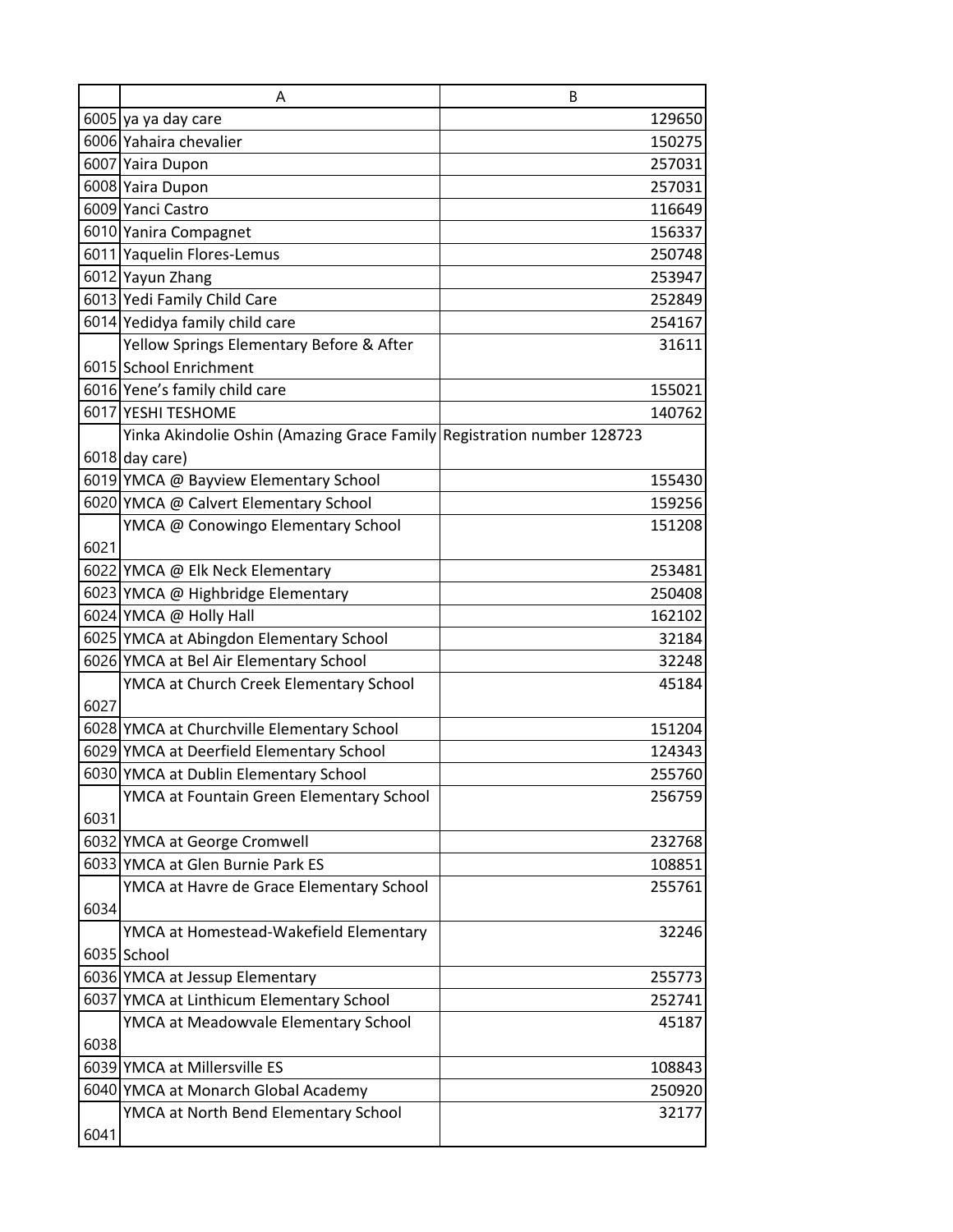|      | А                                          | B      |
|------|--------------------------------------------|--------|
|      | 6042 YMCA at Overlook Elementary School    | 252767 |
|      | 6043 YMCA at Pasadena                      | 253046 |
|      | YMCA at Prospect Mill Elementary School    | 32250  |
| 6044 |                                            |        |
|      | 6045 YMCA at Red Pump Elementary School    | 158595 |
|      | 6046 YMCA at Richard Henry Lee ES          | 70931  |
|      | YMCA at Ring Factory Elementary School     | 32174  |
| 6047 |                                            |        |
|      | 6048 YMCA at Riverside Elementary School   | 32172  |
|      | 6049 YMCA at Rolling Knolls ES             | 251700 |
|      | YMCA at Shipley's Choice Elementary School | 44894  |
| 6050 |                                            |        |
|      | 6051 YMCA at Southgate E.S                 | 130226 |
|      | YMCA at William Paca Old Post Elementary   | 250941 |
|      | 6052 School                                |        |
|      | YMCA at William Winchester Elementary      | 155308 |
|      | 6053 School                                |        |
|      | YMCA at Windsor Farm Elementary School     | 254536 |
| 6054 |                                            |        |
|      | YMCA at Youth's Benefit Elementary School  | 32251  |
| 6055 |                                            |        |
|      | 6056 YMCA B/A @ Perryville Elementary      | 252803 |
|      | YMCA B/A School @ Gilpin Manor             | 162545 |
|      | 6057 Elementary                            |        |
|      | YMCA B/A School @ Rising Sun Elementary    | 153406 |
|      | 6058 School                                |        |
|      | 6059 YMCA BCC Ayrlawn Children's Center    | 34115  |
|      | 6060 YMCA Bester AS                        | 32509  |
|      | 6061 YMCA Cascade ASP                      | 257223 |
|      | 6062 YMCA Child Care Center                | 108142 |
|      | 6063 YMCA CLEAR SPRING A.S.P.              | 33451  |
|      | 6064 YMCA EASTERN BEFORE/AFTER SCHOOL      | 253429 |
|      | 6065 YMCA Emma K. Doub After School        | 33662  |
|      | 6066 YMCA FOUNTAIN ROCK A.S.C              | 46009  |
|      | 6067 YMCA FOUNTAINDALE ASP                 | 33654  |
|      | 6068 YMCA Greenbriar ASP                   | 257708 |
|      | 6069 YMCA Hickory ASP                      | 257766 |
|      | 6070 YMCA Laurel Elementary                | 32997  |
|      | 6071 YMCA LINCOLNSHIRE ASP                 | 32949  |
|      | 6072 YMCA of Cecil County                  | 62302  |
|      | YMCA of Prince George's County at          | 255609 |
|      | 6073 Hyattsville Elementary                |        |
|      | 6074 YMCA Old Forge ASP                    | 257750 |
|      | 6075 YMCA Pangborn AS                      | 32951  |
|      | 6076 YMCA Paramount ASP                    | 257747 |
|      | 6077 YMCA Pleasant Valley ASP              | 257748 |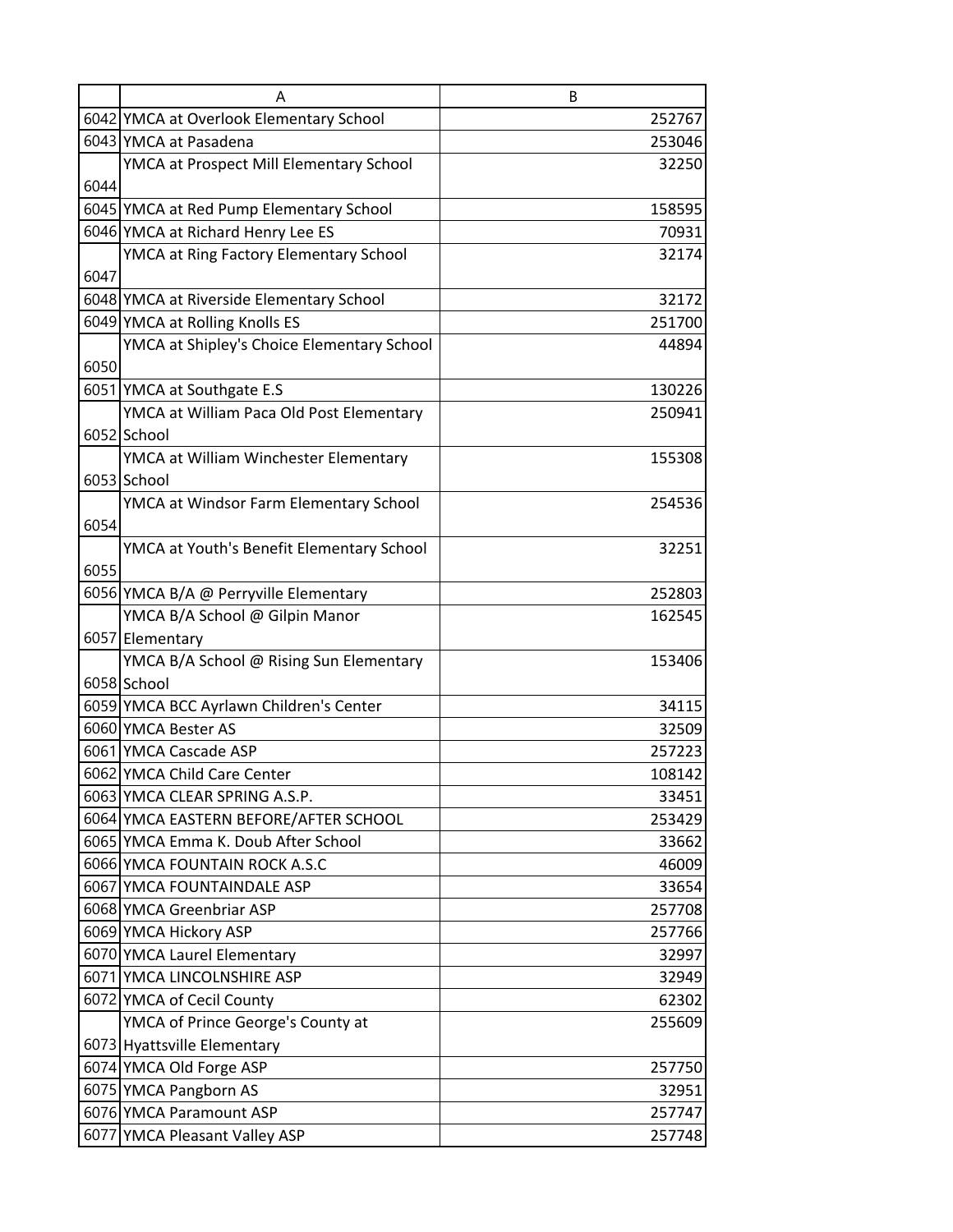|      | А                                           | B                           |
|------|---------------------------------------------|-----------------------------|
|      | 6078 YMCA Potomac Heights ASP               | 257728                      |
|      | YMCA Prince George's County @ Vansville     | 254467                      |
|      | 6079 Elementary                             |                             |
|      | 6080 YMCA Rockland Woods ASP                | 257707                      |
|      | YMCA RUTH ANN MONROE BEFORE/AFTER           | 253427                      |
| 6081 |                                             |                             |
|      | YMCA SACC @ Runnymede Elementary            | 151205                      |
|      | 6082 School                                 |                             |
|      | 6083 YMCA SACC Cedarmere                    | 15282                       |
|      | 6084 YMCA SACC Cranberry Station            | 91157                       |
|      | 6085 YMCA School Age Child Care Center      | 80016                       |
|      | YMCA School Age Child Care Westowne         | 15467                       |
| 6086 |                                             |                             |
|      | 6087 YMCA Sharpsburg ASP                    | 257754                      |
|      | 6088 YMCA Smithsburg ASP                    | 257753                      |
|      | 6089 YMCA SS CCC @ Hastings                 | 33303                       |
|      | 6090 YMCA WILLIAMSPORT B.A.S.P.             | 114771                      |
|      | YMCA-Jonathan Hager Before and After        | 252193                      |
|      | 6091 School                                 |                             |
|      | 6092 YMCA-SALEM AVENUE ELEMENTARY           | 105851                      |
|      | 6093 Yogi's KA Bel Air North LLC            | 255300                      |
|      | 6094 Yolanda Epps                           | 128605                      |
|      | 6095 Yolanda Holland                        | 30-85394                    |
|      | 6096 Yolande Chandler                       | 159804                      |
|      | 6097 Yomara Delgado                         | 159499                      |
|      | 6098 Yoni Gutierrez                         | Registration Number: 150501 |
|      | 6099 Young Explorers at United Therapeutics | 257904                      |
|      | 6100 Young hearts daycare                   | 257586                      |
|      | Young Israel Shomrai Emunah Nursery         | 120725                      |
|      | 6101 School                                 |                             |
|      | 6102 Young Movemints Childcare Center       | 256268                      |
|      | 6103 Young World Childcare Center           | 256295                      |
|      | 6104 Younger Years Early Learning Center    | 89212                       |
|      | 6105 Younger Years Early Learning Center    | 89212                       |
|      | 6106 Your Journey Nursery and Preschool     | 256788                      |
|      | 6107 Yulie Muriel Bernal                    | 255626                      |
|      | 6108 Yuliya Cheremoshnyuk                   | 162005                      |
|      | 6109 Yurim Sin                              | 250082                      |
|      | 6110 Yvette Gordon                          | 250143                      |
|      | 6111 Yvette Gordon                          | 250143                      |
|      | 6112 Yvette Gordon                          | 250143                      |
|      | 6113 Yvette Gordon                          | 250143                      |
|      | 6114 Yvette Gordon                          | 250143                      |
|      | 6115 Yvette Gordon                          | 250143                      |
|      | 6116 Yvette Gordon                          | 250143                      |
|      | 6117 Yvonne Cain                            | 251486                      |